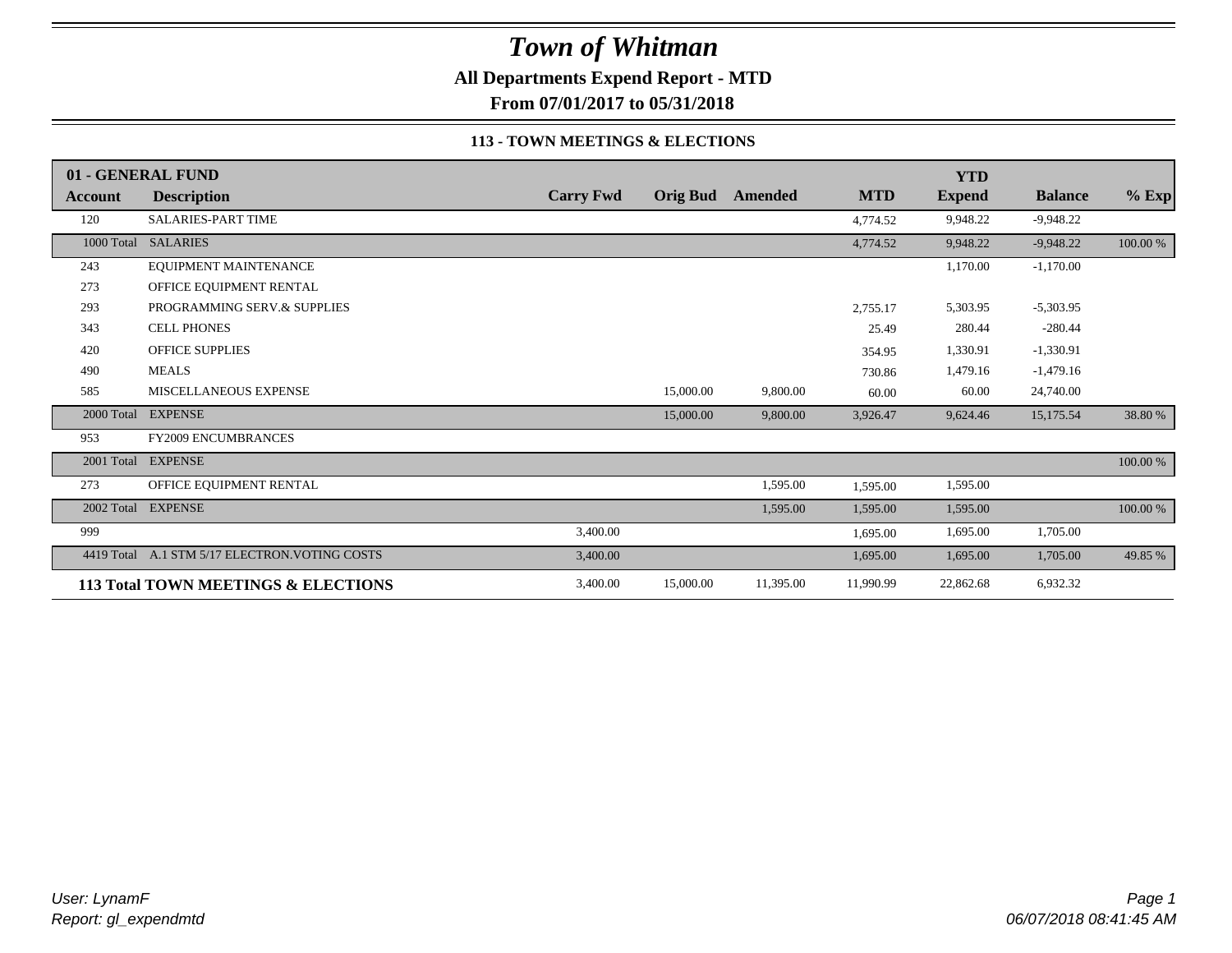### **All Departments Expend Report - MTD**

#### **From 07/01/2017 to 05/31/2018**

#### **114 - MODERATOR**

|         | 01 - GENERAL FUND          |                  |                  |            | <b>YTD</b>    |                |          |
|---------|----------------------------|------------------|------------------|------------|---------------|----------------|----------|
| Account | <b>Description</b>         | <b>Carry Fwd</b> | Orig Bud Amended | <b>MTD</b> | <b>Expend</b> | <b>Balance</b> | $%$ Exp  |
| 120     | <b>SALARIES-PART TIME</b>  |                  |                  |            |               |                |          |
|         | 1000 Total SALARIES        |                  |                  |            |               |                | 100.00 % |
|         | <b>114 Total MODERATOR</b> |                  |                  |            |               |                |          |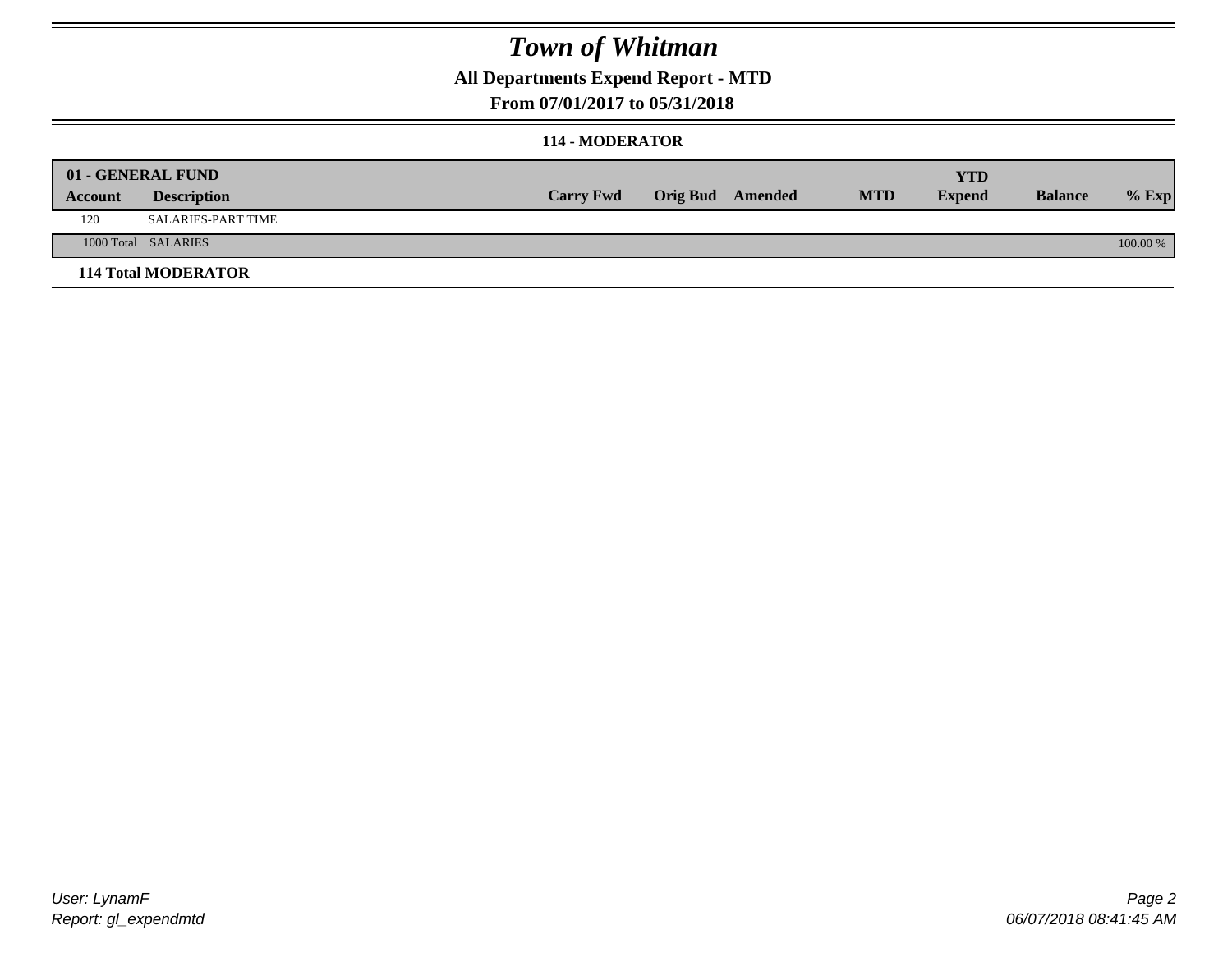### **All Departments Expend Report - MTD**

#### **From 07/01/2017 to 05/31/2018**

#### **122 - SELECTMEN**

|                | 01 - GENERAL FUND            |                  |           |                         |            | <b>YTD</b>    |                |          |
|----------------|------------------------------|------------------|-----------|-------------------------|------------|---------------|----------------|----------|
| <b>Account</b> | <b>Description</b>           | <b>Carry Fwd</b> |           | <b>Orig Bud</b> Amended | <b>MTD</b> | <b>Expend</b> | <b>Balance</b> | $%$ Exp  |
| 110            | SALARIES-BOARD MEMBERS       |                  |           |                         |            |               |                |          |
| 111            | SALARIES-ADMINSTRATIVE       |                  |           |                         |            |               |                |          |
|                | 1000 Total SALARIES          |                  |           |                         |            |               |                | 100.00 % |
| 115            | <b>SECRETARIAL</b>           |                  | 45,491.00 |                         | 4,485.74   | 41,818.89     | 3,672.11       |          |
|                | 1001 Total SALARIES          |                  | 45,491.00 |                         | 4,485.74   | 41,818.89     | 3,672.11       | 91.92%   |
| 121            | <b>CLERICAL I</b>            |                  |           |                         |            |               |                |          |
| 123            | RECORDING SECRETARY          |                  | 1,648.00  |                         | 108.09     | 909.79        | 738.21         |          |
|                | 1003 Total SALARIES          |                  | 1,648.00  |                         | 108.09     | 909.79        | 738.21         | 55.20 %  |
| 211            | MUNICIPAL HEARINGS OFFICER   |                  | 2,500.00  |                         | 208.33     | 2,291.63      | 208.37         |          |
|                | 1004 Total SALARIES          |                  | 2,500.00  |                         | 208.33     | 2,291.63      | 208.37         | 91.66 %  |
| 244            | OFFICE EQUIPMENT MAINTENANCE |                  |           |                         |            |               |                |          |
| 304            | <b>ADVERTISING</b>           |                  |           |                         | 148.67     | 845.80        | $-845.80$      |          |
| 340            | <b>TELEPHONE</b>             |                  |           |                         |            |               |                |          |
| 605            | CONSULTING SERVICES          |                  |           |                         |            |               |                |          |
| 420            | <b>OFFICE SUPPLIES</b>       |                  |           |                         |            | 357.06        | $-357.06$      |          |
| 585            | MISCELLANEOUS EXPENSE        |                  | 10,400.00 |                         |            | 664.00        | 9,736.00       |          |
| 710            | IN STATE TRAVEL              |                  |           |                         |            | 1,468.61      | $-1,468.61$    |          |
| 730            | <b>ASSOCIATION DUES</b>      |                  |           |                         |            | 3,158.00      | $-3,158.00$    |          |
| 731            | <b>MEETINGS</b>              |                  |           |                         |            | 3,657.46      | $-3,657.46$    |          |
| 870            | OFFICE EQUIPMENT             |                  |           |                         |            |               |                |          |
|                | 2000 Total EXPENSE           |                  | 10,400.00 |                         | 148.67     | 10,150.93     | 249.07         | 97.60 %  |
| 304            | <b>ADVERTISING</b>           |                  |           |                         |            |               |                |          |
|                | 2001 Total EXPENSE           |                  |           |                         |            |               |                | 100.00 % |
| 306            | <b>BOOKBINDING</b>           |                  |           |                         |            |               |                |          |
| 946            | FY2010 ENCUMBRANCES          |                  |           |                         |            |               |                |          |
|                | 2002 Total EXPENSE           |                  |           |                         |            |               |                | 100.00 % |
| 711            | EDUC.EXP.-SELECTMEN'S OFFICE |                  |           |                         |            |               |                |          |
|                | 2003 Total EXPENSE           |                  |           |                         |            |               |                | 100.00 % |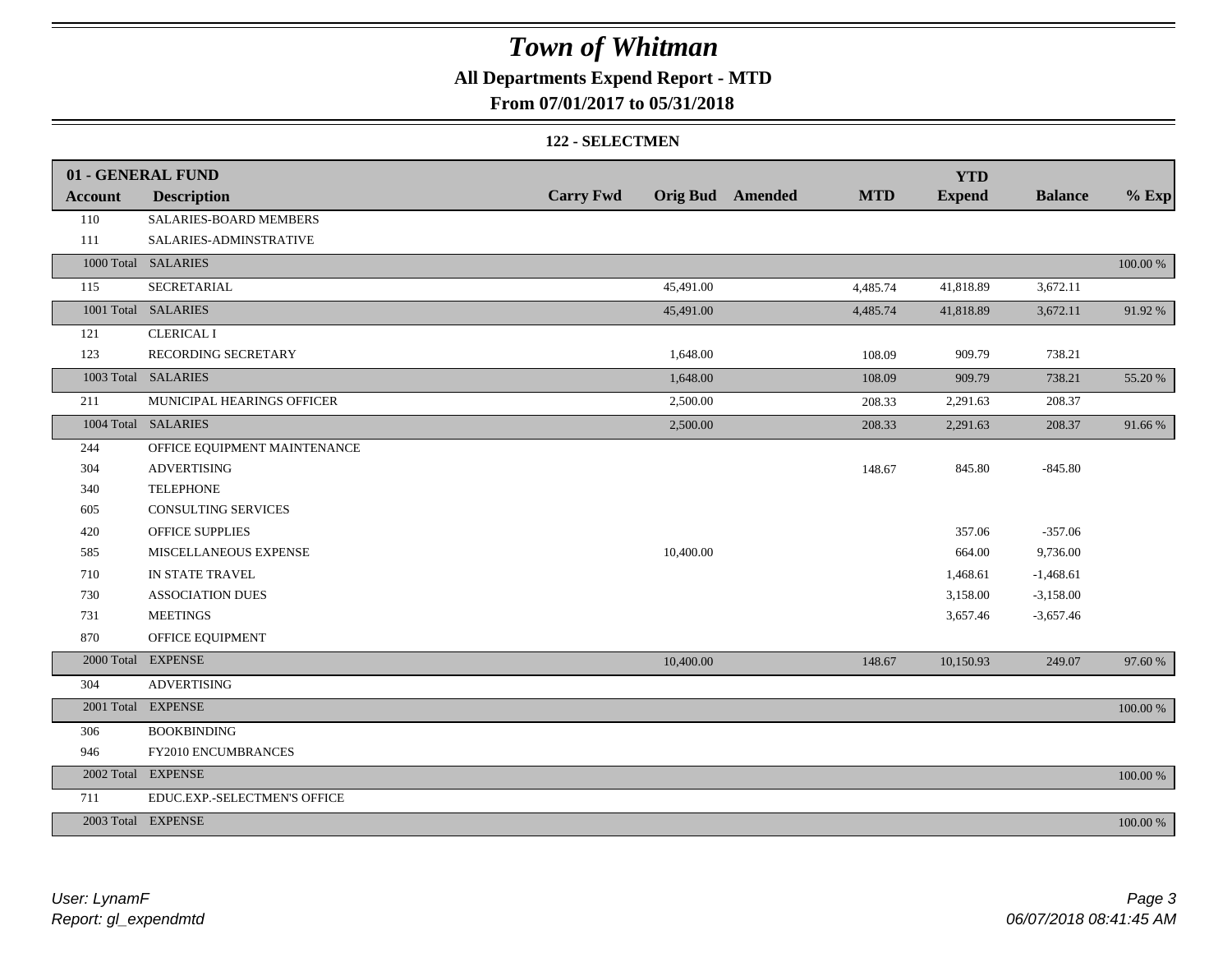### **All Departments Expend Report - MTD**

### **From 07/01/2017 to 05/31/2018**

#### **122 - SELECTMEN**

|                | 01 - GENERAL FUND                                   |                  |                 |         |            | <b>YTD</b>    |                |          |
|----------------|-----------------------------------------------------|------------------|-----------------|---------|------------|---------------|----------------|----------|
| <b>Account</b> | <b>Description</b>                                  | <b>Carry Fwd</b> | <b>Orig Bud</b> | Amended | <b>MTD</b> | <b>Expend</b> | <b>Balance</b> | $%$ Exp  |
| 713            | SICK LEAVE BUY-BACK-ALL DEPTS                       |                  | 10,500.00       |         |            |               | 10,500.00      |          |
| 714            | SICK LEAVE BUY BACK -NON UNION                      |                  |                 |         |            |               |                |          |
| 715            | LONGEVITY-TOWN HALL & NON-UNIO                      |                  | 6,000.00        |         | 375.00     | 5,375.00      | 625.00         |          |
| 716            | <b>ASST.DEPT.HEADS - STIPEND</b>                    |                  | 2,500.00        |         |            | 2,500.00      |                |          |
| 712            | EDUCATION EXPENSE - ALL DEPTS                       |                  | 8,000.00        |         | 1,750.00   | 4,883.45      | 3,116.55       |          |
| 949            | FY2014 ENCUMBRANCES                                 |                  |                 |         |            |               |                |          |
|                | 2004 Total EXPENSE                                  |                  | 27,000.00       |         | 2,125.00   | 12,758.45     | 14,241.55      | 47.25 %  |
| 940            | FY2016 ENCUMBRANCES                                 |                  |                 |         |            |               |                |          |
| 945            | FY2013 ENCUMBRANCES                                 |                  |                 |         |            |               |                |          |
| 948            | <b>FY07 ENCUMBRANCES</b>                            |                  |                 |         |            |               |                |          |
|                | 2006 Total EXPENSE                                  |                  |                 |         |            |               |                | 100.00 % |
| 999            |                                                     |                  |                 |         |            |               |                |          |
|                | 4403 Total A.14STM.5/16 DEMOLISH 215 SO.AVE.        |                  |                 |         |            |               |                | 100.00 % |
| 999            |                                                     |                  |                 |         |            |               |                |          |
|                | 4409 Total A.7 STM 1/12/15 DEMOLISH 36 EAST AVENUE  |                  |                 |         |            |               |                | 100.00 % |
| 123            | RECORDING SECRETARY                                 |                  |                 |         |            |               |                |          |
|                | 4424 Total ESTABLISH PETTY CASH - TOWN CLERK        |                  |                 |         |            |               |                | 100.00 % |
| 999            |                                                     |                  |                 |         |            |               |                |          |
|                | 4434 Total A45ATM5/06 MAINT/WHITMN ARMORY           |                  |                 |         |            |               |                | 100.00 % |
| 999            |                                                     |                  |                 |         |            |               |                |          |
|                | 4454 Total A20ATM5/14 PUR.PRNTR./SELECT.OFF.        |                  |                 |         |            |               |                | 100.00 % |
| 999            |                                                     | 20,000.00        |                 |         |            |               | 20,000.00      |          |
|                | 4549 Total A.22 ATM 5/16 cons.fees-solar ener.proj. | 20,000.00        |                 |         |            |               | 20,000.00      | 0.00 %   |
|                | <b>122 Total SELECTMEN</b>                          | 20,000.00        | 87,039.00       |         | 7,075.83   | 67,929.69     | 39,109.31      |          |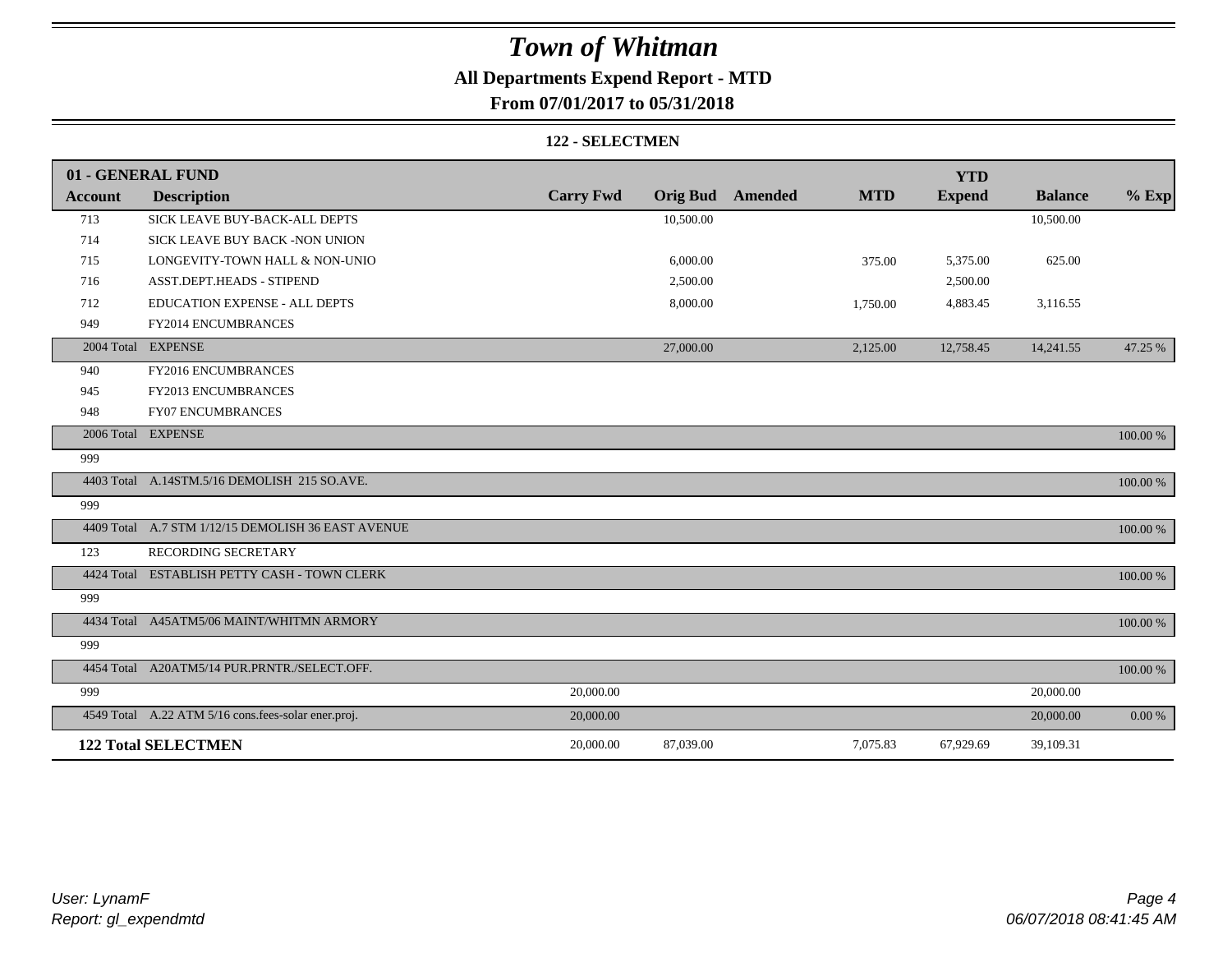**All Departments Expend Report - MTD**

**From 07/01/2017 to 05/31/2018**

#### **123 - TOWN ADMINISTRATOR**

|                | 01 - GENERAL FUND                                   |                  |                 |                |            | <b>YTD</b>    |                |             |
|----------------|-----------------------------------------------------|------------------|-----------------|----------------|------------|---------------|----------------|-------------|
| <b>Account</b> | <b>Description</b>                                  | <b>Carry Fwd</b> | <b>Orig Bud</b> | <b>Amended</b> | <b>MTD</b> | <b>Expend</b> | <b>Balance</b> | $%$ Exp     |
| 111            | SALARIES-ADMINSTRATIVE                              |                  | 122,000.00      |                | 11,730.75  | 110,269.05    | 11,730.95      |             |
|                | 1000 Total SALARIES                                 |                  | 122,000.00      |                | 11,730.75  | 110,269.05    | 11,730.95      | 90.38%      |
| 133            | <b>ASSISTANT</b>                                    |                  | 86,000.00       |                | 8,269.25   | 77,730.95     | 8,269.05       |             |
|                | 1001 Total SALARIES                                 |                  | 86,000.00       |                | 8,269.25   | 77,730.95     | 8,269.05       | 90.38%      |
| 420            | OFFICE SUPPLIES                                     |                  |                 |                |            |               |                |             |
| 585            | MISCELLANEOUS EXPENSE                               |                  |                 |                |            |               |                |             |
| 710            | IN STATE TRAVEL                                     |                  |                 |                |            |               |                |             |
| 730            | <b>ASSOCIATION DUES</b>                             |                  |                 |                |            |               |                |             |
| 731            | <b>MEETINGS</b>                                     |                  |                 |                |            |               |                |             |
|                | 2000 Total EXPENSE                                  |                  |                 |                |            |               |                | 100.00 %    |
| 945            | FY2013 ENCUMBRANCES                                 |                  |                 |                |            |               |                |             |
|                | 2001 Total EXPENSE                                  |                  |                 |                |            |               |                | 100.00 %    |
| 999            |                                                     |                  |                 |                |            |               |                |             |
|                | 4404 Total Res.Fnd. Board up Park Ave. School       |                  |                 |                |            |               |                | 100.00 %    |
| 999            |                                                     |                  |                 |                |            |               |                |             |
| 4405 Total     | RES.FND.TR-UPDATE STDY DPW BARN/GAR.                |                  |                 |                |            |               |                | $100.00~\%$ |
| 999            |                                                     |                  | 10,000.00       |                |            | 292.50        | 9,707.50       |             |
|                | 4406 Total A.37ATM5/17MAINTAIN T.T/FORECL.PROPERTIE |                  | 10,000.00       |                |            | 292.50        | 9,707.50       | 2.92 %      |
| 999            |                                                     |                  | 5,598.00        | 148.59         |            | 5,746.59      |                |             |
|                | 4407 Total PILOT PMT.TO ROCKLAND                    |                  | 5,598.00        | 148.59         |            | 5,746.59      |                | 100.00 %    |
| 999            |                                                     | 10,000.00        |                 |                |            |               | 10,000.00      |             |
|                | 4408 Total A.26ATM5/14SFTY.&COND.ASSESS.TN.BLDGS.   | 10,000.00        |                 |                |            |               | 10,000.00      | 0.00 %      |
| 999            |                                                     |                  | 28,000.00       |                | 21,883.65  | 26,403.65     | 1,596.35       |             |
|                | 4575 Total A35ATM5/17INSTL.CARD ACCESS TN.BLDGS     |                  | 28,000.00       |                | 21,883.65  | 26,403.65     | 1,596.35       | 94.29 %     |
| 999            |                                                     |                  |                 |                |            |               |                |             |
|                | 5620 Total A.31ATM5/07 WEB SITE DEVELOPMT           |                  |                 |                |            |               |                | 100.00 %    |
|                | <b>123 Total TOWN ADMINISTRATOR</b>                 | 10,000.00        | 251,598.00      | 148.59         | 41,883.65  | 220,442.74    | 41,303.85      |             |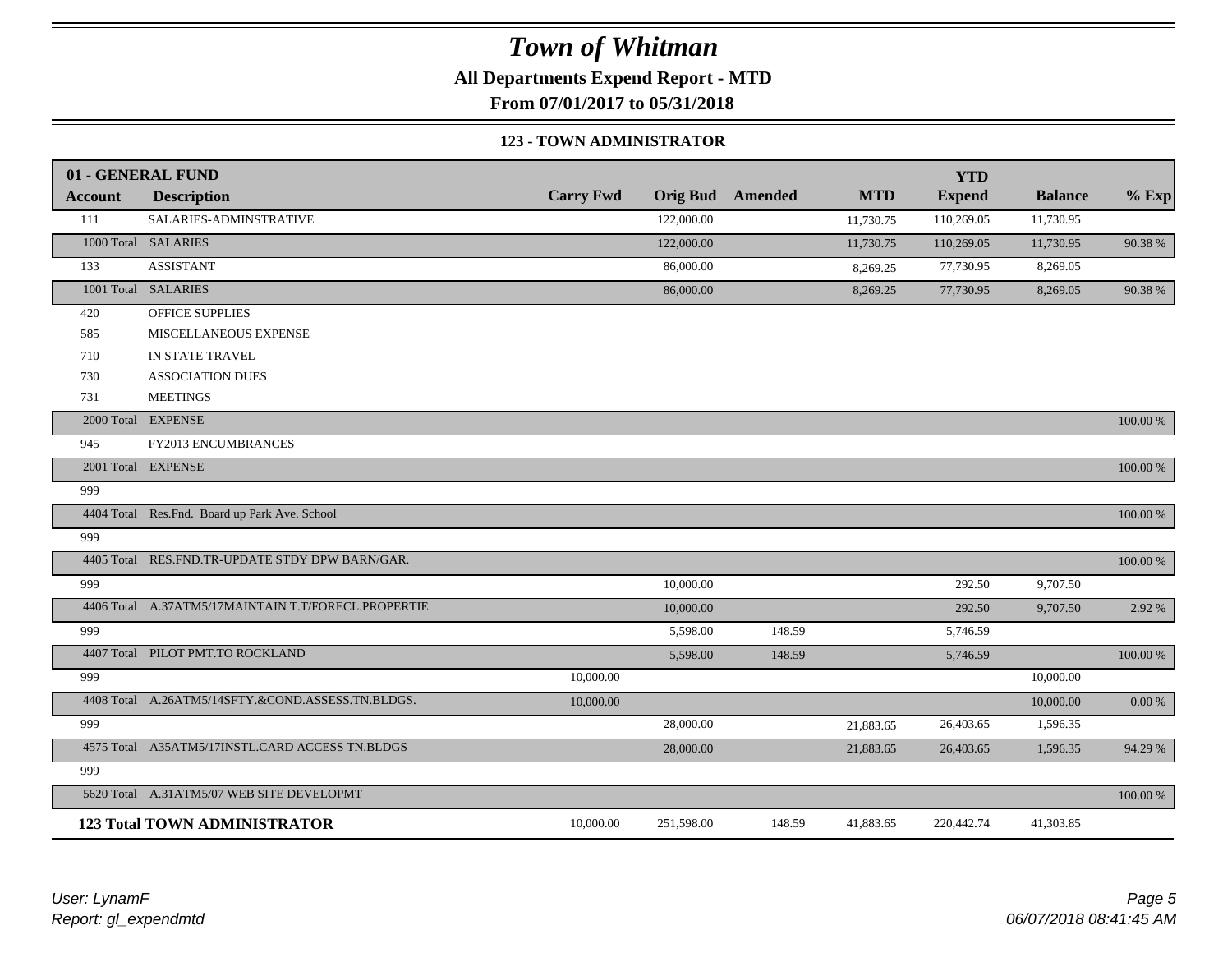#### **All Departments Expend Report - MTD**

#### **From 07/01/2017 to 05/31/2018**

#### **129 - BUSINESS MANAGER**

|            | 01 - GENERAL FUND                 |                  |                 |         |            | <b>YTD</b>    |                |          |
|------------|-----------------------------------|------------------|-----------------|---------|------------|---------------|----------------|----------|
| Account    | <b>Description</b>                | <b>Carry Fwd</b> | <b>Orig Bud</b> | Amended | <b>MTD</b> | <b>Expend</b> | <b>Balance</b> | $%$ Exp  |
| 111        | SALARIES-ADMINSTRATIVE            |                  |                 |         |            |               |                |          |
|            | 1000 Total SALARIES               |                  |                 |         |            |               |                | 100.00 % |
| 420        | OFFICE SUPPLIES                   |                  |                 |         |            |               |                |          |
| 585        | MISCELLANEOUS EXPENSE             |                  |                 |         |            |               |                |          |
| 710        | IN STATE TRAVEL                   |                  |                 |         |            |               |                |          |
| 730        | <b>ASSOCIATION DUES</b>           |                  |                 |         |            |               |                |          |
| 731        | <b>MEETINGS</b>                   |                  |                 |         |            |               |                |          |
| 2000 Total | <b>EXPENSE</b>                    |                  |                 |         |            |               |                | 100.00 % |
| 304        | <b>ADVERTISING</b>                |                  |                 |         |            |               |                |          |
| 2001 Total | <b>EXPENSE</b>                    |                  |                 |         |            |               |                | 100.00 % |
| 593        | <b>RECRUITING EXPENSE</b>         |                  |                 |         |            |               |                |          |
|            | 2002 Total EXPENSE                |                  |                 |         |            |               |                | 100.00 % |
| 948        | <b>FY07 ENCUMBRANCES</b>          |                  |                 |         |            |               |                |          |
|            | 2003 Total EXPENSE                |                  |                 |         |            |               |                | 100.00 % |
|            | <b>129 Total BUSINESS MANAGER</b> |                  |                 |         |            |               |                |          |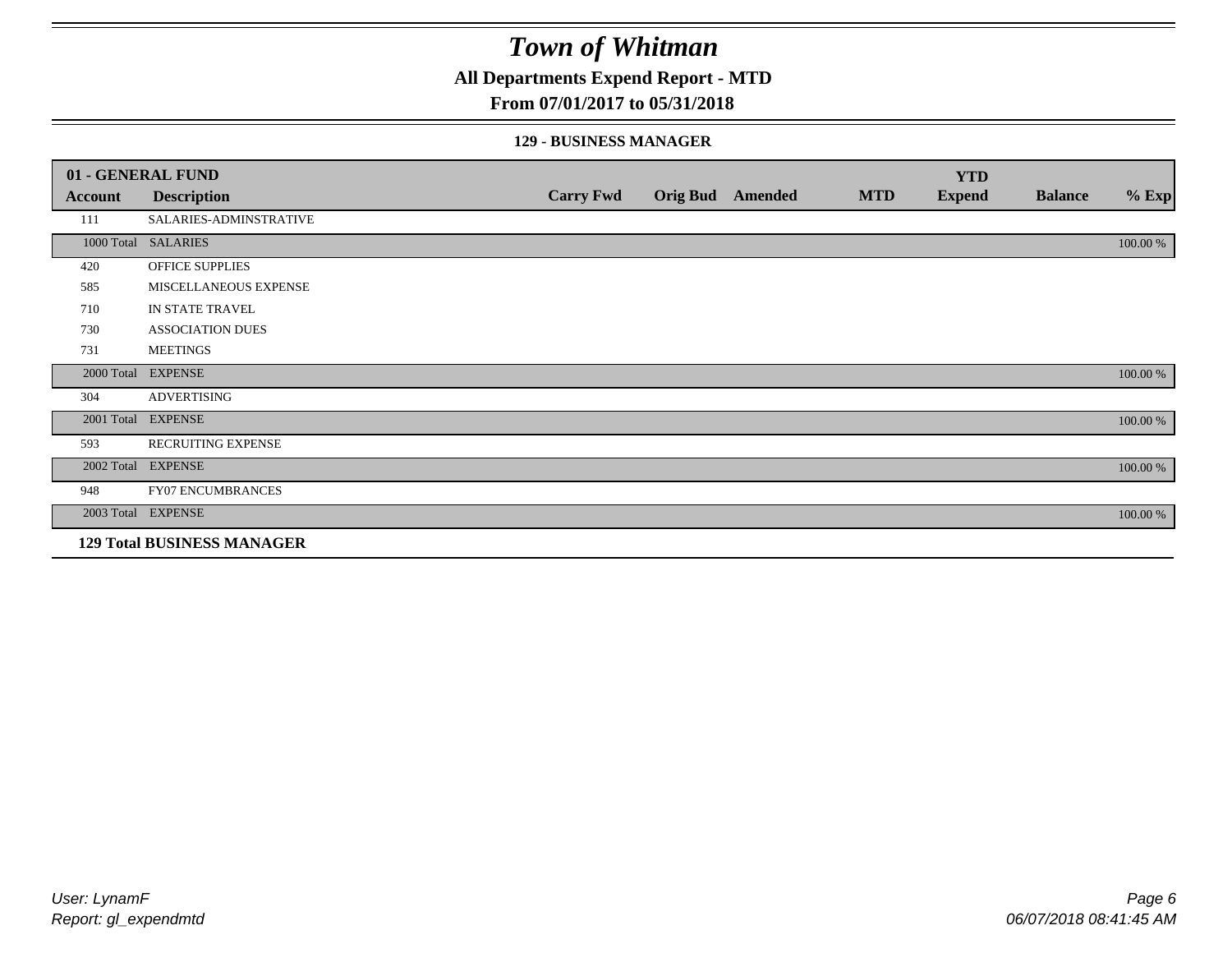**All Departments Expend Report - MTD**

**From 07/01/2017 to 05/31/2018**

#### **131 - FINANCE COMMITTEE**

|                | 01 - GENERAL FUND                  |                                     |         |            | <b>YTD</b>    |                |          |
|----------------|------------------------------------|-------------------------------------|---------|------------|---------------|----------------|----------|
| <b>Account</b> | <b>Description</b>                 | <b>Orig Bud</b><br><b>Carry Fwd</b> | Amended | <b>MTD</b> | <b>Expend</b> | <b>Balance</b> | $%$ Exp  |
| 116            | <b>CLERICAL</b>                    | 3,447.00                            |         | 514.23     | 2,218.92      | 1,228.08       |          |
|                | 1000 Total SALARIES                | 3,447.00                            |         | 514.23     | 2,218.92      | 1,228.08       | 64.37 %  |
| 949            | <b>FY2014 ENCUMBRANCES</b>         |                                     |         |            |               |                |          |
|                | 1001 Total SALARIES                |                                     |         |            |               |                | 100.00 % |
| 420            | <b>OFFICE SUPPLIES</b>             |                                     |         |            | 322.17        | $-322.17$      |          |
| 585            | MISCELLANEOUS EXPENSE              | 695.00                              |         |            |               | 695.00         |          |
| 730            | <b>ASSOCIATION DUES</b>            |                                     |         |            | 210.00        | $-210.00$      |          |
| 731            | <b>MEETINGS</b>                    |                                     |         |            | 110.00        | $-110.00$      |          |
|                | 2000 Total EXPENSE                 | 695.00                              |         |            | 642.17        | 52.83          | 92.39 %  |
|                | <b>131 Total FINANCE COMMITTEE</b> | 4,142.00                            |         | 514.23     | 2,861.09      | 1,280.91       |          |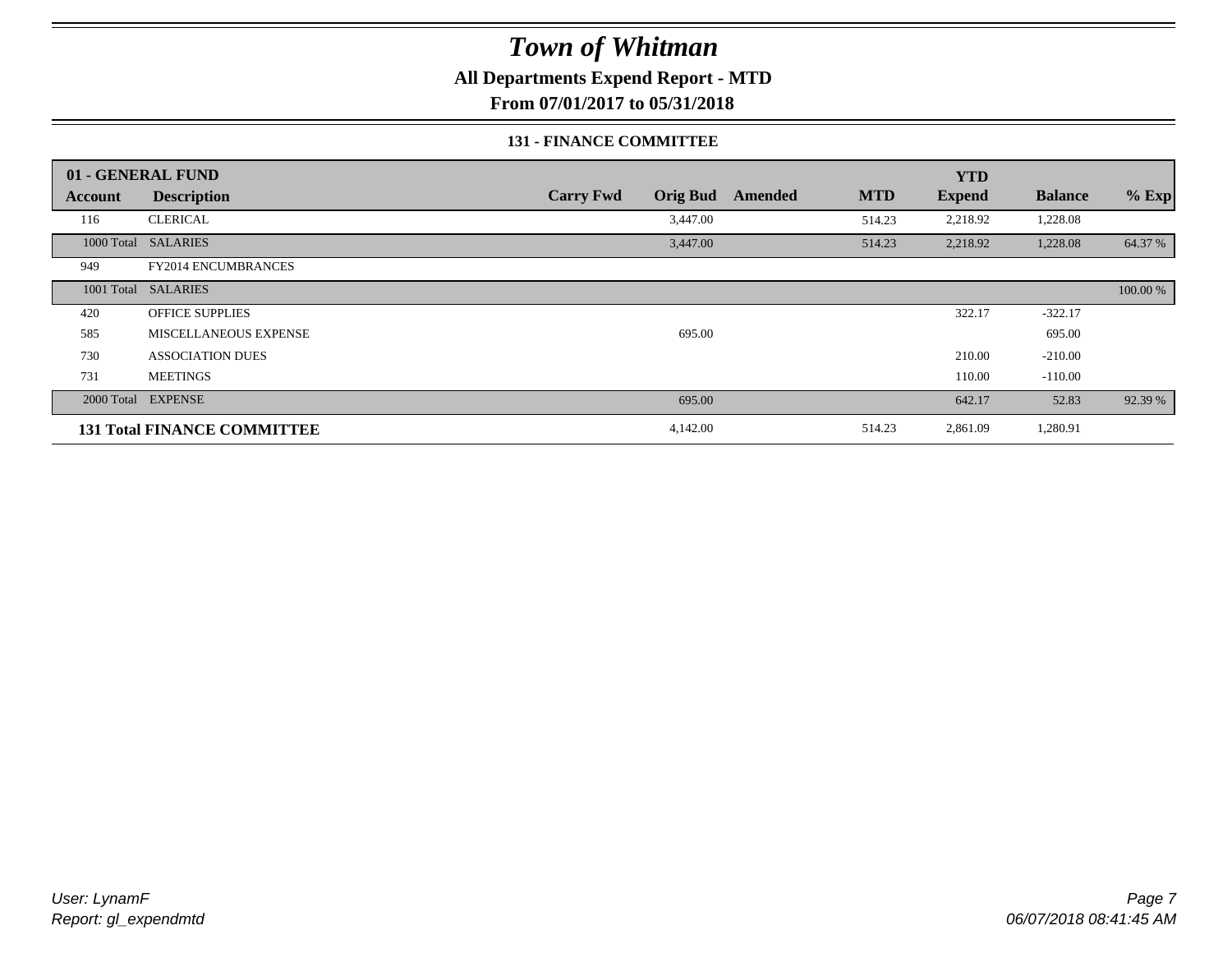### **All Departments Expend Report - MTD**

**From 07/01/2017 to 05/31/2018**

#### **132 - RESERVE FUND**

| 01 - GENERAL FUND                 |                  |           |              |            | <b>YTD</b>    |                |          |
|-----------------------------------|------------------|-----------|--------------|------------|---------------|----------------|----------|
| <b>Description</b><br>Account     | <b>Carry Fwd</b> | Orig Bud  | Amended      | <b>MTD</b> | <b>Expend</b> | <b>Balance</b> | $%$ Exp  |
| 999                               |                  | 50,000.00 | $-19.243.59$ |            |               | 30,756.41      |          |
| 4301 Total RESERVE FUND TRANSFERS |                  | 50,000.00 | $-19.243.59$ |            |               | 30,756.41      | $0.00\%$ |
| <b>132 Total RESERVE FUND</b>     |                  | 50,000.00 | $-19,243.59$ |            |               | 30,756.41      |          |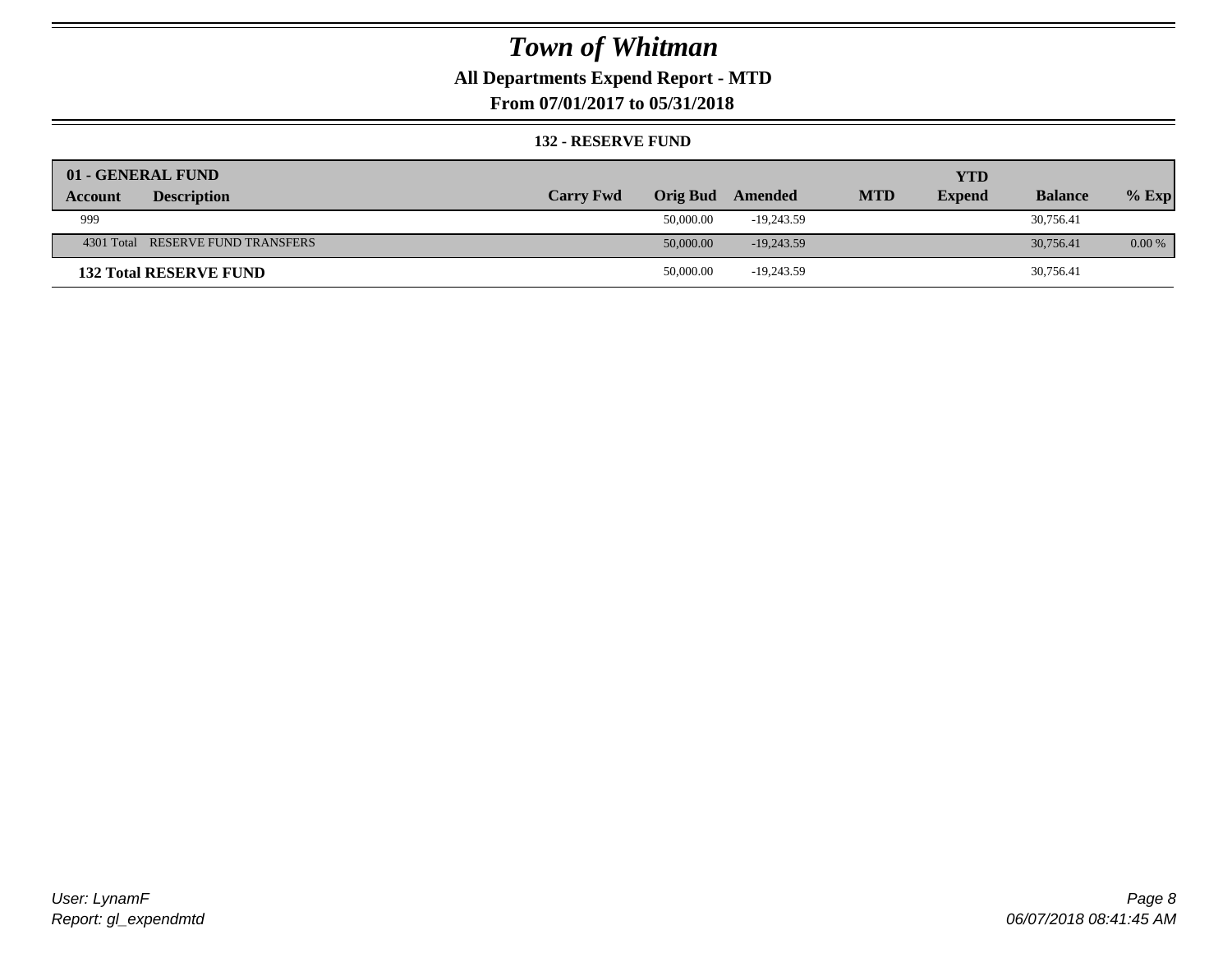### **All Departments Expend Report - MTD**

**From 07/01/2017 to 05/31/2018**

#### **135 - ACCOUNTANT**

|                | 01 - GENERAL FUND            |                                     |                       | <b>YTD</b>    |                |          |
|----------------|------------------------------|-------------------------------------|-----------------------|---------------|----------------|----------|
| <b>Account</b> | <b>Description</b>           | <b>Carry Fwd</b><br><b>Orig Bud</b> | <b>MTD</b><br>Amended | <b>Expend</b> | <b>Balance</b> | $%$ Exp  |
| 112            | <b>SALARIES</b>              | 66,127.00                           | 5,709.34              | 59,119.48     | 7,007.52       |          |
| 146            | SALARIES-LONGEVITY           |                                     |                       |               |                |          |
|                | 1000 Total SALARIES          | 66,127.00                           | 5,709.34              | 59,119.48     | 7,007.52       | 89.40 %  |
| 121            | <b>CLERICAL I</b>            |                                     |                       |               |                |          |
|                | 1001 Total SALARIES          |                                     |                       |               |                | 100.00 % |
| 116            | <b>CLERICAL</b>              | 40,409.00                           | 3,885.45              | 36,307.95     | 4,101.05       |          |
|                | 1002 Total SALARIES          | 40,409.00                           | 3,885.45              | 36,307.95     | 4,101.05       | 89.85 %  |
| 130            | SALARIES-OVERTIME            |                                     |                       |               |                |          |
|                | 1004 Total SALARIES          |                                     |                       |               |                | 100.00 % |
| 143            | SALARIES-COLLEGE INCENTIVE   |                                     |                       |               |                |          |
| 186            | <b>CERTIFICATION STIPEND</b> | 1,000.00                            |                       | 1,000.00      |                |          |
|                | 1005 Total SALARIES          | 1,000.00                            |                       | 1,000.00      |                | 100.00 % |
| 244            | OFFICE EQUIPMENT MAINTENANCE |                                     |                       |               |                |          |
| 304            | <b>ADVERTISING</b>           |                                     |                       |               |                |          |
| 340            | <b>TELEPHONE</b>             |                                     |                       |               |                |          |
| 420            | <b>OFFICE SUPPLIES</b>       |                                     | 28.02                 | 164.30        | $-164.30$      |          |
| 585            | MISCELLANEOUS EXPENSE        | 1,100.00                            | 2.59                  | 54.77         | 1,045.23       |          |
| 710            | IN STATE TRAVEL              |                                     |                       | 123.17        | $-123.17$      |          |
| 730            | <b>ASSOCIATION DUES</b>      |                                     |                       | 215.00        | $-215.00$      |          |
| 731            | <b>MEETINGS</b>              |                                     |                       | 40.00         | $-40.00$       |          |
| 870            | OFFICE EQUIPMENT             |                                     |                       |               |                |          |
|                | 2000 Total EXPENSE           | 1,100.00                            | 30.61                 | 597.24        | 502.76         | 54.29 %  |
|                | <b>135 Total ACCOUNTANT</b>  | 108,636.00                          | 9,625.40              | 97,024.67     | 11,611.33      |          |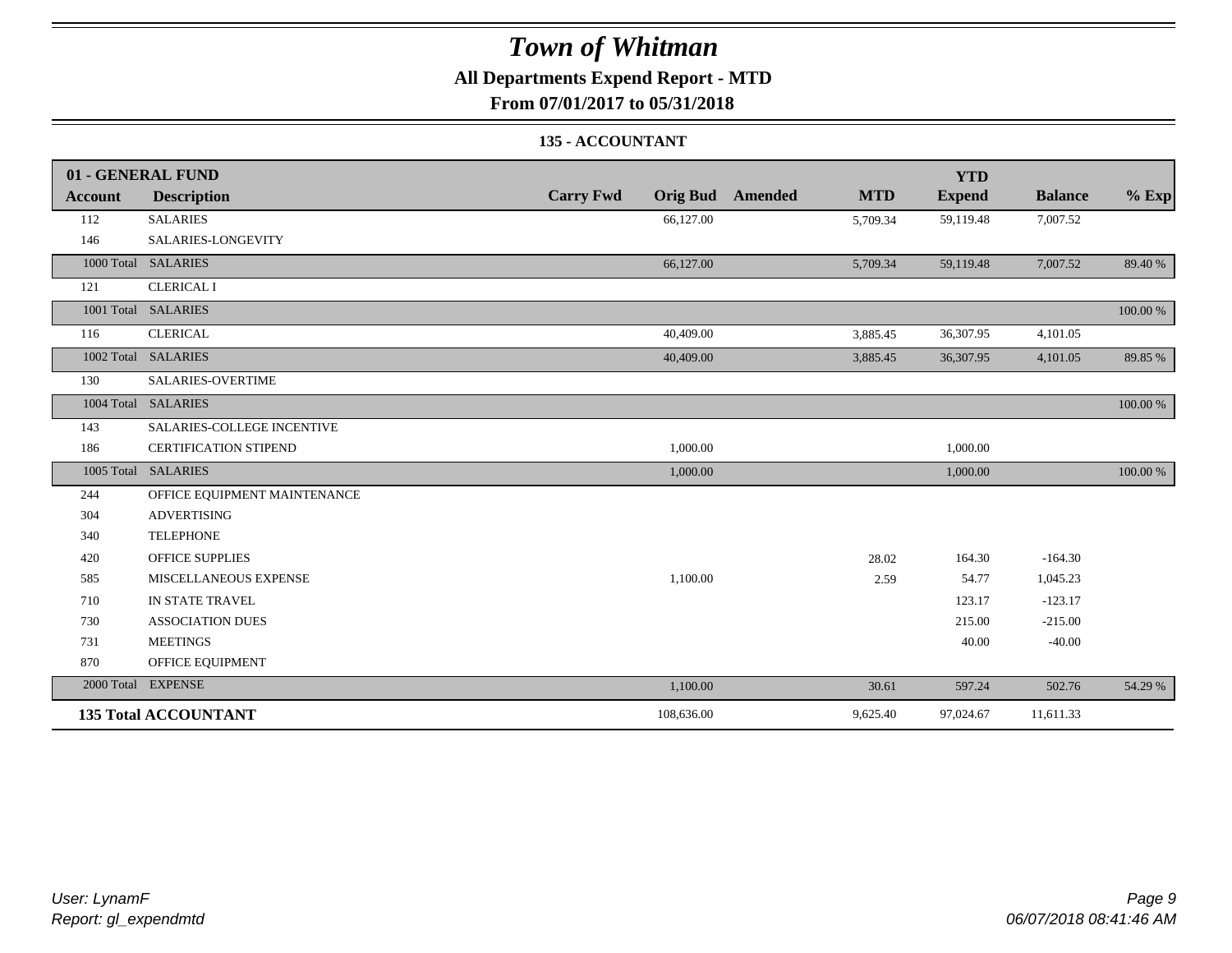**All Departments Expend Report - MTD**

**From 07/01/2017 to 05/31/2018**

#### **136 - AUDIT MUNICIPAL ACCOUNTS**

|            | 01 - GENERAL FUND                         |                  |                 |         |            | <b>YTD</b>    |                |             |
|------------|-------------------------------------------|------------------|-----------------|---------|------------|---------------|----------------|-------------|
| Account    | <b>Description</b>                        | <b>Carry Fwd</b> | <b>Orig Bud</b> | Amended | <b>MTD</b> | <b>Expend</b> | <b>Balance</b> | $%$ Exp     |
| 252        | <b>SERVICES</b>                           |                  | 45,000.00       |         |            | 34,755.00     | 10,245.00      |             |
|            | 2000 Total EXPENSE                        |                  | 45,000.00       |         |            | 34,755.00     | 10,245.00      | 77.23 %     |
| 939        | <b>FY2015 ENCUMBRANCES</b>                | 2,215.00         |                 |         |            | 2,215.00      |                |             |
| 940        | <b>FY2016 ENCUMBRANCES</b>                | 6,190.00         |                 |         |            | 6,190.00      |                |             |
| 945        | <b>FY2013 ENCUMBRANCES</b>                |                  |                 |         |            |               |                |             |
| 948        | <b>FY07 ENCUMBRANCES</b>                  |                  |                 |         |            |               |                |             |
| 949        | <b>FY2014 ENCUMBRANCES</b>                |                  |                 |         |            |               |                |             |
| 953        | <b>FY2009 ENCUMBRANCES</b>                |                  |                 |         |            |               |                |             |
| 958        | <b>FY2005 ENCUMBRANCES</b>                |                  |                 |         |            |               |                |             |
| 959        | <b>FY2006 ENCUMBRANCES</b>                |                  |                 |         |            |               |                |             |
|            | 2001 Total EXPENSE                        | 8,405.00         |                 |         |            | 8,405.00      |                | 100.00 %    |
| 999        |                                           |                  |                 |         |            |               |                |             |
| 4421 Total | A.39ATM5/02GASB34FIX.ASSET SYS            |                  |                 |         |            |               |                | 100.00 %    |
| 999        |                                           |                  |                 |         |            |               |                |             |
|            | 4552 Total A.11 STM 5/05 GASB34 FIX.ASSET |                  |                 |         |            |               |                | $100.00~\%$ |
|            | <b>136 Total AUDIT MUNICIPAL ACCOUNTS</b> | 8,405.00         | 45,000.00       |         |            | 43,160.00     | 10,245.00      |             |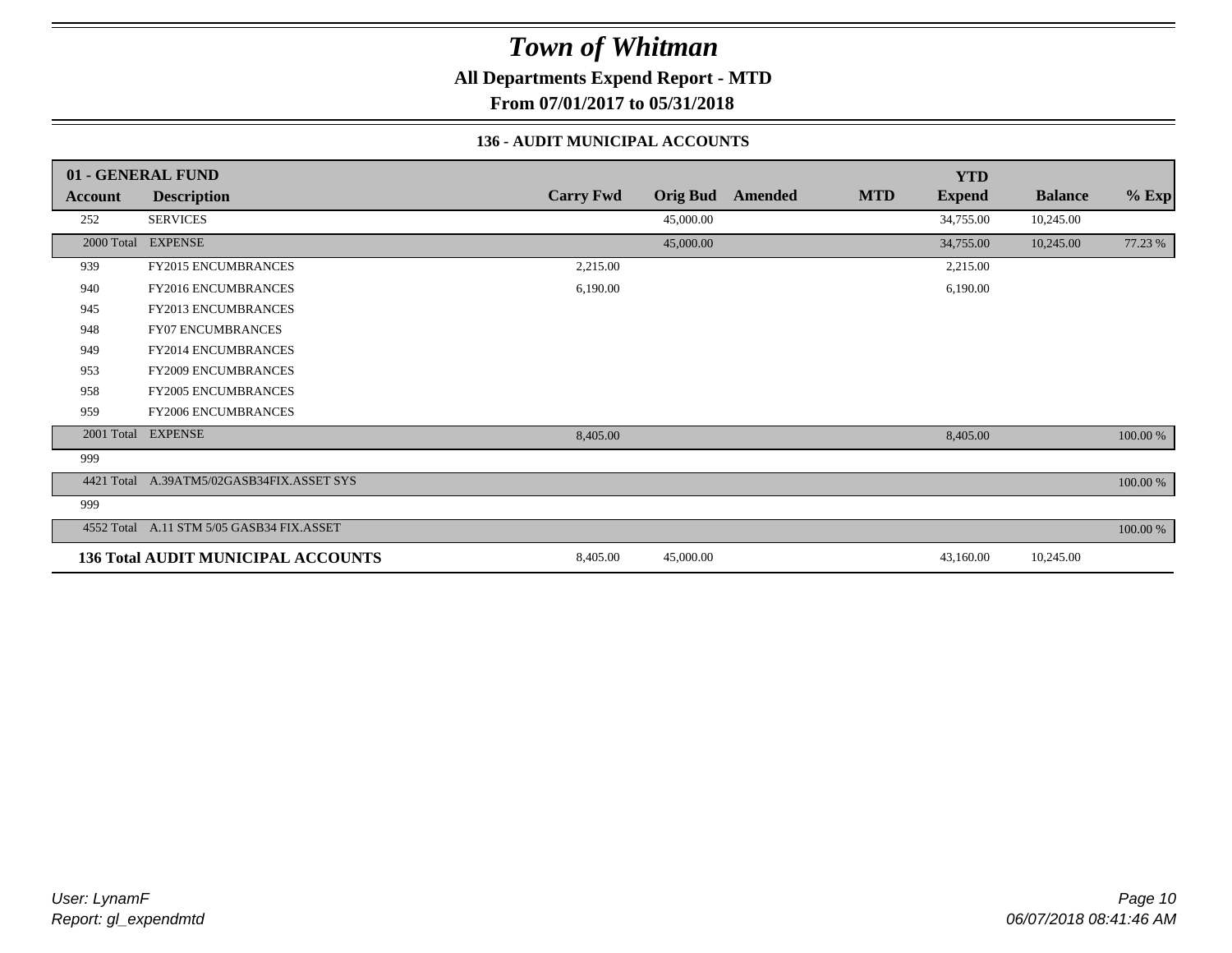**All Departments Expend Report - MTD**

**From 07/01/2017 to 05/31/2018**

#### **137 - CAPITAL IMPROV.ADVISORY COMM.**

|                | 01 - GENERAL FUND                       |                                     |         |            | <b>YTD</b>    |                |          |
|----------------|-----------------------------------------|-------------------------------------|---------|------------|---------------|----------------|----------|
| <b>Account</b> | <b>Description</b>                      | <b>Orig Bud</b><br><b>Carry Fwd</b> | Amended | <b>MTD</b> | <b>Expend</b> | <b>Balance</b> | $%$ Exp  |
| 123            | <b>RECORDING SECRETARY</b>              | 1,500.00                            |         |            |               | 1,500.00       |          |
| 959            | <b>FY2006 ENCUMBRANCES</b>              |                                     |         |            |               |                |          |
|                | 1001 Total SALARIES                     | 1,500.00                            |         |            |               | 1,500.00       | 0.00 %   |
| 585            | MISCELLANEOUS EXPENSE                   | 200.00                              |         |            |               | 200.00         |          |
|                | 2000 Total EXPENSE                      | 200.00                              |         |            |               | 200.00         | 0.00 %   |
| 940            | <b>FY2016 ENCUMBRANCES</b>              |                                     |         |            |               |                |          |
|                | 2001 Total EXPENSE                      |                                     |         |            |               |                | 100.00 % |
|                | 137 Total CAPITAL IMPROV.ADVISORY COMM. | 1,700.00                            |         |            |               | 1,700.00       |          |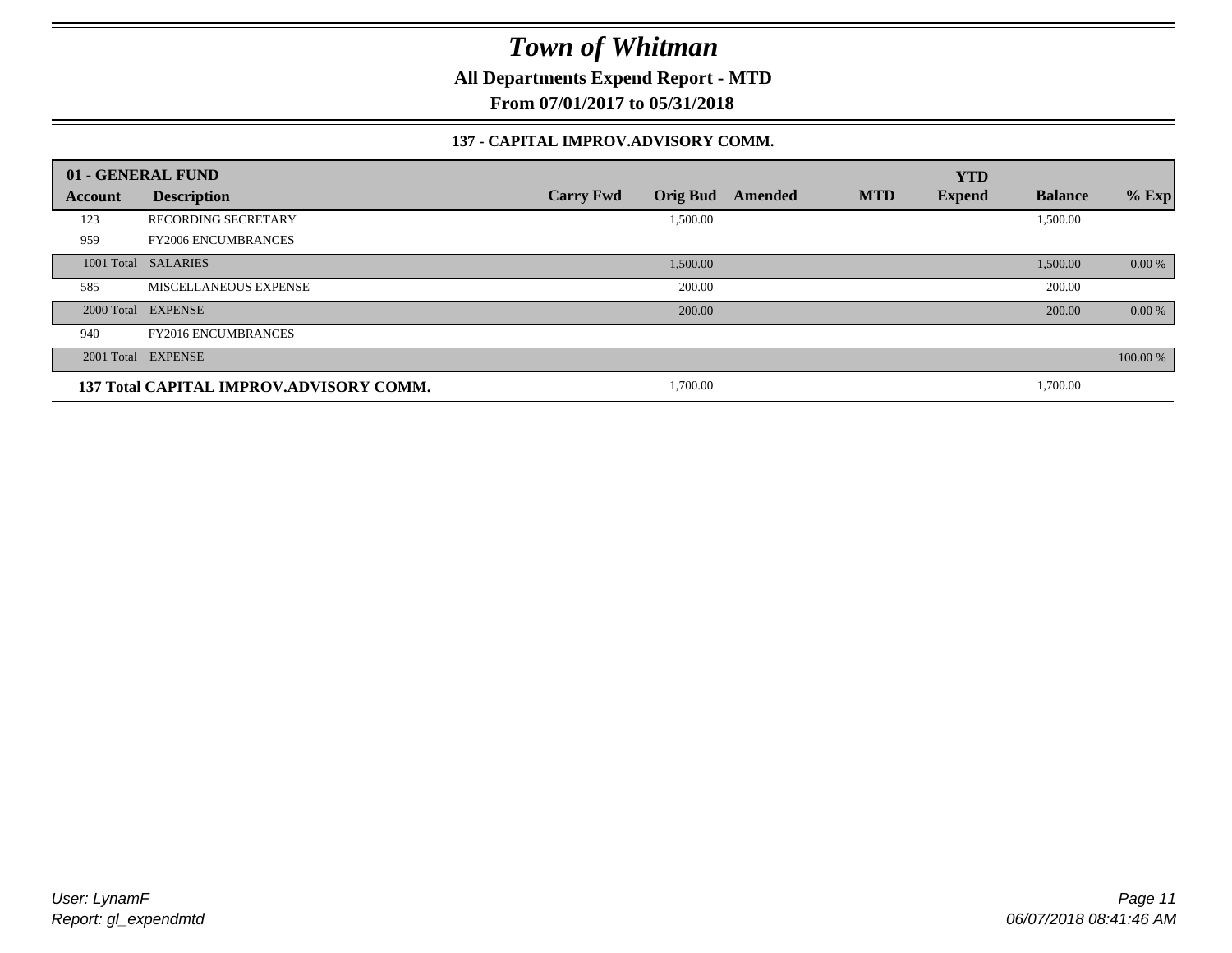**All Departments Expend Report - MTD**

**From 07/01/2017 to 05/31/2018**

#### **138 - BY-LAW STUDY COMMITTEE**

|         | 01 - GENERAL FUND                         |                  |        |                  |            | <b>YTD</b>    |                |          |
|---------|-------------------------------------------|------------------|--------|------------------|------------|---------------|----------------|----------|
| Account | <b>Description</b>                        | <b>Carry Fwd</b> |        | Orig Bud Amended | <b>MTD</b> | <b>Expend</b> | <b>Balance</b> | $%$ Exp  |
| 585     | MISCELLANEOUS EXPENSE                     |                  | 800.00 |                  |            |               | 800.00         |          |
|         | 2000 Total EXPENSE                        |                  | 800.00 |                  |            |               | 800.00         | $0.00\%$ |
| 999     |                                           |                  |        |                  |            |               |                |          |
|         | 4516 Total A.13 ATM 5/00 PUR.BY-LAW BOOKS |                  |        |                  |            |               |                | 100.00 % |
|         | <b>138 Total BY-LAW STUDY COMMITTEE</b>   |                  | 800.00 |                  |            |               | 800.00         |          |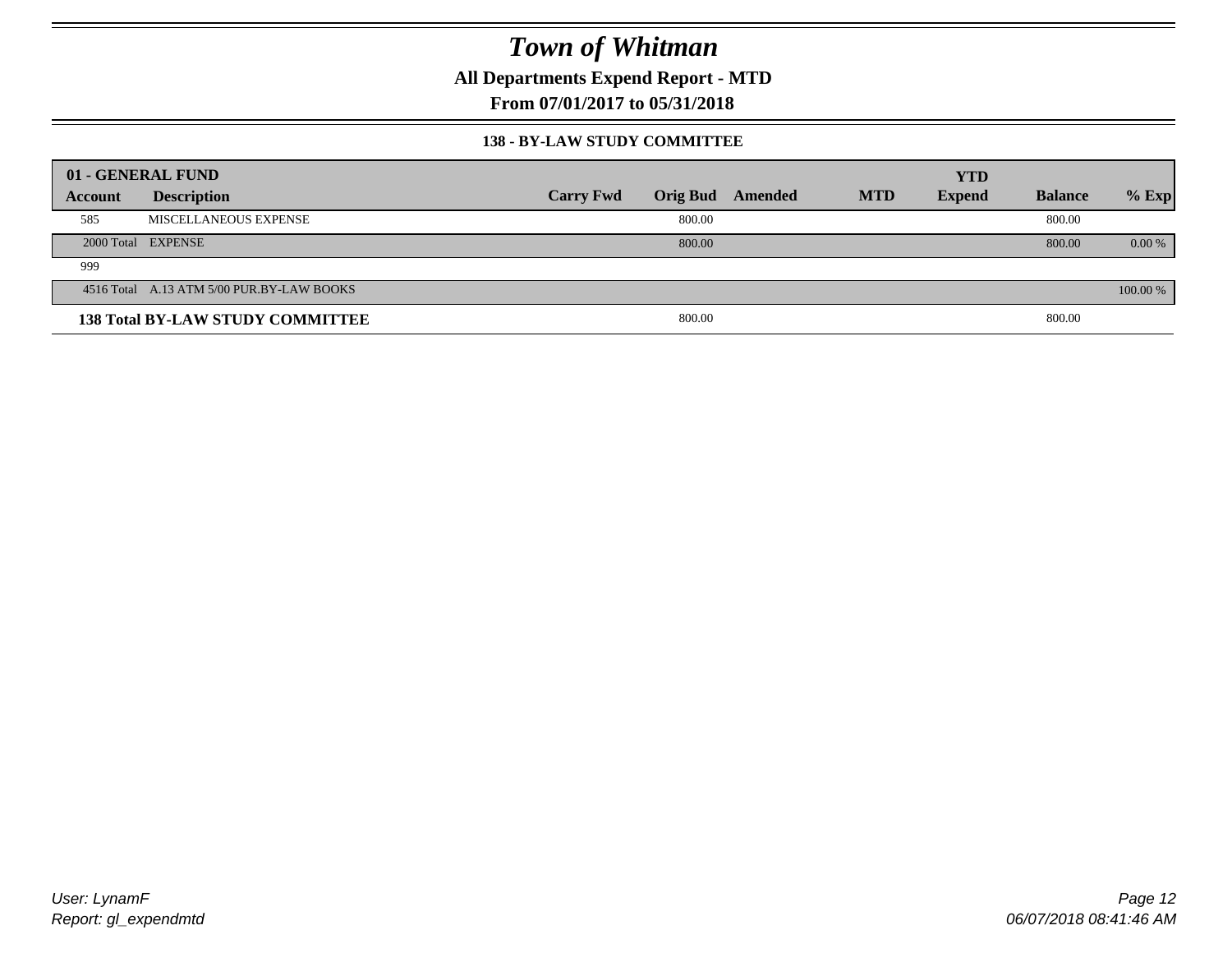#### **All Departments Expend Report - MTD**

#### **From 07/01/2017 to 05/31/2018**

#### **141 - ASSESSORS**

|                | 01 - GENERAL FUND            |                  |           |                         |            | <b>YTD</b>    |                |          |
|----------------|------------------------------|------------------|-----------|-------------------------|------------|---------------|----------------|----------|
| <b>Account</b> | <b>Description</b>           | <b>Carry Fwd</b> |           | <b>Orig Bud</b> Amended | <b>MTD</b> | <b>Expend</b> | <b>Balance</b> | $%$ Exp  |
| 110            | SALARIES-BOARD MEMBERS       |                  |           |                         |            |               |                |          |
|                | 1000 Total SALARIES          |                  |           |                         |            |               |                | 100.00 % |
| 112            | <b>SALARIES</b>              |                  | 66,127.00 |                         | 6,358.35   | 59,768.49     | 6,358.51       |          |
| 146            | SALARIES-LONGEVITY           |                  |           |                         |            |               |                |          |
|                | 1001 Total SALARIES          |                  | 66,127.00 |                         | 6,358.35   | 59,768.49     | 6,358.51       | 90.38%   |
| 116            | <b>CLERICAL</b>              |                  | 40,409.00 |                         | 3,885.45   | 36,272.07     | 4,136.93       |          |
|                | 1002 Total SALARIES          |                  | 40,409.00 |                         | 3,885.45   | 36,272.07     | 4,136.93       | 89.76%   |
| 121            | <b>CLERICAL I</b>            |                  | 37,707.00 |                         | 3,662.75   | 33,842.87     | 3,864.13       |          |
|                | 1003 Total SALARIES          |                  | 37,707.00 |                         | 3,662.75   | 33,842.87     | 3,864.13       | 89.75 %  |
| 123            | RECORDING SECRETARY          |                  |           |                         |            |               |                |          |
| 126            | <b>CLERICAL II</b>           |                  |           |                         |            |               |                |          |
|                | 1004 Total SALARIES          |                  |           |                         |            |               |                | 100.00 % |
| 123            | RECORDING SECRETARY          |                  |           |                         |            |               |                |          |
|                | 1005 Total SALARIES          |                  |           |                         |            |               |                | 100.00 % |
| 186            | CERTIFICATION STIPEND        |                  |           |                         |            |               |                |          |
|                | 1006 Total SALARIES          |                  |           |                         |            |               |                | 100.00 % |
| 244            | OFFICE EQUIPMENT MAINTENANCE |                  |           |                         |            |               |                |          |
| 306            | <b>BOOKBINDING</b>           |                  |           |                         |            | 303.50        | $-303.50$      |          |
| 311            | <b>COMPUTER SERVICES</b>     |                  |           |                         |            |               |                |          |
| 313            | <b>DEEDS &amp; PROBATE</b>   |                  |           |                         | 4.00       | 29.00         | $-29.00$       |          |
| 340            | <b>TELEPHONE</b>             |                  |           |                         |            |               |                |          |
| 420            | <b>OFFICE SUPPLIES</b>       |                  |           |                         | 130.76     | 803.16        | $-803.16$      |          |
| 585            | MISCELLANEOUS EXPENSE        |                  | 4,500.00  |                         | 11.97      | 179.66        | 4,320.34       |          |
| 710            | IN STATE TRAVEL              |                  |           |                         | 34.92      | 245.65        | $-245.65$      |          |
| 730            | <b>ASSOCIATION DUES</b>      |                  |           |                         |            | 420.00        | $-420.00$      |          |
| 731            | <b>MEETINGS</b>              |                  |           |                         | 245.00     | 1,175.96      | $-1,175.96$    |          |
| 2000 Total     | <b>EXPENSE</b>               |                  | 4,500.00  |                         | 426.65     | 3,156.93      | 1,343.07       | 70.15 %  |
| 312            | <b>REVALUATION</b>           |                  | 24,700.00 |                         |            | 24,700.00     |                |          |
|                | 2001 Total EXPENSE           |                  | 24,700.00 |                         |            | 24,700.00     |                | 100.00 % |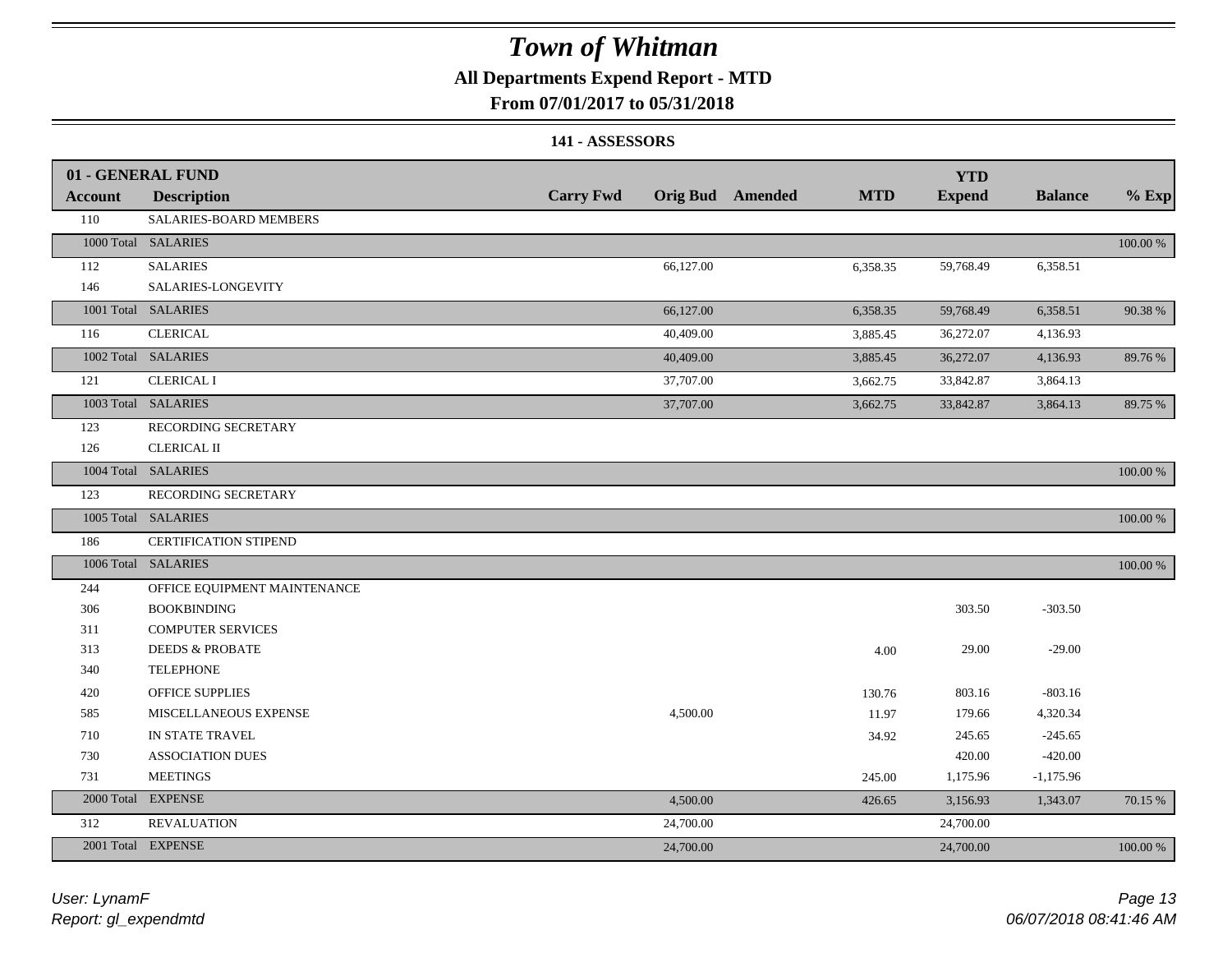### **All Departments Expend Report - MTD**

#### **From 07/01/2017 to 05/31/2018**

#### **141 - ASSESSORS**

|                | 01 - GENERAL FUND                                  |                  |                 |         |            | <b>YTD</b>    |                |          |
|----------------|----------------------------------------------------|------------------|-----------------|---------|------------|---------------|----------------|----------|
| <b>Account</b> | <b>Description</b>                                 | <b>Carry Fwd</b> | <b>Orig Bud</b> | Amended | <b>MTD</b> | <b>Expend</b> | <b>Balance</b> | $%$ Exp  |
| 939            | <b>FY2015 ENCUMBRANCES</b>                         |                  |                 |         |            |               |                |          |
| 943            | <b>FY2012 ENCUMBRANCES</b>                         |                  |                 |         |            |               |                |          |
| 946            | <b>FY2010 ENCUMBRANCES</b>                         |                  |                 |         |            |               |                |          |
| 949            | <b>FY2014 ENCUMBRANCES</b>                         |                  |                 |         |            |               |                |          |
|                | 2002 Total EXPENSE                                 |                  |                 |         |            |               |                | 100.00 % |
| 999            |                                                    |                  |                 |         |            |               |                |          |
|                | 4410 Total A.15 ATM 5/16 PUR.COPIER-ASSESSORS OFF. |                  |                 |         |            |               |                | 100.00 % |
|                | 141 Total ASSESSORS                                |                  | 173,443.00      |         | 14,333.20  | 157,740.36    | 15,702.64      |          |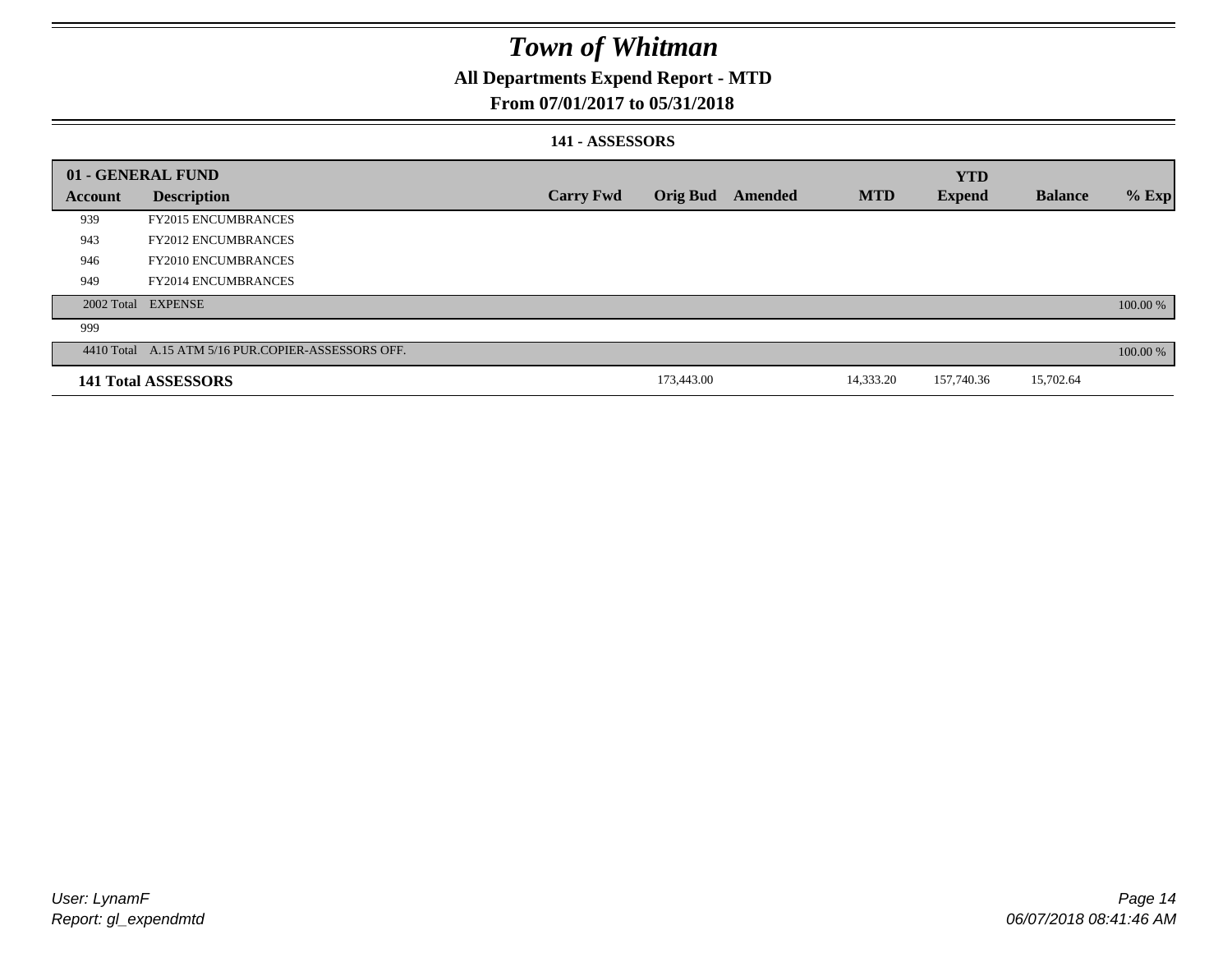### **All Departments Expend Report - MTD**

**From 07/01/2017 to 05/31/2018**

#### **145 - TREASURER**

|                | 01 - GENERAL FUND            |                  |                                       | <b>YTD</b>    |                |             |
|----------------|------------------------------|------------------|---------------------------------------|---------------|----------------|-------------|
| <b>Account</b> | <b>Description</b>           | <b>Carry Fwd</b> | <b>Orig Bud</b> Amended<br><b>MTD</b> | <b>Expend</b> | <b>Balance</b> | $%$ Exp     |
| 112            | <b>SALARIES</b>              | 88,717.00        | 8,530.50                              | 80,186.70     | 8,530.30       |             |
| 146            | SALARIES-LONGEVITY           |                  |                                       |               |                |             |
|                | 1000 Total SALARIES          | 88,717.00        | 8,530.50                              | 80,186.70     | 8,530.30       | 90.38 %     |
| 116            | <b>CLERICAL</b>              | 35,740.00        | 3,454.75                              | 32,031.46     | 3,708.54       |             |
|                | 1001 Total SALARIES          | 35,740.00        | 3,454.75                              | 32,031.46     | 3,708.54       | 89.62%      |
| 121            | <b>CLERICAL I</b>            | 30,687.00        | 2,706.32                              | 27,423.17     | 3,263.83       |             |
|                | 1002 Total SALARIES          | 30,687.00        | 2,706.32                              | 27,423.17     | 3,263.83       | 89.36%      |
| 126            | <b>CLERICAL II</b>           | 39,260.00        | 3,740.09                              | 35,252.13     | 4,007.87       |             |
|                | 1003 Total SALARIES          | 39,260.00        | 3,740.09                              | 35,252.13     | 4,007.87       | 89.79 %     |
| 139            | <b>CERTIFICATION STIPEND</b> | 2,000.00         |                                       | 2,000.00      |                |             |
|                | 1004 Total SALARIES          | 2,000.00         |                                       | 2,000.00      |                | 100.00 %    |
| 244            | OFFICE EQUIPMENT MAINTENANCE |                  |                                       |               |                |             |
| 310            | NOTE CERTIFICATION           |                  |                                       |               |                |             |
| 311            | <b>COMPUTER SERVICES</b>     |                  | 299.02                                | 6,756.54      | $-6,756.54$    |             |
| 340            | <b>TELEPHONE</b>             |                  |                                       |               |                |             |
| 343            | <b>CELL PHONES</b>           |                  | 50.99                                 | 560.89        | $-560.89$      |             |
| 420            | OFFICE SUPPLIES              |                  | 74.99                                 | 2,166.91      | $-2,166.91$    |             |
| 585            | MISCELLANEOUS EXPENSE        | 19,200.00        | 12.87                                 | 1,307.08      | 17,892.92      |             |
| 710            | IN STATE TRAVEL              |                  |                                       | 318.65        | $-318.65$      |             |
| 730            | <b>ASSOCIATION DUES</b>      |                  |                                       | 75.00         | $-75.00$       |             |
| 731            | <b>MEETINGS</b>              |                  | 363.94                                | 493.94        | -493.94        |             |
| 741            | <b>SURETY BONDS</b>          |                  |                                       |               |                |             |
| 870            | OFFICE EQUIPMENT             |                  |                                       | 450.00        | $-450.00$      |             |
|                | 2000 Total EXPENSE           | 19,200.00        | 801.81                                | 12,129.01     | 7,070.99       | 63.17%      |
| 308            | <b>BANK CHARGES</b>          | 500.00           |                                       |               | 500.00         |             |
| 953            | <b>FY2009 ENCUMBRANCES</b>   |                  |                                       |               |                |             |
|                | 2001 Total EXPENSE           | 500.00           |                                       |               | 500.00         | $0.00 \%$   |
| 946            | FY2010 ENCUMBRANCES          |                  |                                       |               |                |             |
| 959            | FY2006 ENCUMBRANCES          |                  |                                       |               |                |             |
|                | 2002 Total EXPENSE           |                  |                                       |               |                | $100.00~\%$ |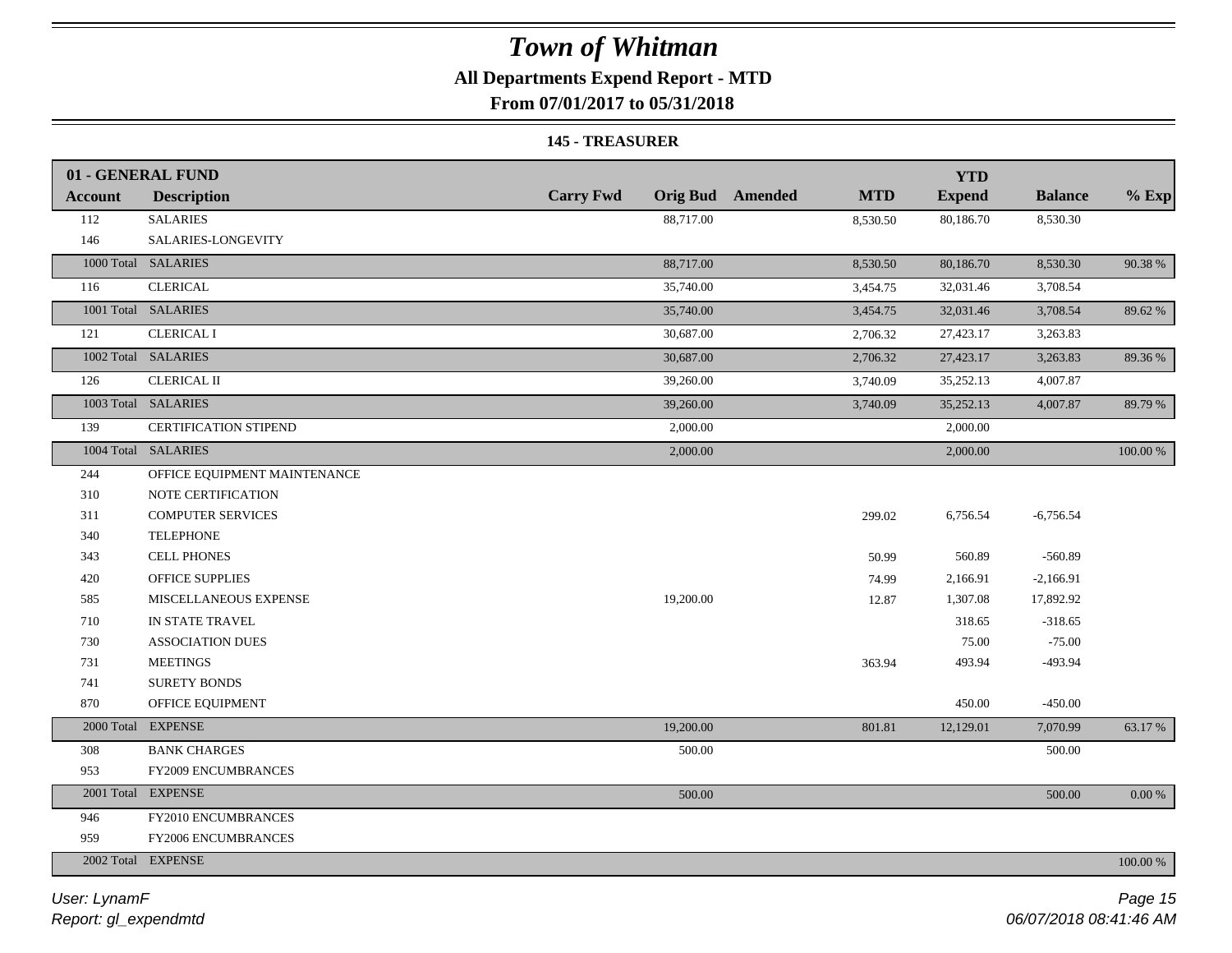### **All Departments Expend Report - MTD**

#### **From 07/01/2017 to 05/31/2018**

#### **145 - TREASURER**

|         | 01 - GENERAL FUND                          |                  |                 |         |            | <b>YTD</b>    |                |          |
|---------|--------------------------------------------|------------------|-----------------|---------|------------|---------------|----------------|----------|
| Account | <b>Description</b>                         | <b>Carry Fwd</b> | <b>Orig Bud</b> | Amended | <b>MTD</b> | <b>Expend</b> | <b>Balance</b> | $%$ Exp  |
| 744     | PENALTY & INTEREST ON PR TAXES             |                  |                 |         |            |               |                |          |
|         | 2003 Total EXPENSE                         |                  |                 |         |            |               |                | 100.00 % |
| 999     |                                            |                  | 7.100.00        |         |            | 7,100.00      |                |          |
|         | 4572 Total A13ATM5/17 GASB45 ACTUARY SERV. |                  | 7.100.00        |         |            | 7,100.00      |                | 100.00 % |
|         | <b>145 Total TREASURER</b>                 |                  | 223,204.00      |         | 19,233.47  | 196, 122. 47  | 27,081.53      |          |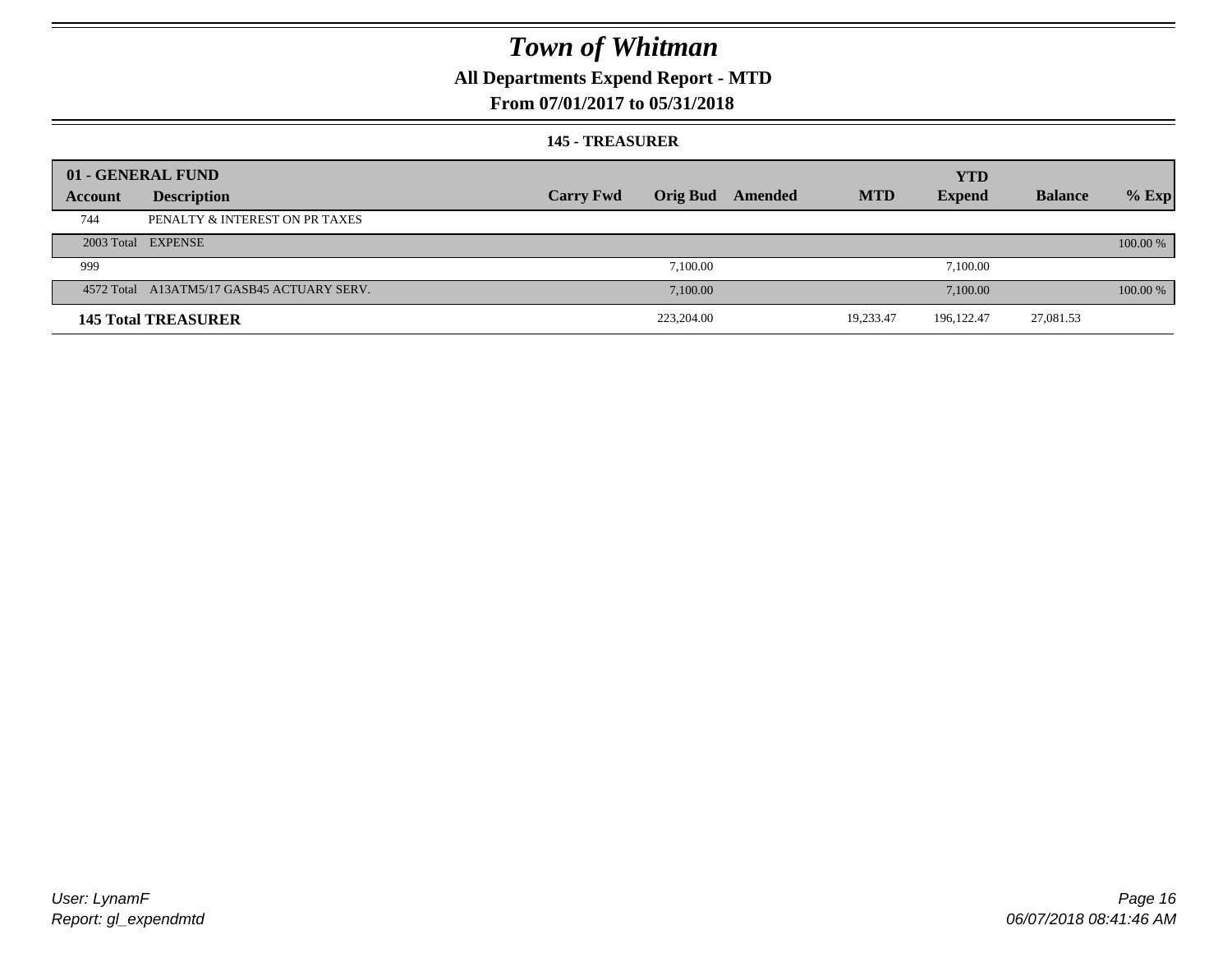### **All Departments Expend Report - MTD**

#### **From 07/01/2017 to 05/31/2018**

#### **146 - COLLECTOR**

|                | 01 - GENERAL FUND            |                  |           |                         |            | <b>YTD</b>    |                |             |
|----------------|------------------------------|------------------|-----------|-------------------------|------------|---------------|----------------|-------------|
| <b>Account</b> | <b>Description</b>           | <b>Carry Fwd</b> |           | <b>Orig Bud</b> Amended | <b>MTD</b> | <b>Expend</b> | <b>Balance</b> | $%$ Exp     |
| 112            | <b>SALARIES</b>              |                  |           |                         |            |               |                |             |
| 146            | SALARIES-LONGEVITY           |                  |           |                         |            |               |                |             |
|                | 1000 Total SALARIES          |                  |           |                         |            |               |                | $100.00~\%$ |
| 116            | <b>CLERICAL</b>              |                  | 40,409.00 |                         | 3,813.69   | 36,200.31     | 4,208.69       |             |
|                | 1001 Total SALARIES          |                  | 40,409.00 |                         | 3,813.69   | 36,200.31     | 4,208.69       | 89.58%      |
| 121            | <b>CLERICAL I</b>            |                  | 39,260.00 |                         | 3,774.95   | 35,240.51     | 4,019.49       |             |
|                | 1002 Total SALARIES          |                  | 39,260.00 |                         | 3,774.95   | 35,240.51     | 4,019.49       | 89.76%      |
| 126            | <b>CLERICAL II</b>           |                  |           |                         |            |               |                |             |
|                | 1003 Total SALARIES          |                  |           |                         |            |               |                | 100.00 %    |
| 130            | SALARIES-OVERTIME            |                  | 2,000.00  |                         | 269.53     | 1,557.59      | 442.41         |             |
|                | 1004 Total SALARIES          |                  | 2,000.00  |                         | 269.53     | 1,557.59      | 442.41         | 77.87 %     |
| 186            | CERTIFICATION STIPEND        |                  |           |                         |            |               |                |             |
|                | 1005 Total SALARIES          |                  |           |                         |            |               |                | 100.00 %    |
| 244            | OFFICE EQUIPMENT MAINTENANCE |                  |           |                         |            |               |                |             |
| 340            | <b>TELEPHONE</b>             |                  |           |                         |            |               |                |             |
| 343            | <b>CELL PHONES</b>           |                  |           |                         |            |               |                |             |
| 420            | <b>OFFICE SUPPLIES</b>       |                  |           |                         |            |               |                |             |
| 585            | MISCELLANEOUS EXPENSE        |                  |           |                         |            |               |                |             |
| 710            | IN STATE TRAVEL              |                  |           |                         |            |               |                |             |
| 730            | <b>ASSOCIATION DUES</b>      |                  |           |                         |            |               |                |             |
| 731            | <b>MEETINGS</b>              |                  |           |                         |            |               |                |             |
| 741            | SURETY BONDS                 |                  |           |                         |            |               |                |             |
| 870            | OFFICE EQUIPMENT             |                  |           |                         |            |               |                |             |
|                | 2000 Total EXPENSE           |                  |           |                         |            |               |                | 100.00 %    |
| 311            | <b>COMPUTER SERVICES</b>     |                  |           |                         |            |               |                |             |
|                | 2001 Total EXPENSE           |                  |           |                         |            |               |                | $100.00~\%$ |
| 958            | FY2005 ENCUMBRANCES          |                  |           |                         |            |               |                |             |
| 939            | FY2015 ENCUMBRANCES          |                  |           |                         |            |               |                |             |
| 943            | FY2012 ENCUMBRANCES          |                  |           |                         |            |               |                |             |
| 948            | FY07 ENCUMBRANCES            |                  |           |                         |            |               |                |             |
|                |                              |                  |           |                         |            |               |                |             |

*Report: gl\_expendmtd User: LynamF*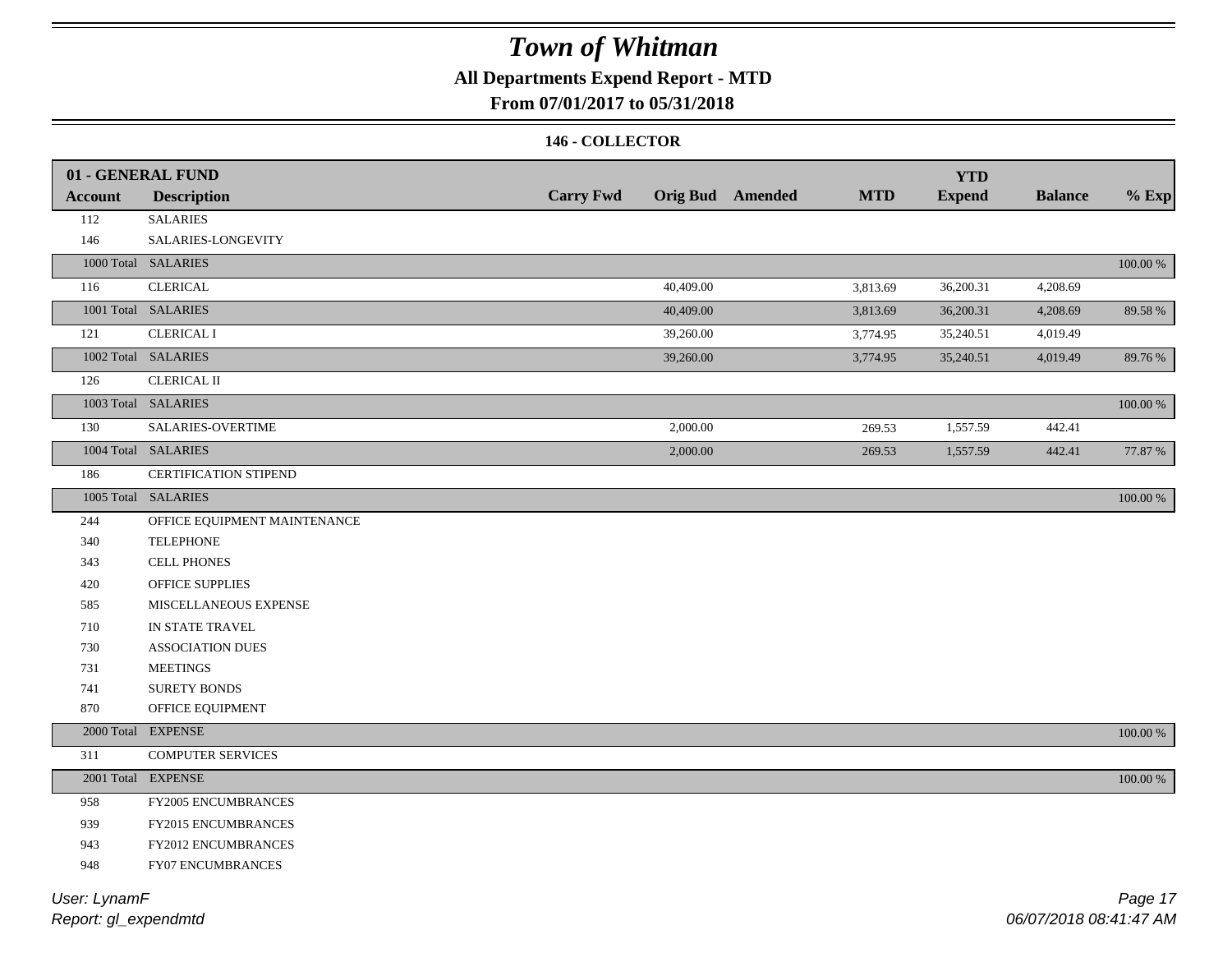### **All Departments Expend Report - MTD**

#### **From 07/01/2017 to 05/31/2018**

#### **146 - COLLECTOR**

|         | 01 - GENERAL FUND                     |                  |           |                  |            | <b>YTD</b>    |                |          |
|---------|---------------------------------------|------------------|-----------|------------------|------------|---------------|----------------|----------|
| Account | <b>Description</b>                    | <b>Carry Fwd</b> |           | Orig Bud Amended | <b>MTD</b> | <b>Expend</b> | <b>Balance</b> | $%$ Exp  |
| 959     | <b>FY2006 ENCUMBRANCES</b>            |                  |           |                  |            |               |                |          |
|         | 2002 Total EXPENSE                    |                  |           |                  |            |               |                | 100.00 % |
| 999     |                                       |                  |           |                  |            |               |                |          |
|         | 4570 Total A.1 STM 5/07 THEFT REFUNDS |                  |           |                  |            |               |                | 100.00 % |
|         | <b>146 Total COLLECTOR</b>            |                  | 81,669.00 |                  | 7,858.17   | 72,998.41     | 8,670.59       |          |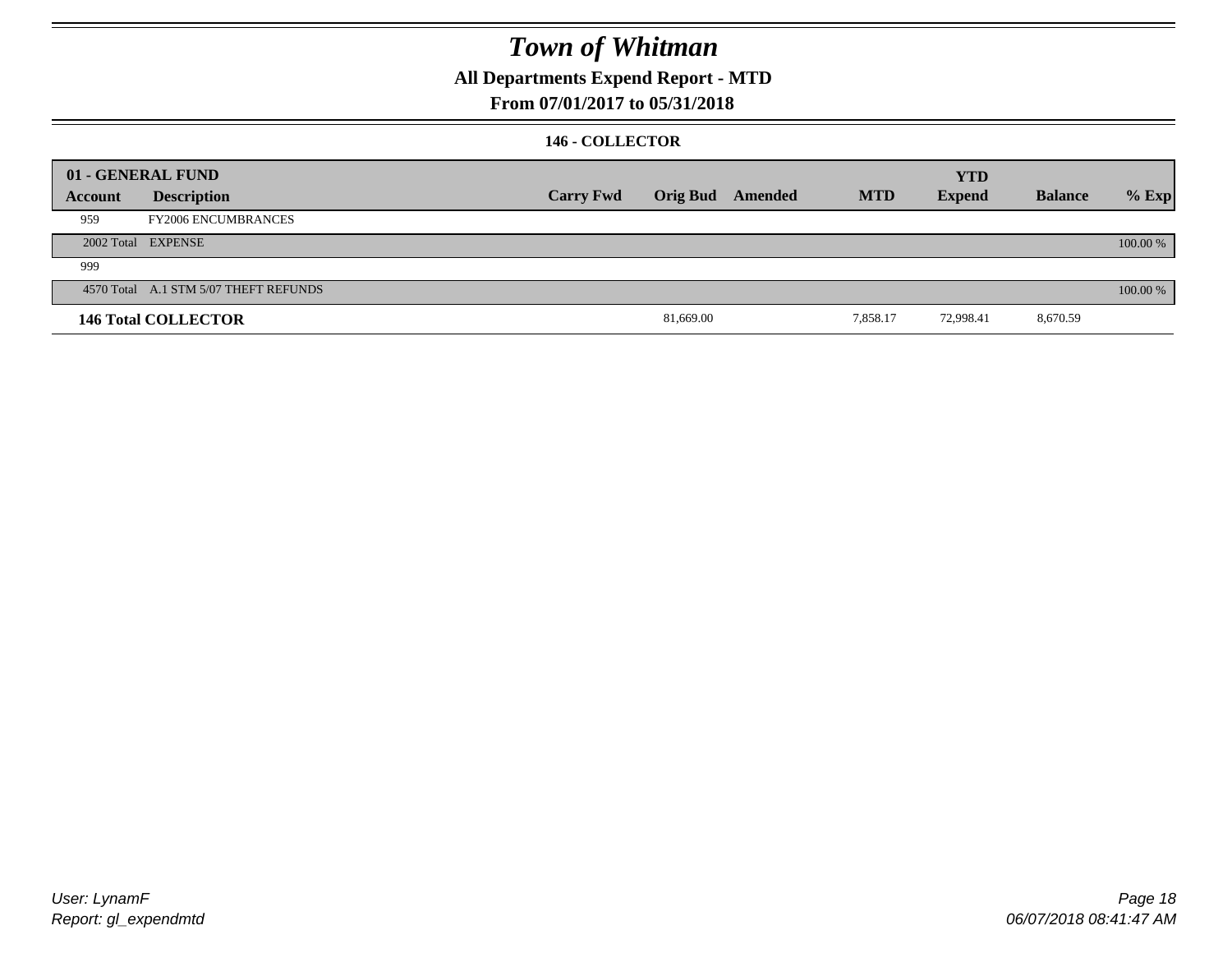### **All Departments Expend Report - MTD**

**From 07/01/2017 to 05/31/2018**

#### **151 - LAW DEPARTMENT**

|         | 01 - GENERAL FUND               |                                     |                       | <b>YTD</b>    |                |          |
|---------|---------------------------------|-------------------------------------|-----------------------|---------------|----------------|----------|
| Account | <b>Description</b>              | <b>Carry Fwd</b><br><b>Orig Bud</b> | <b>MTD</b><br>Amended | <b>Expend</b> | <b>Balance</b> | $%$ Exp  |
| 301     | <b>LEGAL SERVICES</b>           | 145,000.00                          | 9,538.00              | 143,748.09    | 1,251.91       |          |
| 585     | <b>MISCELLANEOUS EXPENSE</b>    | 15,000.00                           |                       | 6,698.26      | 8,301.74       |          |
|         | 2000 Total EXPENSE              | 160,000.00                          | 9,538.00              | 150,446.35    | 9,553.65       | 94.02 %  |
| 302     | <b>CLAIMS SETTLEMENT</b>        | 5,000.00                            |                       |               | 5,000.00       |          |
|         | 2001 Total EXPENSE              | 5,000.00                            |                       |               | 5,000.00       | 0.00 %   |
| 943     | <b>FY2012 ENCUMBRANCES</b>      |                                     |                       |               |                |          |
| 940     | <b>FY2016 ENCUMBRANCES</b>      |                                     |                       |               |                |          |
| 945     | <b>FY2013 ENCUMBRANCES</b>      |                                     |                       |               |                |          |
|         | 2002 Total EXPENSE              |                                     |                       |               |                | 100.00 % |
|         | <b>151 Total LAW DEPARTMENT</b> | 165,000.00                          | 9,538.00              | 150,446.35    | 14,553.65      |          |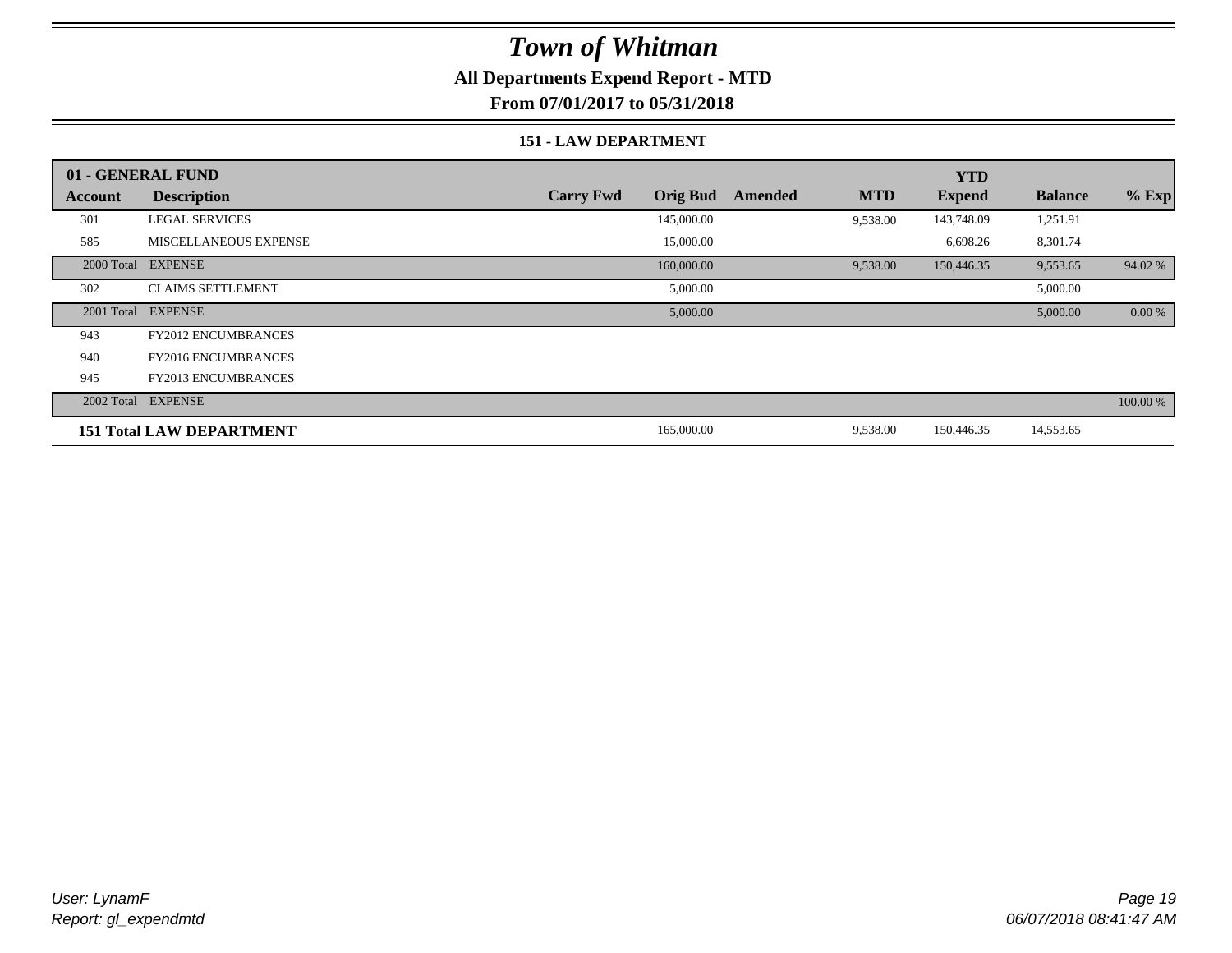### **All Departments Expend Report - MTD**

**From 07/01/2017 to 05/31/2018**

#### **155 - TECHNOLOGY**

|                | 01 - GENERAL FUND                               |                  |                 |         |            | <b>YTD</b>    |                |          |
|----------------|-------------------------------------------------|------------------|-----------------|---------|------------|---------------|----------------|----------|
| <b>Account</b> | <b>Description</b>                              | <b>Carry Fwd</b> | <b>Orig Bud</b> | Amended | <b>MTD</b> | <b>Expend</b> | <b>Balance</b> | $%$ Exp  |
| 112            | <b>SALARIES</b>                                 |                  | 123,850.00      |         | 11,908.65  | 111,941.31    | 11,908.69      |          |
|                | 1000 Total SALARIES                             |                  | 123,850.00      |         | 11,908.65  | 111,941.31    | 11,908.69      | 90.38%   |
| 116            | <b>CLERICAL</b>                                 |                  |                 |         |            |               |                |          |
|                | 1001 Total SALARIES                             |                  |                 |         |            |               |                | 100.00 % |
| 243            | EQUIPMENT MAINTENANCE                           |                  |                 |         |            | 6,000.93      | $-6,000.93$    |          |
| 280            | SUPPORT SERVICES                                |                  |                 |         |            |               |                |          |
| 311            | <b>COMPUTER SERVICES</b>                        |                  |                 |         | 1,131.40   | 59,028.90     | $-59,028.90$   |          |
| 340            | <b>TELEPHONE</b>                                |                  |                 |         |            | 1,062.80      | $-1,062.80$    |          |
| 343            | <b>CELL PHONES</b>                              |                  |                 |         | 90.98      | 1,440.97      | $-1,440.97$    |          |
| 420            | <b>OFFICE SUPPLIES</b>                          |                  |                 |         |            |               |                |          |
| 585            | MISCELLANEOUS EXPENSE                           |                  | 172,427.00      |         | 447.24     | 1,920.09      | 170,506.91     |          |
| 269            | DATA PROCESSING SOFTWARE                        |                  |                 |         | 7,400.37   | 60,367.36     | $-60,367.36$   |          |
| 276            | DATA PROCESSING EQUIP.                          |                  |                 |         | 2,392.71   | 11,277.05     | $-11,277.05$   |          |
|                | 2000 Total EXPENSE                              |                  | 172,427.00      |         | 11,462.70  | 141,098.10    | 31,328.90      | 81.83%   |
| 940            | FY2016 ENCUMBRANCES                             |                  |                 |         |            |               |                |          |
| 941            | FY 2017 ENCUMBRANCES                            | 850.28           |                 |         |            | 850.28        |                |          |
| 943            | FY2012 ENCUMBRANCES                             |                  |                 |         |            |               |                |          |
| 948            | FY07 ENCUMBRANCES                               |                  |                 |         |            |               |                |          |
| 949            | FY2014 ENCUMBRANCES                             |                  |                 |         |            |               |                |          |
| 953            | FY2009 ENCUMBRANCES                             |                  |                 |         |            |               |                |          |
| 958            | FY2005 ENCUMBRANCES                             |                  |                 |         |            |               |                |          |
| 945            | FY2013 ENCUMBRANCES                             |                  |                 |         |            |               |                |          |
| 946            | FY2010 ENCUMBRANCES                             |                  |                 |         |            |               |                |          |
|                | 2001 Total EXPENSE                              | 850.28           |                 |         |            | 850.28        |                | 100.00 % |
| 281            | <b>GIS SYSTEM MAINTENANCE</b>                   |                  | 15,000.00       |         |            | 10,100.00     | 4,900.00       |          |
| 941            | FY 2017 ENCUMBRANCES                            |                  |                 |         |            |               |                |          |
|                | 2002 Total EXPENSE                              |                  | 15,000.00       |         |            | 10,100.00     | 4,900.00       | 67.33 %  |
| 999            |                                                 |                  |                 |         |            |               |                |          |
|                | 4402 Total A.16ATM5/16 PUR.WIRELESS NTWK CNTRLR |                  |                 |         |            |               |                | 100.00 % |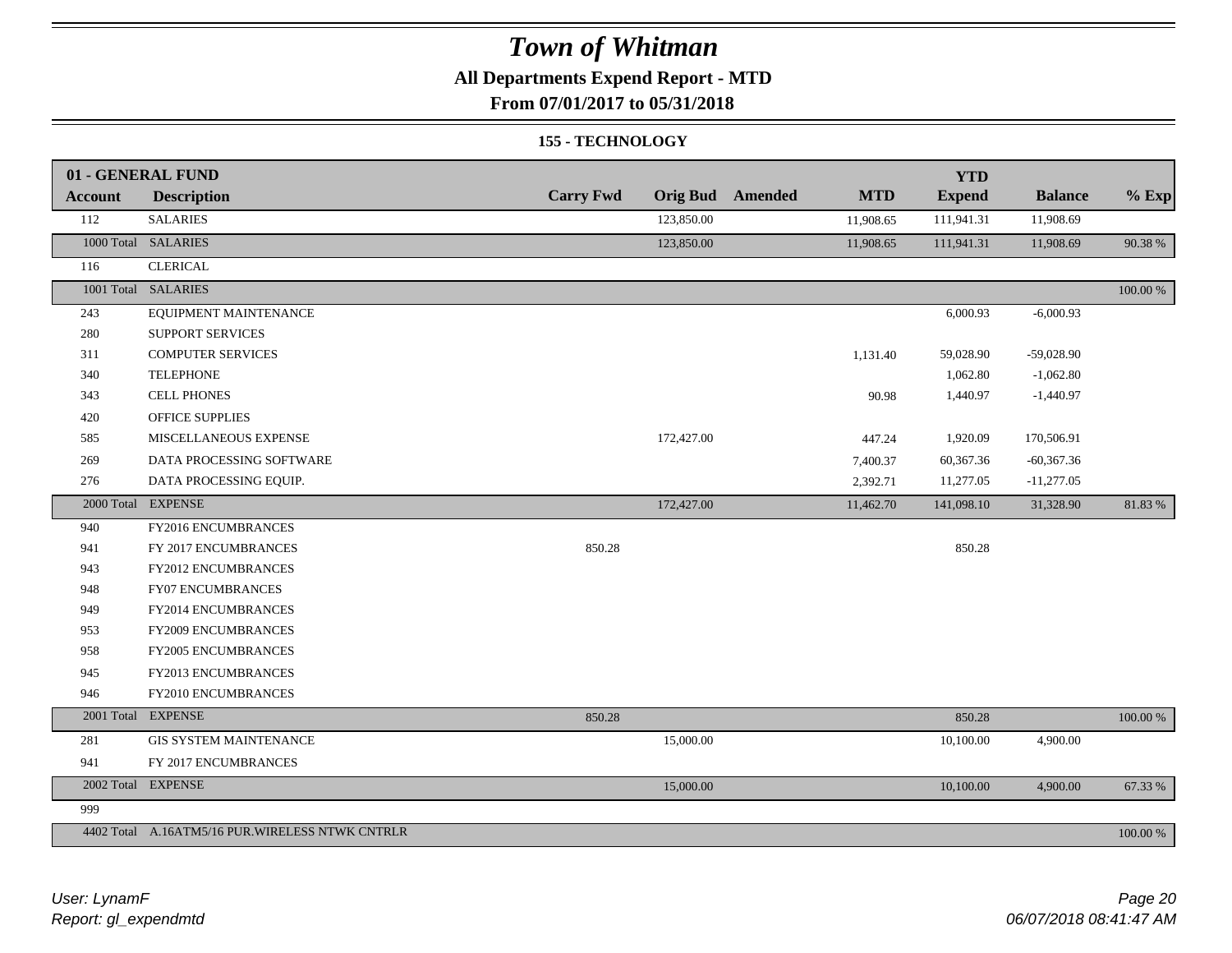### **All Departments Expend Report - MTD**

**From 07/01/2017 to 05/31/2018**

#### **155 - TECHNOLOGY**

|            | 01 - GENERAL FUND                             |                  |                 |         |            | <b>YTD</b>    |                |           |
|------------|-----------------------------------------------|------------------|-----------------|---------|------------|---------------|----------------|-----------|
| Account    | <b>Description</b>                            | <b>Carry Fwd</b> | <b>Orig Bud</b> | Amended | <b>MTD</b> | <b>Expend</b> | <b>Balance</b> | $%$ Exp   |
| 999        |                                               | 1,455.00         |                 |         | 274.95     | 447.42        | 1,007.58       |           |
| 4411 Total | A.17ATM5/16 PUR.BATT.-POLICE NTWRK            | 1,455.00         |                 |         | 274.95     | 447.42        | 1,007.58       | 30.75 %   |
| 999        |                                               |                  |                 |         |            |               |                |           |
| 4512 Total | A.37ATM 5/15 PUR.2 COPIERS/TOWN OFFICES       |                  |                 |         |            |               |                | 100.00 %  |
| 999        |                                               |                  | 11,000.00       |         |            | 10,995.00     | 5.00           |           |
| 4519 Total | A.34ATM 5/17 PUR.MULTI-FUNCTION PRINTER       |                  | 11,000.00       |         |            | 10,995.00     | 5.00           | 99.95 %   |
| 999        |                                               |                  | 3,500.00        |         |            | 3,500.00      |                |           |
| 4520 Total | A33ATM 5/17 PUR.FIREWALLS                     |                  | 3,500.00        |         |            | 3,500.00      |                | 100.00 %  |
| 999        |                                               | 3,413.38         |                 |         |            |               | 3,413.38       |           |
| 4526 Total | A.36 ATM5/15PUR.POW.SUPPLY/NETWK.EQ.          | 3,413.38         |                 |         |            |               | 3,413.38       | $0.00 \%$ |
| 999        |                                               | 8,000.00         |                 |         | 4,345.10   | 4,345.10      | 3,654.90       |           |
|            | 4527 Total A.14ATM5/16 PUR.SFTWR NET.SECURITY | 8,000.00         |                 |         | 4,345.10   | 4,345.10      | 3,654.90       | 54.31 %   |
| 999        |                                               |                  | 15,000.00       |         |            | 2,699.85      | 12,300.15      |           |
| 4564 Total | A36ATM5/17PUR.COMP.EQ.TN.BLDGS                |                  | 15,000.00       |         |            | 2,699.85      | 12,300.15      | 17.99 %   |
|            | <b>155 Total TECHNOLOGY</b>                   | 13,718.66        | 340,777.00      |         | 27,991.40  | 285,977.06    | 68,518.60      |           |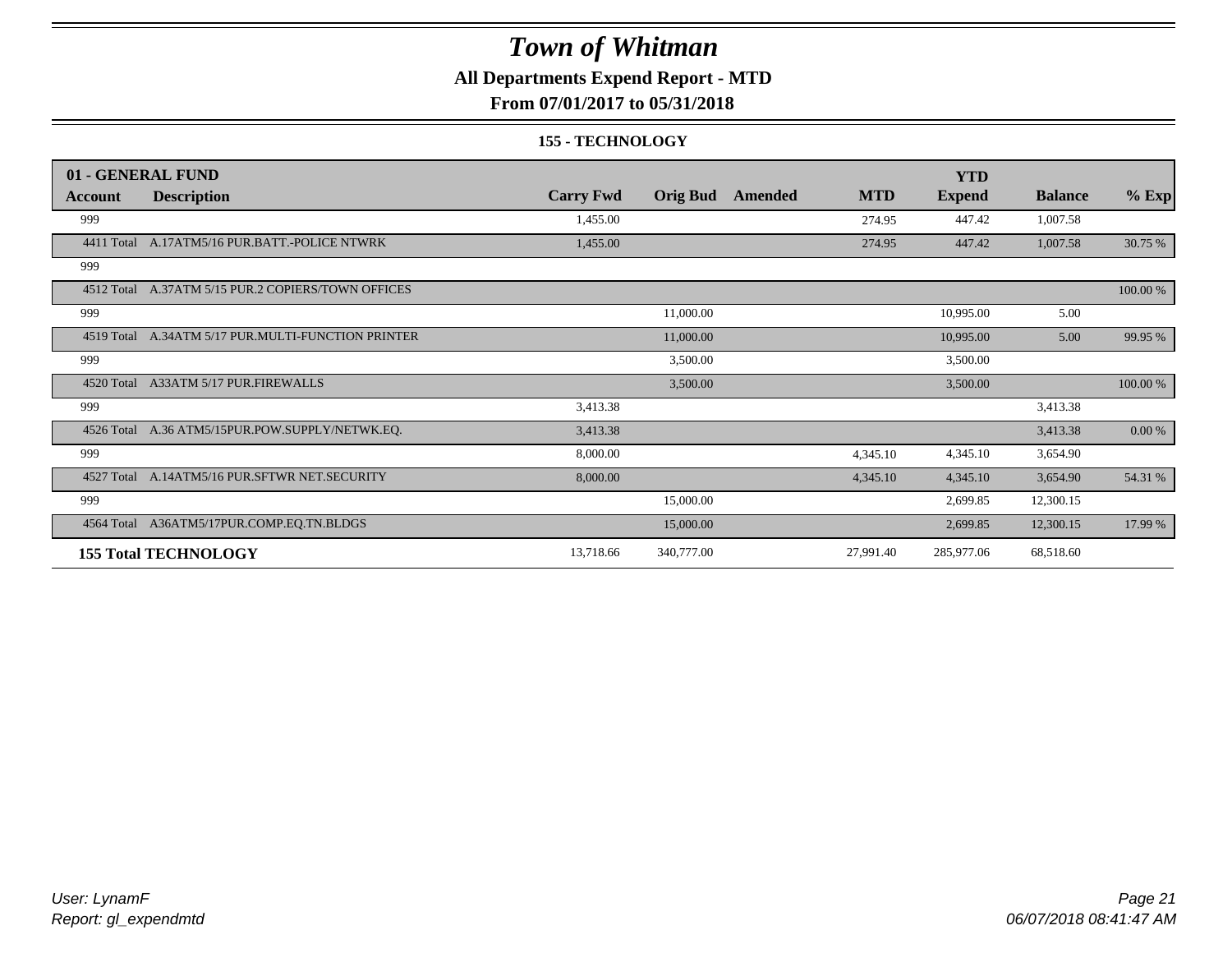**All Departments Expend Report - MTD**

**From 07/01/2017 to 05/31/2018**

#### **158 - TAX TITLE FORECLOSURE-TREAS.**

|         | 01 - GENERAL FUND                             |                  |           |         |            | <b>YTD</b>    |                |          |
|---------|-----------------------------------------------|------------------|-----------|---------|------------|---------------|----------------|----------|
| Account | <b>Description</b>                            | <b>Carry Fwd</b> | Orig Bud  | Amended | <b>MTD</b> | <b>Expend</b> | <b>Balance</b> | $%$ Exp  |
| 252     | <b>SERVICES</b>                               |                  | 40,000.00 |         | 6.661.95   | 26.055.08     | 13,944.92      |          |
|         | 2000 Total EXPENSE                            |                  | 40,000,00 |         | 6.661.95   | 26,055,08     | 13,944.92      | 65.13 %  |
| 948     | <b>FY07 ENCUMBRANCES</b>                      |                  |           |         |            |               |                |          |
|         | 2001 Total EXPENSE                            |                  |           |         |            |               |                | 100.00 % |
|         | <b>158 Total TAX TITLE FORECLOSURE-TREAS.</b> |                  | 40,000.00 |         | 6.661.95   | 26,055.08     | 13,944.92      |          |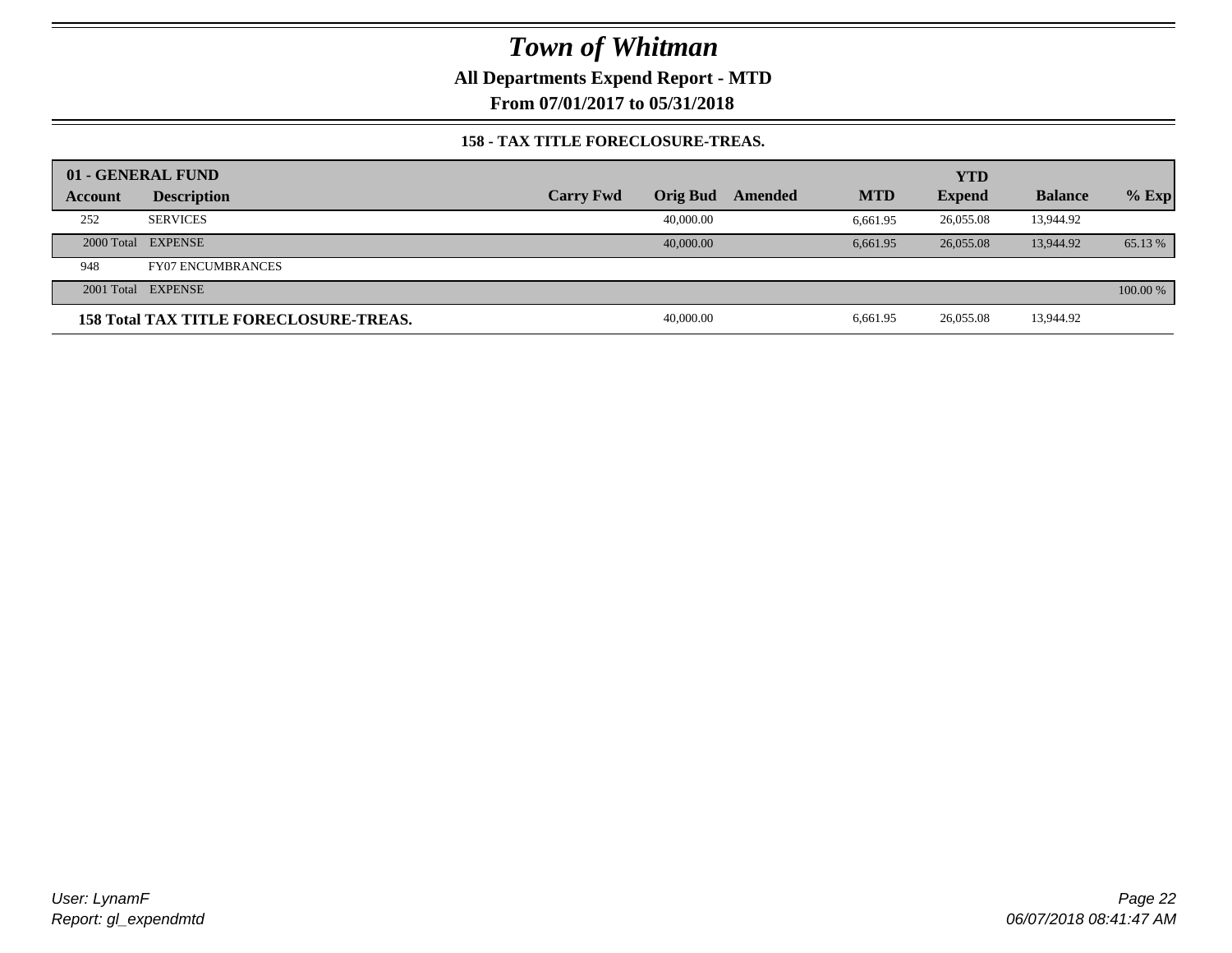**All Departments Expend Report - MTD**

**From 07/01/2017 to 05/31/2018**

#### **159 - TAX TITLE EXPENSE-COLLECTOR**

|         | 01 - GENERAL FUND                            |                  |                         |            | YTD           |                |          |
|---------|----------------------------------------------|------------------|-------------------------|------------|---------------|----------------|----------|
| Account | <b>Description</b>                           | <b>Carry Fwd</b> | <b>Orig Bud</b> Amended | <b>MTD</b> | <b>Expend</b> | <b>Balance</b> | $%$ Exp  |
| 252     | <b>SERVICES</b>                              |                  |                         |            |               |                |          |
|         | 2000 Total EXPENSE                           |                  |                         |            |               |                | 100.00 % |
|         | <b>159 Total TAX TITLE EXPENSE-COLLECTOR</b> |                  |                         |            |               |                |          |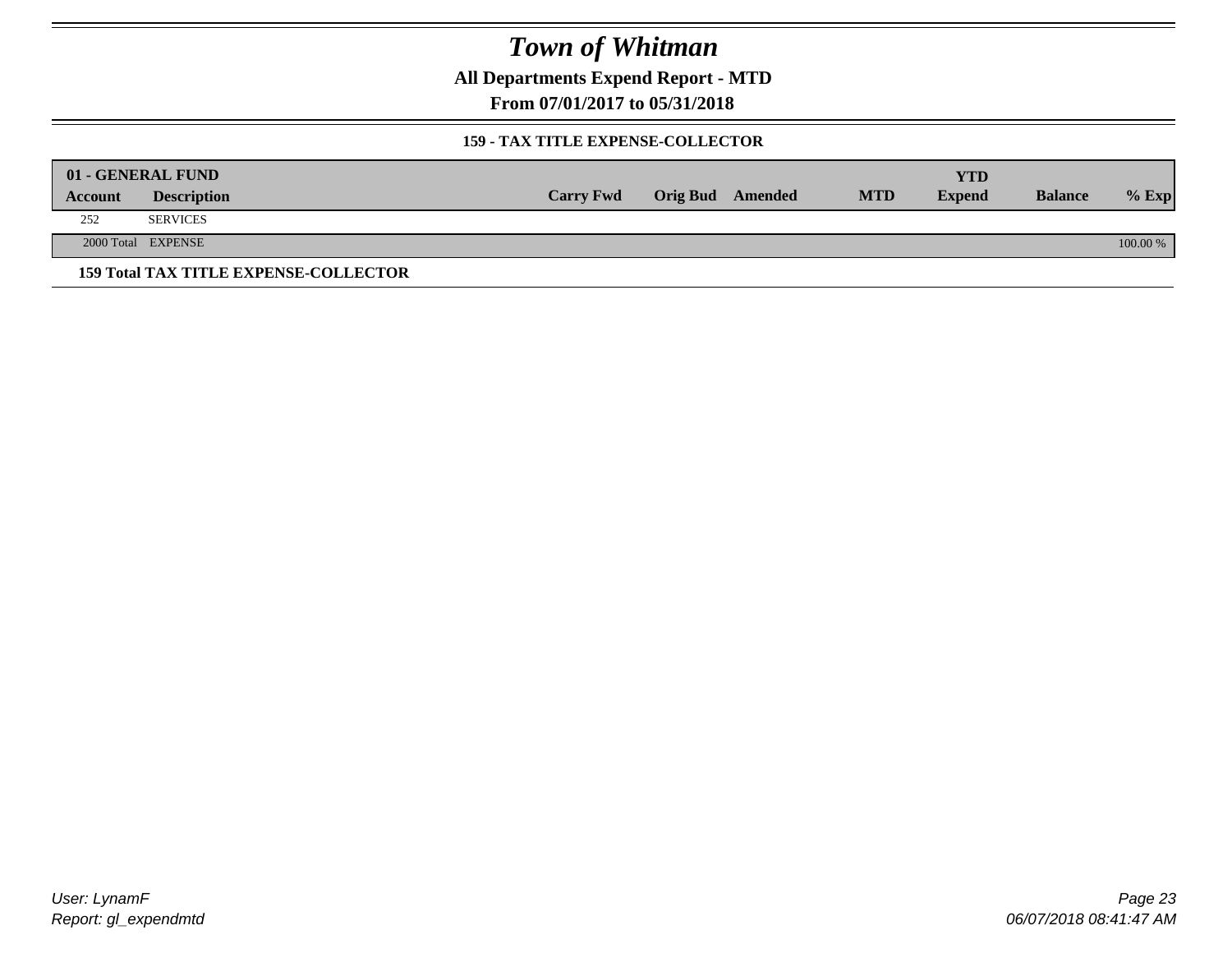### **All Departments Expend Report - MTD**

**From 07/01/2017 to 05/31/2018**

#### **161 - TOWN CLERK**

|                | 01 - GENERAL FUND                  |                  |                         |            | <b>YTD</b>    |                |            |
|----------------|------------------------------------|------------------|-------------------------|------------|---------------|----------------|------------|
| <b>Account</b> | <b>Description</b>                 | <b>Carry Fwd</b> | <b>Orig Bud</b> Amended | <b>MTD</b> | <b>Expend</b> | <b>Balance</b> | $%$ Exp    |
| 112            | <b>SALARIES</b>                    | 66,127.00        |                         | 6,358.35   | 59,768.49     | 6,358.51       |            |
| 146            | SALARIES-LONGEVITY                 |                  |                         |            |               |                |            |
|                | 1000 Total SALARIES                | 66,127.00        |                         | 6,358.35   | 59,768.49     | 6,358.51       | 90.38%     |
| 116            | <b>CLERICAL</b>                    | 40,409.00        |                         | 3,885.45   | 36,212.27     | 4,196.73       |            |
|                | 1001 Total SALARIES                | 40,409.00        |                         | 3,885.45   | 36,212.27     | 4,196.73       | 89.61 %    |
| 126            | <b>CLERICAL II</b>                 | 38,663.00        |                         | 3,740.09   | 34,653.54     | 4,009.46       |            |
|                | 1002 Total SALARIES                | 38,663.00        |                         | 3,740.09   | 34,653.54     | 4,009.46       | 89.62 %    |
| 130            | <b>SALARIES-OVERTIME</b>           | 1,000.00         |                         | 165.00     | 936.37        | 63.63          |            |
|                | 1004 Total SALARIES                | 1,000.00         |                         | 165.00     | 936.37        | 63.63          | 93.63%     |
| 142            | <b>CERTIFICATION STIPEND</b>       |                  | 1,000.00                | 1,000.00   | 1,000.00      |                |            |
|                | 1005 Total SALARIES                |                  | 1,000.00                | 1,000.00   | 1,000.00      |                | 100.00 %   |
| 244            | OFFICE EQUIPMENT MAINTENANCE       |                  |                         |            | 184.80        | $-184.80$      |            |
| 306            | <b>BOOKBINDING</b>                 |                  |                         |            |               |                |            |
| 314            | <b>MICRO FILM STORAGE</b>          |                  |                         |            | 264.00        | $-264.00$      |            |
| 340            | <b>TELEPHONE</b>                   |                  |                         |            |               |                |            |
| 343            | <b>CELL PHONES</b>                 |                  |                         | 25.50      | 280.45        | $-280.45$      |            |
| 736            | TOWN RECORDS RESTORATION           |                  |                         |            |               |                |            |
| 420            | <b>OFFICE SUPPLIES</b>             |                  |                         |            | 396.70        | $-396.70$      |            |
| 585            | MISCELLANEOUS EXPENSE              | 3,950.00         |                         |            | 93.95         | 3,856.05       |            |
| 732            | <b>DOG LICENSES &amp; SUPPLIES</b> |                  |                         |            | 376.84        | $-376.84$      |            |
| 710            | IN STATE TRAVEL                    |                  |                         |            | 374.25        | $-374.25$      |            |
| 730            | <b>ASSOCIATION DUES</b>            |                  |                         |            | 420.00        | $-420.00$      |            |
| 731            | <b>MEETINGS</b>                    |                  |                         | 165.00     | 1,511.90      | $-1,511.90$    |            |
| 741            | <b>SURETY BONDS</b>                |                  |                         |            |               |                |            |
| 870            | OFFICE EQUIPMENT                   |                  |                         |            |               |                |            |
|                | 2000 Total EXPENSE                 | 3,950.00         |                         | 190.50     | 3,902.89      | 47.11          | 98.80%     |
| 736            | TOWN RECORDS RESTORATION           | 2,500.00         |                         |            |               | 2,500.00       |            |
|                | 2001 Total EXPENSE                 | 2,500.00         |                         |            |               | 2,500.00       | $0.00\ \%$ |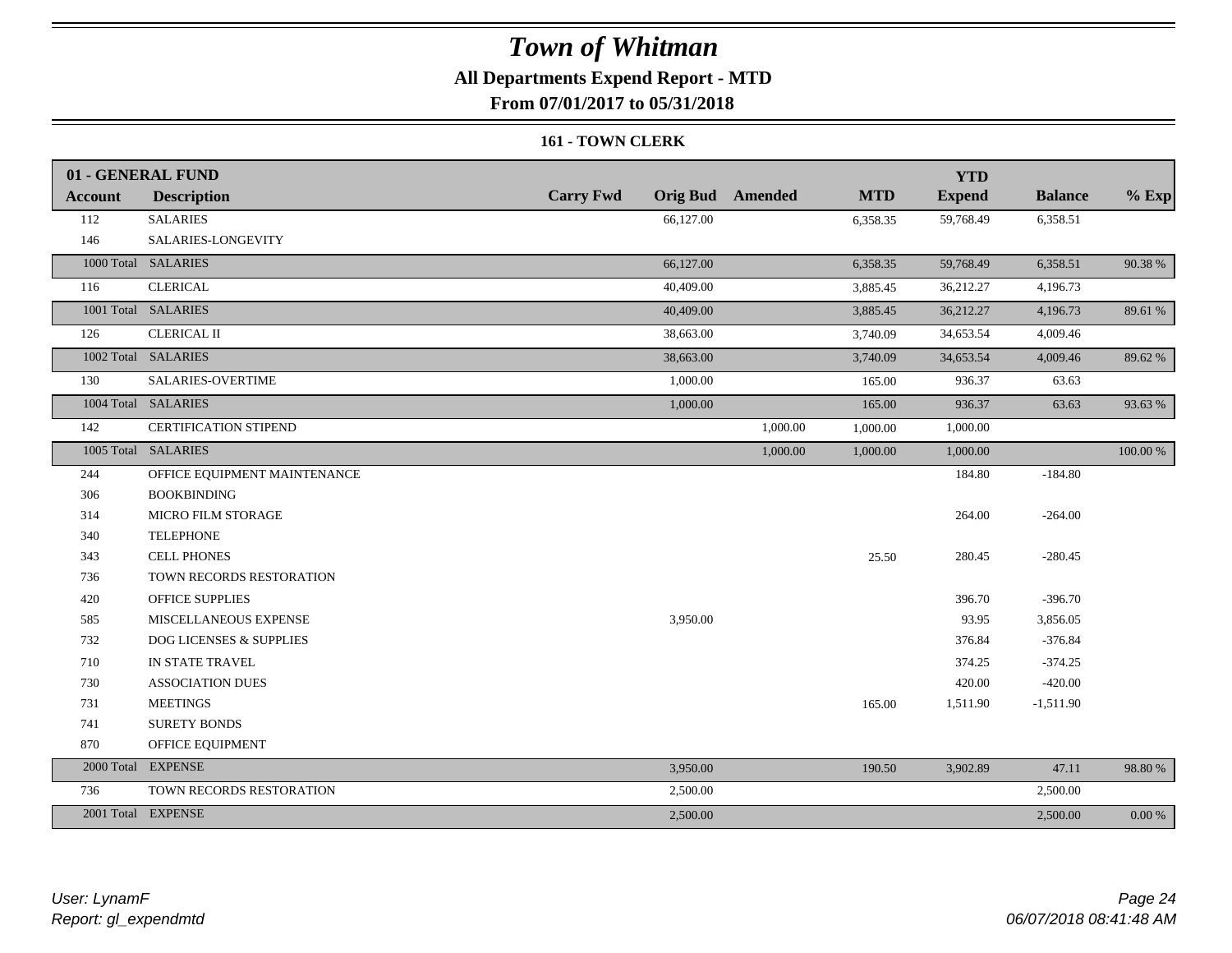### **All Departments Expend Report - MTD**

#### **From 07/01/2017 to 05/31/2018**

#### **161 - TOWN CLERK**

|            | 01 - GENERAL FUND                         |                  |                 |          |            | <b>YTD</b>    |                |          |
|------------|-------------------------------------------|------------------|-----------------|----------|------------|---------------|----------------|----------|
| Account    | <b>Description</b>                        | <b>Carry Fwd</b> | <b>Orig Bud</b> | Amended  | <b>MTD</b> | <b>Expend</b> | <b>Balance</b> | $%$ Exp  |
| 946        | FY2010 ENCUMBRANCES                       |                  |                 |          |            |               |                |          |
| 953        | FY2009 ENCUMBRANCES                       |                  |                 |          |            |               |                |          |
|            | 2002 Total EXPENSE                        |                  |                 |          |            |               |                | 100.00 % |
| 732        | <b>DOG LICENSES &amp; SUPPLIES</b>        |                  |                 |          |            |               |                |          |
|            | 2003 Total EXPENSE                        |                  |                 |          |            |               |                | 100.00 % |
| 999        |                                           |                  |                 |          |            |               |                |          |
| 4422 Total | A30ATM5/07PURCHASE PRINTER                |                  |                 |          |            |               |                | 100.00 % |
| 999        |                                           |                  |                 |          |            |               |                |          |
| 4424 Total | ESTABLISH PETTY CASH - TOWN CLERK         |                  |                 |          |            |               |                | 100.00 % |
| 999        |                                           |                  |                 |          |            |               |                |          |
|            | 4425 Total A.36ATM5/06MICROF.TN.REC.93-05 |                  |                 |          |            |               |                | 100.00 % |
|            | <b>161 Total TOWN CLERK</b>               |                  | 152,649.00      | 1,000.00 | 15,339.39  | 136,473.56    | 17,175.44      |          |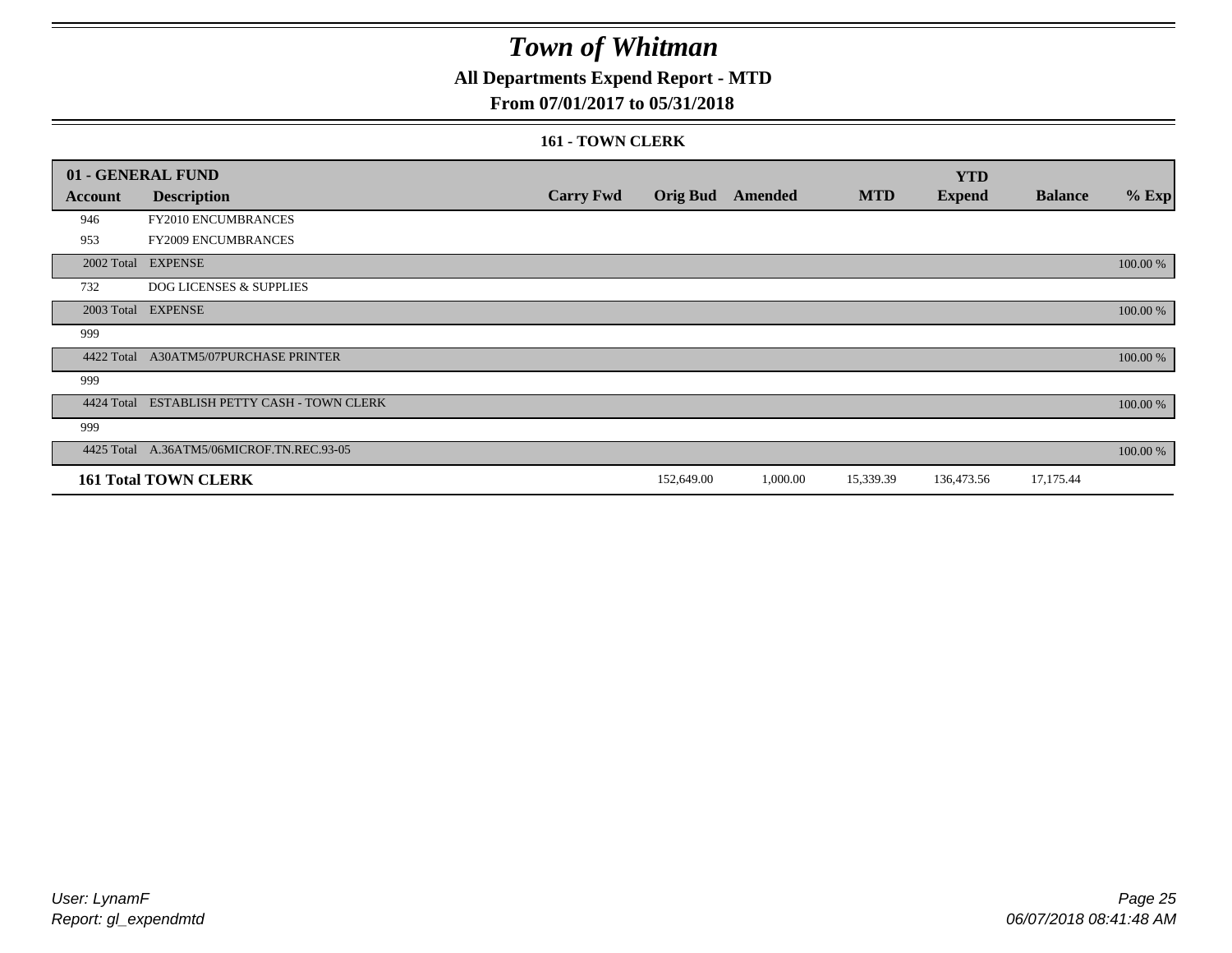### **All Departments Expend Report - MTD**

**From 07/01/2017 to 05/31/2018**

#### **163 - REGISTRARS**

|                | 01 - GENERAL FUND             |                                     |                       | <b>YTD</b>    |                |          |
|----------------|-------------------------------|-------------------------------------|-----------------------|---------------|----------------|----------|
| <b>Account</b> | <b>Description</b>            | <b>Carry Fwd</b><br><b>Orig Bud</b> | <b>MTD</b><br>Amended | <b>Expend</b> | <b>Balance</b> | $\%$ Exp |
| 110            | <b>SALARIES-BOARD MEMBERS</b> | 3,708.00                            | 309.00                | 3,399.00      | 309.00         |          |
| 128            | <b>TOWN CLERK</b>             | 709.00                              |                       | 709.00        |                |          |
| 1000 Total     | <b>SALARIES</b>               | 4,417.00                            | 309.00                | 4,108.00      | 309.00         | 93.00 %  |
| 121            | <b>CLERICAL I</b>             |                                     |                       |               |                |          |
|                | 1001 Total SALARIES           |                                     |                       |               |                | 100.00 % |
| 122            | <b>CANVAS LIST SERVICES</b>   | 4,096.00                            |                       | 4,096.00      |                |          |
|                | 1002 Total SALARIES           | 4,096.00                            |                       | 4,096.00      |                | 100.00 % |
| 244            | OFFICE EQUIPMENT MAINTENANCE  |                                     |                       |               |                |          |
| 340            | <b>TELEPHONE</b>              |                                     |                       |               |                |          |
| 420            | <b>OFFICE SUPPLIES</b>        | 400.00                              | 142.00                | 142.00        | 258.00         |          |
| 731            | <b>MEETINGS</b>               |                                     | 24.52                 | 144.52        | $-144.52$      |          |
| 2000 Total     | <b>EXPENSE</b>                | 400.00                              | 166.52                | 286.52        | 113.48         | 71.63 %  |
| 342            | <b>PRINTING</b>               | 2,000.00                            | 2,000.00              | 2,000.00      |                |          |
|                | 2001 Total EXPENSE            | 2,000.00                            | 2,000.00              | 2,000.00      |                | 100.00 % |
| 590            | <b>CENSUS SUPPLIES</b>        | 1,900.00                            |                       | 1,350.10      | 549.90         |          |
| 2002 Total     | <b>EXPENSE</b>                | 1,900.00                            |                       | 1,350.10      | 549.90         | 71.05 %  |
| 943            | FY2012 ENCUMBRANCES           |                                     |                       |               |                |          |
| 945            | <b>FY2013 ENCUMBRANCES</b>    |                                     |                       |               |                |          |
| 946            | FY2010 ENCUMBRANCES           |                                     |                       |               |                |          |
|                | 2003 Total EXPENSE            |                                     |                       |               |                | 100.00 % |
|                | <b>163 Total REGISTRARS</b>   | 12,813.00                           | 2,475.52              | 11,840.62     | 972.38         |          |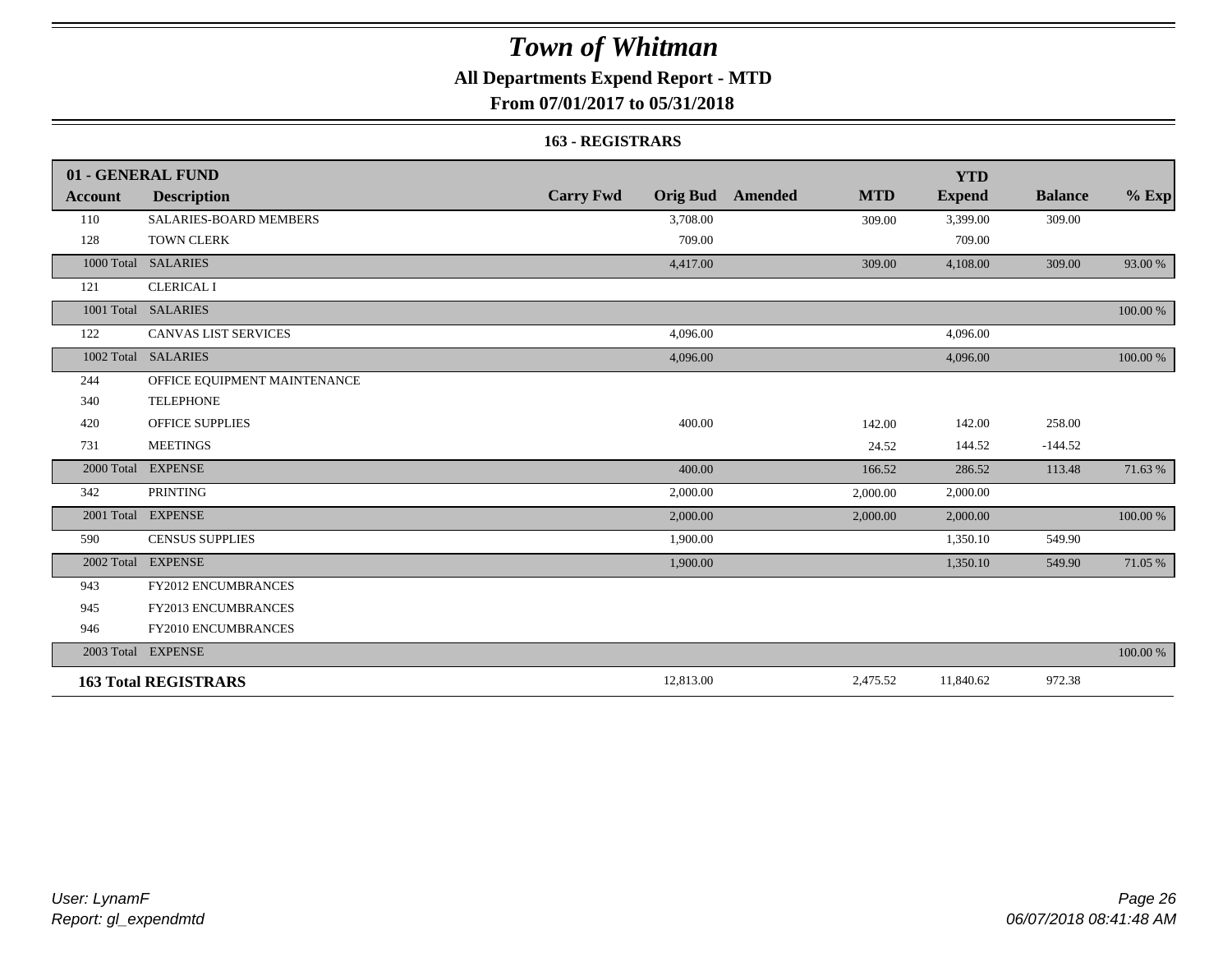**All Departments Expend Report - MTD**

**From 07/01/2017 to 05/31/2018**

#### **171 - CONSERVATION COMMISSION**

|                | 01 - GENERAL FUND                              |                  |                 |          |            | <b>YTD</b>    |                |          |
|----------------|------------------------------------------------|------------------|-----------------|----------|------------|---------------|----------------|----------|
| <b>Account</b> | <b>Description</b>                             | <b>Carry Fwd</b> | <b>Orig Bud</b> | Amended  | <b>MTD</b> | <b>Expend</b> | <b>Balance</b> | $%$ Exp  |
| 121            | <b>CLERICAL I</b>                              |                  | 1,340.00        |          |            | 1,051.61      | 288.39         |          |
|                | 1000 Total SALARIES                            |                  | 1,340.00        |          |            | 1,051.61      | 288.39         | 78.47 %  |
| 949            | FY2014 ENCUMBRANCES                            |                  |                 |          |            |               |                |          |
| 1001 Total     | <b>SALARIES</b>                                |                  |                 |          |            |               |                | 100.00 % |
| 304            | <b>ADVERTISING</b>                             |                  |                 |          |            |               |                |          |
| 307            | ENGINEERING/ARCHITECTURAL                      |                  |                 |          |            |               |                |          |
| 420            | <b>OFFICE SUPPLIES</b>                         |                  |                 |          |            |               |                |          |
| 585            | <b>MISCELLANEOUS EXPENSE</b>                   |                  | 580.00          |          | 6.70       | 157.24        | 422.76         |          |
| 710            | IN STATE TRAVEL                                |                  |                 |          |            |               |                |          |
| 730            | <b>ASSOCIATION DUES</b>                        |                  |                 |          |            | 409.00        | $-409.00$      |          |
| 731            | <b>MEETINGS</b>                                |                  |                 |          |            |               |                |          |
| 2000 Total     | <b>EXPENSE</b>                                 |                  | 580.00          |          | 6.70       | 566.24        | 13.76          | 97.62 %  |
| 733            | CONS. N.O.I. FEES APPROPRIATED                 |                  |                 |          |            |               |                |          |
| 2001 Total     | <b>EXPENSE</b>                                 |                  |                 |          |            |               |                | 100.00 % |
| 943            | <b>FY2012 ENCUMBRANCES</b>                     |                  |                 |          |            |               |                |          |
|                | 2002 Total EXPENSE                             |                  |                 |          |            |               |                | 100.00 % |
| 999            |                                                |                  |                 | 5,000.00 |            | 2,900.00      | 2,100.00       |          |
|                | 4401 Total A.12STM12/17PHS1 ASSESS.HOBART POND |                  |                 | 5,000.00 |            | 2,900.00      | 2,100.00       | 58.00 %  |
|                | 171 Total CONSERVATION COMMISSION              |                  | 1,920.00        | 5,000.00 | 6.70       | 4,517.85      | 2,402.15       |          |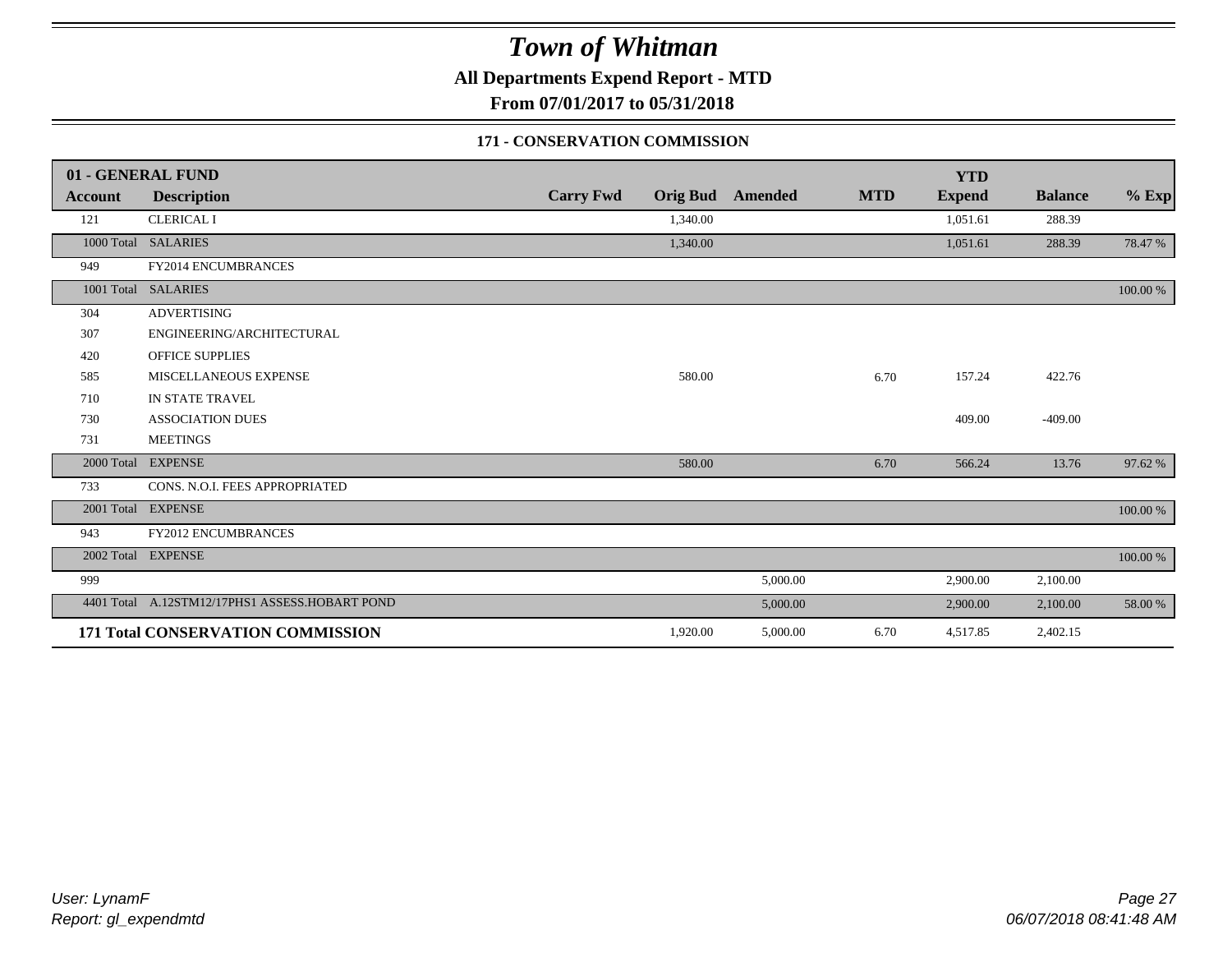**All Departments Expend Report - MTD**

**From 07/01/2017 to 05/31/2018**

#### **175 - PLANNING BOARD**

|                | 01 - GENERAL FUND               |                                     |                       | <b>YTD</b>    |                |          |
|----------------|---------------------------------|-------------------------------------|-----------------------|---------------|----------------|----------|
| <b>Account</b> | <b>Description</b>              | <b>Carry Fwd</b><br><b>Orig Bud</b> | <b>MTD</b><br>Amended | <b>Expend</b> | <b>Balance</b> | $%$ Exp  |
| 121            | <b>CLERICAL I</b>               | 6,805.00                            | 175.50                | 2,000.70      | 4,804.30       |          |
| 1000 Total     | <b>SALARIES</b>                 | 6,805.00                            | 175.50                | 2,000.70      | 4,804.30       | 29.40 %  |
| 939            | <b>FY2015 ENCUMBRANCES</b>      |                                     |                       |               |                |          |
| 1001 Total     | <b>SALARIES</b>                 |                                     |                       |               |                | 100.00 % |
| 304            | <b>ADVERTISING</b>              |                                     |                       |               |                |          |
| 420            | <b>OFFICE SUPPLIES</b>          |                                     |                       |               |                |          |
| 585            | MISCELLANEOUS EXPENSE           | 400.00                              |                       | 325.60        | 74.40          |          |
| 730            | <b>ASSOCIATION DUES</b>         |                                     |                       |               |                |          |
| 2000 Total     | <b>EXPENSE</b>                  | 400.00                              |                       | 325.60        | 74.40          | 81.40 %  |
| 121            | <b>CLERICAL I</b>               |                                     |                       |               |                |          |
| 852            | A.21STM11/00 TOWN MASTER PLAN   |                                     |                       |               |                |          |
|                | 2001 Total EXPENSE              |                                     |                       |               |                | 100.00 % |
|                | <b>175 Total PLANNING BOARD</b> | 7,205.00                            | 175.50                | 2,326.30      | 4,878.70       |          |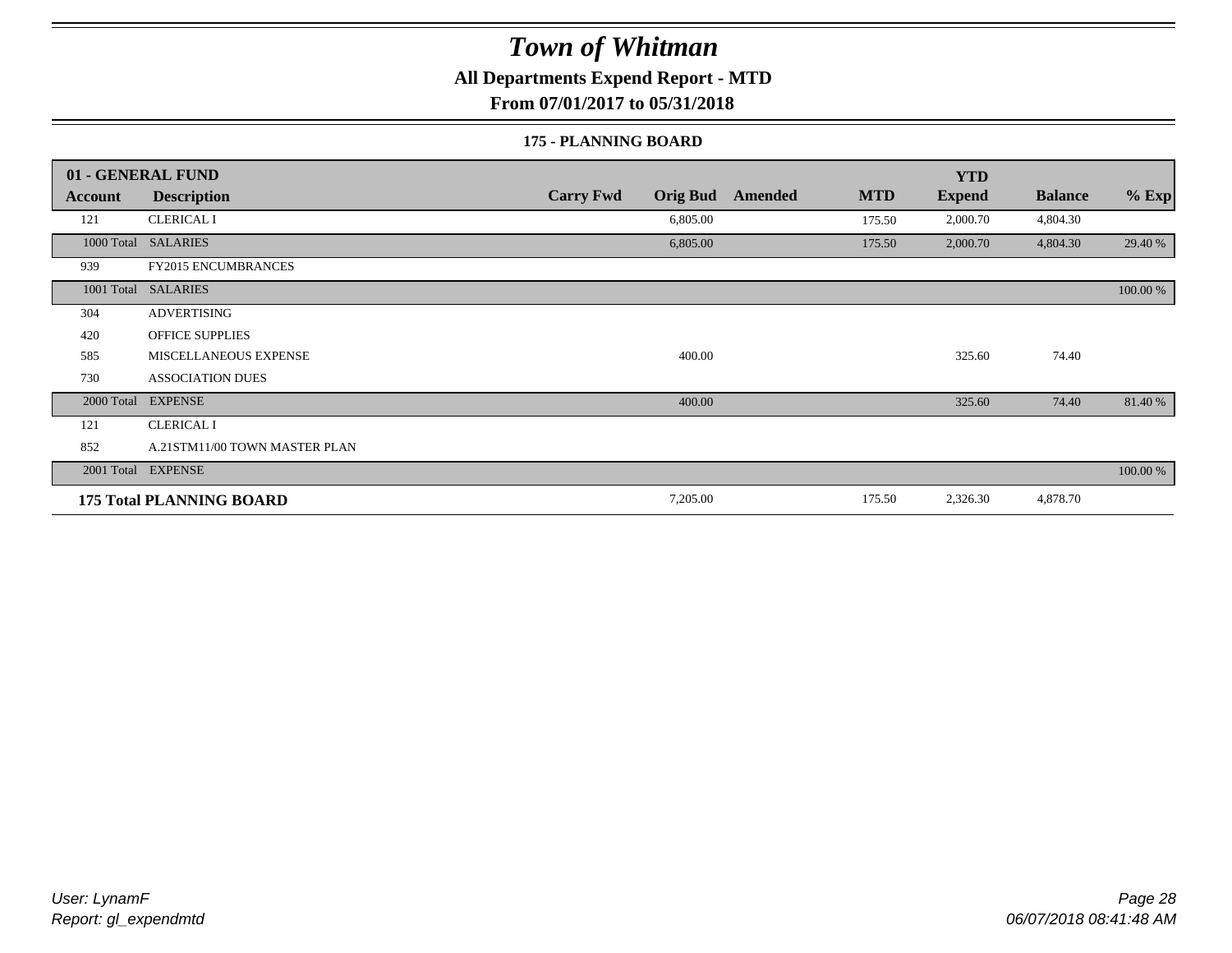**All Departments Expend Report - MTD**

**From 07/01/2017 to 05/31/2018**

#### **176 - ZONING BOARD OF APPEALS**

|            | 01 - GENERAL FUND                        |                                     |         |            | <b>YTD</b>    |                |          |
|------------|------------------------------------------|-------------------------------------|---------|------------|---------------|----------------|----------|
| Account    | <b>Description</b>                       | <b>Orig Bud</b><br><b>Carry Fwd</b> | Amended | <b>MTD</b> | <b>Expend</b> | <b>Balance</b> | $%$ Exp  |
| 110        | SALARIES-BOARD MEMBERS                   |                                     |         |            |               |                |          |
|            | 1000 Total SALARIES                      |                                     |         |            |               |                | 100.00 % |
| 121        | <b>CLERICAL I</b>                        | 5,100.00                            |         | 663.00     | 3,757.00      | 1,343.00       |          |
| 1001 Total | <b>SALARIES</b>                          | 5,100.00                            |         | 663.00     | 3,757.00      | 1,343.00       | 73.66 %  |
| 304        | ADVERTISING                              |                                     |         |            |               |                |          |
| 420        | <b>OFFICE SUPPLIES</b>                   |                                     |         | 72.00      | 202.99        | $-202.99$      |          |
| 585        | <b>MISCELLANEOUS EXPENSE</b>             | 500.00                              |         |            | 32.95         | 467.05         |          |
| 710        | IN STATE TRAVEL                          |                                     |         |            |               |                |          |
| 730        | <b>ASSOCIATION DUES</b>                  |                                     |         |            |               |                |          |
| 731        | <b>MEETINGS</b>                          |                                     |         |            |               |                |          |
|            | 2000 Total EXPENSE                       | 500.00                              |         | 72.00      | 235.94        | 264.06         | 47.18%   |
|            | <b>176 Total ZONING BOARD OF APPEALS</b> | 5,600.00                            |         | 735.00     | 3,992.94      | 1,607.06       |          |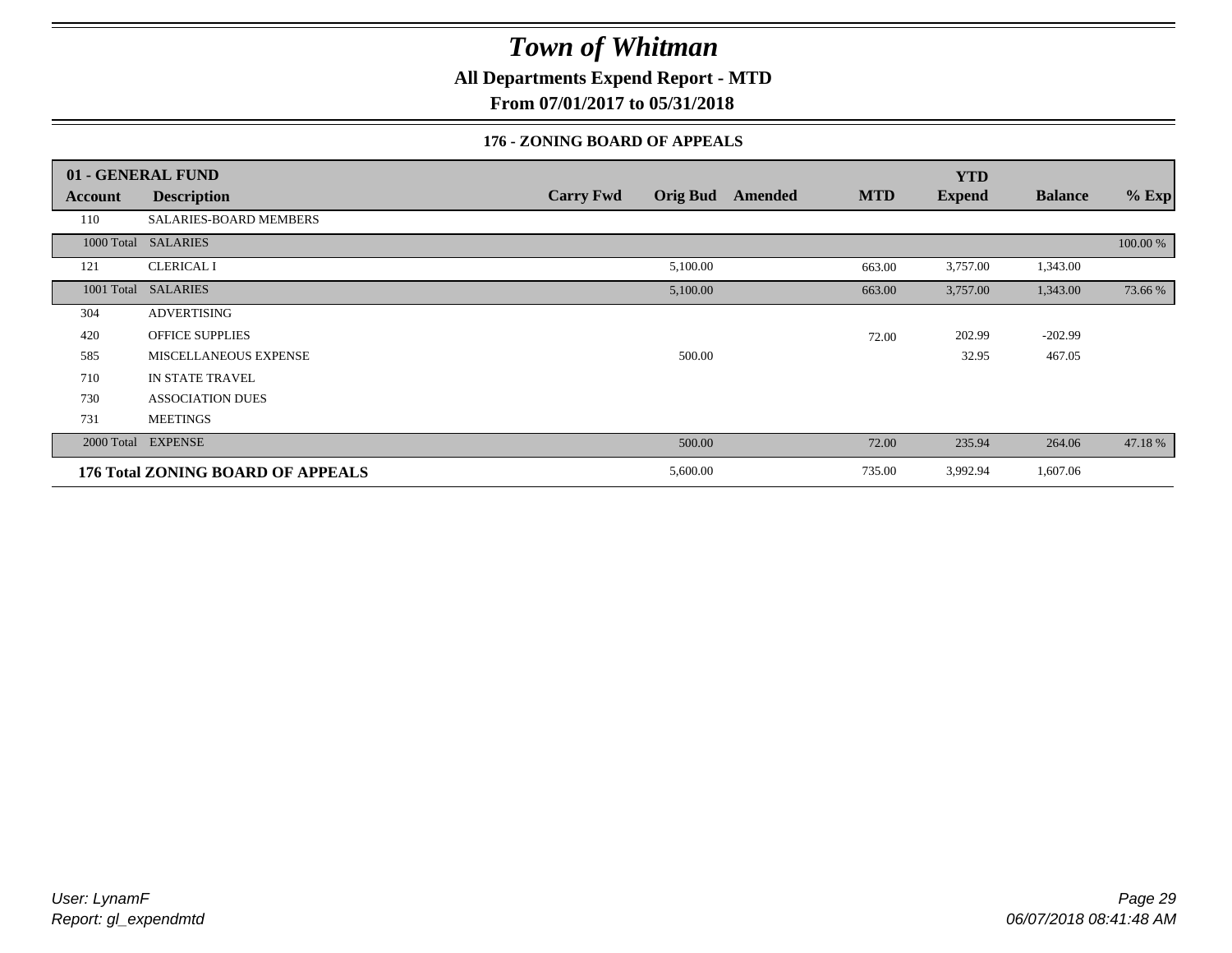**All Departments Expend Report - MTD**

**From 07/01/2017 to 05/31/2018**

#### **189 - AFFIRMATIVE ACTION OFFICER**

|         | 01 - GENERAL FUND                           |                  |        |                         |            | <b>YTD</b>    |                |          |
|---------|---------------------------------------------|------------------|--------|-------------------------|------------|---------------|----------------|----------|
| Account | <b>Description</b>                          | <b>Carry Fwd</b> |        | <b>Orig Bud</b> Amended | <b>MTD</b> | <b>Expend</b> | <b>Balance</b> | $%$ Exp  |
| 112     | <b>SALARIES</b>                             |                  |        |                         |            |               |                |          |
| 167     | <b>INTERPRETIVE SERVICES</b>                |                  |        |                         |            |               |                |          |
|         | 1000 Total SALARIES                         |                  |        |                         |            |               |                | 100.00 % |
| 167     | <b>INTERPRETIVE SERVICES</b>                |                  | 500.00 |                         |            |               | 500.00         |          |
|         | 2000 Total EXPENSE                          |                  | 500.00 |                         |            |               | 500.00         | $0.00\%$ |
|         | <b>189 Total AFFIRMATIVE ACTION OFFICER</b> |                  | 500.00 |                         |            |               | 500.00         |          |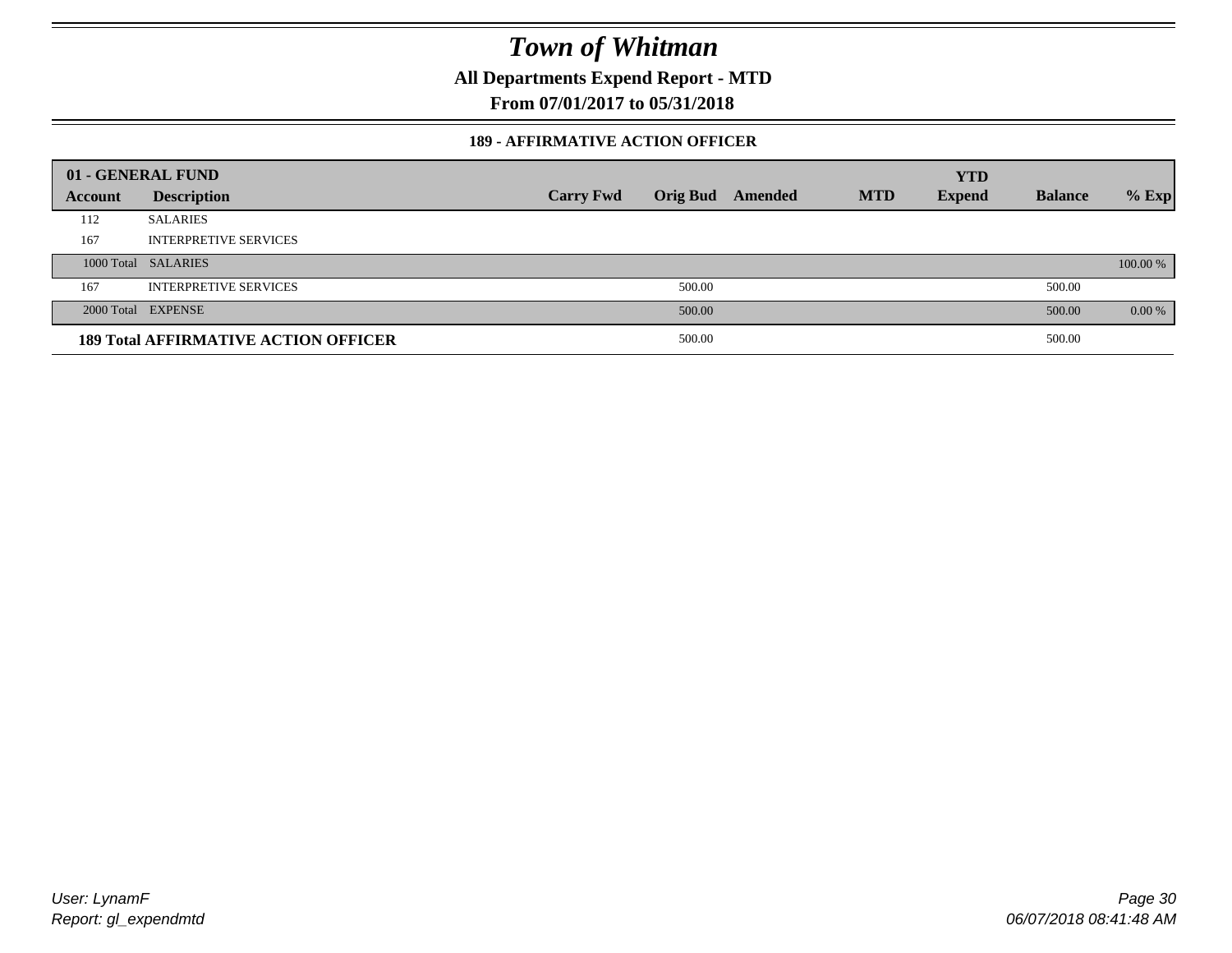**All Departments Expend Report - MTD**

**From 07/01/2017 to 05/31/2018**

#### **192 - TOWN HALL MAINTENANCE**

|                | 01 - GENERAL FUND                        |                  |           |                         |            | <b>YTD</b>    |                |             |
|----------------|------------------------------------------|------------------|-----------|-------------------------|------------|---------------|----------------|-------------|
| <b>Account</b> | <b>Description</b>                       | <b>Carry Fwd</b> |           | <b>Orig Bud</b> Amended | <b>MTD</b> | <b>Expend</b> | <b>Balance</b> | $%$ Exp     |
| 112            | <b>SALARIES</b>                          |                  | 49,130.00 |                         | 4,724.00   | 44,405.60     | 4,724.40       |             |
| 117            | <b>CUSTODIAL</b>                         |                  |           |                         |            |               |                |             |
|                | 1000 Total SALARIES                      |                  | 49,130.00 |                         | 4,724.00   | 44,405.60     | 4,724.40       | 90.38%      |
| 120            | SALARIES-PART TIME                       |                  | 5,000.00  |                         | 1,126.00   | 1,179.15      | 3,820.85       |             |
| 130            | <b>SALARIES-OVERTIME</b>                 |                  | 4,000.00  |                         | 88.58      | 2,267.58      | 1,732.42       |             |
| 188            | MAINTENANCE TECHNICIAN                   |                  | 23,300.00 |                         | 1,857.90   | 21,192.51     | 2,107.49       |             |
|                | 1001 Total SALARIES                      |                  | 32,300.00 |                         | 3,072.48   | 24,639.24     | 7,660.76       | 76.28 %     |
| 943            | <b>FY2012 ENCUMBRANCES</b>               |                  |           |                         |            |               |                |             |
|                | 1002 Total SALARIES                      |                  |           |                         |            |               |                | 100.00 %    |
| 130            | SALARIES-OVERTIME                        |                  |           |                         |            |               |                |             |
|                | 1003 Total SALARIES                      |                  |           |                         |            |               |                | $100.00~\%$ |
| 210            | <b>ELECTRICITY</b>                       |                  |           |                         | 1,800.87   | 38,354.41     | $-38,354.41$   |             |
| 212            | <b>GAS (NATURAL)</b>                     |                  |           |                         | 2,525.42   | 25,168.28     | $-25,168.28$   |             |
| 214            | OIL (HEATING)                            |                  |           |                         |            |               |                |             |
| 243            | EQUIPMENT MAINTENANCE                    |                  |           |                         |            | 2,343.53      | $-2,343.53$    |             |
| 340            | <b>TELEPHONE</b>                         |                  |           |                         |            |               |                |             |
| 343            | <b>CELL PHONES</b>                       |                  |           |                         | 50.99      | 710.88        | $-710.88$      |             |
| 430            | <b>BUILDING MAINTENANCE &amp; REPAIR</b> |                  |           |                         | 350.00     | 5,782.00      | $-5,782.00$    |             |
| 450            | <b>CUSTODIAL SUPPLIES</b>                |                  |           |                         | 325.04     | 6,469.43      | $-6,469.43$    |             |
| 481            | <b>GASOLINE</b>                          |                  |           |                         |            | 53.51         | $-53.51$       |             |
| 585            | MISCELLANEOUS EXPENSE                    |                  | 90,000.00 |                         | 15.86      | 1,831.83      | 88,168.17      |             |
|                | 2000 Total EXPENSE                       |                  | 90,000.00 |                         | 5,068.18   | 80,713.87     | 9,286.13       | 89.68%      |
| 221            | <b>CUSTODIAL SERVICES</b>                |                  | 45,320.00 | $-1,175.00$             | 3,393.90   | 36,297.73     | 7,847.27       |             |
| 239            | ELEVATOR MAINTENANCE                     |                  | 7,000.00  |                         | 2,980.00   | 6,980.00      | 20.00          |             |
|                | 2001 Total EXPENSE                       |                  | 52,320.00 | $-1,175.00$             | 6,373.90   | 43,277.73     | 7,867.27       | 84.61 %     |
| 948            | FY07 ENCUMBRANCES                        |                  |           |                         |            |               |                |             |
| 949            | FY2014 ENCUMBRANCES                      |                  |           |                         |            |               |                |             |
| 941            | FY 2017 ENCUMBRANCES                     | 9.50             |           |                         |            | 9.50          |                |             |
| 939            | <b>FY2015 ENCUMBRANCES</b>               |                  |           |                         |            |               |                |             |
| 940            | FY2016 ENCUMBRANCES                      |                  |           |                         |            |               |                |             |
|                |                                          |                  |           |                         |            |               |                |             |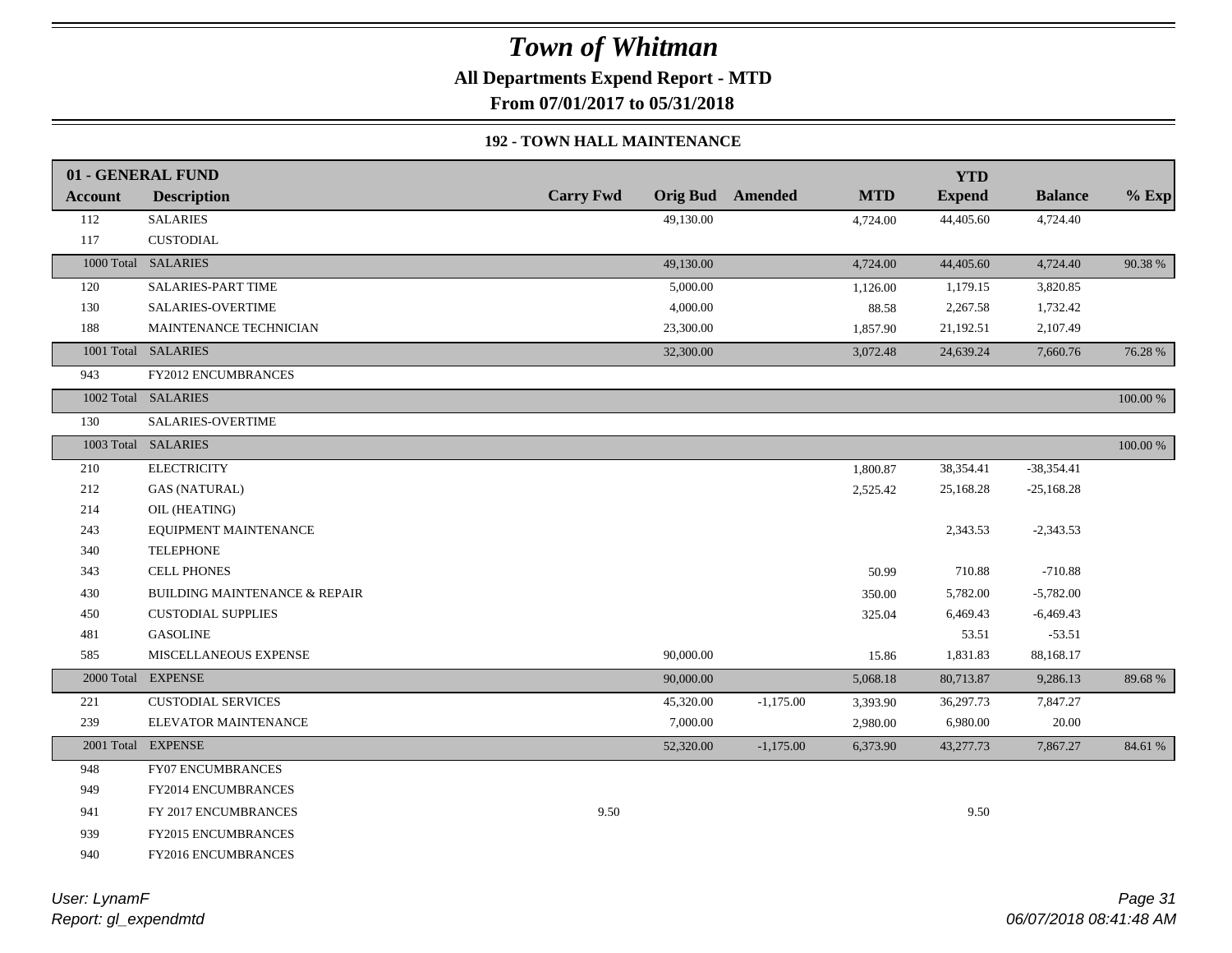**All Departments Expend Report - MTD**

**From 07/01/2017 to 05/31/2018**

#### **192 - TOWN HALL MAINTENANCE**

|         | 01 - GENERAL FUND                                   |                  |            |                         |            | <b>YTD</b>    |                |          |
|---------|-----------------------------------------------------|------------------|------------|-------------------------|------------|---------------|----------------|----------|
| Account | <b>Description</b>                                  | <b>Carry Fwd</b> |            | <b>Orig Bud</b> Amended | <b>MTD</b> | <b>Expend</b> | <b>Balance</b> | $%$ Exp  |
| 943     | <b>FY2012 ENCUMBRANCES</b>                          |                  |            |                         |            |               |                |          |
|         | 2002 Total EXPENSE                                  | 9.50             |            |                         |            | 9.50          |                | 100.00 % |
| 999     |                                                     |                  |            |                         |            |               |                |          |
|         | 4400 Total A.41ATM 5/05T.HALL BRICK REPOI           |                  |            |                         |            |               |                | 100.00 % |
| 999     |                                                     |                  | 18,000.00  |                         |            | 18,000.00     |                |          |
|         | 4415 Total A.15ATM5/17REPLACE T.HALL FIRE PANEL     |                  | 18,000.00  |                         |            | 18,000.00     |                | 100.00 % |
| 999     |                                                     |                  |            |                         |            |               |                |          |
|         | 4417 Total A.6STM9/15/03PAVE T.H.PKG.LOT            |                  |            |                         |            |               |                | 100.00 % |
| 999     |                                                     |                  |            |                         |            |               |                |          |
| 999     |                                                     |                  |            |                         |            |               |                |          |
|         | 4418 Total A.37B ATM5/03REPLACE T.H.DOOR            |                  |            |                         |            |               |                | 100.00 % |
| 999     |                                                     |                  |            |                         |            |               |                |          |
|         | 4420 Total A.2STM 5/6/02REPLACE T/H DOORS           |                  |            |                         |            |               |                | 100.00 % |
| 999     |                                                     |                  |            |                         |            |               |                |          |
|         | 4435 Total A27A ATM5/16TN.KEN.-REP.FLR.INST.FENC    |                  |            |                         |            |               |                | 100.00 % |
| 999     |                                                     |                  |            |                         |            |               |                |          |
|         | 4462 Total A.32ATM5/5/13 Pur/Install T.H. Generator |                  |            |                         |            |               |                | 100.00 % |
| 999     |                                                     |                  |            |                         |            |               |                |          |
|         | 4468 Total A.28ATM5/16PUR.DOCMT.STOR.SYS-TN.HALL    |                  |            |                         |            |               |                | 100.00 % |
| 999     |                                                     |                  |            |                         |            |               |                |          |
|         | 4553 Total A.16 STM 5/05 RE-KEY ACCESS TO           |                  |            |                         |            |               |                | 100.00 % |
|         | <b>192 Total TOWN HALL MAINTENANCE</b>              | 9.50             | 241,750.00 | $-1,175.00$             | 19,238.56  | 211,045.94    | 29,538.56      |          |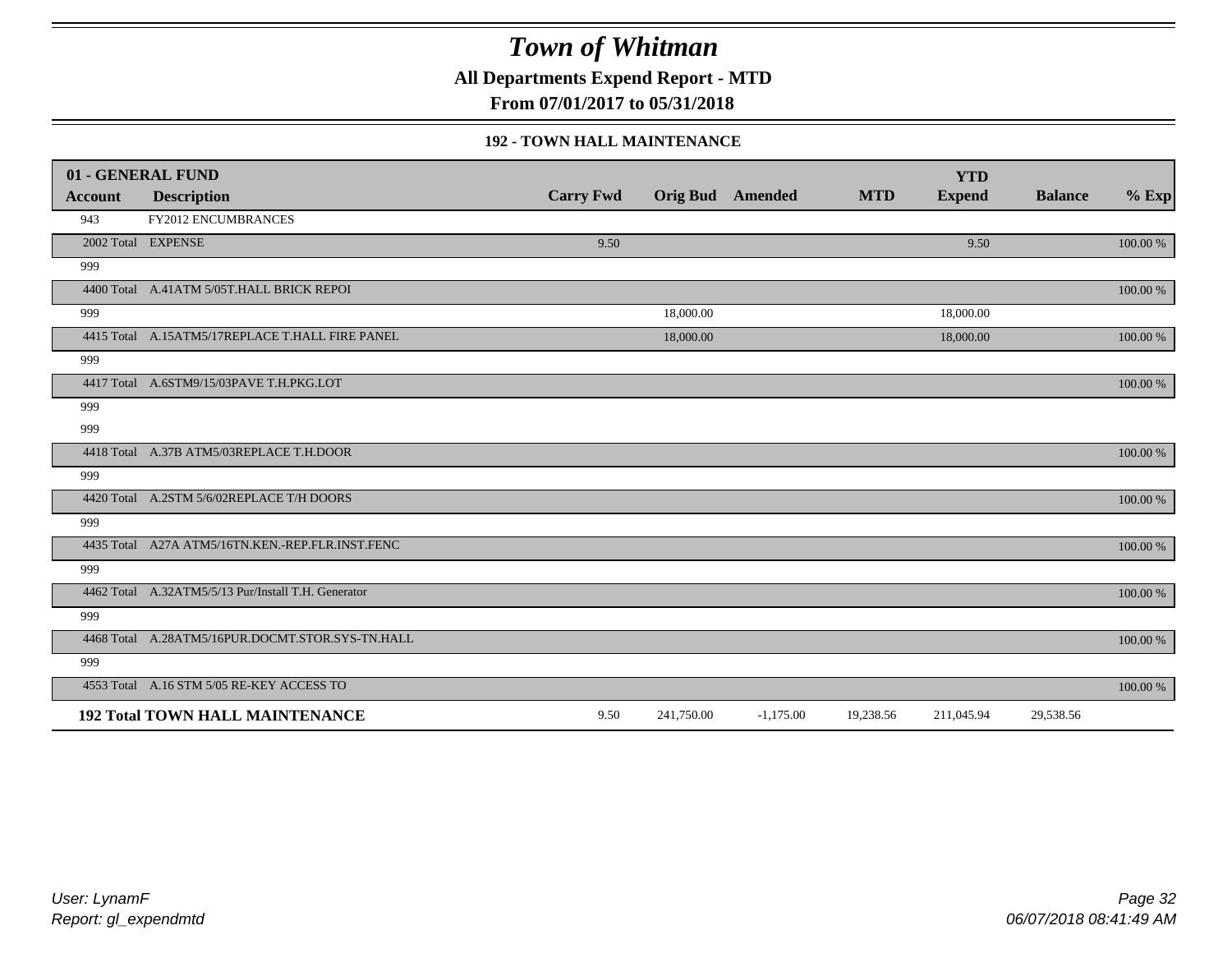**All Departments Expend Report - MTD**

**From 07/01/2017 to 05/31/2018**

#### **193 - FACILITIES MANAGER**

|         | 01 - GENERAL FUND                   |                  |                 |         |            | YTD           |                |         |
|---------|-------------------------------------|------------------|-----------------|---------|------------|---------------|----------------|---------|
| Account | <b>Description</b>                  | <b>Carry Fwd</b> | <b>Orig Bud</b> | Amended | <b>MTD</b> | <b>Expend</b> | <b>Balance</b> | $%$ Exp |
| 137     | <b>FACILITIES MANAGER</b>           |                  | 13,422.00       |         | 1,290.60   | 12,131.64     | 1,290.36       |         |
|         | 1000 Total SALARIES                 |                  | 13,422.00       |         | 1.290.60   | 12.131.64     | 1,290.36       | 90.38 % |
|         | <b>193 Total FACILITIES MANAGER</b> |                  | 13,422.00       |         | .290.60    | 12,131.64     | 1,290.36       |         |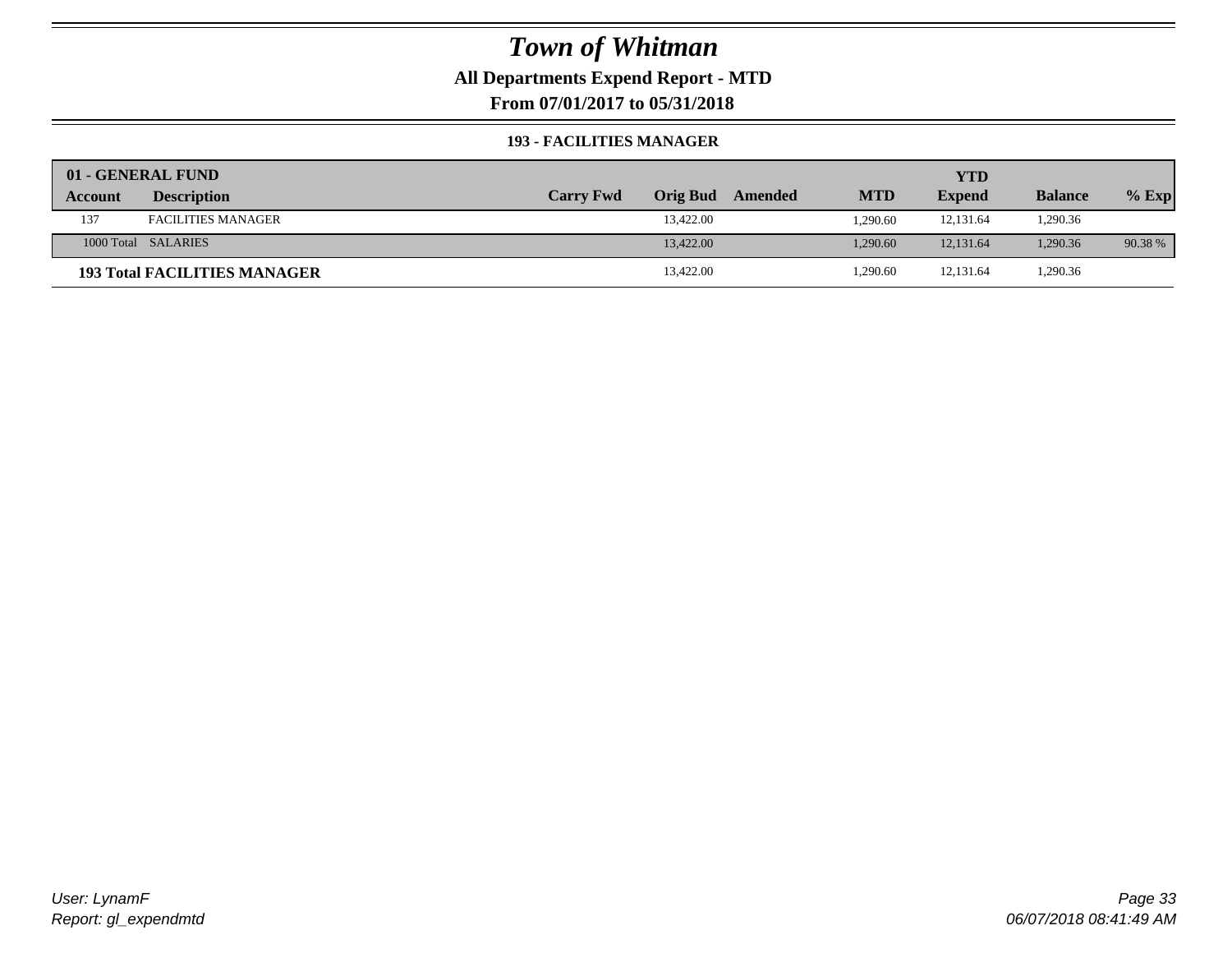#### **All Departments Expend Report - MTD**

#### **From 07/01/2017 to 05/31/2018**

#### **195 - TOWN REPORTS**

|         | 01 - GENERAL FUND             |                                     |         |            | <b>YTD</b>    |                |          |
|---------|-------------------------------|-------------------------------------|---------|------------|---------------|----------------|----------|
| Account | <b>Description</b>            | <b>Orig Bud</b><br><b>Carry Fwd</b> | Amended | <b>MTD</b> | <b>Expend</b> | <b>Balance</b> | $%$ Exp  |
| 252     | <b>SERVICES</b>               |                                     |         |            |               |                |          |
| 342     | PRINTING                      | 7,000.00                            |         |            | 4,037.14      | 2,962.86       |          |
|         | 2000 Total EXPENSE            | 7,000.00                            |         |            | 4,037.14      | 2,962.86       | 57.67 %  |
| 945     | <b>FY2013 ENCUMBRANCES</b>    |                                     |         |            |               |                |          |
| 958     | <b>FY2005 ENCUMBRANCES</b>    |                                     |         |            |               |                |          |
|         | 2001 Total EXPENSE            |                                     |         |            |               |                | 100.00 % |
|         | <b>195 Total TOWN REPORTS</b> | 7,000.00                            |         |            | 4,037.14      | 2,962.86       |          |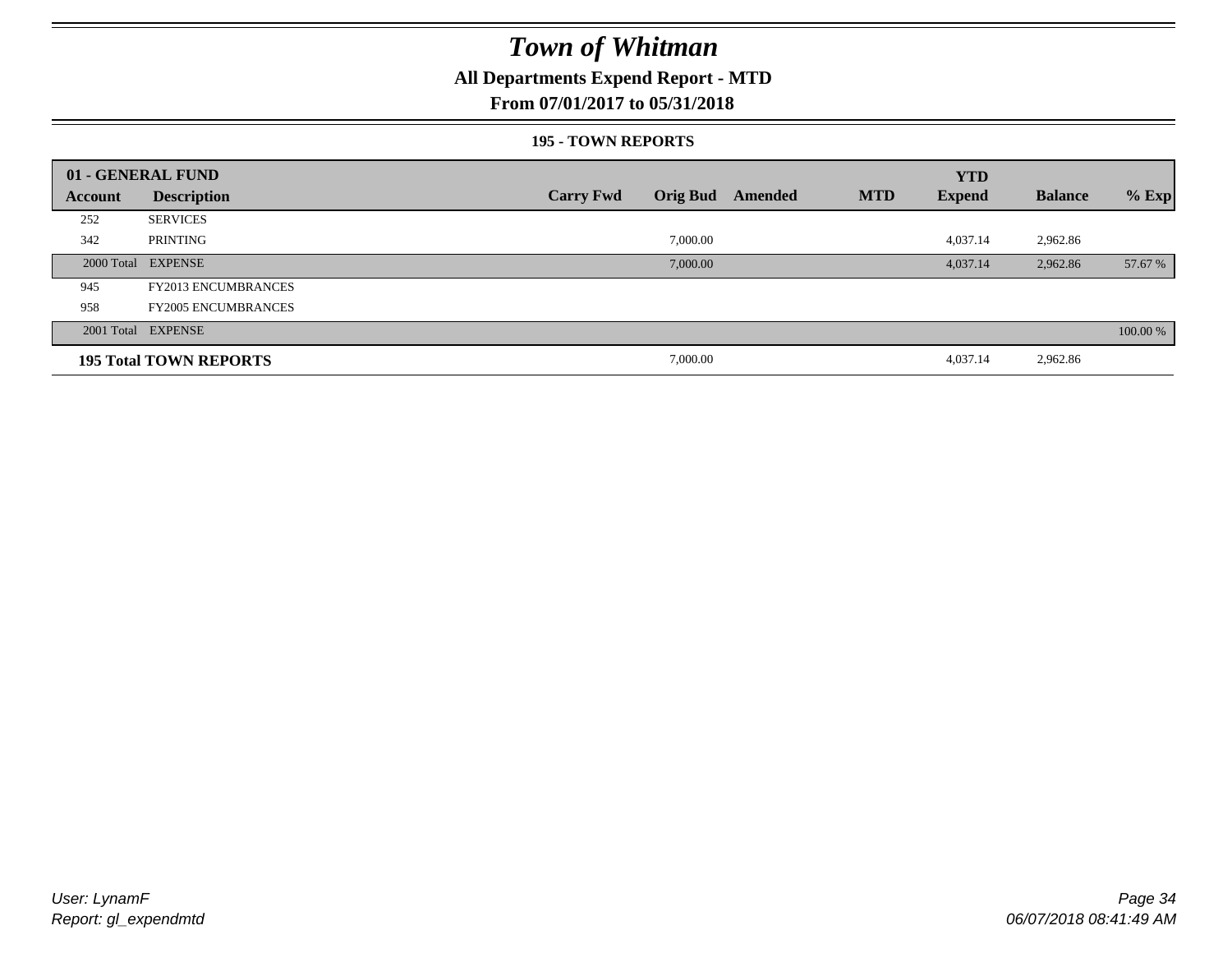#### **All Departments Expend Report - MTD**

**From 07/01/2017 to 05/31/2018**

#### **196 - MAILING & DUPLICATING**

|            | 01 - GENERAL FUND                          |                  |                 |         |            | <b>YTD</b>    |                |          |
|------------|--------------------------------------------|------------------|-----------------|---------|------------|---------------|----------------|----------|
| Account    | <b>Description</b>                         | <b>Carry Fwd</b> | <b>Orig Bud</b> | Amended | <b>MTD</b> | <b>Expend</b> | <b>Balance</b> | $%$ Exp  |
| 277        | POSTAGE METER RENTAL                       |                  |                 |         |            |               |                |          |
| 279        | MAILING EQUIPMENT MAINTENANCE              |                  | 4,200.00        |         | 971.49     | 3,885.96      | 314.04         |          |
| 344        | POSTAGE                                    |                  | 39,000.00       |         | 421.91     | 31,079.27     | 7,920.73       |          |
| 585        | <b>MISCELLANEOUS EXPENSE</b>               |                  |                 |         |            | 528.72        | $-528.72$      |          |
| 2000 Total | <b>EXPENSE</b>                             |                  | 43,200.00       |         | 1,393.40   | 35,493.95     | 7,706.05       | 82.16 %  |
| 278        | LEASE/PUR.MAINT.POSTAL METER               |                  |                 |         |            |               |                |          |
| 2001 Total | <b>EXPENSE</b>                             |                  |                 |         |            |               |                | 100.00 % |
| 275        | PHOTOCOPIER MAINTENANCE                    |                  |                 |         |            | 2,355.00      | $-2,355.00$    |          |
| 421        | <b>DUPLICATING SUPPLIES</b>                |                  | 9,000.00        |         | 77.31      | 3,015.11      | 5,984.89       |          |
| 2002 Total | <b>EXPENSE</b>                             |                  | 9,000.00        |         | 77.31      | 5,370.11      | 3,629.89       | 59.66 %  |
| 940        | <b>FY2016 ENCUMBRANCES</b>                 |                  |                 |         |            |               |                |          |
| 941        | FY 2017 ENCUMBRANCES                       |                  |                 |         |            |               |                |          |
|            | 2003 Total EXPENSE                         |                  |                 |         |            |               |                | 100.00 % |
|            | <b>196 Total MAILING &amp; DUPLICATING</b> |                  | 52,200.00       |         | 1,470.71   | 40,864.06     | 11,335.94      |          |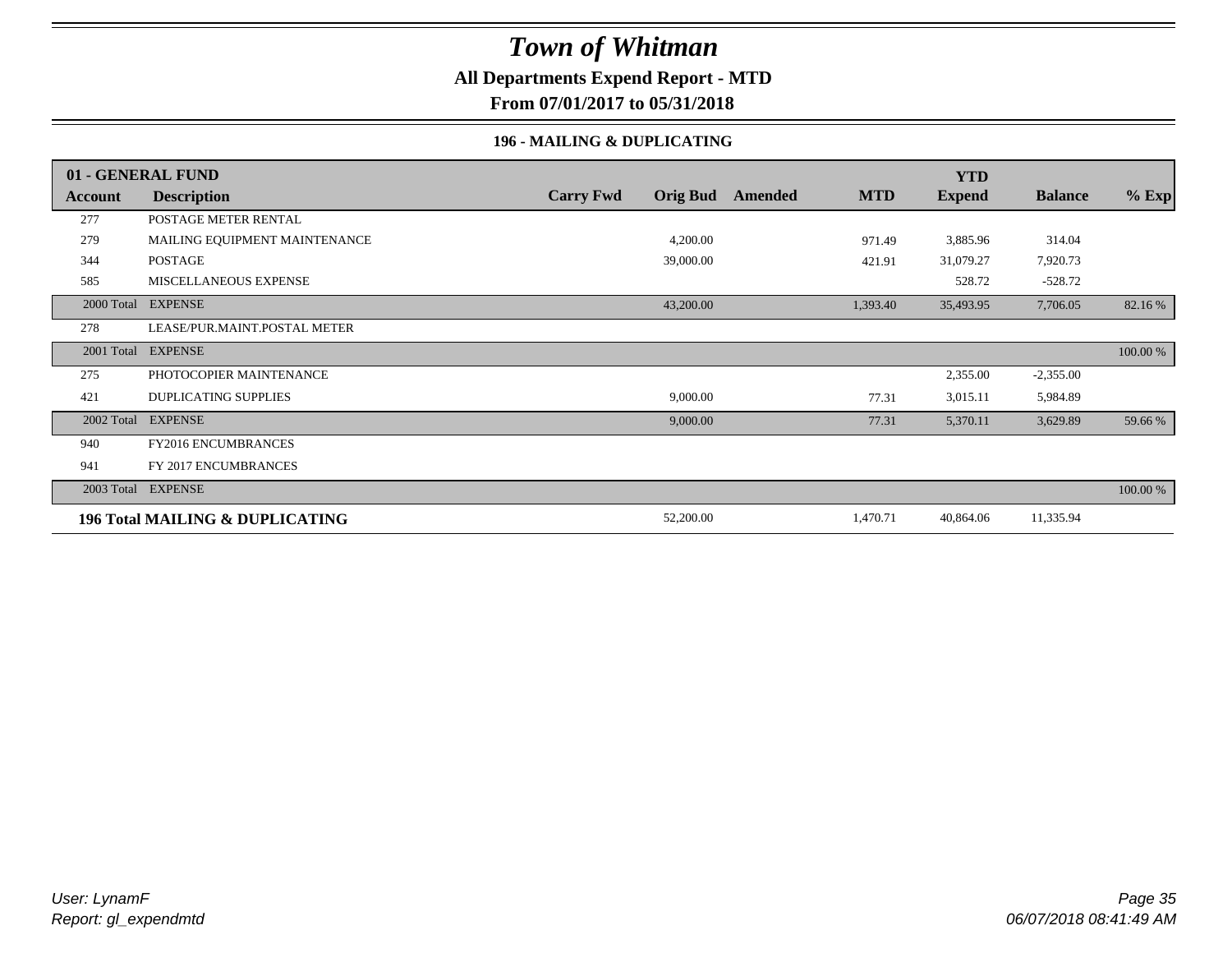**All Departments Expend Report - MTD**

**From 07/01/2017 to 05/31/2018**

#### **197 - CENTRAL TELEPHONE SYSTEM**

|            | 01 - GENERAL FUND                         |                  |                 |         |            | <b>YTD</b>    |                |          |
|------------|-------------------------------------------|------------------|-----------------|---------|------------|---------------|----------------|----------|
| Account    | <b>Description</b>                        | <b>Carry Fwd</b> | <b>Orig Bud</b> | Amended | <b>MTD</b> | <b>Expend</b> | <b>Balance</b> | $%$ Exp  |
| 340        | <b>TELEPHONE</b>                          |                  | 36,000.00       |         | 1,323.40   | 22,593.47     | 13,406.53      |          |
| 343        | <b>CELL PHONES</b>                        |                  |                 |         | 140.97     | 1,054.34      | $-1,054.34$    |          |
| 2000 Total | <b>EXPENSE</b>                            |                  | 36,000.00       |         | 1,464.37   | 23,647.81     | 12,352.19      | 65.68%   |
| 340        | <b>TELEPHONE</b>                          |                  |                 |         |            |               |                |          |
| 939        | FY2015 ENCUMBRANCES                       |                  |                 |         |            |               |                |          |
| 946        | FY2010 ENCUMBRANCES                       |                  |                 |         |            |               |                |          |
| 2001 Total | <b>EXPENSE</b>                            |                  |                 |         |            |               |                | 100.00 % |
| 939        | <b>FY2015 ENCUMBRANCES</b>                |                  |                 |         |            |               |                |          |
| 940        | FY2016 ENCUMBRANCES                       |                  |                 |         |            |               |                |          |
| 943        | <b>FY2012 ENCUMBRANCES</b>                |                  |                 |         |            |               |                |          |
| 945        | FY2013 ENCUMBRANCES                       |                  |                 |         |            |               |                |          |
| 948        | <b>FY07 ENCUMBRANCES</b>                  |                  |                 |         |            |               |                |          |
| 949        | FY2014 ENCUMBRANCES                       |                  |                 |         |            |               |                |          |
| 953        | FY2009 ENCUMBRANCES                       |                  |                 |         |            |               |                |          |
| 959        | <b>FY2006 ENCUMBRANCES</b>                |                  |                 |         |            |               |                |          |
| 941        | FY 2017 ENCUMBRANCES                      |                  |                 |         |            |               |                |          |
| 2002 Total | <b>EXPENSE</b>                            |                  |                 |         |            |               |                | 100.00 % |
|            | <b>197 Total CENTRAL TELEPHONE SYSTEM</b> |                  | 36,000.00       |         | 1,464.37   | 23,647.81     | 12,352.19      |          |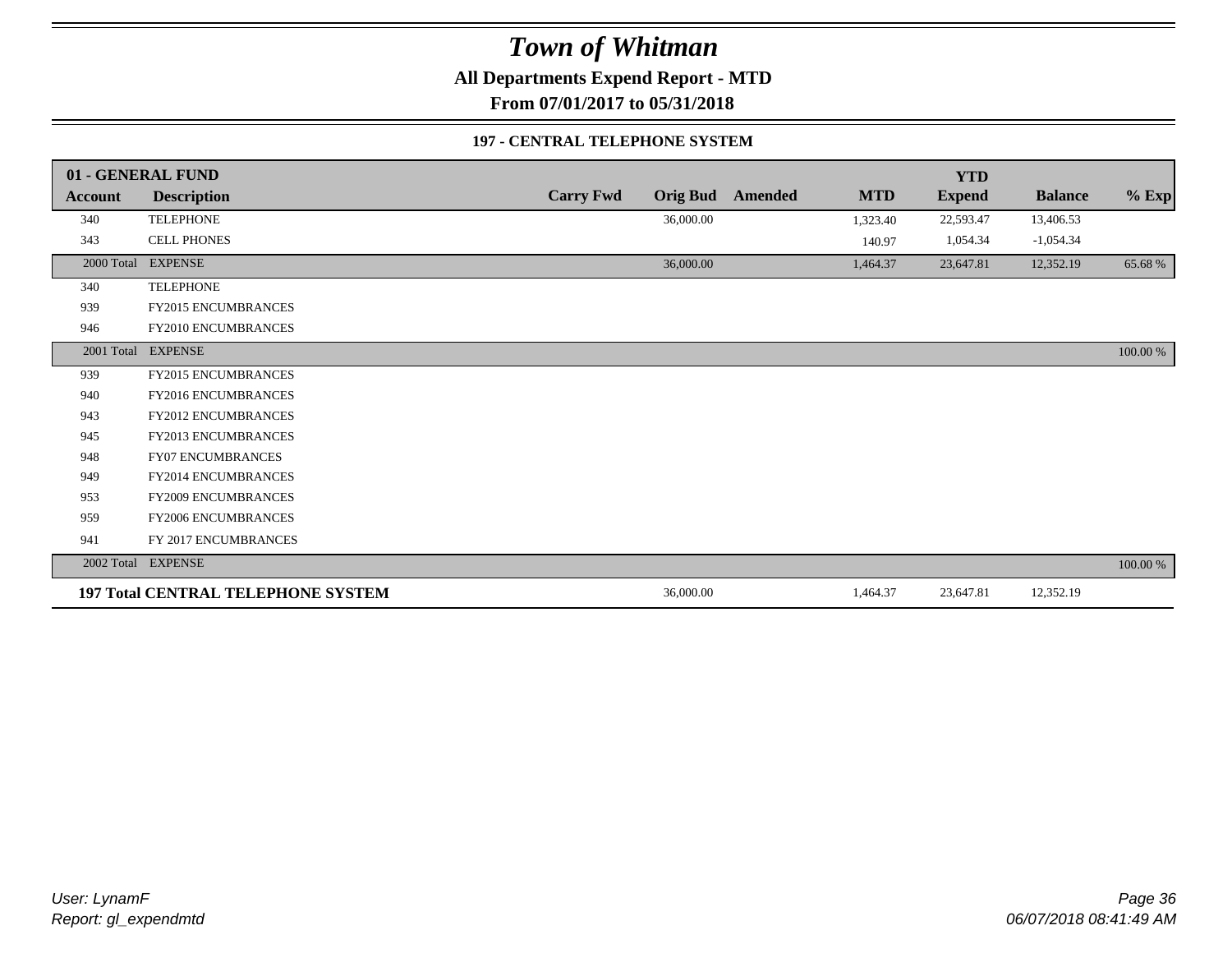**All Departments Expend Report - MTD**

### **From 07/01/2017 to 05/31/2018**

### **199 - FAIR HOUSING COMMITTEE**

|         | 01 - GENERAL FUND                       |                  |                         |            | <b>YTD</b>    |                |          |
|---------|-----------------------------------------|------------------|-------------------------|------------|---------------|----------------|----------|
| Account | <b>Description</b>                      | <b>Carry Fwd</b> | <b>Orig Bud</b> Amended | <b>MTD</b> | <b>Expend</b> | <b>Balance</b> | $%$ Exp  |
| 111     | <b>SALARIES-ADMINSTRATIVE</b>           |                  |                         |            |               |                |          |
|         | 1000 Total SALARIES                     |                  |                         |            |               |                | 100.00 % |
| 121     | <b>CLERICAL I</b>                       |                  |                         |            |               |                |          |
|         | 1001 Total SALARIES                     |                  |                         |            |               |                | 100.00 % |
| 420     | <b>OFFICE SUPPLIES</b>                  |                  |                         |            |               |                |          |
| 585     | MISCELLANEOUS EXPENSE                   |                  |                         |            |               |                |          |
|         | 2000 Total EXPENSE                      |                  |                         |            |               |                | 100.00 % |
|         | <b>199 Total FAIR HOUSING COMMITTEE</b> |                  |                         |            |               |                |          |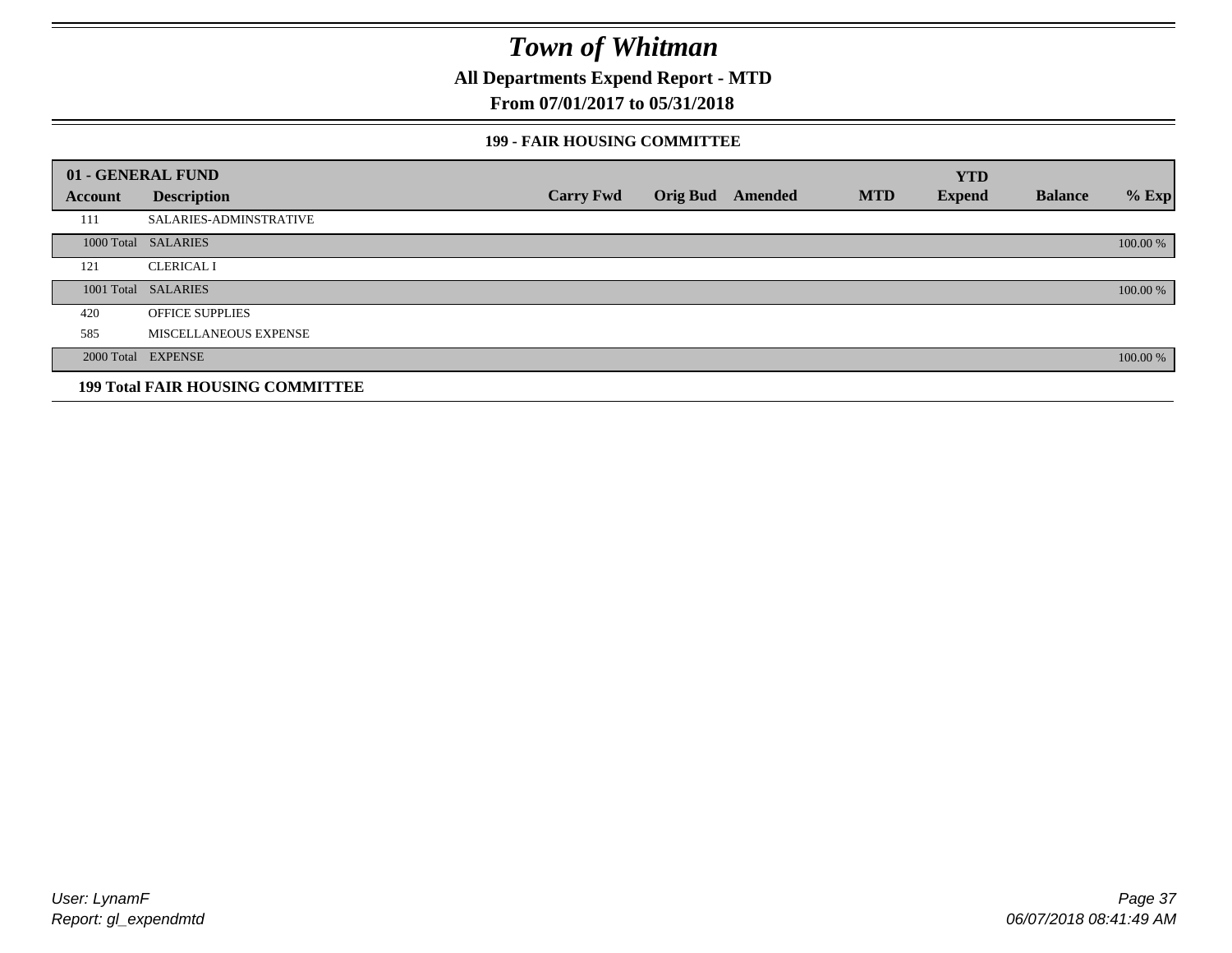# **All Departments Expend Report - MTD**

# **From 07/01/2017 to 05/31/2018**

|                | 01 - GENERAL FUND                |                  |                 |                |            | <b>YTD</b>    |                |             |
|----------------|----------------------------------|------------------|-----------------|----------------|------------|---------------|----------------|-------------|
| <b>Account</b> | <b>Description</b>               | <b>Carry Fwd</b> | <b>Orig Bud</b> | <b>Amended</b> | <b>MTD</b> | <b>Expend</b> | <b>Balance</b> | $%$ Exp     |
| 111            | SALARIES-ADMINSTRATIVE           |                  | 169,958.00      |                | 16,297.35  | 153,660.73    | 16,297.27      |             |
| 282            | DEPUTY CHIEF-SALARY              |                  | 133,551.00      |                | 12,806.25  | 120,744.64    | 12,806.36      |             |
|                | 1000 Total SALARIES              |                  | 303,509.00      |                | 29,103.60  | 274,405.37    | 29,103.63      | 90.41 %     |
| 112            | <b>SALARIES</b>                  |                  | 2,441,276.00    | 66,000.00      | 142,491.55 | 1,389,908.60  | 1,117,367.40   |             |
| 130            | SALARIES-OVERTIME                |                  |                 |                | 46,913.28  | 413,681.12    | $-413,681.12$  |             |
| 132            | <b>SALARIES-RESERVE SERVICES</b> |                  |                 |                |            |               |                |             |
| 134            | <b>SALARIES-DPW COVERAGE</b>     |                  |                 |                |            |               |                |             |
| 135            | <b>SALARIES-COURT TIME</b>       |                  |                 |                | 942.78     | 27,393.64     | $-27,393.64$   |             |
| 143            | SALARIES-COLLEGE INCENTIVE       |                  |                 |                | 18,915.22  | 193,489.63    | $-193,489.63$  |             |
| 145            | SALARIES-HOLIDAY                 |                  |                 |                |            | 29,550.30     | $-29,550.30$   |             |
| 146            | SALARIES-LONGEVITY               |                  |                 |                |            |               |                |             |
| 147            | SALARIES-SHIFT DIFFERENTIAL      |                  |                 |                | 9,140.83   | 82,758.56     | $-82,758.56$   |             |
| 148            | SERVICE TRAINING                 |                  |                 |                | 8,975.36   | 81,073.19     | $-81,073.19$   |             |
| 149            | SERVICE TRAINING-COLLEGE INCEN   |                  |                 |                |            |               |                |             |
| 188            | MAINTENANCE TECHNICIAN           |                  |                 |                |            |               |                |             |
|                | 1001 Total SALARIES              |                  | 2,441,276.00    | 66,000.00      | 227,379.02 | 2,217,855.04  | 289,420.96     | 88.45 %     |
| 130            | SALARIES-OVERTIME                |                  |                 |                |            |               |                |             |
|                | 1002 Total SALARIES              |                  |                 |                |            |               |                | $100.00~\%$ |
| 132            | SALARIES-RESERVE SERVICES        |                  |                 |                |            |               |                |             |
|                | 1003 Total SALARIES              |                  |                 |                |            |               |                | $100.00~\%$ |
| 134            | SALARIES-DPW COVERAGE            |                  |                 |                |            |               |                |             |
|                | 1004 Total SALARIES              |                  |                 |                |            |               |                | 100.00 %    |
| 135            | SALARIES-COURT TIME              |                  |                 |                |            |               |                |             |
|                | 1005 Total SALARIES              |                  |                 |                |            |               |                | 100.00 %    |
| 140            | SALARIES-CHIEF-COLLEGE INCENT.   |                  |                 |                |            |               |                |             |
| 284            | DEPUTY CHIEF-COLLEGE INCENTIVE   |                  |                 |                |            |               |                |             |
|                | 1006 Total SALARIES              |                  |                 |                |            |               |                | 100.00 %    |
| 141            | SALARIES-CHIEF-HOLIDAY           |                  |                 |                |            |               |                |             |
| 283            | DEPUTY CHIEF-HOLIDAY PAY         |                  |                 |                |            |               |                |             |
|                | 1007 Total SALARIES              |                  |                 |                |            |               |                | 100.00 %    |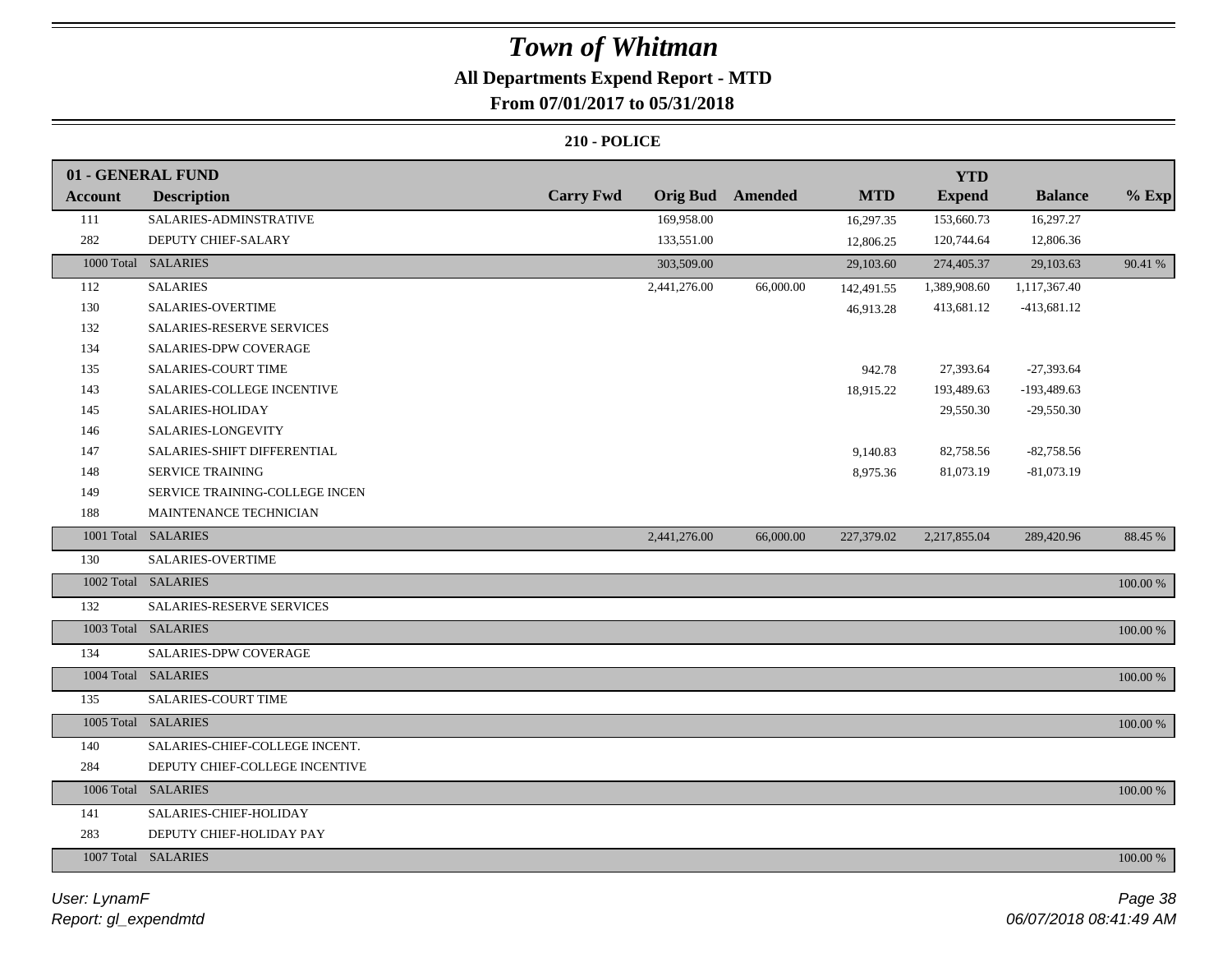### **All Departments Expend Report - MTD**

### **From 07/01/2017 to 05/31/2018**

|                | 01 - GENERAL FUND              |                  |           |                         |            | <b>YTD</b>    |                |          |
|----------------|--------------------------------|------------------|-----------|-------------------------|------------|---------------|----------------|----------|
| <b>Account</b> | <b>Description</b>             | <b>Carry Fwd</b> |           | <b>Orig Bud</b> Amended | <b>MTD</b> | <b>Expend</b> | <b>Balance</b> | $%$ Exp  |
| 143            | SALARIES-COLLEGE INCENTIVE     |                  |           |                         |            |               |                |          |
|                | 1008 Total SALARIES            |                  |           |                         |            |               |                | 100.00 % |
| 145            | SALARIES-HOLIDAY               |                  |           |                         |            |               |                |          |
|                | 1009 Total SALARIES            |                  |           |                         |            |               |                | 100.00 % |
| 146            | SALARIES-LONGEVITY             |                  |           |                         |            |               |                |          |
|                | 1010 Total SALARIES            |                  |           |                         |            |               |                | 100.00 % |
| 147            | SALARIES-SHIFT DIFFERENTIAL    |                  |           |                         |            |               |                |          |
|                | 1011 Total SALARIES            |                  |           |                         |            |               |                | 100.00 % |
| 148            | SERVICE TRAINING               |                  |           |                         |            |               |                |          |
|                | 1012 Total SALARIES            |                  |           |                         |            |               |                | 100.00 % |
| 149            | SERVICE TRAINING-COLLEGE INCEN |                  |           |                         |            |               |                |          |
|                | 1013 Total SALARIES            |                  |           |                         |            |               |                | 100.00 % |
| 152            | <b>CELL WATCH</b>              |                  |           |                         |            |               |                |          |
|                | 1014 Total SALARIES            |                  |           |                         |            |               |                | 100.00 % |
| 158            | KEEPER OF THE JAILS            |                  |           |                         |            |               |                |          |
|                | 1015 Total SALARIES            |                  |           |                         |            |               |                | 100.00 % |
| 116            | <b>CLERICAL</b>                |                  | 47,015.00 |                         | 4,520.65   | 42,494.11     | 4,520.89       |          |
| 120            | <b>SALARIES-PART TIME</b>      |                  | 20,914.00 |                         | 2,023.90   | 18,889.81     | 2,024.19       |          |
|                | 1016 Total SALARIES            |                  | 67,929.00 |                         | 6,544.55   | 61,383.92     | 6,545.08       | 90.36%   |
| 117            | <b>CUSTODIAL</b>               |                  |           |                         |            |               |                |          |
|                | 1017 Total SALARIES            |                  |           |                         |            |               |                | 100.00 % |
| 210            | <b>ELECTRICITY</b>             |                  |           |                         |            |               |                |          |
| 242            | <b>VEHICLE MAINTENANCE</b>     |                  |           |                         | 2,913.68   | 35,742.79     | $-35,742.79$   |          |
| 243            | EQUIPMENT MAINTENANCE          |                  |           |                         | 278.47     | 12,885.40     | $-12,885.40$   |          |
| 275            | PHOTOCOPIER MAINTENANCE        |                  |           |                         |            |               |                |          |
| 303            | RESERVE OFFICERS - STIPEND     |                  |           |                         | 450.00     | 24,755.82     | $-24,755.82$   |          |
| 305            | <b>INSTRUCTIONAL</b>           |                  |           |                         |            | 2,256.95      | $-2,256.95$    |          |
| 311            | <b>COMPUTER SERVICES</b>       |                  |           |                         | 511.35     | 15,295.03     | $-15,295.03$   |          |
| 340            | <b>TELEPHONE</b>               |                  |           |                         |            |               |                |          |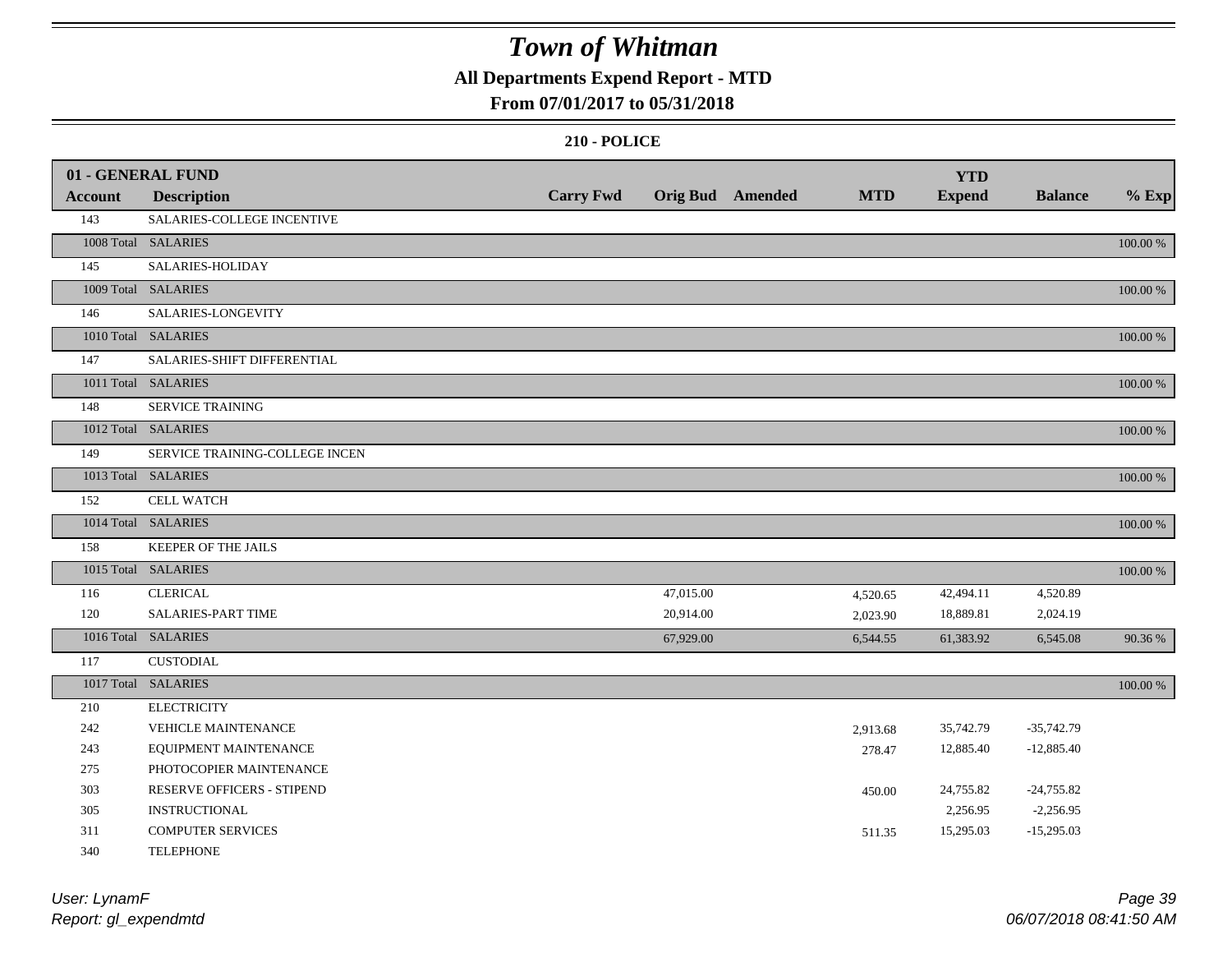# **All Departments Expend Report - MTD**

### **From 07/01/2017 to 05/31/2018**

|                | 01 - GENERAL FUND                                 |                  |            |                         |            | <b>YTD</b>    |                |          |
|----------------|---------------------------------------------------|------------------|------------|-------------------------|------------|---------------|----------------|----------|
| <b>Account</b> | <b>Description</b>                                | <b>Carry Fwd</b> |            | <b>Orig Bud</b> Amended | <b>MTD</b> | <b>Expend</b> | <b>Balance</b> | $%$ Exp  |
| 343            | <b>CELL PHONES</b>                                |                  |            |                         | 927.81     | 10,811.42     | $-10,811.42$   |          |
| 420            | <b>OFFICE SUPPLIES</b>                            |                  |            |                         | 146.85     | 2,636.40      | $-2,636.40$    |          |
| 430            | <b>BUILDING MAINTENANCE &amp; REPAIR</b>          |                  |            |                         | 1,801.50   | 18,491.05     | $-18,491.05$   |          |
| 450            | <b>CUSTODIAL SUPPLIES</b>                         |                  |            |                         | 266.26     | 2,848.69      | $-2,848.69$    |          |
| 481            | <b>GASOLINE</b>                                   |                  |            |                         | 3,273.02   | 29,612.86     | $-29,612.86$   |          |
| 582            | <b>UNIFORMS</b>                                   |                  |            |                         | 5,928.32   | 25,458.47     | $-25,458.47$   |          |
| 583            | <b>CRIME PREVENTION</b>                           |                  |            |                         |            | 10,443.54     | $-10,443.54$   |          |
| 585            | MISCELLANEOUS EXPENSE                             |                  | 215,000.00 | 25,000.00               | 2,686.13   | 23,980.93     | 216,019.07     |          |
| 320            | HEALTH CLUB MEMBERSHIPS                           |                  |            |                         | 900.00     | 3,300.00      | $-3,300.00$    |          |
| 596            | <b>OCCUPANCY-UTILITIES</b>                        |                  |            |                         |            |               |                |          |
| 730            | <b>ASSOCIATION DUES</b>                           |                  |            |                         | 200.00     | 6,419.00      | $-6,419.00$    |          |
| 731            | <b>MEETINGS</b>                                   |                  |            |                         |            | 190.00        | $-190.00$      |          |
|                | 2000 Total EXPENSE                                |                  | 215,000.00 | 25,000.00               | 20,283.39  | 225,128.35    | 14,871.65      | 93.80 %  |
| 596            | OCCUPANCY-UTILITIES                               |                  | 57,200.00  |                         | 3,141.15   | 44,851.33     | 12,348.67      |          |
| 595            | DRUG ENFORCEMENT EXPENSE                          |                  |            |                         |            |               |                |          |
|                | 2001 Total EXPENSE                                |                  | 57,200.00  |                         | 3,141.15   | 44,851.33     | 12,348.67      | 78.41 %  |
| 939            | FY2015 ENCUMBRANCES                               |                  |            |                         |            |               |                |          |
| 953            | FY2009 ENCUMBRANCES                               |                  |            |                         |            |               |                |          |
| 958            | FY2005 ENCUMBRANCES                               |                  |            |                         |            |               |                |          |
| 948            | FY07 ENCUMBRANCES                                 |                  |            |                         |            |               |                |          |
| 959            | <b>FY2006 ENCUMBRANCES</b>                        |                  |            |                         |            |               |                |          |
| 949            | FY2014 ENCUMBRANCES                               |                  |            |                         |            |               |                |          |
| 940            | FY2016 ENCUMBRANCES                               |                  |            |                         |            |               |                |          |
| 945            | FY2013 ENCUMBRANCES                               |                  |            |                         |            |               |                |          |
|                | 2002 Total EXPENSE                                |                  |            |                         |            |               |                | 100.00 % |
| 739            | <b>AUXILIARY POLICE</b>                           |                  | 3,833.00   |                         | 89.89      | 3,289.67      | 543.33         |          |
|                | 2003 Total EXPENSE                                |                  | 3,833.00   |                         | 89.89      | 3,289.67      | 543.33         | 85.82 %  |
| 999            |                                                   |                  | 63,557.66  |                         |            | 62,355.12     | 1,202.54       |          |
|                | 4426 Total A.20ATM5/17PUR26MOTOROLA POLICE RADIOS |                  | 63,557.66  |                         |            | 62,355.12     | 1,202.54       | 98.10%   |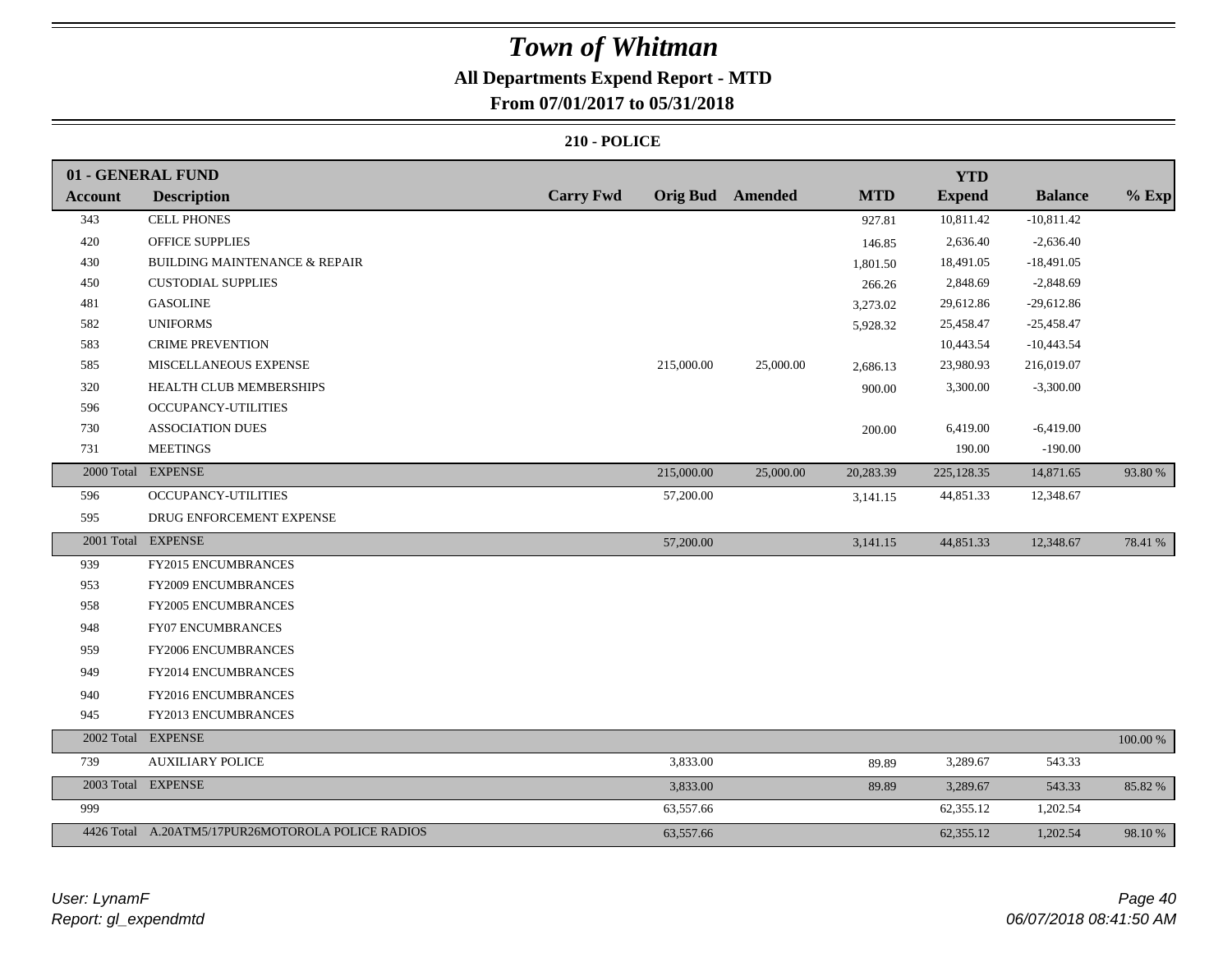### **All Departments Expend Report - MTD**

### **From 07/01/2017 to 05/31/2018**

|                       | 01 - GENERAL FUND                                 | <b>Carry Fwd</b> | <b>Orig Bud</b> Amended | <b>MTD</b> | <b>YTD</b><br><b>Expend</b> | <b>Balance</b> | $%$ Exp     |
|-----------------------|---------------------------------------------------|------------------|-------------------------|------------|-----------------------------|----------------|-------------|
| <b>Account</b><br>999 | <b>Description</b>                                |                  |                         |            |                             |                |             |
|                       | 4427 Total A24ATM5/15LEA/PUR CRUIS(3RD OF 3)      |                  |                         |            |                             |                | 100.00 %    |
| 999                   |                                                   |                  |                         |            |                             |                |             |
|                       | 4428 Total A25ATM5/15 LEA/PUR CRUIS.10F3          |                  |                         |            |                             |                | 100.00 %    |
| 999                   |                                                   | 3,285.00         |                         |            | 3,285.00                    |                |             |
|                       | 4429 Total A34ATM5/16PUR.45 BULLET PROOF VESTS    | 3,285.00         |                         |            | 3,285.00                    |                | 100.00 %    |
| 999                   |                                                   |                  | 10,080.00               |            | 10,080.00                   |                |             |
|                       | 4430 Total A22ATM5/17 PUR.BODY ARMOR KITS         |                  | 10,080.00               |            | 10,080.00                   |                | 100.00 %    |
| 999                   |                                                   |                  |                         |            |                             |                |             |
|                       | 4431 Total A17 ATM5/11BULLET PROOF VESTS          |                  |                         |            |                             |                | 100.00 %    |
| 999                   |                                                   |                  |                         |            |                             |                |             |
|                       | 4432 Total A.14ATM5/14PUR.ELECTROSHOCK WEAPONS    |                  |                         |            |                             |                | 100.00 %    |
| 999                   |                                                   |                  |                         |            |                             |                |             |
|                       | 4433 Total A23ATM5/13 LEA/PUR AN.CNTRL.VEH.(3/3)  |                  |                         |            |                             |                | 100.00 %    |
| 999                   |                                                   |                  |                         |            |                             |                |             |
|                       | 4444 Total A25 ATM5/14 PUR. VOICE RECORD. SYS.    |                  |                         |            |                             |                | 100.00 %    |
| 999                   |                                                   |                  | 11,050.54               |            | 11,050.54                   |                |             |
|                       | 4445 Total A.21ATM5/17 PUR.6 TASERS-POLICE        |                  | 11,050.54               |            | 11,050.54                   |                | 100.00 %    |
| 999                   |                                                   |                  |                         |            |                             |                |             |
|                       | 4446 Total A12 ATM5/16 PUR.6 POLICE TASERS        |                  |                         |            |                             |                | $100.00~\%$ |
| 999                   |                                                   |                  |                         |            |                             |                |             |
|                       | 4513 Total A7 STM5/14PUR&INSTL.3VidTac VIDEO SYS. |                  |                         |            |                             |                | 100.00 %    |
| 999                   |                                                   |                  |                         |            |                             |                |             |
|                       | 4514 Total A26 ATM 5/15 LEASE MOTORCYCLE          |                  |                         |            |                             |                | 100.00 %    |
| 999                   |                                                   |                  | 4,400.00                |            | 4,400.00                    |                |             |
|                       | 4524 Total A18ATM5/17LEASE / HARLEY-DAV (1YR)     |                  | 4,400.00                |            | 4,400.00                    |                | 100.00 %    |
| 999                   |                                                   |                  | 30,260.77               |            | 30,260.57                   | 0.20           |             |
|                       | 4544 Total A.16ATM 5/17L/P 2016 FORD SUV(2)2ND/3  |                  | 30,260.77               |            | 30,260.57                   | 0.20           | 99.99 %     |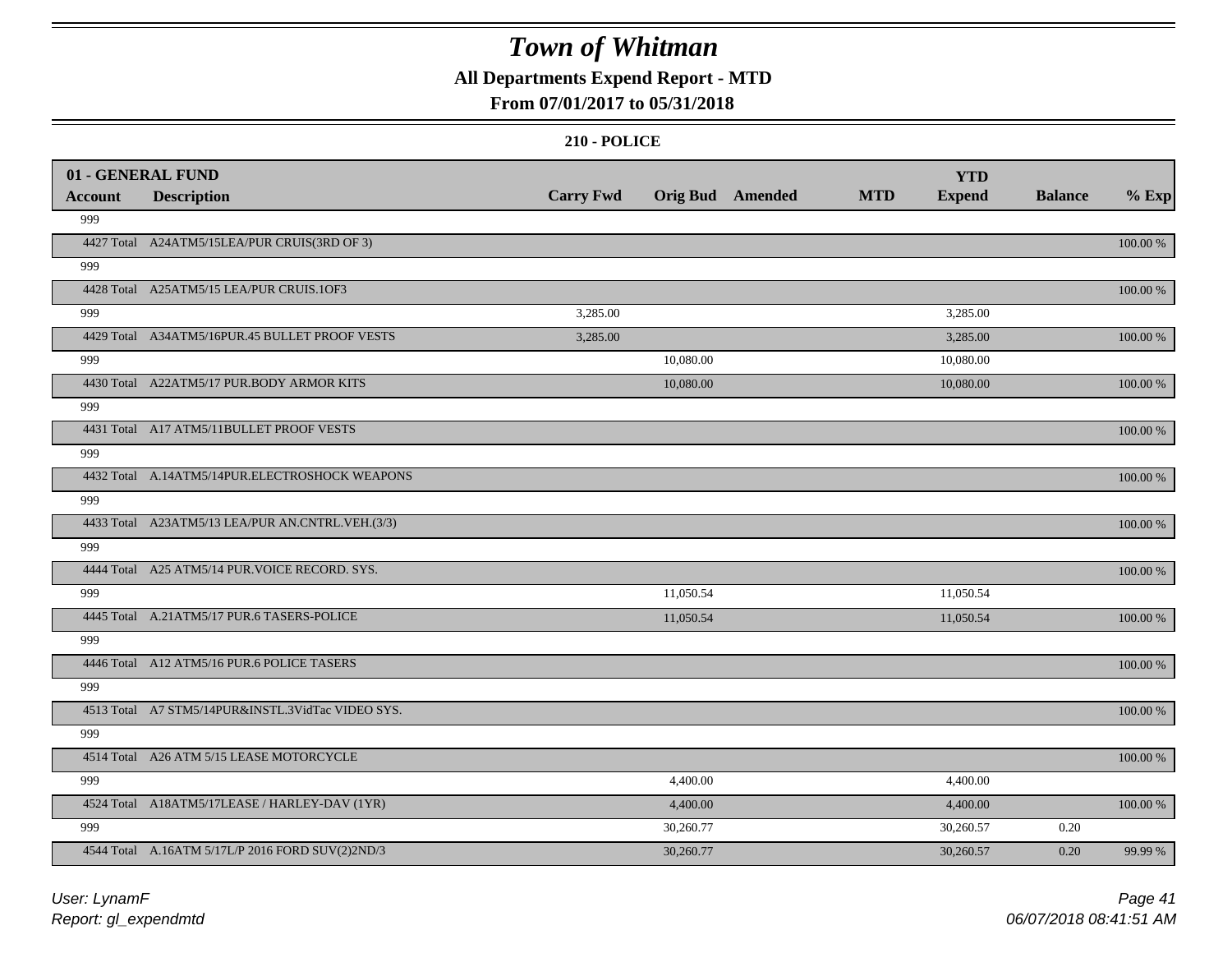### **All Departments Expend Report - MTD**

### **From 07/01/2017 to 05/31/2018**

|                  | 01 - GENERAL FUND                              |                  |                 |           |            | <b>YTD</b>    |                |          |
|------------------|------------------------------------------------|------------------|-----------------|-----------|------------|---------------|----------------|----------|
| Account          | <b>Description</b>                             | <b>Carry Fwd</b> | <b>Orig Bud</b> | Amended   | <b>MTD</b> | <b>Expend</b> | <b>Balance</b> | $%$ Exp  |
| 999              |                                                |                  |                 |           |            |               |                |          |
|                  | 4545 Total A.33ATM 5/16 L/P 2014CRUIS.3RD/3    |                  |                 |           |            |               |                | 100.00 % |
| 999              |                                                |                  |                 |           |            |               |                |          |
|                  | 4546 Total A13ATM5/16PUR 2 MOBILE DATA TERM    |                  |                 |           |            |               |                | 100.00 % |
| 999              |                                                |                  |                 |           |            |               |                |          |
|                  | 4550 Total A.24 ATM 5/15 L/P CRUISER 2ND 0F 3  |                  |                 |           |            |               |                | 100.00 % |
| 999              |                                                |                  | 13,732.91       |           |            | 13,732.91     |                |          |
|                  | 4551 Total A.19 ATM 5/17 L/P FORD EXPLORER 1/3 |                  | 13,732.91       |           |            | 13,732.91     |                | 100.00 % |
| 999              |                                                |                  | 11,332.69       |           |            | 11,332.69     |                |          |
|                  | 4571 Total A.17ATM5/17L/P 2015 CRUIS.3/3       |                  | 11,332.69       |           |            | 11,332.69     |                | 100.00 % |
| 210 Total POLICE |                                                | 3,285.00         | 3,233,161.57    | 91,000.00 | 286,541.60 | 2,973,410.51  | 354,036.06     |          |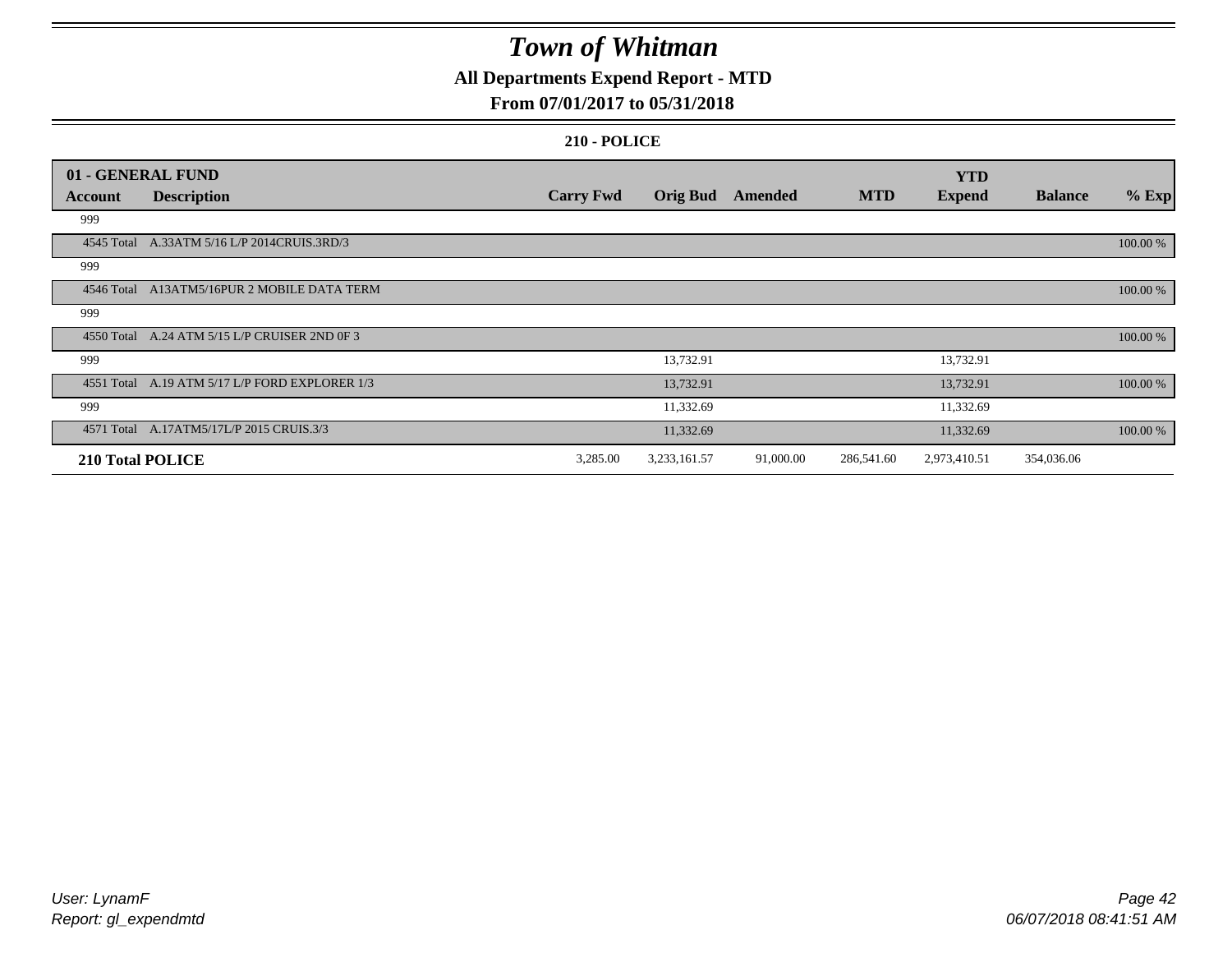# **All Departments Expend Report - MTD**

### **From 07/01/2017 to 05/31/2018**

#### **220 - FIRE**

|                | 01 - GENERAL FUND              |                  |                 |                |            | <b>YTD</b>    |                |             |
|----------------|--------------------------------|------------------|-----------------|----------------|------------|---------------|----------------|-------------|
| <b>Account</b> | <b>Description</b>             | <b>Carry Fwd</b> | <b>Orig Bud</b> | <b>Amended</b> | <b>MTD</b> | <b>Expend</b> | <b>Balance</b> | $%$ Exp     |
| 111            | SALARIES-ADMINSTRATIVE         |                  | 157,500.00      |                | 15,102.75  | 142,397.36    | 15,102.64      |             |
|                | 1000 Total SALARIES            |                  | 157,500.00      |                | 15,102.75  | 142,397.36    | 15,102.64      | 90.41 %     |
| 112            | <b>SALARIES</b>                |                  | 2,887,814.00    | 71,500.00      | 178,286.91 | 1,636,209.31  | 1,323,104.69   |             |
| 130            | SALARIES-OVERTIME              |                  |                 |                | 84,085.17  | 721,982.90    | $-721,982.90$  |             |
| 138            | <b>SICK LEAVE BUY-BACK</b>     |                  |                 |                |            |               |                |             |
| 143            | SALARIES-COLLEGE INCENTIVE     |                  |                 |                |            |               |                |             |
| 145            | SALARIES-HOLIDAY               |                  |                 |                |            | 35,304.50     | $-35,304.50$   |             |
| 146            | SALARIES-LONGEVITY             |                  |                 |                |            |               |                |             |
| 940            | FY2016 ENCUMBRANCES            |                  |                 |                |            |               |                |             |
| 941            | FY 2017 ENCUMBRANCES           | 18,645.62        |                 |                | 506.10     | 18,447.43     | 198.19         |             |
| 949            | FY2014 ENCUMBRANCES            |                  |                 |                |            |               |                |             |
| 959            | FY2006 ENCUMBRANCES            |                  |                 |                |            |               |                |             |
|                | 1001 Total SALARIES            | 18,645.62        | 2,887,814.00    | 71,500.00      | 262,878.18 | 2,411,944.14  | 566,015.48     | 80.99 %     |
| 140            | SALARIES-CHIEF-COLLEGE INCENT. |                  |                 |                |            |               |                |             |
|                | 1002 Total SALARIES            |                  |                 |                |            |               |                | 100.00 %    |
| 141            | SALARIES-CHIEF-HOLIDAY         |                  |                 |                |            |               |                |             |
|                | 1003 Total SALARIES            |                  |                 |                |            |               |                | 100.00 %    |
| 121            | <b>CLERICAL I</b>              |                  | 40,439.00       |                | 3,888.00   | 36,547.20     | 3,891.80       |             |
|                | 1004 Total SALARIES            |                  | 40,439.00       |                | 3,888.00   | 36,547.20     | 3,891.80       | 90.37 %     |
| 130            | SALARIES-OVERTIME              |                  |                 |                |            |               |                |             |
|                | 1005 Total SALARIES            |                  |                 |                |            |               |                | 100.00 %    |
| 138            | SICK LEAVE BUY-BACK            |                  |                 |                |            |               |                |             |
|                | 1007 Total SALARIES            |                  |                 |                |            |               |                | $100.00~\%$ |
| 210            | <b>ELECTRICITY</b>             |                  |                 |                | 1,141.61   | 15,279.29     | $-15,279.29$   |             |
| 212            | <b>GAS (NATURAL)</b>           |                  |                 |                | 484.85     | 7,357.34      | $-7,357.34$    |             |
| 214            | OIL (HEATING)                  |                  |                 |                |            |               |                |             |
| 242            | VEHICLE MAINTENANCE            |                  |                 |                | 963.96     | 45,167.41     | $-45,167.41$   |             |
| 243            | EQUIPMENT MAINTENANCE          |                  |                 |                |            | 5,060.22      | $-5,060.22$    |             |
| 271            | VEHICLE RENTAL                 |                  |                 |                |            |               |                |             |
| 305            | INSTRUCTIONAL                  |                  |                 |                | 3,675.00   | 11,970.45     | $-11,970.45$   |             |
|                |                                |                  |                 |                |            |               |                |             |

*Report: gl\_expendmtd User: LynamF*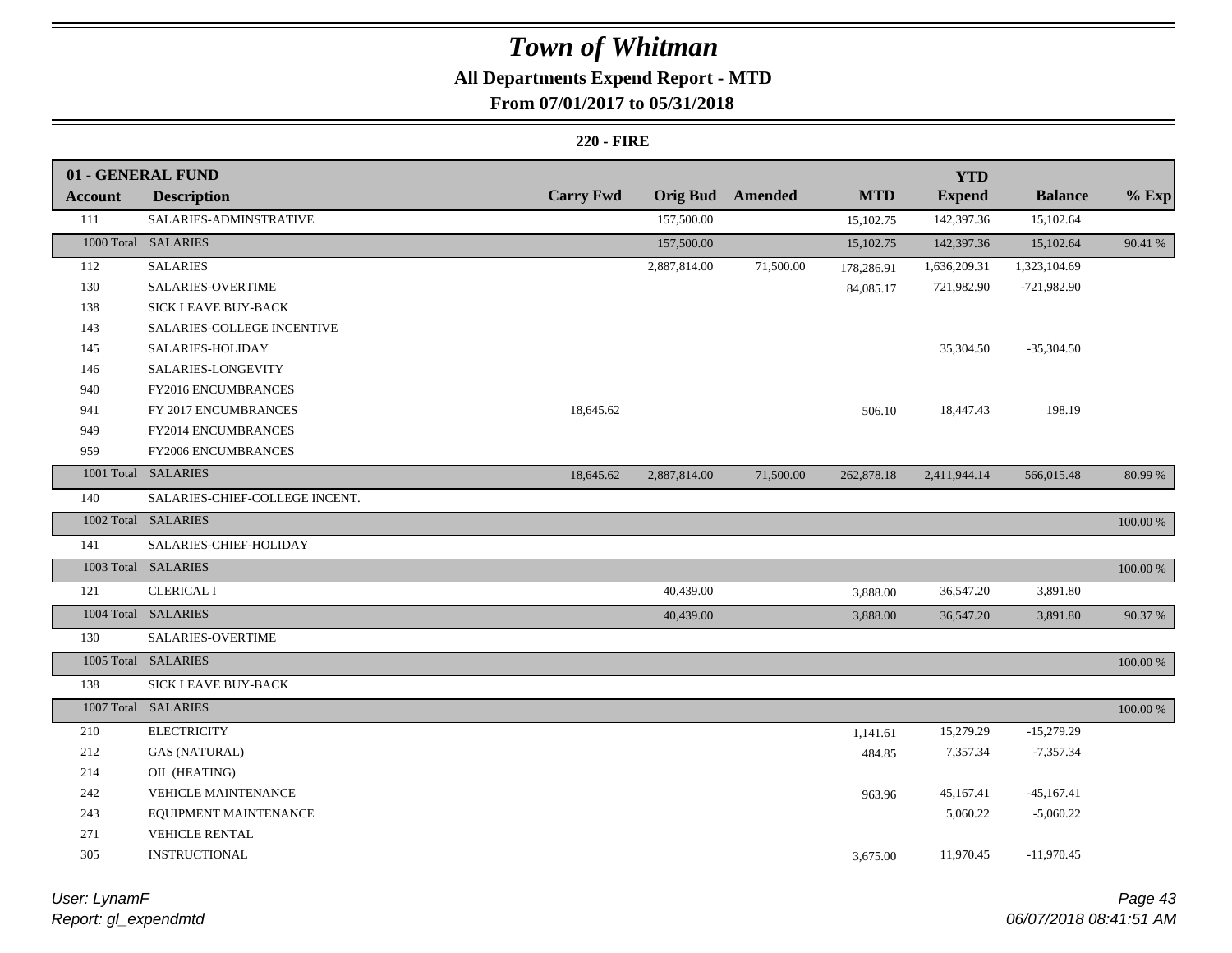# **All Departments Expend Report - MTD**

### **From 07/01/2017 to 05/31/2018**

#### **220 - FIRE**

|                | 01 - GENERAL FUND                        |                  |            |                         |            | <b>YTD</b>    |                |          |
|----------------|------------------------------------------|------------------|------------|-------------------------|------------|---------------|----------------|----------|
| <b>Account</b> | <b>Description</b>                       | <b>Carry Fwd</b> |            | <b>Orig Bud</b> Amended | <b>MTD</b> | <b>Expend</b> | <b>Balance</b> | $%$ Exp  |
| 340            | <b>TELEPHONE</b>                         |                  |            |                         |            |               |                |          |
| 341            | <b>AMBULANCE LICENSES</b>                |                  |            |                         |            | 1,700.00      | $-1,700.00$    |          |
| 343            | <b>CELL PHONES</b>                       |                  |            |                         | 364.07     | 4,219.12      | $-4,219.12$    |          |
| 420            | <b>OFFICE SUPPLIES</b>                   |                  |            |                         | 251.56     | 346.55        | $-346.55$      |          |
| 430            | <b>BUILDING MAINTENANCE &amp; REPAIR</b> |                  |            |                         | 411.68     | 38,364.54     | -38,364.54     |          |
| 481            | <b>GASOLINE</b>                          |                  |            |                         | 1,648.98   | 16,773.27     | $-16,773.27$   |          |
| 580            | FIRE SUPPLIES/PROTECT GEAR               |                  |            |                         |            | 4,292.18      | $-4,292.18$    |          |
| 581            | AMBULANCE SUPPLIES & EXPENSE             |                  |            |                         | 440.05     | 11,024.40     | $-11,024.40$   |          |
| 582            | <b>UNIFORMS</b>                          |                  |            |                         |            | 27,860.66     | $-27,860.66$   |          |
| 585            | MISCELLANEOUS EXPENSE                    |                  | 200,000.00 | 38,000.00               | $-295.16$  | 22,950.19     | 215,049.81     |          |
| 320            | HEALTH CLUB MEMBERSHIPS                  |                  |            |                         |            |               |                |          |
| 717            | FIRE/SPRINKLER ALARM SYS.MAINT           |                  |            |                         |            |               |                |          |
| 730            | <b>ASSOCIATION DUES</b>                  |                  |            |                         |            | 1,724.00      | $-1,724.00$    |          |
| 731            | <b>MEETINGS</b>                          |                  |            |                         |            | 569.00        | $-569.00$      |          |
|                | 2000 Total EXPENSE                       |                  | 200,000.00 | 38,000.00               | 9,086.60   | 214,658.62    | 23,341.38      | 90.19 %  |
| 354            | FIRE / SPRINKLER ALARM SYSTEM            |                  | 12,500.00  |                         | 236.70     | 8,870.55      | 3,629.45       |          |
|                | 2001 Total EXPENSE                       |                  | 12,500.00  |                         | 236.70     | 8,870.55      | 3,629.45       | 70.96 %  |
| 948            | FY07 ENCUMBRANCES                        |                  |            |                         |            |               |                |          |
| 939            | FY2015 ENCUMBRANCES                      |                  |            |                         |            |               |                |          |
| 940            | FY2016 ENCUMBRANCES                      |                  |            |                         |            |               |                |          |
| 941            | FY 2017 ENCUMBRANCES                     | 2,616.00         |            |                         |            | 2,616.00      |                |          |
| 943            | FY2012 ENCUMBRANCES                      |                  |            |                         |            |               |                |          |
| 945            | FY2013 ENCUMBRANCES                      |                  |            |                         |            |               |                |          |
| 946            | FY2010 ENCUMBRANCES                      |                  |            |                         |            |               |                |          |
| 949            | FY2014 ENCUMBRANCES                      |                  |            |                         |            |               |                |          |
| 953            | FY2009 ENCUMBRANCES                      |                  |            |                         |            |               |                |          |
| 958            | <b>FY2005 ENCUMBRANCES</b>               |                  |            |                         |            |               |                |          |
| 959            | FY2006 ENCUMBRANCES                      |                  |            |                         |            |               |                |          |
|                | 2002 Total EXPENSE                       | 2,616.00         |            |                         |            | 2,616.00      |                | 100.00 % |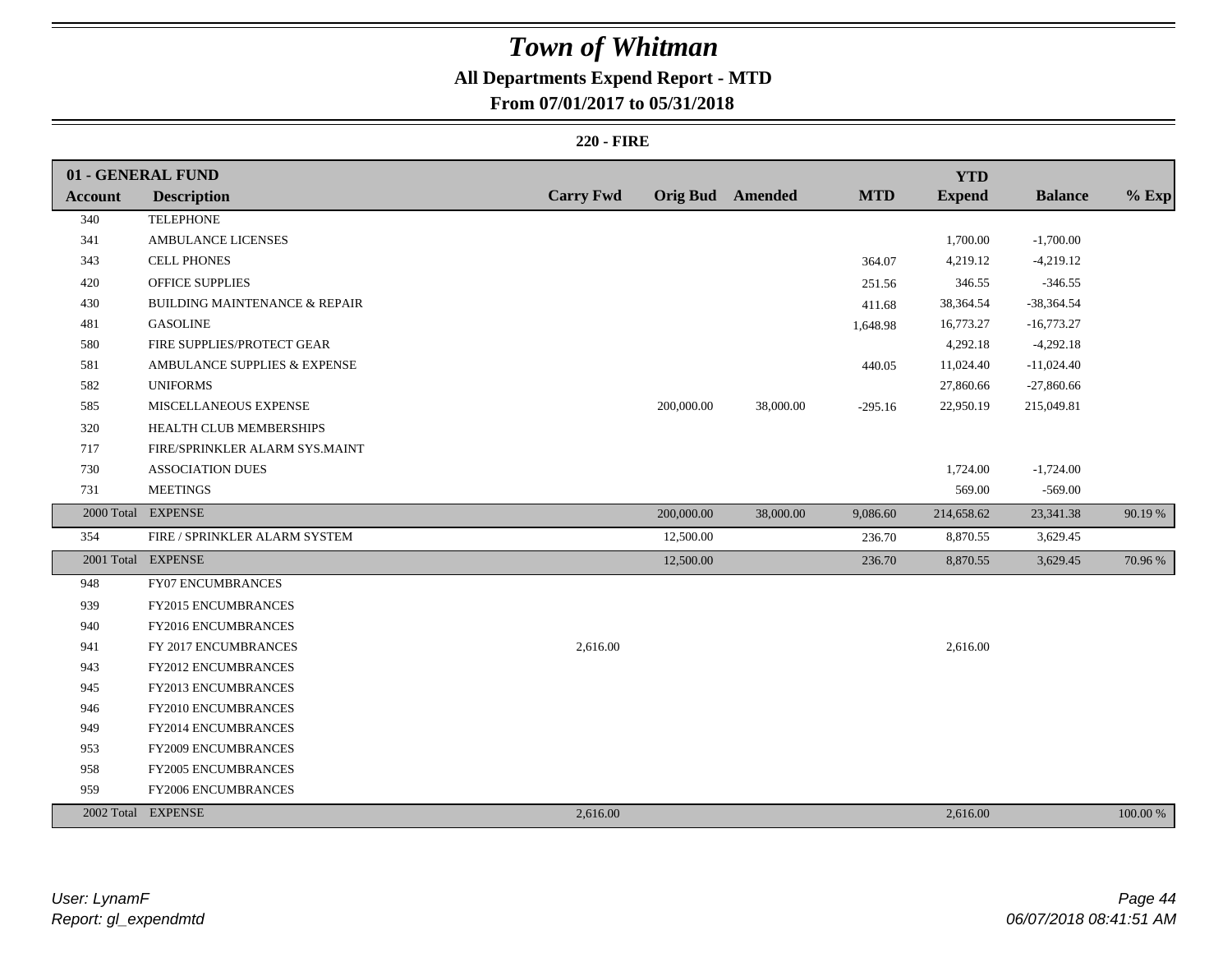### **All Departments Expend Report - MTD**

### **From 07/01/2017 to 05/31/2018**

#### **220 - FIRE**

|                | 01 - GENERAL FUND                                   |                  |                 |           |            | <b>YTD</b>    |                |             |
|----------------|-----------------------------------------------------|------------------|-----------------|-----------|------------|---------------|----------------|-------------|
| <b>Account</b> | <b>Description</b>                                  | <b>Carry Fwd</b> | <b>Orig Bud</b> | Amended   | <b>MTD</b> | <b>Expend</b> | <b>Balance</b> | $%$ Exp     |
| 382            | ARMORY BUILDING MAINTENANCE                         |                  | 10,000.00       |           | 115.45     | 5,012.08      | 4,987.92       |             |
|                | 2003 Total EXPENSE                                  |                  | 10,000.00       |           | 115.45     | 5,012.08      | 4,987.92       | 50.12 %     |
| 353            | REGIONAL DISPATCH                                   |                  | 53,045.00       |           | 12,120.00  | 53,045.00     |                |             |
|                | 2004 Total EXPENSE                                  |                  | 53,045.00       |           | 12,120.00  | 53,045.00     |                | 100.00 %    |
| 999            |                                                     |                  |                 |           |            |               |                |             |
|                | 4436 Total A.2 STM 5/4/15 PUR.FIRE/CHF AUTO         |                  |                 |           |            |               |                | 100.00 %    |
| 999            |                                                     |                  |                 |           |            |               |                |             |
|                | 4437 Total A20ATM5/15LEA/PUR2015PUMP.ENG.1/8        |                  |                 |           |            |               |                | 100.00 %    |
| 580            | FIRE SUPPLIES/PROTECT GEAR                          |                  | 20,000.00       |           |            | 20,000.00     |                |             |
|                | 4438 Total A.23ATM 5/17EQUIP NEW FIREFIGHTERS       |                  | 20,000.00       |           |            | 20,000.00     |                | 100.00 %    |
| 999            |                                                     |                  | 70,926.90       |           |            | 70,926.90     |                |             |
|                | 4439 Total A24ATM5/17L/P 2015 PUMP.ENG.3/8          |                  | 70,926.90       |           |            | 70,926.90     |                | 100.00 %    |
| 999            |                                                     |                  |                 |           |            |               |                |             |
|                | 4440 Total A21ATM 5/09 PUR.FIRE/CHF AUTO            |                  |                 |           |            |               |                | $100.00~\%$ |
| 999            |                                                     |                  |                 |           |            |               |                |             |
|                | 4441 Total A11ATM5/16 FUND REGIONAL DISPATCH        |                  |                 |           |            |               |                | 100.00 %    |
| 999            |                                                     |                  |                 |           |            |               |                |             |
|                | 4442 Total A.42 ATM5/16 PUR.PROT.EQ./FIRE DEPT      |                  |                 |           |            |               |                | 100.00 %    |
| 999            |                                                     |                  | 22,204.00       |           |            |               | 22,204.00      |             |
|                | 4443 Total A27ATM5/17 SELF CONT.BR.APPAR.10%MTCH    |                  | 22,204.00       |           |            |               | 22,204.00      | $0.00\ \%$  |
| 999            |                                                     |                  |                 | 26,744.00 |            | 26,744.00     |                |             |
|                | 4458 Total A.16STM12/17REPL.ROOFTOP UNITS-FIRE STA. |                  |                 | 26,744.00 |            | 26,744.00     |                | 100.00 %    |
| 999            |                                                     |                  |                 |           |            |               |                |             |
|                | 4502 Total A19ATM5/15 LEA/PUR&EQUIP. AMB. (5/5)     |                  |                 |           |            |               |                | $100.00~\%$ |
| 999            |                                                     |                  |                 |           |            |               |                |             |
|                | 4517 Total A.39ATM5/16PUR.DEFIBRILLATORS            |                  |                 |           |            |               |                | 100.00 %    |
| 999            |                                                     |                  |                 |           |            |               |                |             |
|                | 4518 Total A.29 ATM 5/14 FUND REGIONAL DISPATCH     |                  |                 |           |            |               |                | 100.00 %    |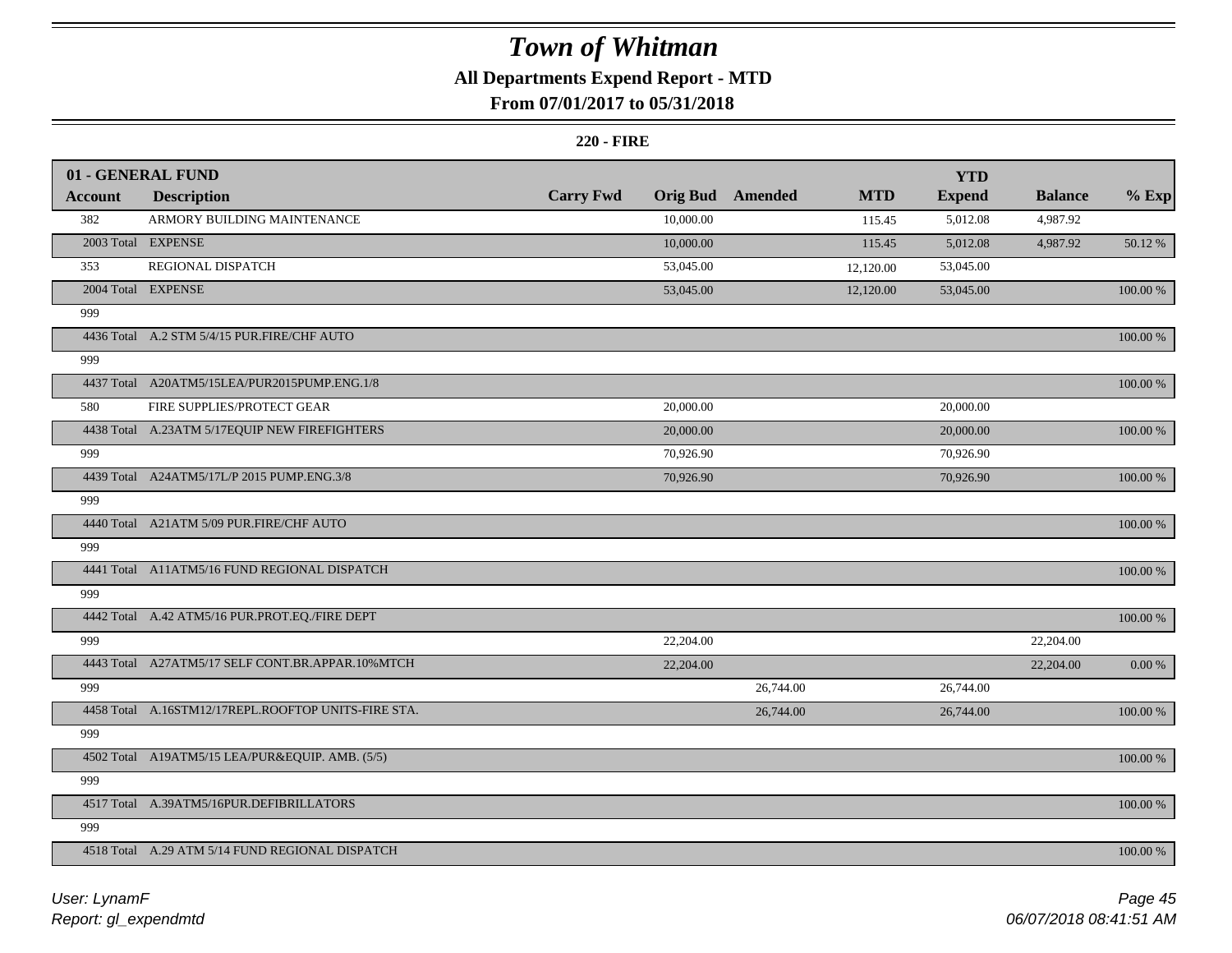### **All Departments Expend Report - MTD**

### **From 07/01/2017 to 05/31/2018**

#### **220 - FIRE**

|                | 01 - GENERAL FUND                                 |                  |                 |            |            | <b>YTD</b>    |                |          |
|----------------|---------------------------------------------------|------------------|-----------------|------------|------------|---------------|----------------|----------|
| Account        | <b>Description</b>                                | <b>Carry Fwd</b> | <b>Orig Bud</b> | Amended    | <b>MTD</b> | <b>Expend</b> | <b>Balance</b> | $%$ Exp  |
| 999            |                                                   |                  | 60,000.00       | 15,000.00  |            | 11,832.07     | 63,167.93      |          |
| 4528 Total     | A25ATM5/17&19STM12/17REFURB1990PUMP.ENG           |                  | 60,000.00       | 15,000.00  |            | 11,832.07     | 63,167.93      | 15.77 %  |
| 999            |                                                   |                  |                 |            |            |               |                |          |
|                | 4530 Total A.16ATM5/14 PUR EMS REPORTING SOFTWARE |                  |                 |            |            |               |                | 100.00 % |
| 999            |                                                   |                  | 40,050.28       |            |            | 39,955.74     | 94.54          |          |
|                | 4547 Total A.26 STM5/17 LEA/PUR.2017 AMB, 1/5     |                  | 40,050.28       |            |            | 39,955.74     | 94.54          | 99.76 %  |
| 999            |                                                   |                  |                 |            |            |               |                |          |
|                | 4554 Total A.38ATM5/16PUR.JAWS OF LIFE TOOLS      |                  |                 |            |            |               |                | 100.00 % |
| 999            |                                                   |                  |                 |            |            |               |                |          |
|                | 4558 Total A19ATM5/14 REPL. FIRE STA.HEAT UNITS   |                  |                 |            |            |               |                | 100.00 % |
| 999            |                                                   |                  |                 |            |            |               |                |          |
|                | 4559 Total A.40ATM5/16LEA/PUR&EQ.2012.AMB.4/4     |                  |                 |            |            |               |                | 100.00 % |
| 999            |                                                   |                  |                 | 50,000.00  | 19,391.14  | 19,391.14     | 30,608.86      |          |
|                | 4566 Total A.18STM12/17RADIO SYSTEM-FIRE DEPT     |                  |                 | 50,000.00  | 19,391.14  | 19,391.14     | 30,608.86      | 38.78%   |
| 999            |                                                   |                  |                 |            |            |               |                |          |
|                | 4567 Total A.37ATM 5/16PUR2.AMB.STRCHS&STRUC.SYS  |                  |                 |            |            |               |                | 100.00 % |
| 999            |                                                   |                  |                 |            |            |               |                |          |
|                | 4568 Total A.18ATM 5/14 PUR/EQ.FIRE COMMAND VEH.  |                  |                 |            |            |               |                | 100.00 % |
| 220 Total FIRE |                                                   | 21,261.62        | 3,574,479.18    | 201,244.00 | 322,818.82 | 3,063,940.80  | 733,044.00     |          |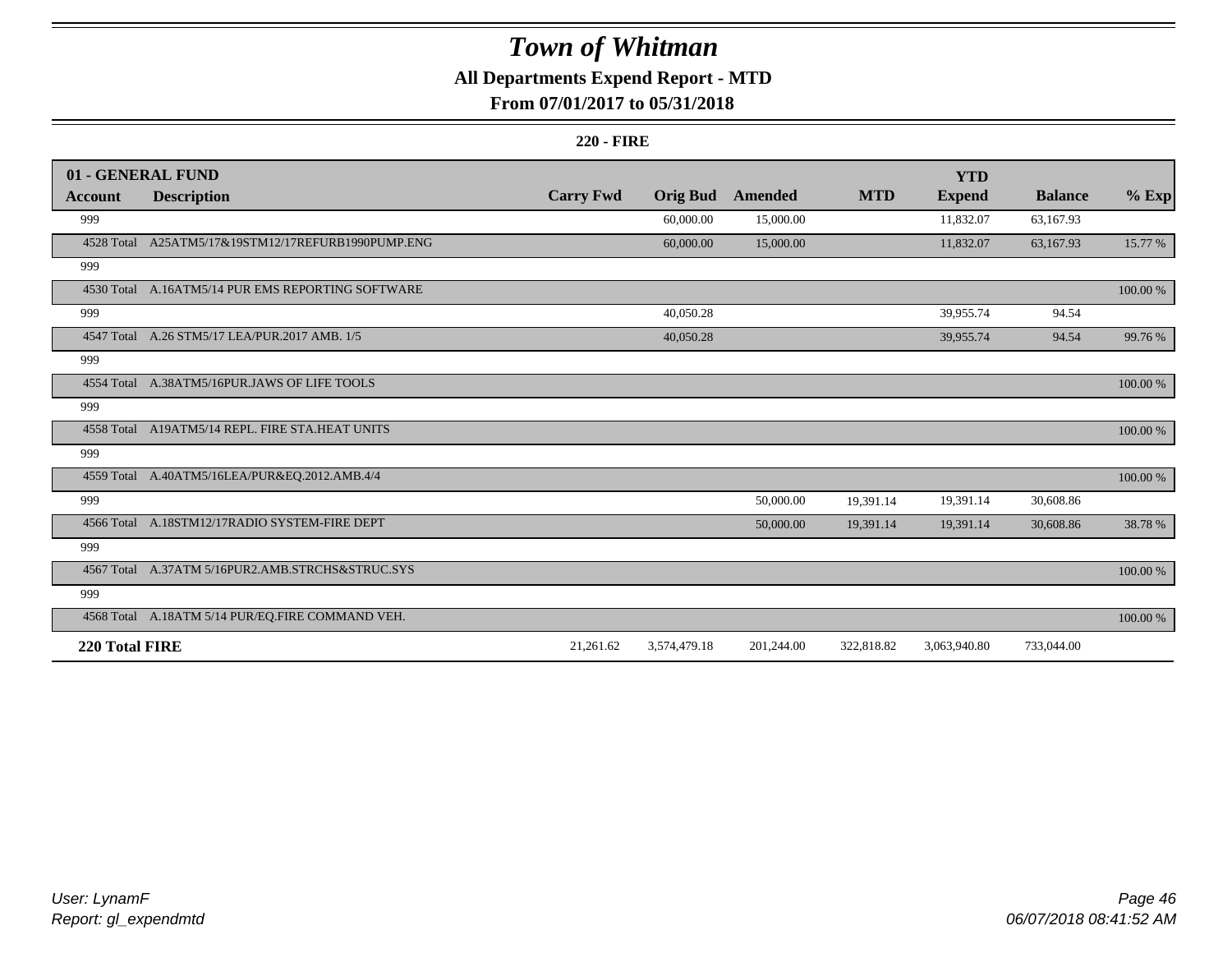**All Departments Expend Report - MTD**

### **From 07/01/2017 to 05/31/2018**

#### **221 - FIRE ALARM MAINTENANCE**

|         | 01 - GENERAL FUND                         |                  |                 |         |            | <b>YTD</b>    |                |          |
|---------|-------------------------------------------|------------------|-----------------|---------|------------|---------------|----------------|----------|
| Account | <b>Description</b>                        | <b>Carry Fwd</b> | <b>Orig Bud</b> | Amended | <b>MTD</b> | <b>Expend</b> | <b>Balance</b> | $%$ Exp  |
| 585     | MISCELLANEOUS EXPENSE                     |                  |                 |         |            |               |                |          |
|         | 2000 Total EXPENSE                        |                  |                 |         |            |               |                | 100.00 % |
| 945     | <b>FY2013 ENCUMBRANCES</b>                |                  |                 |         |            |               |                |          |
| 946     | <b>FY2010 ENCUMBRANCES</b>                |                  |                 |         |            |               |                |          |
| 949     | <b>FY2014 ENCUMBRANCES</b>                |                  |                 |         |            |               |                |          |
|         | 2001 Total EXPENSE                        |                  |                 |         |            |               |                | 100.00 % |
| 999     |                                           |                  |                 |         |            |               |                |          |
|         | 4423 Total A.4STM5/6/02FIRE ALMS.TN.BLDGS |                  |                 |         |            |               |                | 100.00 % |
|         | <b>221 Total FIRE ALARM MAINTENANCE</b>   |                  |                 |         |            |               |                |          |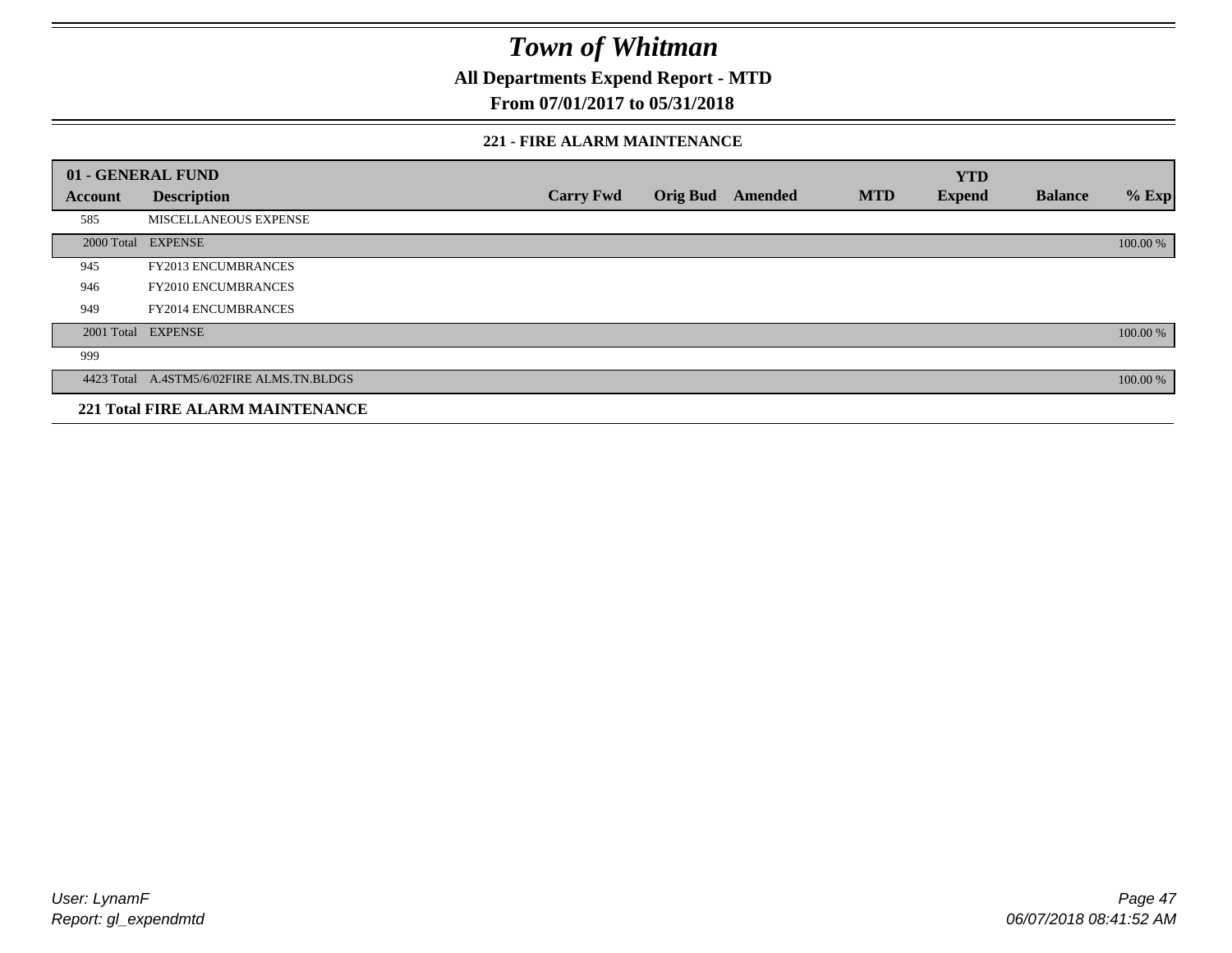# **All Departments Expend Report - MTD**

### **From 07/01/2017 to 05/31/2018**

#### **222 - FOREST FIRES**

|         | 01 - GENERAL FUND             |                  |          |                         |            | <b>YTD</b>    |                |          |
|---------|-------------------------------|------------------|----------|-------------------------|------------|---------------|----------------|----------|
| Account | <b>Description</b>            | <b>Carry Fwd</b> |          | <b>Orig Bud</b> Amended | <b>MTD</b> | <b>Expend</b> | <b>Balance</b> | $%$ Exp  |
| 112     | <b>SALARIES</b>               |                  |          |                         |            |               |                |          |
|         | 1000 Total SALARIES           |                  |          |                         |            |               |                | 100.00 % |
| 585     | MISCELLANEOUS EXPENSE         |                  | 2,000.00 |                         |            | 2,000.00      |                |          |
|         | 2000 Total EXPENSE            |                  | 2,000.00 |                         |            | 2,000.00      |                | 100.00 % |
| 943     | <b>FY2012 ENCUMBRANCES</b>    |                  |          |                         |            |               |                |          |
| 945     | <b>FY2013 ENCUMBRANCES</b>    |                  |          |                         |            |               |                |          |
| 946     | <b>FY2010 ENCUMBRANCES</b>    |                  |          |                         |            |               |                |          |
|         | 2001 Total EXPENSE            |                  |          |                         |            |               |                | 100.00 % |
|         | <b>222 Total FOREST FIRES</b> |                  | 2,000.00 |                         |            | 2,000.00      |                |          |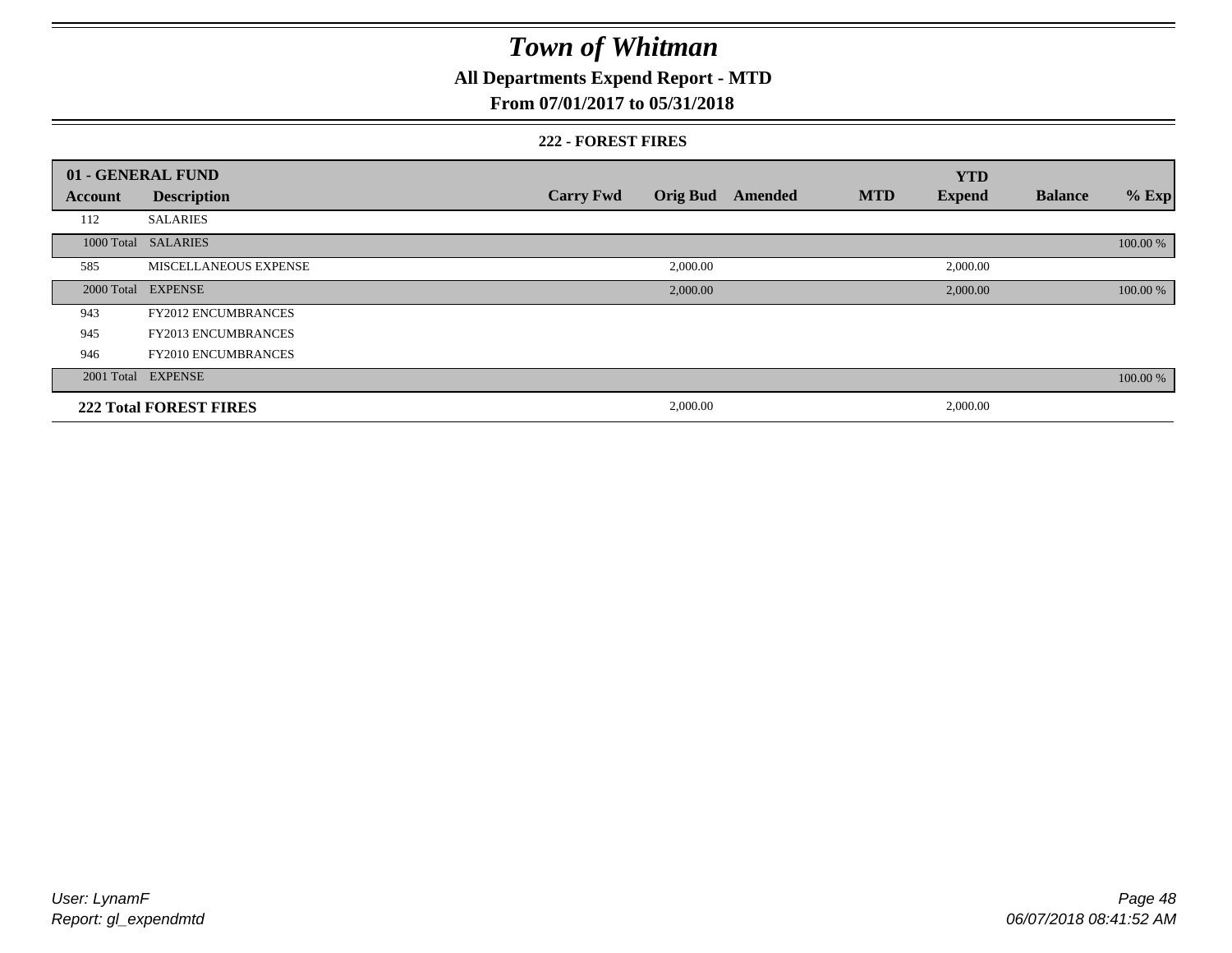**All Departments Expend Report - MTD**

**From 07/01/2017 to 05/31/2018**

#### **230 - RIGHT TO KNOW LAW BUDGET**

|         | 01 - GENERAL FUND                  |                  |                         |            | YTD           |                |            |
|---------|------------------------------------|------------------|-------------------------|------------|---------------|----------------|------------|
| Account | <b>Description</b>                 | <b>Carry Fwd</b> | <b>Orig Bud</b> Amended | <b>MTD</b> | <b>Expend</b> | <b>Balance</b> | $%$ Exp    |
| 585     | MISCELLANEOUS EXPENSE              |                  |                         |            |               |                |            |
|         | 2000 Total EXPENSE                 |                  |                         |            |               |                | $100.00\%$ |
|         | 230 Total RIGHT TO KNOW LAW BUDGET |                  |                         |            |               |                |            |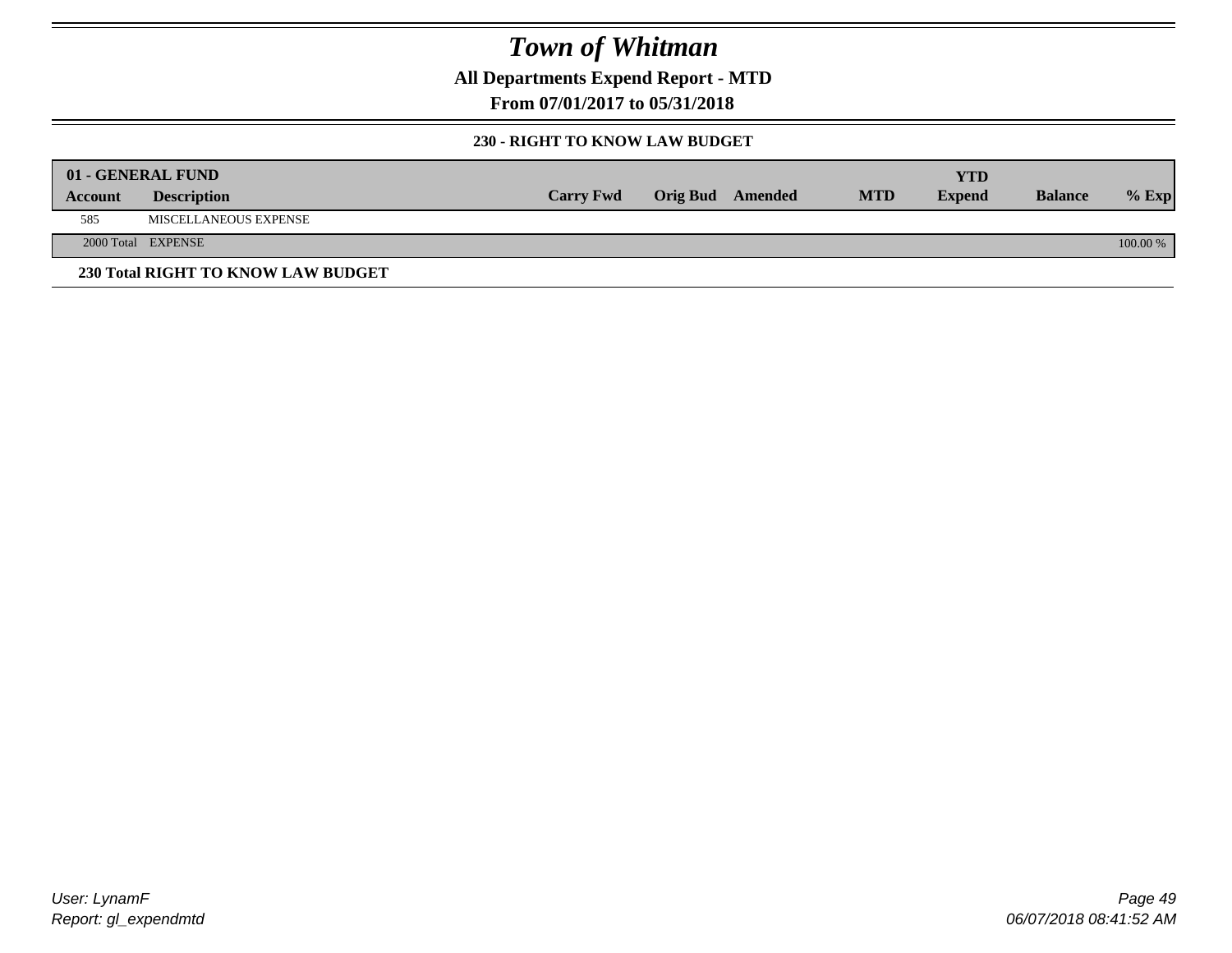### **All Departments Expend Report - MTD**

**From 07/01/2017 to 05/31/2018**

#### **231 - AMBULANCE REPAIR**

|         | 01 - GENERAL FUND          |                  |                 |         |            | <b>YTD</b>    |                |          |
|---------|----------------------------|------------------|-----------------|---------|------------|---------------|----------------|----------|
| Account | <b>Description</b>         | <b>Carry Fwd</b> | <b>Orig Bud</b> | Amended | <b>MTD</b> | <b>Expend</b> | <b>Balance</b> | $%$ Exp  |
| 585     | MISCELLANEOUS EXPENSE      |                  | 25,000.00       |         | 3.202.15   | 24,144.48     | 855.52         |          |
|         | 2000 Total EXPENSE         |                  | 25,000.00       |         | 3.202.15   | 24, 144, 48   | 855.52         | 96.57 %  |
| 939     | <b>FY2015 ENCUMBRANCES</b> |                  |                 |         |            |               |                |          |
|         | 2001 Total EXPENSE         |                  |                 |         |            |               |                | 100.00 % |
|         | 231 Total AMBULANCE REPAIR |                  | 25,000.00       |         | 3,202.15   | 24,144.48     | 855.52         |          |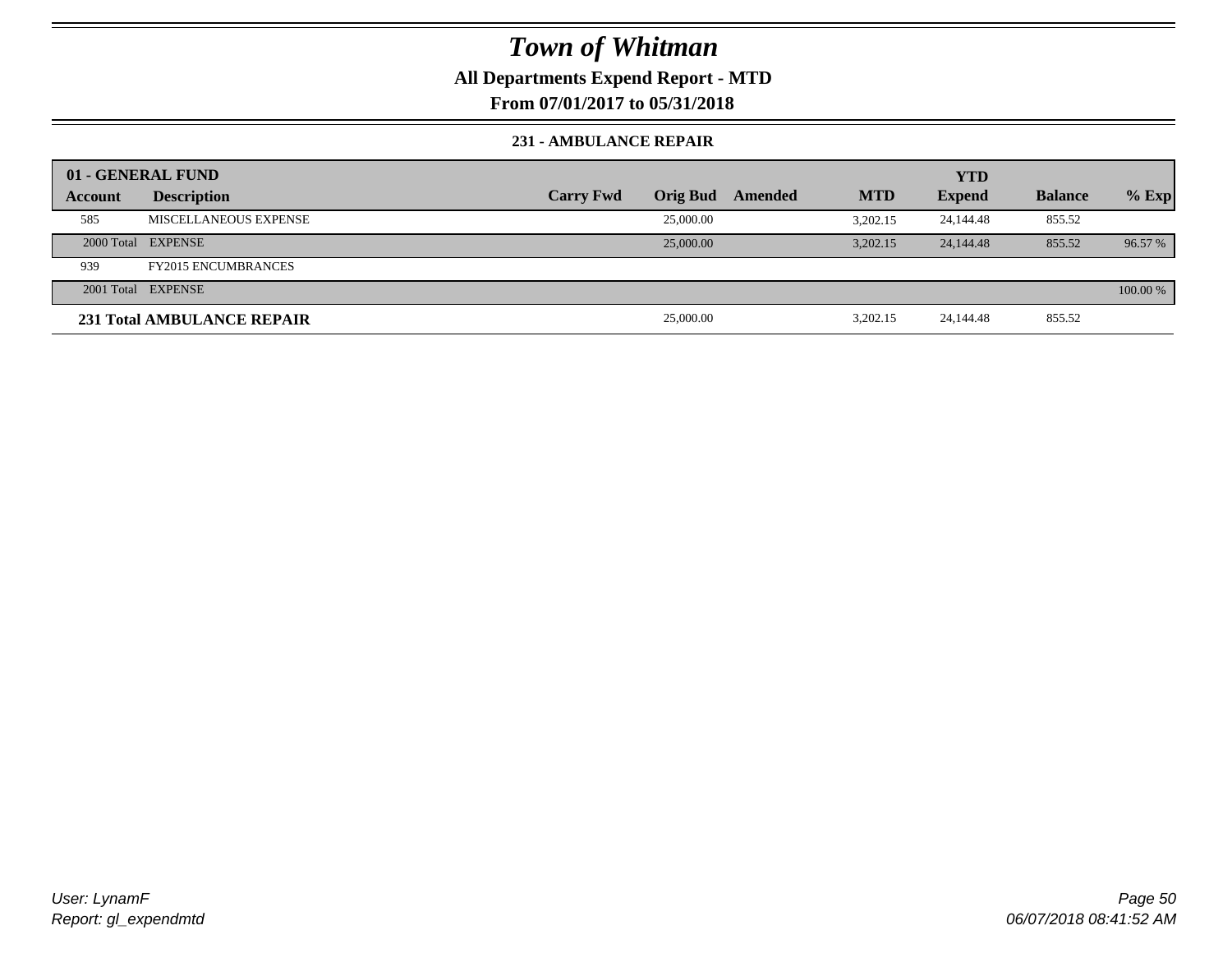**All Departments Expend Report - MTD**

**From 07/01/2017 to 05/31/2018**

#### **233 - AMBULANCE BILLING**

|         | 01 - GENERAL FUND                  |                  |                 |           |            | <b>YTD</b>    |                |          |
|---------|------------------------------------|------------------|-----------------|-----------|------------|---------------|----------------|----------|
| Account | <b>Description</b>                 | <b>Carry Fwd</b> | <b>Orig Bud</b> | Amended   | <b>MTD</b> | <b>Expend</b> | <b>Balance</b> | $%$ Exp  |
| 252     | <b>SERVICES</b>                    |                  | 28,000.00       | 12,000.00 | 3,951.47   | 31,951.47     | 8,048.53       |          |
|         | 2000 Total EXPENSE                 |                  | 28,000.00       | 12,000.00 | 3,951.47   | 31,951.47     | 8,048.53       | 79.87 %  |
| 941     | <b>FY 2017 ENCUMBRANCES</b>        | 3,254.58         |                 |           |            | 3,254.58      |                |          |
| 943     | <b>FY2012 ENCUMBRANCES</b>         |                  |                 |           |            |               |                |          |
| 945     | <b>FY2013 ENCUMBRANCES</b>         |                  |                 |           |            |               |                |          |
| 946     | <b>FY2010 ENCUMBRANCES</b>         |                  |                 |           |            |               |                |          |
| 949     | <b>FY2014 ENCUMBRANCES</b>         |                  |                 |           |            |               |                |          |
| 959     | <b>FY2006 ENCUMBRANCES</b>         |                  |                 |           |            |               |                |          |
|         | 2001 Total EXPENSE                 | 3,254.58         |                 |           |            | 3,254.58      |                | 100.00 % |
|         | <b>233 Total AMBULANCE BILLING</b> | 3,254.58         | 28,000.00       | 12,000.00 | 3,951.47   | 35,206.05     | 8,048.53       |          |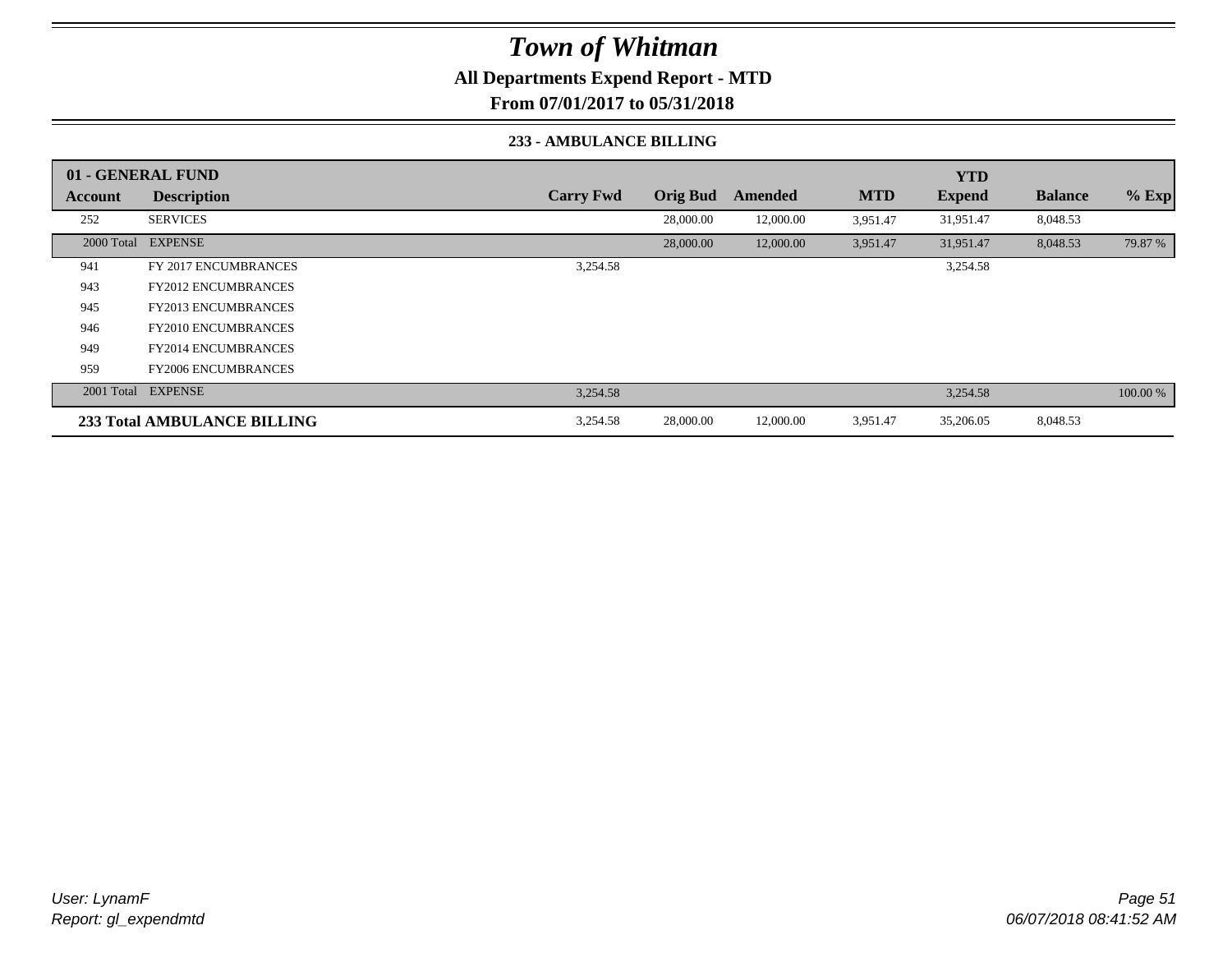**All Departments Expend Report - MTD**

**From 07/01/2017 to 05/31/2018**

#### **241 - BUILDING INSPECTOR**

|                | 01 - GENERAL FUND                   |                  |           |                         |            | <b>YTD</b>    |                |          |
|----------------|-------------------------------------|------------------|-----------|-------------------------|------------|---------------|----------------|----------|
| <b>Account</b> | <b>Description</b>                  | <b>Carry Fwd</b> |           | <b>Orig Bud</b> Amended | <b>MTD</b> | <b>Expend</b> | <b>Balance</b> | $%$ Exp  |
| 120            | SALARIES-PART TIME                  |                  | 64,201.00 |                         | 6,173.15   | 58,027.61     | 6,173.39       |          |
|                | 1000 Total SALARIES                 |                  | 64,201.00 |                         | 6,173.15   | 58,027.61     | 6,173.39       | 90.38%   |
| 121            | <b>CLERICAL I</b>                   |                  | 46,257.00 |                         | 4,447.70   | 41,561.96     | 4,695.04       |          |
|                | 1001 Total SALARIES                 |                  | 46,257.00 |                         | 4,447.70   | 41,561.96     | 4,695.04       | 89.85 %  |
| 126            | <b>CLERICAL II</b>                  |                  |           |                         |            |               |                |          |
|                | 1002 Total SALARIES                 |                  |           |                         |            |               |                | 100.00 % |
| 133            | <b>ASSISTANT</b>                    |                  | 1,700.00  |                         | 100.00     | 350.00        | 1,350.00       |          |
|                | 1003 Total SALARIES                 |                  | 1,700.00  |                         | 100.00     | 350.00        | 1,350.00       | 20.58 %  |
| 242            | <b>VEHICLE MAINTENANCE</b>          |                  |           |                         |            |               |                |          |
| 340            | <b>TELEPHONE</b>                    |                  |           |                         |            |               |                |          |
| 343            | <b>CELL PHONES</b>                  |                  |           |                         | 50.99      | 407.92        | $-407.92$      |          |
| 420            | <b>OFFICE SUPPLIES</b>              |                  |           |                         | 142.29     | 1,381.68      | $-1,381.68$    |          |
| 481            | <b>GASOLINE</b>                     |                  |           |                         |            |               |                |          |
| 585            | MISCELLANEOUS EXPENSE               |                  | 4,869.00  |                         |            |               | 4,869.00       |          |
| 730            | <b>ASSOCIATION DUES</b>             |                  |           |                         | 135.00     | 205.00        | $-205.00$      |          |
| 731            | <b>MEETINGS</b>                     |                  |           |                         | 25.00      | 483.50        | $-483.50$      |          |
| 746            | <b>AUTO EXPENSE</b>                 |                  |           |                         | 81.70      | 640.61        | $-640.61$      |          |
| 2000 Total     | <b>EXPENSE</b>                      |                  | 4,869.00  |                         | 434.98     | 3,118.71      | 1,750.29       | 64.05 %  |
| 710            | IN STATE TRAVEL                     |                  |           |                         |            |               |                |          |
| 746            | <b>AUTO EXPENSE</b>                 |                  | 800.00    |                         |            | 406.55        | 393.45         |          |
|                | 2001 Total EXPENSE                  |                  | 800.00    |                         |            | 406.55        | 393.45         | 50.81 %  |
| 940            | FY2016 ENCUMBRANCES                 |                  |           |                         |            |               |                |          |
| 943            | FY2012 ENCUMBRANCES                 |                  |           |                         |            |               |                |          |
| 939            | FY2015 ENCUMBRANCES                 |                  |           |                         |            |               |                |          |
| 949            | FY2014 ENCUMBRANCES                 |                  |           |                         |            |               |                |          |
|                | 2002 Total EXPENSE                  |                  |           |                         |            |               |                | 100.00 % |
| 750            | RS.FD.-DEMO.BARN-655 WASHINGTON ST. |                  |           |                         |            |               |                |          |
|                | 2003 Total EXPENSE                  |                  |           |                         |            |               |                | 100.00 % |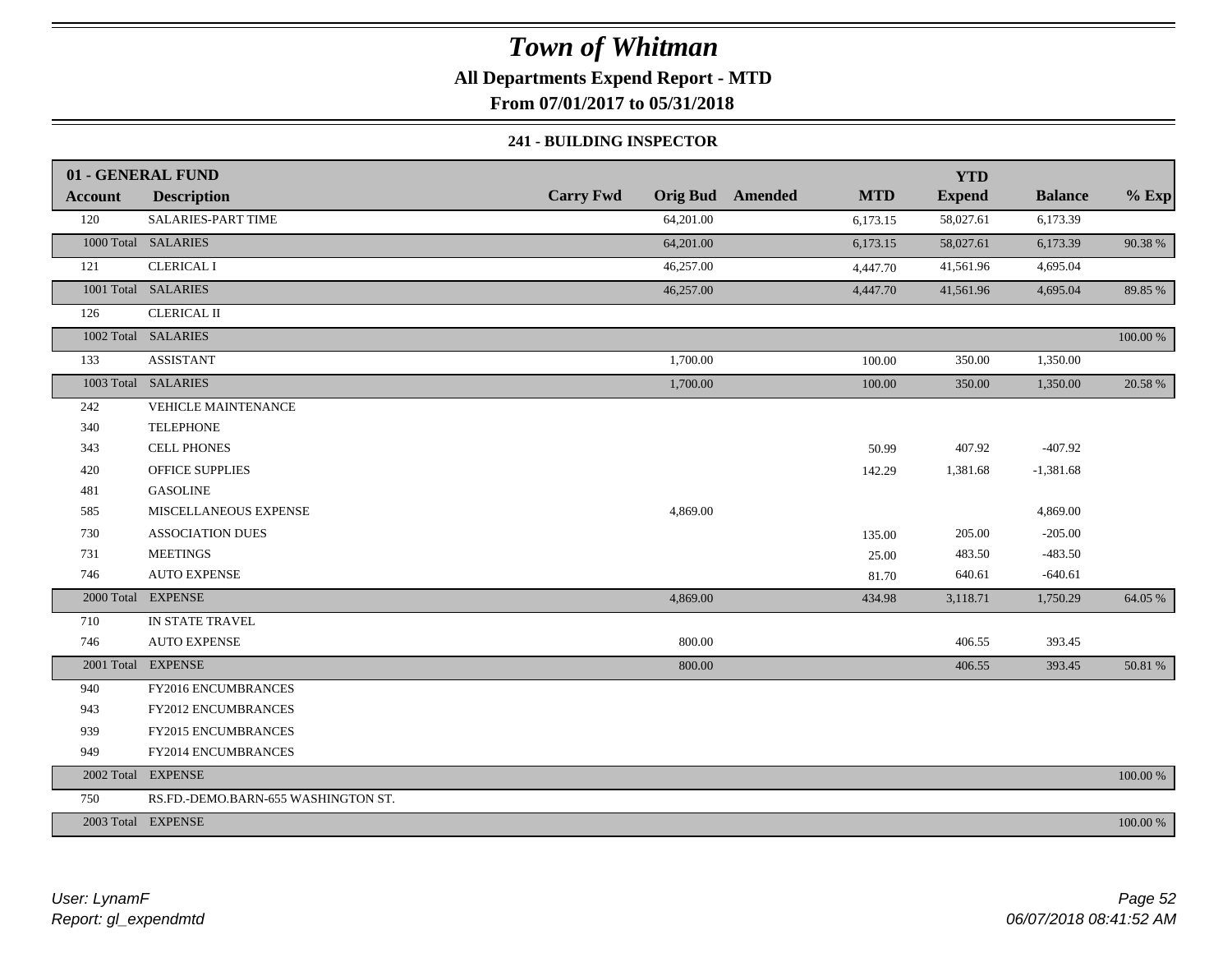### **All Departments Expend Report - MTD**

### **From 07/01/2017 to 05/31/2018**

### **241 - BUILDING INSPECTOR**

|         | 01 - GENERAL FUND                     |                  |            |         |            | <b>YTD</b>    |                |            |
|---------|---------------------------------------|------------------|------------|---------|------------|---------------|----------------|------------|
| Account | <b>Description</b>                    | <b>Carry Fwd</b> | Orig Bud   | Amended | <b>MTD</b> | <b>Expend</b> | <b>Balance</b> | $%$ Exp    |
| 753     | RS.FD.-COND.PROP.- 64 STAR ST.        |                  |            |         |            |               |                |            |
| 754     | RES. FND. TR. - BOARD UP 35 EAST AVE. |                  |            |         |            |               |                |            |
|         | 2004 Total EXPENSE                    |                  |            |         |            |               |                | $100.00\%$ |
|         | 241 Total BUILDING INSPECTOR          |                  | 117,827.00 |         | 11,155.83  | 103.464.83    | 14,362.17      |            |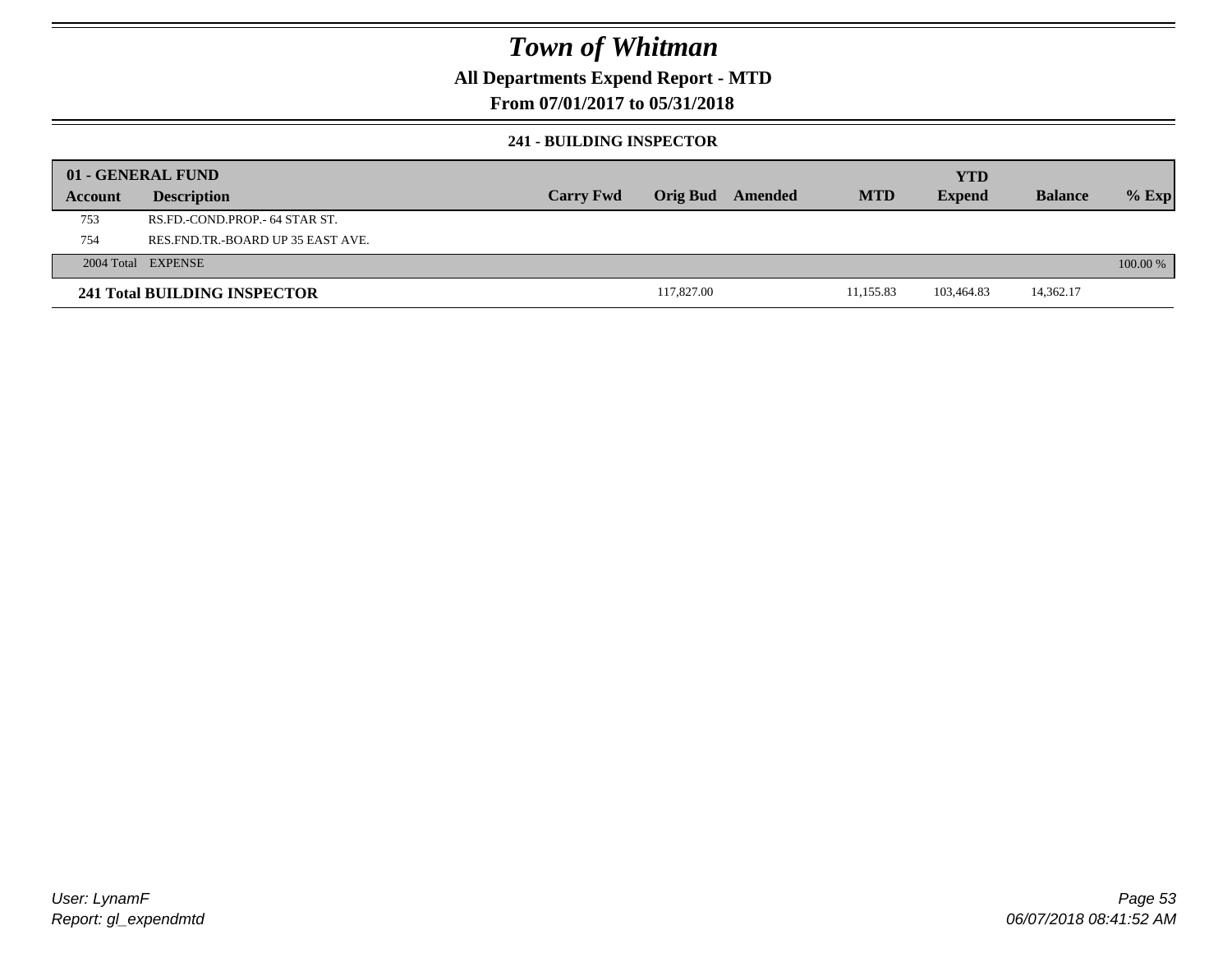### **All Departments Expend Report - MTD**

**From 07/01/2017 to 05/31/2018**

#### **242 - GAS INSPECTOR**

|         | 01 - GENERAL FUND              |                                     |                       | <b>YTD</b>    |                |         |
|---------|--------------------------------|-------------------------------------|-----------------------|---------------|----------------|---------|
| Account | <b>Description</b>             | <b>Orig Bud</b><br><b>Carry Fwd</b> | <b>MTD</b><br>Amended | <b>Expend</b> | <b>Balance</b> | $%$ Exp |
| 120     | <b>SALARIES-PART TIME</b>      | 4,571.00                            | 380.92                | 4,190.12      | 380.88         |         |
|         | 1000 Total SALARIES            | 4,571.00                            | 380.92                | 4,190.12      | 380.88         | 91.66 % |
| 420     | <b>OFFICE SUPPLIES</b>         |                                     |                       |               |                |         |
| 585     | <b>MISCELLANEOUS EXPENSE</b>   | 400.00                              |                       |               | 400.00         |         |
| 710     | IN STATE TRAVEL                |                                     | 13.08                 | 127.04        | $-127.04$      |         |
| 731     | <b>MEETINGS</b>                |                                     |                       | 270.00        | $-270.00$      |         |
|         | 2000 Total EXPENSE             | 400.00                              | 13.08                 | 397.04        | 2.96           | 99.26 % |
|         | <b>242 Total GAS INSPECTOR</b> | 4,971.00                            | 394.00                | 4,587.16      | 383.84         |         |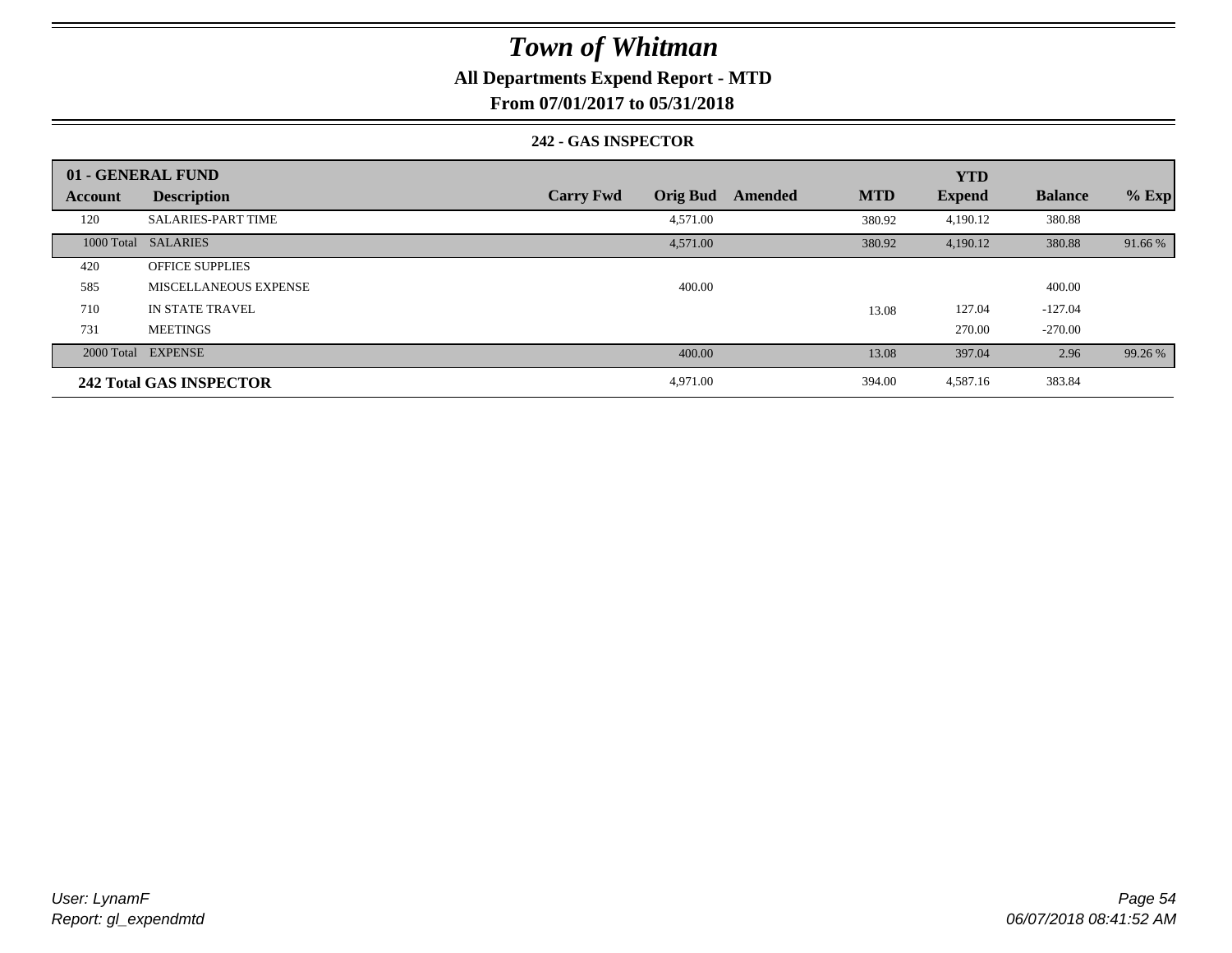### **All Departments Expend Report - MTD**

**From 07/01/2017 to 05/31/2018**

#### **243 - PLUMBING INSPECTOR**

|         | 01 - GENERAL FUND            |                                     |                       | <b>YTD</b>    |                |         |
|---------|------------------------------|-------------------------------------|-----------------------|---------------|----------------|---------|
| Account | <b>Description</b>           | <b>Orig Bud</b><br><b>Carry Fwd</b> | <b>MTD</b><br>Amended | <b>Expend</b> | <b>Balance</b> | $%$ Exp |
| 120     | <b>SALARIES-PART TIME</b>    | 11.106.00                           | 925.50                | 10,180.50     | 925.50         |         |
|         | 1000 Total SALARIES          | 11,106.00                           | 925.50                | 10,180.50     | 925.50         | 91.66 % |
| 420     | <b>OFFICE SUPPLIES</b>       |                                     |                       |               |                |         |
| 585     | <b>MISCELLANEOUS EXPENSE</b> | 500.00                              |                       |               | 500.00         |         |
| 710     | <b>IN STATE TRAVEL</b>       |                                     |                       | 35.42         | $-35.42$       |         |
| 731     | <b>MEETINGS</b>              |                                     | 240.00                | 365.00        | $-365.00$      |         |
|         | 2000 Total EXPENSE           | 500.00                              | 240.00                | 400.42        | 99.58          | 80.08 % |
|         | 243 Total PLUMBING INSPECTOR | 11,606.00                           | 1,165.50              | 10,580.92     | 1,025.08       |         |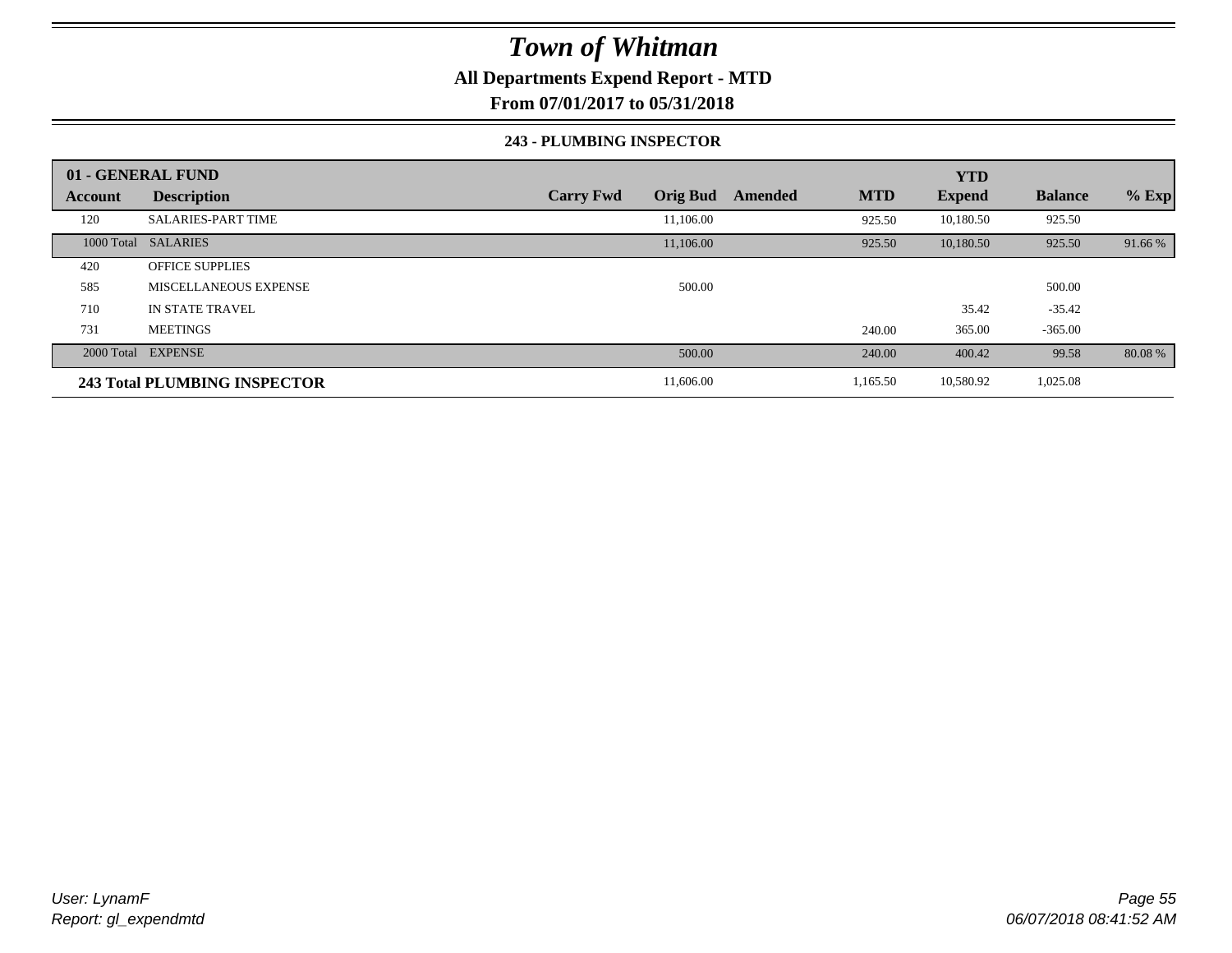**All Departments Expend Report - MTD**

**From 07/01/2017 to 05/31/2018**

#### **244 - SEALER OF WEIGHTS & MEASURES**

|         | 01 - GENERAL FUND                        |                  |                 |         |            | <b>YTD</b>    |                |             |
|---------|------------------------------------------|------------------|-----------------|---------|------------|---------------|----------------|-------------|
| Account | <b>Description</b>                       | <b>Carry Fwd</b> | <b>Orig Bud</b> | Amended | <b>MTD</b> | <b>Expend</b> | <b>Balance</b> | $%$ Exp     |
| 120     | <b>SALARIES-PART TIME</b>                |                  | 4,526.00        |         | 377.16     | 3,583.02      | 942.98         |             |
|         | 1000 Total SALARIES                      |                  | 4,526.00        |         | 377.16     | 3,583.02      | 942.98         | 79.16 %     |
| 420     | <b>OFFICE SUPPLIES</b>                   |                  |                 |         |            | 145.00        | $-145.00$      |             |
| 585     | MISCELLANEOUS EXPENSE                    |                  | 550.00          |         |            | 58.00         | 492.00         |             |
| 710     | IN STATE TRAVEL                          |                  |                 |         |            |               |                |             |
| 730     | <b>ASSOCIATION DUES</b>                  |                  |                 |         |            |               |                |             |
| 731     | <b>MEETINGS</b>                          |                  |                 |         |            |               |                |             |
|         | 2000 Total EXPENSE                       |                  | 550.00          |         |            | 203.00        | 347.00         | 36.90 %     |
| 243     | EQUIPMENT MAINTENANCE                    |                  | 125.00          |         |            |               | 125.00         |             |
|         | 2001 Total EXPENSE                       |                  | 125.00          |         |            |               | 125.00         | $0.00\%$    |
| 949     | FY2014 ENCUMBRANCES                      |                  |                 |         |            |               |                |             |
|         | 2002 Total EXPENSE                       |                  |                 |         |            |               |                | 100.00 %    |
| 999     |                                          |                  |                 |         |            |               |                |             |
|         | 3801 Total RESERVE FND.TRAN. - EQUIPMENT |                  |                 |         |            |               |                | $100.00~\%$ |
|         | 244 Total SEALER OF WEIGHTS & MEASURES   |                  | 5,201.00        |         | 377.16     | 3,786.02      | 1,414.98       |             |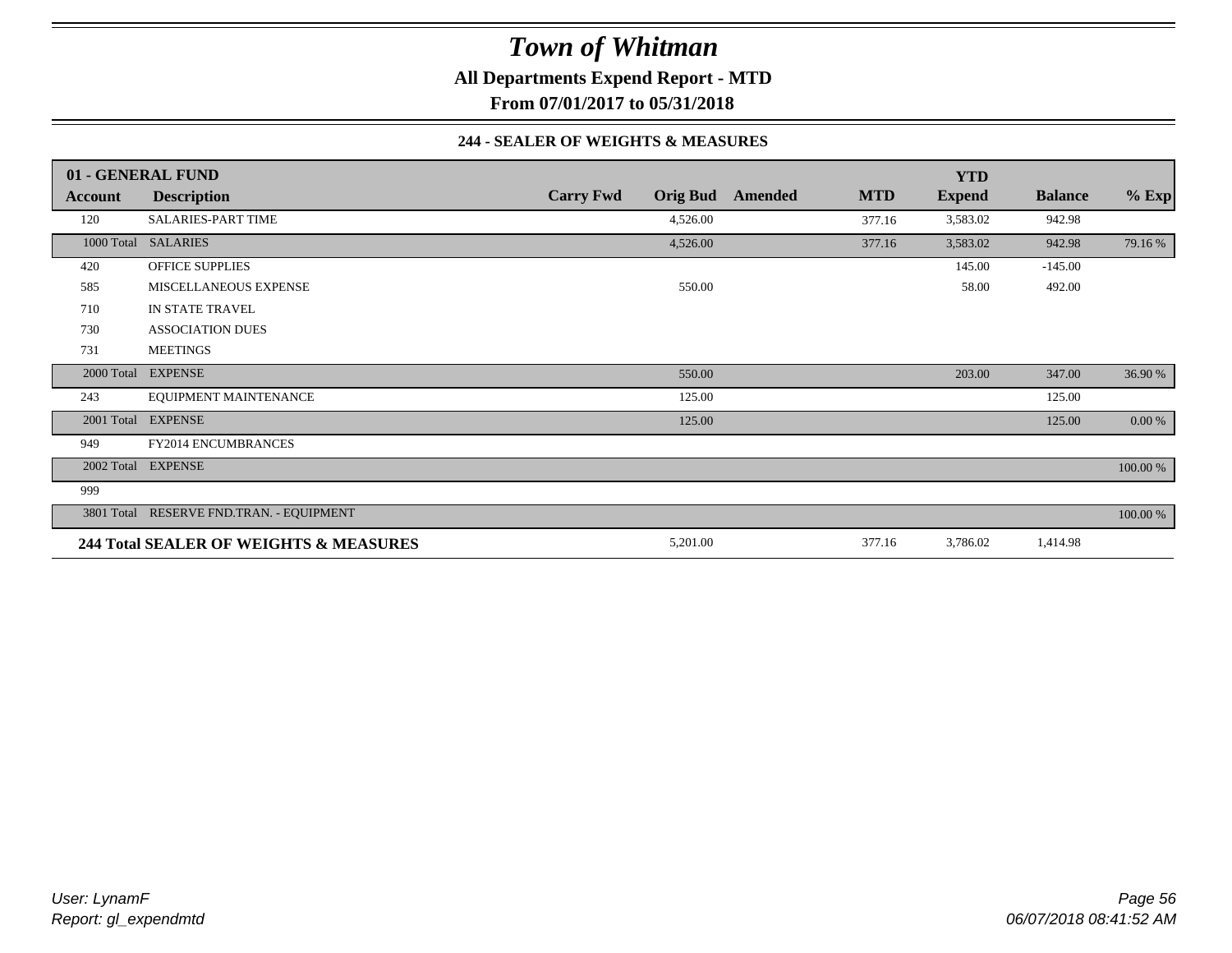**All Departments Expend Report - MTD**

**From 07/01/2017 to 05/31/2018**

#### **245 - ELECTRICAL INSPECTOR**

|         | 01 - GENERAL FUND              |                                     |                       | <b>YTD</b>    |                |          |
|---------|--------------------------------|-------------------------------------|-----------------------|---------------|----------------|----------|
| Account | <b>Description</b>             | <b>Orig Bud</b><br><b>Carry Fwd</b> | <b>MTD</b><br>Amended | <b>Expend</b> | <b>Balance</b> | $%$ Exp  |
| 120     | <b>SALARIES-PART TIME</b>      | 16,454.00                           | 1,371.17              | 15,082.87     | 1,371.13       |          |
| 219     | <b>EMERGENCY RESPONSE</b>      | 1,200.00                            |                       | 1,380.00      | $-180.00$      |          |
|         | 1000 Total SALARIES            | 17,654.00                           | 1,371.17              | 16,462.87     | 1,191.13       | 93.25 %  |
| 340     | <b>TELEPHONE</b>               |                                     |                       |               |                |          |
| 343     | <b>CELL PHONES</b>             |                                     |                       |               |                |          |
| 420     | <b>OFFICE SUPPLIES</b>         |                                     |                       |               |                |          |
| 585     | MISCELLANEOUS EXPENSE          | 2,600.00                            |                       | 100.00        | 2,500.00       |          |
| 710     | IN STATE TRAVEL                |                                     | 21.80                 | 53.90         | $-53.90$       |          |
| 948     | <b>FY07 ENCUMBRANCES</b>       |                                     |                       |               |                |          |
|         | 2000 Total EXPENSE             | 2,600.00                            | 21.80                 | 153.90        | 2,446.10       | 5.91 %   |
| 948     | <b>FY07 ENCUMBRANCES</b>       |                                     |                       |               |                |          |
|         | 2001 Total EXPENSE             |                                     |                       |               |                | 100.00 % |
|         | 245 Total ELECTRICAL INSPECTOR | 20,254.00                           | 1,392.97              | 16,616.77     | 3,637.23       |          |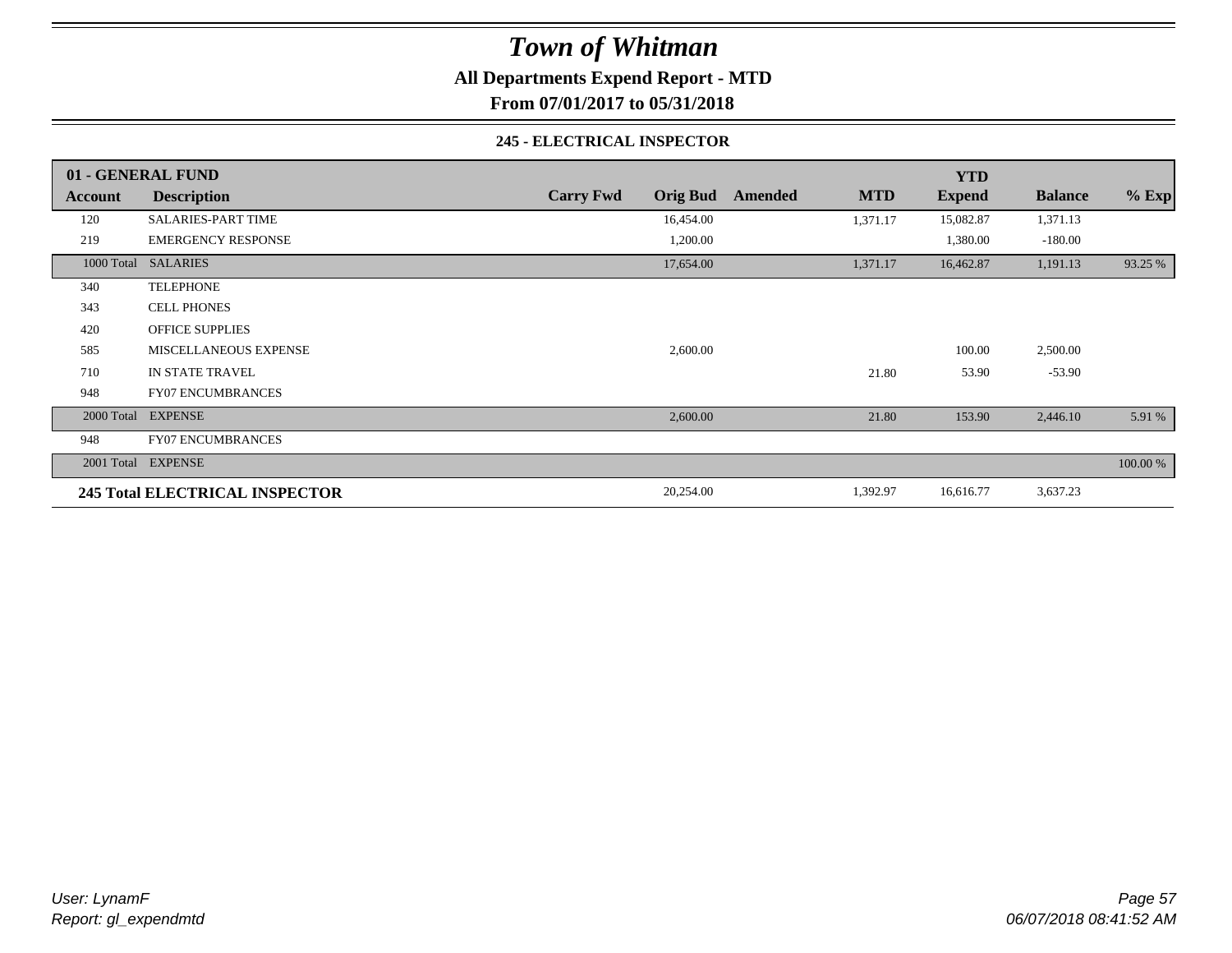### **All Departments Expend Report - MTD**

### **From 07/01/2017 to 05/31/2018**

#### **291 - CIVIL DEFENSE**

|         | 01 - GENERAL FUND              |                  |           |                         |            | <b>YTD</b>    |                |             |
|---------|--------------------------------|------------------|-----------|-------------------------|------------|---------------|----------------|-------------|
| Account | <b>Description</b>             | <b>Carry Fwd</b> |           | <b>Orig Bud</b> Amended | <b>MTD</b> | <b>Expend</b> | <b>Balance</b> | $%$ Exp     |
| 112     | <b>SALARIES</b>                |                  |           |                         |            |               |                |             |
|         | 1000 Total SALARIES            |                  |           |                         |            |               |                | 100.00 %    |
| 116     | <b>CLERICAL</b>                |                  | 3,742.00  |                         |            | 2,806.50      | 935.50         |             |
|         | 1001 Total SALARIES            |                  | 3,742.00  |                         |            | 2,806.50      | 935.50         | 75.00 %     |
| 242     | <b>VEHICLE MAINTENANCE</b>     |                  |           |                         |            |               |                |             |
| 243     | EQUIPMENT MAINTENANCE          |                  |           |                         |            |               |                |             |
| 311     | <b>COMPUTER SERVICES</b>       |                  |           |                         |            |               |                |             |
| 340     | <b>TELEPHONE</b>               |                  |           |                         |            |               |                |             |
| 343     | <b>CELL PHONES</b>             |                  |           |                         | 39.99      | 439.89        | -439.89        |             |
| 748     | <b>GENERATOR MAINTENANCE</b>   |                  |           |                         |            |               |                |             |
| 420     | <b>OFFICE SUPPLIES</b>         |                  |           |                         |            |               |                |             |
| 582     | <b>UNIFORMS</b>                |                  |           |                         |            |               |                |             |
| 585     | MISCELLANEOUS EXPENSE          |                  | 3,500.00  |                         |            | 2,908.17      | 591.83         |             |
| 730     | <b>ASSOCIATION DUES</b>        |                  |           |                         |            |               |                |             |
| 740     | <b>INSURANCE PREMIUMS</b>      |                  |           |                         |            |               |                |             |
|         | 2000 Total EXPENSE             |                  | 3,500.00  |                         | 39.99      | 3,348.06      | 151.94         | 95.65 %     |
| 311     | <b>COMPUTER SERVICES</b>       |                  |           |                         |            |               |                |             |
| 343     | <b>CELL PHONES</b>             |                  |           |                         |            |               |                |             |
| 739     | <b>AUXILIARY POLICE</b>        |                  |           |                         |            |               |                |             |
|         | 2001 Total EXPENSE             |                  |           |                         |            |               |                | 100.00 %    |
| 943     | <b>FY2012 ENCUMBRANCES</b>     |                  |           |                         |            |               |                |             |
| 946     | FY2010 ENCUMBRANCES            |                  |           |                         |            |               |                |             |
| 949     | FY2014 ENCUMBRANCES            |                  |           |                         |            |               |                |             |
|         | 2002 Total EXPENSE             |                  |           |                         |            |               |                | $100.00~\%$ |
| 748     | GENERATOR MAINTENANCE          |                  | 7,300.00  |                         |            | 7,248.05      | 51.95          |             |
|         | 2003 Total EXPENSE             |                  | 7,300.00  |                         |            | 7,248.05      | 51.95          | 99.28 %     |
|         | <b>291 Total CIVIL DEFENSE</b> |                  | 14,542.00 |                         | 39.99      | 13,402.61     | 1,139.39       |             |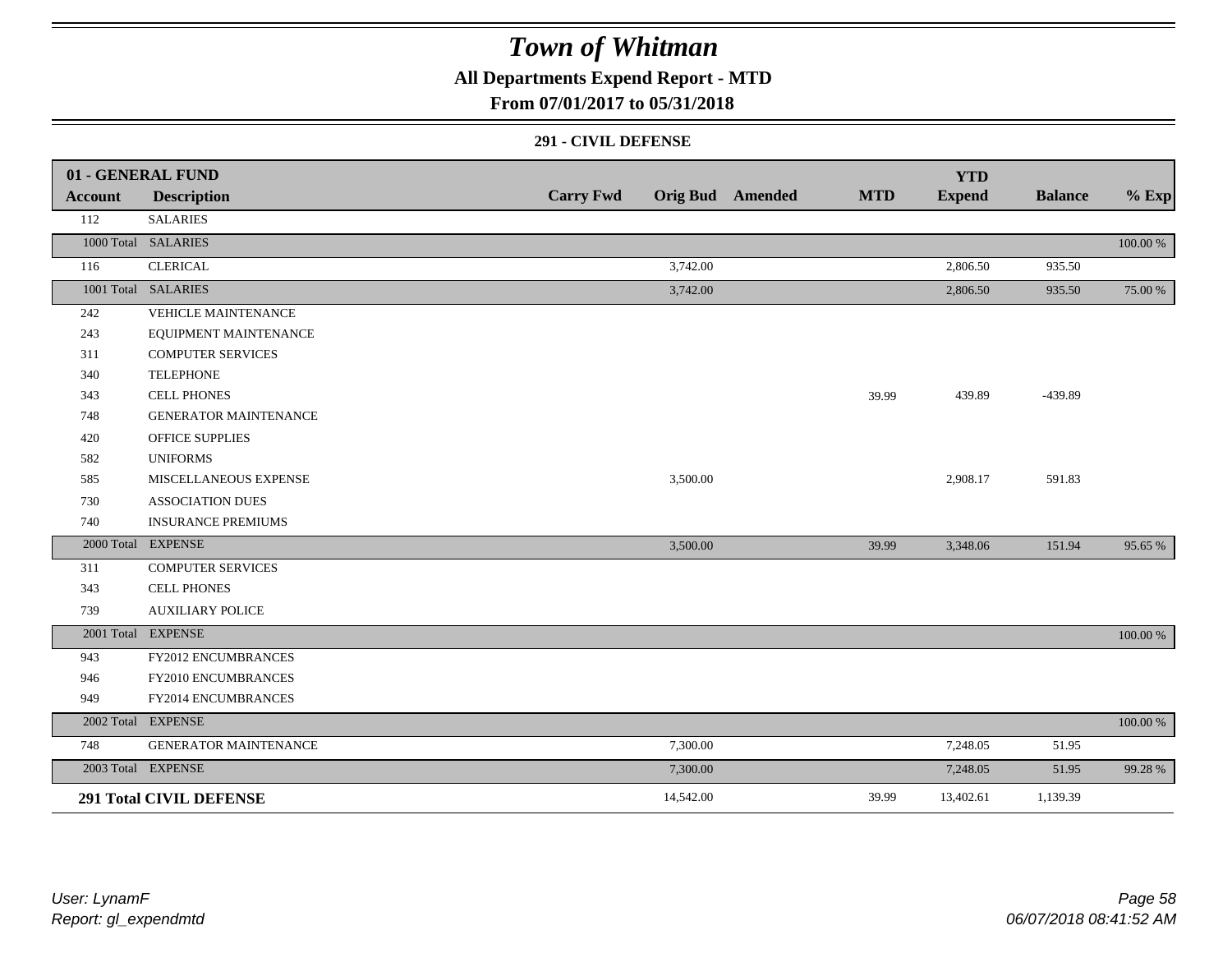# *Town of Whitman* **All Departments Expend Report - MTD From 07/01/2017 to 05/31/2018**

### **292 - SMALL ANIMAL CONTROL**

|         | 01 - GENERAL FUND                                  |                  |           |                         |            | <b>YTD</b>    |                |          |
|---------|----------------------------------------------------|------------------|-----------|-------------------------|------------|---------------|----------------|----------|
| Account | <b>Description</b>                                 | <b>Carry Fwd</b> |           | <b>Orig Bud</b> Amended | <b>MTD</b> | <b>Expend</b> | <b>Balance</b> | $%$ Exp  |
| 112     | <b>SALARIES</b>                                    |                  | 29,195.00 | 6,400.49                | 4,218.90   | 28,844.73     | 6,750.76       |          |
|         | 1000 Total SALARIES                                |                  | 29,195.00 | 6,400.49                | 4,218.90   | 28,844.73     | 6,750.76       | 81.03%   |
| 120     | <b>SALARIES-PART TIME</b>                          |                  | 15,641.00 | $-6,400.49$             |            | 9,240.51      |                |          |
|         | 1001 Total SALARIES                                |                  | 15,641.00 | $-6,400.49$             |            | 9,240.51      |                | 100.00 % |
| 210     | <b>ELECTRICITY</b>                                 |                  |           |                         |            | 1,231.13      | $-1,231.13$    |          |
| 212     | <b>GAS (NATURAL)</b>                               |                  |           |                         |            | 575.78        | $-575.78$      |          |
| 242     | <b>VEHICLE MAINTENANCE</b>                         |                  |           |                         |            | 210.00        | $-210.00$      |          |
| 340     | <b>TELEPHONE</b>                                   |                  |           |                         |            |               |                |          |
| 343     | <b>CELL PHONES</b>                                 |                  |           |                         | $-50.99$   | 515.36        | $-515.36$      |          |
| 430     | <b>BUILDING MAINTENANCE &amp; REPAIR</b>           |                  |           |                         |            | 2,365.66      | $-2,365.66$    |          |
| 481     | <b>GASOLINE</b>                                    |                  |           |                         |            | 193.14        | $-193.14$      |          |
| 585     | MISCELLANEOUS EXPENSE                              |                  | 10,234.00 |                         |            | 4,741.89      | 5,492.11       |          |
| 586     | <b>CARE OF ANIMALS</b>                             |                  |           |                         |            | 385.73        | $-385.73$      |          |
| 730     | <b>ASSOCIATION DUES</b>                            |                  |           |                         |            |               |                |          |
|         | 2000 Total EXPENSE                                 |                  | 10,234.00 |                         | $-50.99$   | 10,218.69     | 15.31          | 99.85 %  |
| 200     | <b>BURIAL OF DEAD ANIMALS</b>                      |                  | 4,088.00  |                         | 165.00     | 780.00        | 3,308.00       |          |
|         | 2001 Total EXPENSE                                 |                  | 4,088.00  |                         | 165.00     | 780.00        | 3,308.00       | 19.08 %  |
| 941     | FY 2017 ENCUMBRANCES                               | 390.00           |           |                         |            | 390.00        |                |          |
| 945     | FY2013 ENCUMBRANCES                                |                  |           |                         |            |               |                |          |
| 940     | FY2016 ENCUMBRANCES                                |                  |           |                         |            |               |                |          |
|         | 2002 Total EXPENSE                                 | 390.00           |           |                         |            | 390.00        |                | 100.00 % |
| 999     |                                                    |                  |           |                         |            |               |                |          |
|         | 4433 Total A23ATM5/13 LEA/PUR AN.CNTRL.VEH.(3/3)   |                  |           |                         |            |               |                | 100.00 % |
| 999     |                                                    | 11,300.00        |           |                         |            |               | 11,300.00      |          |
|         | 4435 Total A27A ATM5/16TN.KEN.-REP.FLR.INST.FENC   | 11,300.00        |           |                         |            |               | 11,300.00      | 0.00 %   |
| 999     |                                                    |                  |           |                         |            |               |                |          |
|         | 4463 Total A.17ATM5/13 REP.TO ANIMAL CONT.FACILITY |                  |           |                         |            |               |                | 100.00 % |
| 999     |                                                    |                  |           |                         |            |               |                |          |
|         | 4464 Total A.9 STM 5/14 REWIRE TOWN KENNEL         |                  |           |                         |            |               |                | 100.00 % |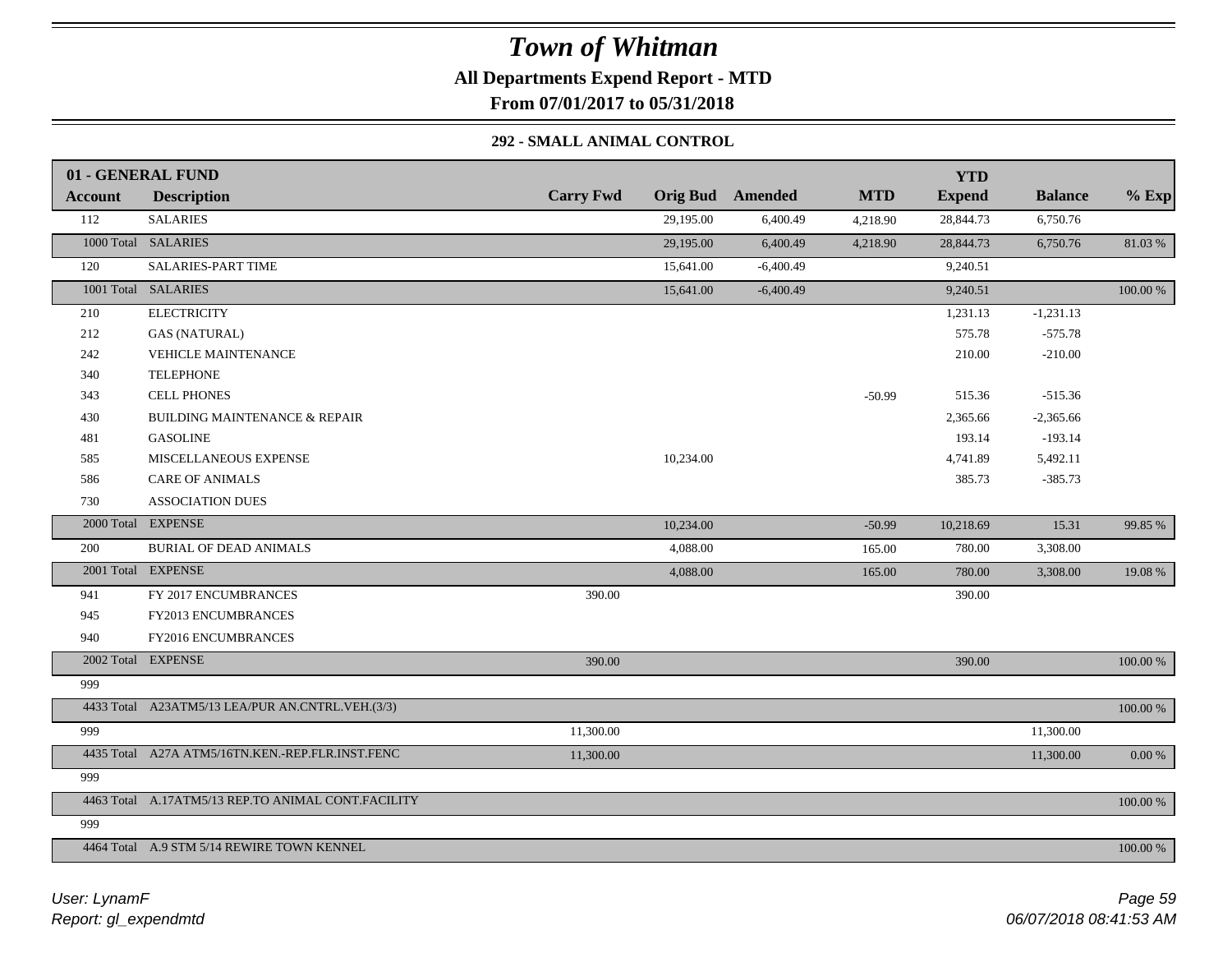**All Departments Expend Report - MTD**

**From 07/01/2017 to 05/31/2018**

#### **292 - SMALL ANIMAL CONTROL**

|                | 01 - GENERAL FUND                     |                  |           |         |            | <b>YTD</b>    |                |         |
|----------------|---------------------------------------|------------------|-----------|---------|------------|---------------|----------------|---------|
| <b>Account</b> | <b>Description</b>                    | <b>Carry Fwd</b> | Orig Bud  | Amended | <b>MTD</b> | <b>Expend</b> | <b>Balance</b> | $%$ Exp |
|                | <b>292 Total SMALL ANIMAL CONTROL</b> | 1.690.00         | 59.158.00 |         | 4.332.91   | 49.473.93     | 21,374.07      |         |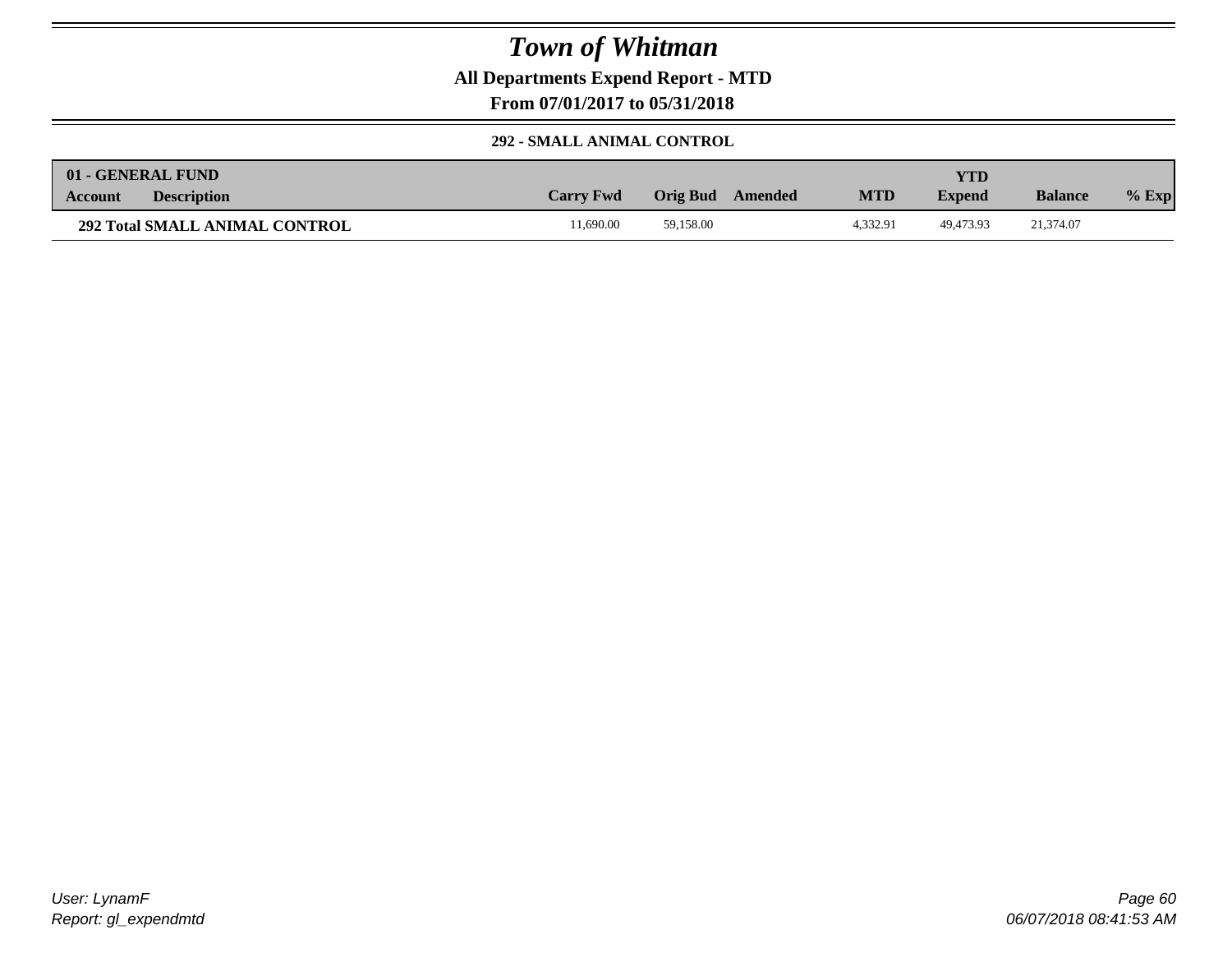**All Departments Expend Report - MTD**

### **From 07/01/2017 to 05/31/2018**

#### **300 - SCHOOL DEPARTMENT**

|                | 01 - GENERAL FUND                                   |                  |                         |            |            | <b>YTD</b>    |                |            |
|----------------|-----------------------------------------------------|------------------|-------------------------|------------|------------|---------------|----------------|------------|
| <b>Account</b> | <b>Description</b>                                  | <b>Carry Fwd</b> | <b>Orig Bud</b> Amended |            | <b>MTD</b> | <b>Expend</b> | <b>Balance</b> | $%$ Exp    |
| 718            | HOLT SCHOOL-MAINTENANCE & EXP.                      |                  |                         |            |            |               |                |            |
|                | 2000 Total EXPENSE                                  |                  |                         |            |            |               |                | 100.00 %   |
| 940            | FY2016 ENCUMBRANCES                                 |                  |                         |            |            |               |                |            |
| 945            | FY2013 ENCUMBRANCES                                 |                  |                         |            |            |               |                |            |
|                | 2001 Total EXPENSE                                  |                  |                         |            |            |               |                | 100.00 %   |
| 999            |                                                     | 300,000.00       |                         | 300,000.00 |            |               | 600,000.00     |            |
|                | 4447 Total A46BATM5/16&A15STM12/17REP.DUVAL ROOF    | 300,000.00       |                         | 300,000.00 |            |               | 600,000.00     | 0.00 %     |
| 999            |                                                     | 5,142.25         |                         |            |            |               | 5,142.25       |            |
|                | 4449 Total A46A ATM5/16ENG.&DESIGN DUVAL ROOF       | 5,142.25         |                         |            |            |               | 5,142.25       | 0.00 %     |
| 999            |                                                     |                  |                         |            |            |               |                |            |
|                | 4450 Total A.51ATM5/16 PUR.ACOUST.MAT.CON&DUV       |                  |                         |            |            |               |                | 100.00 %   |
| 999            |                                                     | 8,000.00         |                         |            |            |               | 8,000.00       |            |
|                | 4458 Total A.16STM12/17REPL.ROOFTOP UNITS-FIRE STA. | 8,000.00         |                         |            |            |               | 8,000.00       | 0.00 %     |
| 999            |                                                     |                  |                         | 15,000.00  |            |               | 15,000.00      |            |
|                | 4461 Total A.13STM12/17REPL2ROOFTOP UNITS-MID.SCH   |                  |                         | 15,000.00  |            |               | 15,000.00      | 0.00 %     |
| 999            |                                                     |                  |                         |            |            |               |                |            |
|                | 4540 Total A.50ATM5/16REPLACE CARPETS CONL&MID.     |                  |                         |            |            |               |                | 100.00 %   |
| 999            |                                                     |                  | 25,000.00               |            |            | 24,799.96     | 200.04         |            |
|                | 4574 Total A.S2 ATM5/17 MIDDLE SCH.GYM FLOOR        |                  | 25,000.00               |            |            | 24,799.96     | 200.04         | 99.19 %    |
| 999            |                                                     |                  | 12,000.00               |            |            |               | 12,000.00      |            |
|                | 4580 Total A.S3ATM5/17PHS.ED.CURT.&PORT.BLCH.MID.SC |                  | 12,000.00               |            |            |               | 12,000.00      | $0.00\:\%$ |
| 999            |                                                     |                  | 16,000.00               |            |            |               | 16,000.00      |            |
|                | 4581 Total A.S4ATM5/17EXT.DOORS-DUV,CON.MID.        |                  | 16,000.00               |            |            |               | 16,000.00      | 0.00 %     |
| 999            |                                                     |                  | 13,000.00               |            |            | 13,000.00     |                |            |
|                | 4582 Total A.S6ATM5/17 SEAL PLAYGRDS.DUV,CON,MID.   |                  | 13,000.00               |            |            | 13,000.00     |                | 100.00 %   |
| 999            |                                                     |                  | 20,000.00               |            |            |               | 20,000.00      |            |
|                | 4583 Total A.S7ATM5/17REPAIR SIDEWALKS-DUVAL        |                  | 20,000.00               |            |            |               | 20,000.00      | $0.00\ \%$ |
|                | <b>300 Total SCHOOL DEPARTMENT</b>                  | 313,142.25       | 86,000.00               | 315,000.00 |            | 37,799.96     | 676,342.29     |            |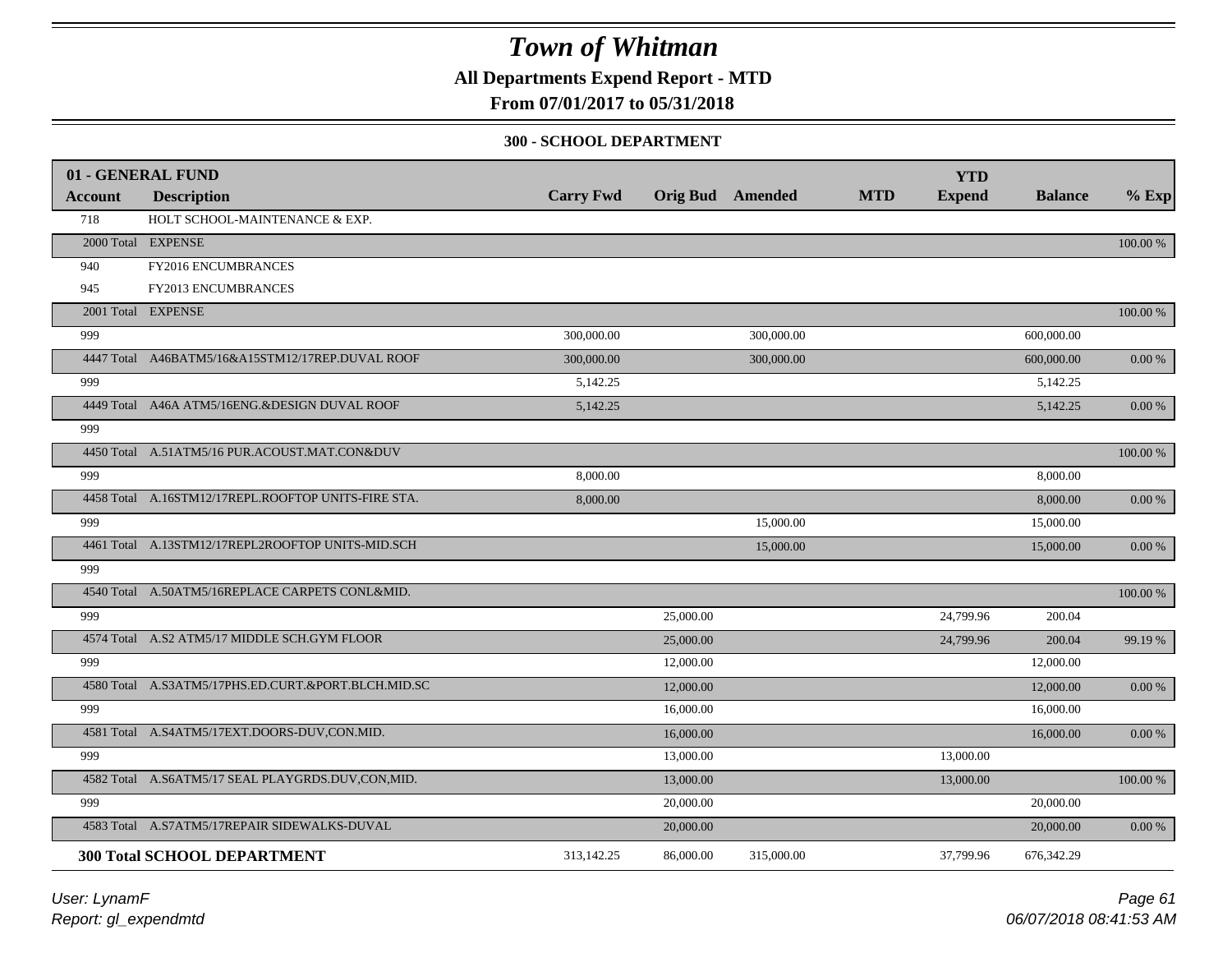### **All Departments Expend Report - MTD**

**From 07/01/2017 to 05/31/2018**

#### **301 - VOCATIONAL TRAINING**

|         | 01 - GENERAL FUND                    |                  |                 |         |            | <b>YTD</b>    |                |          |
|---------|--------------------------------------|------------------|-----------------|---------|------------|---------------|----------------|----------|
| Account | <b>Description</b>                   | <b>Carry Fwd</b> | <b>Orig Bud</b> | Amended | <b>MTD</b> | <b>Expend</b> | <b>Balance</b> | $%$ Exp  |
| 319     | SO.SH.VO.TEC.ADD'L APP.              |                  |                 |         |            |               |                |          |
| 321     | SOUTH SHORE VOCATIONAL-TECH.         |                  | 1,429,657.00    |         | 353,001.91 | 1,416,420.00  | 13,237.00      |          |
|         | 2000 Total EXPENSE                   |                  | 1,429,657.00    |         | 353,001.91 | 1,416,420.00  | 13,237.00      | 99.07 %  |
| 112     | <b>SALARIES</b>                      |                  |                 |         |            |               |                |          |
| 322     | OTHER VOCATIONAL TUITION             |                  | 266,000.00      |         |            | 199,341.00    | 66,659.00      |          |
|         | 2001 Total EXPENSE                   |                  | 266,000.00      |         |            | 199,341.00    | 66,659.00      | 74.94 %  |
| 710     | <b>IN STATE TRAVEL</b>               |                  | 49,000.00       |         | 6,048.00   | 37,156.00     | 11,844.00      |          |
|         | 2002 Total EXPENSE                   |                  | 49,000.00       |         | 6,048.00   | 37,156.00     | 11,844.00      | 75.82 %  |
| 946     | <b>FY2010 ENCUMBRANCES</b>           |                  |                 |         |            |               |                |          |
|         | 2003 Total EXPENSE                   |                  |                 |         |            |               |                | 100.00 % |
|         | <b>301 Total VOCATIONAL TRAINING</b> |                  | 1,744,657.00    |         | 359,049.91 | 1,652,917.00  | 91,740.00      |          |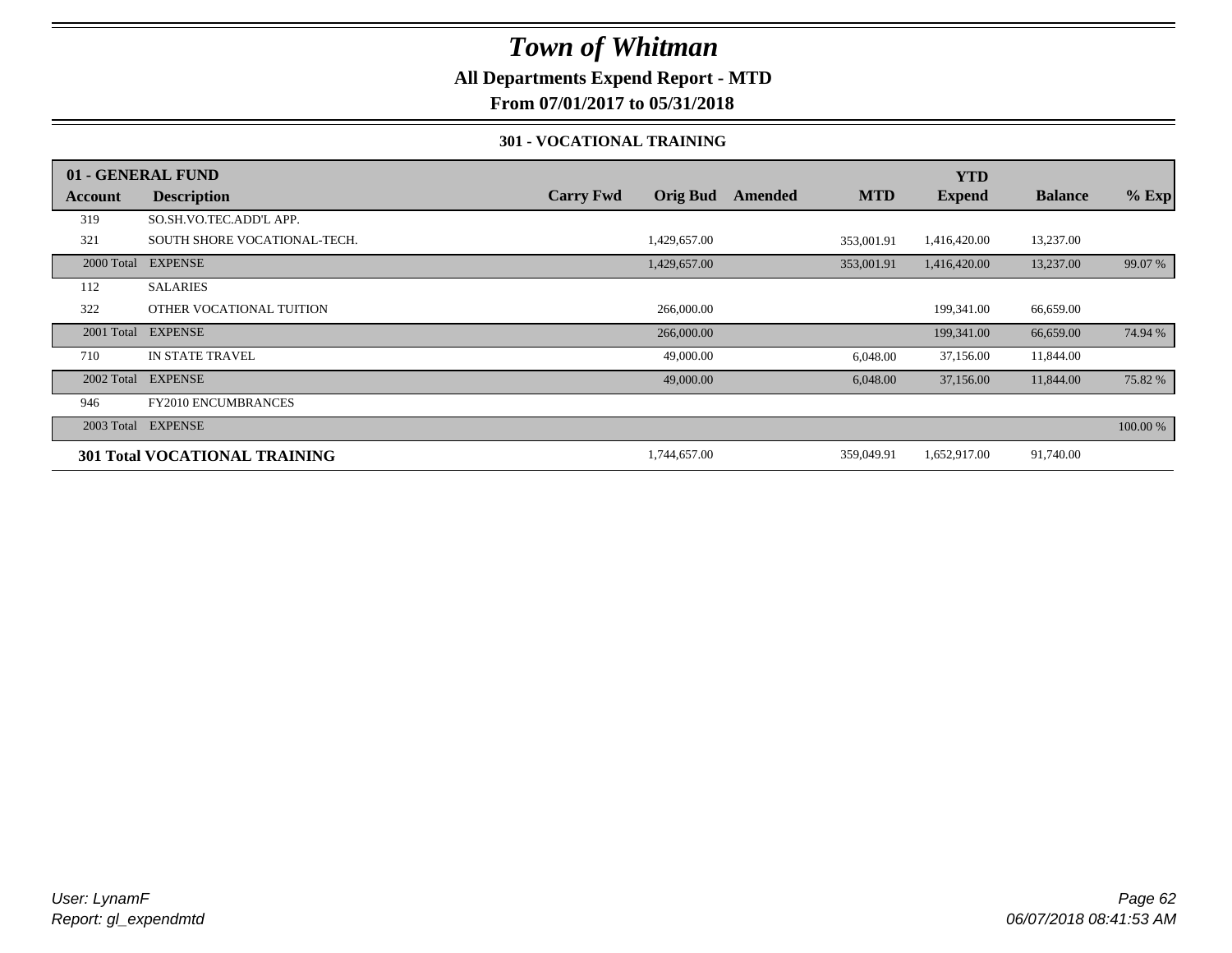# *Town of Whitman* **All Departments Expend Report - MTD From 07/01/2017 to 05/31/2018**

#### **320 - WHITMAN-HANSON REGIONAL**

|                | 01 - GENERAL FUND                                |                  |                 |           |            | <b>YTD</b>    |                |             |
|----------------|--------------------------------------------------|------------------|-----------------|-----------|------------|---------------|----------------|-------------|
| <b>Account</b> | <b>Description</b>                               | <b>Carry Fwd</b> | <b>Orig Bud</b> | Amended   | <b>MTD</b> | <b>Expend</b> | <b>Balance</b> | $%$ Exp     |
| 324            | <b>CROSSING GUARDS</b>                           |                  | 38,262.00       |           | 4,777.36   | 32,719.14     | 5,542.86       |             |
|                | 1000 Total SALARIES                              |                  | 38,262.00       |           | 4,777.36   | 32,719.14     | 5,542.86       | 85.51 %     |
| 305            | <b>INSTRUCTIONAL</b>                             |                  | 12,064,192.00   |           |            | 12,064,192.00 |                |             |
|                | 2000 Total EXPENSE                               |                  | 12,064,192.00   |           |            | 12,064,192.00 |                | 100.00 %    |
| 323            | NON-MANDATED BUSSING                             |                  | 365,362.00      |           |            | 365,362.00    |                |             |
| 943            | FY2012 ENCUMBRANCES                              |                  |                 |           |            |               |                |             |
|                | 2001 Total EXPENSE                               |                  | 365,362.00      |           |            | 365,362.00    |                | 100.00 %    |
| 324            | <b>CROSSING GUARDS</b>                           |                  |                 |           |            | 188.47        | $-188.47$      |             |
|                | 2002 Total EXPENSE                               |                  |                 |           |            | 188.47        | $-188.47$      | 100.00 %    |
| 999            |                                                  |                  |                 |           |            |               |                |             |
|                | 4452 Total A.53ATM5/16REPAIR WALKWAYS -WHRS      |                  |                 |           |            |               |                | 100.00 %    |
| 999            |                                                  | 15,525.00        |                 |           |            |               | 15,525.00      |             |
|                | 4453 Total A54ATM5/16REPL.BLCHER CHAIR LIFT WHRS | 15,525.00        |                 |           |            |               | 15,525.00      | $0.00 \%$   |
| 999            |                                                  |                  |                 |           |            |               |                |             |
|                | 4455 Total A7STM 5/16 REPL.HOT WTR. SYS.WHRHS    |                  |                 |           |            |               |                | $100.00~\%$ |
| 999            |                                                  |                  |                 | 26,536.00 |            |               | 26,536.00      |             |
|                | 4457 Total A.14STM12/17MOVING P-K PROG.TO W-H    |                  |                 | 26,536.00 |            |               | 26,536.00      | $0.00\ \%$  |
| 999            |                                                  |                  |                 |           |            |               |                |             |
|                | 4459 Total A.8STM5/17 PUR.W.H.R.SCHL LUNCH VAN   |                  |                 |           |            |               |                | 100.00 %    |
| 999            |                                                  |                  |                 |           |            |               |                |             |
|                | 4460 Total A.52ATM5/16RECONSTR.TENNIS CTS.WHRS   |                  |                 |           |            |               |                | 100.00 %    |
| 999            |                                                  |                  |                 |           |            |               |                |             |
|                | 4465 Total A.23 ATM 5/16 DEBT SERV.HIGH SCH.     |                  |                 |           |            |               |                | $100.00~\%$ |
| 999            |                                                  |                  | 478,603.35      |           |            | 478,603.35    |                |             |
|                | 4466 Total A.9 ATM 5/17 DEBT SERV. HIGH SCHOOL   |                  | 478,603.35      |           |            | 478,603.35    |                | 100.00 %    |
| 999            |                                                  |                  |                 |           |            |               |                |             |
|                | 4467 Total A.6 ATM5/15 DEBT SERV. HIGH SCH       |                  |                 |           |            |               |                | 100.00 %    |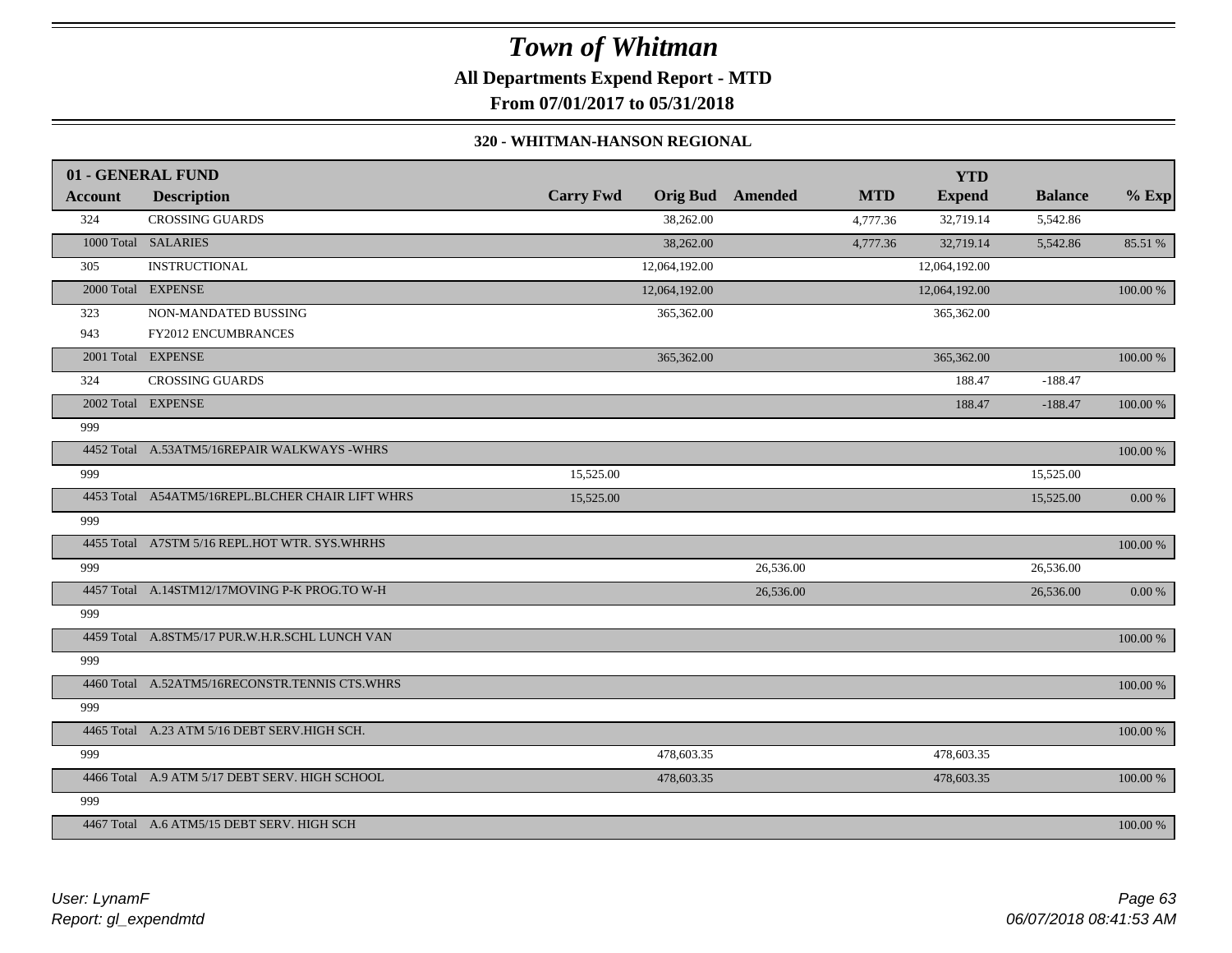**All Departments Expend Report - MTD**

**From 07/01/2017 to 05/31/2018**

#### **320 - WHITMAN-HANSON REGIONAL**

|            | 01 - GENERAL FUND                              |                  |                 |            |            | <b>YTD</b>       |                |          |
|------------|------------------------------------------------|------------------|-----------------|------------|------------|------------------|----------------|----------|
| Account    | <b>Description</b>                             | <b>Carry Fwd</b> | <b>Orig Bud</b> | Amended    | <b>MTD</b> | <b>Expend</b>    | <b>Balance</b> | $%$ Exp  |
| 999        |                                                |                  |                 | 256,725.62 |            |                  | 256,725.62     |          |
|            | 4584 Total A1STM3/18 Mov.P-K Fr.Maquan toWHRHS |                  |                 | 256,725.62 |            |                  | 256,725.62     | 0.00 %   |
| 999        |                                                |                  | 253,087.00      |            |            | 226,150.26       | 26,936.74      |          |
| 4590 Total | A.S8ATM5/17 RESTORE TURF-HIGH SCHOOL           |                  | 253,087.00      |            |            | 226,150.26       | 26,936.74      | 89.35 %  |
| 999        |                                                |                  | 23,820.00       |            |            |                  | 23,820.00      |          |
| 4591 Total | A.S10ATM 5/17REP.POTHOLES&CRAKS-H.S.           |                  | 23,820.00       |            |            |                  | 23,820.00      | 0.00 %   |
| 999        |                                                |                  | 11,910.00       |            |            | 11,910.00        |                |          |
| 4592 Total | A.S11ATM5/17CROSSING LIGHTS-H.S.               |                  | 11,910.00       |            |            | 11,910.00        |                | 100.00 % |
| 999        |                                                |                  | 14,887.00       |            |            |                  | 14,887.00      |          |
| 4593 Total | A.S13ATM5/17ENVELOPE REPAIRS-H.S.              |                  | 14,887.00       |            |            |                  | 14,887.00      | 0.00 %   |
| 999        |                                                |                  | 20,842.00       |            |            |                  | 20,842.00      |          |
| 4594 Total | A.S14ATM5/17 HOT WATER HEATER -H.S.            |                  | 20,842.00       |            |            |                  | 20,842.00      | 0.00 %   |
|            | <b>320 Total WHITMAN-HANSON REGIONAL</b>       | 15,525.00        | 13,270,965.35   | 283,261.62 | 4,777.36   | 13, 179, 125. 22 | 390,626.75     |          |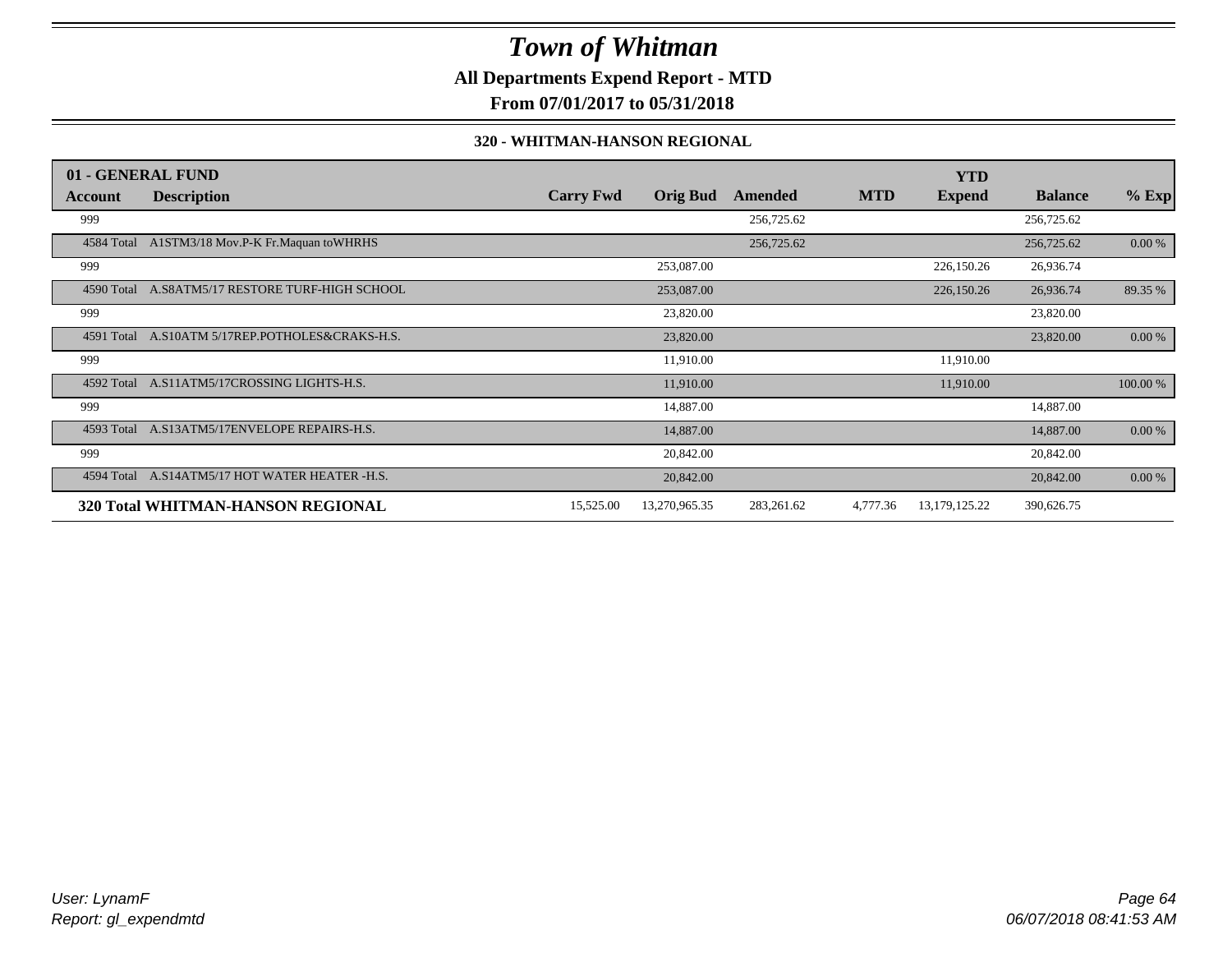### **All Departments Expend Report - MTD**

### **From 07/01/2017 to 05/31/2018**

#### **294 - DPW-TREE DEPARTMENT**

|         | 01 - GENERAL FUND              |                  |                         |            | <b>YTD</b>    |                |          |
|---------|--------------------------------|------------------|-------------------------|------------|---------------|----------------|----------|
| Account | <b>Description</b>             | <b>Carry Fwd</b> | <b>Orig Bud</b> Amended | <b>MTD</b> | <b>Expend</b> | <b>Balance</b> | $%$ Exp  |
| 247     | <b>INSECT CONTROL</b>          |                  |                         |            |               |                |          |
| 460     | <b>GROUNDSKEEPING SUPPLIES</b> |                  |                         |            |               |                |          |
| 585     | MISCELLANEOUS EXPENSE          |                  |                         |            |               |                |          |
|         | 2000 Total EXPENSE             |                  |                         |            |               |                | 100.00 % |
|         | 294 Total DPW-TREE DEPARTMENT  |                  |                         |            |               |                |          |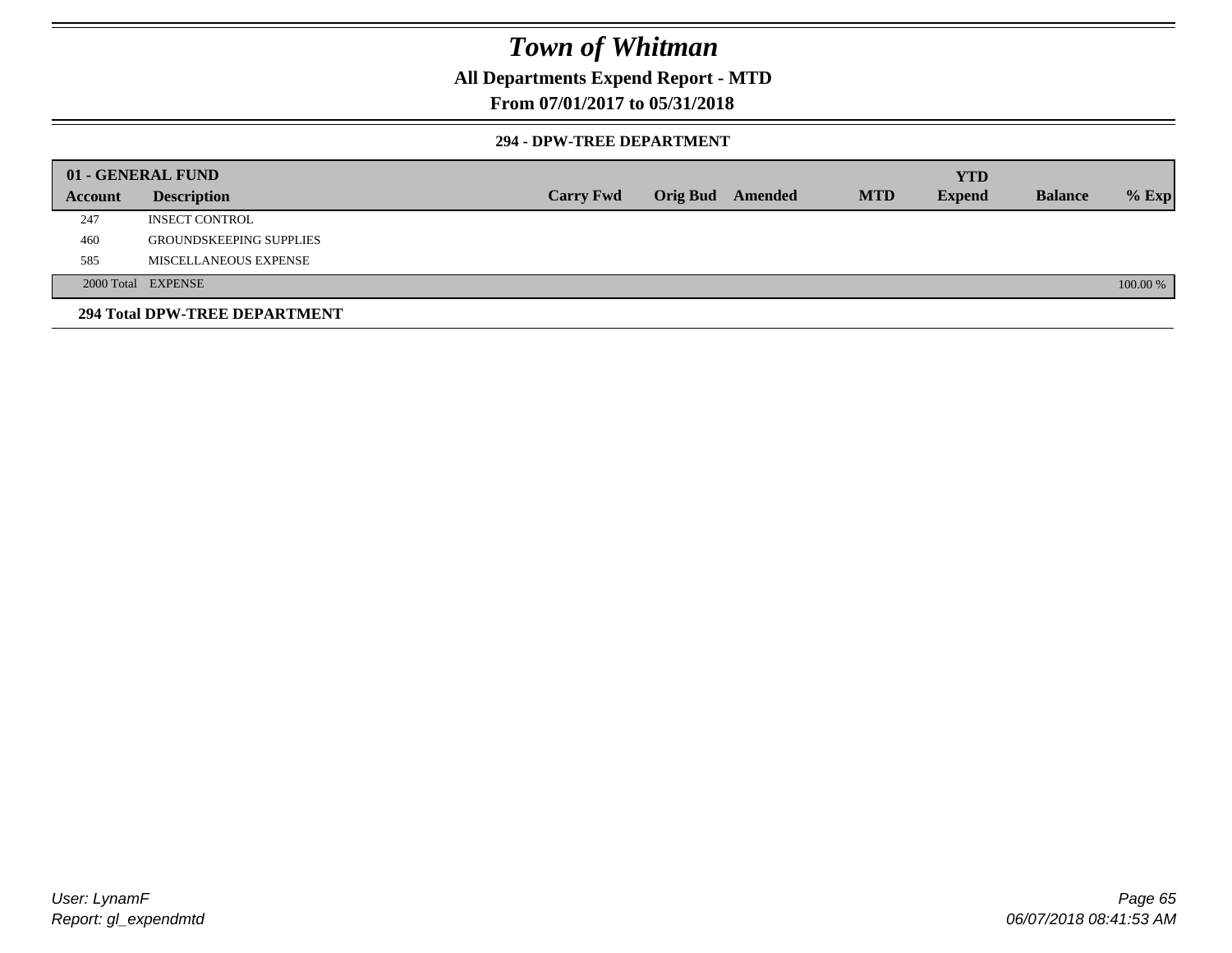# **All Departments Expend Report - MTD**

# **From 07/01/2017 to 05/31/2018**

#### **400 - DPW SALARIES**

|                | 01 - GENERAL FUND                             |                                     |                       | <b>YTD</b>    |                |          |
|----------------|-----------------------------------------------|-------------------------------------|-----------------------|---------------|----------------|----------|
| <b>Account</b> | <b>Description</b>                            | <b>Carry Fwd</b><br><b>Orig Bud</b> | <b>MTD</b><br>Amended | <b>Expend</b> | <b>Balance</b> | $%$ Exp  |
| 113            | DIVISIONAL LABOR-REGULAR                      | 470,491.00                          | 36,046.00             | 373,521.63    | 96,969.37      |          |
| 114            | DIVISIONAL LABOR-O.T.                         |                                     | 6,779.33              | 33,109.35     | $-33,109.35$   |          |
| 116            | <b>CLERICAL</b>                               | 42,825.00                           | 4,117.75              | 38,706.85     | 4,118.15       |          |
| 123            | <b>RECORDING SECRETARY</b>                    | 1,666.00                            | 121.20                | 1,446.48      | 219.52         |          |
| 144            | <b>EDUCATION INCENTIVE</b>                    |                                     |                       |               |                |          |
| 146            | SALARIES-LONGEVITY                            | 1,675.00                            |                       | 1,200.00      | 475.00         |          |
| 222            | CDL LIC. / STIPEND                            |                                     |                       |               |                |          |
| 939            | <b>FY2015 ENCUMBRANCES</b>                    |                                     |                       |               |                |          |
| 1000 Total     | <b>SALARIES</b>                               | 516,657.00                          | 47,064.28             | 447,984.31    | 68,672.69      | 86.70 %  |
| 119            | SALARY-ASSIST.SUPERINTENDENT                  | 96,458.00                           | 9,249.40              | 87,208.63     | 9,249.37       |          |
| 222            | CDL LIC. / STIPEND                            | 960.00                              |                       | 960.00        |                |          |
| 234            | <b>SALARIES - UNUSED SICK &amp; VAC. TIME</b> |                                     |                       |               |                |          |
| 1001 Total     | <b>SALARIES</b>                               | 97,418.00                           | 9,249.40              | 88,168.63     | 9,249.37       | 90.50 %  |
| 138            | <b>SICK LEAVE BUY-BACK</b>                    |                                     |                       |               |                |          |
| 1002 Total     | <b>SALARIES</b>                               |                                     |                       |               |                | 100.00 % |
|                | <b>400 Total DPW SALARIES</b>                 | 614,075.00                          | 56,313.68             | 536,152.94    | 77,922.06      |          |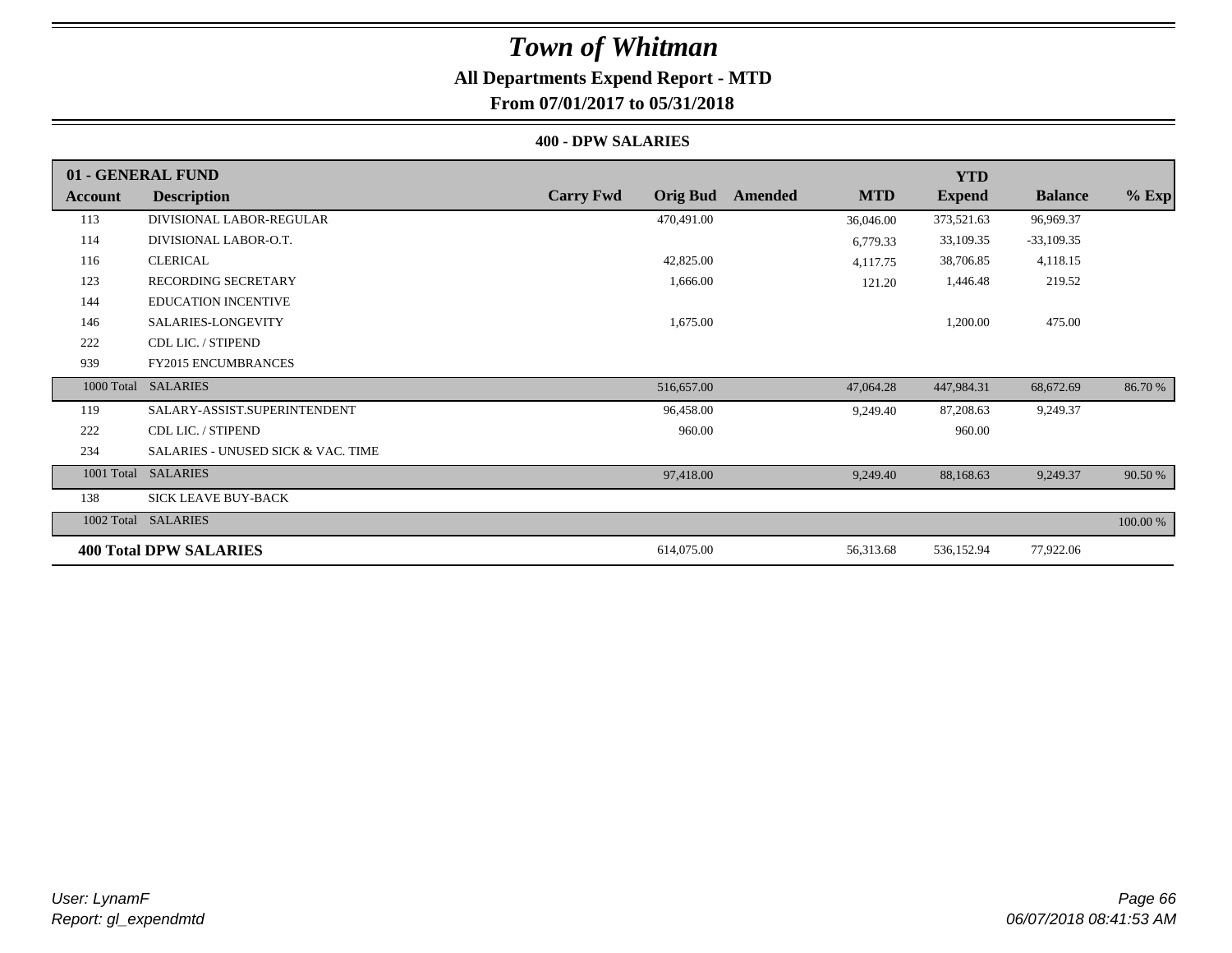### **All Departments Expend Report - MTD**

**From 07/01/2017 to 05/31/2018**

### **402 - DPW-DIVISIONAL EXPENSE**

|                | 01 - GENERAL FUND              |                  |            |                         |            | <b>YTD</b>    |                |             |
|----------------|--------------------------------|------------------|------------|-------------------------|------------|---------------|----------------|-------------|
| <b>Account</b> | <b>Description</b>             | <b>Carry Fwd</b> |            | <b>Orig Bud</b> Amended | <b>MTD</b> | <b>Expend</b> | <b>Balance</b> | $%$ Exp     |
| 247            | <b>INSECT CONTROL</b>          |                  |            |                         |            |               |                |             |
| 460            | GROUNDSKEEPING SUPPLIES        |                  |            |                         |            | 4,800.00      | $-4,800.00$    |             |
| 582            | <b>UNIFORMS</b>                |                  |            |                         |            |               |                |             |
| 585            | MISCELLANEOUS EXPENSE          |                  | 172,100.00 |                         |            | 1,742.10      | 170,357.90     |             |
|                | 2294 Total DPW-TREE DEPARTMENT |                  | 172,100.00 |                         |            | 6,542.10      | 165,557.90     | 3.80 %      |
| 144            | <b>EDUCATION INCENTIVE</b>     |                  |            |                         |            |               |                |             |
| 244            | OFFICE EQUIPMENT MAINTENANCE   |                  |            |                         |            |               |                |             |
| 340            | <b>TELEPHONE</b>               |                  |            |                         | 38.80      | 388.00        | $-388.00$      |             |
| 343            | <b>CELL PHONES</b>             |                  |            |                         | 370.92     | 4,081.37      | $-4,081.37$    |             |
| 948            | FY07 ENCUMBRANCES              |                  |            |                         |            |               |                |             |
| 949            | FY2014 ENCUMBRANCES            |                  |            |                         |            |               |                |             |
| 420            | OFFICE SUPPLIES                |                  |            |                         | 158.80     | 1,811.78      | $-1,811.78$    |             |
| 422            | <b>COPY EXPENSE</b>            |                  |            |                         |            | 429.13        | $-429.13$      |             |
| 582            | <b>UNIFORMS</b>                |                  |            |                         |            | 400.00        | $-400.00$      |             |
| 585            | MISCELLANEOUS EXPENSE          |                  |            |                         | 74.25      | 567.99        | $-567.99$      |             |
| 939            | FY2015 ENCUMBRANCES            |                  |            |                         |            |               |                |             |
| 730            | ASSOCIATION DUES               |                  |            |                         |            |               |                |             |
| 870            | OFFICE EQUIPMENT               |                  |            |                         |            |               |                |             |
| 2405 Total     | DPW-ADMINISTRATION             |                  |            |                         | 642.77     | 7,678.27      | $-7,678.27$    | $100.00~\%$ |
| 530            | <b>CHEMICALS</b>               |                  |            |                         |            |               |                |             |
| 582            | <b>UNIFORMS</b>                |                  |            |                         |            |               |                |             |
| 585            | MISCELLANEOUS EXPENSE          |                  |            |                         |            |               |                |             |
| 730            | ASSOCIATION DUES               |                  |            |                         |            |               |                |             |
| 731            | <b>MEETINGS</b>                |                  |            |                         |            |               |                |             |
| 943            | FY2012 ENCUMBRANCES            |                  |            |                         |            |               |                |             |
|                | 2411 Total DPW-ENGINEERING     |                  |            |                         |            |               |                | $100.00~\%$ |
| 245            | ROADWAY MAINTENANCE            |                  |            |                         | 2,790.68   | 15,586.89     | $-15,586.89$   |             |
| 248            | STREET SIGNS & MARKINGS        |                  |            |                         | 132.50     | 5,165.02      | $-5,165.02$    |             |
| $250\,$        | <b>DRAINAGE</b>                |                  |            |                         |            | 136.20        | $-136.20$      |             |
| 272            | EQUIPMENT RENTAL               |                  |            |                         |            |               |                |             |
| 582            | <b>UNIFORMS</b>                |                  |            |                         | 948.80     | 6,497.02      | $-6,497.02$    |             |
|                |                                |                  |            |                         |            |               |                |             |

*Report: gl\_expendmtd User: LynamF*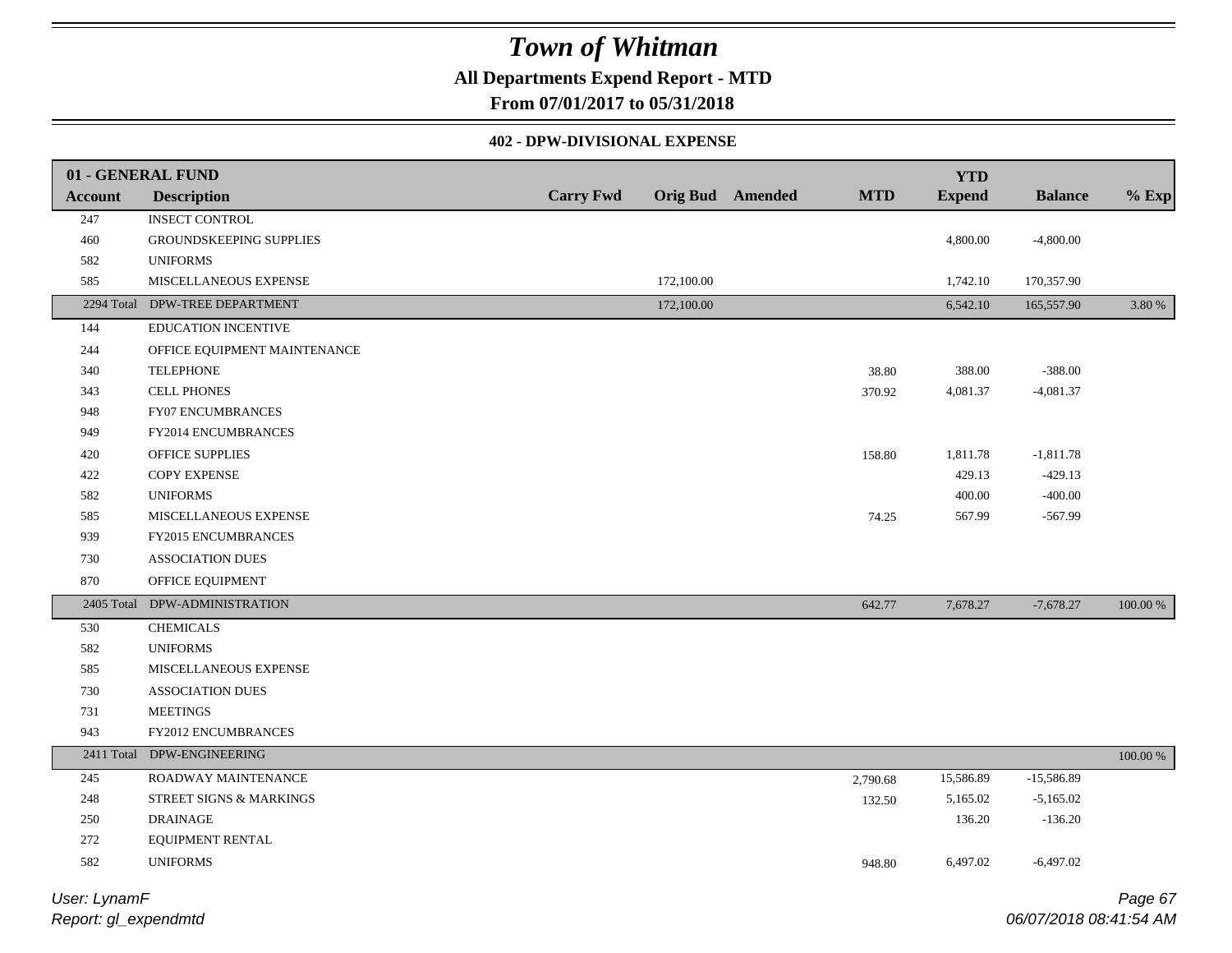**All Departments Expend Report - MTD**

**From 07/01/2017 to 05/31/2018**

### **402 - DPW-DIVISIONAL EXPENSE**

|                | 01 - GENERAL FUND                        |                  |            |                         |            | <b>YTD</b>    |                |          |
|----------------|------------------------------------------|------------------|------------|-------------------------|------------|---------------|----------------|----------|
| <b>Account</b> | <b>Description</b>                       | <b>Carry Fwd</b> |            | <b>Orig Bud</b> Amended | <b>MTD</b> | <b>Expend</b> | <b>Balance</b> | $%$ Exp  |
| 585            | MISCELLANEOUS EXPENSE                    |                  |            |                         | 398.85     | 9,159.18      | $-9,159.18$    |          |
| 2422 Total     | DPW-HIGHWAY CONSTRUCT. & MAINT           |                  |            |                         | 4,270.83   | 36,544.31     | $-36,544.31$   | 100.00 % |
| 582            | <b>UNIFORMS</b>                          |                  |            |                         |            |               |                |          |
| 585            | MISCELLANEOUS EXPENSE                    |                  |            |                         |            |               |                |          |
|                | 2427 Total FUEL DEPOT MAINTENANCE        |                  |            |                         |            |               |                | 100.00 % |
| 210            | <b>ELECTRICITY</b>                       |                  |            |                         | 841.65     | 9,860.64      | $-9,860.64$    |          |
| 212            | <b>GAS (NATURAL)</b>                     |                  |            |                         | 372.07     | 5,855.58      | $-5,855.58$    |          |
| 214            | OIL (HEATING)                            |                  |            |                         |            |               |                |          |
| 430            | <b>BUILDING MAINTENANCE &amp; REPAIR</b> |                  |            |                         | 37.80      | 1,660.12      | $-1,660.12$    |          |
| 530            | <b>CHEMICALS</b>                         |                  |            |                         |            |               |                |          |
| 582            | <b>UNIFORMS</b>                          |                  |            |                         |            |               |                |          |
| 585            | MISCELLANEOUS EXPENSE                    |                  |            |                         | 609.48     | 1,015.22      | $-1,015.22$    |          |
|                | 2428 Total DPW-BUILDING & YARD MAINT.    |                  |            |                         | 1,861.00   | 18,391.56     | $-18,391.56$   | 100.00 % |
| 242            | <b>VEHICLE MAINTENANCE</b>               |                  |            |                         | 2,390.03   | 40,127.99     | $-40,127.99$   |          |
| 481            | <b>GASOLINE</b>                          |                  |            |                         | 3,504.97   | 27,700.17     | $-27,700.17$   |          |
| 582            | <b>UNIFORMS</b>                          |                  |            |                         |            |               |                |          |
| 585            | MISCELLANEOUS EXPENSE                    |                  |            |                         |            | 1,936.91      | $-1,936.91$    |          |
| 945            | FY2013 ENCUMBRANCES                      |                  |            |                         |            |               |                |          |
|                | 2429 Total DPW-EQUIPMENT MAINTENANCE     |                  |            |                         | 5,895.00   | 69,765.07     | $-69,765.07$   | 100.00 % |
| 272            | EQUIPMENT RENTAL                         |                  |            |                         |            |               |                |          |
| 311            | <b>COMPUTER SERVICES</b>                 |                  |            |                         |            |               |                |          |
| 2450 Total     | <b>DPW-WATER</b>                         |                  |            |                         |            |               |                | 100.00 % |
| 241            | RECREATIONAL FACILITIES MAINT.           |                  |            |                         |            |               |                |          |
| 460            | GROUNDSKEEPING SUPPLIES                  |                  |            |                         | 2,807.02   | 5,247.12      | $-5,247.12$    |          |
| 582            | <b>UNIFORMS</b>                          |                  |            |                         |            | 1,836.10      | $-1,836.10$    |          |
| 585            | MISCELLANEOUS EXPENSE                    |                  |            |                         | 778.20     | 1,527.02      | $-1,527.02$    |          |
|                | 2650 Total DPW-PARK MAINTENANCE          |                  |            |                         | 3,585.22   | 8,610.24      | $-8,610.24$    | 100.00 % |
|                | <b>402 Total DPW-DIVISIONAL EXPENSE</b>  |                  | 172,100.00 |                         | 16,254.82  | 147,531.55    | 24,568.45      |          |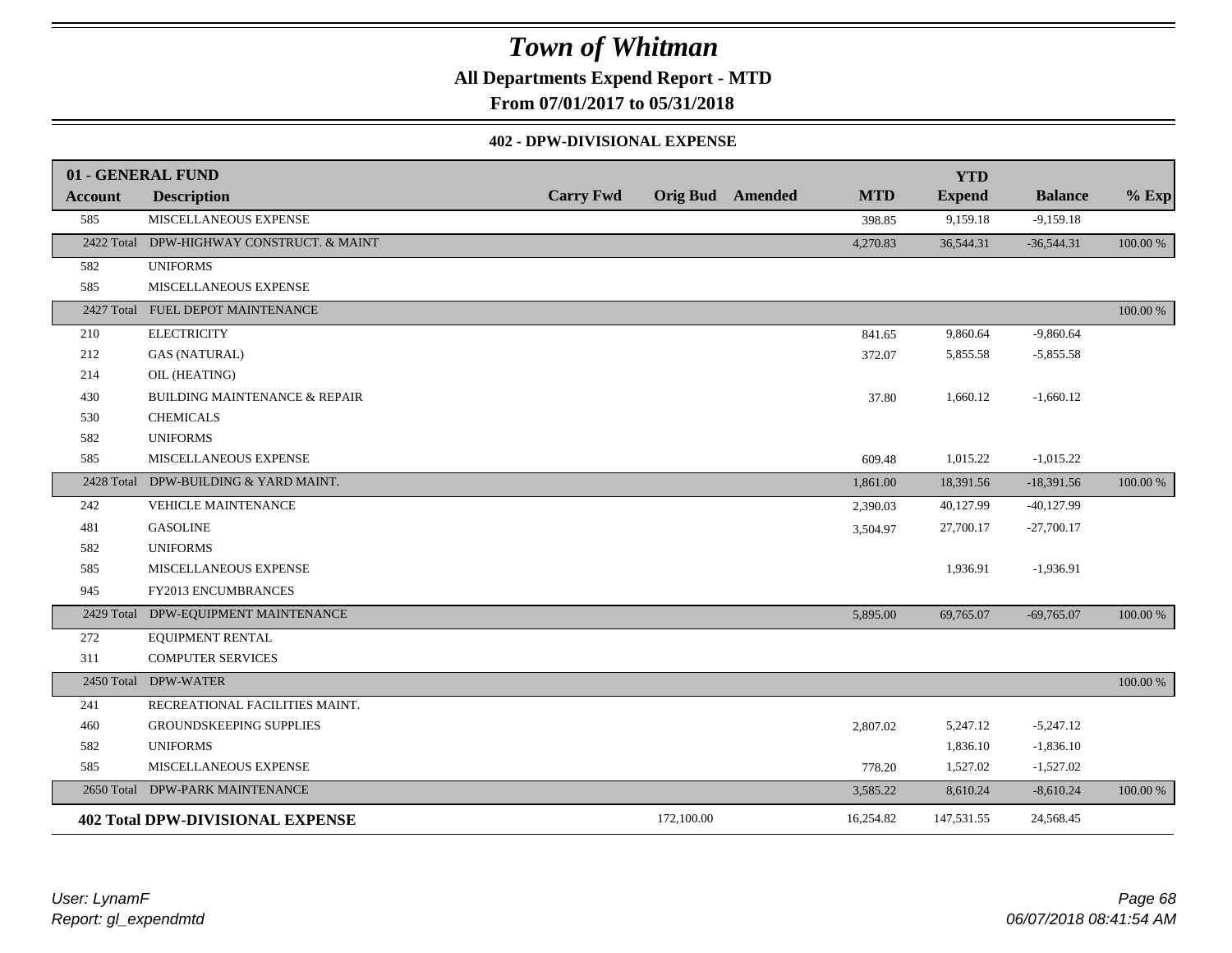**All Departments Expend Report - MTD**

**From 07/01/2017 to 05/31/2018**

#### **403 - DPW - SPECIAL ARTICLES**

| 01 - GENERAL FUND |                                                     |                  |           |                         |            | <b>YTD</b>    |                |             |
|-------------------|-----------------------------------------------------|------------------|-----------|-------------------------|------------|---------------|----------------|-------------|
| <b>Account</b>    | <b>Description</b>                                  | <b>Carry Fwd</b> |           | <b>Orig Bud</b> Amended | <b>MTD</b> | <b>Expend</b> | <b>Balance</b> | $%$ Exp     |
| 999               |                                                     |                  | 42,105.55 |                         |            | 42,105.55     |                |             |
|                   | 4498 Total A.32ATM5/17LEA/PUR.2017SDWALK PLOW       |                  | 42,105.55 |                         |            | 42,105.55     |                | 100.00 %    |
| 999               |                                                     |                  |           |                         |            |               |                |             |
|                   | 4503 Total A16ATM 5/15 PUR.PICKUP TRUCK W/PLOW      |                  |           |                         |            |               |                | 100.00 %    |
| 999               |                                                     |                  |           |                         |            |               |                |             |
|                   | 4504 Total A14ATM 5/15 INSTALL TRAFFIC CNTRL.SIGNAL |                  |           |                         |            |               |                | 100.00 %    |
| 999               |                                                     |                  |           |                         |            |               |                |             |
|                   | 4505 Total A17ATM 5/15 PUR.48" LAWN MOWER           |                  |           |                         |            |               |                | 100.00 %    |
| 999               |                                                     |                  |           |                         |            |               |                |             |
|                   | 4506 Total A.9ATM5/16 CH.90 REPAIR STS.& S/WALKS    |                  |           |                         |            |               |                | 100.00 %    |
| 999               |                                                     |                  |           |                         |            |               |                |             |
|                   | 4507 Total A10ATM5/16Pur&instdump trk.body&lift     |                  |           |                         |            |               |                | 100.00 %    |
| 999               |                                                     |                  |           |                         |            |               |                |             |
|                   | 4508 Total A.23ATM5/14PUR.3 SOLAR TRAFIC BEACONS    |                  |           |                         |            |               |                | 100.00 %    |
| 999               |                                                     |                  |           |                         |            |               |                |             |
|                   | 4509 Total A.27 ATM 5/09 PUR.11FT.POW.REV.PLOW      |                  |           |                         |            |               |                | 100.00 %    |
| 999               |                                                     |                  |           |                         |            |               |                |             |
|                   | 4525 Total A.25ATM5/13CONSTRUCT STS&SIDEWKS         |                  |           |                         |            |               |                | 100.00 %    |
| 999               |                                                     |                  |           |                         |            |               |                |             |
|                   | 4529 Total A31ATM 5/17CH90 REPAIR STS.& S/WALKS     |                  |           |                         |            |               |                | 100.00 %    |
| 999               |                                                     |                  |           |                         |            |               |                |             |
|                   | 4531 Total A13 ATM 5/15 CH90 REPAIR STS.& S/WALKS   |                  |           |                         |            |               |                | 100.00 %    |
| 999               |                                                     |                  |           |                         |            |               |                |             |
|                   | 4535 Total A24ATM5/10CH90PUR.PRE-MIX HEATER TRAILER |                  |           |                         |            |               |                | $100.00~\%$ |
| 999               |                                                     |                  |           |                         |            |               |                |             |
|                   | 4537 Total A15 ATM 5/15 CH 90 REPAIR STS.& S/WALKS  |                  |           |                         |            |               |                | 100.00 %    |
| 999               |                                                     |                  |           |                         |            |               |                |             |
|                   | 4541 Total A.39 ATM 5/04STS -WHIT.WDS               |                  |           |                         |            |               |                | 100.00 %    |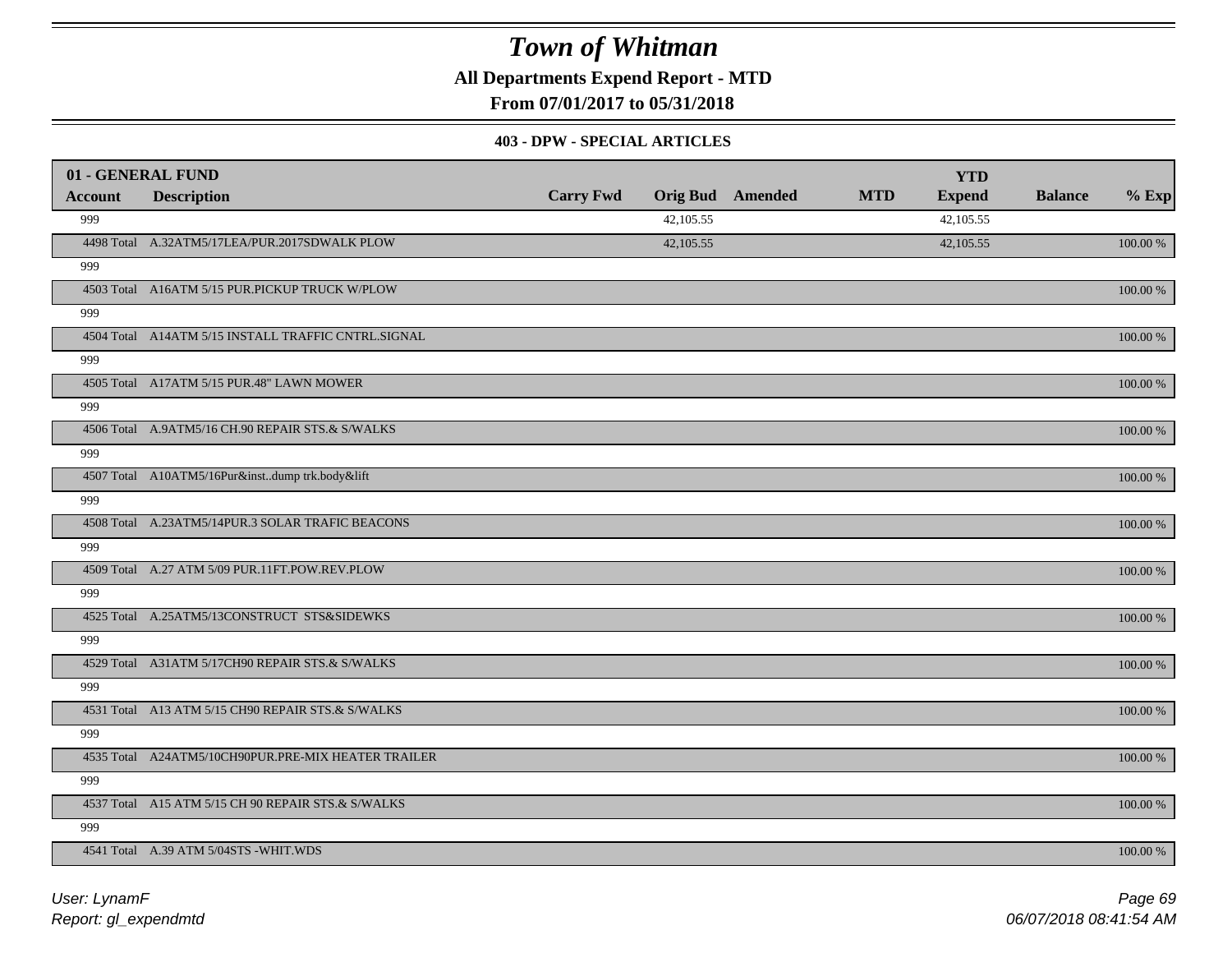**All Departments Expend Report - MTD**

### **From 07/01/2017 to 05/31/2018**

#### **403 - DPW - SPECIAL ARTICLES**

|                | 01 - GENERAL FUND                         |                  |                 |          |            | <b>YTD</b>    |                |          |
|----------------|-------------------------------------------|------------------|-----------------|----------|------------|---------------|----------------|----------|
| <b>Account</b> | <b>Description</b>                        | <b>Carry Fwd</b> | <b>Orig Bud</b> | Amended  | <b>MTD</b> | <b>Expend</b> | <b>Balance</b> | $%$ Exp  |
| 999            |                                           |                  |                 |          |            |               |                |          |
|                | 4542 Total A.40ATM5/04 PREP.STS.FOR ACCEP |                  |                 |          |            |               |                | 100.00 % |
| 999            |                                           | 15,690.50        |                 |          |            |               | 15,690.50      |          |
|                | 4561 Total A.27B ATM 5/16 DPW SITE EVAL.  | 15,690.50        |                 |          |            |               | 15,690.50      | 0.00 %   |
| 999            |                                           |                  |                 | 7,000.00 | 3,500.00   | 3,500.00      | 3,500.00       |          |
|                | 4569 Total A6 STM12/17INSTALL GEN.@ DPW   |                  |                 | 7,000.00 | 3,500.00   | 3,500.00      | 3,500.00       | 50.00 %  |
| 999            |                                           |                  |                 |          |            |               |                |          |
| 4576 Total     | <b>ESTABLISH PETTY CASH-DPW</b>           |                  |                 |          |            |               |                | 100.00 % |
|                | <b>403 Total DPW - SPECIAL ARTICLES</b>   | 15,690.50        | 42,105.55       | 7,000.00 | 3,500.00   | 45,605.55     | 19,190.50      |          |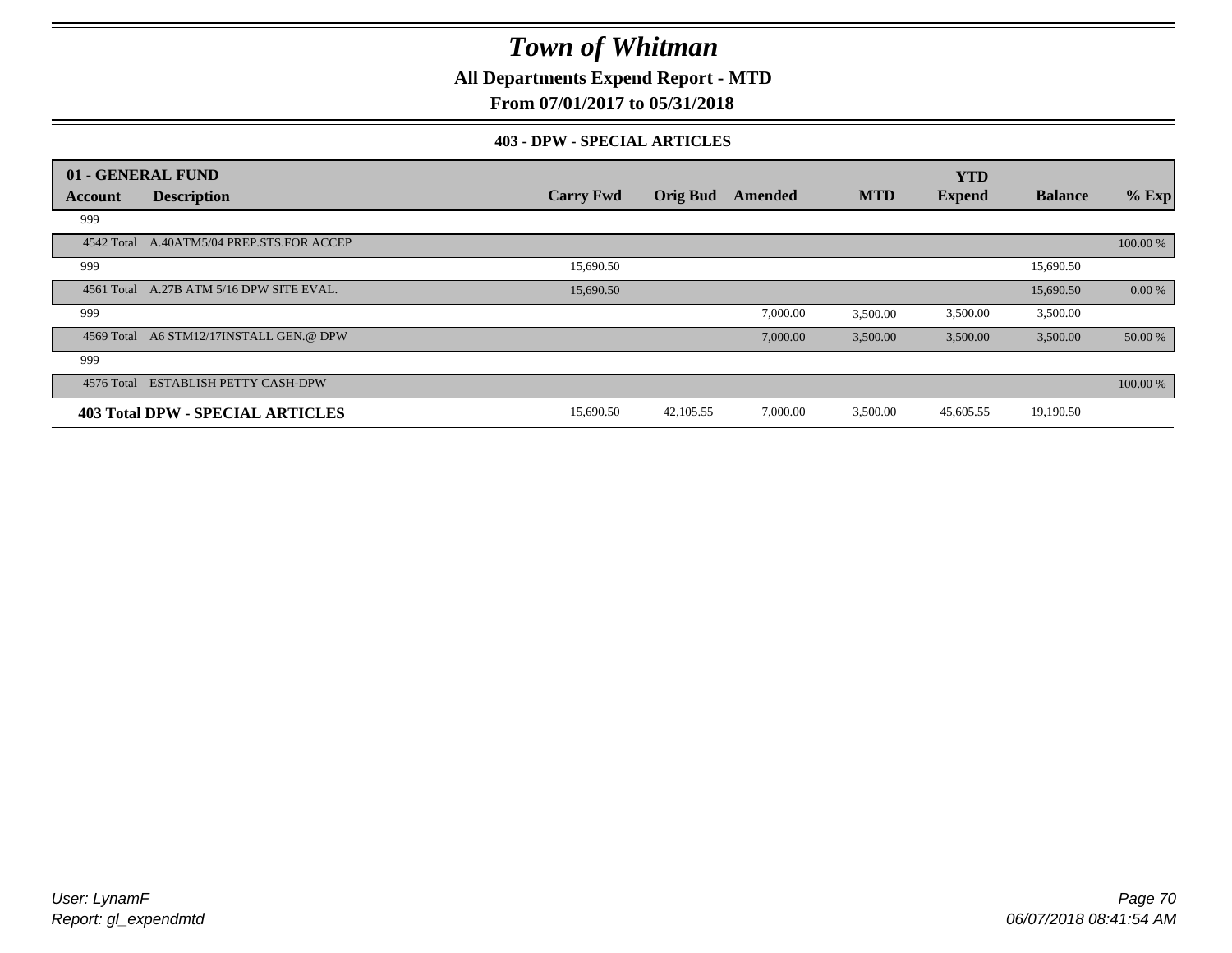**All Departments Expend Report - MTD**

### **From 07/01/2017 to 05/31/2018**

#### **405 - DPW-ADMINSTRATION**

|         | 01 - GENERAL FUND                  |                  |                  |            | <b>YTD</b>    |                |          |
|---------|------------------------------------|------------------|------------------|------------|---------------|----------------|----------|
| Account | <b>Description</b>                 | <b>Carry Fwd</b> | Orig Bud Amended | <b>MTD</b> | <b>Expend</b> | <b>Balance</b> | $%$ Exp  |
| 111     | SALARIES-ADMINSTRATIVE             |                  |                  |            |               |                |          |
|         | 1000 Total SALARIES                |                  |                  |            |               |                | 100.00 % |
| 244     | OFFICE EQUIPMENT MAINTENANCE       |                  |                  |            |               |                |          |
| 340     | <b>TELEPHONE</b>                   |                  |                  |            |               |                |          |
| 871     | OPERATING EQUIPMENT                |                  |                  |            |               |                |          |
| 877     | DEP ADMINISTRATIVE ASSESSMENT      |                  |                  |            |               |                |          |
| 420     | <b>OFFICE SUPPLIES</b>             |                  |                  |            |               |                |          |
| 422     | <b>COPY EXPENSE</b>                |                  |                  |            |               |                |          |
| 585     | MISCELLANEOUS EXPENSE              |                  |                  |            |               |                |          |
| 730     | <b>ASSOCIATION DUES</b>            |                  |                  |            |               |                |          |
| 870     | OFFICE EQUIPMENT                   |                  |                  |            |               |                |          |
|         | 2000 Total EXPENSE                 |                  |                  |            |               |                | 100.00 % |
|         | <b>405 Total DPW-ADMINSTRATION</b> |                  |                  |            |               |                |          |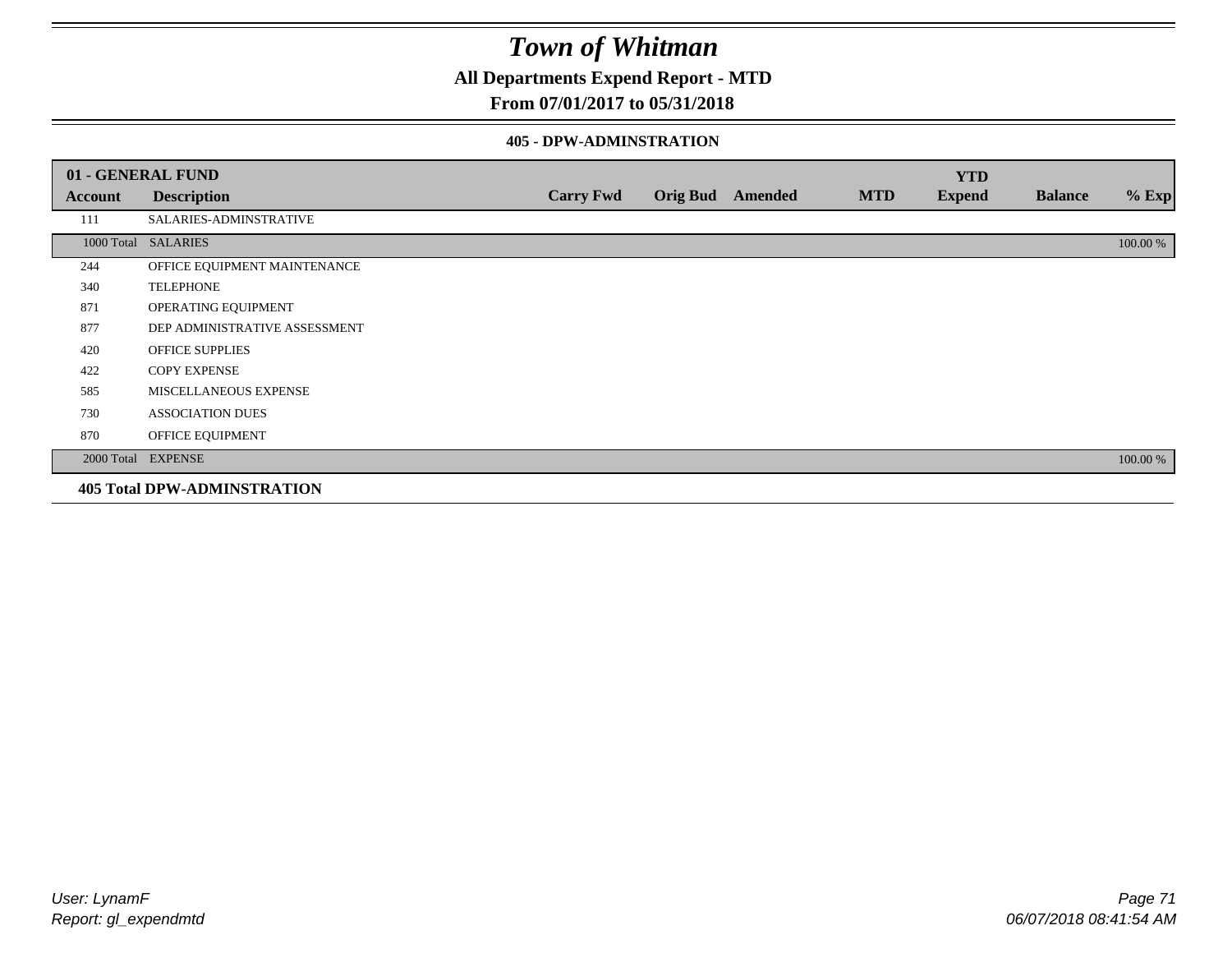**All Departments Expend Report - MTD**

**From 07/01/2017 to 05/31/2018**

### **414 - DPW-POLICE COVERAGE**

|         | 01 - GENERAL FUND             |                  |                 |         |            | <b>YTD</b>    |                |            |
|---------|-------------------------------|------------------|-----------------|---------|------------|---------------|----------------|------------|
| Account | <b>Description</b>            | <b>Carry Fwd</b> | <b>Orig Bud</b> | Amended | <b>MTD</b> | <b>Expend</b> | <b>Balance</b> | $%$ Exp    |
| 134     | <b>SALARIES-DPW COVERAGE</b>  |                  | 19,000.00       |         | 1.869.20   | 11,955.24     | 7,044.76       |            |
|         | 1000 Total SALARIES           |                  | 19,000.00       |         | 1.869.20   | 11,955.24     | 7,044.76       | 62.92 %    |
| 941     | FY 2017 ENCUMBRANCES          | 3.220.00         |                 |         |            | 3.220.00      |                |            |
|         | 2001 Total EXPENSE            | 3.220.00         |                 |         |            | 3.220.00      |                | $100.00\%$ |
|         | 414 Total DPW-POLICE COVERAGE | 3.220.00         | 19,000.00       |         | 1.869.20   | 15,175.24     | 7,044.76       |            |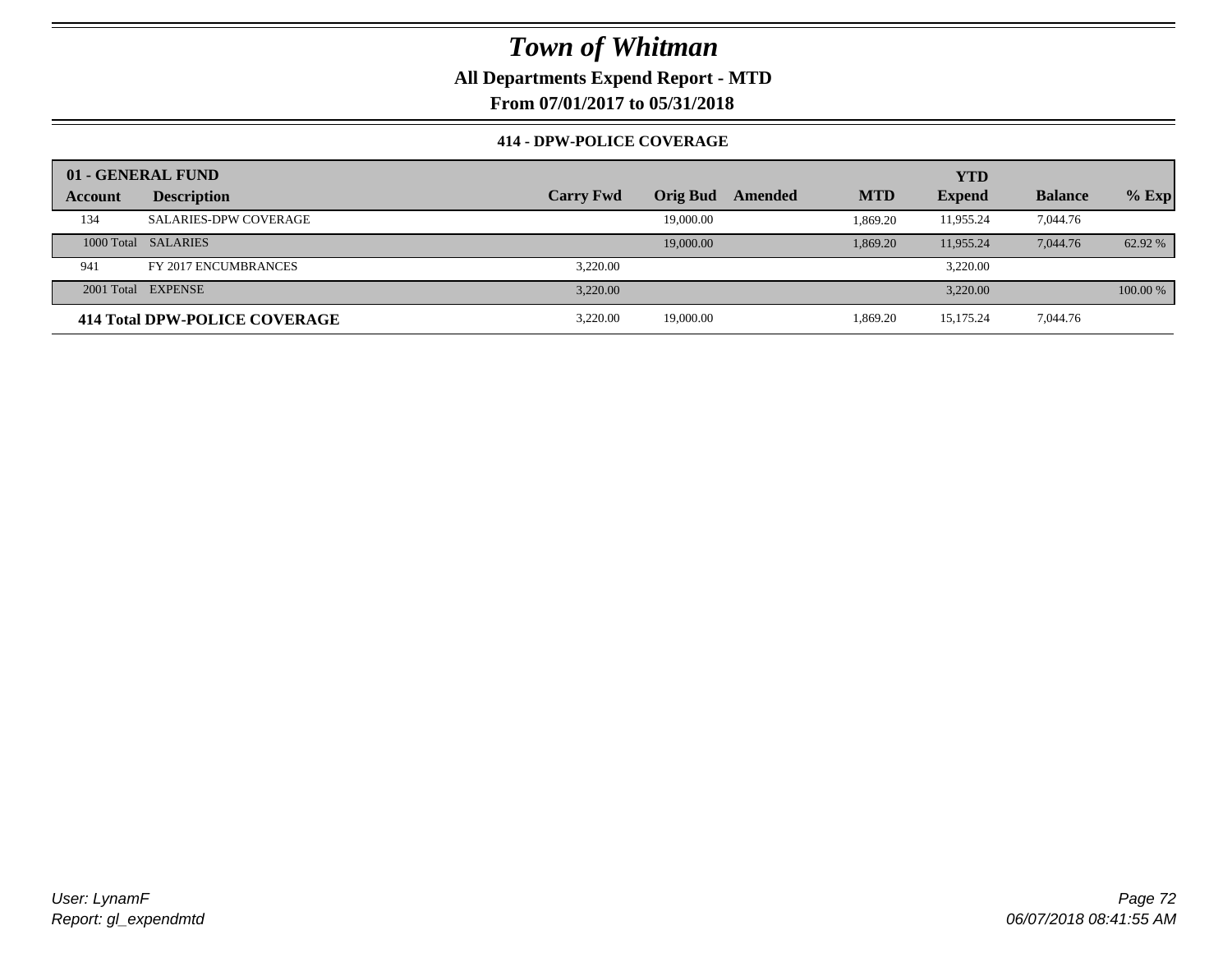## **All Departments Expend Report - MTD**

**From 07/01/2017 to 05/31/2018**

### **423 - SNOW & ICE CONTROL**

|         | 01 - GENERAL FUND            |                  |                 |         |            | <b>YTD</b>    |                |          |
|---------|------------------------------|------------------|-----------------|---------|------------|---------------|----------------|----------|
| Account | <b>Description</b>           | <b>Carry Fwd</b> | <b>Orig Bud</b> | Amended | <b>MTD</b> | <b>Expend</b> | <b>Balance</b> | $%$ Exp  |
| 114     | DIVISIONAL LABOR-O.T.        |                  |                 |         |            | 74,233.78     | $-74.233.78$   |          |
|         | 1000 Total SALARIES          |                  |                 |         |            | 74,233.78     | $-74,233.78$   | 100.00 % |
| 272     | <b>EQUIPMENT RENTAL</b>      |                  |                 |         |            | 72,734.00     | $-72,734.00$   |          |
| 530     | <b>CHEMICALS</b>             |                  |                 |         |            | 79,761.66     | $-79,761.66$   |          |
| 585     | MISCELLANEOUS EXPENSE        |                  | 120,000.00      |         |            | 38,739.31     | 81,260.69      |          |
|         | 2000 Total EXPENSE           |                  | 120,000.00      |         |            | 191.234.97    | $-71,234.97$   | 159.36 % |
|         | 423 Total SNOW & ICE CONTROL |                  | 120,000.00      |         |            | 265,468.75    | $-145,468.75$  |          |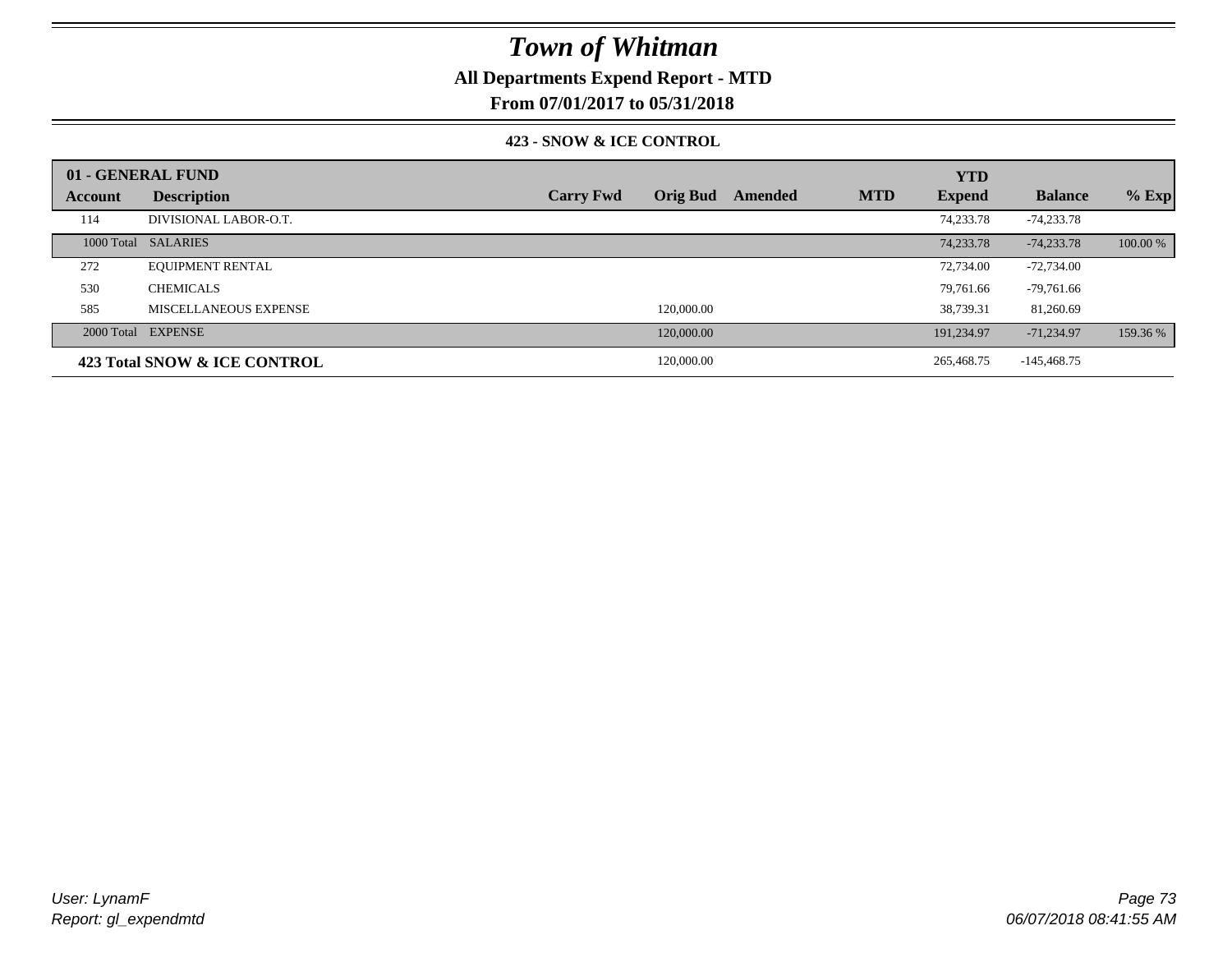## **All Departments Expend Report - MTD**

**From 07/01/2017 to 05/31/2018**

### **424 - STREET LIGHTS**

|         | 01 - GENERAL FUND          |                  |                 |         |            |               |                |          |
|---------|----------------------------|------------------|-----------------|---------|------------|---------------|----------------|----------|
| Account | <b>Description</b>         | <b>Carry Fwd</b> | <b>Orig Bud</b> | Amended | <b>MTD</b> | <b>Expend</b> | <b>Balance</b> | $%$ Exp  |
| 210     | <b>ELECTRICITY</b>         |                  | 140,000.00      |         | 14,542.90  | 137,603.72    | 2,396.28       |          |
|         | 2000 Total EXPENSE         |                  | 140,000.00      |         | 14,542.90  | 137,603.72    | 2,396.28       | 98.28 %  |
| 940     | <b>FY2016 ENCUMBRANCES</b> |                  |                 |         |            |               |                |          |
| 945     | <b>FY2013 ENCUMBRANCES</b> |                  |                 |         |            |               |                |          |
| 953     | <b>FY2009 ENCUMBRANCES</b> |                  |                 |         |            |               |                |          |
|         | 2001 Total EXPENSE         |                  |                 |         |            |               |                | 100.00 % |
|         | 424 Total STREET LIGHTS    |                  | 140,000.00      |         | 14.542.90  | 137,603.72    | 2,396.28       |          |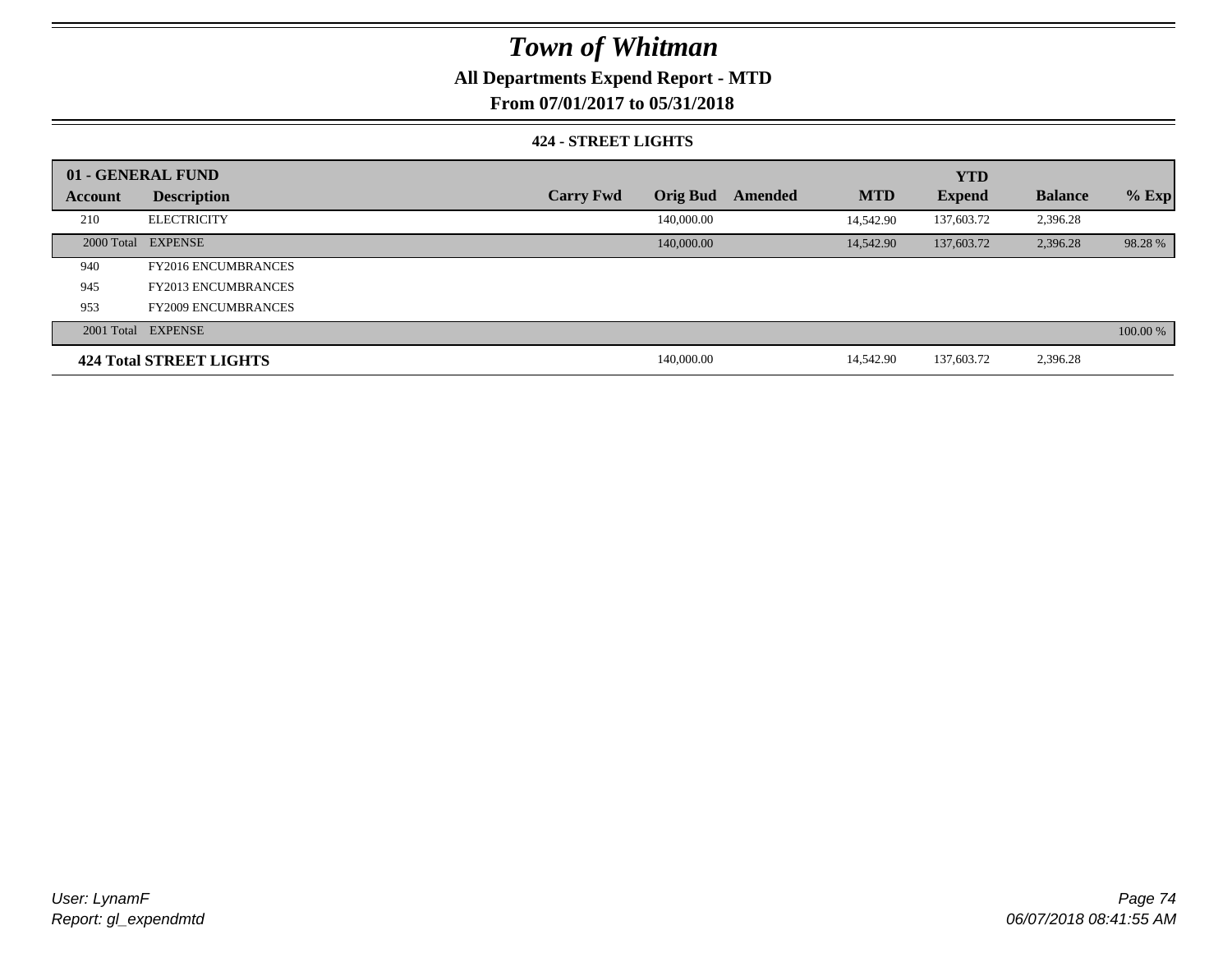**All Departments Expend Report - MTD**

**From 07/01/2017 to 05/31/2018**

### **433 - DPW-WASTE COLLECTION & DISP.**

|         | 01 - GENERAL FUND                         |                  |                 |         |            | <b>YTD</b>    |                |          |
|---------|-------------------------------------------|------------------|-----------------|---------|------------|---------------|----------------|----------|
| Account | <b>Description</b>                        | <b>Carry Fwd</b> | <b>Orig Bud</b> | Amended | <b>MTD</b> | <b>Expend</b> | <b>Balance</b> | $%$ Exp  |
| 112     | <b>SALARIES</b>                           |                  |                 |         |            |               |                |          |
| 380     | <b>DISPOSAL COSTS</b>                     |                  | 1,121,059.00    |         | 89.866.37  | 858,341.17    | 262,717.83     |          |
| 585     | MISCELLANEOUS EXPENSE                     |                  |                 |         | 194.70     | 14,400.40     | $-14,400.40$   |          |
|         | 2000 Total EXPENSE                        |                  | 1,121,059.00    |         | 90,061.07  | 872,741.57    | 248,317.43     | 77.84 %  |
| 939     | <b>FY2015 ENCUMBRANCES</b>                |                  |                 |         |            |               |                |          |
| 943     | <b>FY2012 ENCUMBRANCES</b>                |                  |                 |         |            |               |                |          |
| 945     | <b>FY2013 ENCUMBRANCES</b>                |                  |                 |         |            |               |                |          |
|         | 2001 Total EXPENSE                        |                  |                 |         |            |               |                | 100.00 % |
| 999     |                                           |                  |                 |         |            |               |                |          |
|         | 4496 Total A.9STM6/5/97PUR.RECYCLING BINS |                  |                 |         |            |               |                | 100.00 % |
|         | 433 Total DPW-WASTE COLLECTION & DISP.    |                  | 1,121,059.00    |         | 90,061.07  | 872,741.57    | 248,317.43     |          |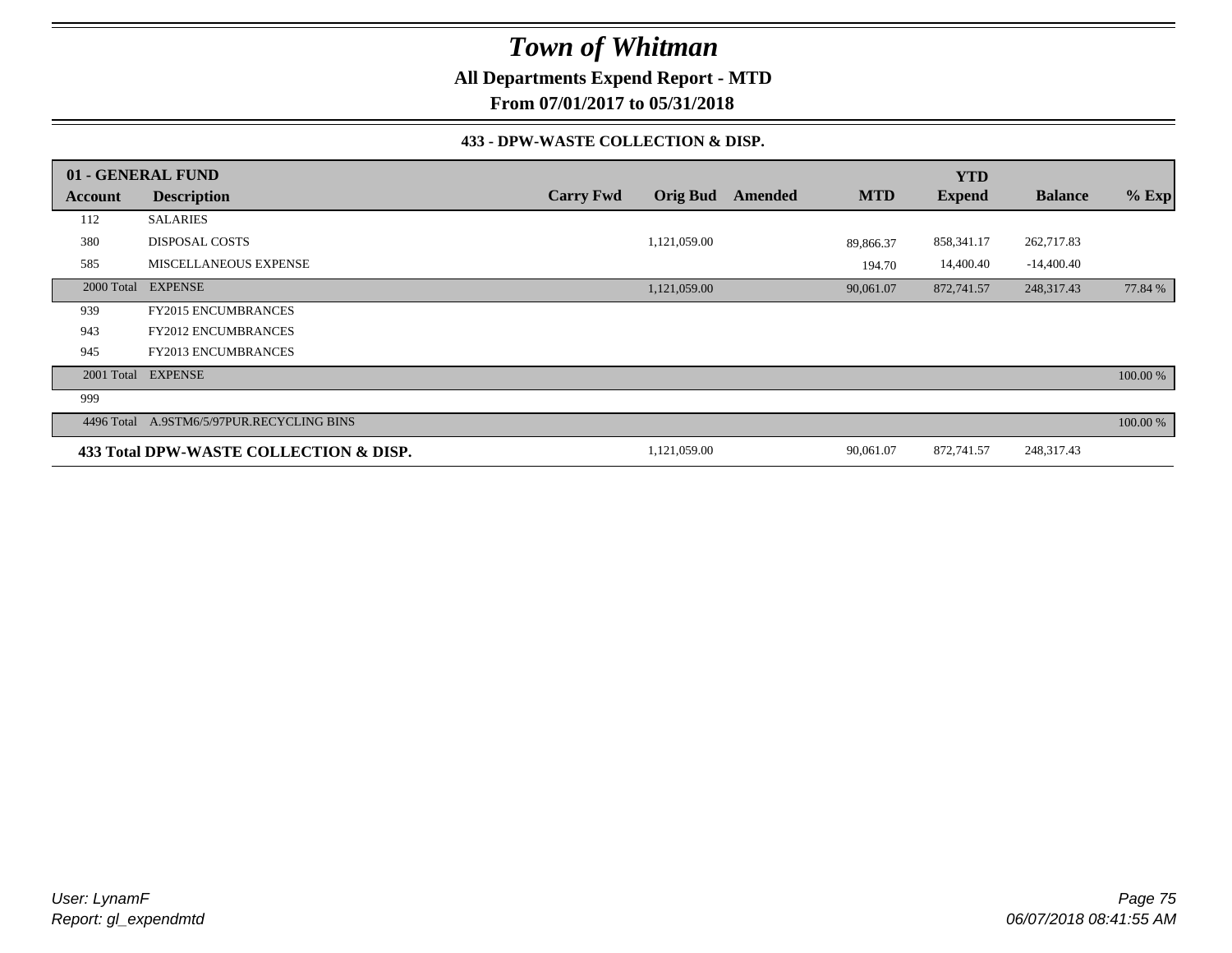## **All Departments Expend Report - MTD**

### **From 07/01/2017 to 05/31/2018**

### **452 - WATER PURCHASE**

|         | 01 - GENERAL FUND               |                  |                 |         |            | <b>YTD</b>    |                |          |
|---------|---------------------------------|------------------|-----------------|---------|------------|---------------|----------------|----------|
| Account | <b>Description</b>              | <b>Carry Fwd</b> | <b>Orig Bud</b> | Amended | <b>MTD</b> | <b>Expend</b> | <b>Balance</b> | $%$ Exp  |
| 230     | <b>WATER PURCHASE</b>           |                  |                 |         |            |               |                |          |
| 585     | MISCELLANEOUS EXPENSE           |                  |                 |         |            |               |                |          |
|         | 2000 Total EXPENSE              |                  |                 |         |            |               |                | 100.00 % |
| 940     | <b>FY2016 ENCUMBRANCES</b>      |                  |                 |         |            |               |                |          |
| 949     | <b>FY2014 ENCUMBRANCES</b>      |                  |                 |         |            |               |                |          |
|         | 2001 Total EXPENSE              |                  |                 |         |            |               |                | 100.00 % |
|         | <b>452 Total WATER PURCHASE</b> |                  |                 |         |            |               |                |          |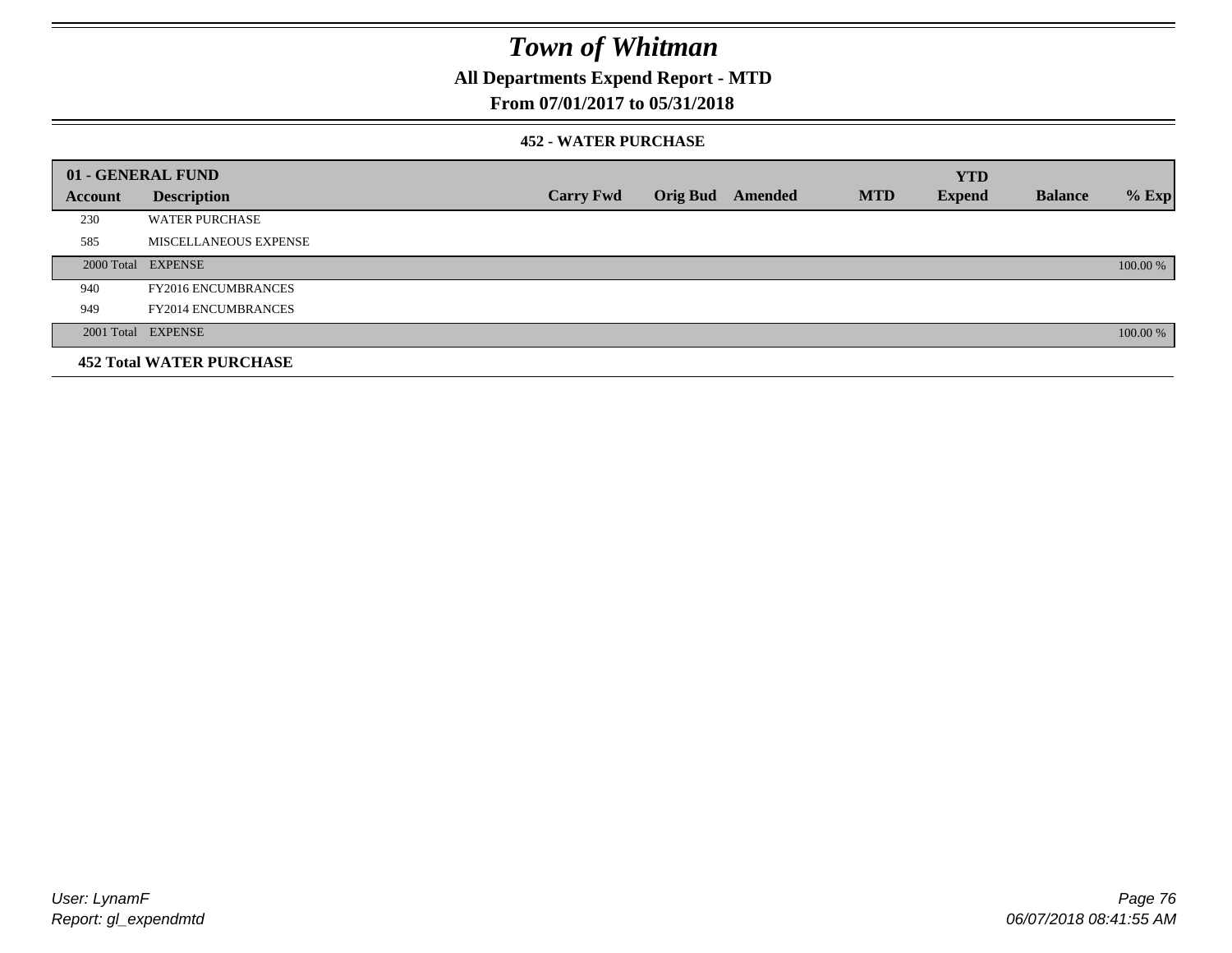**All Departments Expend Report - MTD**

**From 07/01/2017 to 05/31/2018**

### **492 - CARE OF SOLDIERS GRAVES**

|         | 01 - GENERAL FUND                        |                  |          |         |            | YTD           |                |          |
|---------|------------------------------------------|------------------|----------|---------|------------|---------------|----------------|----------|
| Account | <b>Description</b>                       | <b>Carry Fwd</b> | Orig Bud | Amended | <b>MTD</b> | <b>Expend</b> | <b>Balance</b> | $%$ Exp  |
| 240     | BUILDING & GROUNDS MAINT.                |                  | 1,500.00 |         |            | 1,500.00      |                |          |
|         | 2000 Total EXPENSE                       |                  | 1,500.00 |         |            | 1,500.00      |                | 100.00 % |
|         | <b>492 Total CARE OF SOLDIERS GRAVES</b> |                  | 1,500.00 |         |            | 1,500.00      |                |          |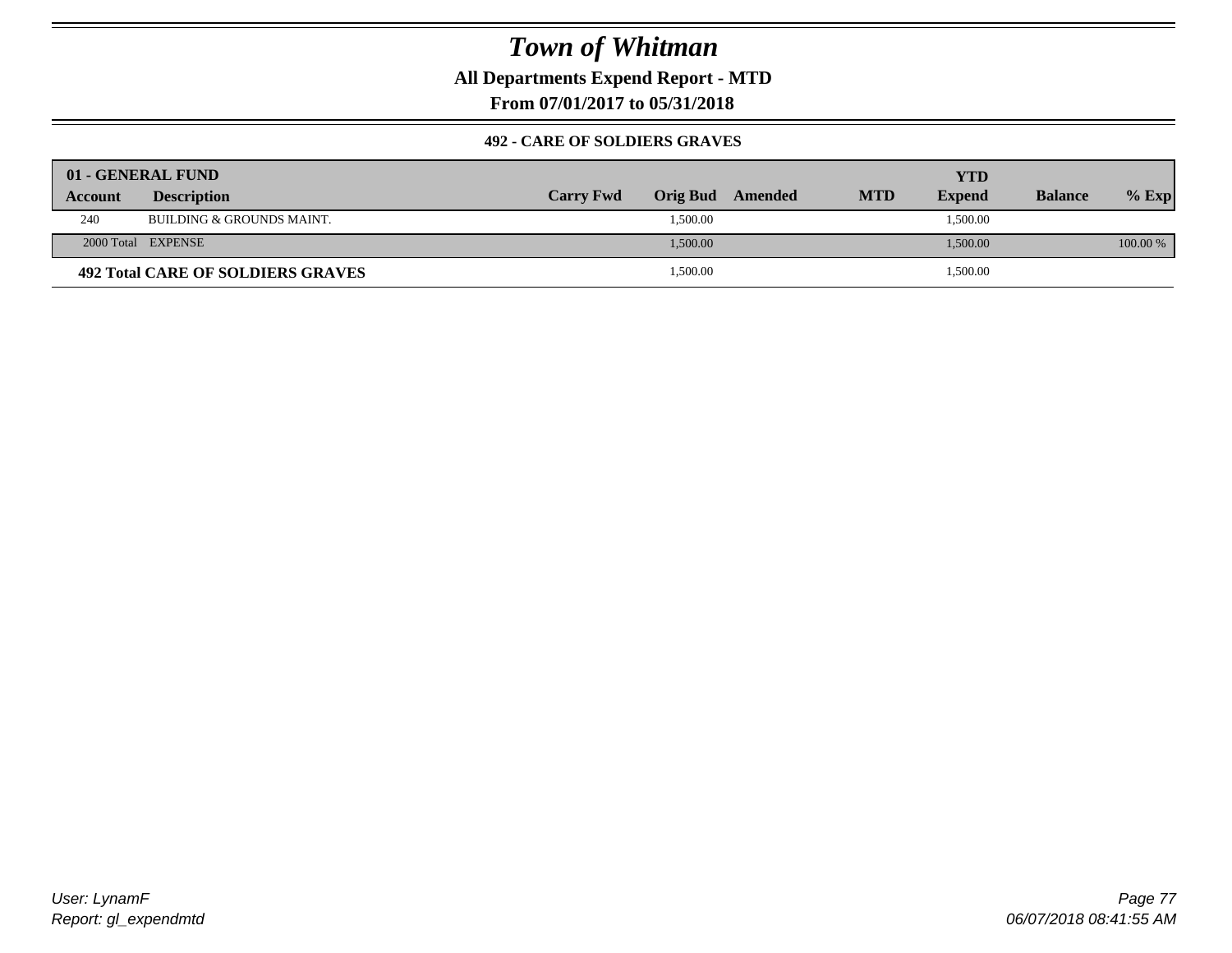## **All Departments Expend Report - MTD**

**From 07/01/2017 to 05/31/2018**

### **510 - BOARD OF HEALTH**

|         | 01 - GENERAL FUND            |                  |                         |            | <b>YTD</b>    |                |          |
|---------|------------------------------|------------------|-------------------------|------------|---------------|----------------|----------|
| Account | <b>Description</b>           | <b>Carry Fwd</b> | <b>Orig Bud</b> Amended | <b>MTD</b> | <b>Expend</b> | <b>Balance</b> | $%$ Exp  |
| 110     | SALARIES-BOARD MEMBERS       |                  |                         |            |               |                |          |
|         | 1001 Total SALARIES          |                  |                         |            |               |                | 100.00 % |
| 120     | SALARIES-PART TIME           | 39,343.00        | 3,804.71                | 4,149.93   | 37,738.62     | 5,409.09       |          |
|         | 1002 Total SALARIES          | 39,343.00        | 3,804.71                | 4,149.93   | 37,738.62     | 5,409.09       | 87.46 %  |
| 121     | <b>CLERICAL I</b>            | 24,867.00        |                         | 2,504.57   | 22,451.49     | 2,415.51       |          |
|         | 1003 Total SALARIES          | 24,867.00        |                         | 2,504.57   | 22,451.49     | 2,415.51       | 90.28 %  |
| 123     | RECORDING SECRETARY          | 3,501.00         |                         | 174.77     | 2,349.57      | 1,151.43       |          |
|         | 1004 Total SALARIES          | 3,501.00         |                         | 174.77     | 2,349.57      | 1,151.43       | 67.11 %  |
| 133     | <b>ASSISTANT</b>             | 1,800.00         |                         | 52.00      | 611.00        | 1,189.00       |          |
|         | 1005 Total SALARIES          | 1,800.00         |                         | 52.00      | 611.00        | 1,189.00       | 33.94 %  |
| 126     | <b>CLERICAL II</b>           | 1,366.00         |                         | 59.78      | 962.41        | 403.59         |          |
|         | 1006 Total SALARIES          | 1,366.00         |                         | 59.78      | 962.41        | 403.59         | 70.45 %  |
| 482     | RESERVE FUND TRANS.-SALARIES |                  |                         |            |               |                |          |
| 483     | RESERVE FUND TRANS.-VACATION |                  |                         |            |               |                |          |
|         | 1019 Total SALARIES          |                  |                         |            |               |                | 100.00 % |
| 150     | ANIMAL INSPECTOR             | 804.00           | 400.00                  | 90.00      | 1,050.00      | 154.00         |          |
| 151     | <b>BURIAL DEAD ANIMALS</b>   |                  |                         |            |               |                |          |
| 315     | <b>BURIAL AGENT</b>          | 275.00           |                         |            | 137.50        | 137.50         |          |
| 316     | <b>LABORATORY FEES</b>       |                  |                         |            |               |                |          |
| 340     | <b>TELEPHONE</b>             |                  |                         |            |               |                |          |
| 343     | <b>CELL PHONES</b>           |                  |                         |            |               |                |          |
| 420     | <b>OFFICE SUPPLIES</b>       |                  |                         |            | 361.10        | $-361.10$      |          |
| 501     | PREMIUM ON SALE OF BONDS     |                  |                         |            |               |                |          |
| 585     | MISCELLANEOUS EXPENSE        | 2,500.00         |                         |            | 675.87        | 1,824.13       |          |
| 730     | <b>ASSOCIATION DUES</b>      |                  |                         |            | 270.00        | $-270.00$      |          |
| 731     | <b>MEETINGS</b>              |                  |                         |            |               |                |          |
| 737     | <b>RABID ANIMAL EXPENSE</b>  | 200.00           |                         |            | 35.00         | 165.00         |          |
| 738     | HOUSEHOLD HAZARDOUS WASTE    | 3,000.00         |                         |            |               | 3,000.00       |          |
|         | 2000 Total EXPENSE           | 6,779.00         | 400.00                  | 90.00      | 2,529.47      | 4,649.53       | 35.23 %  |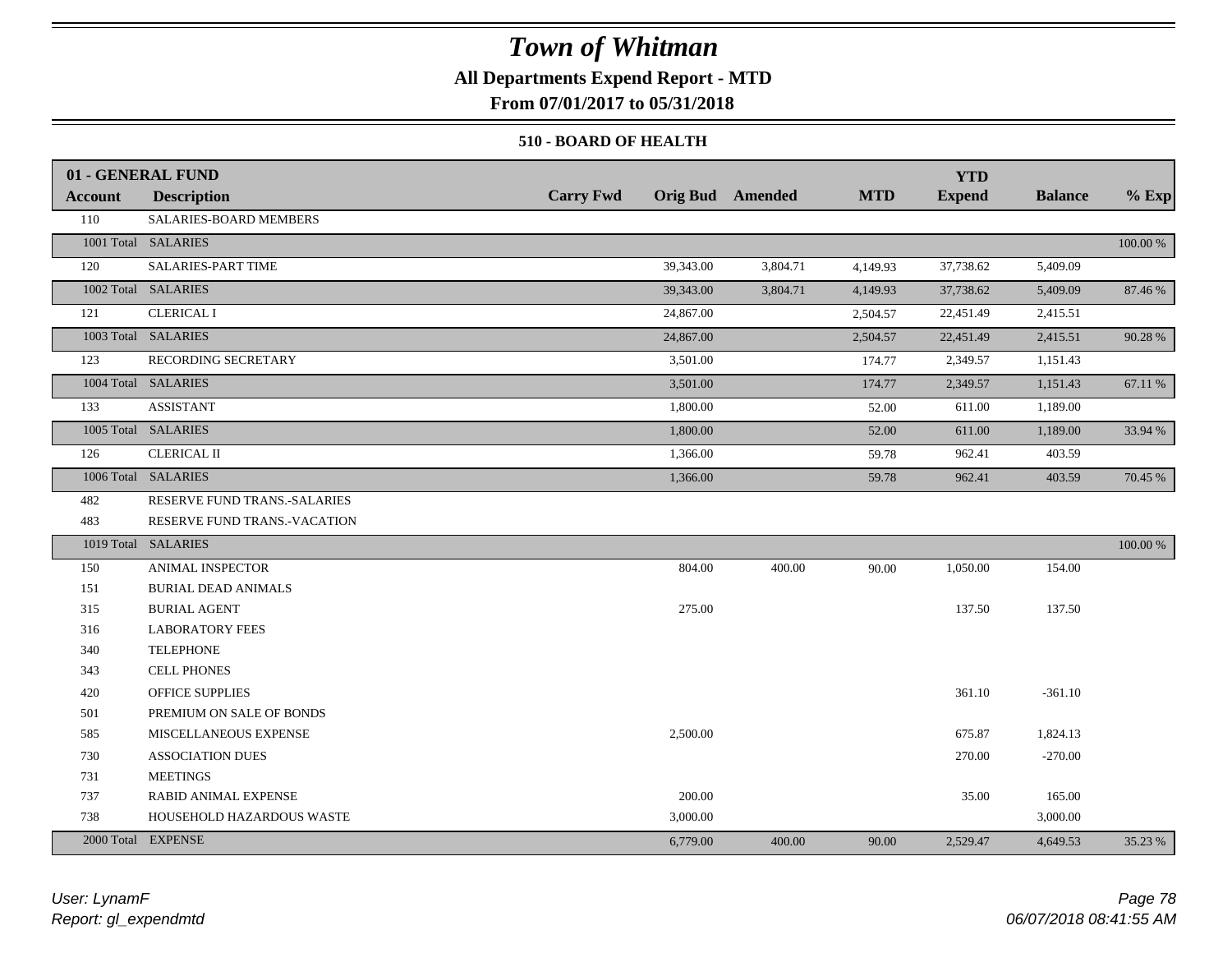**All Departments Expend Report - MTD**

**From 07/01/2017 to 05/31/2018**

### **510 - BOARD OF HEALTH**

|            | 01 - GENERAL FUND                           |                  |                 |          |            | <b>YTD</b>    |                |          |
|------------|---------------------------------------------|------------------|-----------------|----------|------------|---------------|----------------|----------|
| Account    | <b>Description</b>                          | <b>Carry Fwd</b> | <b>Orig Bud</b> | Amended  | <b>MTD</b> | <b>Expend</b> | <b>Balance</b> | $%$ Exp  |
| 710        | <b>IN STATE TRAVEL</b>                      |                  | 1,443.00        |          | 18.15      | 268.48        | 1,174.52       |          |
|            | 2001 Total EXPENSE                          |                  | 1,443.00        |          | 18.15      | 268.48        | 1,174.52       | 18.60 %  |
| 940        | <b>FY2016 ENCUMBRANCES</b>                  |                  |                 |          |            |               |                |          |
|            | 2002 Total EXPENSE                          |                  |                 |          |            |               |                | 100.00 % |
| 999        |                                             |                  |                 |          |            |               |                |          |
|            | 4448 Total A5 ATM 5/15 HAZARDOUS WSTE.DAY   |                  |                 |          |            |               |                | 100.00 % |
| 999        |                                             | 2,648.96         |                 |          |            | 1,744.66      | 904.30         |          |
| 4451 Total | A.6 ATM 5/16 HAZ.WASTE.DAY                  | 2,648.96         |                 |          |            | 1,744.66      | 904.30         | 65.86%   |
| 999        |                                             |                  |                 |          |            |               |                |          |
|            | 4456 Total A.27ATM5/14 HAZ.WASTE DAY        |                  |                 |          |            |               |                | 100.00 % |
| 999        |                                             |                  | 1,500.00        |          |            |               | 1,500.00       |          |
|            | 4543 Total A.14 ATM5/17 B.O.H.SITE TRAINING |                  | 1,500.00        |          |            |               | 1,500.00       | 0.00 %   |
|            | <b>510 Total BOARD OF HEALTH</b>            | 2,648.96         | 80,599.00       | 4,204.71 | 7,049.20   | 68,655.70     | 18,796.97      |          |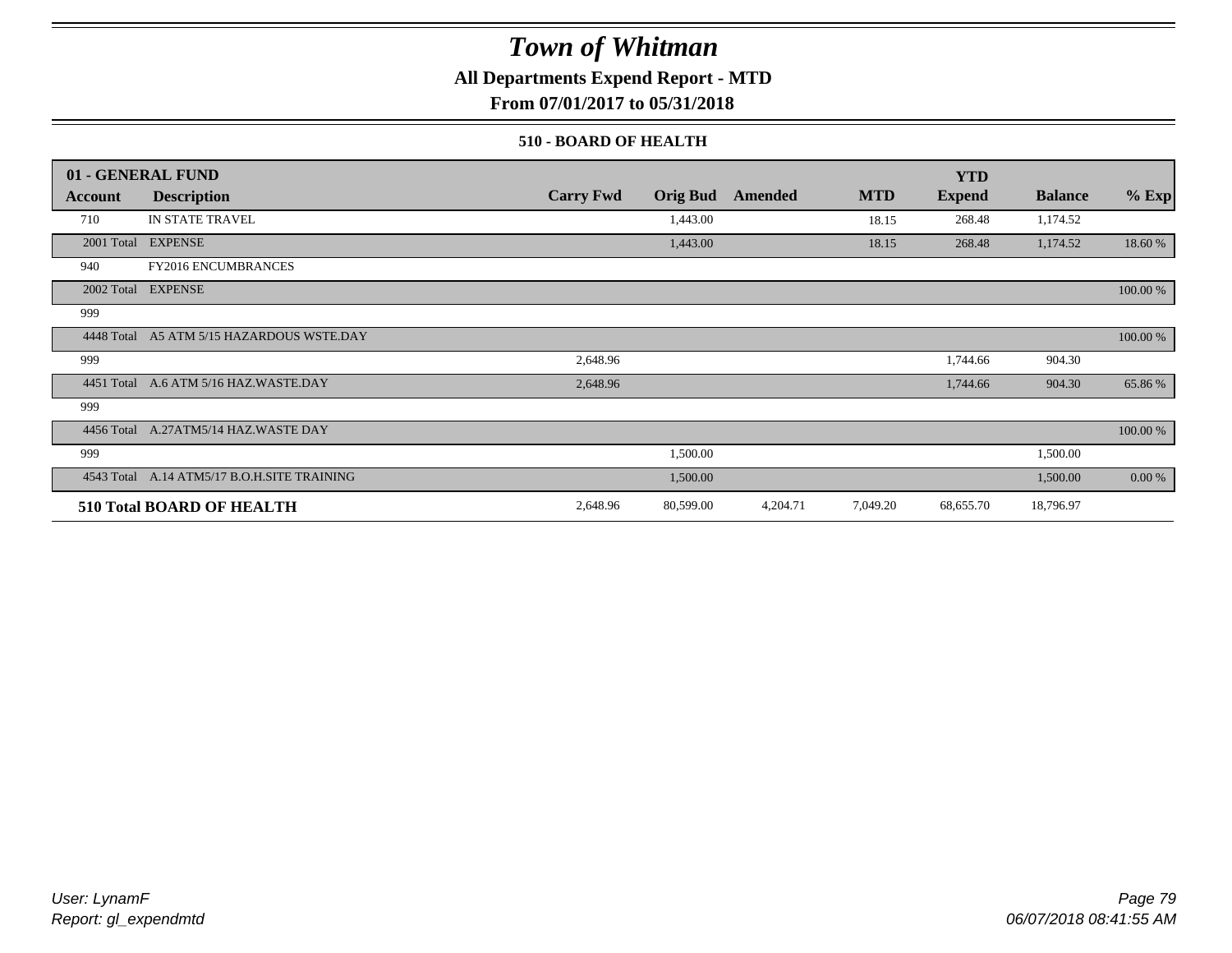**All Departments Expend Report - MTD**

**From 07/01/2017 to 05/31/2018**

### **519 - BOH-SEWER HOOK-UP INSPECTORS**

|         | 01 - GENERAL FUND                      |                  |                         |            | YTD           |                |          |
|---------|----------------------------------------|------------------|-------------------------|------------|---------------|----------------|----------|
| Account | <b>Description</b>                     | <b>Carry Fwd</b> | <b>Orig Bud</b> Amended | <b>MTD</b> | <b>Expend</b> | <b>Balance</b> | $%$ Exp  |
| 120     | SALARIES-PART TIME                     |                  |                         |            |               |                |          |
|         | 1000 Total SALARIES                    |                  |                         |            |               |                | 100.00 % |
|         | 519 Total BOH-SEWER HOOK-UP INSPECTORS |                  |                         |            |               |                |          |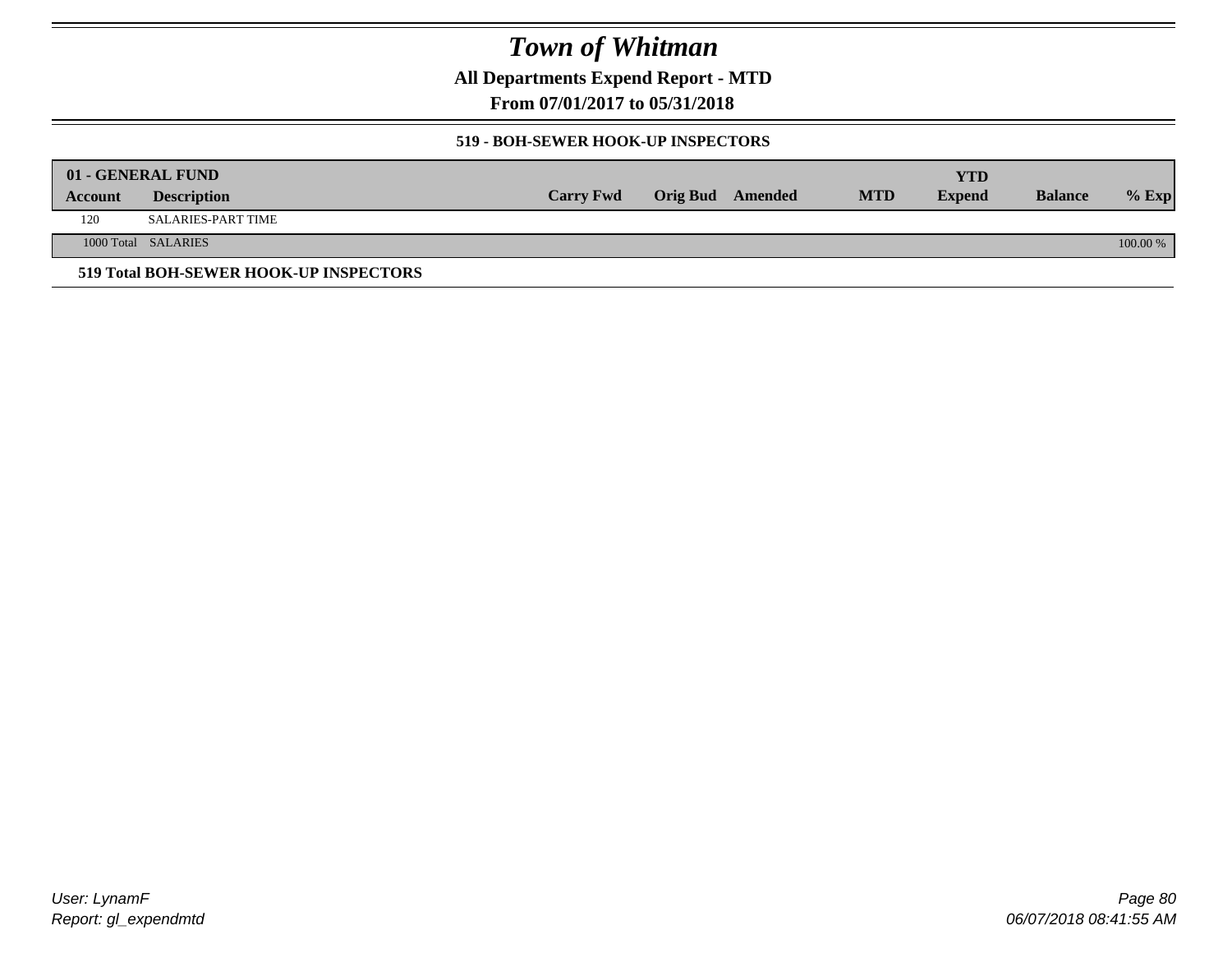## **All Departments Expend Report - MTD**

## **From 07/01/2017 to 05/31/2018**

### **522 - VISITING NURSE**

|         | 01 - GENERAL FUND          |                  |                 |         |            | <b>YTD</b>    |                |          |
|---------|----------------------------|------------------|-----------------|---------|------------|---------------|----------------|----------|
| Account | <b>Description</b>         | <b>Carry Fwd</b> | <b>Orig Bud</b> | Amended | <b>MTD</b> | <b>Expend</b> | <b>Balance</b> | $%$ Exp  |
| 300     | MEDICAL & DENTAL EXPENSE   |                  | 18,025.00       |         | 821.42     | 8.214.20      | 9,810.80       |          |
|         | 2000 Total EXPENSE         |                  | 18,025,00       |         | 821.42     | 8.214.20      | 9.810.80       | 45.57 %  |
| 946     | <b>FY2010 ENCUMBRANCES</b> |                  |                 |         |            |               |                |          |
|         | 2001 Total EXPENSE         |                  |                 |         |            |               |                | 100.00 % |
|         | 522 Total VISITING NURSE   |                  | 18,025.00       |         | 821.42     | 8.214.20      | 9,810.80       |          |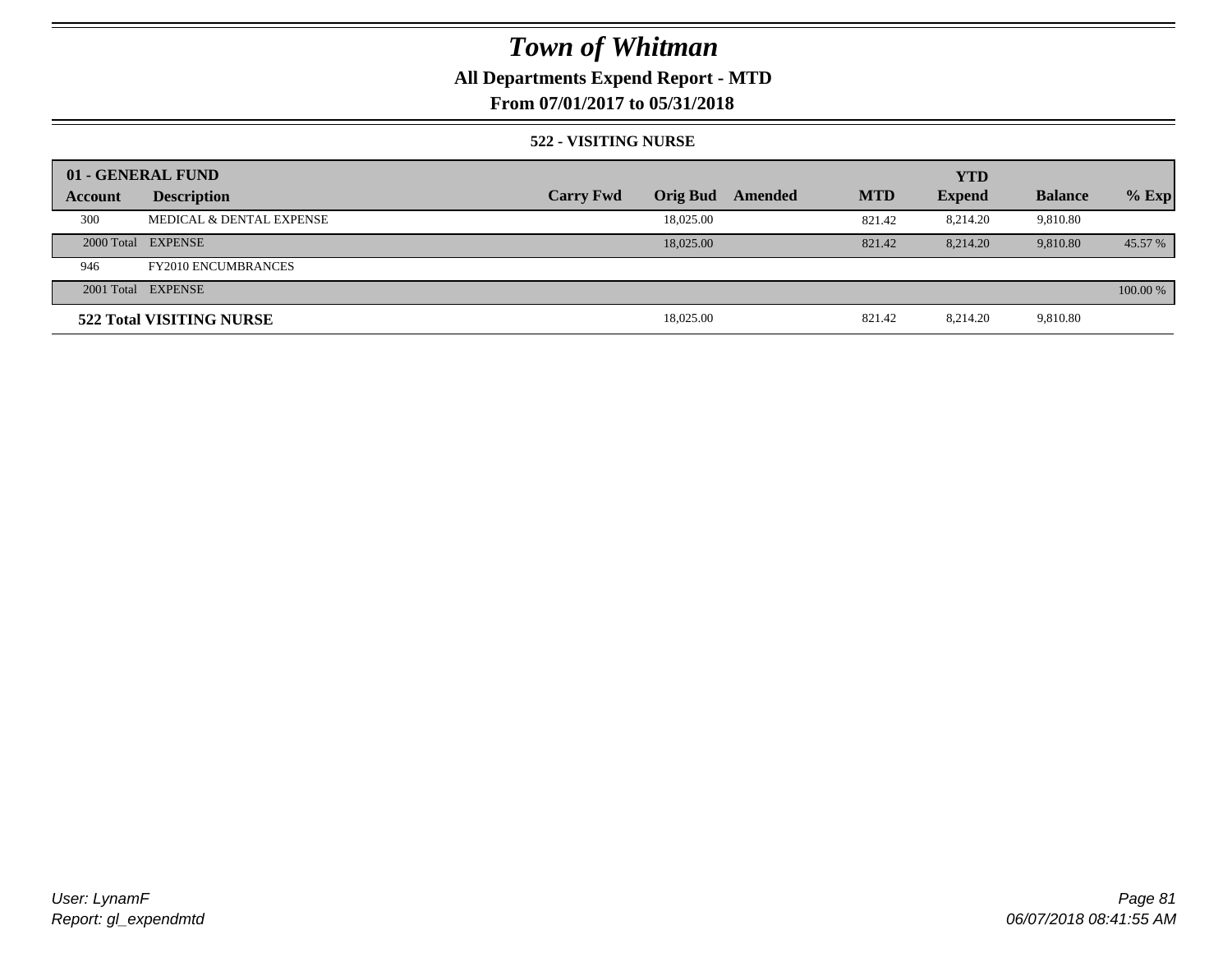## **All Departments Expend Report - MTD**

## **From 07/01/2017 to 05/31/2018**

### **524 - DENTAL**

|         | 01 - GENERAL FUND       |                  |                  |            | <b>YTD</b>    |                |          |
|---------|-------------------------|------------------|------------------|------------|---------------|----------------|----------|
| Account | <b>Description</b>      | <b>Carry Fwd</b> | Orig Bud Amended | <b>MTD</b> | <b>Expend</b> | <b>Balance</b> | $%$ Exp  |
| 730     | <b>ASSOCIATION DUES</b> |                  |                  |            |               |                |          |
|         | 2000 Total EXPENSE      |                  |                  |            |               |                | 100.00 % |
|         | <b>524 Total DENTAL</b> |                  |                  |            |               |                |          |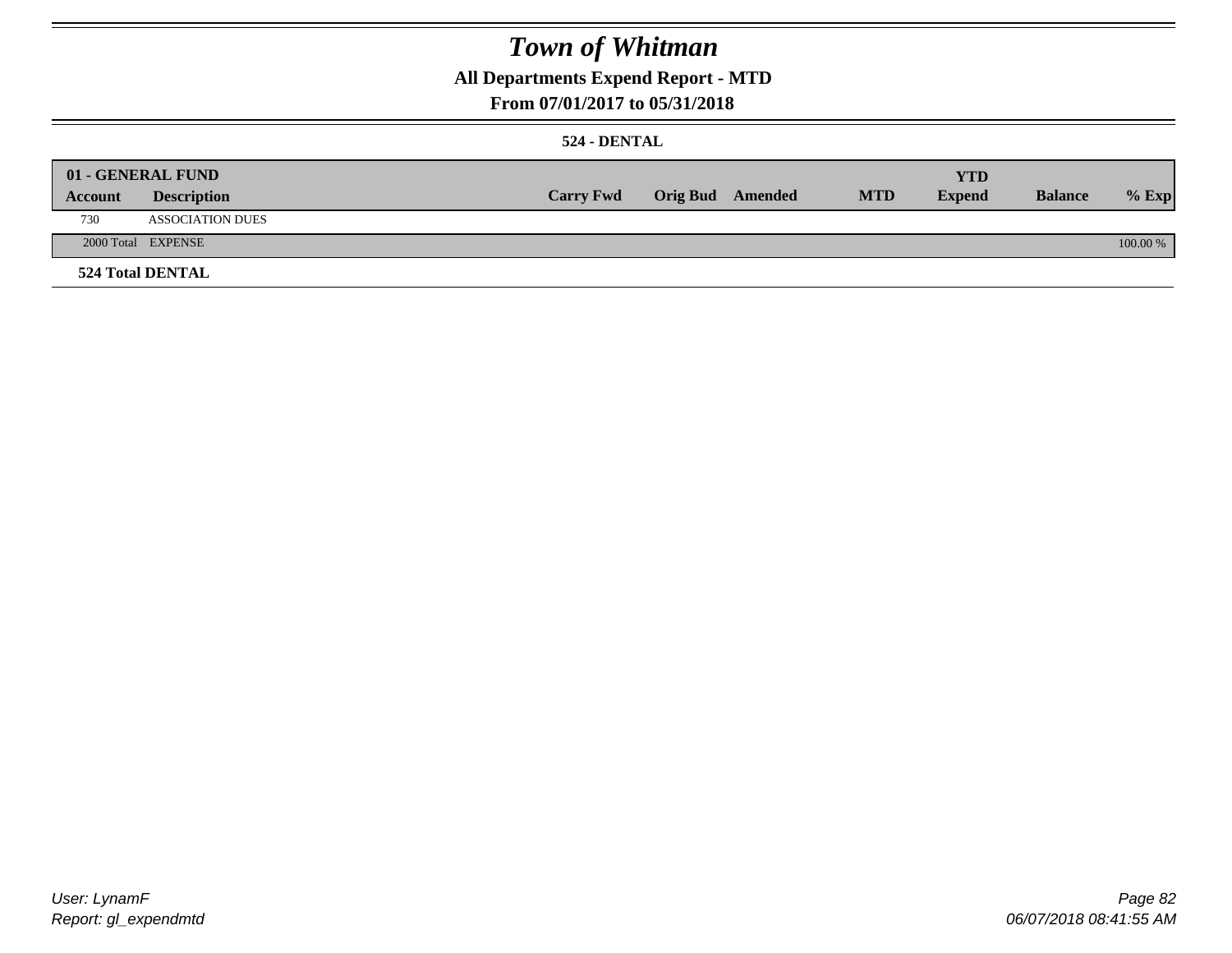## **All Departments Expend Report - MTD**

**From 07/01/2017 to 05/31/2018**

### **541 - COUNCIL ON AGING**

|         | 01 - GENERAL FUND                        |                  |                                       | <b>YTD</b>    |                |          |
|---------|------------------------------------------|------------------|---------------------------------------|---------------|----------------|----------|
| Account | <b>Description</b>                       | <b>Carry Fwd</b> | <b>Orig Bud</b> Amended<br><b>MTD</b> | <b>Expend</b> | <b>Balance</b> | $%$ Exp  |
| 111     | SALARIES-ADMINSTRATIVE                   | 66,127.00        | 6,358.35                              | 59,768.49     | 6,358.51       |          |
| 138     | SICK LEAVE BUY-BACK                      |                  |                                       |               |                |          |
| 146     | SALARIES-LONGEVITY                       |                  |                                       |               |                |          |
|         | 1000 Total SALARIES                      | 66,127.00        | 6,358.35                              | 59,768.49     | 6,358.51       | 90.38 %  |
| 121     | <b>CLERICAL I</b>                        | 41,001.00        | 3,942.40                              | 36,994.60     | 4,006.40       |          |
|         | 1001 Total SALARIES                      | 41,001.00        | 3,942.40                              | 36,994.60     | 4,006.40       | 90.22 %  |
| 117     | <b>CUSTODIAL</b>                         |                  |                                       |               |                |          |
|         | 1002 Total SALARIES                      |                  |                                       |               |                | 100.00 % |
| 157     | <b>BUS DRIVER</b>                        | 35,051.00        | 3,555.09                              | 26,248.89     | 8,802.11       |          |
|         | 1003 Total SALARIES                      | 35,051.00        | 3,555.09                              | 26,248.89     | 8,802.11       | 74.88%   |
| 129     | ADDITIONAL CLERICAL                      | 32,979.00        | 3,171.00                              | 30,042.96     | 2,936.04       |          |
|         | 1004 Total SALARIES                      | 32,979.00        | 3,171.00                              | 30,042.96     | 2,936.04       | 91.09%   |
| 131     | <b>SOCIAL WORKER</b>                     | 32,466.00        | 3,121.65                              | 29,343.51     | 3,122.49       |          |
|         | 1005 Total SALARIES                      | 32,466.00        | 3,121.65                              | 29,343.51     | 3,122.49       | 90.38%   |
| 210     | <b>ELECTRICITY</b>                       |                  | 498.58                                | 2,902.49      | $-2,902.49$    |          |
| 212     | <b>GAS (NATURAL)</b>                     |                  | 425.01                                | 1,995.10      | $-1,995.10$    |          |
| 242     | <b>VEHICLE MAINTENANCE</b>               |                  |                                       |               |                |          |
| 340     | <b>TELEPHONE</b>                         |                  |                                       |               |                |          |
| 343     | <b>CELL PHONES</b>                       |                  | 101.98                                | 989.83        | -989.83        |          |
| 420     | <b>OFFICE SUPPLIES</b>                   |                  | 575.67                                | 2,004.83      | $-2,004.83$    |          |
| 481     | <b>GASOLINE</b>                          |                  |                                       |               |                |          |
| 585     | MISCELLANEOUS EXPENSE                    | 15,157.00        | 68.51                                 | 303.33        | 14,853.67      |          |
| 430     | <b>BUILDING MAINTENANCE &amp; REPAIR</b> |                  | 90.91                                 | 1,938.69      | $-1,938.69$    |          |
| 710     | IN STATE TRAVEL                          |                  | 44.16                                 | 221.80        | $-221.80$      |          |
| 730     | <b>ASSOCIATION DUES</b>                  |                  |                                       |               |                |          |
| 731     | <b>MEETINGS</b>                          |                  |                                       |               |                |          |
| 870     | OFFICE EQUIPMENT                         |                  |                                       |               |                |          |
|         | 2000 Total EXPENSE                       | 15,157.00        | 1,804.82                              | 10,356.07     | 4,800.93       | 68.32 %  |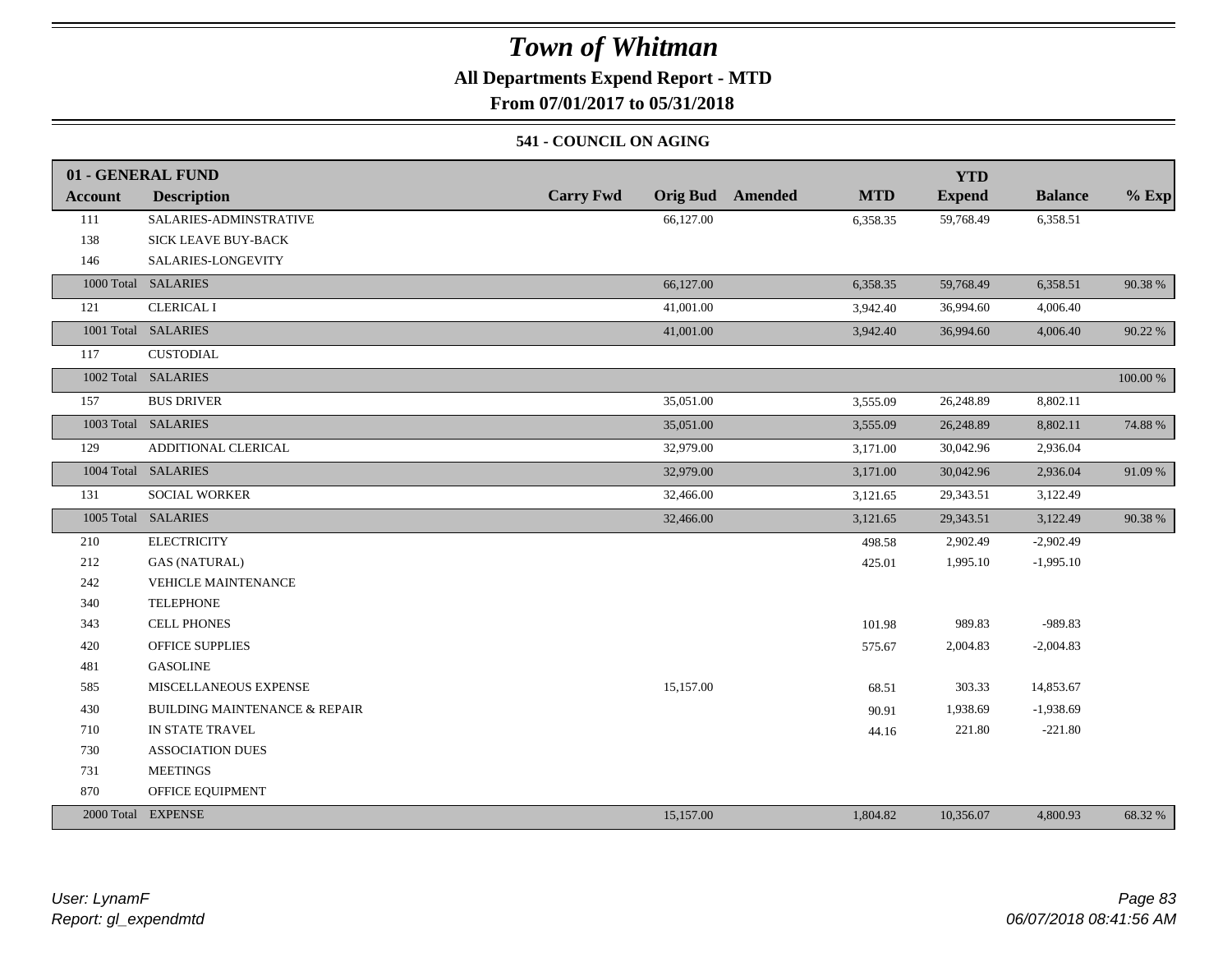## **All Departments Expend Report - MTD**

## **From 07/01/2017 to 05/31/2018**

#### **541 - COUNCIL ON AGING**

|         | 01 - GENERAL FUND                                |                  |                 |         |            | <b>YTD</b>    |                |          |
|---------|--------------------------------------------------|------------------|-----------------|---------|------------|---------------|----------------|----------|
| Account | <b>Description</b>                               | <b>Carry Fwd</b> | <b>Orig Bud</b> | Amended | <b>MTD</b> | <b>Expend</b> | <b>Balance</b> | $%$ Exp  |
| 940     | <b>FY2016 ENCUMBRANCES</b>                       |                  |                 |         |            |               |                |          |
| 941     | FY 2017 ENCUMBRANCES                             |                  |                 |         |            |               |                |          |
| 943     | <b>FY2012 ENCUMBRANCES</b>                       |                  |                 |         |            |               |                |          |
| 945     | <b>FY2013 ENCUMBRANCES</b>                       |                  |                 |         |            |               |                |          |
|         | 2002 Total EXPENSE                               |                  |                 |         |            |               |                | 100.00 % |
| 999     |                                                  |                  |                 |         |            |               |                |          |
|         | 4492 Total A.6 STM 5/7/12 PUR.CHAIRS-SENIOR CTR. |                  |                 |         |            |               |                | 100.00 % |
| 999     |                                                  |                  |                 |         |            |               |                |          |
|         | 4493 Total A19 ATM 5/12 C.O.A. BUILDING REPAIRS  |                  |                 |         |            |               |                | 100.00 % |
| 999     |                                                  | 3,061.00         |                 |         |            | 3,061.00      |                |          |
|         | 4494 Total A.5STM5/17TOWN SHR.WHL CHR.EQ.BUS     | 3,061.00         |                 |         |            | 3,061.00      |                | 100.00 % |
| 999     |                                                  |                  |                 |         |            |               |                |          |
|         | 4557 Total A.17 ATM 5/13 REPAVE COA PARKING LOT  |                  |                 |         |            |               |                | 100.00 % |
| 999     |                                                  |                  |                 |         |            |               |                |          |
|         | 4563 Total A.27A ATM 5/16 AIR COND. SEN.CTR.     |                  |                 |         |            |               |                | 100.00 % |
|         | 541 Total COUNCIL ON AGING                       | 3,061.00         | 222,781.00      |         | 21,953.31  | 195,815.52    | 30,026.48      |          |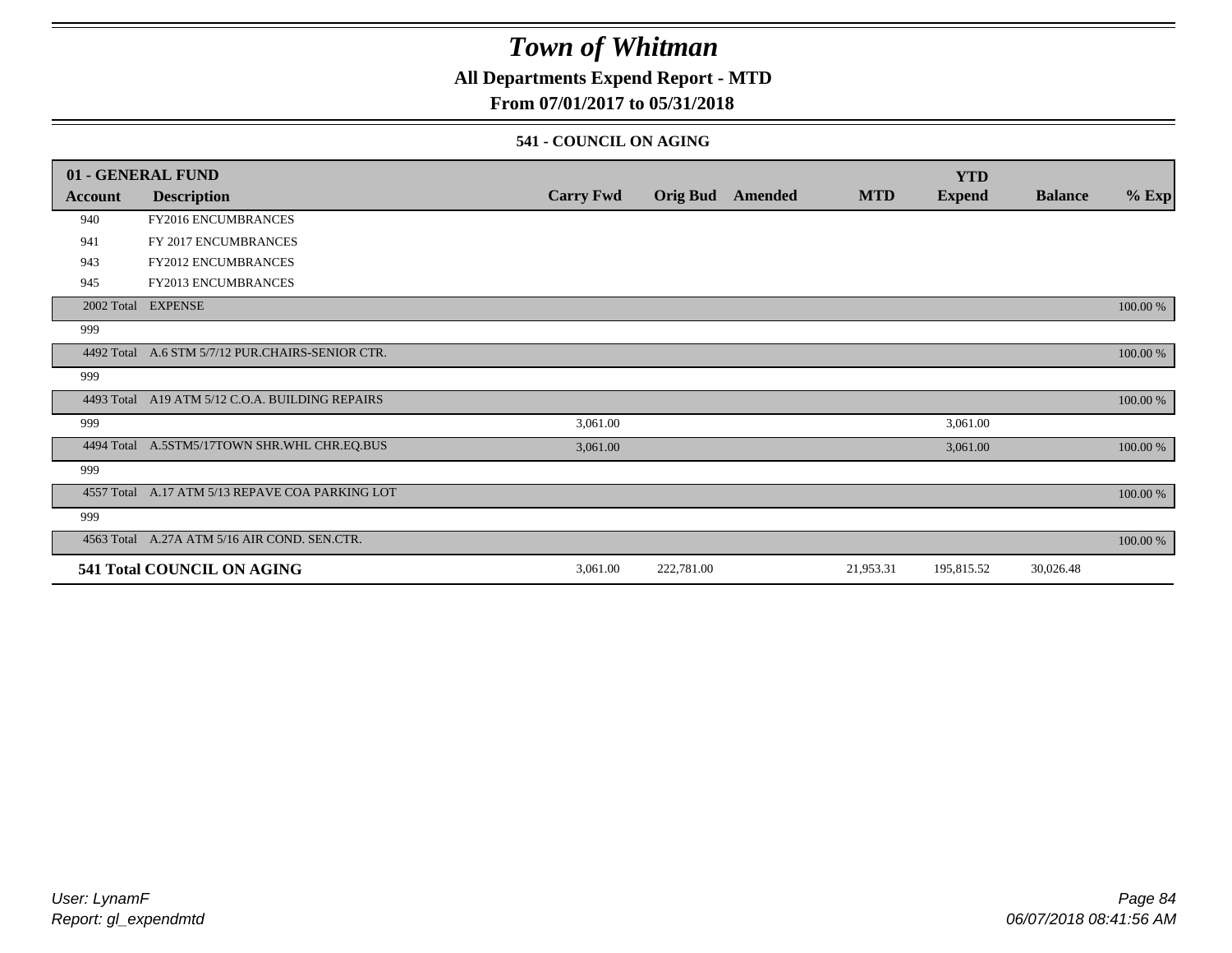**All Departments Expend Report - MTD**

## **From 07/01/2017 to 05/31/2018**

#### **543 - VETERANS SERVICES**

|            | 01 - GENERAL FUND                  |                  |                 |         |            | <b>YTD</b>    |                |          |
|------------|------------------------------------|------------------|-----------------|---------|------------|---------------|----------------|----------|
| Account    | <b>Description</b>                 | <b>Carry Fwd</b> | <b>Orig Bud</b> | Amended | <b>MTD</b> | <b>Expend</b> | <b>Balance</b> | $%$ Exp  |
| 112        | <b>SALARIES</b>                    |                  |                 |         |            |               |                |          |
| 1000 Total | <b>SALARIES</b>                    |                  |                 |         |            |               |                | 100.00 % |
| 120        | <b>SALARIES-PART TIME</b>          |                  |                 |         |            |               |                |          |
| 1001 Total | <b>SALARIES</b>                    |                  |                 |         |            |               |                | 100.00 % |
| 330        | <b>DISTRICT SERVICES</b>           |                  | 45,100.00       |         | 15,916.93  | 22,260.94     | 22,839.06      |          |
| 340        | <b>TELEPHONE</b>                   |                  |                 |         |            |               |                |          |
| 343        | <b>CELL PHONES</b>                 |                  |                 |         | 50.99      | 560.89        | $-560.89$      |          |
| 420        | <b>OFFICE SUPPLIES</b>             |                  |                 |         |            | 55.50         | $-55.50$       |          |
| 585        | MISCELLANEOUS EXPENSE              |                  | 1,500.00        |         |            | 140.00        | 1,360.00       |          |
| 730        | <b>ASSOCIATION DUES</b>            |                  |                 |         |            |               |                |          |
| 731        | <b>MEETINGS</b>                    |                  |                 |         |            |               |                |          |
| 2000 Total | <b>EXPENSE</b>                     |                  | 46,600.00       |         | 15,967.92  | 23,017.33     | 23,582.67      | 49.39 %  |
| 710        | IN STATE TRAVEL                    |                  | 1,000.00        |         |            |               | 1,000.00       |          |
| 2001 Total | <b>EXPENSE</b>                     |                  | 1,000.00        |         |            |               | 1,000.00       | $0.00\%$ |
| 999        |                                    |                  |                 |         |            |               |                |          |
| 4412 Total | <b>TRI-TOWN PARADE</b>             |                  |                 |         |            |               |                | 100.00 % |
|            | <b>543 Total VETERANS SERVICES</b> |                  | 47,600.00       |         | 15,967.92  | 23,017.33     | 24,582.67      |          |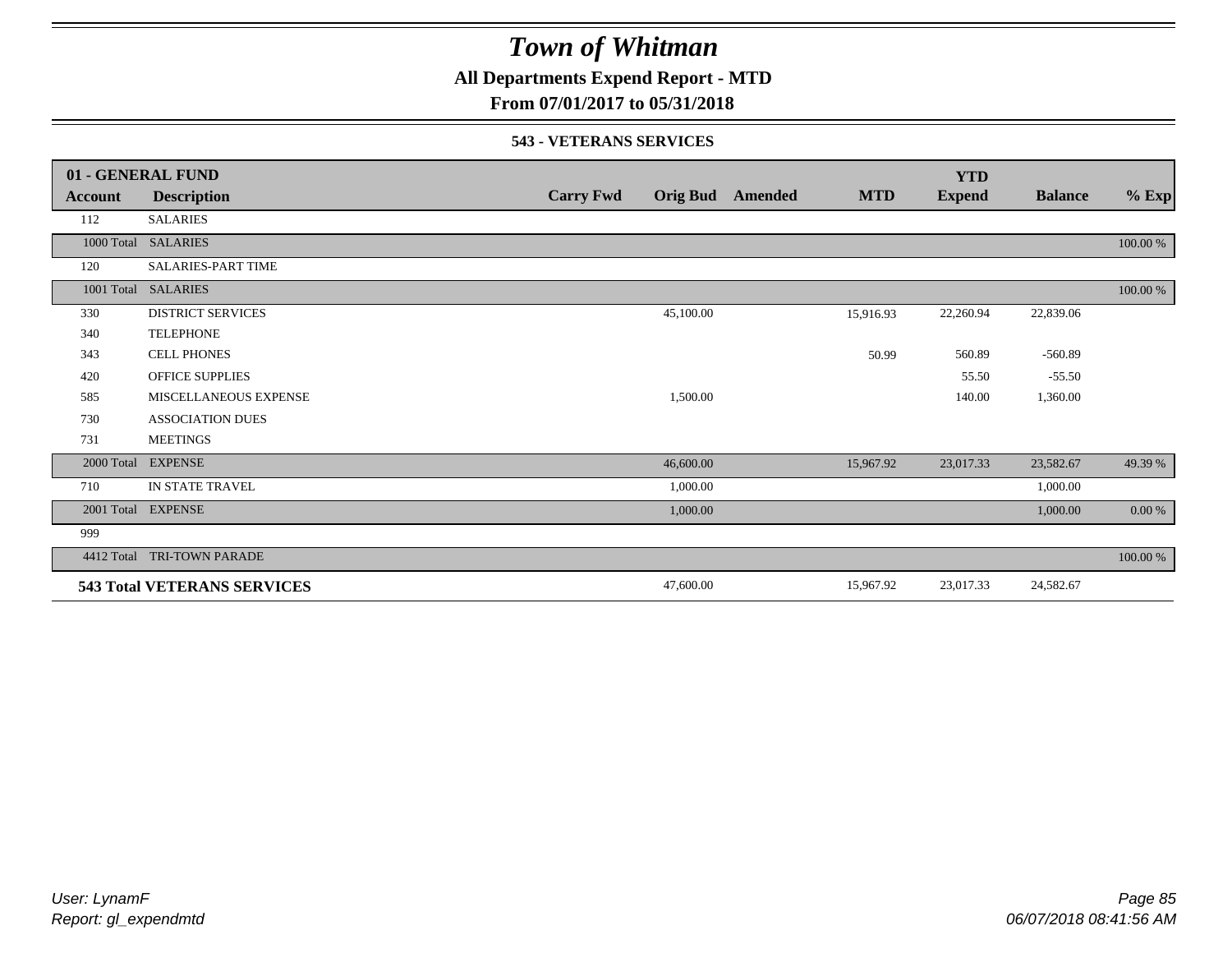## **All Departments Expend Report - MTD**

### **From 07/01/2017 to 05/31/2018**

### **544 - VETERANS BENEFITS**

|         | 01 - GENERAL FUND                  |                  |                 |              |            | <b>YTD</b>    |                |         |
|---------|------------------------------------|------------------|-----------------|--------------|------------|---------------|----------------|---------|
| Account | <b>Description</b>                 | <b>Carry Fwd</b> | <b>Orig Bud</b> | Amended      | <b>MTD</b> | <b>Expend</b> | <b>Balance</b> | $%$ Exp |
| 585     | MISCELLANEOUS EXPENSE              |                  |                 |              |            |               |                |         |
| 770     | <b>SUBSISTENCE</b>                 |                  | 200,000.00      | $-25,000.00$ | 13,298.86  | 156,409.89    | 18,590.11      |         |
| 771     | <b>FOOD</b>                        |                  |                 |              |            |               |                |         |
| 772     | <b>FUEL</b>                        |                  |                 |              |            |               |                |         |
| 773     | <b>HOSPITAL</b>                    |                  |                 |              |            |               |                |         |
| 774     | <b>MEDICAL CARE</b>                |                  |                 |              |            |               |                |         |
| 775     | <b>MEDICAL SUPPLIES</b>            |                  |                 |              |            |               |                |         |
| 776     | <b>HOUSING</b>                     |                  |                 |              |            |               |                |         |
|         | 2000 Total EXPENSE                 |                  | 200,000.00      | $-25,000.00$ | 13,298.86  | 156,409.89    | 18,590.11      | 89.37 % |
|         | <b>544 Total VETERANS BENEFITS</b> |                  | 200,000.00      | $-25,000.00$ | 13,298.86  | 156,409.89    | 18,590.11      |         |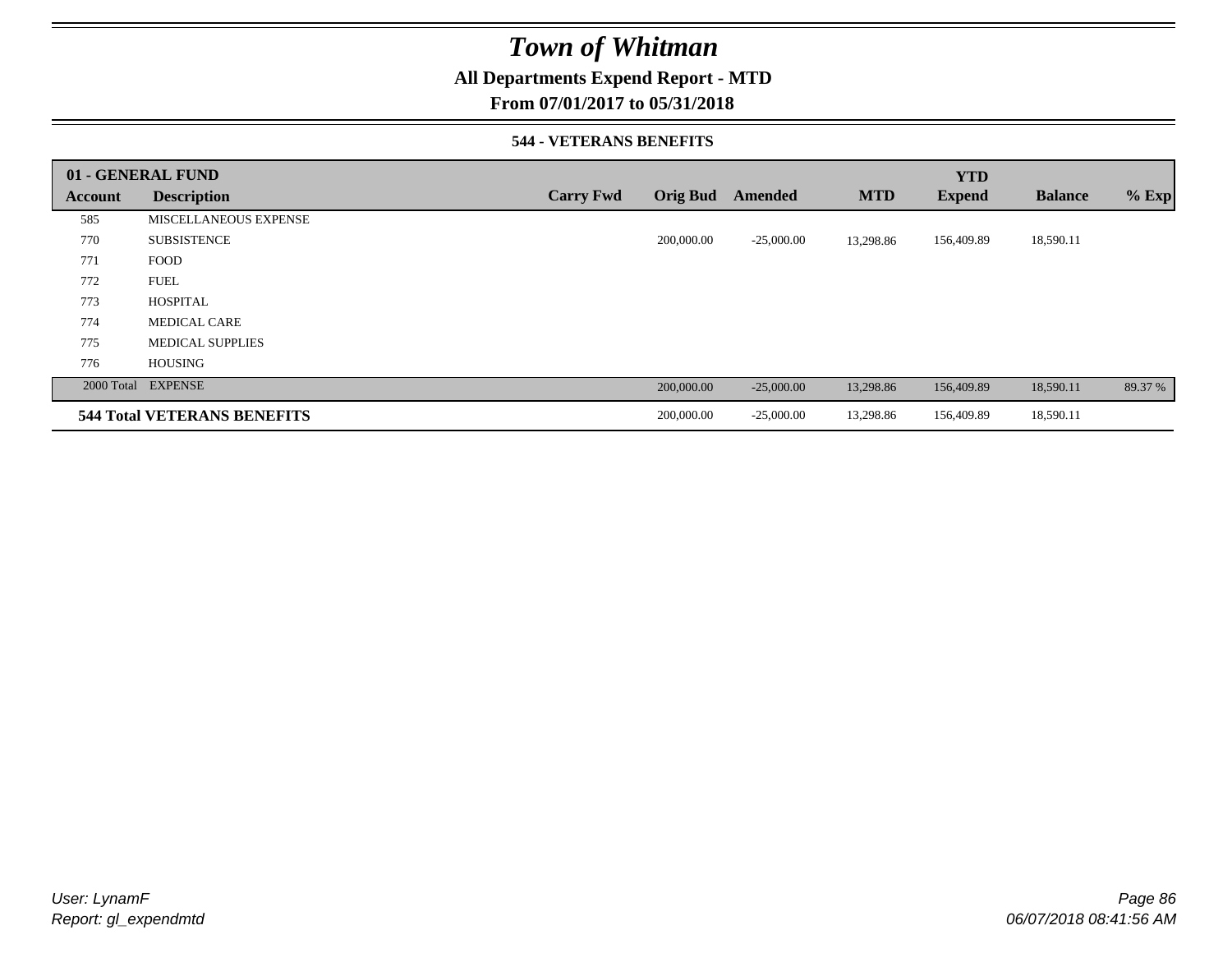## **All Departments Expend Report - MTD**

### **From 07/01/2017 to 05/31/2018**

### **545 - DAV RENTAL**

|         | 01 - GENERAL FUND           |                  |                         |            | <b>YTD</b>    |                |          |
|---------|-----------------------------|------------------|-------------------------|------------|---------------|----------------|----------|
| Account | <b>Description</b>          | <b>Carry Fwd</b> | <b>Orig Bud</b> Amended | <b>MTD</b> | <b>Expend</b> | <b>Balance</b> | $%$ Exp  |
| 270     | <b>BUILDING RENTAL</b>      |                  |                         |            |               |                |          |
|         | 2000 Total EXPENSE          |                  |                         |            |               |                | 100.00 % |
|         | <b>545 Total DAV RENTAL</b> |                  |                         |            |               |                |          |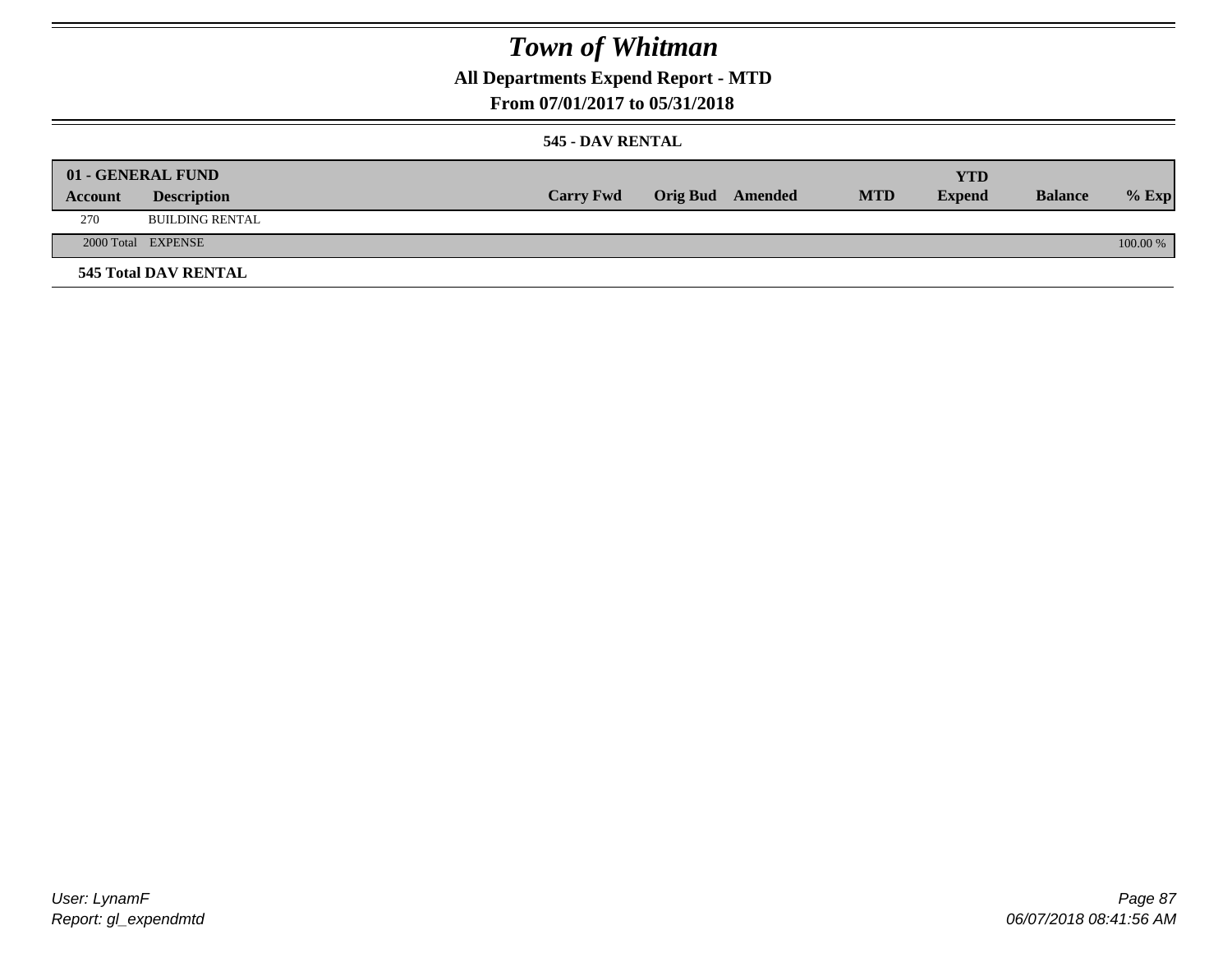## **All Departments Expend Report - MTD**

### **From 07/01/2017 to 05/31/2018**

#### **550 - MISC. HUMAN SERVICES**

|            | 01 - GENERAL FUND                         |                  |                 |         |            | <b>YTD</b>    |                |          |
|------------|-------------------------------------------|------------------|-----------------|---------|------------|---------------|----------------|----------|
| Account    | <b>Description</b>                        | <b>Carry Fwd</b> | <b>Orig Bud</b> | Amended | <b>MTD</b> | <b>Expend</b> | <b>Balance</b> | $%$ Exp  |
| 939        | <b>FY2015 ENCUMBRANCES</b>                |                  |                 |         |            |               |                |          |
| 943        | <b>FY2012 ENCUMBRANCES</b>                |                  |                 |         |            |               |                |          |
| 945        | <b>FY2013 ENCUMBRANCES</b>                |                  |                 |         |            |               |                |          |
| 999        |                                           |                  | 12,000.00       |         |            | 9,000.00      | 3,000.00       |          |
| 4414 Total | ART.2 ATM 5/12 WHITMAN COUNS.             |                  | 12,000.00       |         |            | 9,000.00      | 3,000.00       | 75.00 %  |
| 999        |                                           |                  | 500.00          |         |            |               | 500.00         |          |
|            | 4416 Total A.2 ATM 5/12 PLYMOUTH CTY.EXT. |                  | 500.00          |         |            |               | 500.00         | 0.00 %   |
| 999        |                                           |                  |                 |         |            |               |                |          |
|            | 4522 Total COMPLETE STREETS GRANT -TIER 2 |                  |                 |         |            |               |                | 100.00 % |
|            | <b>550 Total MISC. HUMAN SERVICES</b>     |                  | 12,500.00       |         |            | 9,000.00      | 3,500.00       |          |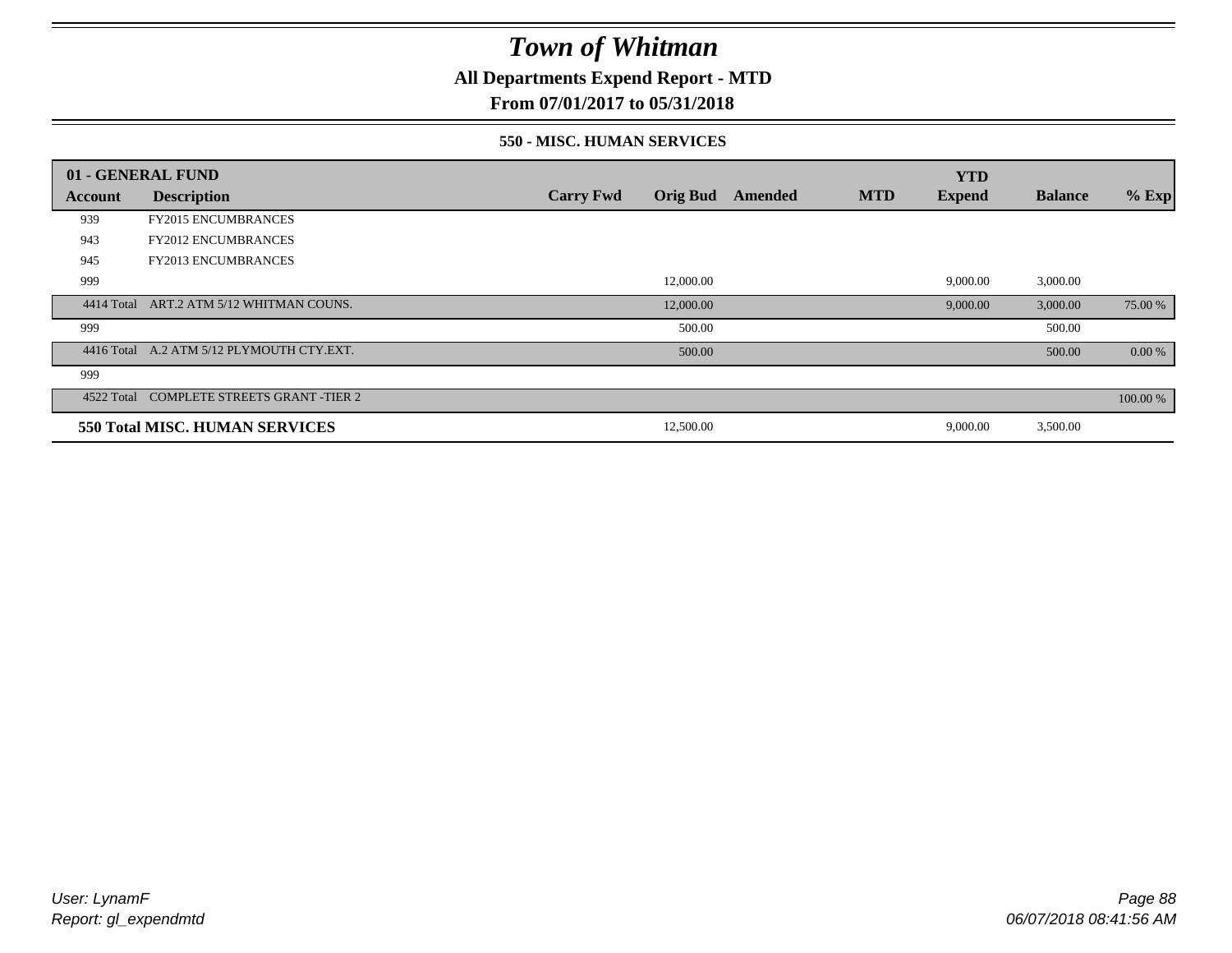## **All Departments Expend Report - MTD**

## **From 07/01/2017 to 05/31/2018**

#### **610 - LIBRARY**

|                | 01 - GENERAL FUND                        |                  |           |                  |            | <b>YTD</b>    |                |          |
|----------------|------------------------------------------|------------------|-----------|------------------|------------|---------------|----------------|----------|
| <b>Account</b> | <b>Description</b>                       | <b>Carry Fwd</b> |           | Orig Bud Amended | <b>MTD</b> | <b>Expend</b> | <b>Balance</b> | $%$ Exp  |
| 111            | SALARIES-ADMINSTRATIVE                   |                  | 67,095.00 |                  | 6,451.45   | 60,643.63     | 6,451.37       |          |
| 138            | SICK LEAVE BUY-BACK                      |                  |           |                  |            |               |                |          |
| 146            | SALARIES-LONGEVITY                       |                  | 1,200.00  |                  |            | 1,200.00      |                |          |
|                | 1000 Total SALARIES                      |                  | 68,295.00 |                  | 6,451.45   | 61,843.63     | 6,451.37       | 90.55 %  |
| 153            | SALARY-REF.LIBRARIAN-P.T.                |                  |           |                  |            |               |                |          |
|                | 1001 Total SALARIES                      |                  |           |                  |            |               |                | 100.00 % |
| 154            | SALARY-ASSISTANT DIRECTOR                |                  | 48,539.00 | 2,183.00         | 4,877.25   | 45,846.15     | 4,875.85       |          |
|                | 1002 Total SALARIES                      |                  | 48,539.00 | 2,183.00         | 4,877.25   | 45,846.15     | 4,875.85       | 90.38 %  |
| 155            | SALARY-CIRCULATION SUPERVISOR            |                  | 45,751.00 | 2,825.00         | 4,670.75   | 43,905.05     | 4,670.95       |          |
|                | 1003 Total SALARIES                      |                  | 45,751.00 | 2,825.00         | 4,670.75   | 43,905.05     | 4,670.95       | 90.38%   |
| 156            | SALARY-YOUTH SERV. LIBRARIAN             |                  | 44,032.00 | 1,022.00         | 4,362.75   | 40,690.65     | 4,363.35       |          |
|                | 1004 Total SALARIES                      |                  | 44,032.00 | 1,022.00         | 4,362.75   | 40,690.65     | 4,363.35       | 90.31 %  |
| 159            | SALARY-LIBRARY TECHNICIANS-P.T.          |                  | 71,975.00 | 2,829.00         | 7,239.19   | 68,015.60     | 6,788.40       |          |
|                | 1005 Total SALARIES                      |                  | 71,975.00 | 2,829.00         | 7,239.19   | 68,015.60     | 6,788.40       | 90.92 %  |
| 117            | <b>CUSTODIAL</b>                         |                  |           |                  |            |               |                |          |
|                | 1006 Total SALARIES                      |                  |           |                  |            |               |                | 100.00 % |
| 220            | SENIOR LIBRARY TECHNICIAN                |                  | 40,179.00 | 1,245.00         | 3,983.00   | 37,440.20     | 3,983.80       |          |
|                | 1007 Total SALARIES                      |                  | 40,179.00 | 1,245.00         | 3,983.00   | 37,440.20     | 3,983.80       | 90.38%   |
| 949            | FY2014 ENCUMBRANCES                      |                  |           |                  |            |               |                |          |
|                | 1008 Total SALARIES                      |                  |           |                  |            |               |                | 100.00 % |
| 210            | <b>ELECTRICITY</b>                       |                  |           |                  |            |               |                |          |
| 212            | <b>GAS (NATURAL)</b>                     |                  |           |                  |            |               |                |          |
| 244            | OFFICE EQUIPMENT MAINTENANCE             |                  |           |                  |            | 1,790.64      | $-1,790.64$    |          |
| 311            | COMPUTER SERVICES                        |                  |           |                  |            |               |                |          |
| 340            | <b>TELEPHONE</b>                         |                  |           |                  |            |               |                |          |
| 589            | CATALOGING                               |                  |           |                  |            |               |                |          |
| 420            | <b>OFFICE SUPPLIES</b>                   |                  |           |                  |            | 4,429.11      | $-4,429.11$    |          |
| 430            | <b>BUILDING MAINTENANCE &amp; REPAIR</b> |                  |           |                  |            |               |                |          |
| 585            | MISCELLANEOUS EXPENSE                    |                  | 44,094.00 |                  |            | 46.62         | 44,047.38      |          |
| 587            | <b>BOOKS</b>                             |                  |           |                  |            | 33,718.27     | $-33,718.27$   |          |
|                |                                          |                  |           |                  |            |               |                |          |

*Report: gl\_expendmtd User: LynamF*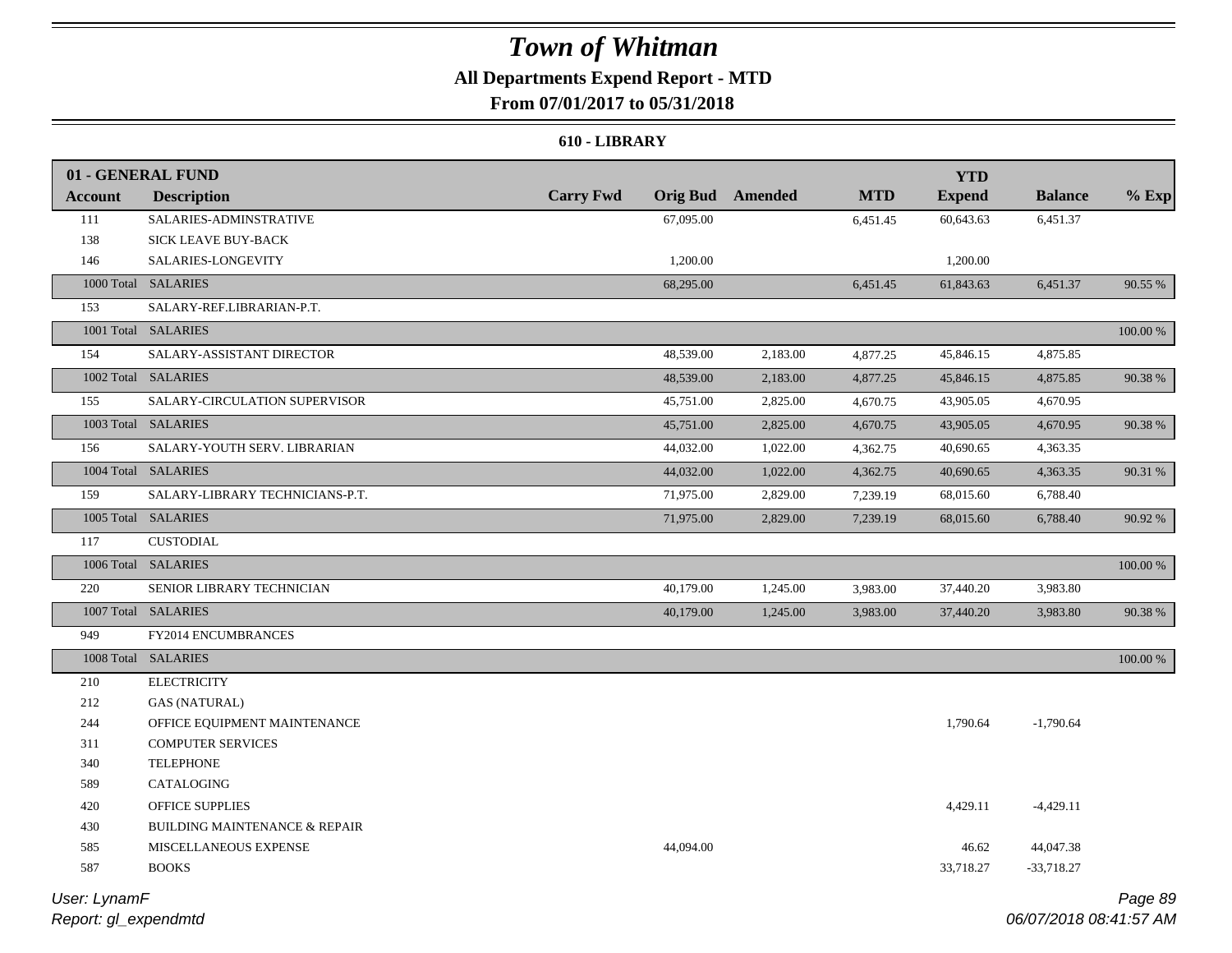## **All Departments Expend Report - MTD**

### **From 07/01/2017 to 05/31/2018**

### **610 - LIBRARY**

|                | 01 - GENERAL FUND                               |                  |           |                         |            | <b>YTD</b>    |                |             |
|----------------|-------------------------------------------------|------------------|-----------|-------------------------|------------|---------------|----------------|-------------|
| <b>Account</b> | <b>Description</b>                              | <b>Carry Fwd</b> |           | <b>Orig Bud</b> Amended | <b>MTD</b> | <b>Expend</b> | <b>Balance</b> | $%$ Exp     |
| 588            | <b>PERIODICALS</b>                              |                  |           |                         |            | 4,098.05      | $-4,098.05$    |             |
| 939            | FY2015 ENCUMBRANCES                             |                  |           |                         |            |               |                |             |
| 710            | IN STATE TRAVEL                                 |                  |           |                         |            |               |                |             |
| 730            | <b>ASSOCIATION DUES</b>                         |                  |           |                         |            |               |                |             |
| 731            | <b>MEETINGS</b>                                 |                  |           |                         |            |               |                |             |
|                | 2000 Total EXPENSE                              |                  | 44,094.00 |                         |            | 44,082.69     | 11.31          | 99.97 %     |
| 210            | <b>ELECTRICITY</b>                              |                  | 23,692.00 |                         |            | 10,929.67     | 12,762.33      |             |
| 212            | <b>GAS (NATURAL)</b>                            |                  |           |                         | 779.48     | 5,444.71      | $-5,444.71$    |             |
| 213            | MAINTENANCE CONTRACTS                           |                  |           |                         |            |               |                |             |
| 240            | BUILDING & GROUNDS MAINT.                       |                  |           |                         | 271.97     | 7,290.87      | $-7,290.87$    |             |
|                | 2001 Total EXPENSE                              |                  | 23,692.00 |                         | 1,051.45   | 23,665.25     | 26.75          | 99.88 %     |
| 940            | FY2016 ENCUMBRANCES                             |                  |           |                         |            |               |                |             |
| 946            | FY2010 ENCUMBRANCES                             |                  |           |                         |            |               |                |             |
|                | 2002 Total EXPENSE                              |                  |           |                         |            |               |                | 100.00 %    |
| 940            | FY2016 ENCUMBRANCES                             |                  |           |                         |            |               |                |             |
|                | 2003 Total EXPENSE                              |                  |           |                         |            |               |                | 100.00 %    |
| 215            | <b>OCLN MEMBERSHIP</b>                          |                  | 22,053.00 |                         |            | 22,052.59     | 0.41           |             |
| 943            | FY2012 ENCUMBRANCES                             |                  |           |                         |            |               |                |             |
|                | 2004 Total EXPENSE                              |                  | 22,053.00 |                         |            | 22,052.59     | 0.41           | 99.99 %     |
| 949            | FY2014 ENCUMBRANCES                             |                  |           |                         |            |               |                |             |
| 943            | FY2012 ENCUMBRANCES                             |                  |           |                         |            |               |                |             |
| 945            | FY2013 ENCUMBRANCES                             |                  |           |                         |            |               |                |             |
|                | 2009 Total EXPENSE                              |                  |           |                         |            |               |                | $100.00~\%$ |
| 999            |                                                 |                  |           |                         |            |               |                |             |
|                | 4490 Total A19 ATM 5/12 REPAIR&PAINT LIBRARY    |                  |           |                         |            |               |                | 100.00 %    |
| 999            |                                                 |                  |           |                         |            |               |                |             |
|                | 4501 Total A.17 ATM 5/13 PAINT & REPAIR LIBRARY |                  |           |                         |            |               |                | 100.00 %    |
| 999            |                                                 |                  |           |                         |            |               |                |             |
|                | 4523 Total A.10STM5/2/11 REPAIR HEATING SYS.    |                  |           |                         |            |               |                | 100.00 %    |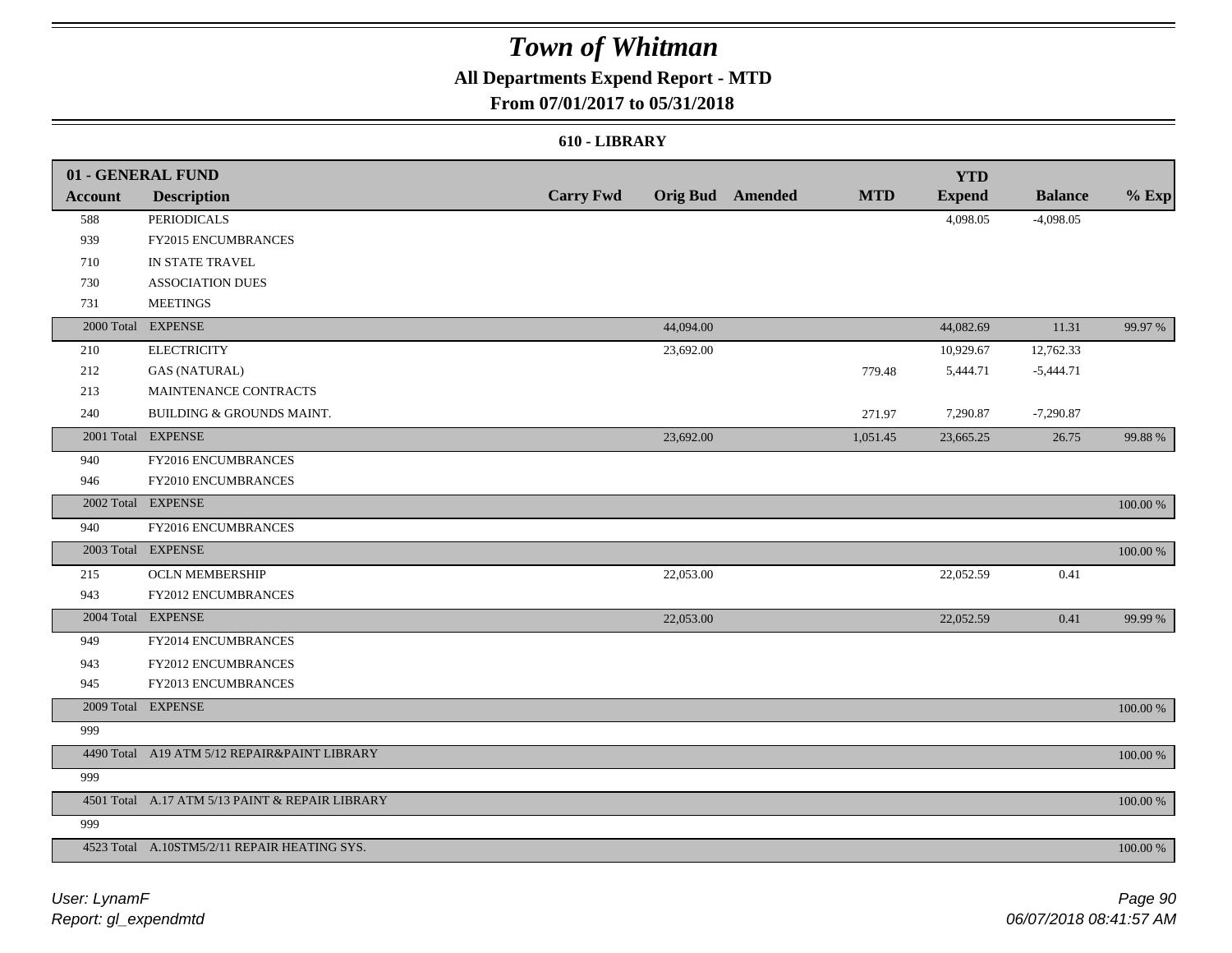## **All Departments Expend Report - MTD**

## **From 07/01/2017 to 05/31/2018**

#### **610 - LIBRARY**

| Account | 01 - GENERAL FUND<br><b>Description</b>      | <b>Carry Fwd</b> | <b>Orig Bud</b> Amended |           | <b>MTD</b> | <b>YTD</b><br><b>Expend</b> | <b>Balance</b> | $%$ Exp    |
|---------|----------------------------------------------|------------------|-------------------------|-----------|------------|-----------------------------|----------------|------------|
| 999     |                                              |                  |                         |           |            |                             |                |            |
|         | 4573 Total A.10ATM5/14 PAVE LIB. PARKING LOT |                  |                         |           |            |                             |                | $100.00\%$ |
|         | <b>610 Total LIBRARY</b>                     |                  | 408,610.00              | 10.104.00 | 32,635.84  | 387.541.81                  | 31,172.19      |            |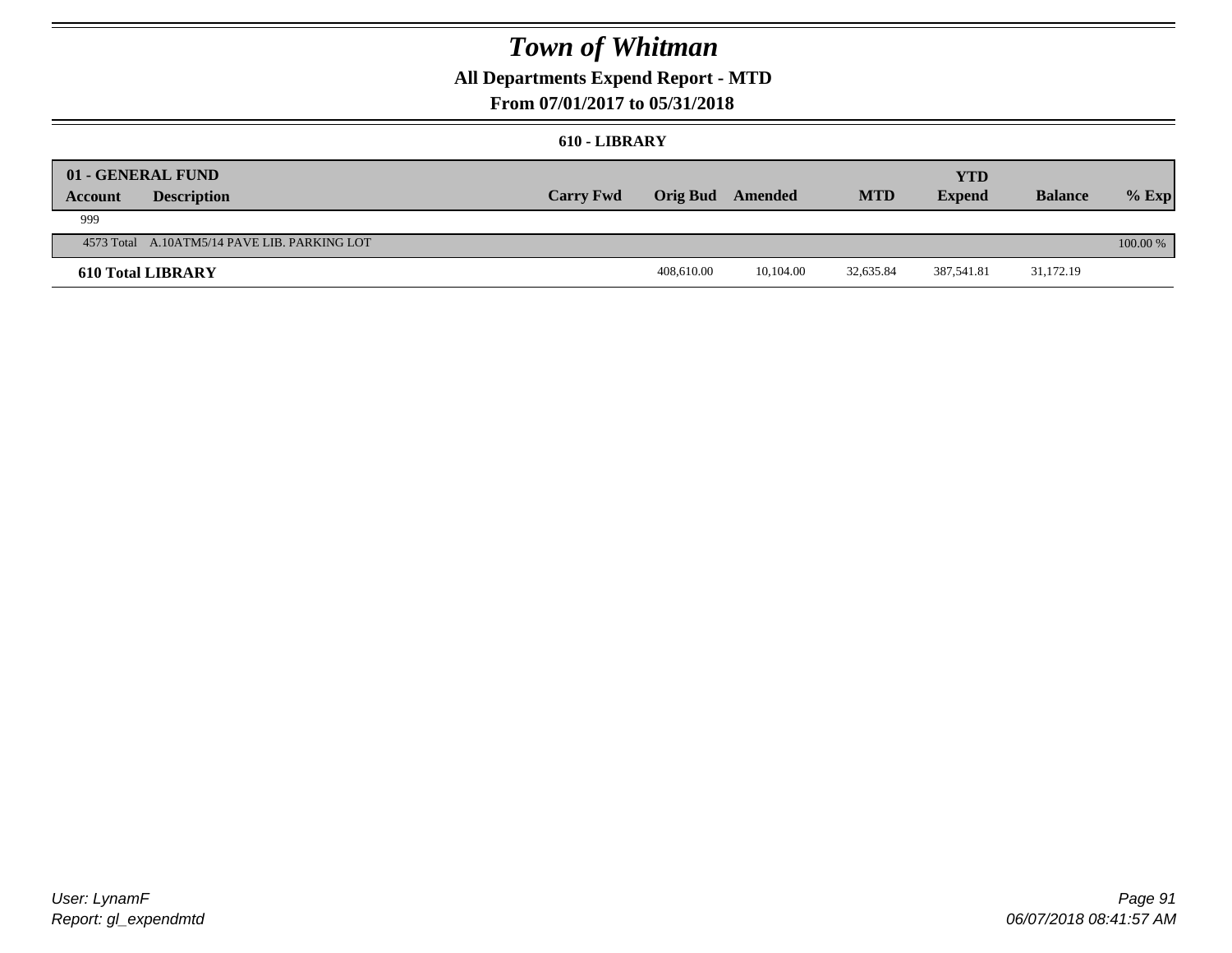## **All Departments Expend Report - MTD**

## **From 07/01/2017 to 05/31/2018**

#### **630 - RECREATION**

|         | 01 - GENERAL FUND                        |                  |           |                         |            | <b>YTD</b>    |                |             |
|---------|------------------------------------------|------------------|-----------|-------------------------|------------|---------------|----------------|-------------|
| Account | <b>Description</b>                       | <b>Carry Fwd</b> |           | <b>Orig Bud</b> Amended | <b>MTD</b> | <b>Expend</b> | <b>Balance</b> | $%$ Exp     |
| 111     | SALARIES-ADMINSTRATIVE                   |                  | 17,795.00 |                         | 1,482.92   | 16,312.12     | 1,482.88       |             |
|         | 1000 Total SALARIES                      |                  | 17,795.00 |                         | 1,482.92   | 16,312.12     | 1,482.88       | 91.66%      |
| 124     | SALARIES-POOL                            |                  | 8,000.00  |                         |            | 8,000.00      |                |             |
|         | 1001 Total SALARIES                      |                  | 8,000.00  |                         |            | 8,000.00      |                | 100.00 %    |
| 120     | <b>SALARIES-PART TIME</b>                |                  |           |                         |            |               |                |             |
|         | 1002 Total SALARIES                      |                  |           |                         |            |               |                | 100.00 %    |
| 125     | SALARIES-WINTER PROGRAM                  |                  |           |                         |            |               |                |             |
|         | 1003 Total SALARIES                      |                  |           |                         |            |               |                | 100.00 %    |
| 127     | PARK PROGRAM                             |                  |           |                         |            |               |                |             |
|         | 1004 Total SALARIES                      |                  |           |                         |            |               |                | 100.00 %    |
| 210     | <b>ELECTRICITY</b>                       |                  |           |                         |            | 667.25        | $-667.25$      |             |
| 340     | <b>TELEPHONE</b>                         |                  |           |                         |            | 195.53        | $-195.53$      |             |
| 430     | <b>BUILDING MAINTENANCE &amp; REPAIR</b> |                  |           |                         |            | 26.92         | $-26.92$       |             |
| 584     | RECREATIONAL SUPPLIES                    |                  |           |                         |            | 89.40         | $-89.40$       |             |
| 585     | MISCELLANEOUS EXPENSE                    |                  | 6,100.00  |                         |            | 920.54        | 5,179.46       |             |
| 591     | <b>FOURTH OF JULY</b>                    |                  |           |                         |            | 2,025.00      | $-2,025.00$    |             |
| 710     | IN STATE TRAVEL                          |                  |           |                         |            |               |                |             |
| 730     | <b>ASSOCIATION DUES</b>                  |                  |           |                         |            |               |                |             |
| 731     | <b>MEETINGS</b>                          |                  |           |                         |            |               |                |             |
| 749     | POOL MAINTENANCE                         |                  |           |                         |            | 2,174.82      | $-2,174.82$    |             |
|         | 2000 Total EXPENSE                       |                  | 6,100.00  |                         |            | 6,099.46      | 0.54           | 99.99 %     |
| 939     | FY2015 ENCUMBRANCES                      |                  |           |                         |            |               |                |             |
| 948     | <b>FY07 ENCUMBRANCES</b>                 |                  |           |                         |            |               |                |             |
| 959     | FY2006 ENCUMBRANCES                      |                  |           |                         |            |               |                |             |
|         | 2001 Total EXPENSE                       |                  |           |                         |            |               |                | $100.00~\%$ |
| 999     |                                          |                  |           |                         |            |               |                |             |
|         | 4412 Total TRI-TOWN PARADE               |                  |           |                         |            |               |                | 100.00 %    |
| 999     |                                          |                  |           |                         |            |               |                |             |
|         | 4413 Total RES.FD.TR.POOL FILTER REPAIRS |                  |           |                         |            |               |                | 100.00 %    |

*Report: gl\_expendmtd User: LynamF*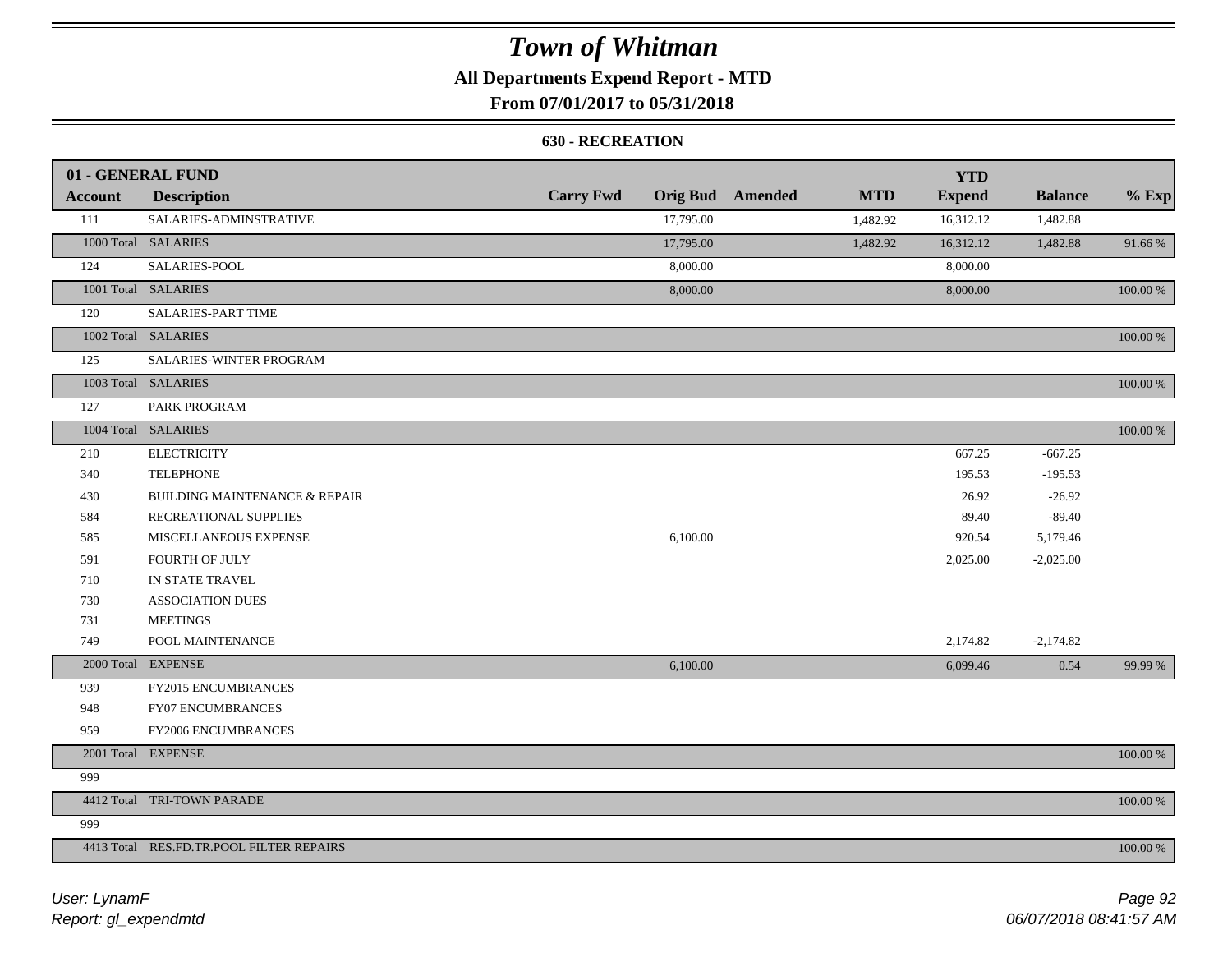## **All Departments Expend Report - MTD**

### **From 07/01/2017 to 05/31/2018**

#### **630 - RECREATION**

|            | 01 - GENERAL FUND                                   |                  |                 |         |            | <b>YTD</b>    |                |          |
|------------|-----------------------------------------------------|------------------|-----------------|---------|------------|---------------|----------------|----------|
| Account    | <b>Description</b>                                  | <b>Carry Fwd</b> | <b>Orig Bud</b> | Amended | <b>MTD</b> | <b>Expend</b> | <b>Balance</b> | $%$ Exp  |
| 999        |                                                     |                  |                 |         |            |               |                |          |
| 4489 Total | A18STM11/00 PLAYGROUND REPAIRS                      |                  |                 |         |            |               |                | 100.00 % |
| 999        |                                                     |                  |                 |         |            |               |                |          |
|            | 4491 Total A14STM5/6/13REP/UPGR.POOL FILTRATION SYS |                  |                 |         |            |               |                | 100.00 % |
| 999        |                                                     |                  |                 |         |            |               |                |          |
|            | 4555 Total ESTABLISH PETTY CASH-PARK PROGRAM        |                  |                 |         |            |               |                | 100.00 % |
| 999        |                                                     |                  |                 |         |            |               |                |          |
|            | 4556 Total ESTABLISH PETTY CASH-POOL PROGRAM        |                  |                 |         |            |               |                | 100.00 % |
|            | <b>630 Total RECREATION</b>                         |                  | 31,895.00       |         | 1,482.92   | 30,411.58     | 1,483.42       |          |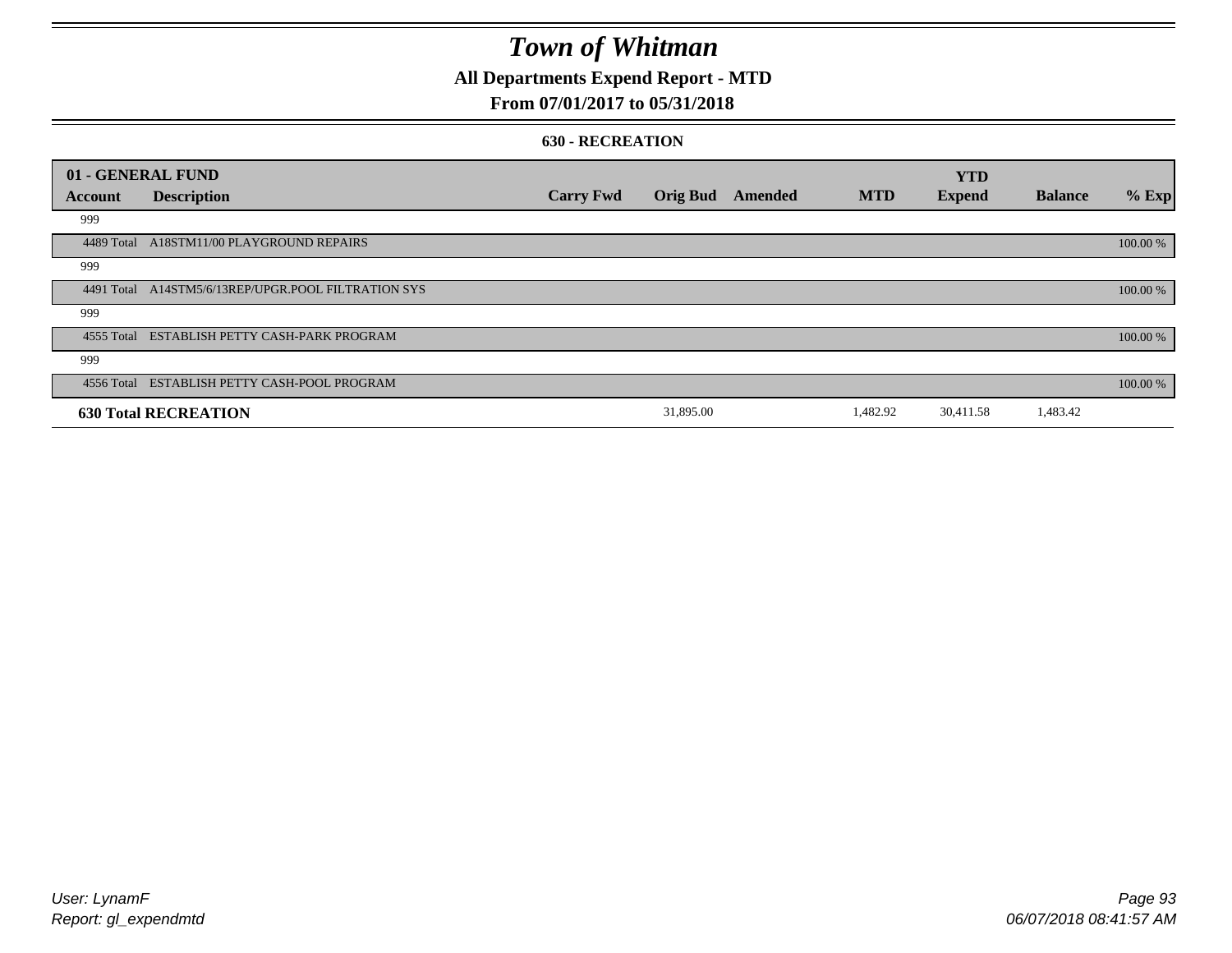**All Departments Expend Report - MTD**

**From 07/01/2017 to 05/31/2018**

### **650 - DPW-BANDSTAND & PARK MAINTENANCE**

|            | 01 - GENERAL FUND                          |                  |                 |         |            | <b>YTD</b>    |                |          |
|------------|--------------------------------------------|------------------|-----------------|---------|------------|---------------|----------------|----------|
| Account    | <b>Description</b>                         | <b>Carry Fwd</b> | <b>Orig Bud</b> | Amended | <b>MTD</b> | <b>Expend</b> | <b>Balance</b> | $%$ Exp  |
| 241        | RECREATIONAL FACILITIES MAINT.             |                  |                 |         |            |               |                |          |
| 460        | <b>GROUNDSKEEPING SUPPLIES</b>             |                  |                 |         |            |               |                |          |
| 585        | MISCELLANEOUS EXPENSE                      |                  | 2,000.00        |         |            | 986.74        | 1,013.26       |          |
|            | 2000 Total EXPENSE                         |                  | 2,000.00        |         |            | 986.74        | 1,013.26       | 49.33 %  |
| 999        |                                            | 21,089.00        |                 |         |            |               | 21,089.00      |          |
| 4485 Total | A.40ATM05/07PARK GRTS-TN.MATCH             | 21,089.00        |                 |         |            |               | 21,089.00      | 0.00 %   |
| 999        |                                            | 79,913.66        |                 |         | 2,646.90   | 41,372.99     | 38,540.67      |          |
| 4486 Total | A6 STM5/17 TOWN PARK UPGRADES              | 79,913.66        |                 |         | 2,646.90   | 41,372.99     | 38,540.67      | 51.77 %  |
| 999        |                                            |                  |                 |         |            |               |                |          |
| 4487 Total | A.19STM11/00 MSTR PLAN-TN.PARK             |                  |                 |         |            |               |                | 100.00 % |
| 999        |                                            |                  |                 |         |            |               |                |          |
| 4488 Total | A10STM5/14TOWN PARK ADA IMPROVE            |                  |                 |         |            |               |                | 100.00 % |
|            | 650 Total DPW-BANDSTAND & PARK MAINTENANCE | 101,002.66       | 2,000.00        |         | 2,646.90   | 42,359.73     | 60,642.93      |          |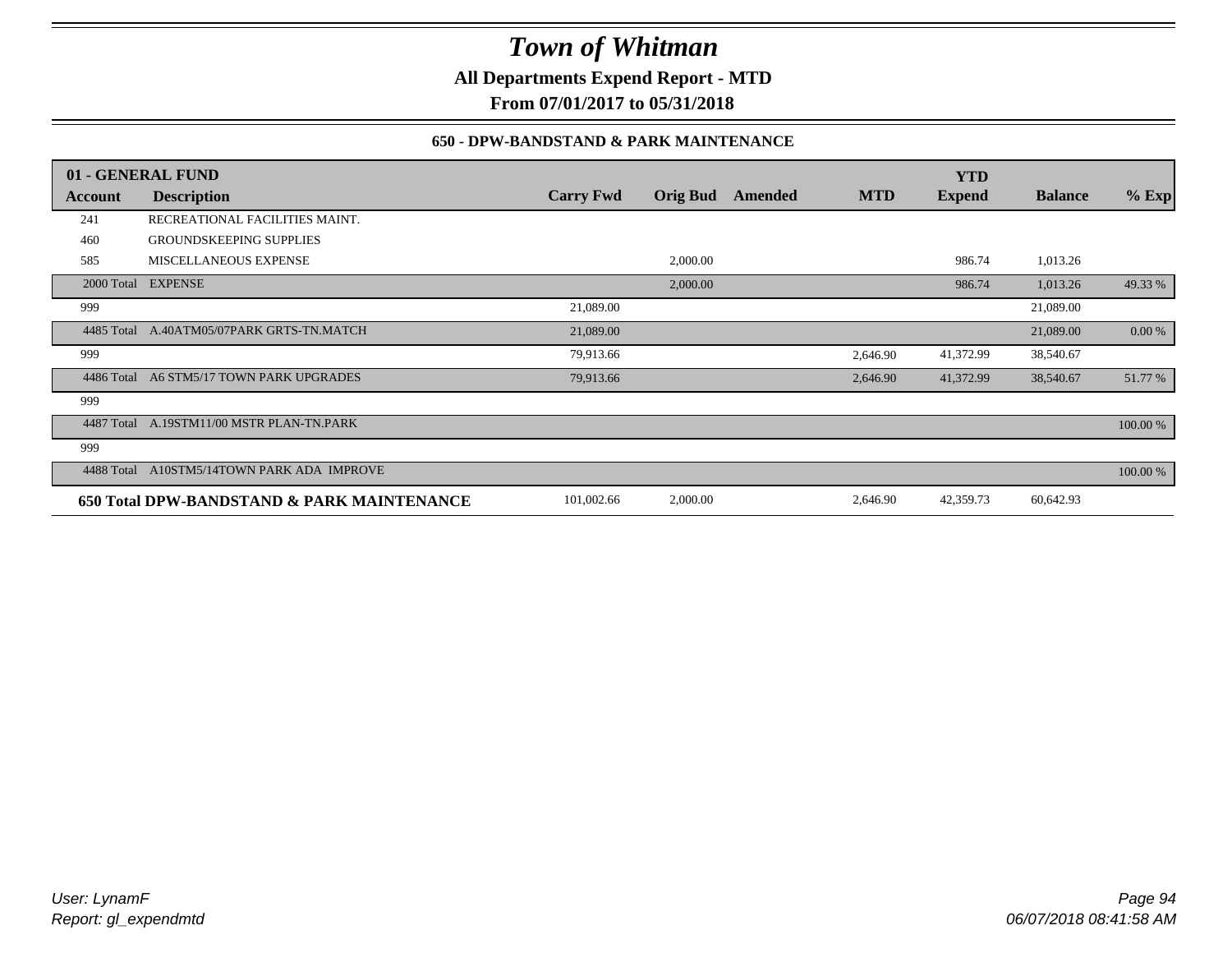**All Departments Expend Report - MTD**

## **From 07/01/2017 to 05/31/2018**

### **651 - BANDSTAND MAINTENANCE**

|         | 01 - GENERAL FUND                          |                  |                         |            | <b>YTD</b>    |                |          |
|---------|--------------------------------------------|------------------|-------------------------|------------|---------------|----------------|----------|
| Account | <b>Description</b>                         | <b>Carry Fwd</b> | <b>Orig Bud</b> Amended | <b>MTD</b> | <b>Expend</b> | <b>Balance</b> | $%$ Exp  |
| 585     | MISCELLANEOUS EXPENSE                      |                  |                         |            |               |                |          |
|         | 2000 Total EXPENSE                         |                  |                         |            |               |                | 100.00 % |
| 999     |                                            |                  |                         |            |               |                |          |
|         | 4488 Total A10STM5/14TOWN PARK ADA IMPROVE |                  |                         |            |               |                | 100.00 % |
|         | <b>651 Total BANDSTAND MAINTENANCE</b>     |                  |                         |            |               |                |          |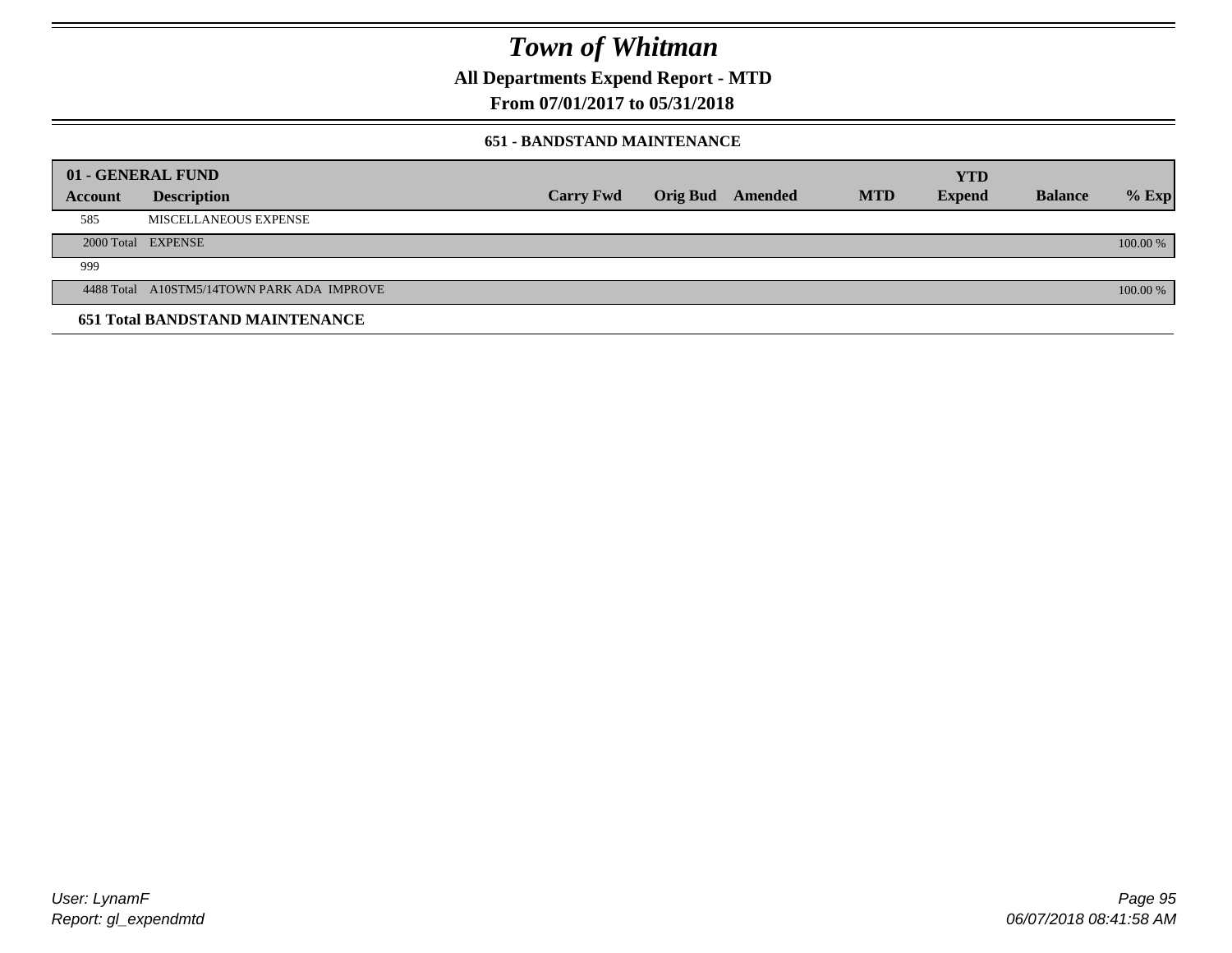## **All Departments Expend Report - MTD**

### **From 07/01/2017 to 05/31/2018**

### **691 - HISTORICAL COMMISSION**

| 01 - GENERAL FUND |                                                 |                  |                 |         |            | <b>YTD</b>    |                |          |
|-------------------|-------------------------------------------------|------------------|-----------------|---------|------------|---------------|----------------|----------|
| Account           | <b>Description</b>                              | <b>Carry Fwd</b> | <b>Orig Bud</b> | Amended | <b>MTD</b> | <b>Expend</b> | <b>Balance</b> | $%$ Exp  |
| 420               | OFFICE SUPPLIES                                 |                  |                 |         |            |               |                |          |
| 585               | MISCELLANEOUS EXPENSE                           |                  | 500.00          |         |            | 200.00        | 300.00         |          |
| 730               | <b>ASSOCIATION DUES</b>                         |                  |                 |         |            |               |                |          |
| 731               | <b>MEETINGS</b>                                 |                  |                 |         |            |               |                |          |
| 2000 Total        | <b>EXPENSE</b>                                  |                  | 500.00          |         |            | 200.00        | 300.00         | 40.00 %  |
| 945               | <b>FY2013 ENCUMBRANCES</b>                      |                  |                 |         |            |               |                |          |
| 953               | <b>FY2009 ENCUMBRANCES</b>                      |                  |                 |         |            |               |                |          |
| 2001 Total        | <b>EXPENSE</b>                                  |                  |                 |         |            |               |                | 100.00 % |
| 999               |                                                 |                  |                 |         |            |               |                |          |
|                   | 4484 Total A.3STM5/13TN.HALL HIST.REG.MTCH.FNDS |                  |                 |         |            |               |                | 100.00 % |
|                   | 691 Total HISTORICAL COMMISSION                 |                  | 500.00          |         |            | 200.00        | 300.00         |          |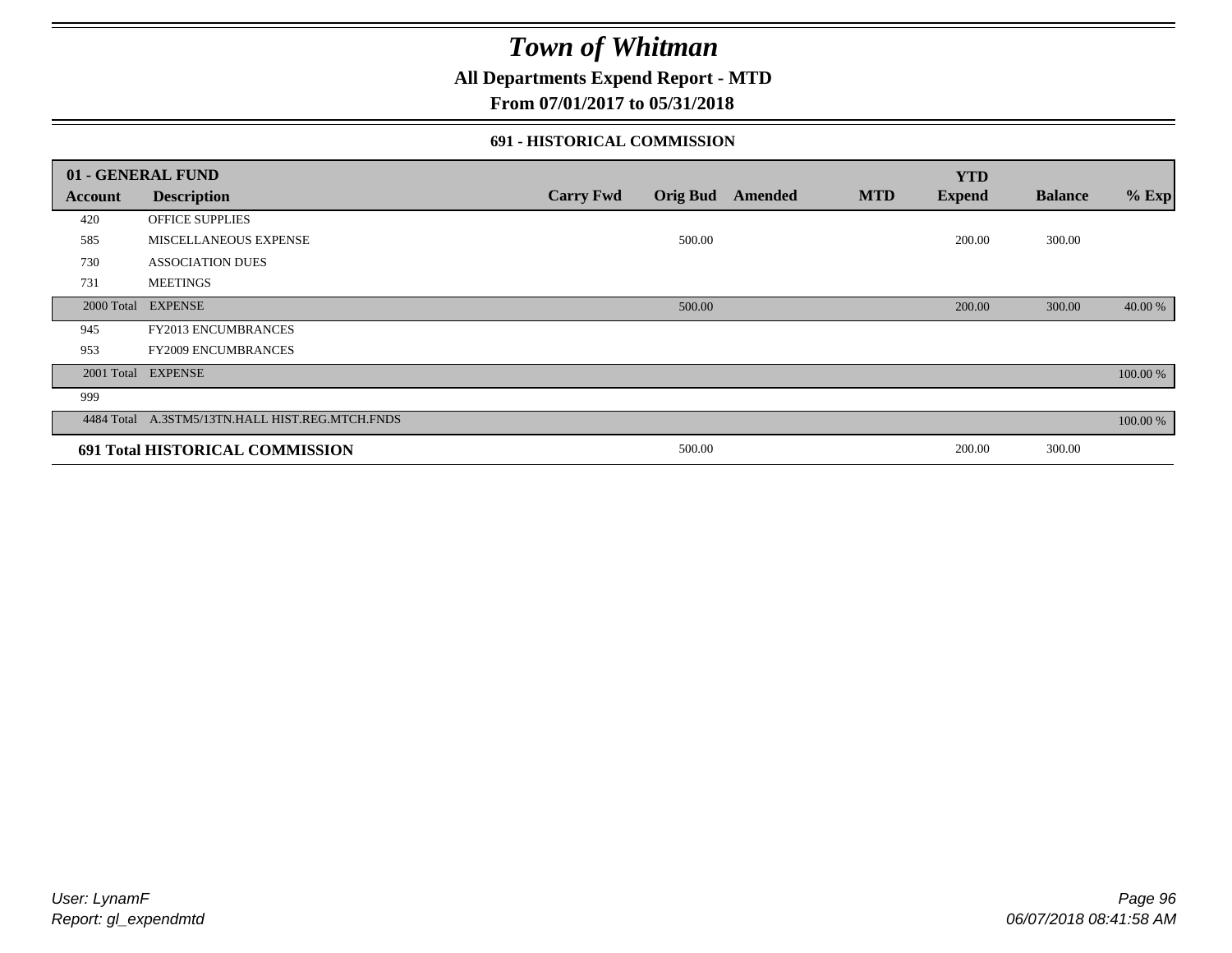## **All Departments Expend Report - MTD**

## **From 07/01/2017 to 05/31/2018**

### **692 - MEMORIAL DAY**

| 01 - GENERAL FUND |                               |                  |                 |         |            | <b>YTD</b>    |                |          |
|-------------------|-------------------------------|------------------|-----------------|---------|------------|---------------|----------------|----------|
| Account           | <b>Description</b>            | <b>Carry Fwd</b> | <b>Orig Bud</b> | Amended | <b>MTD</b> | <b>Expend</b> | <b>Balance</b> | $%$ Exp  |
| 585               | MISCELLANEOUS EXPENSE         |                  | 2.200.00        |         |            | 984.92        | 1,215.08       |          |
|                   | 2000 Total EXPENSE            |                  | 2,200.00        |         |            | 984.92        | 1,215.08       | 44.76 %  |
| 945               | <b>FY2013 ENCUMBRANCES</b>    |                  |                 |         |            |               |                |          |
|                   | 2001 Total EXPENSE            |                  |                 |         |            |               |                | 100.00 % |
|                   | <b>692 Total MEMORIAL DAY</b> |                  | 2,200.00        |         |            | 984.92        | 1,215.08       |          |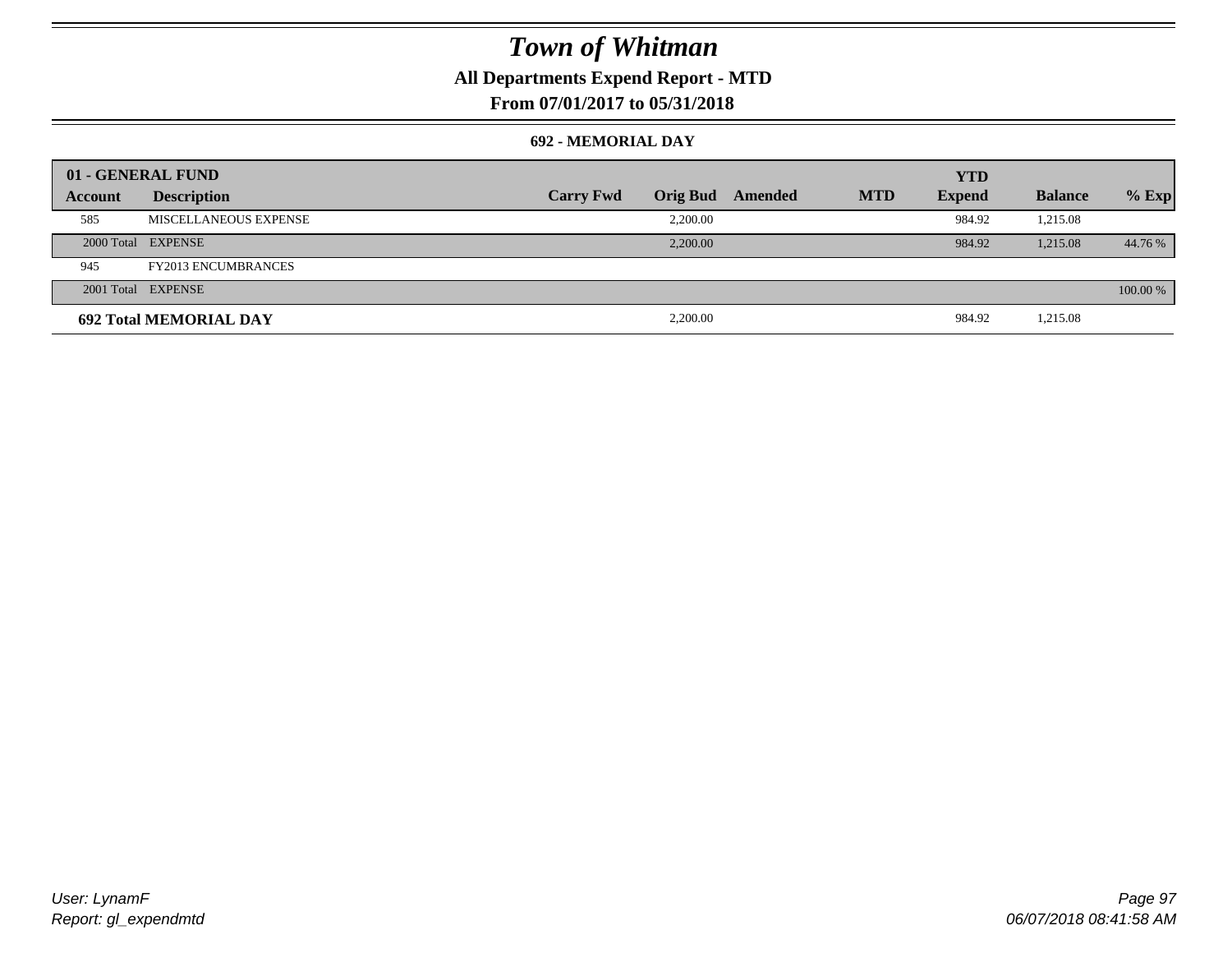**All Departments Expend Report - MTD**

**From 07/01/2017 to 05/31/2018**

### **693 - 125TH ANNIVERSARY CELEBRATION**

|         | 01 - GENERAL FUND                       |                  |                         |            | YTD           |                |          |
|---------|-----------------------------------------|------------------|-------------------------|------------|---------------|----------------|----------|
| Account | <b>Description</b>                      | <b>Carry Fwd</b> | <b>Orig Bud</b> Amended | <b>MTD</b> | <b>Expend</b> | <b>Balance</b> | $%$ Exp  |
| 585     | MISCELLANEOUS EXPENSE                   |                  |                         |            |               |                |          |
|         | 2000 Total EXPENSE                      |                  |                         |            |               |                | 100.00 % |
|         | 693 Total 125TH ANNIVERSARY CELEBRATION |                  |                         |            |               |                |          |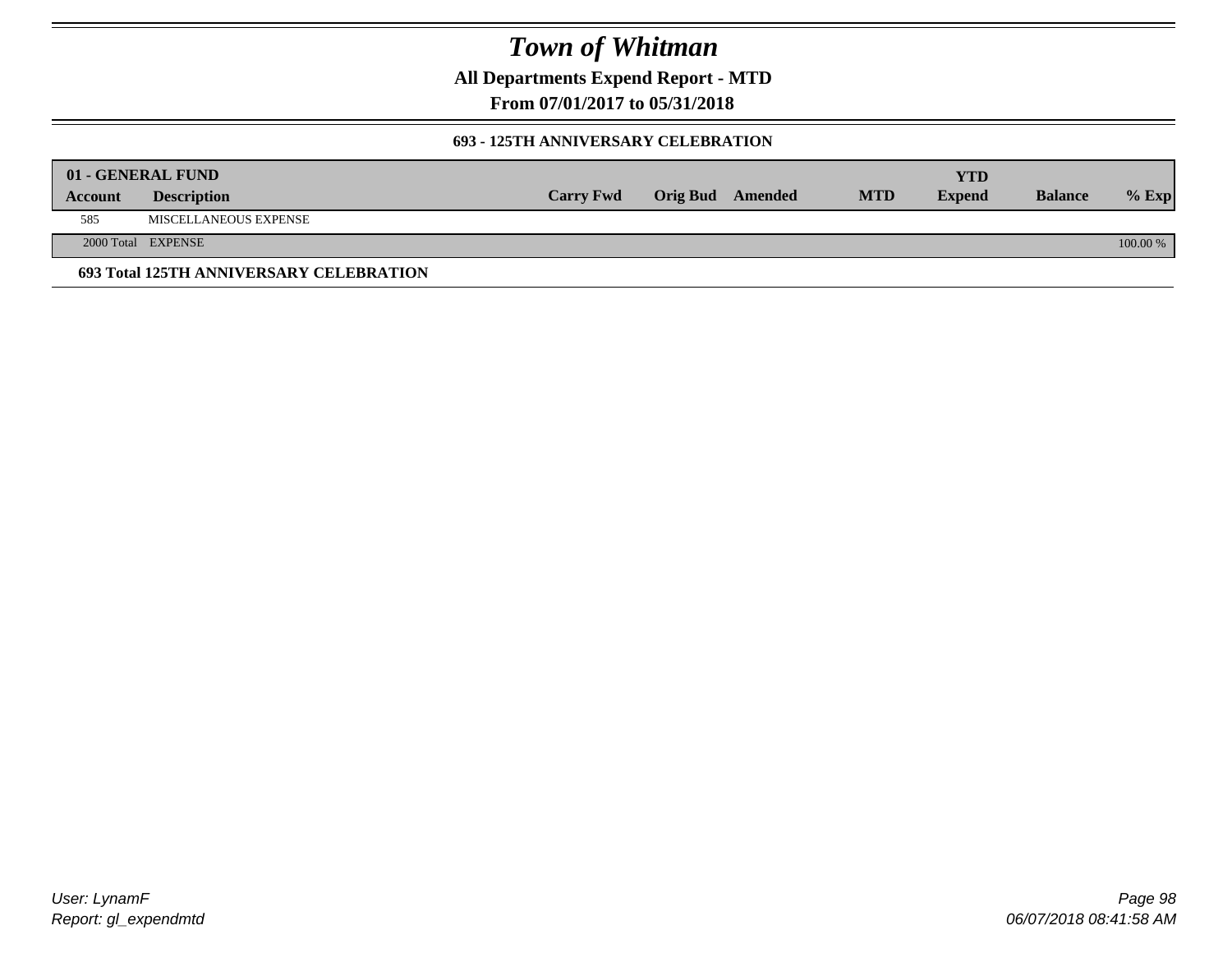## **All Departments Expend Report - MTD**

### **From 07/01/2017 to 05/31/2018**

#### **710 - RETIREMENT OF DEBT**

|                | 01 - GENERAL FUND                                 |                  |            |                  |            | <b>YTD</b>    |                |          |
|----------------|---------------------------------------------------|------------------|------------|------------------|------------|---------------|----------------|----------|
| <b>Account</b> | <b>Description</b>                                | <b>Carry Fwd</b> |            | Orig Bud Amended | <b>MTD</b> | <b>Expend</b> | <b>Balance</b> | $%$ Exp  |
| 910            | MAT.PRIN.L.T.DEBT 6/1/2008                        |                  |            |                  |            |               |                |          |
| 911            | INT.LONG TERM DEBT WTR/SWR                        |                  |            |                  |            |               |                |          |
| 912            | MAT.PRIN.-L.TERM DEBT TN.BLDGS                    |                  |            |                  |            |               |                |          |
| 919            | <b>INT.LONG TERM DEBT - WATER</b>                 |                  |            |                  |            |               |                |          |
| 921            | MAT.PRIN.-REVENUE ANT.NOTES                       |                  |            |                  |            |               |                |          |
| 2000 Total     | <b>EXPENSE</b>                                    |                  |            |                  |            |               |                | 100.00 % |
| 912            | MAT.PRIN.-L.TERM DEBT TN.BLDGS                    |                  |            |                  |            |               |                |          |
| 922            | MAT.PRIN.-BANS-TH/POL/FIRE STA                    |                  |            |                  |            |               |                |          |
| 923            | PRINCIPAL LONG TERM - SEWER                       |                  |            |                  |            |               |                |          |
| 925            | <b>INTEREST TEMPORARY LOANS</b>                   |                  |            |                  |            |               |                |          |
|                | 2001 Total EXPENSE                                |                  |            |                  |            |               |                | 100.00 % |
| 924            | DEBT MISCELLANEOUS - WATER                        |                  |            |                  |            |               |                |          |
|                | 2002 Total EXPENSE                                |                  |            |                  |            |               |                | 100.00 % |
| 928            | A. 8 ATM 5/14 TITLE V LOAN PMT.                   |                  |            |                  |            |               |                |          |
| 929            | A.7 ATM 5/16 TITLE V LOAN PMN                     |                  |            |                  |            |               |                |          |
| 934            | A.11 ATM 5/17 TITLE V DEBT SERV                   |                  | 6,623.20   |                  |            | 5,873.20      | 750.00         |          |
| 936            | A.10 ATM 5/15 TITLE V LOAN PMN                    |                  |            |                  |            |               |                |          |
|                | 2003 Total EXPENSE                                |                  | 6,623.20   |                  |            | 5,873.20      | 750.00         | 88.67 %  |
| 912            | MAT.PRIN.-L.TERM DEBT TN.BLDGS                    |                  |            |                  |            |               |                |          |
| 916            | <b>INTEREST LONG TERM DEBT</b>                    |                  |            |                  |            |               |                |          |
|                | 4601 Total A.7 ATM 5/14 DEBT TN.BLDGS.POLICE STA. |                  |            |                  |            |               |                | 100.00 % |
| 912            | MAT.PRIN.-L.TERM DEBT TN.BLDGS                    |                  |            |                  |            |               |                |          |
| 916            | <b>INTEREST LONG TERM DEBT</b>                    |                  |            |                  |            |               |                |          |
|                | 4602 Total A.8 ATM 5/15 DEBT SERV. TN.BLDGS.      |                  |            |                  |            |               |                | 100.00 % |
| 912            | MAT.PRIN.-L.TERM DEBT TN.BLDGS                    |                  |            |                  |            |               |                |          |
| 916            | <b>INTEREST LONG TERM DEBT</b>                    |                  |            |                  |            |               |                |          |
|                | 4603 Total A.24 ATM5/16 DEBT SERV.TN.BLDGS        |                  |            |                  |            |               |                | 100.00 % |
| 912            | MAT.PRIN.-L.TERM DEBT TN.BLDGS                    |                  | 165,000.00 |                  |            | 165,000.00    |                |          |
| 916            | <b>INTEREST LONG TERM DEBT</b>                    |                  | 5,208.75   |                  |            | 3,078.75      | 2,130.00       |          |
|                | 4604 Total A.10 ATM5/17 DEBT TN.BLDGS.            |                  | 170,208.75 |                  |            | 168,078.75    | 2,130.00       | 98.74 %  |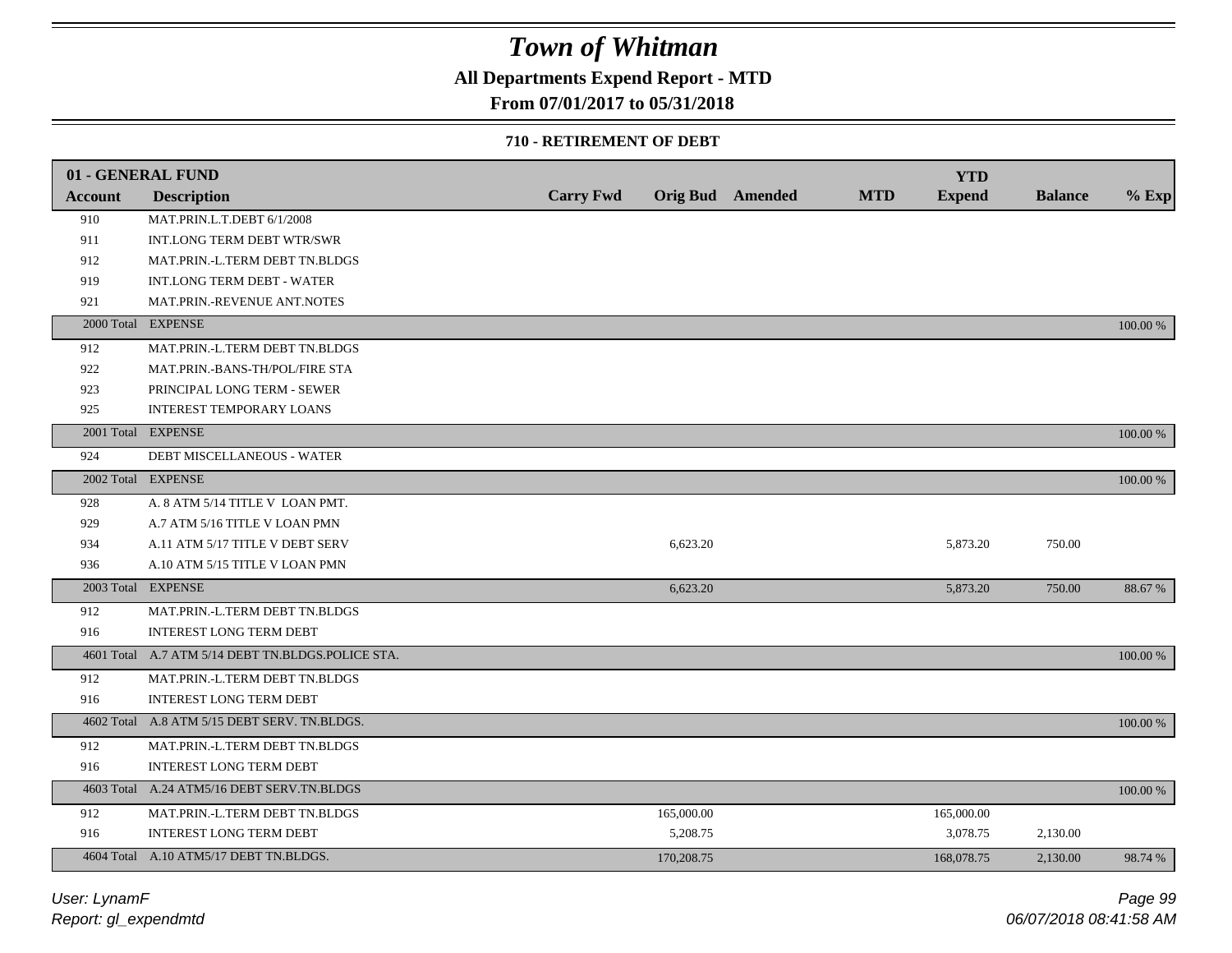## **All Departments Expend Report - MTD**

**From 07/01/2017 to 05/31/2018**

### **710 - RETIREMENT OF DEBT**

|         | 01 - GENERAL FUND                                |                  |                            |            | YTD           |                |            |
|---------|--------------------------------------------------|------------------|----------------------------|------------|---------------|----------------|------------|
| Account | <b>Description</b>                               | <b>Carry Fwd</b> | <b>Orig Bud</b><br>Amended | <b>MTD</b> | <b>Expend</b> | <b>Balance</b> | $%$ Exp    |
| 912     | MAT.PRIN.-L.TERM DEBT TN.BLDGS                   | 525,000.00       |                            | 525,000.00 | 525,000.00    |                |            |
| 916     | <b>INTEREST LONG TERM DEBT</b>                   | 258,562.50       |                            | 129,281.26 | 258,562.52    | $-0.02$        |            |
|         | 4605 Total A.12ATM5/17DEBT SERV.TN.BLDGS-POL.STA | 783,562.50       |                            | 654,281.26 | 783,562.52    | $-0.02$        | $100.00\%$ |
|         | <b>710 Total RETIREMENT OF DEBT</b>              | 783,562.50       | 176,831.95                 | 654.281.26 | 957.514.47    | 2,879.98       |            |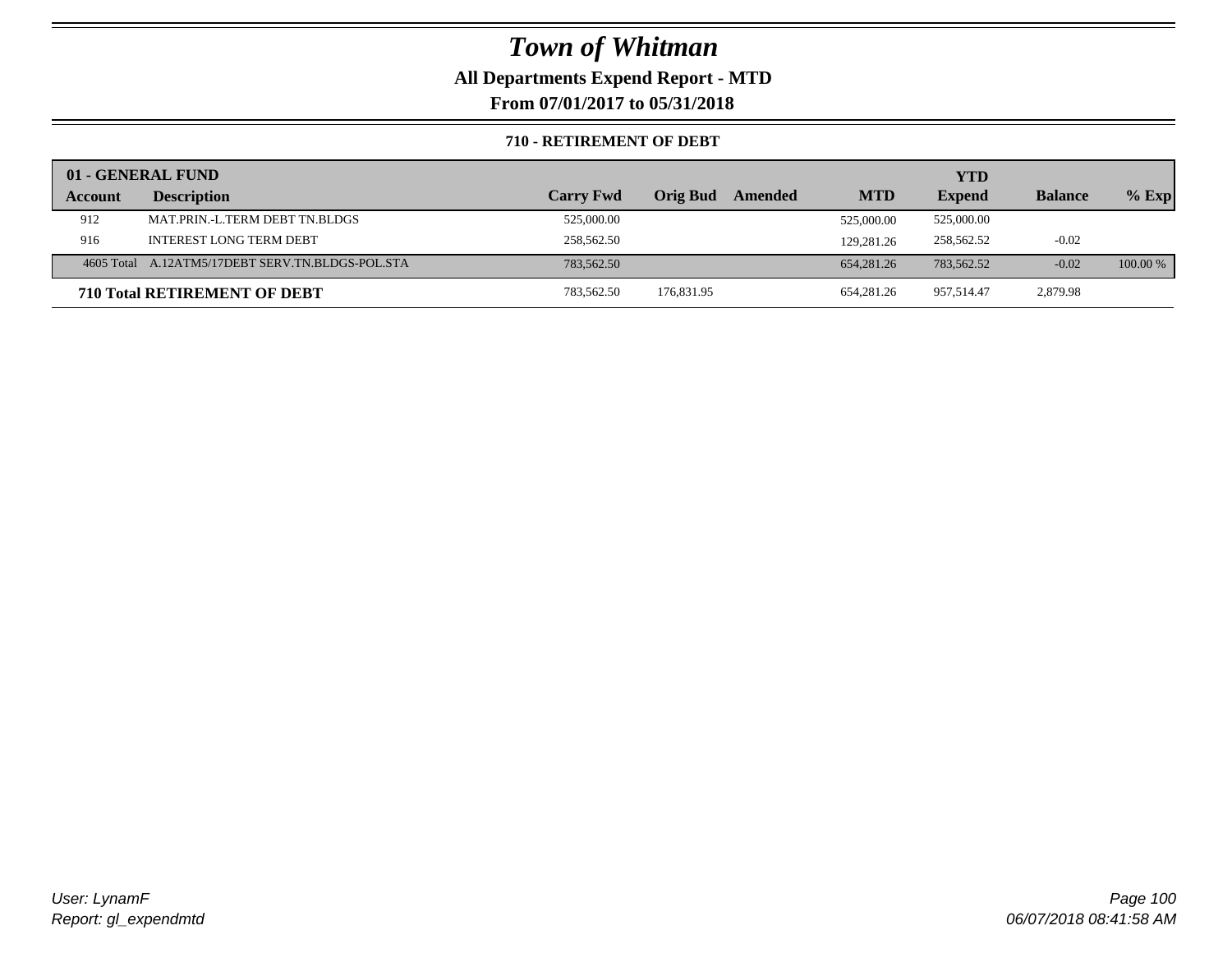## **All Departments Expend Report - MTD**

## **From 07/01/2017 to 05/31/2018**

### **751 - INTEREST-LONG TERM DEBT**

|         | 01 - GENERAL FUND                 |                  |  |                  |            | <b>YTD</b>    |                |          |
|---------|-----------------------------------|------------------|--|------------------|------------|---------------|----------------|----------|
| Account | <b>Description</b>                | <b>Carry Fwd</b> |  | Orig Bud Amended | <b>MTD</b> | <b>Expend</b> | <b>Balance</b> | $%$ Exp  |
| 916     | <b>INTEREST LONG TERM DEBT</b>    |                  |  |                  |            |               |                |          |
| 917     | INTEREST LONG TERM DEBT-T.HALL    |                  |  |                  |            |               |                |          |
| 918     | INT.LONG TERM DEBT-LIBRARY        |                  |  |                  |            |               |                |          |
|         | 2000 Total EXPENSE                |                  |  |                  |            |               |                | 100.00 % |
|         | 751 Total INTEREST-LONG TERM DEBT |                  |  |                  |            |               |                |          |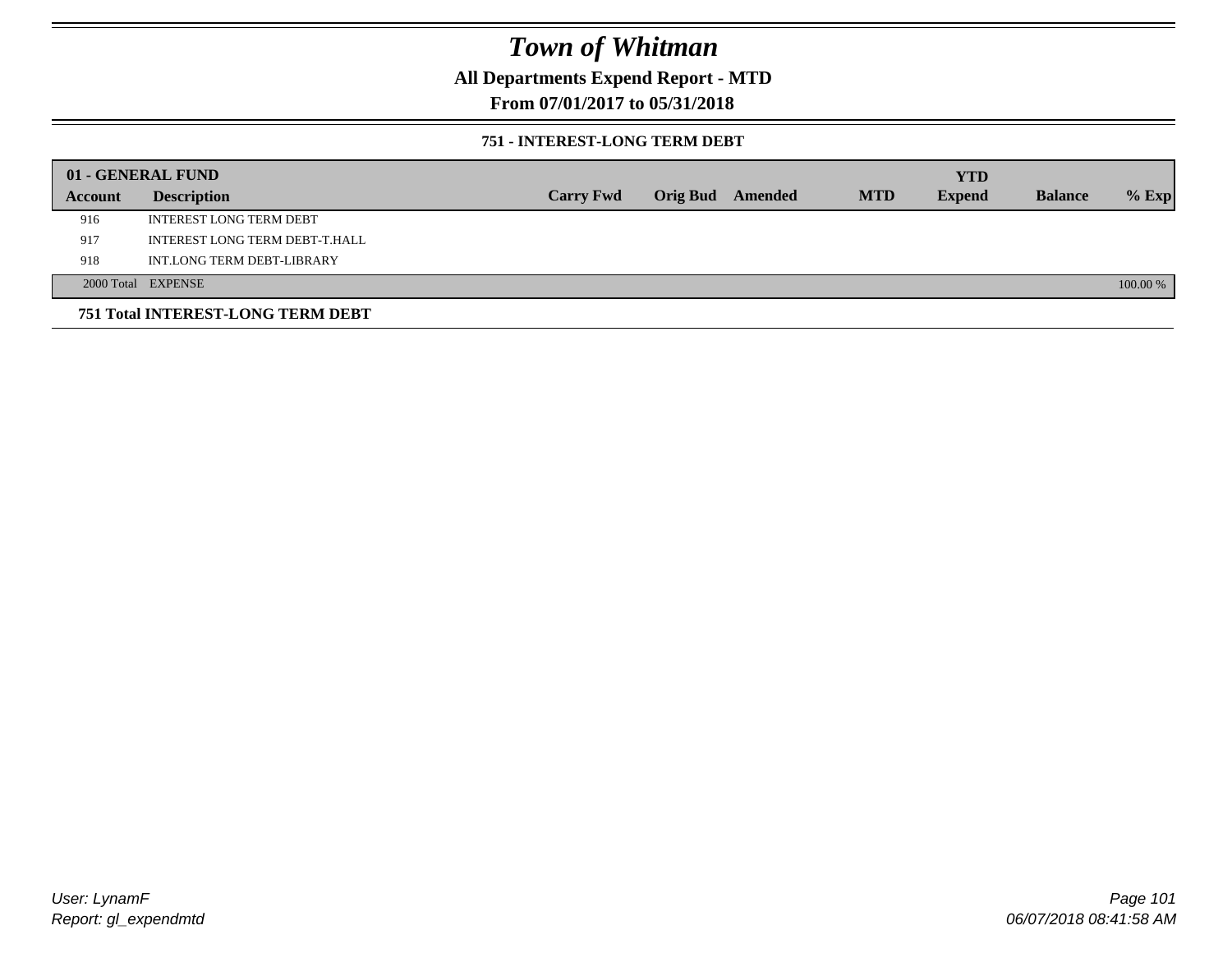## **All Departments Expend Report - MTD**

## **From 07/01/2017 to 05/31/2018**

### **752 - INTEREST-SHORT TERM DEBT**

|         | 01 - GENERAL FUND                  |                  |                 |         |            | <b>YTD</b>    |                |          |
|---------|------------------------------------|------------------|-----------------|---------|------------|---------------|----------------|----------|
| Account | <b>Description</b>                 | <b>Carry Fwd</b> | <b>Orig Bud</b> | Amended | <b>MTD</b> | <b>Expend</b> | <b>Balance</b> | $%$ Exp  |
| 925     | INTEREST TEMPORARY LOANS           |                  |                 |         |            |               |                |          |
| 927     | <b>INTEREST ON TAX ABATEMENTS</b>  |                  |                 |         |            |               |                |          |
| 951     | <b>DEBT ISSUANCE EXPENSE</b>       |                  |                 |         |            |               |                |          |
|         | 2000 Total EXPENSE                 |                  |                 |         |            |               |                | 100.00 % |
|         | 752 Total INTEREST-SHORT TERM DEBT |                  |                 |         |            |               |                |          |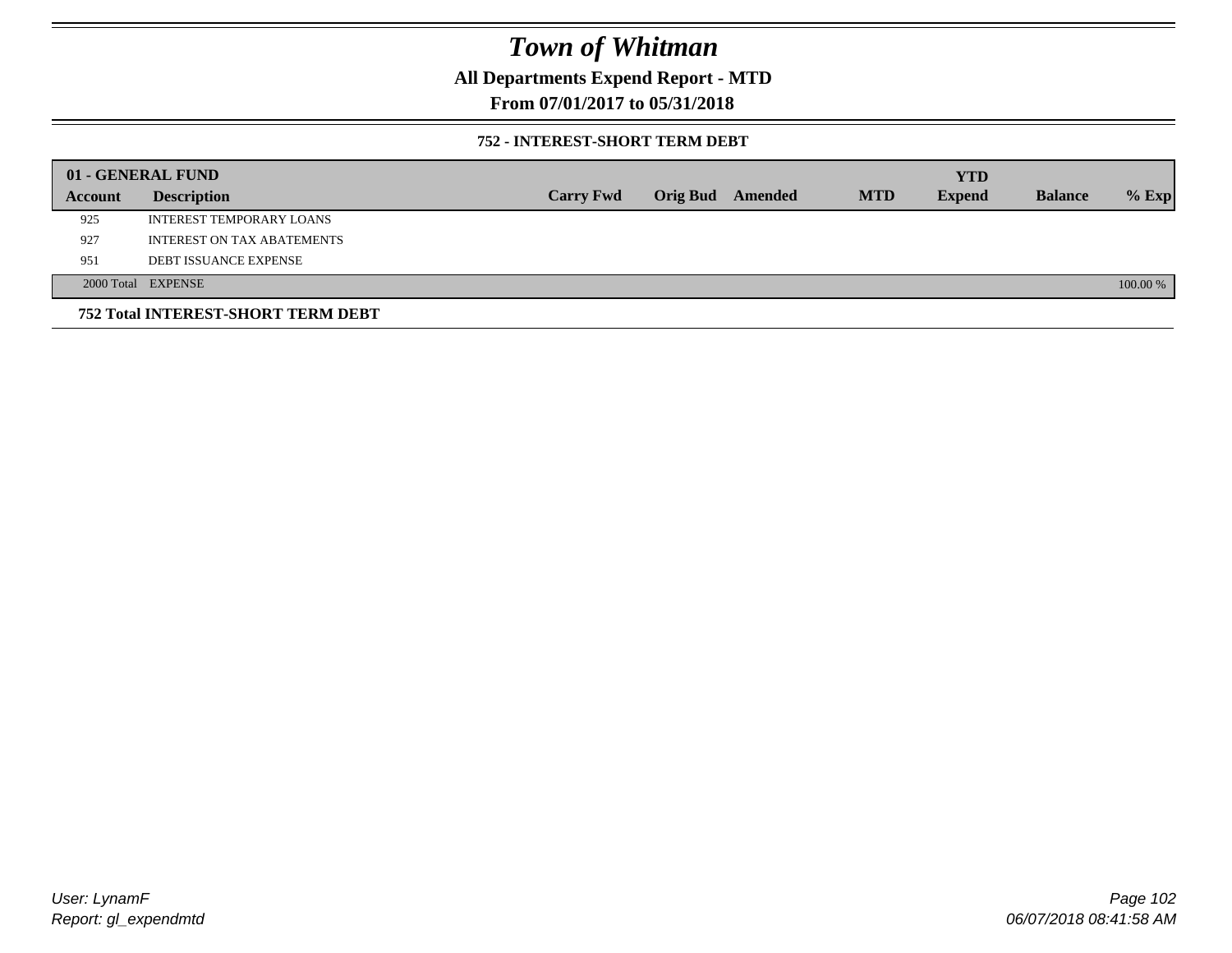**All Departments Expend Report - MTD**

**From 07/01/2017 to 05/31/2018**

### **760 - AGENCY & REGISTRATION FEES**

|         | 01 - GENERAL FUND                    |                  |                         |            | YTD           |                |          |
|---------|--------------------------------------|------------------|-------------------------|------------|---------------|----------------|----------|
| Account | <b>Description</b>                   | <b>Carry Fwd</b> | <b>Orig Bud</b> Amended | <b>MTD</b> | <b>Expend</b> | <b>Balance</b> | $%$ Exp  |
| 252     | <b>SERVICES</b>                      |                  |                         |            |               |                |          |
|         | 2000 Total EXPENSE                   |                  |                         |            |               |                | 100.00 % |
|         | 760 Total AGENCY & REGISTRATION FEES |                  |                         |            |               |                |          |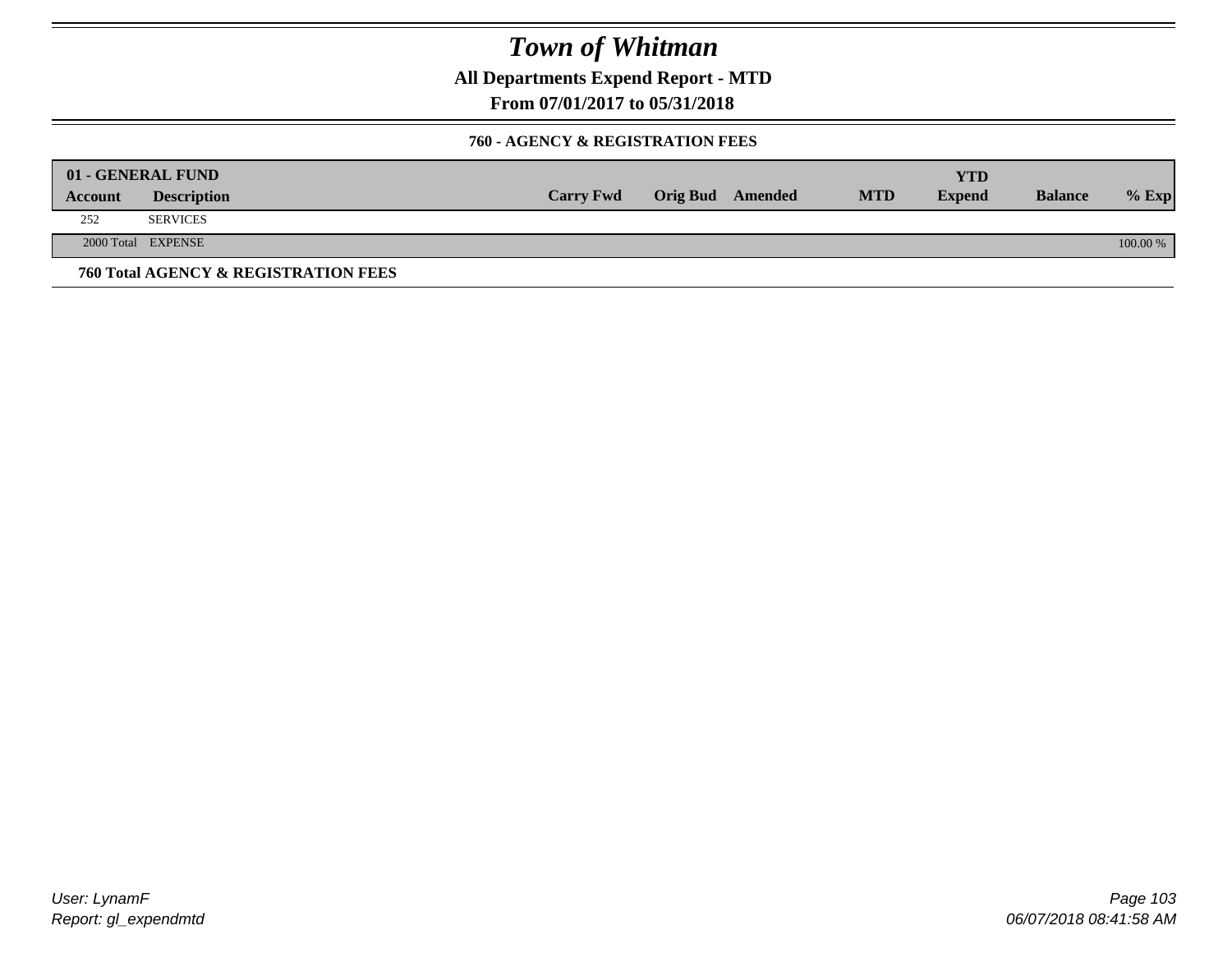## **All Departments Expend Report - MTD**

**From 07/01/2017 to 05/31/2018**

### **761 - DEBT ISSUE EXPENSE**

|         | 01 - GENERAL FUND                     |                  |                 |         |            | <b>YTD</b>    |                |         |
|---------|---------------------------------------|------------------|-----------------|---------|------------|---------------|----------------|---------|
| Account | <b>Description</b>                    | <b>Carry Fwd</b> | <b>Orig Bud</b> | Amended | <b>MTD</b> | <b>Expend</b> | <b>Balance</b> | $%$ Exp |
| 252     | <b>SERVICES</b>                       |                  | 2,000.00        |         | 166.66     | 166.66        | 1,833.34       |         |
| 255     | PRIOR YEAR ADJUSTMENT                 |                  |                 |         |            | 25.31         | $-25.31$       |         |
| 298     | RES FND TRAN. TITLE V DEBT ISSUE EXP. |                  |                 |         |            |               |                |         |
|         | 2000 Total EXPENSE                    |                  | 2,000.00        |         | 166.66     | 191.97        | 1,808.03       | 9.59 %  |
|         | <b>761 Total DEBT ISSUE EXPENSE</b>   |                  | 2,000.00        |         | 166.66     | 191.97        | 1,808.03       |         |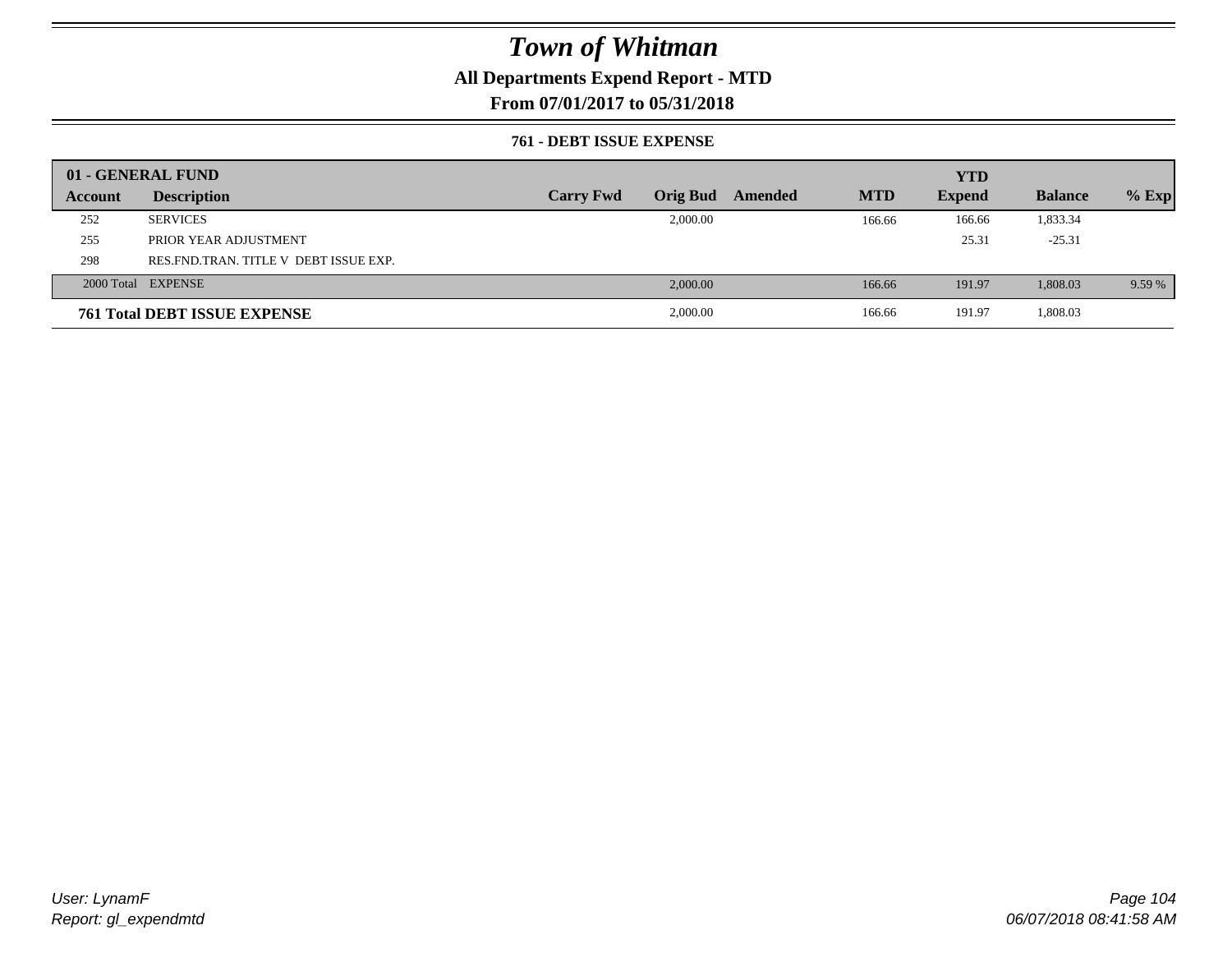## **All Departments Expend Report - MTD**

**From 07/01/2017 to 05/31/2018**

### **820 - STATE ASSESSMENTS**

|            | 01 - GENERAL FUND                  |                                     |         |            | <b>YTD</b>    |                |         |
|------------|------------------------------------|-------------------------------------|---------|------------|---------------|----------------|---------|
| Account    | <b>Description</b>                 | <b>Orig Bud</b><br><b>Carry Fwd</b> | Amended | <b>MTD</b> | <b>Expend</b> | <b>Balance</b> | $%$ Exp |
| 640        | AIR POLLUTION CONTROL DISTRICT     | 3,964.00                            |         |            | 3,310.00      | 654.00         |         |
| 2002 Total | <b>EXPENSE</b>                     | 3,964.00                            |         |            | 3,310.00      | 654.00         | 83.50 % |
| 642        | OLD COLONY PLANNING COUNCIL        | 5,374.00                            |         |            | 4,480.00      | 894.00         |         |
| 2003 Total | <b>EXPENSE</b>                     | 5,374.00                            |         |            | 4,480.00      | 894.00         | 83.36 % |
| 644        | REGIONAL TRANSPORTATION AUTH.      | 22,798.00                           |         |            | 19,000.00     | 3,798.00       |         |
| 2005 Total | <b>EXPENSE</b>                     | 22,798.00                           |         |            | 19,000.00     | 3,798.00       | 83.34 % |
| 645        | RMV NON-RENEWAL SURCHARGE          | 21,820.00                           |         |            | 18,190.00     | 3,630.00       |         |
| 2006 Total | <b>EXPENSE</b>                     | 21,820.00                           |         |            | 18,190.00     | 3,630.00       | 83.36 % |
| 646        | MOSQUITO CONTROL                   | 27,622.00                           |         |            | 23,030.00     | 4,592.00       |         |
| 2007 Total | <b>EXPENSE</b>                     | 27,622.00                           |         |            | 23,030.00     | 4,592.00       | 83.37 % |
| 647        | <b>MBTA</b>                        | 74,577.00                           |         |            | 62,150.00     | 12,427.00      |         |
| 2009 Total | <b>EXPENSE</b>                     | 74,577.00                           |         |            | 62,150.00     | 12,427.00      | 83.33 % |
|            | <b>820 Total STATE ASSESSMENTS</b> | 156,155.00                          |         |            | 130,160.00    | 25,995.00      |         |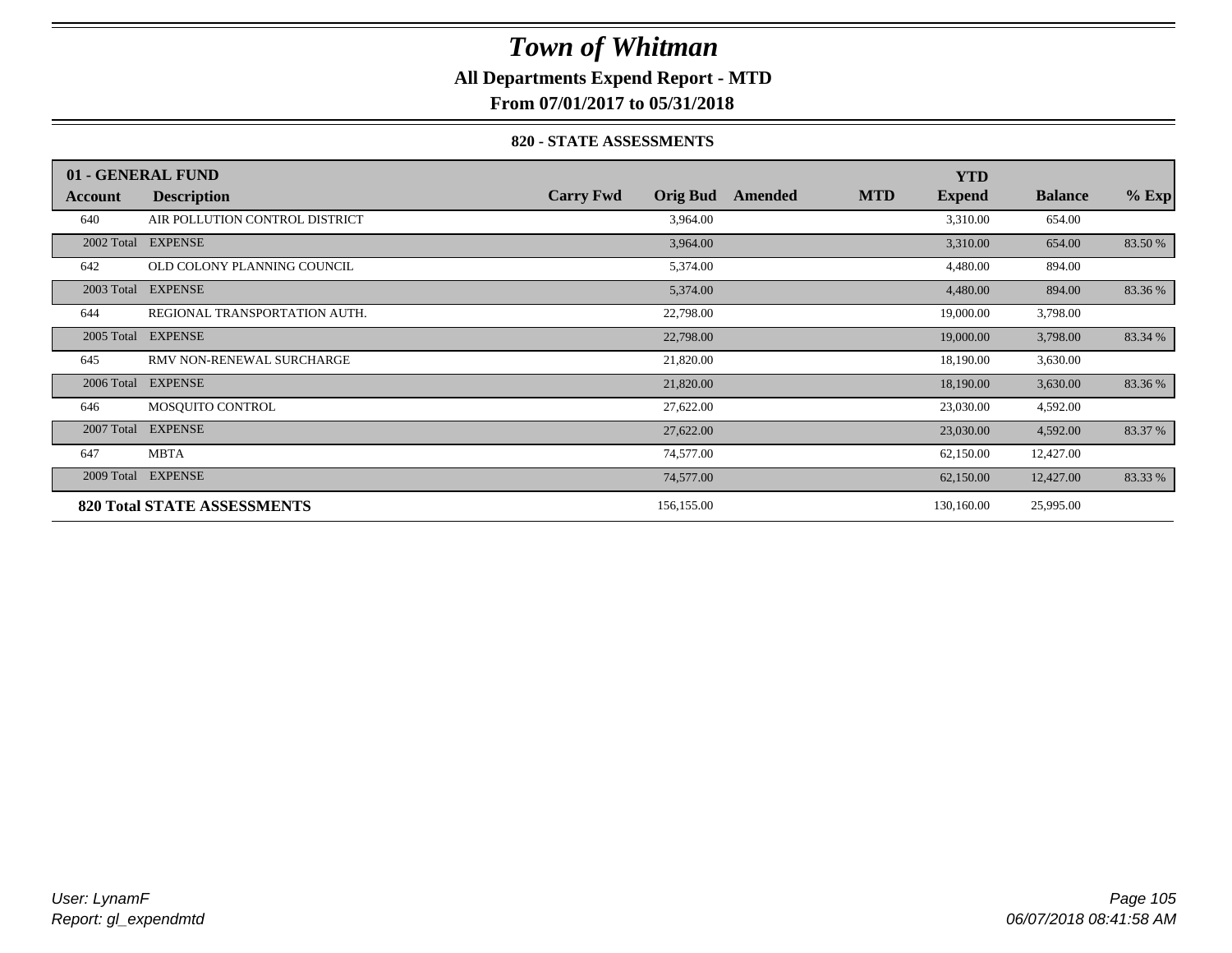## **All Departments Expend Report - MTD**

**From 07/01/2017 to 05/31/2018**

### **830 - COUNTY ASSESSMENT**

|                | 01 - GENERAL FUND                  |                  |           |                  |            | YTD           |                |         |
|----------------|------------------------------------|------------------|-----------|------------------|------------|---------------|----------------|---------|
| <b>Account</b> | <b>Description</b>                 | <b>Carry Fwd</b> |           | Orig Bud Amended | <b>MTD</b> | <b>Expend</b> | <b>Balance</b> | $%$ Exp |
| 622            | <b>COUNTY TAX</b>                  |                  | 31,264.00 |                  | 15.631.99  | 31,263.99     | 0.01           |         |
|                | 2000 Total EXPENSE                 |                  | 31,264.00 |                  | 15.631.99  | 31,263.99     | 0.01           | 99.99 % |
|                | <b>830 Total COUNTY ASSESSMENT</b> |                  | 31,264.00 |                  | 15,631.99  | 31,263.99     | 0.01           |         |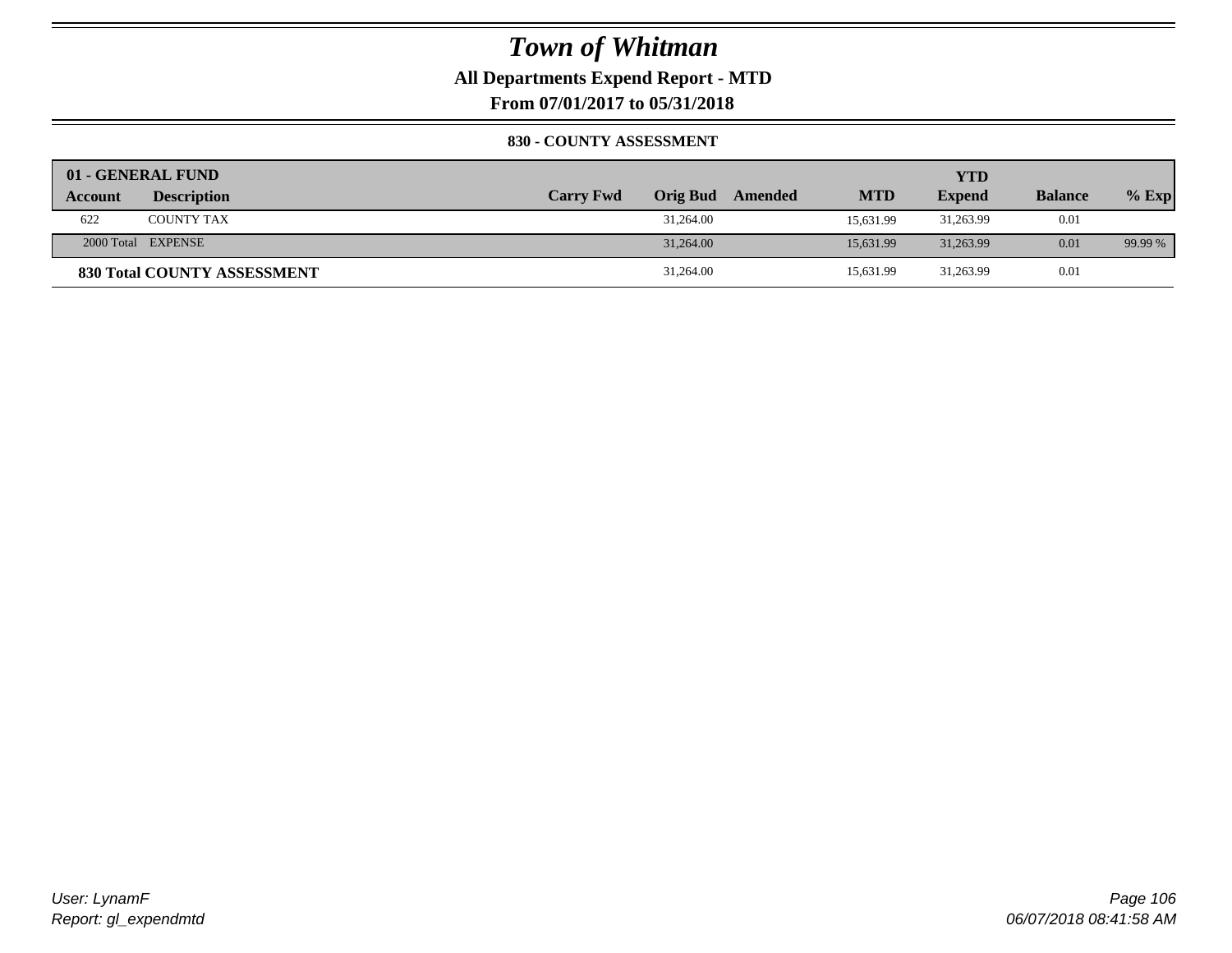## **All Departments Expend Report - MTD**

## **From 07/01/2017 to 05/31/2018**

### **870 - AGENCY**

| Account | 01 - GENERAL FUND<br><b>Description</b> | <b>Carry Fwd</b> | <b>Orig Bud</b> Amended | <b>MTD</b> | <b>YTD</b><br><b>Expend</b> | <b>Balance</b> | $%$ Exp  |
|---------|-----------------------------------------|------------------|-------------------------|------------|-----------------------------|----------------|----------|
| 899     | EXCHANGE ACCOUNT                        |                  |                         |            |                             |                |          |
|         | 2002 Total EXPENSE                      |                  |                         |            |                             |                | 100.00 % |
|         | <b>870 Total AGENCY</b>                 |                  |                         |            |                             |                |          |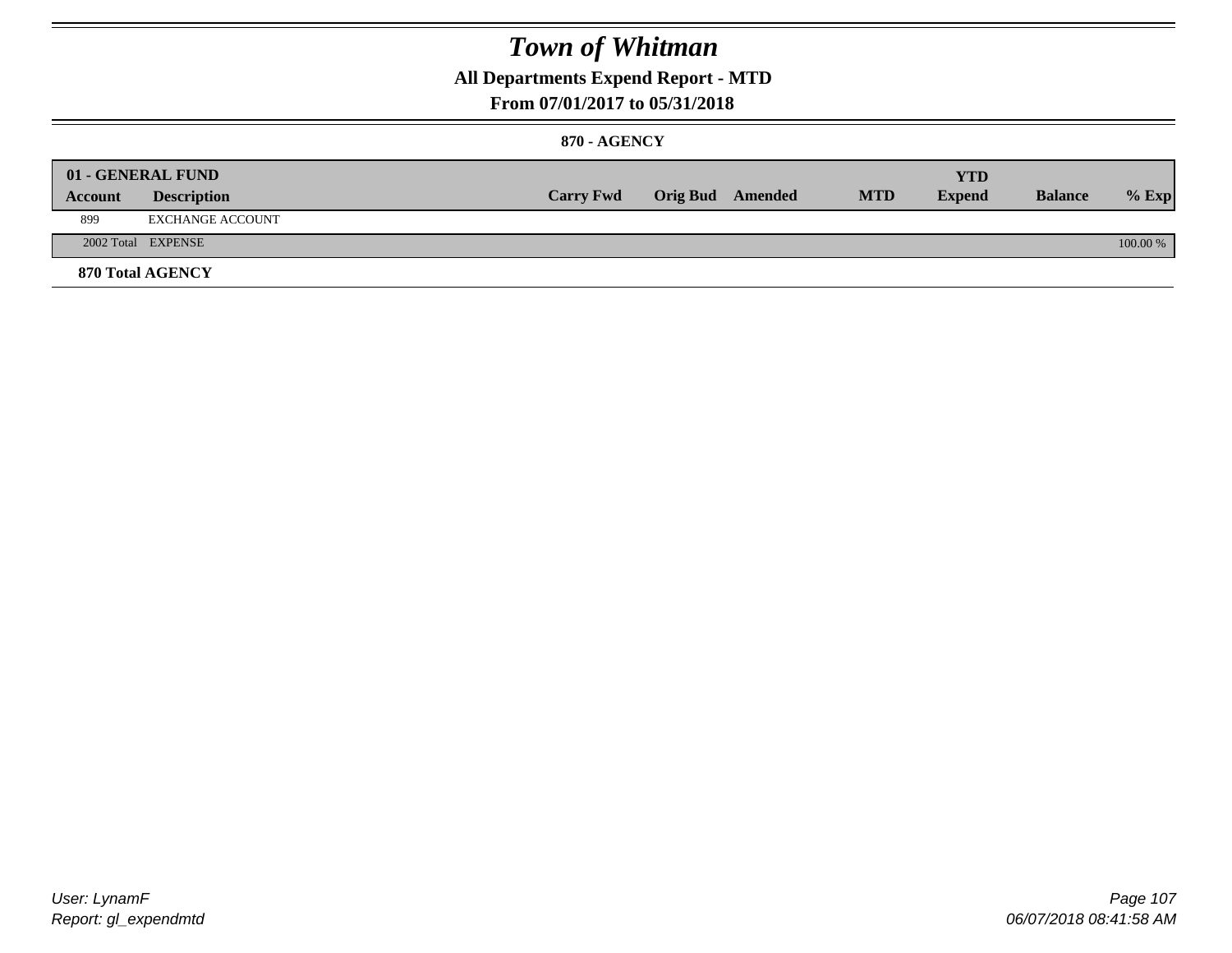**All Departments Expend Report - MTD**

**From 07/01/2017 to 05/31/2018**

### **877 - OFF-SITE STOR.RECORDS RETENT.**

|         | 01 - GENERAL FUND                       |                  |                         |            | <b>YTD</b>    |                |            |
|---------|-----------------------------------------|------------------|-------------------------|------------|---------------|----------------|------------|
| Account | <b>Description</b>                      | <b>Carry Fwd</b> | <b>Orig Bud</b> Amended | <b>MTD</b> | <b>Expend</b> | <b>Balance</b> | $%$ Exp    |
| 585     | MISCELLANEOUS EXPENSE                   |                  |                         |            |               |                |            |
|         | 2000 Total EXPENSE                      |                  |                         |            |               |                | $100.00\%$ |
|         | 877 Total OFF-SITE STOR.RECORDS RETENT. |                  |                         |            |               |                |            |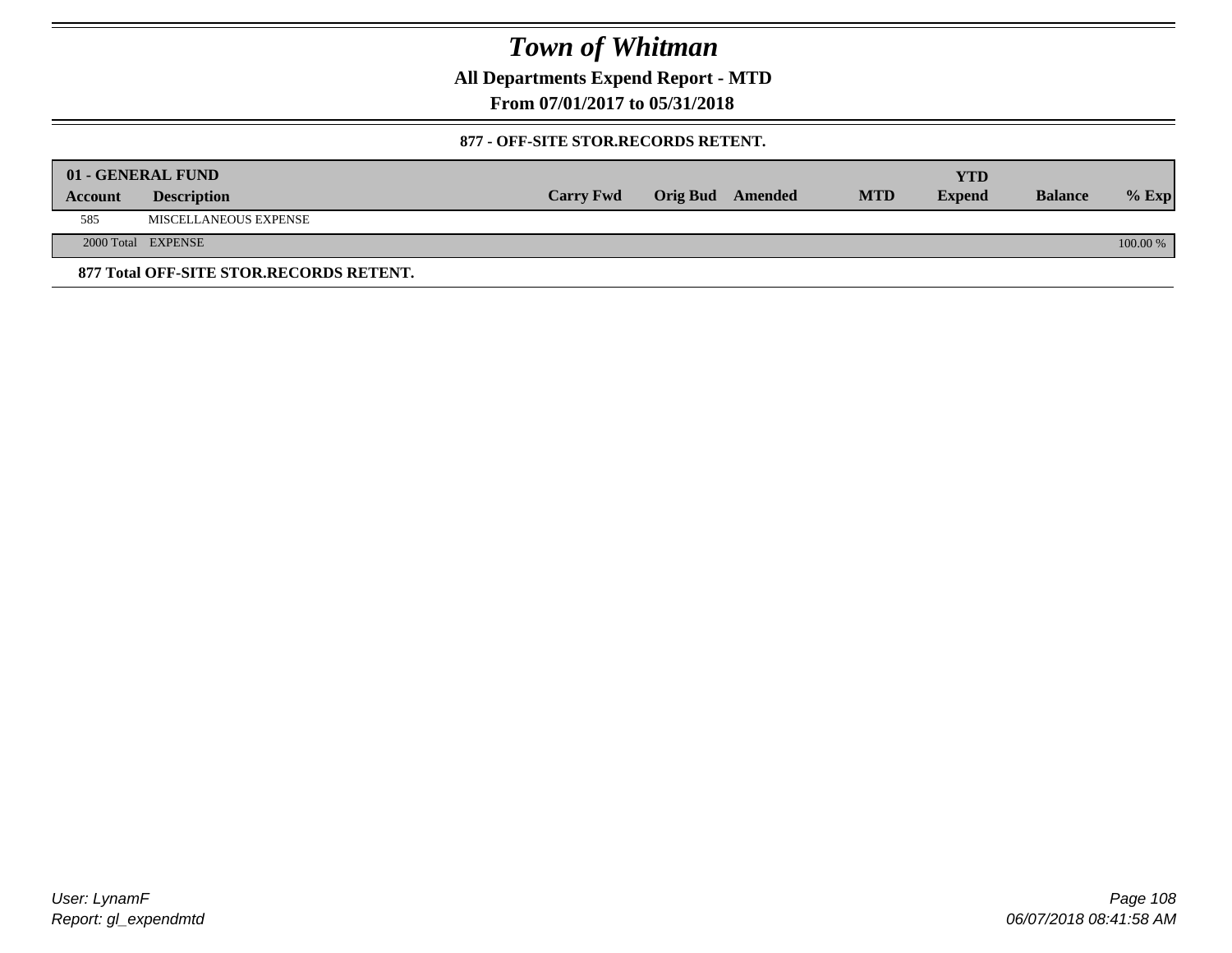### **All Departments Expend Report - MTD**

### **From 07/01/2017 to 05/31/2018**

#### **878 - OTHER FINANCING USES**

|         | 01 - GENERAL FUND                     |                  |                 |         |            | <b>YTD</b>    |                |         |
|---------|---------------------------------------|------------------|-----------------|---------|------------|---------------|----------------|---------|
| Account | <b>Description</b>                    | <b>Carry Fwd</b> | <b>Orig Bud</b> | Amended | <b>MTD</b> | <b>Expend</b> | <b>Balance</b> | $%$ Exp |
| 401     | WTR/SWR CAPITAL PROJ. FUND            |                  |                 |         |            |               |                |         |
| 403     | <b>CAPITAL PROJECT FUND</b>           |                  |                 |         |            |               |                |         |
| 404     | <b>SPECIAL REVENUE FUND</b>           |                  |                 |         |            |               |                |         |
| 405     | WATER/SEWER ENTERPRISE FUND           |                  | 11.017.00       |         |            |               | 11.017.00      |         |
| 406     | <b>TRUST FUNDS</b>                    |                  | 140,000.00      |         |            | 140,000.00    |                |         |
| 407     | <b>AGENCY FUND</b>                    |                  |                 |         |            |               |                |         |
|         | 2100 Total INTERFUND TRANSFERS        |                  | 151,017.00      |         |            | 140,000.00    | 11,017.00      | 92.70 % |
|         | <b>878 Total OTHER FINANCING USES</b> |                  | 151,017.00      |         |            | 140,000.00    | 11,017.00      |         |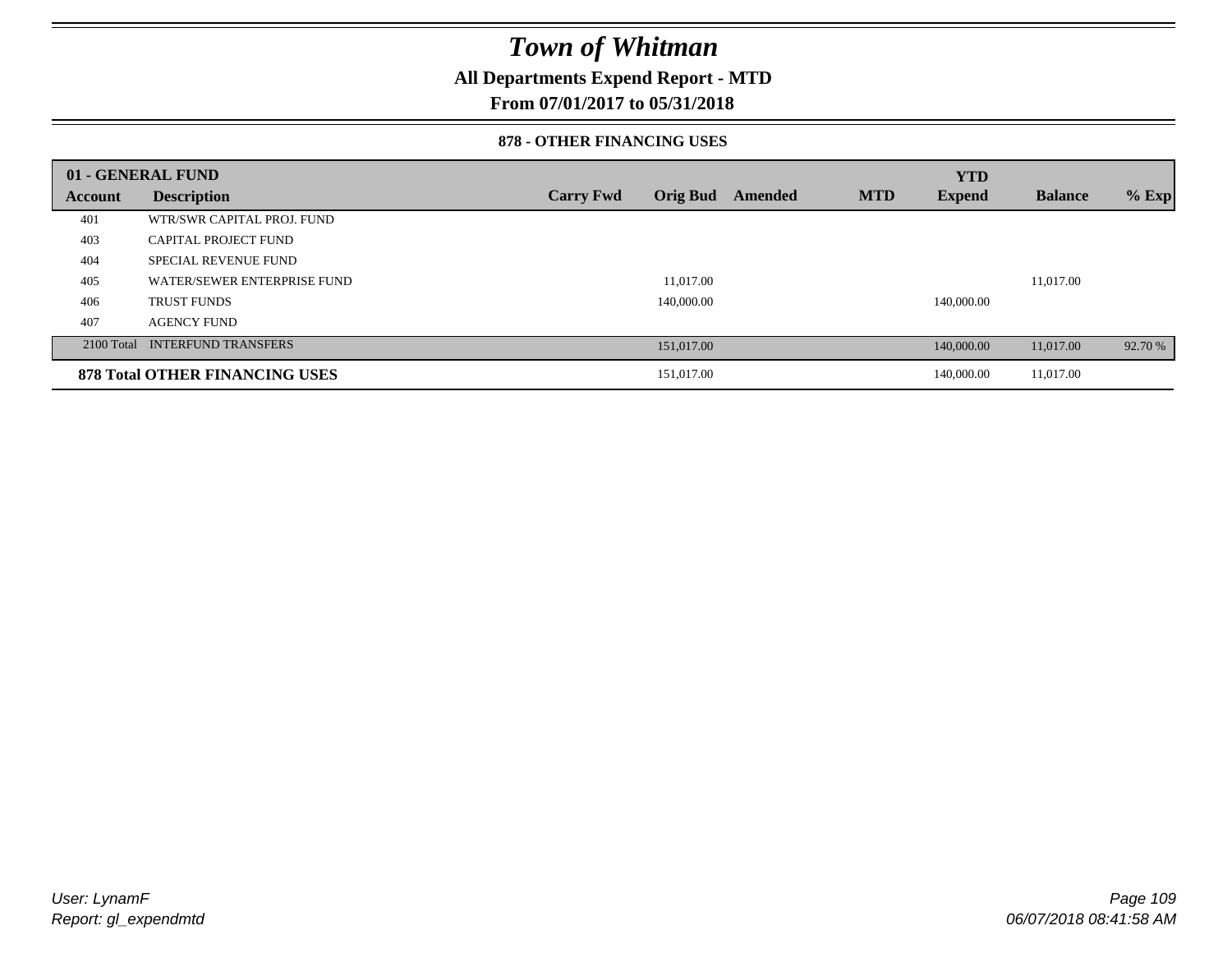### **All Departments Expend Report - MTD**

### **From 07/01/2017 to 05/31/2018**

#### **910 - UNPAID BILLS**

|         | 01 - GENERAL FUND          |                  |                 |         |            | <b>YTD</b>    |                |          |
|---------|----------------------------|------------------|-----------------|---------|------------|---------------|----------------|----------|
| Account | <b>Description</b>         | <b>Carry Fwd</b> | <b>Orig Bud</b> | Amended | <b>MTD</b> | <b>Expend</b> | <b>Balance</b> | $%$ Exp  |
| 112     | <b>SALARIES</b>            |                  |                 | 175.00  | 175.00     | 175.00        |                |          |
|         | 1000 Total SALARIES        |                  |                 | 175.00  | 175.00     | 175.00        |                | 100.00 % |
| 585     | MISCELLANEOUS EXPENSE      |                  |                 |         |            |               |                |          |
|         | 2000 Total EXPENSE         |                  |                 |         |            |               |                | 100.00 % |
| 945     | <b>FY2013 ENCUMBRANCES</b> |                  |                 |         |            |               |                |          |
|         | 2001 Total EXPENSE         |                  |                 |         |            |               |                | 100.00 % |
|         | 910 Total UNPAID BILLS     |                  |                 | 175.00  | 175.00     | 175.00        |                |          |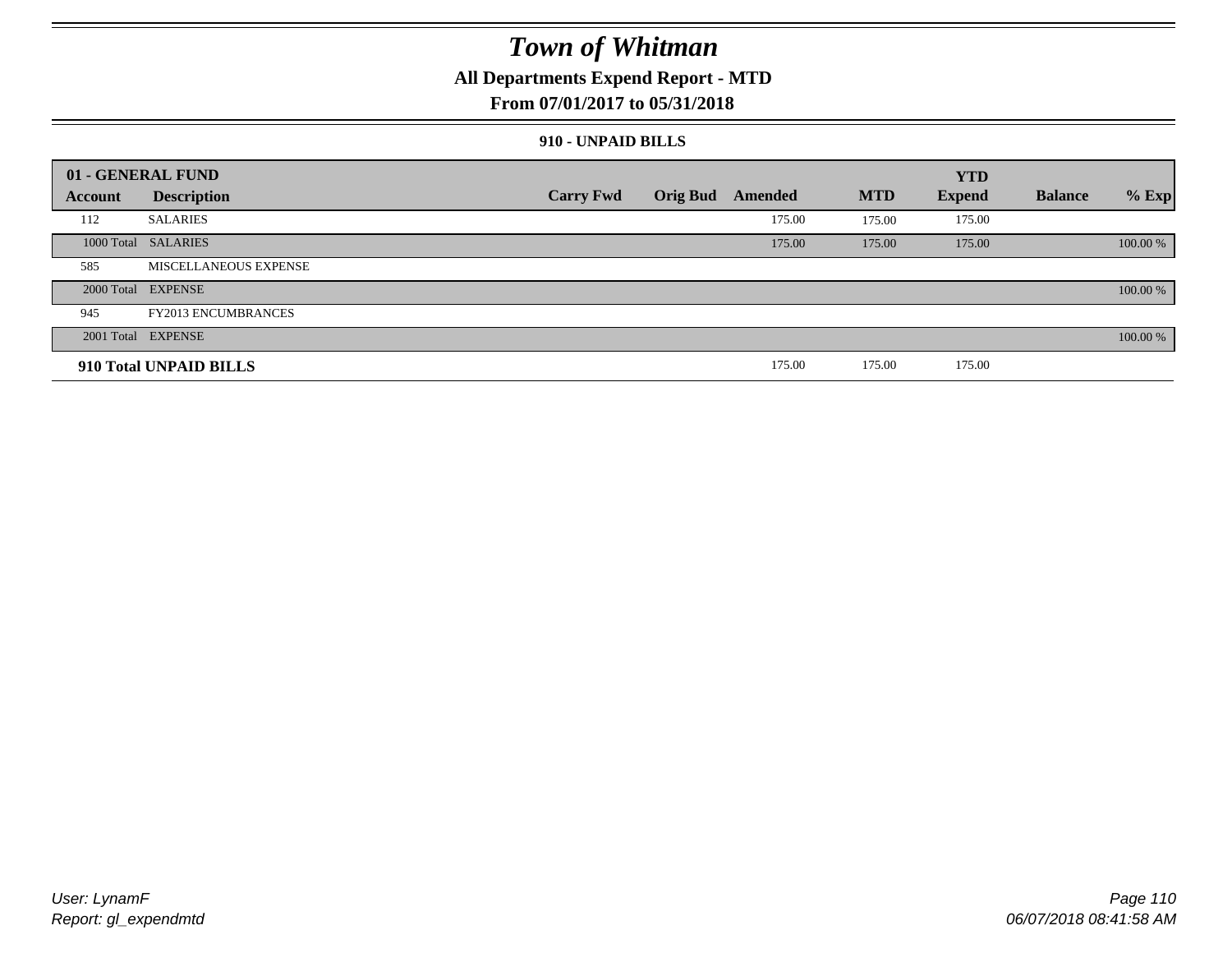### **All Departments Expend Report - MTD**

#### **From 07/01/2017 to 05/31/2018**

#### **911 - RETIREMENT**

|         | 01 - GENERAL FUND          |                  |                 |         |            | <b>YTD</b>    |                |          |
|---------|----------------------------|------------------|-----------------|---------|------------|---------------|----------------|----------|
| Account | <b>Description</b>         | <b>Carry Fwd</b> | <b>Orig Bud</b> | Amended | <b>MTD</b> | <b>Expend</b> | <b>Balance</b> | $%$ Exp  |
| 170     | <b>COUNTY RETIREMENT</b>   |                  | 1,878,591.00    |         |            | 1,878,591.00  |                |          |
|         | 2000 Total EXPENSE         |                  | 1,878,591.00    |         |            | 1,878,591.00  |                | 100.00 % |
| 169     | STATE RETIREMENT-SECT.59A  |                  |                 |         |            |               |                |          |
|         | 2001 Total EXPENSE         |                  |                 |         |            |               |                | 100.00 % |
| 943     | <b>FY2012 ENCUMBRANCES</b> |                  |                 |         |            |               |                |          |
|         | 2002 Total EXPENSE         |                  |                 |         |            |               |                | 100.00 % |
|         | 911 Total RETIREMENT       |                  | 1,878,591.00    |         |            | 1.878.591.00  |                |          |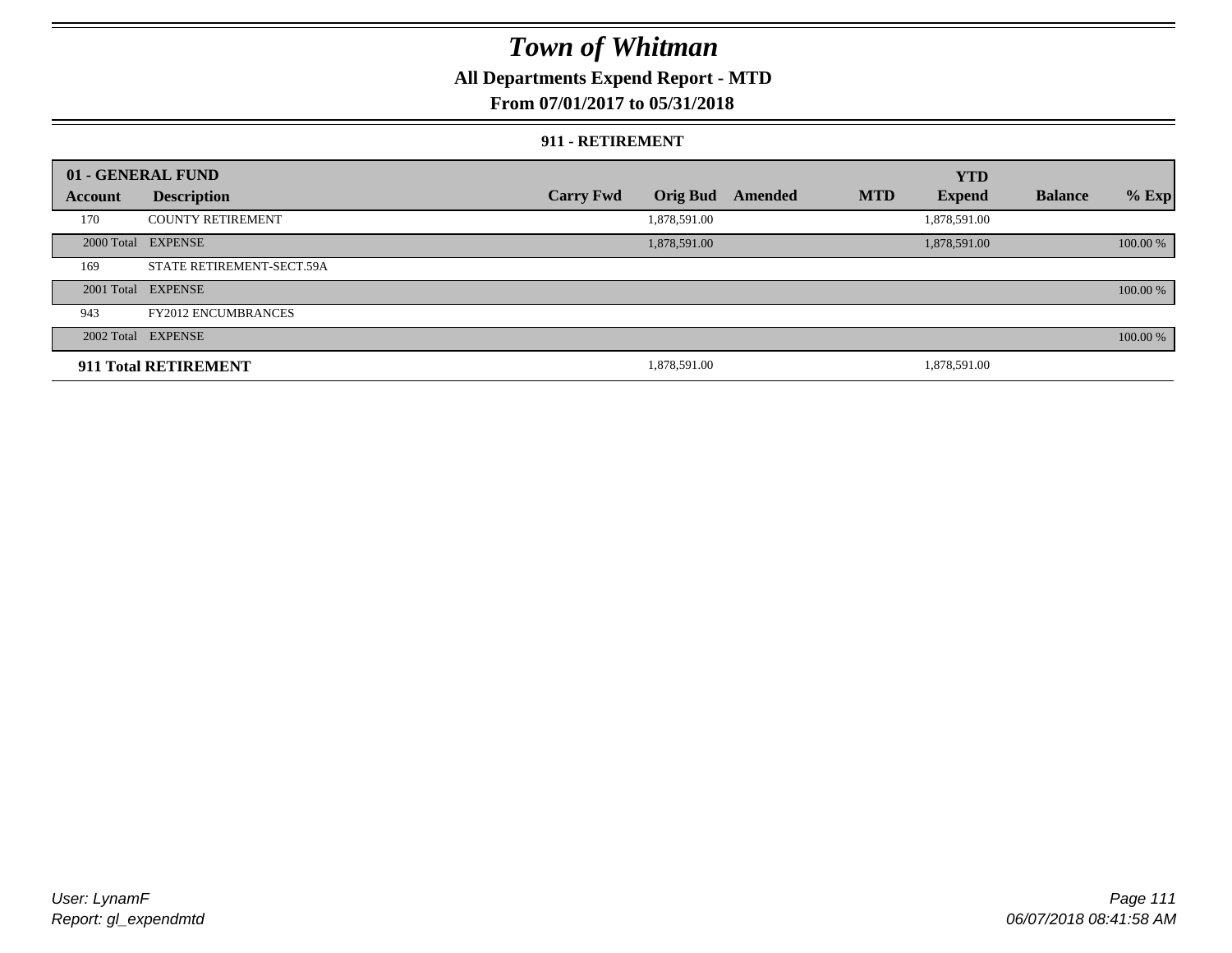**All Departments Expend Report - MTD**

**From 07/01/2017 to 05/31/2018**

#### **912 - WORKER'S COMPENSATION**

|         | 01 - GENERAL FUND               |                  |                  |            | <b>YTD</b>    |                |          |
|---------|---------------------------------|------------------|------------------|------------|---------------|----------------|----------|
| Account | <b>Description</b>              | <b>Carry Fwd</b> | Orig Bud Amended | <b>MTD</b> | <b>Expend</b> | <b>Balance</b> | $%$ Exp  |
| 171     | <b>WORKER'S COMPENSATION</b>    |                  |                  |            |               |                |          |
|         | 2000 Total EXPENSE              |                  |                  |            |               |                | 100.00 % |
|         | 912 Total WORKER'S COMPENSATION |                  |                  |            |               |                |          |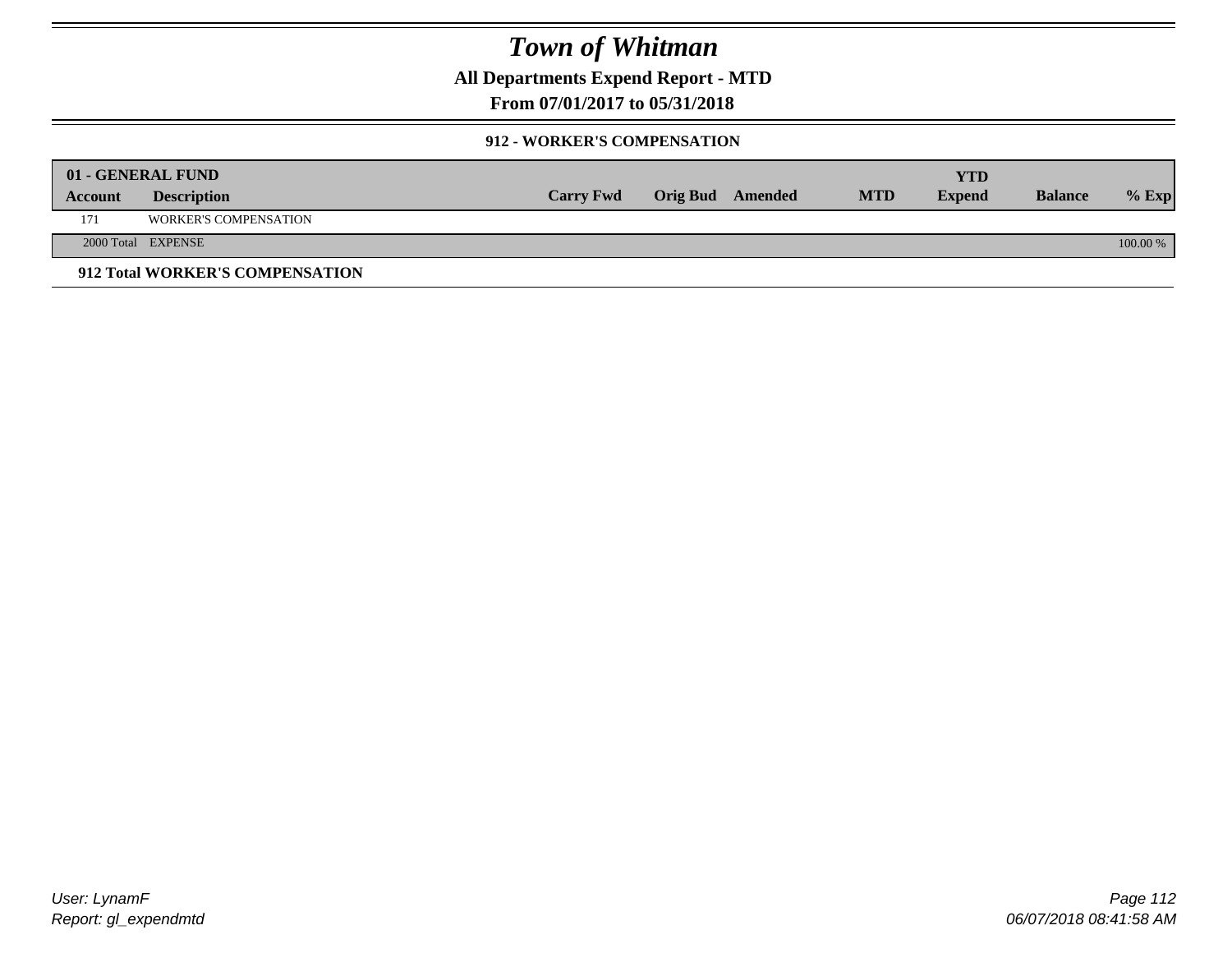**All Departments Expend Report - MTD**

**From 07/01/2017 to 05/31/2018**

#### **913 - UNEMPLOYMENT COMPENSATION**

|                | 01 - GENERAL FUND                   |                  |                 |          |            | <b>YTD</b>    |                |          |
|----------------|-------------------------------------|------------------|-----------------|----------|------------|---------------|----------------|----------|
| <b>Account</b> | <b>Description</b>                  | <b>Carry Fwd</b> | <b>Orig Bud</b> | Amended  | <b>MTD</b> | <b>Expend</b> | <b>Balance</b> | $%$ Exp  |
| 172            | UNEMPLOYMENT INSURANCE              |                  | 8,000.00        | 7,300.00 | 1,020.00   | 13,260.00     | 2,040.00       |          |
| 2000 Total     | <b>EXPENSE</b>                      |                  | 8,000.00        | 7,300.00 | 1,020.00   | 13,260.00     | 2,040.00       | 86.66%   |
| 939            | <b>FY2015 ENCUMBRANCES</b>          |                  |                 |          |            |               |                |          |
| 940            | <b>FY2016 ENCUMBRANCES</b>          |                  |                 |          |            |               |                |          |
| 948            | <b>FY07 ENCUMBRANCES</b>            |                  |                 |          |            |               |                |          |
| 958            | <b>FY2005 ENCUMBRANCES</b>          |                  |                 |          |            |               |                |          |
| 959            | <b>FY2006 ENCUMBRANCES</b>          |                  |                 |          |            |               |                |          |
| 943            | <b>FY2012 ENCUMBRANCES</b>          |                  |                 |          |            |               |                |          |
|                | 2001 Total EXPENSE                  |                  |                 |          |            |               |                | 100.00 % |
|                | 913 Total UNEMPLOYMENT COMPENSATION |                  | 8,000.00        | 7,300.00 | 1,020.00   | 13,260.00     | 2,040.00       |          |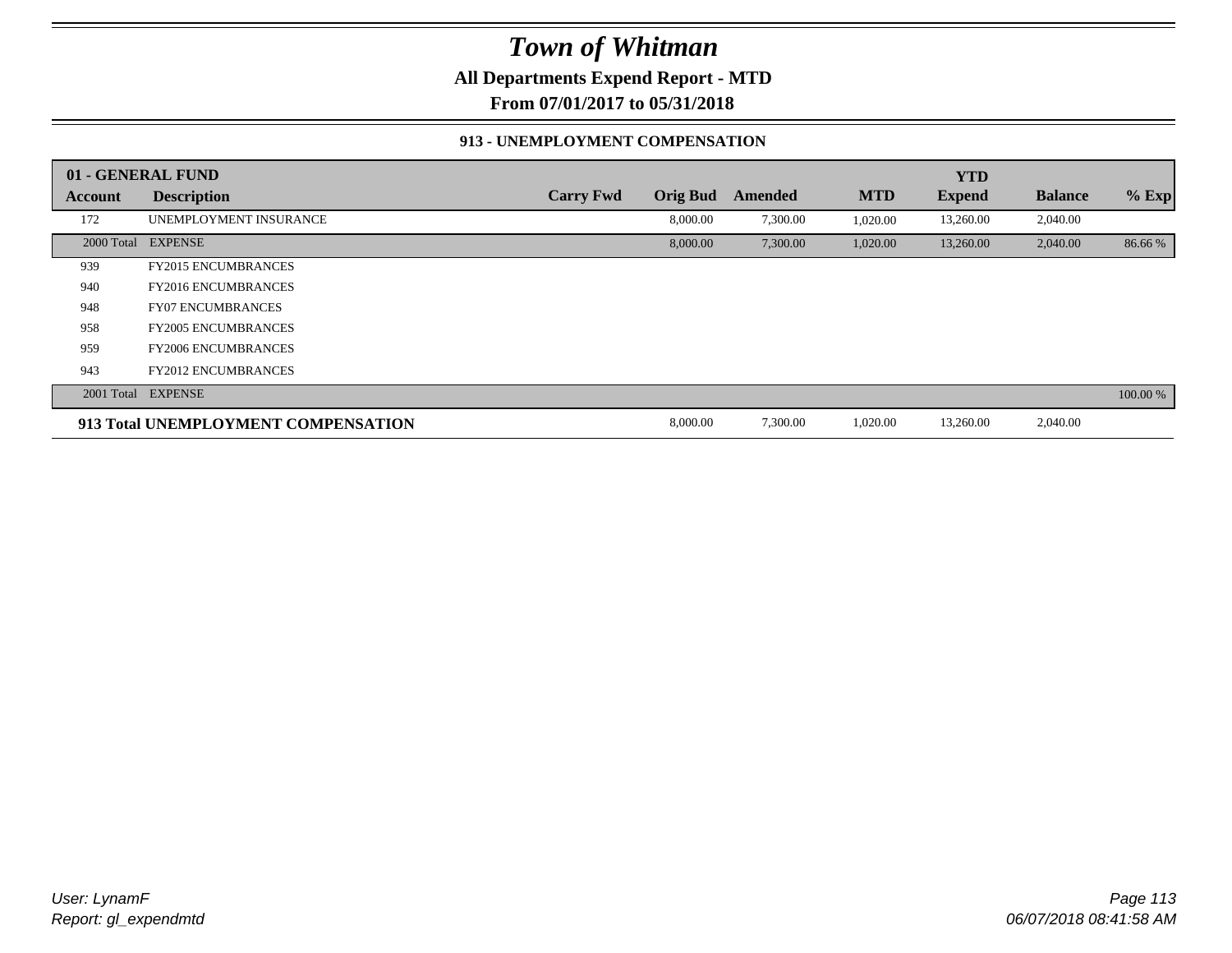**All Departments Expend Report - MTD**

**From 07/01/2017 to 05/31/2018**

#### **914 - HEALTH/LIFE INSURANCE-TOWN MATCH**

|            | 01 - GENERAL FUND                          |                  |                 |         |             | <b>YTD</b>    |                |         |
|------------|--------------------------------------------|------------------|-----------------|---------|-------------|---------------|----------------|---------|
| Account    | <b>Description</b>                         | <b>Carry Fwd</b> | <b>Orig Bud</b> | Amended | <b>MTD</b>  | <b>Expend</b> | <b>Balance</b> | $%$ Exp |
| 175        | <b>LIFE INSURANCE</b>                      |                  |                 |         | 1,476.94    | 8,883.38      | $-8,883.38$    |         |
| 180        | FLEX BENEFITS FEES                         |                  |                 |         | 125.00      | 1,240.00      | $-1,240.00$    |         |
| 181        | MANDATORY DEF.COMP.EXP.                    |                  |                 |         |             |               |                |         |
| 174        | <b>HEALTH INSURANCE</b>                    |                  | 1,491,000.00    |         | 225,539.30  | 1,306,203.09  | 184,796.91     |         |
| 2000 Total | <b>EXPENSE</b>                             |                  | 1,491,000.00    |         | 227, 141.24 | 1,316,326.47  | 174,673.53     | 88.28%  |
| 941        | FY 2017 ENCUMBRANCES                       | 350.00           |                 |         |             |               | 350.00         |         |
| 945        | <b>FY2013 ENCUMBRANCES</b>                 |                  |                 |         |             |               |                |         |
| 949        | <b>FY2014 ENCUMBRANCES</b>                 |                  |                 |         |             |               |                |         |
| 953        | <b>FY2009 ENCUMBRANCES</b>                 |                  |                 |         |             |               |                |         |
| 958        | <b>FY2005 ENCUMBRANCES</b>                 |                  |                 |         |             |               |                |         |
| 943        | <b>FY2012 ENCUMBRANCES</b>                 |                  |                 |         |             |               |                |         |
| 2001 Total | <b>EXPENSE</b>                             | 350.00           |                 |         |             |               | 350.00         | 0.00 %  |
|            | 914 Total HEALTH/LIFE INSURANCE-TOWN MATCH | 350.00           | 1,491,000.00    |         | 227,141.24  | 1,316,326.47  | 175,023.53     |         |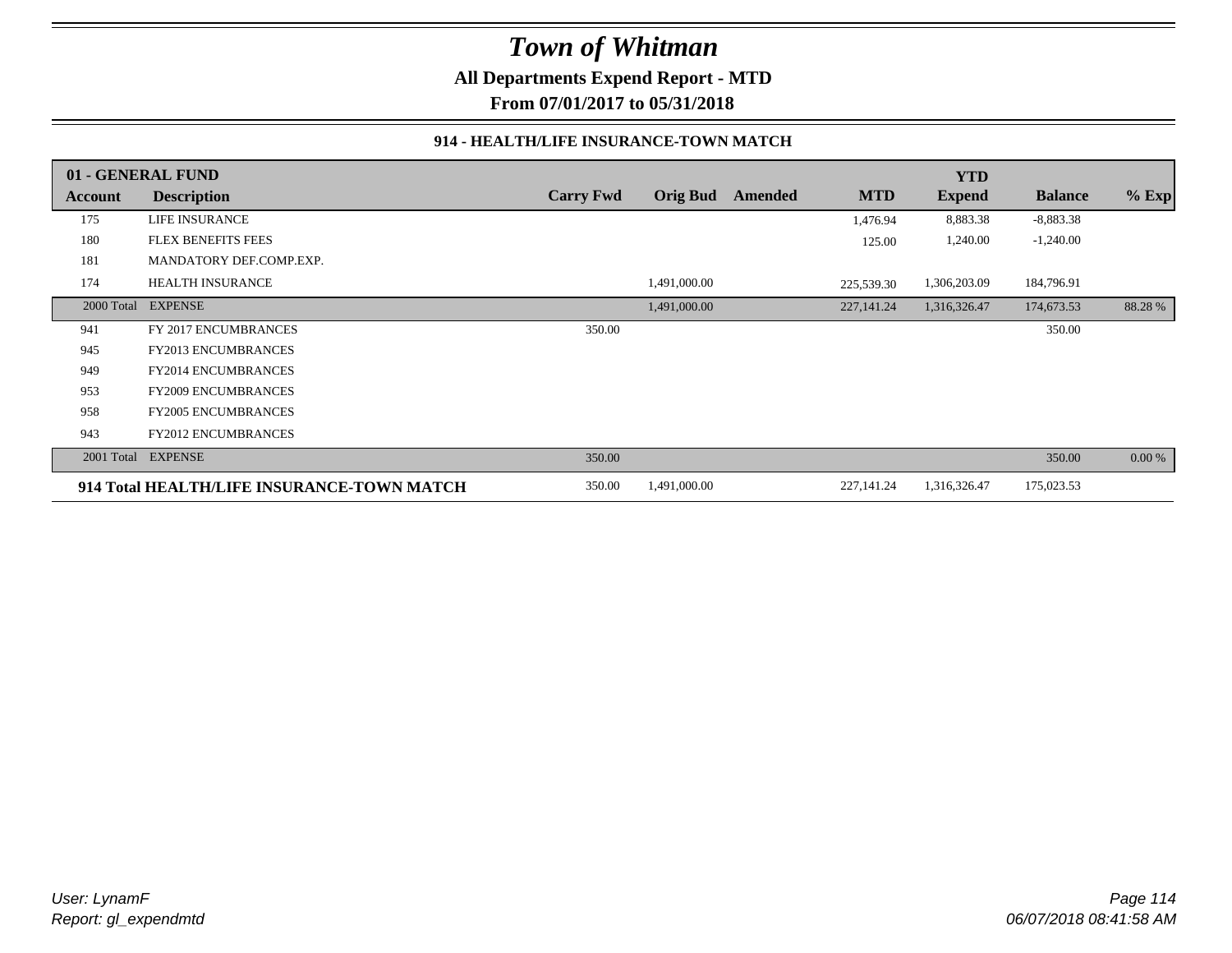**All Departments Expend Report - MTD**

**From 07/01/2017 to 05/31/2018**

#### **915 - OPEIU SICK LEAVE BUY-OUT**

|         | 01 - GENERAL FUND                  |                  |                         |            | YTD           |                |          |
|---------|------------------------------------|------------------|-------------------------|------------|---------------|----------------|----------|
| Account | <b>Description</b>                 | <b>Carry Fwd</b> | <b>Orig Bud</b> Amended | <b>MTD</b> | <b>Expend</b> | <b>Balance</b> | $%$ Exp  |
| 112     | <b>SALARIES</b>                    |                  |                         |            |               |                |          |
|         | 1000 Total SALARIES                |                  |                         |            |               |                | 100.00 % |
|         | 915 Total OPEIU SICK LEAVE BUY-OUT |                  |                         |            |               |                |          |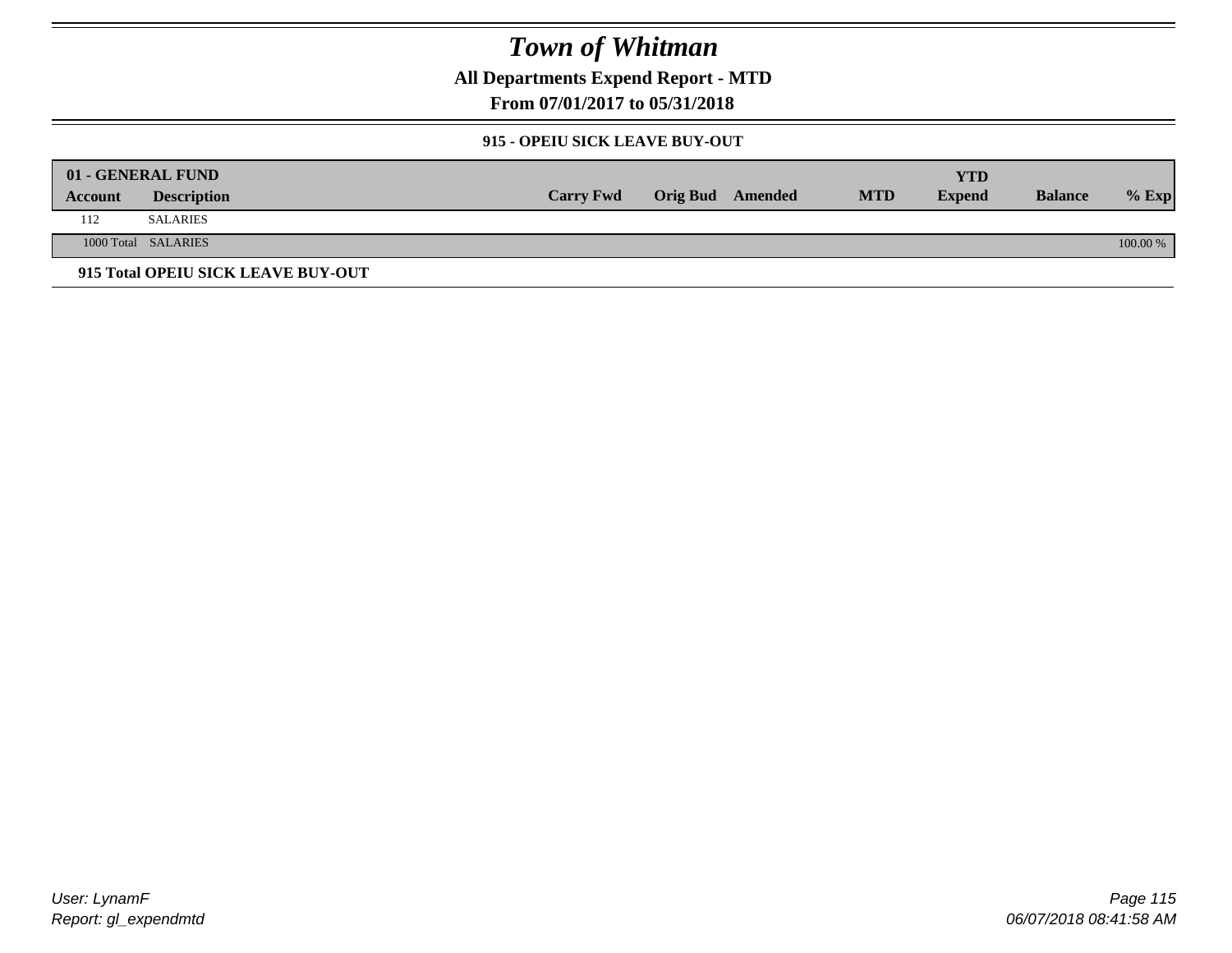**All Departments Expend Report - MTD**

**From 07/01/2017 to 05/31/2018**

#### **916 - OPEIU FY01 RETROACTIVE**

|         | 01 - GENERAL FUND                |                  |                         |            | YTD           |                |          |
|---------|----------------------------------|------------------|-------------------------|------------|---------------|----------------|----------|
| Account | <b>Description</b>               | <b>Carry Fwd</b> | <b>Orig Bud</b> Amended | <b>MTD</b> | <b>Expend</b> | <b>Balance</b> | $%$ Exp  |
| 112     | <b>SALARIES</b>                  |                  |                         |            |               |                |          |
|         | 1000 Total SALARIES              |                  |                         |            |               |                | 100.00 % |
|         | 916 Total OPEIU FY01 RETROACTIVE |                  |                         |            |               |                |          |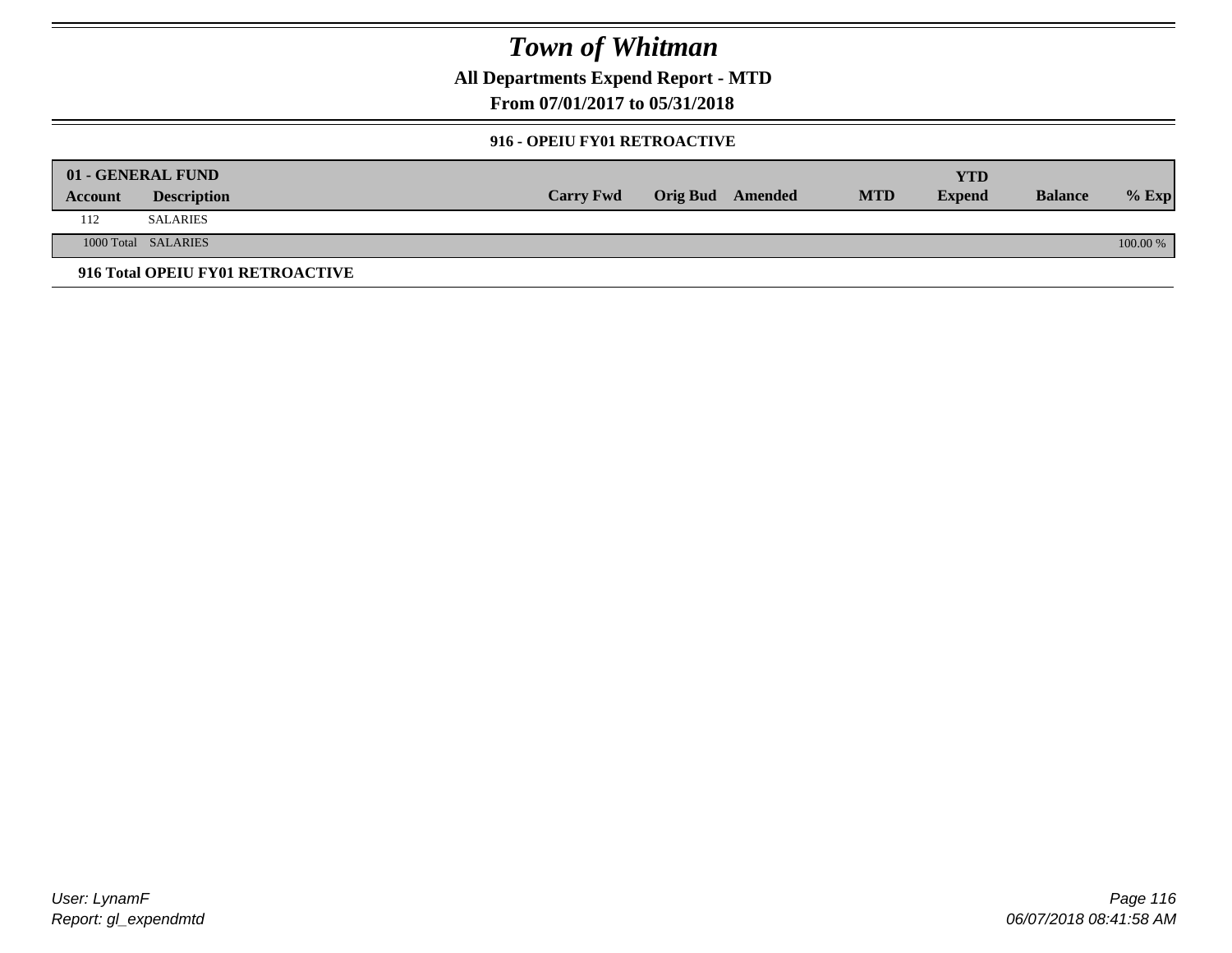**All Departments Expend Report - MTD**

**From 07/01/2017 to 05/31/2018**

#### **917 - OPEIU DEPARTMENT HEAD COVERAGE**

|         | 01 - GENERAL FUND                        |                  |                         |            | YTD           |                |            |
|---------|------------------------------------------|------------------|-------------------------|------------|---------------|----------------|------------|
| Account | <b>Description</b>                       | <b>Carry Fwd</b> | <b>Orig Bud</b> Amended | <b>MTD</b> | <b>Expend</b> | <b>Balance</b> | $%$ Exp    |
| 112     | <b>SALARIES</b>                          |                  |                         |            |               |                |            |
|         | 1000 Total SALARIES                      |                  |                         |            |               |                | $100.00\%$ |
|         | 917 Total OPEIU DEPARTMENT HEAD COVERAGE |                  |                         |            |               |                |            |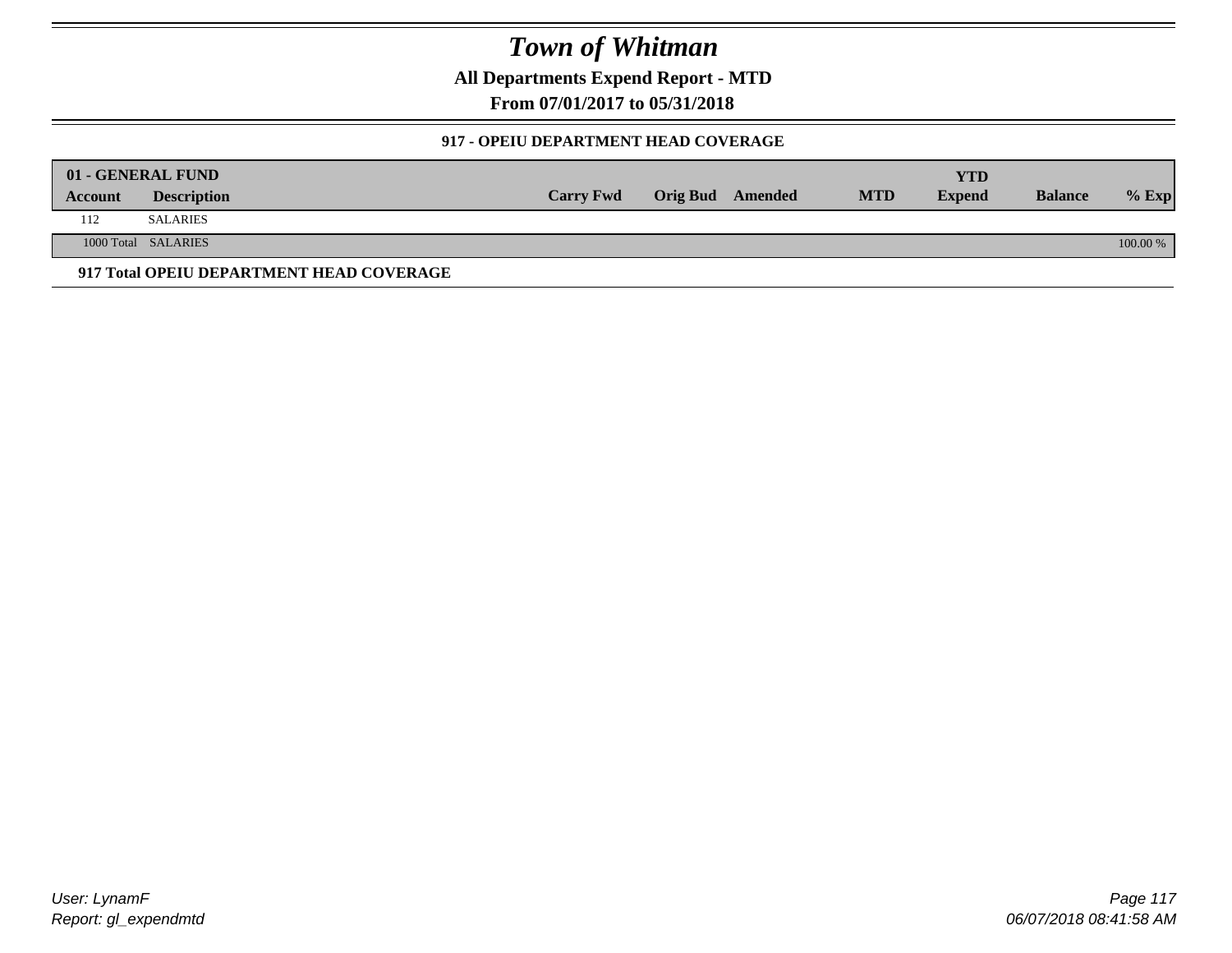**All Departments Expend Report - MTD**

**From 07/01/2017 to 05/31/2018**

#### **919 - PAYROLL TAXES - TOWN MATCH**

|         | 01 - GENERAL FUND                    |                  |                 |         |            | <b>YTD</b>    |                |          |
|---------|--------------------------------------|------------------|-----------------|---------|------------|---------------|----------------|----------|
| Account | <b>Description</b>                   | <b>Carry Fwd</b> | <b>Orig Bud</b> | Amended | <b>MTD</b> | <b>Expend</b> | <b>Balance</b> | $%$ Exp  |
| 177     | F.I.C.A.                             |                  |                 |         |            |               |                |          |
| 181     | MANDATORY DEF.COMP.EXP.              |                  |                 |         |            |               |                |          |
| 176     | <b>MEDICARE TAX</b>                  |                  | 127,000.00      |         | 12,420.06  | 116,273.00    | 10,727.00      |          |
|         | 2000 Total EXPENSE                   |                  | 127,000.00      |         | 12,420.06  | 116,273.00    | 10,727.00      | 91.55 %  |
| 941     | FY 2017 ENCUMBRANCES                 |                  |                 |         |            |               |                |          |
|         | 2001 Total EXPENSE                   |                  |                 |         |            |               |                | 100.00 % |
|         | 919 Total PAYROLL TAXES - TOWN MATCH |                  | 127,000.00      |         | 12,420.06  | 116,273.00    | 10,727.00      |          |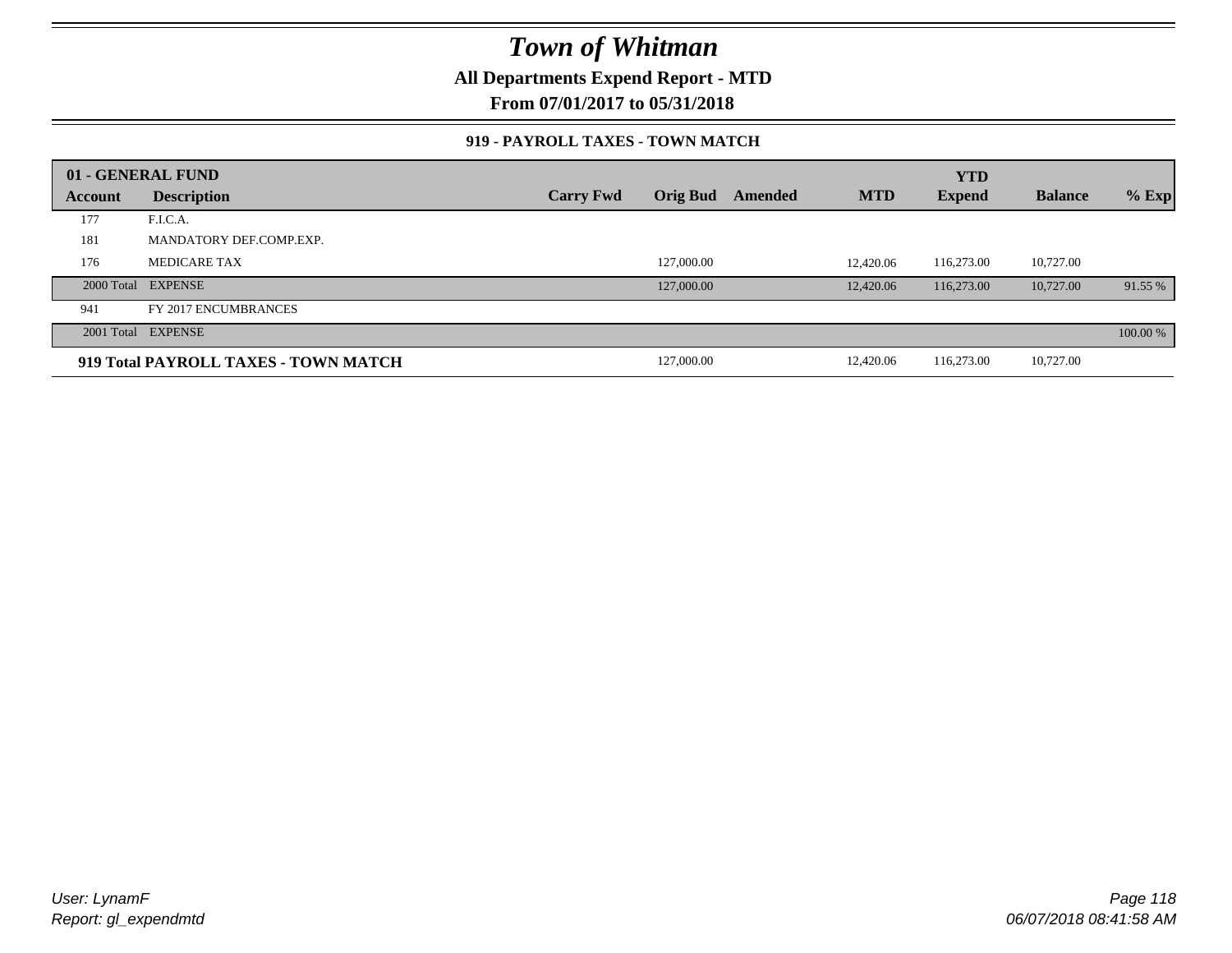### **All Departments Expend Report - MTD**

**From 07/01/2017 to 05/31/2018**

#### **945 - LIABILITY INSURANCE**

|                | 01 - GENERAL FUND                |                  |                 |                |            | <b>YTD</b>    |                |          |
|----------------|----------------------------------|------------------|-----------------|----------------|------------|---------------|----------------|----------|
| <b>Account</b> | <b>Description</b>               | <b>Carry Fwd</b> | <b>Orig Bud</b> | <b>Amended</b> | <b>MTD</b> | <b>Expend</b> | <b>Balance</b> | $%$ Exp  |
| 740            | <b>INSURANCE PREMIUMS</b>        |                  | 338,000.00      |                | 1,748.34   | 296,234.22    | 41,765.78      |          |
| 742            | <b>INSURANCE SEMINARS</b>        |                  |                 |                |            |               |                |          |
| 743            | <b>INSURANCE-BID ADVERTISING</b> |                  |                 |                |            |               |                |          |
|                | 2000 Total EXPENSE               |                  | 338,000.00      |                | 1,748.34   | 296,234.22    | 41,765.78      | 87.64 %  |
| 939            | <b>FY2015 ENCUMBRANCES</b>       |                  |                 |                |            |               |                |          |
| 943            | <b>FY2012 ENCUMBRANCES</b>       |                  |                 |                |            |               |                |          |
| 945            | <b>FY2013 ENCUMBRANCES</b>       |                  |                 |                |            |               |                |          |
|                | 2001 Total EXPENSE               |                  |                 |                |            |               |                | 100.00 % |
|                | 945 Total LIABILITY INSURANCE    |                  | 338,000.00      |                | 1,748.34   | 296,234.22    | 41,765.78      |          |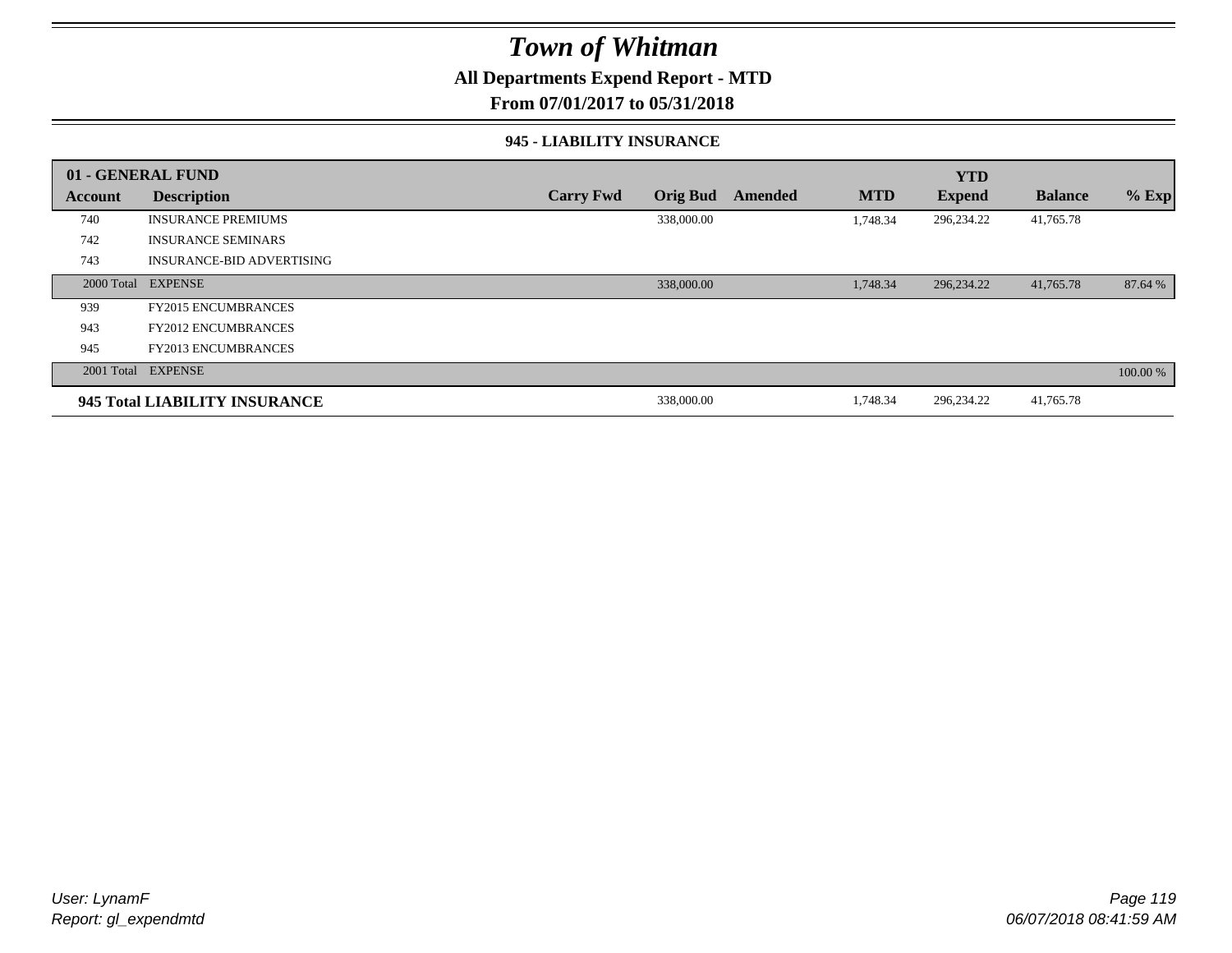**All Departments Expend Report - MTD**

### **From 07/01/2017 to 05/31/2018**

#### **996 - TRANSFERS TO TRUST FUNDS**

|         | 01 - GENERAL FUND                         |                  |                         |            | <b>YTD</b>    |                |            |
|---------|-------------------------------------------|------------------|-------------------------|------------|---------------|----------------|------------|
| Account | <b>Description</b>                        | <b>Carry Fwd</b> | <b>Orig Bud</b> Amended | <b>MTD</b> | <b>Expend</b> | <b>Balance</b> | $%$ Exp    |
| 999     |                                           |                  |                         |            |               |                |            |
|         | 4001 Total A8 ATM 5/16 O.P.E.B.TRUST FUND |                  |                         |            |               |                | $100.00\%$ |
| 999     |                                           |                  |                         |            |               |                |            |
|         | 4002 Total ART.1 STM 1/17/95              |                  |                         |            |               |                | 100.00 %   |
|         | 996 Total TRANSFERS TO TRUST FUNDS        |                  |                         |            |               |                |            |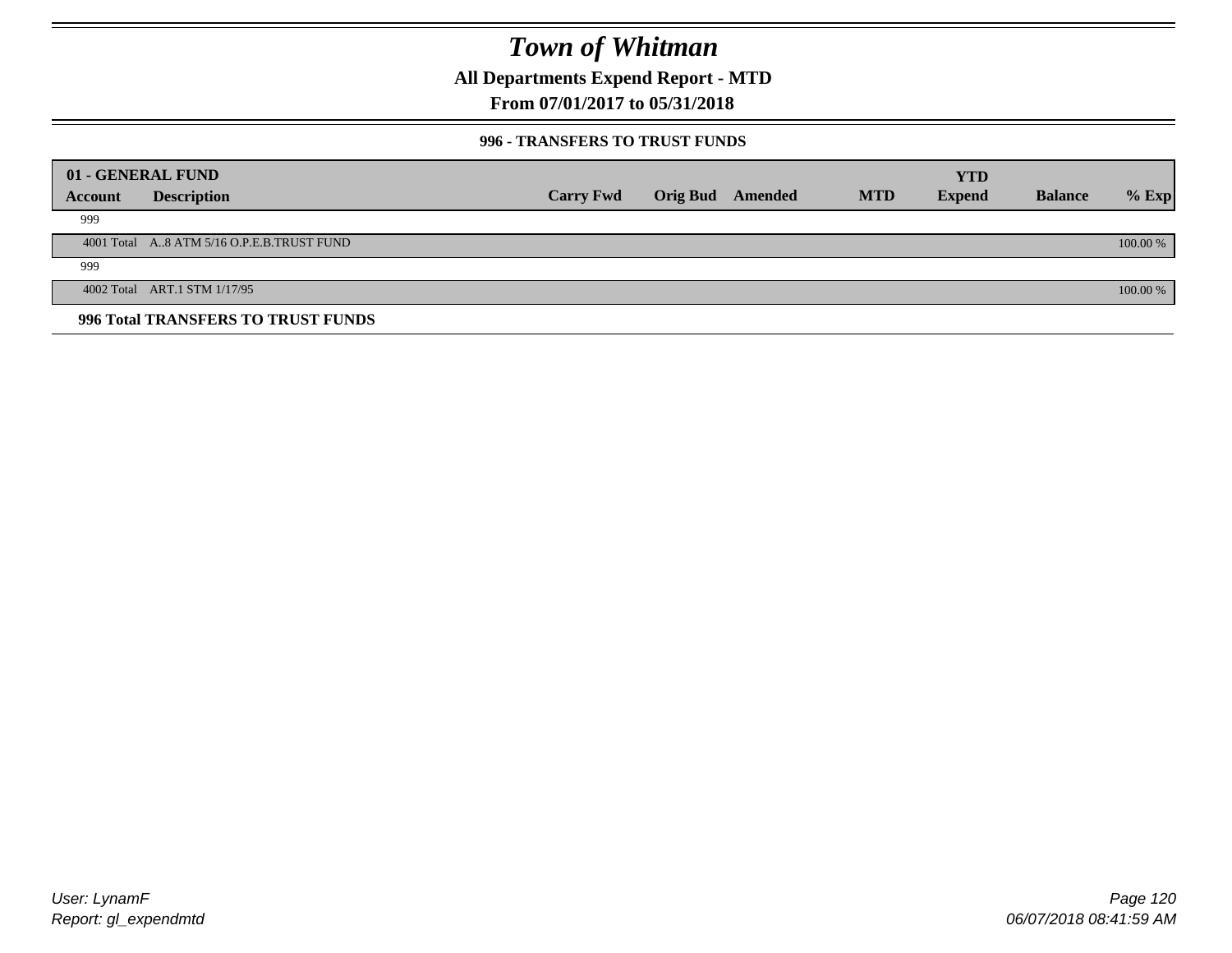**All Departments Expend Report - MTD**

### **From 07/01/2017 to 05/31/2018**

#### **997 - TRANSFERS TO AGENCY FUND**

| Account | 01 - GENERAL FUND<br><b>Description</b> | <b>Carry Fwd</b> | Orig Bud      | Amended    | <b>MTD</b>   | <b>YTD</b><br><b>Expend</b> | <b>Balance</b> | $%$ Exp  |
|---------|-----------------------------------------|------------------|---------------|------------|--------------|-----------------------------|----------------|----------|
| 999     |                                         |                  |               |            |              |                             |                |          |
|         |                                         |                  |               |            |              |                             |                |          |
|         | 4003 Total PRIOR YEAR ADJUSTMENT        |                  |               |            |              |                             |                | 100.00 % |
|         | 997 Total TRANSFERS TO AGENCY FUND      |                  |               |            |              |                             |                |          |
|         | 01 Total GENERAL FUND                   | 1,333,227.23     | 31,933,297.60 | 903,414.33 | 2,389,084.90 | 30,789,334.84               | 3,380,604.32   |          |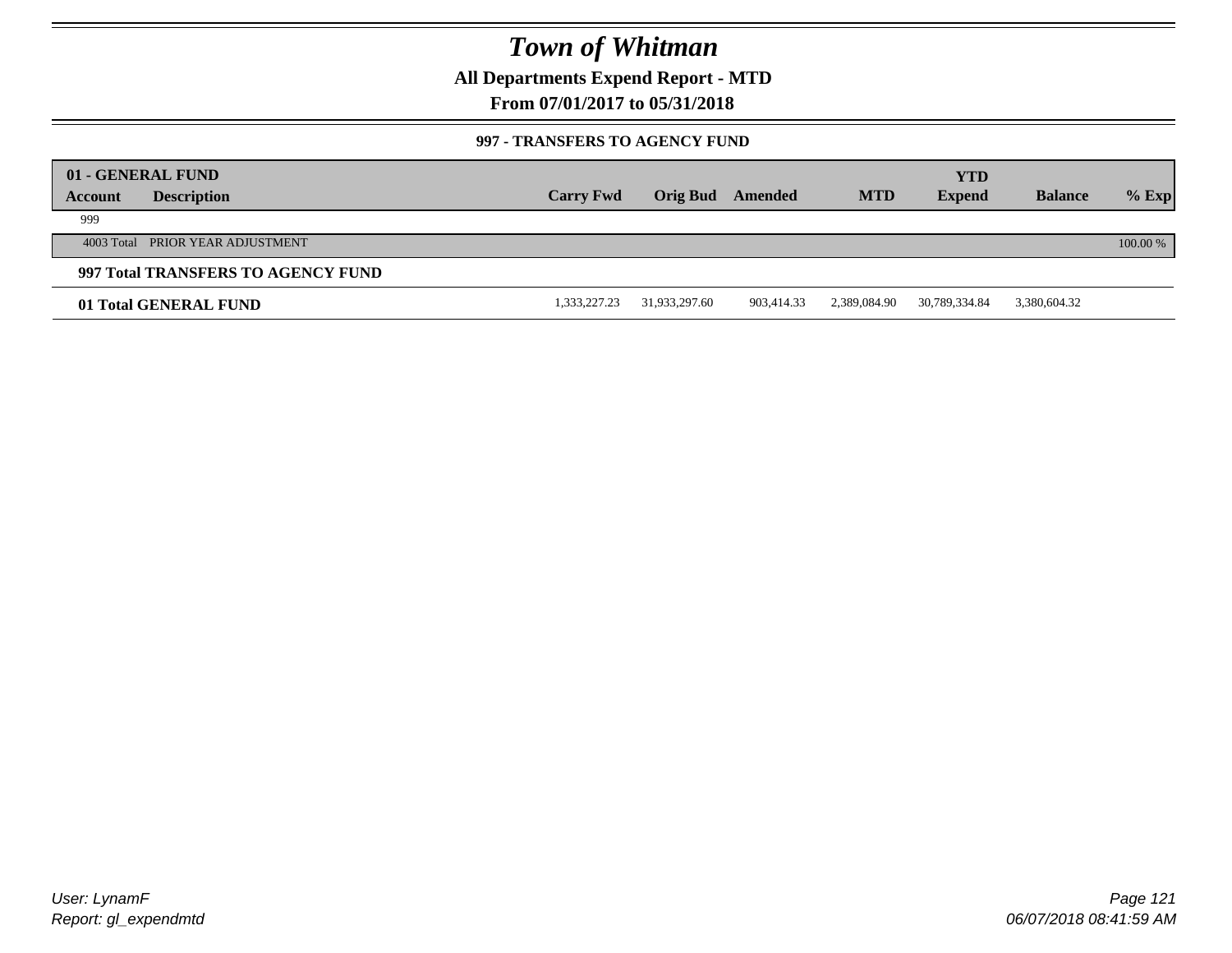**All Departments Expend Report - MTD**

**From 07/01/2017 to 05/31/2018**

#### **853 - PLANNING BOARD REVOLVING CH53G**

|         | <b>05 - SPECIAL REVENUE FUND</b>         |                  |                  |            | <b>YTD</b>    |                |             |
|---------|------------------------------------------|------------------|------------------|------------|---------------|----------------|-------------|
| Account | <b>Description</b>                       | <b>Carry Fwd</b> | Orig Bud Amended | <b>MTD</b> | <b>Expend</b> | <b>Balance</b> | $%$ Exp     |
| 359     | PL.BD.REV.WINDSOR EST.C44S53G            |                  |                  |            |               |                |             |
|         | 2004 Total EXPENSE                       |                  |                  |            |               |                | 100.00 %    |
| 360     | PL.BD.REV. DANECCA EST.C44S53G           |                  |                  |            |               |                |             |
|         | 2005 Total EXPENSE                       |                  |                  |            |               |                | 100.00 %    |
| 361     | PL.BD.REV.BUTTERNUT CH44 S53G            |                  |                  |            |               |                |             |
|         | 2007 Total EXPENSE                       |                  |                  |            |               |                | 100.00 %    |
| 362     | PL.BD.REV.OAKDALE FM.I C44S53G           |                  |                  |            |               |                |             |
|         | 2008 Total EXPENSE                       |                  |                  |            |               |                | $100.00~\%$ |
| 358     | PLANNG.BD.REV.R.R.AVE.CH44S53G           |                  |                  |            |               |                |             |
|         | 2009 Total EXPENSE                       |                  |                  |            |               |                | 100.00 %    |
| 364     | PLANNING BOARD                           |                  |                  |            |               |                |             |
|         | 2010 Total EXPENSE                       |                  |                  |            |               |                | $100.00~\%$ |
| 365     | PL.BD.RV.VICTORIA EST.CH44S53G           |                  |                  |            |               |                |             |
|         | 2011 Total EXPENSE                       |                  |                  |            |               |                | 100.00 %    |
| 369     | PL.BD.REV.MEADOWBROOK CH44S53G           |                  |                  |            |               |                |             |
|         | 2016 Total EXPENSE                       |                  |                  |            |               |                | 100.00 %    |
| 370     | PL.BD.RV.CATHERINE RD.CH44S53G           |                  |                  |            |               |                |             |
|         | 2017 Total EXPENSE                       |                  |                  |            |               |                | 100.00 %    |
| 371     | PL.BD.RV.J.YOUNG EST.CH44S53G            |                  |                  |            |               |                |             |
|         | 2018 Total EXPENSE                       |                  |                  |            |               |                | $100.00~\%$ |
| 372     | PL.BD.REV.ERIN ST.EXT.C44S53G            |                  |                  |            |               |                |             |
|         | 2019 Total EXPENSE                       |                  |                  |            |               |                | 100.00 %    |
| 373     | PL.BD.RV.HIGHLND ST.EX.C44S53G           |                  |                  |            |               |                |             |
|         | 2020 Total EXPENSE                       |                  |                  |            |               |                | 100.00 %    |
| 357     | PLANNG.BD.REV.HARV.LN.CH44S53G           |                  |                  |            |               |                |             |
|         | 2021 Total EXPENSE                       |                  |                  |            |               |                | 100.00 %    |
|         | 853 Total PLANNING BOARD REVOLVING CH53G |                  |                  |            |               |                |             |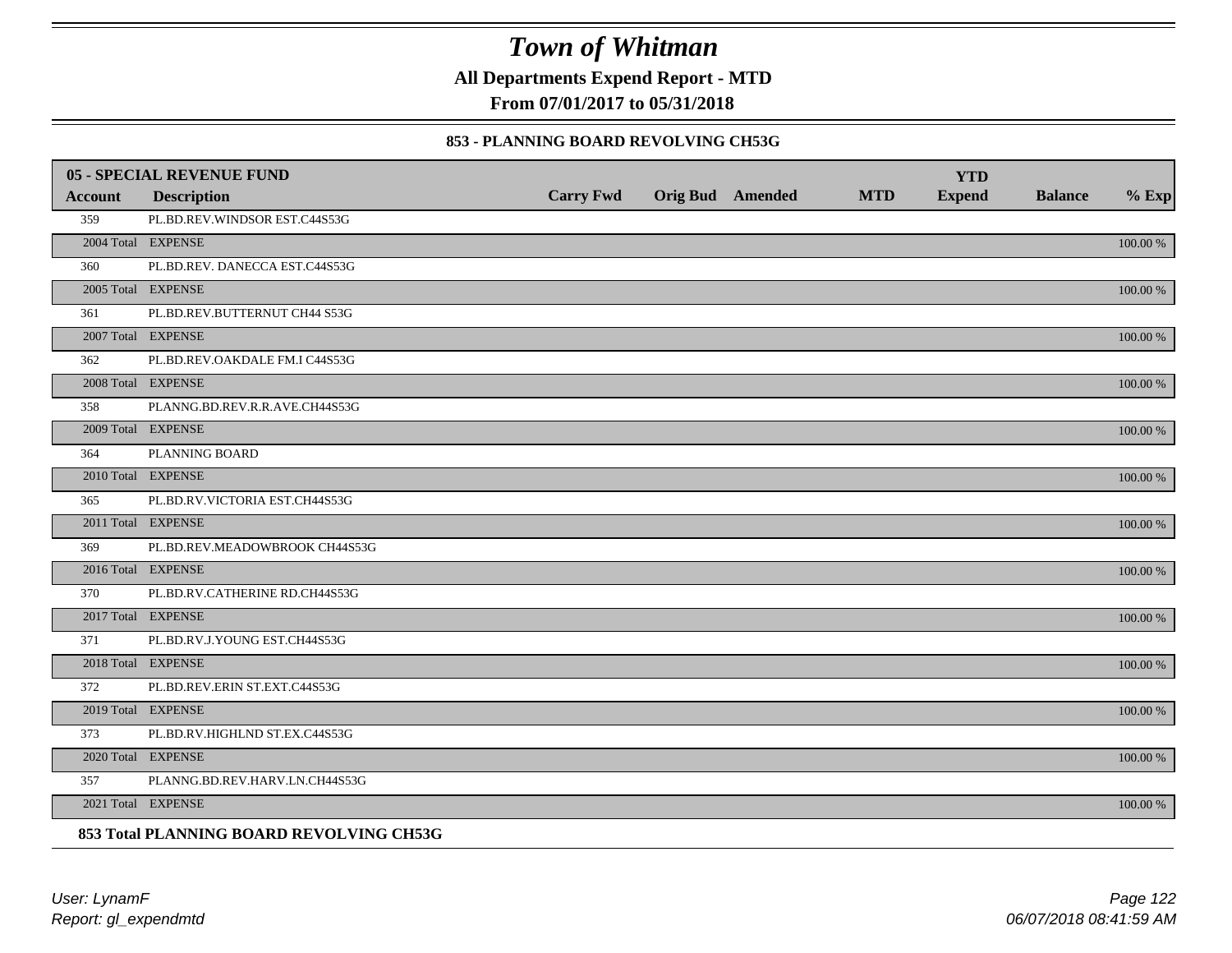### *Town of Whitman* **All Departments Expend Report - MTD**

**From 07/01/2017 to 05/31/2018**

### **855 - REVOLVING ACCOUNTS CH53E 1/2**

|            | 05 - SPECIAL REVENUE FUND              |                  |                            |            | <b>YTD</b>    |                |          |
|------------|----------------------------------------|------------------|----------------------------|------------|---------------|----------------|----------|
| Account    | <b>Description</b>                     | <b>Carry Fwd</b> | <b>Orig Bud</b><br>Amended | <b>MTD</b> | <b>Expend</b> | <b>Balance</b> | $%$ Exp  |
| 355        | C.O.A.PROGRAM REV. CH 53E 1/2          | 10,000.00        | 7,255.00                   | 861.79     | 5,424.35      | 11,830.65      |          |
| 2000 Total | <b>EXPENSE</b>                         | 10,000.00        | 7,255.00                   | 861.79     | 5,424.35      | 11,830.65      | 31.43 %  |
| 356        | LIB.FINES & FEES REV.CH53E1/2          | 2,829.65         | 12,279.13                  | 1,111.95   | 13,161.79     | 1,946.99       |          |
| 2001 Total | <b>EXPENSE</b>                         | 2,829.65         | 12,279.13                  | 1,111.95   | 13,161.79     | 1,946.99       | 87.11 %  |
| 363        | CROSS CONN.TESTING EXPENSE             |                  |                            |            |               |                |          |
| 2002 Total | <b>EXPENSE</b>                         |                  |                            |            |               |                | 100.00 % |
| 350        | SEMLAC REV.CH44S53E1/2 (POLICE)        |                  | 5,460.00                   |            | 3,852.21      | 1,607.79       |          |
| 374        | PLANNING BOARD REV.C44 S53E1/2         | 60,927.68        | 9,936.00                   |            | 9,509.81      | 61,353.87      |          |
| 377        | PASSPORT PHOTO REV.CH44S53E1/2         | 3,000.00         | 1,580.00                   |            | 428.99        | 4,151.01       |          |
| 378        | FIRE ALARM REV.CH44S53E1/2             | 150.00           |                            |            |               | 150.00         |          |
| 379        | <b>MARIHUANA FINES CH44S53E1/2</b>     | 100.00           |                            |            |               | 100.00         |          |
| 2003 Total | <b>EXPENSE</b>                         | 64,177.68        | 16,976.00                  |            | 13,791.01     | 67,362.67      | 16.99 %  |
|            | 855 Total REVOLVING ACCOUNTS CH53E 1/2 | 77,007.33        | 36,510.13                  | 1,973.74   | 32,377.15     | 81,140.31      |          |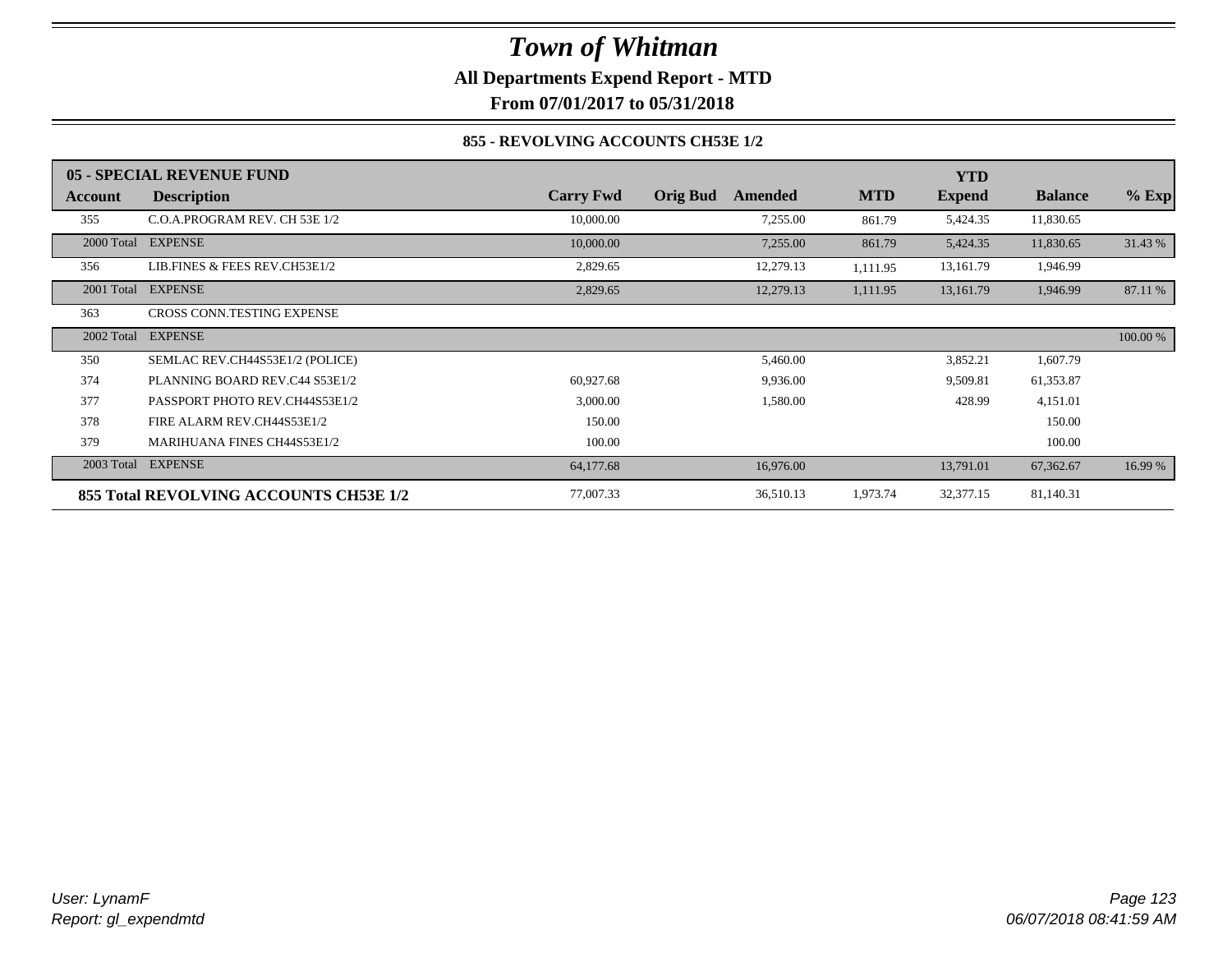**All Departments Expend Report - MTD**

**From 07/01/2017 to 05/31/2018**

### **857 - REVOLVING ACCOUNTS - MISC.**

|         | 05 - SPECIAL REVENUE FUND            |                  |                     |            | YTD           |                |          |
|---------|--------------------------------------|------------------|---------------------|------------|---------------|----------------|----------|
| Account | <b>Description</b>                   | <b>Carry Fwd</b> | Orig Bud<br>Amended | <b>MTD</b> | <b>Expend</b> | <b>Balance</b> | $%$ Exp  |
| 376     | WETLANDS PROT.FND.CH43S218A.97       | 38,664.79        | 2.012.50            |            | 250.00        | 40.427.29      |          |
|         | 2023 Total EXPENSE                   | 38,664.79        | 2.012.50            |            | 250.00        | 40,427.29      | $0.61\%$ |
|         | 857 Total REVOLVING ACCOUNTS - MISC. | 38,664.79        | 2,012.50            |            | 250.00        | 40.427.29      |          |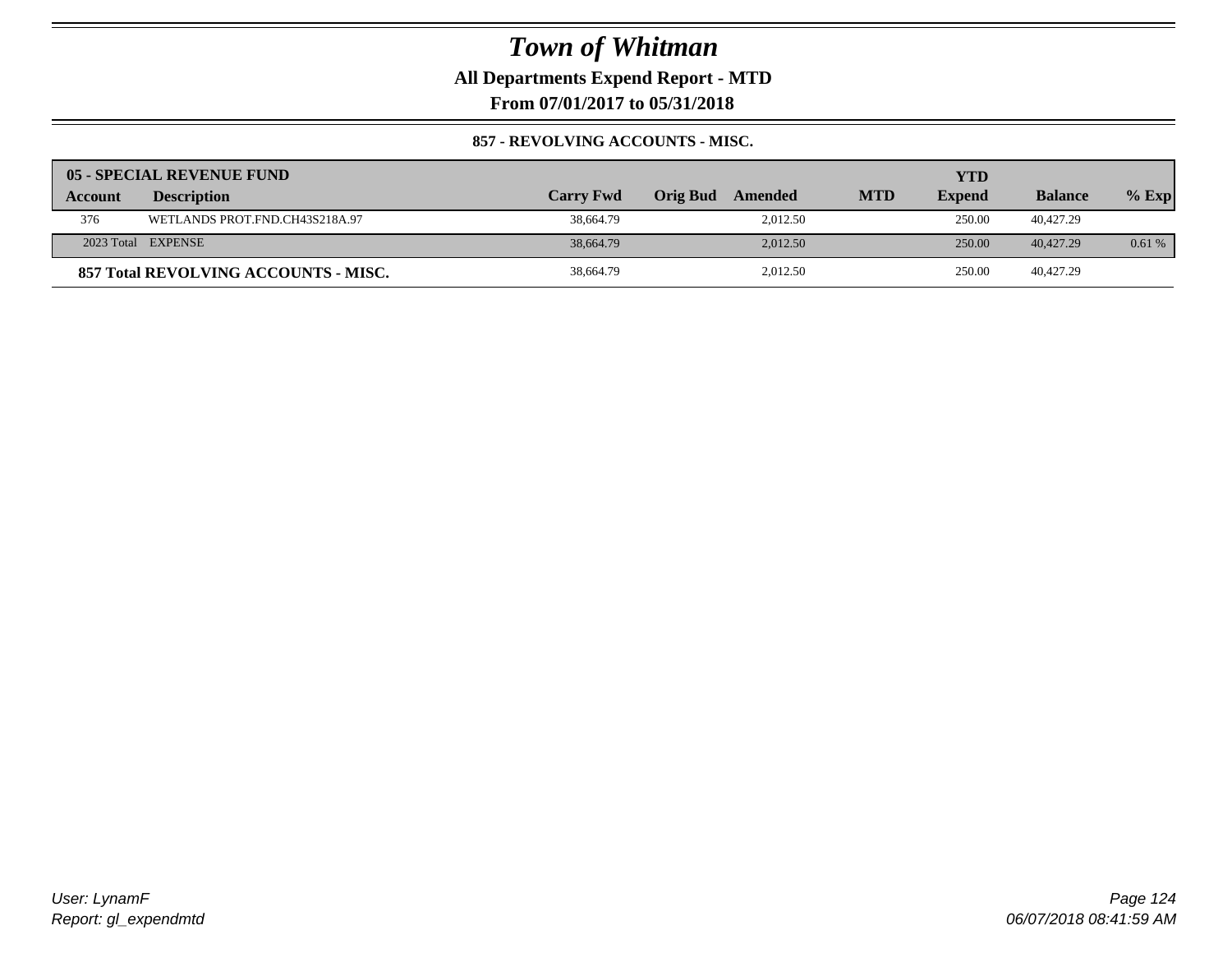**All Departments Expend Report - MTD**

**From 07/01/2017 to 05/31/2018**

#### **858 - APPEALS BD.REVOLVING S53G**

|         | 05 - SPECIAL REVENUE FUND           |                  |                  |            | YTD           |                |            |
|---------|-------------------------------------|------------------|------------------|------------|---------------|----------------|------------|
| Account | <b>Description</b>                  | <b>Carry Fwd</b> | Orig Bud Amended | <b>MTD</b> | <b>Expend</b> | <b>Balance</b> | $\%$ Exp   |
| 367     | APPEALS BD.-TWOCAN PROP. S53G       |                  |                  |            |               |                |            |
|         | 2014 Total EXPENSE                  |                  |                  |            |               |                | $100.00\%$ |
|         | 858 Total APPEALS BD.REVOLVING S53G |                  |                  |            |               |                |            |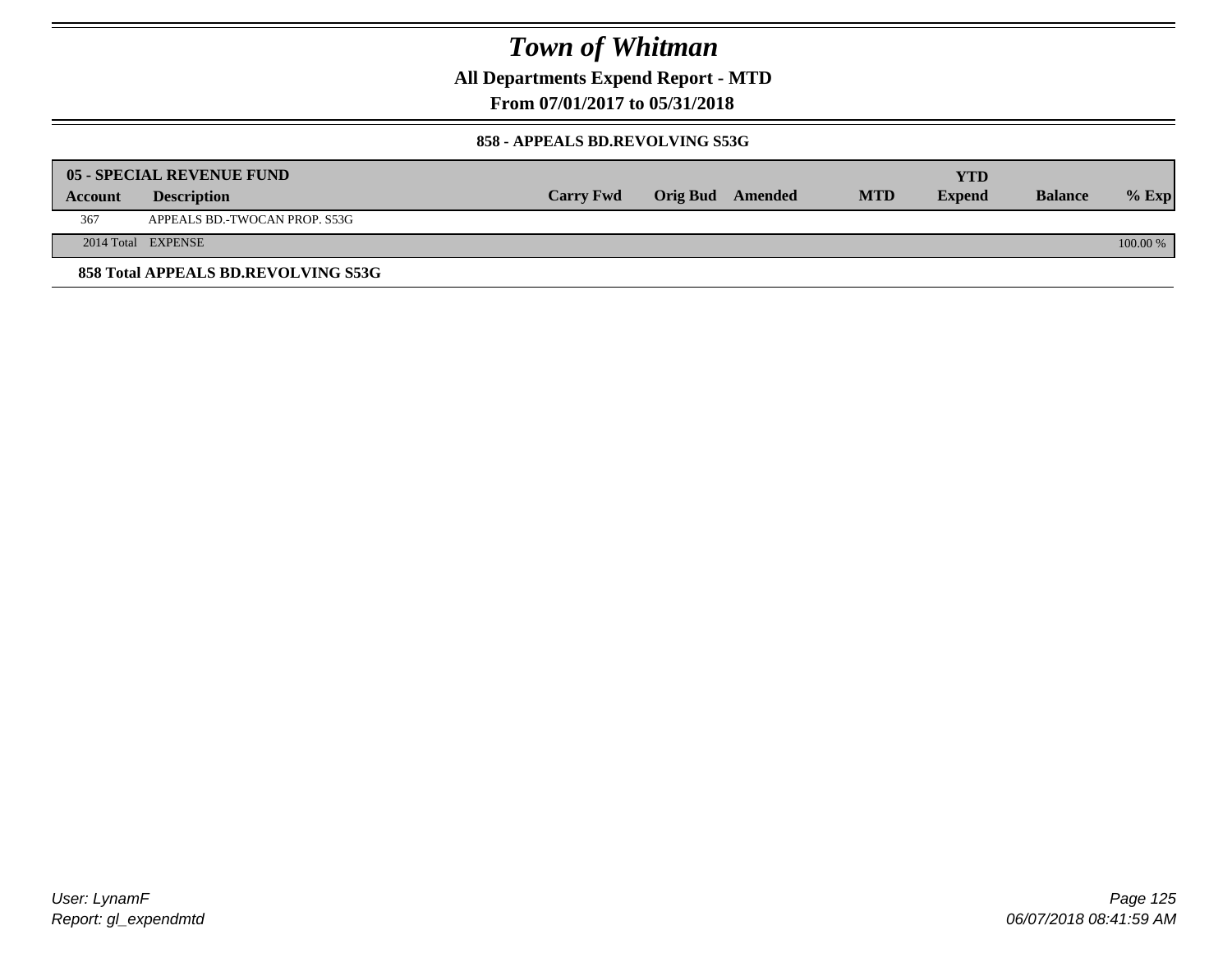**All Departments Expend Report - MTD**

### **From 07/01/2017 to 05/31/2018**

#### **862 - RECREATION REVOLVING**

|                | <b>05 - SPECIAL REVENUE FUND</b> |                  |                         |            | <b>YTD</b>    |                |             |
|----------------|----------------------------------|------------------|-------------------------|------------|---------------|----------------|-------------|
| <b>Account</b> | <b>Description</b>               | <b>Carry Fwd</b> | <b>Orig Bud</b> Amended | <b>MTD</b> | <b>Expend</b> | <b>Balance</b> | $%$ Exp     |
| 010            | <b>BASKETBALL</b>                |                  |                         |            |               |                |             |
|                | 2000 Total EXPENSE               |                  |                         |            |               |                | 100.00 %    |
| 011            | <b>FIELD TRIP</b>                |                  |                         |            |               |                |             |
|                | 2001 Total EXPENSE               |                  |                         |            |               |                | 100.00 %    |
| 012            | GOLF                             |                  |                         |            |               |                |             |
|                | 2002 Total EXPENSE               |                  |                         |            |               |                | 100.00 %    |
| 013            | <b>RECREATION</b>                | 22,861.71        | 30,957.47               | 2,401.78   | 39,359.38     | 14,459.80      |             |
|                | 2003 Total EXPENSE               | 22,861.71        | 30,957.47               | 2,401.78   | 39,359.38     | 14,459.80      | 73.13 %     |
| 014            | PRESCHOOL                        |                  |                         |            |               |                |             |
|                | 2004 Total EXPENSE               |                  |                         |            |               |                | 100.00 %    |
| 015            | <b>TENNIS</b>                    |                  |                         |            |               |                |             |
|                | 2005 Total EXPENSE               |                  |                         |            |               |                | 100.00 %    |
| 016            | TAI CHI                          |                  |                         |            |               |                |             |
|                | 2006 Total EXPENSE               |                  |                         |            |               |                | 100.00 %    |
| 017            | WOMENS GYM                       |                  |                         |            |               |                |             |
|                | 2007 Total EXPENSE               |                  |                         |            |               |                | $100.00~\%$ |
| 018            | <b>FIELD MAINT</b>               | 1,932.84         | 8,865.00                | 3,689.49   | 10,621.95     | 175.89         |             |
|                | 2008 Total EXPENSE               | 1,932.84         | 8,865.00                | 3,689.49   | 10,621.95     | 175.89         | 98.37%      |
| 019            | ARTS & CRAFTS REVOLVING          |                  |                         |            |               |                |             |
|                | 2009 Total EXPENSE               |                  |                         |            |               |                | $100.00~\%$ |
| 020            | <b>FIELD LIGHTING</b>            | 1.65             |                         |            |               | 1.65           |             |
|                | 2010 Total EXPENSE               | 1.65             |                         |            |               | 1.65           | $0.00\,\%$  |
| 009            | PLAYGROUND                       |                  |                         |            |               |                |             |
|                | 2013 Total EXPENSE               |                  |                         |            |               |                | $100.00~\%$ |
| 033            | DANCE PROGRAMS                   |                  |                         |            |               |                |             |
|                | 2014 Total EXPENSE               |                  |                         |            |               |                | 100.00 %    |
| 056            | GUARANTEE DEP.REFND.-J. KELLEHER |                  |                         |            |               |                |             |
|                | 2015 Total EXPENSE               |                  |                         |            |               |                | 100.00 %    |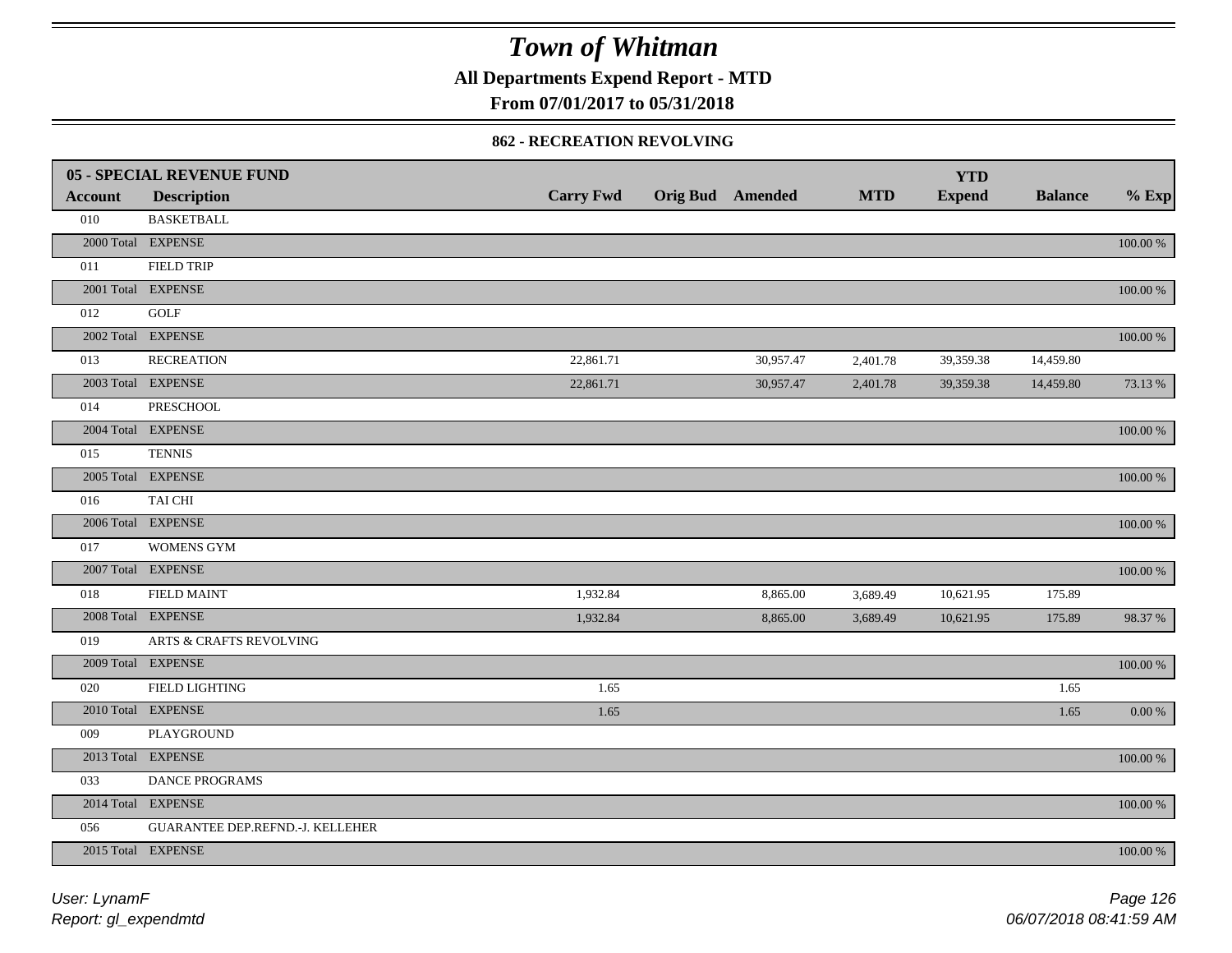**All Departments Expend Report - MTD**

### **From 07/01/2017 to 05/31/2018**

#### **862 - RECREATION REVOLVING**

|         | 05 - SPECIAL REVENUE FUND             |                  |                         |           |            | <b>YTD</b>    |                |          |
|---------|---------------------------------------|------------------|-------------------------|-----------|------------|---------------|----------------|----------|
| Account | <b>Description</b>                    | <b>Carry Fwd</b> | <b>Orig Bud</b> Amended |           | <b>MTD</b> | <b>Expend</b> | <b>Balance</b> | $%$ Exp  |
| 216     | RECREATION-SUMMER PROGRAMS            |                  |                         |           |            |               |                |          |
|         | 2024 Total EXPENSE                    |                  |                         |           |            |               |                | 100.00 % |
| 217     | <b>RECREATION-WINTER PROGRAMS</b>     |                  |                         |           |            |               |                |          |
|         | 2025 Total EXPENSE                    |                  |                         |           |            |               |                | 100.00 % |
|         | <b>862 Total RECREATION REVOLVING</b> | 24,796.20        |                         | 39.822.47 | 6,091.27   | 49,981.33     | 14,637.34      |          |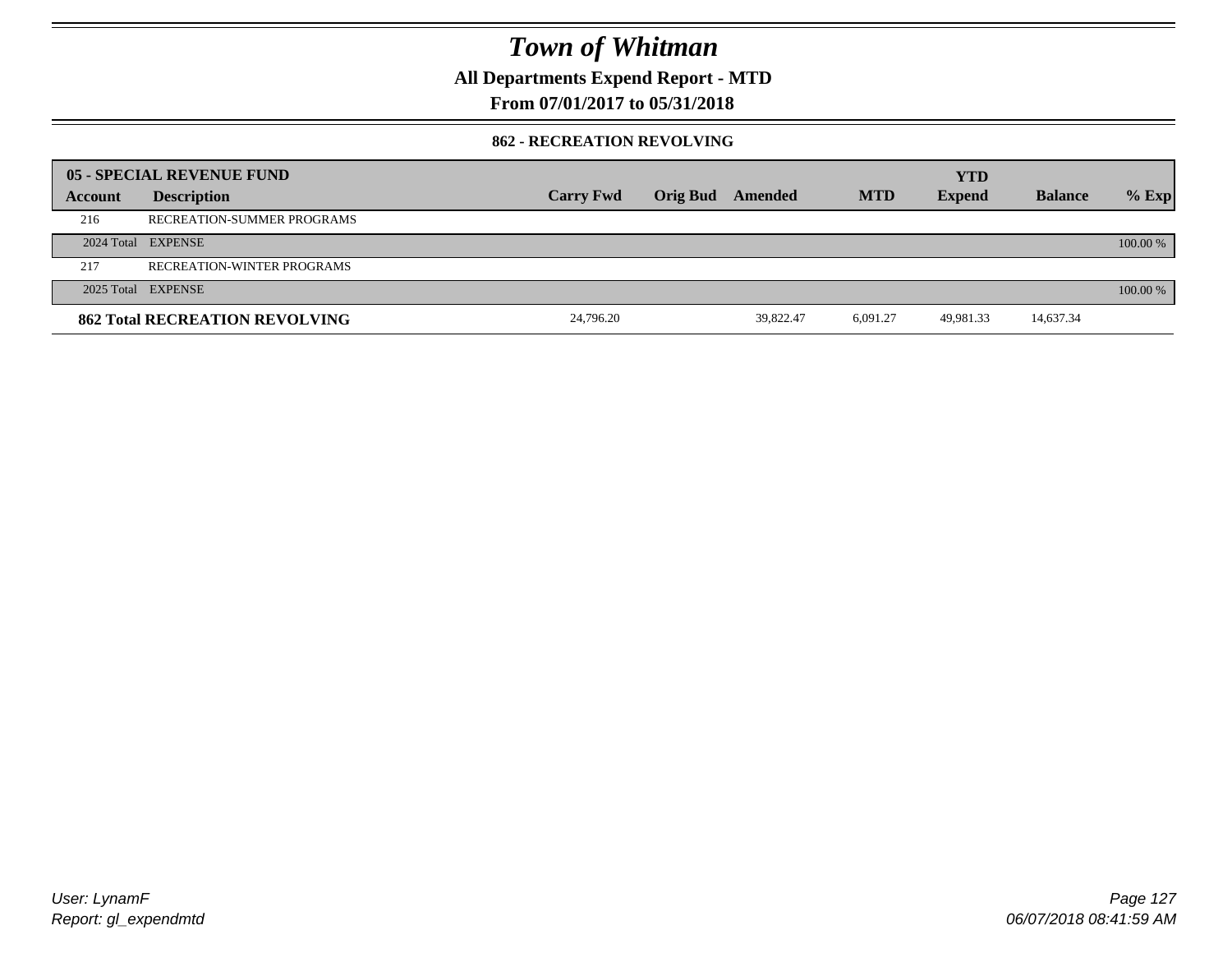### **All Departments Expend Report - MTD**

**From 07/01/2017 to 05/31/2018**

#### **875 - MISCELLANEOUS**

|            | 05 - SPECIAL REVENUE FUND        |                  |                            |            | <b>YTD</b>    |                |          |
|------------|----------------------------------|------------------|----------------------------|------------|---------------|----------------|----------|
| Account    | <b>Description</b>               | <b>Carry Fwd</b> | <b>Orig Bud</b><br>Amended | <b>MTD</b> | <b>Expend</b> | <b>Balance</b> | $%$ Exp  |
| 022        | POLICE DEPT.RESTITUTION          | 326.30           | 100.00                     |            |               | 426.30         |          |
| 023        | FIRE DEPT. RESTITUTION           |                  |                            |            |               |                |          |
| 025        | <b>DPW - RESTITUTION</b>         | 41.51            |                            |            | 12.09         | 29.42          |          |
| 047        | <b>LIBRARY RESTITUTION</b>       | 589.67           | 1,241.83                   |            |               | 1,831.50       |          |
| 2000 Total | <b>EXPENSE</b>                   | 957.48           | 1,341.83                   |            | 12.09         | 2,287.22       | 0.52%    |
| 041        | <b>AMBULANCE REFUNDS</b>         |                  |                            |            | 1,179.46      | $-1,179.46$    |          |
| 2001 Total | <b>EXPENSE</b>                   |                  |                            |            | 1,179.46      | $-1,179.46$    | 100.00 % |
| 045        | PARKING TICKET REFUNDS           |                  |                            |            |               |                |          |
|            | 2002 Total EXPENSE               |                  |                            |            |               |                | 100.00 % |
| 049        | <b>INSURANCE PROCEEDS</b>        |                  |                            | 7,644.24   | 42,127.06     | $-42,127.06$   |          |
|            | 2003 Total EXPENSE               |                  |                            | 7,644.24   | 42,127.06     | $-42,127.06$   | 100.00 % |
| 259        | LIBRARY AWARD-HEALTH ACCESS 2009 | 28.88            |                            |            |               | 28.88          |          |
|            | 2004 Total EXPENSE               | 28.88            |                            |            |               | 28.88          | 0.00 %   |
| 262        | FRIENDS OF WHITMAN PARK GRANT    | 244.99           |                            |            |               | 244.99         |          |
| 265        | NESTLE MATCH.GR.-WHITMAN PARK    | 4,550.55         |                            |            | 3,130.00      | 1,420.55       |          |
| 2005 Total | <b>EXPENSE</b>                   | 4,795.54         |                            |            | 3,130.00      | 1,665.54       | 65.26 %  |
| 264        | MAYFL.MUN.HLTH.-WELLNESS GRANT   | 5.72             | 50.00                      |            |               | 55.72          |          |
|            | 2006 Total EXPENSE               | 5.72             | 50.00                      |            |               | 55.72          | 0.00 %   |
| 266        | FIRE DEPT-ARSON REWARD PROGRAM   |                  |                            |            |               |                |          |
|            | 2007 Total EXPENSE               |                  |                            |            |               |                | 100.00 % |
|            | <b>875 Total MISCELLANEOUS</b>   | 5,787.62         | 1,391.83                   | 7,644.24   | 46,448.61     | $-39,269.16$   |          |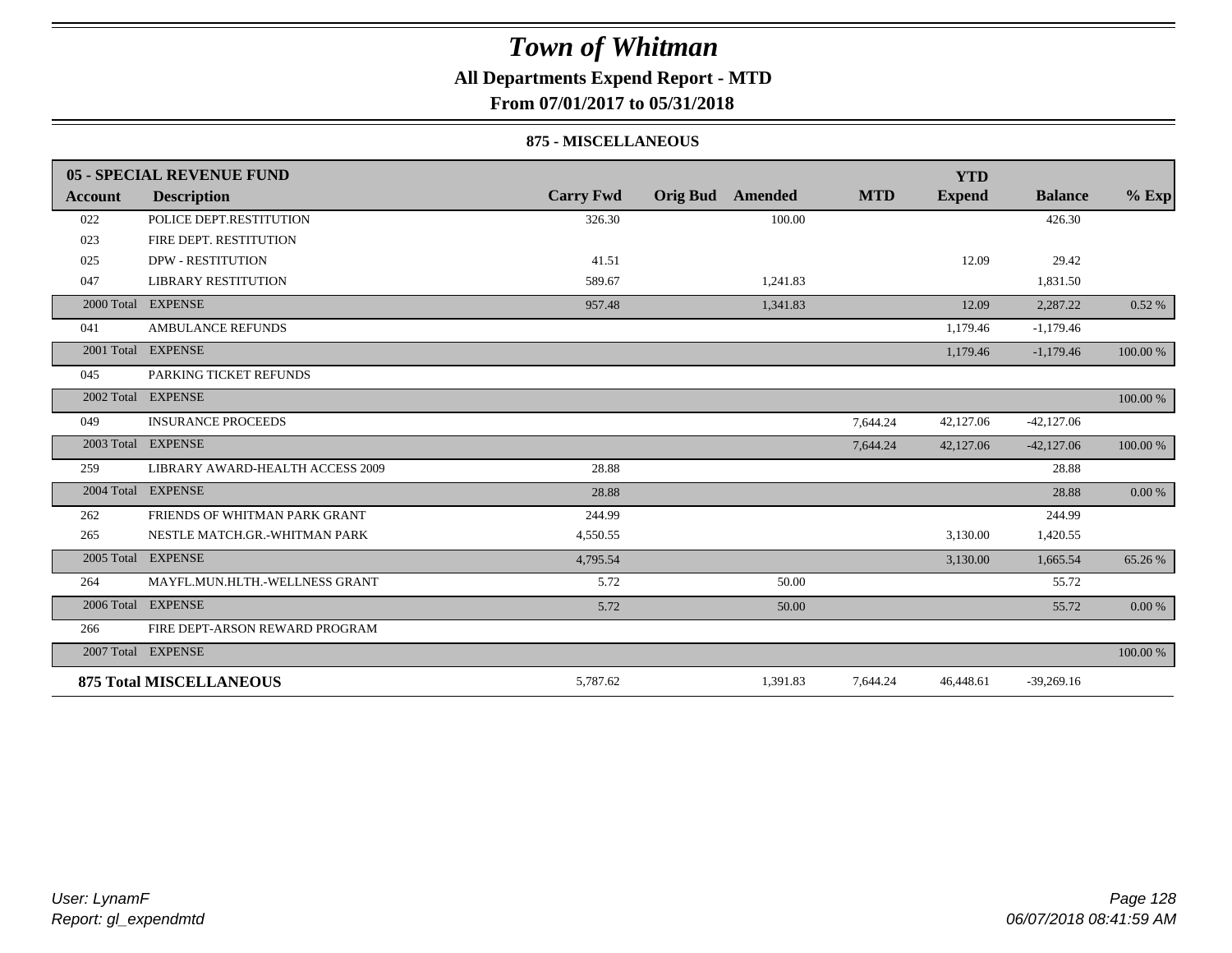**All Departments Expend Report - MTD**

**From 07/01/2017 to 05/31/2018**

#### **878 - OTHER FINANCING USES**

|         | 05 - SPECIAL REVENUE FUND             |                  |                  |            | YTD           |                |          |
|---------|---------------------------------------|------------------|------------------|------------|---------------|----------------|----------|
| Account | <b>Description</b>                    | <b>Carry Fwd</b> | Orig Bud Amended | <b>MTD</b> | <b>Expend</b> | <b>Balance</b> | $%$ Exp  |
| 400     | <b>GENERAL FUND</b>                   |                  | 1,494,638.37     |            | 1,494,638.37  |                |          |
|         | 2100 Total INTERFUND TRANSFERS        |                  | 1,494,638.37     |            | 1,494,638.37  |                | 100.00 % |
|         | <b>878 Total OTHER FINANCING USES</b> |                  | 1,494,638.37     |            | 494,638.37    |                |          |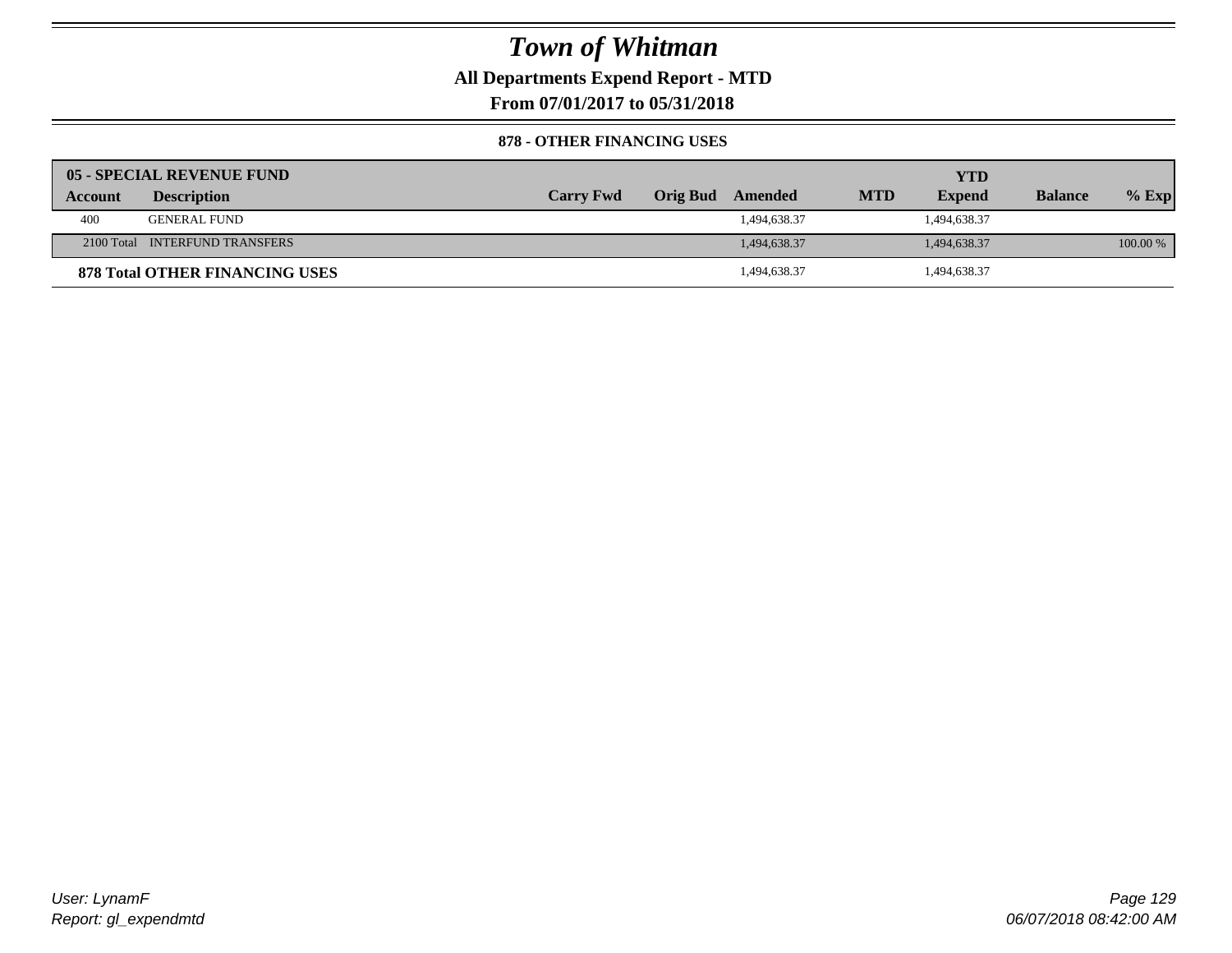**All Departments Expend Report - MTD**

**From 07/01/2017 to 05/31/2018**

#### **880 - FEDERAL GRANTS-TOWN**

|                | 05 - SPECIAL REVENUE FUND                |                  |                         |          |            | <b>YTD</b>    |                |             |
|----------------|------------------------------------------|------------------|-------------------------|----------|------------|---------------|----------------|-------------|
| <b>Account</b> | <b>Description</b>                       | <b>Carry Fwd</b> | <b>Orig Bud</b> Amended |          | <b>MTD</b> | <b>Expend</b> | <b>Balance</b> | $%$ Exp     |
| 218            | FED.GRANT-POL. CLICKIT OR TICK           | 12.60            |                         |          |            |               | 12.60          |             |
| 026            | FED.GRANT-COPS MORE                      |                  |                         |          |            |               |                |             |
| 057            | FED.GRANT-COPS IN SCHOOL                 |                  |                         |          |            |               |                |             |
| 084            | FED.GRANT-COPS FAST                      |                  |                         |          |            |               |                |             |
| 086            | FED.EQUIT.SHARING FNDS-DEPT.OF JUSTICE   | 0.14             |                         |          |            |               | 0.14           |             |
|                | 2002 Total EXPENSE                       | 12.74            |                         |          |            |               | 12.74          | $0.00\%$    |
| 075            | LSTA HEALTH INFORMATION GRANT            |                  |                         |          |            |               |                |             |
| 207            | FED.GRANT THRU ST.- HIGHWAY SAFETY       |                  |                         |          |            |               |                |             |
|                | 2005 Total EXPENSE                       |                  |                         |          |            |               |                | 100.00 %    |
| 099            | FED.GRANT TITLE IIIE OCPC                |                  |                         |          |            |               |                |             |
|                | 2006 Total EXPENSE                       |                  |                         |          |            |               |                | 100.00 %    |
| 600            | FED.GR.-THRU STATE-CERT FY09             |                  |                         |          |            |               |                |             |
| 601            | FY05 EMA-CITIZEN CORP/CERT GRA           |                  |                         |          |            |               |                |             |
| 607            | FED.GR-THRU ST.FFY13EMA-CIT.CORP/CERT    |                  |                         |          |            |               |                |             |
| 610            | FED.GRNT.-THRU ST.FY14 CIT.CORP.PROG.    |                  |                         |          |            |               |                |             |
|                | 2007 Total EXPENSE                       |                  |                         |          |            |               |                | $100.00~\%$ |
| 602            | LIB.EQUAL ACCESS GRANT                   |                  |                         |          |            |               |                |             |
| 606            | <b>FY11LIBRARIES FOR JOB SEEKERS GR.</b> | 27.71            |                         |          |            |               | 27.71          |             |
| 615            | FAIR GR.-MA HUMANITIES                   | 17.02            |                         |          |            |               | 17.02          |             |
| 616            | LIBRARY-FULL STEAM AHEAD GRANT           |                  |                         |          |            |               |                |             |
|                | 2008 Total EXPENSE                       | 44.73            |                         |          |            |               | 44.73          | 0.00 %      |
| 603            | FED.GRANT LOCAL PREP.GR.FY05             |                  |                         |          |            |               |                |             |
| 609            | FED.GRANT LOCAL PREP.GRNT.FY06           |                  |                         |          |            |               |                |             |
|                | 2009 Total EXPENSE                       |                  |                         |          |            |               |                | 100.00 %    |
| 604            | FED.GR.-FY04ASST.TO FIREFIGHTE           |                  |                         |          |            |               |                |             |
|                | 2010 Total EXPENSE                       |                  |                         |          |            |               |                | 100.00 %    |
| 608            | FED.GRANT-(SRAC)HOMELAND SECUR           |                  |                         |          |            |               |                |             |
| 612            | FED.GRNT-THRU STATE FY11 EMPG            |                  |                         |          |            |               |                |             |
| 613            | FED.GRNT-THRU STATE FY10 EMPG            |                  |                         |          |            |               |                |             |
| 614            | FED.GRNT-THRU STATE EMPG                 | $-3,220.00$      |                         | 3,220.00 |            | 3,220.00      | $-3,220.00$    |             |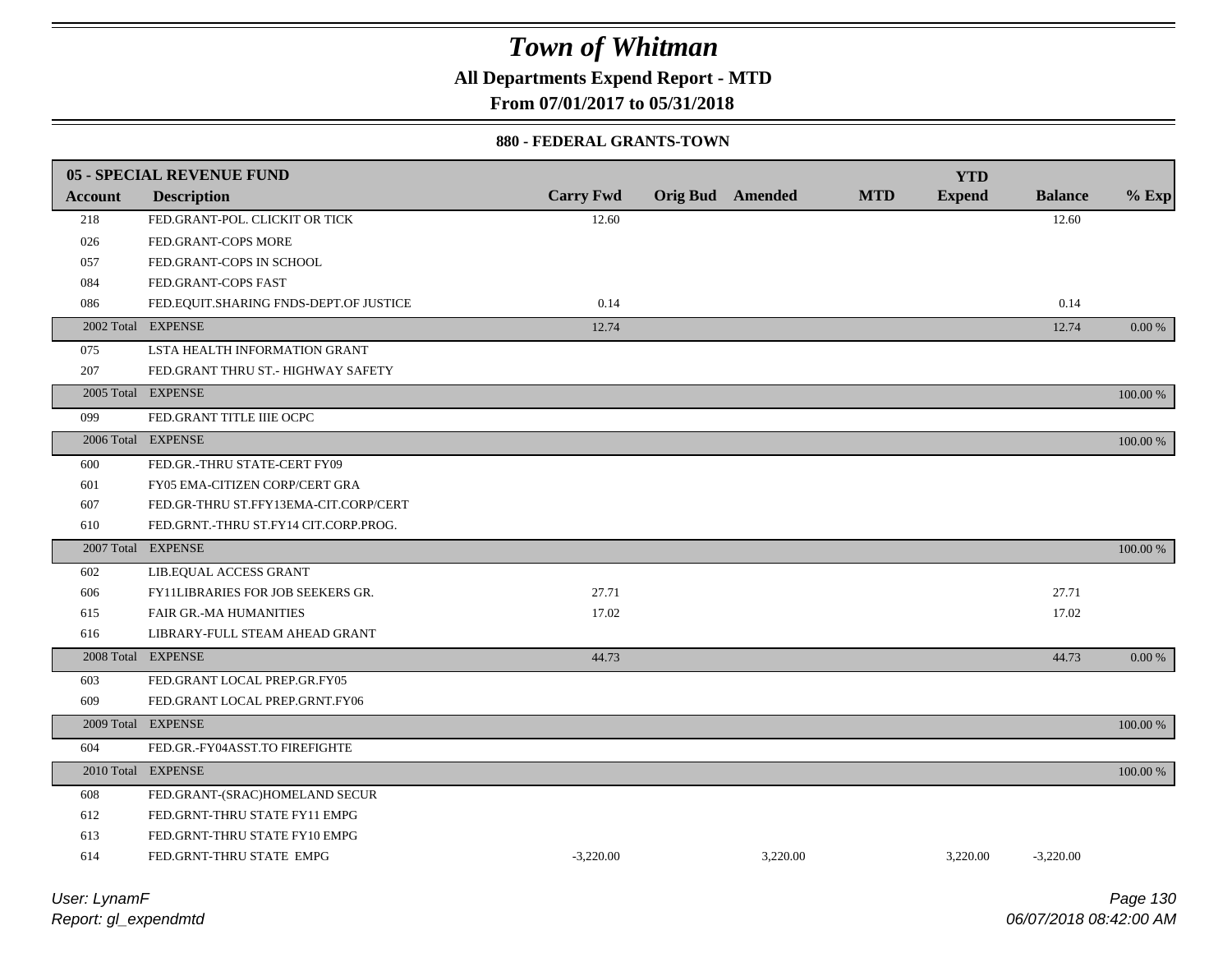**All Departments Expend Report - MTD**

**From 07/01/2017 to 05/31/2018**

#### **880 - FEDERAL GRANTS-TOWN**

| 05 - SPECIAL REVENUE FUND            |                  |                     |            | YTD           |                |            |
|--------------------------------------|------------------|---------------------|------------|---------------|----------------|------------|
| <b>Description</b><br><b>Account</b> | <b>Carry Fwd</b> | Orig Bud<br>Amended | <b>MTD</b> | <b>Expend</b> | <b>Balance</b> | $%$ Exp    |
| 2011 Total EXPENSE                   | $-3.220.00$      | 3.220.00            |            | 3.220.00      | $-3.220.00$    | $100.00\%$ |
| <b>880 Total FEDERAL GRANTS-TOWN</b> | $-3,162.53$      | 3,220.00            |            | 3,220.00      | $-3,162.53$    |            |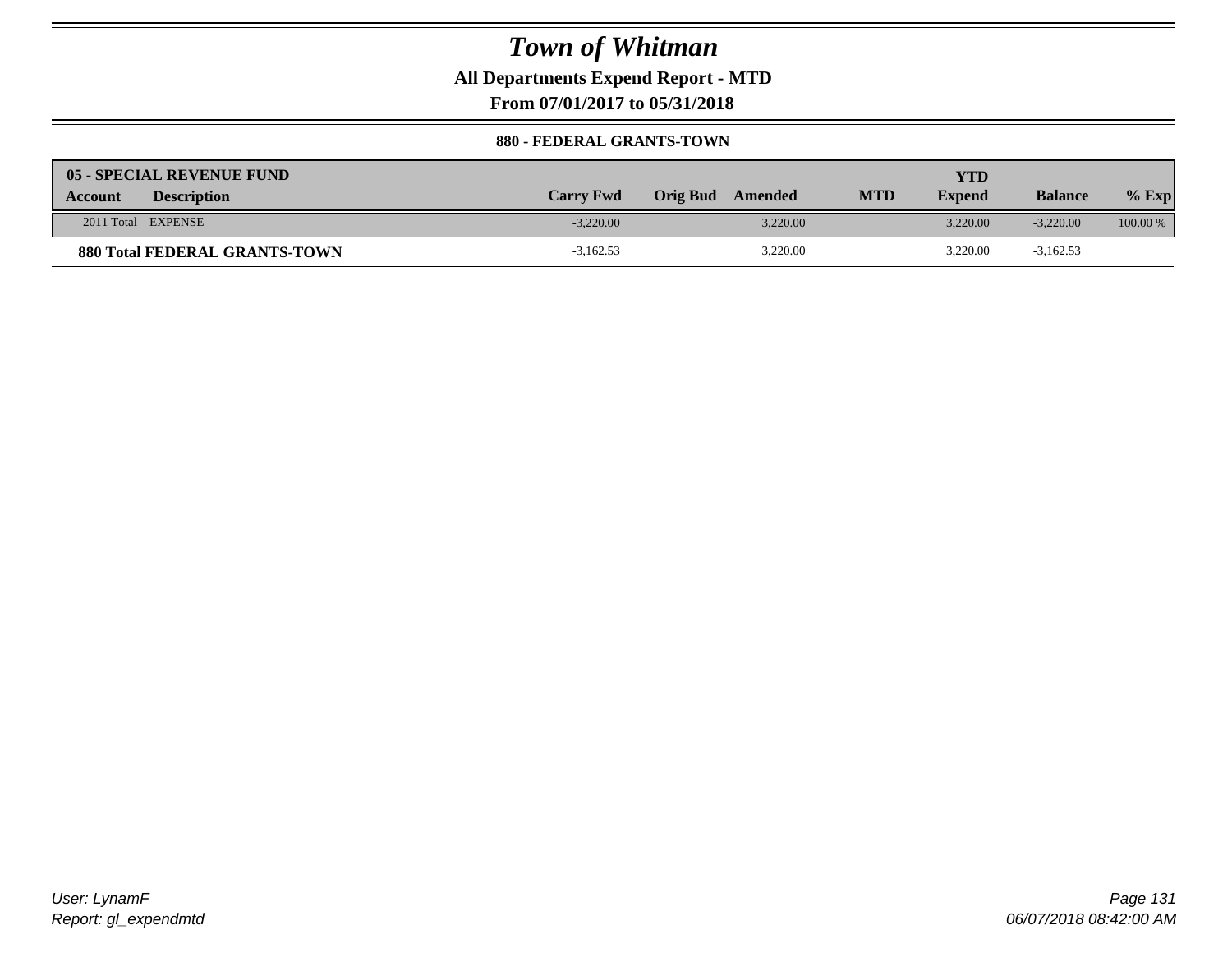**All Departments Expend Report - MTD**

**From 07/01/2017 to 05/31/2018**

#### **881 - FEDERAL REVENUE DIRECT**

|                | <b>05 - SPECIAL REVENUE FUND</b>        |                  |                  |            | YTD           |                |          |
|----------------|-----------------------------------------|------------------|------------------|------------|---------------|----------------|----------|
| <b>Account</b> | <b>Description</b>                      | <b>Carry Fwd</b> | Orig Bud Amended | <b>MTD</b> | <b>Expend</b> | <b>Balance</b> | $%$ Exp  |
| 086            | FED.EQUIT.SHARING FNDS-DEPT.OF JUSTICE  |                  |                  |            |               |                |          |
|                | 2002 Total EXPENSE                      |                  |                  |            |               |                | 100.00 % |
|                | <b>881 Total FEDERAL REVENUE DIRECT</b> |                  |                  |            |               |                |          |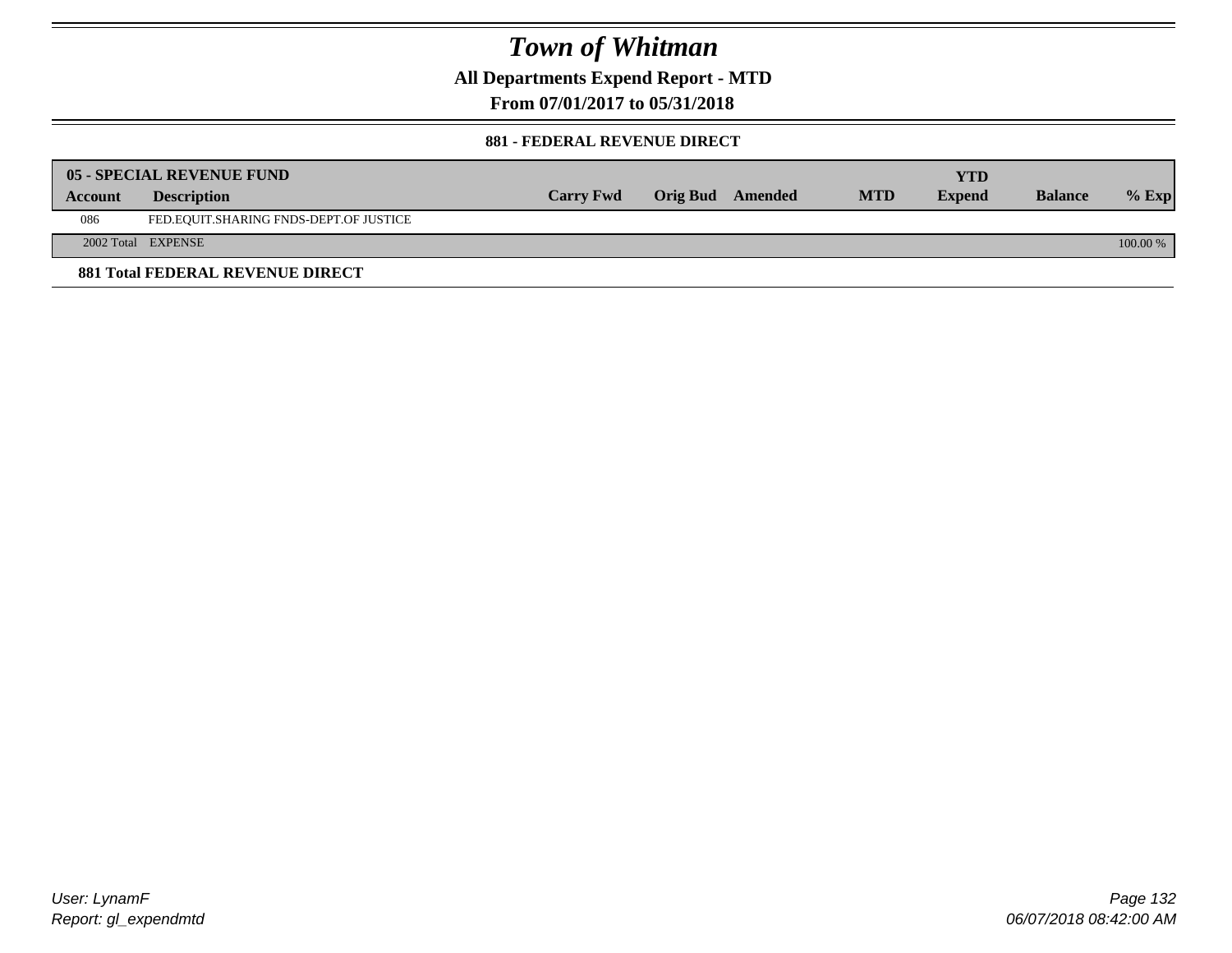**All Departments Expend Report - MTD**

**From 07/01/2017 to 05/31/2018**

#### **882 - STATE GRANTS-TOWN**

|         | 05 - SPECIAL REVENUE FUND         |                  |                         |            | <b>YTD</b>    |                |          |
|---------|-----------------------------------|------------------|-------------------------|------------|---------------|----------------|----------|
| Account | <b>Description</b>                | <b>Carry Fwd</b> | <b>Orig Bud</b> Amended | <b>MTD</b> | <b>Expend</b> | <b>Balance</b> | $%$ Exp  |
| 061     | STATE MANDATE - POLLING HOURS     | 24,909.56        | 4,421.05                |            | 4,927.76      | 24,402.85      |          |
|         | 2000 Total EXPENSE                | 24,909.56        | 4,421.05                |            | 4,927.76      | 24,402.85      | 16.80%   |
| 069     | <b>CHAPTER 90</b>                 |                  |                         |            |               |                |          |
| 070     | CHAPTER 811                       |                  |                         |            |               |                |          |
|         | 2001 Total EXPENSE                |                  |                         |            |               |                | 100.00 % |
| 065     | WHITMAN CULTURAL COUNCIL          | 6,231.59         | 6,602.84                | 750.00     | 6,100.00      | 6,734.43       |          |
|         | 2002 Total EXPENSE                | 6,231.59         | 6,602.84                | 750.00     | 6,100.00      | 6,734.43       | 47.52 %  |
| 073     | LIB. INCENTIVE/MUN. EQUAL.        | 2,024.54         | 20,737.00               | 3,566.37   | 21,239.12     | 1,522.42       |          |
|         | 2003 Total EXPENSE                | 2,024.54         | 20,737.00               | 3,566.37   | 21,239.12     | 1,522.42       | 93.31 %  |
| 074     | C.O.A.SERV.INCENT.GR(ELDER AFF    |                  |                         |            |               |                |          |
| 076     | SENIOR CIT.FORMULA GRANT          | 13,466.06        | 9,978.94                | 438.34     | 8,407.29      | 15,037.71      |          |
| 197     | <b>OCES NUTRITION GRANT</b>       | 2,330.87         |                         |            |               | 2,330.87       |          |
|         | 2004 Total EXPENSE                | 15,796.93        | 9,978.94                | 438.34     | 8,407.29      | 17,368.58      | 32.61 %  |
| 077     | D.A.R.E.                          |                  |                         |            |               |                |          |
| 078     | <b>BULLET-PROOF VESTS</b>         |                  |                         |            |               |                |          |
| 079     | CCJ-POLICE PUBLIC SFTY.EQUIP.     |                  |                         |            |               |                |          |
| 082     | <b>COMMUNITY POLICING</b>         |                  |                         |            |               |                |          |
| 083     | GOV. ALLIANCE AGAINST DRUGS       |                  |                         |            |               |                |          |
|         | 2005 Total EXPENSE                |                  |                         |            |               |                | 100.00 % |
| 085     | WPAT TITLE 5 PROGRAM              | 12,304.78        |                         |            |               | 12,304.78      |          |
| 194     | SP.REV.WPAT TITLE 5 PROG.LOAN     | 5.00             |                         |            |               | 5.00           |          |
| 325     | ST.GRANT - B.O.H. PHEP FUNDS      | 906.55           | 2,337.78                | 90.98      | 1,000.78      | 2,243.55       |          |
| 326     | ST.GRANT - B.O.H. PHER 3          |                  |                         |            |               |                |          |
| 329     | ST.GR.LOCAL PUB.HLTH.MINI GR.2013 |                  |                         |            |               |                |          |
|         | 2006 Total EXPENSE                | 13,216.33        | 2,337.78                | 90.98      | 1,000.78      | 14,553.33      | 6.43 %   |
| 087     | MHC-HISTORICAL PROPERTIES         |                  |                         |            |               |                |          |
| 198     | CIVIL WAR MONUMENT                |                  |                         |            |               |                |          |
|         | 2007 Total EXPENSE                |                  |                         |            |               |                | 100.00 % |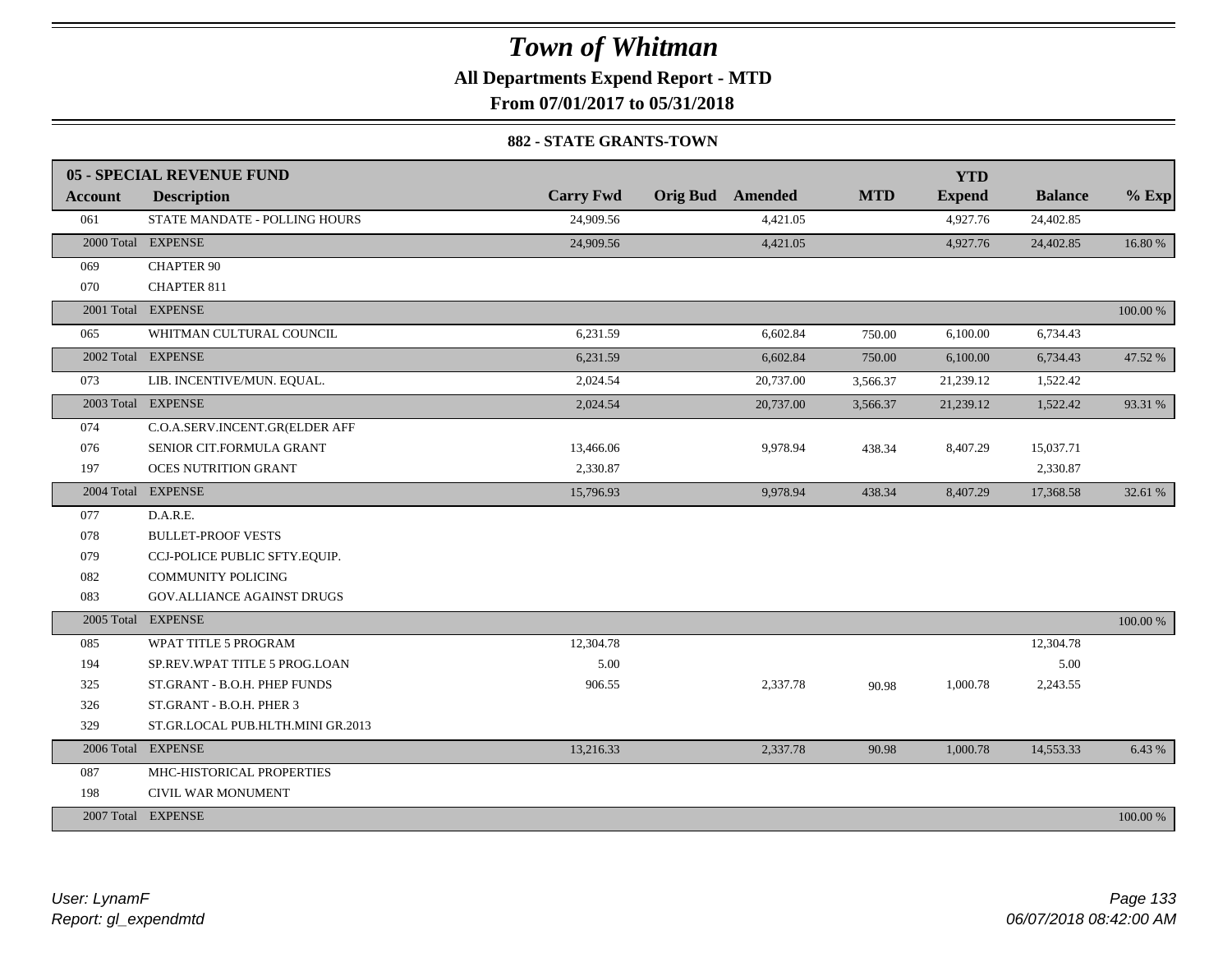### *Town of Whitman* **All Departments Expend Report - MTD**

**From 07/01/2017 to 05/31/2018**

#### **882 - STATE GRANTS-TOWN**

|                | 05 - SPECIAL REVENUE FUND          |                  |                            |            | <b>YTD</b>    |                |          |
|----------------|------------------------------------|------------------|----------------------------|------------|---------------|----------------|----------|
| <b>Account</b> | <b>Description</b>                 | <b>Carry Fwd</b> | <b>Orig Bud</b><br>Amended | <b>MTD</b> | <b>Expend</b> | <b>Balance</b> | $%$ Exp  |
| 089            | FIRE DEPT. S.A.F.E. GRANT          | 3,744.84         | 6,123.00                   | 635.32     | 6,119.53      | 3,748.31       |          |
| 189            | ST.GRANT-CCJ-FIRE EQUIPMENT        |                  |                            |            |               |                |          |
|                | 2008 Total EXPENSE                 | 3,744.84         | 6,123.00                   | 635.32     | 6,119.53      | 3,748.31       | 62.01 %  |
| 190            | ST.GR-GREEN COMMUNITIES-ENRGY GR.  |                  | 197,408.00                 |            | 197,328.00    | 80.00          |          |
| 191            | SUST.MAT.RECYC.GR.- CARTS          | 2,288.00         | 6,600.00                   |            | 5,038.00      | 3,850.00       |          |
| 192            | COMM.COMPACT-WAGE &CLASS STUDY     | 10,000.00        |                            |            | 10,000.00     |                |          |
| 193            | COMM.COMPACT--SOLAR DEVELPMENT     | 15,000.00        |                            | 480.00     | 5,320.00      | 9,680.00       |          |
| 199            | COMM.COMPACT-MFG.SITE DEVELOPMENT  | 15,000.00        |                            |            | 9,740.00      | 5,260.00       |          |
| 2009 Total     | <b>EXPENSE</b>                     | 42,288.00        | 204,008.00                 | 480.00     | 227,426.00    | 18,870.00      | 92.33 %  |
| 195            | PLYM.CNTY.GRNT.OPER.SAFE PROM      |                  |                            |            |               |                |          |
|                | 2010 Total EXPENSE                 |                  |                            |            |               |                | 100.00 % |
| 196            | FIRE-PUBLIC SAFETY EQUIPMENT       |                  |                            |            |               |                |          |
|                | 2011 Total EXPENSE                 |                  |                            |            |               |                | 100.00 % |
| 201            | ST.GRANT - FIREFIGHTING EQUIPM     |                  |                            |            |               |                |          |
|                | 2013 Total EXPENSE                 |                  |                            |            |               |                | 100.00 % |
| 202            | ST.GRANT-HOMELAND SECURITY         |                  |                            |            |               |                |          |
| 203            | MDPH-AMB.TASK FORCE GRANT          |                  |                            |            |               |                |          |
| 2014 Total     | <b>EXPENSE</b>                     |                  |                            |            |               |                | 100.00 % |
| 225            | ST.GR.MA.HIST.PRES.PARK LIGHT.     |                  |                            |            |               |                |          |
|                | 2015 Total EXPENSE                 |                  |                            |            |               |                | 100.00 % |
| 227            | ST.GRANT-MC/VFA EMA GRANT          |                  |                            |            |               |                |          |
|                | 2016 Total EXPENSE                 |                  |                            |            |               |                | 100.00 % |
|                | <b>882 Total STATE GRANTS-TOWN</b> | 108,211.79       | 254,208.61                 | 5,961.01   | 275,220.48    | 87,199.92      |          |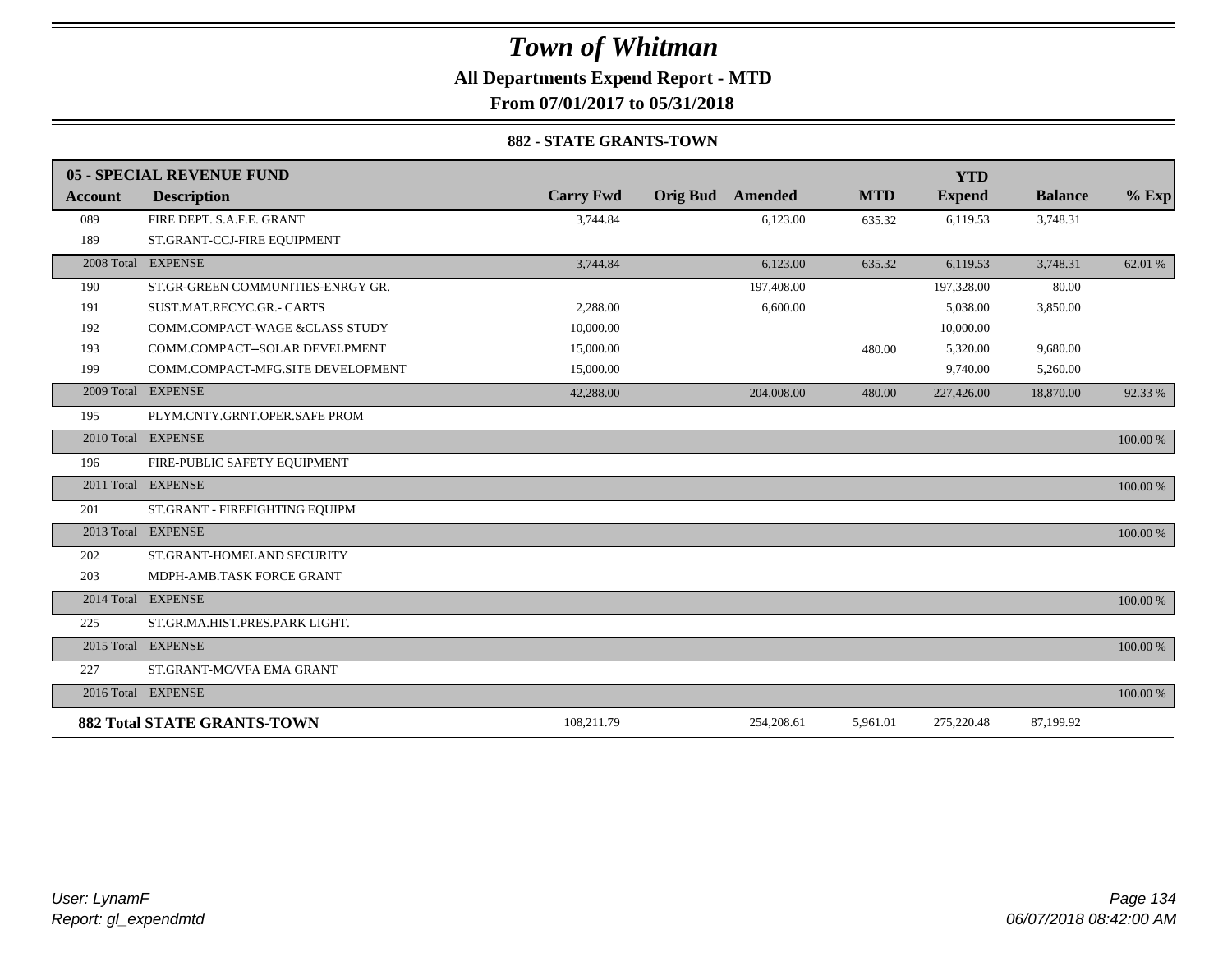### **All Departments Expend Report - MTD**

### **From 07/01/2017 to 05/31/2018**

#### **895 - GIFTS**

|                | <b>05 - SPECIAL REVENUE FUND</b> |                  |                         |            | <b>YTD</b>    |                |            |
|----------------|----------------------------------|------------------|-------------------------|------------|---------------|----------------|------------|
| <b>Account</b> | <b>Description</b>               | <b>Carry Fwd</b> | <b>Orig Bud</b> Amended | <b>MTD</b> | <b>Expend</b> | <b>Balance</b> | $%$ Exp    |
| 100            | GIFT-COUNCIL ON AGING            | 21,643.74        | 1,900.69                |            | 200.00        | 23,344.43      |            |
|                | 2000 Total EXPENSE               | 21,643.74        | 1,900.69                |            | 200.00        | 23,344.43      | $0.84~\%$  |
| 101            | GIFT-RECREATION-POOL             | 26.28            |                         |            |               | 26.28          |            |
|                | 2001 Total EXPENSE               | 26.28            |                         |            |               | 26.28          | 0.00 %     |
| 102            | <b>GIFT-TOWN HALL</b>            | 20.01            | 275.00                  |            | 294.65        | 0.36           |            |
|                | 2003 Total EXPENSE               | 20.01            | 275.00                  |            | 294.65        | 0.36           | 99.87%     |
| 103            | <b>GIFTS-DARE PROGRAM</b>        |                  |                         |            |               |                |            |
|                | 2004 Total EXPENSE               |                  |                         |            |               |                | 100.00 %   |
| 108            | <b>GIFT-FIRE DEPT</b>            | 180.81           | 1,605.00                | 246.92     | 549.04        | 1,236.77       |            |
| 256            | GIFT-EMERGENCY MANAGEMENT        | 615.36           |                         |            |               | 615.36         |            |
|                | 2005 Total EXPENSE               | 796.17           | 1,605.00                | 246.92     | 549.04        | 1,852.13       | 22.86 %    |
| 104            | GIFT-RECREATION COMMISSION       | 20.45            |                         |            |               | 20.45          |            |
|                | 2006 Total EXPENSE               | 20.45            |                         |            |               | 20.45          | $0.00\%$   |
| 098            | GIFT-GOLD STAR SIGN PROJECT      | 788.27           |                         |            |               | 788.27         |            |
| 105            | GIFT-HISTORICAL COMMISSION       | 89.52            | 200.00                  |            |               | 289.52         |            |
|                | 2007 Total EXPENSE               | 877.79           | 200.00                  |            |               | 1,077.79       | $0.00~\%$  |
| 107            | <b>GIFT-LEARN NOT TO BURN</b>    |                  |                         |            |               |                |            |
|                | 2008 Total EXPENSE               |                  |                         |            |               |                | 100.00 %   |
| 160            | GIFT-DARE, CLASSROOM EDUCATION   | 12,370.08        |                         | 387.55     | 5,151.60      | 7,218.48       |            |
| 208            | POLICE DEPT.LOJACK GIFT ACCT.    | 1,720.00         |                         |            | 660.00        | 1,060.00       |            |
| 238            | GIFT-POLICE DEPT.                |                  | 100.00                  |            |               | 100.00         |            |
|                | 2009 Total EXPENSE               | 14,090.08        | 100.00                  | 387.55     | 5,811.60      | 8,378.48       | 40.95 %    |
| 161            | <b>GIFT-YOUTH CENTER</b>         | 39.66            |                         |            |               | 39.66          |            |
|                | 2010 Total EXPENSE               | 39.66            |                         |            |               | 39.66          | $0.00\,\%$ |
| 162            | GIFT-SMALL ANIMAL CONTROL        | 12,466.17        | 650.00                  | 773.29     | 7,168.10      | 5,948.07       |            |
| 185            | GIFT-SMALL ANIMAL CONT.-CAT US   |                  |                         |            |               |                |            |
|                | 2011 Total EXPENSE               | 12,466.17        | 650.00                  | 773.29     | 7,168.10      | 5,948.07       | 54.65 %    |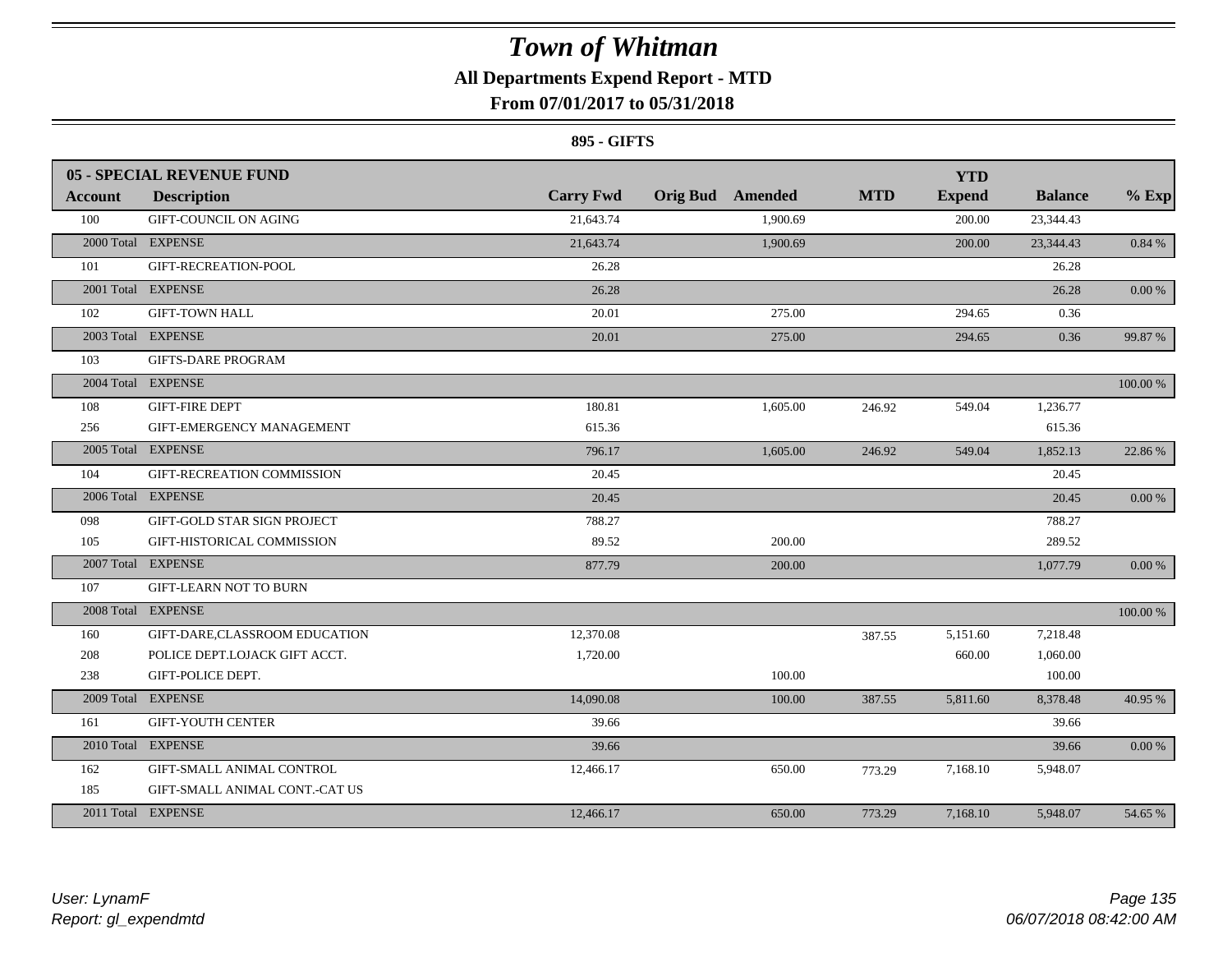### **All Departments Expend Report - MTD**

### **From 07/01/2017 to 05/31/2018**

#### **895 - GIFTS**

|                 | 05 - SPECIAL REVENUE FUND          |                  |                         |            | <b>YTD</b>    |                |          |
|-----------------|------------------------------------|------------------|-------------------------|------------|---------------|----------------|----------|
| Account         | <b>Description</b>                 | <b>Carry Fwd</b> | <b>Orig Bud</b> Amended | <b>MTD</b> | <b>Expend</b> | <b>Balance</b> | $%$ Exp  |
| 163             | GIFT-PLAYGROUND RESTORATION        | 587.65           | 889.36                  |            |               | 1,477.01       |          |
|                 | 2013 Total EXPENSE                 | 587.65           | 889.36                  |            |               | 1,477.01       | 0.00 %   |
| 106             | <b>GIFT-LIBRARY GIFT FUND</b>      | 3,817.10         | 4,594.01                | 599.61     | 4,742.27      | 3,668.84       |          |
| 166             | GIFT-LIBRARY LARGE PRINT BOOKS     |                  |                         |            |               |                |          |
|                 | 2014 Total EXPENSE                 | 3,817.10         | 4,594.01                | 599.61     | 4,742.27      | 3,668.84       | 56.38 %  |
| 164             | GIFT-RECREATION-BASKETBALL         |                  |                         |            |               |                |          |
|                 | 2015 Total EXPENSE                 |                  |                         |            |               |                | 100.00 % |
| 165             | GIFT-R.ROSEN-POOL & BASKETBALL     |                  |                         |            |               |                |          |
|                 | 2016 Total EXPENSE                 |                  |                         |            |               |                | 100.00 % |
| 168             | GIFT - NESTLE PLAYGROUND ACCT.     |                  |                         |            |               |                |          |
|                 | 2017 Total EXPENSE                 |                  |                         |            |               |                | 100.00 % |
| 109             | GIFT-CONSERVATION COMMISSION       | 188.74           | 1,200.00                |            |               | 1,388.74       |          |
| 205             | <b>GIFT - PARK RESTORATION</b>     | 25.00            |                         |            |               | 25.00          |          |
|                 | 2018 Total EXPENSE                 | 213.74           | 1,200.00                |            |               | 1,413.74       | 0.00 %   |
| 224             | <b>GIFT - CULTURAL COUNCIL</b>     | 2,628.04         | 234.00                  |            | 687.50        | 2,174.54       |          |
|                 | 2019 Total EXPENSE                 | 2,628.04         | 234.00                  |            | 687.50        | 2,174.54       | 24.02 %  |
| 233             | GIFT - PUB.LIB.MTCHG.INCENT.GR     | 142.41           |                         |            |               | 142.41         |          |
|                 | 2020 Total EXPENSE                 | 142.41           |                         |            |               | 142.41         | 0.00 %   |
| 235             | GIFT - FIRE / HARVARD PILG. HEALTH |                  |                         |            |               |                |          |
|                 | 2021 Total EXPENSE                 |                  |                         |            |               |                | 100.00 % |
| 895 Total GIFTS |                                    | 57,369.29        | 11,648.06               | 2,007.37   | 19,453.16     | 49,564.19      |          |
|                 | 05 Total SPECIAL REVENUE FUND      | 308,674.49       | 1,843,451.97            | 23,677.63  | 1,921,589.10  | 230,537.36     |          |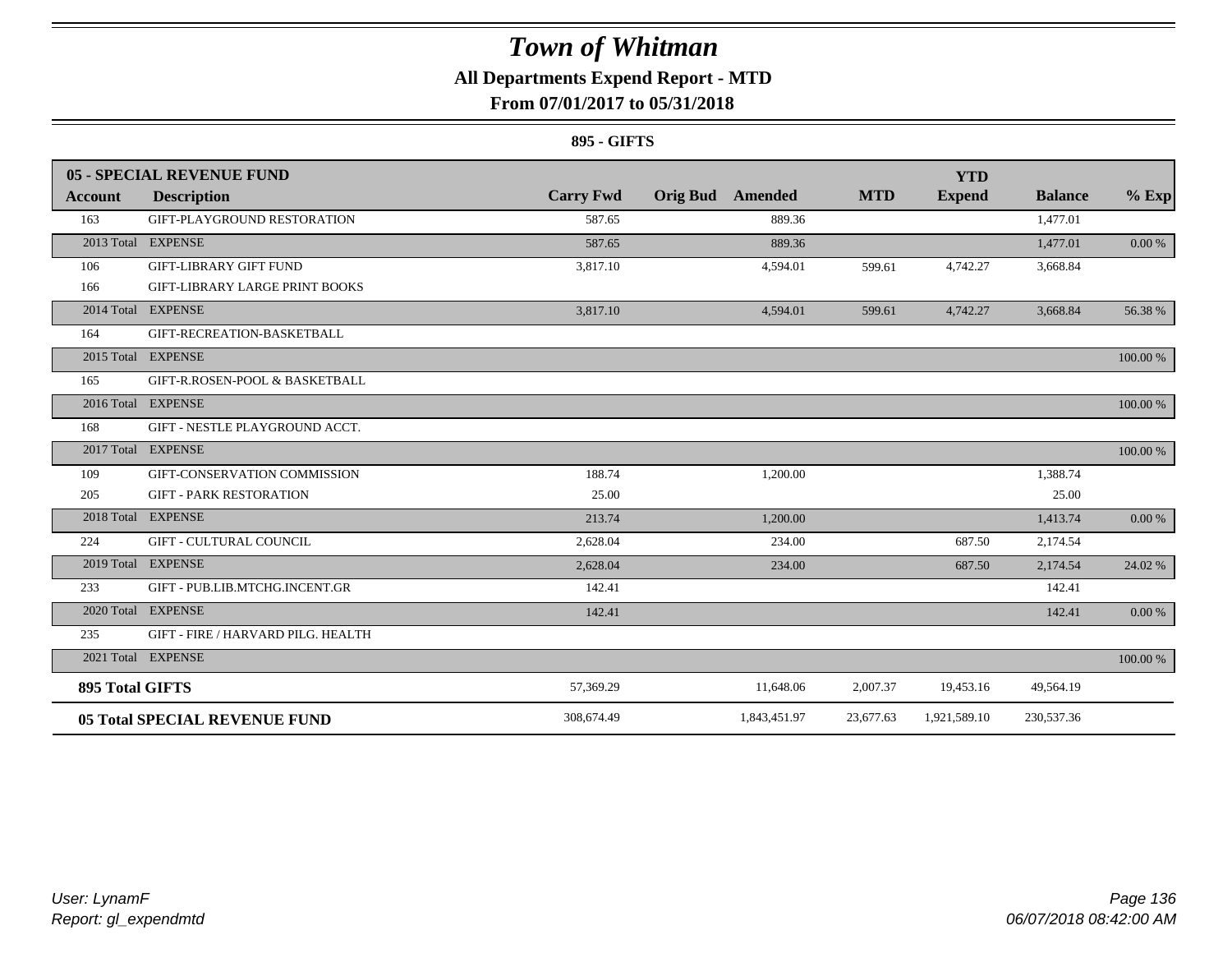**All Departments Expend Report - MTD**

### **From 07/01/2017 to 05/31/2018**

#### **710 - RETIREMENT OF DEBT**

|         | <b>06 - CAPITAL PROJECTS FUND</b>     |                  |                  |            | YTD           |                |            |
|---------|---------------------------------------|------------------|------------------|------------|---------------|----------------|------------|
| Account | <b>Description</b>                    | <b>Carry Fwd</b> | Orig Bud Amended | <b>MTD</b> | <b>Expend</b> | <b>Balance</b> | $%$ Exp    |
| 922     | <b>MAT.PRIN.-BANS-TH/POL/FIRE STA</b> |                  |                  |            |               |                |            |
|         | 2001 Total EXPENSE                    |                  |                  |            |               |                | $100.00\%$ |
|         | 710 Total RETIREMENT OF DEBT          |                  |                  |            |               |                |            |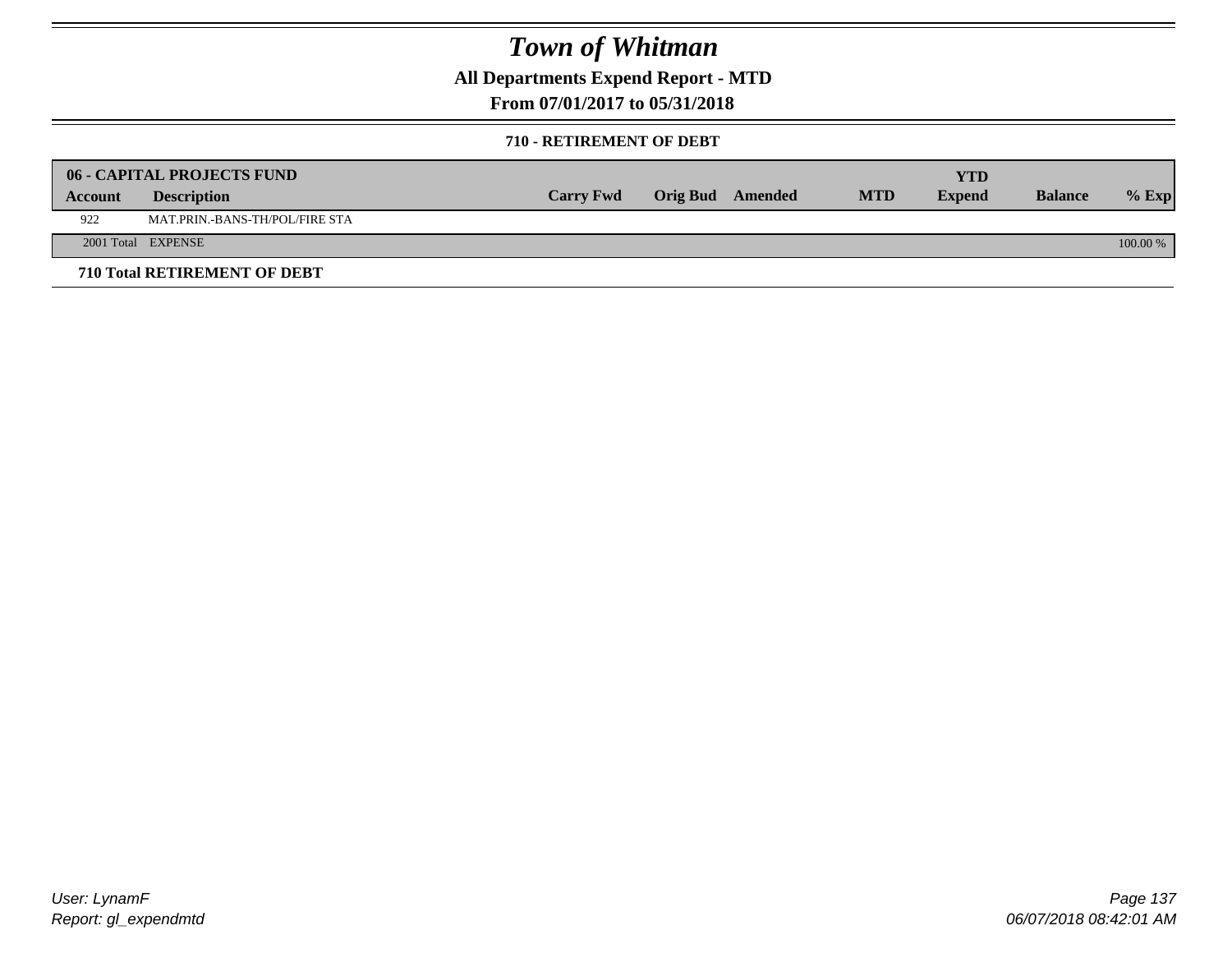### **All Departments Expend Report - MTD**

#### **From 07/01/2017 to 05/31/2018**

#### **930 - CAPITAL PROJECTS**

|            | 06 - CAPITAL PROJECTS FUND                   |                  |                 |         |            | <b>YTD</b>    |                |          |
|------------|----------------------------------------------|------------------|-----------------|---------|------------|---------------|----------------|----------|
| Account    | <b>Description</b>                           | <b>Carry Fwd</b> | <b>Orig Bud</b> | Amended | <b>MTD</b> | <b>Expend</b> | <b>Balance</b> | $%$ Exp  |
| 832        | PROJECT MANAGEMENT SERVICES                  |                  |                 |         |            |               |                |          |
| 833        | <b>EQUIPMENT &amp; FURNISHINGS</b>           |                  |                 |         |            |               |                |          |
| 834        | <b>ISSUANCE COSTS</b>                        |                  |                 |         |            |               |                |          |
| 835        | CAP.PROJ.-BUDGET ONLY                        |                  |                 |         |            |               |                |          |
| 836        | <b>FIRE STATION</b>                          |                  |                 |         |            |               |                |          |
| 837        | TOWN HALL - AIR CONDITIONING                 |                  |                 |         |            |               |                |          |
| 839        | POLICE STATION                               |                  |                 |         |            |               |                |          |
|            | 4510 Total A.1STM11/08 CAP.PROJ-BLDGS        |                  |                 |         |            |               |                | 100.00 % |
| 837        | TOWN HALL - AIR CONDITIONING                 |                  |                 |         |            |               |                |          |
| 4511 Total | A.4 STM11/13 AIR COND.TOWN HALL              |                  |                 |         |            |               |                | 100.00 % |
| 837        | TOWN HALL - AIR CONDITIONING                 | 50,554.03        |                 |         |            | 10,656.50     | 39,897.53      |          |
|            | 4578 Total A.1 STM1/12/15 AIR COND.TOWN HALL | 50,554.03        |                 |         |            | 10,656.50     | 39,897.53      | 21.07 %  |
|            | 930 Total CAPITAL PROJECTS                   | 50,554.03        |                 |         |            | 10,656.50     | 39,897.53      |          |
|            | 06 Total CAPITAL PROJECTS FUND               | 50,554.03        |                 |         |            | 10,656.50     | 39,897.53      |          |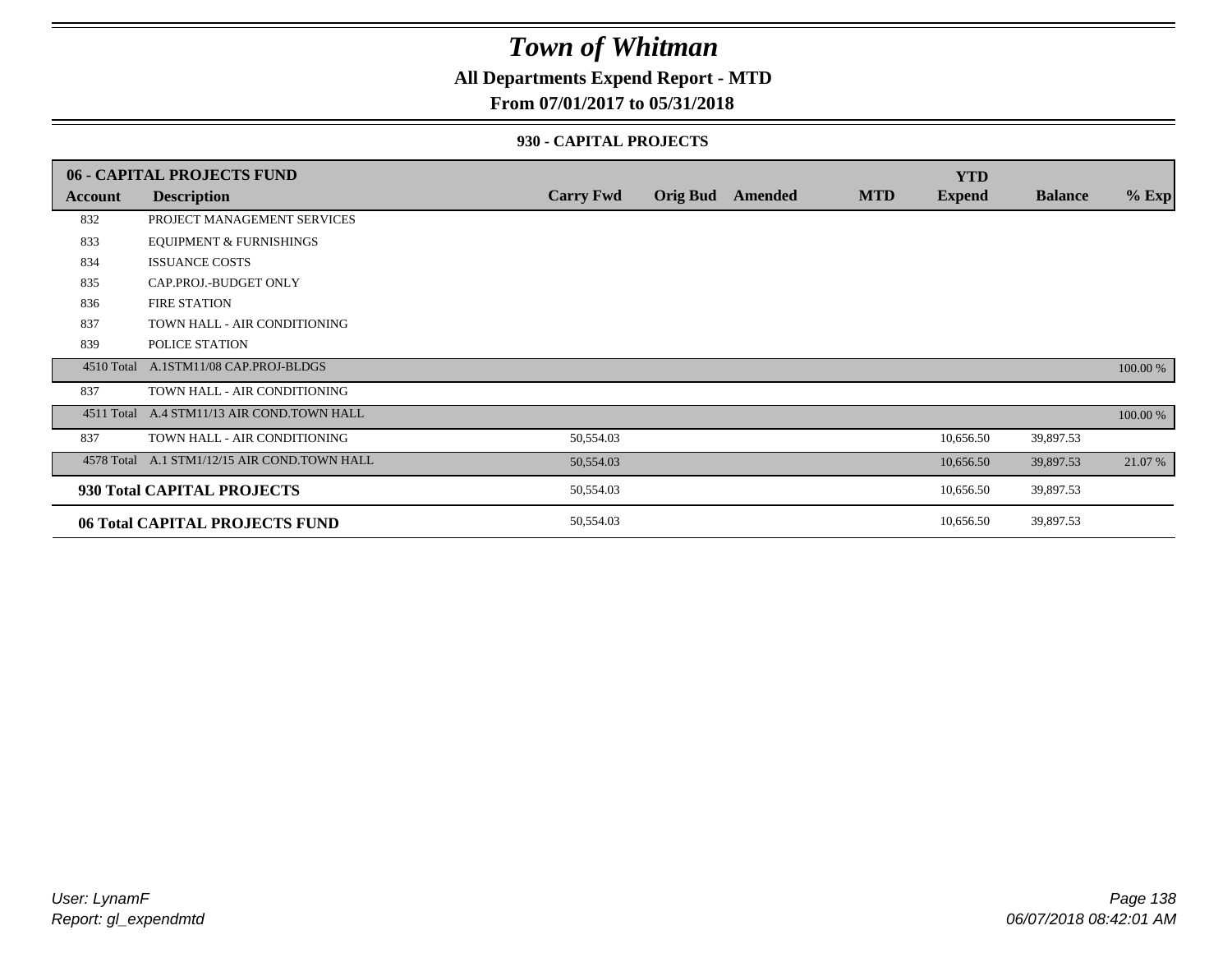**All Departments Expend Report - MTD**

**From 07/01/2017 to 05/31/2018**

#### **403 - DPW - SPECIAL ARTICLES**

|                | 07 - CHAPTER 90 HIGHWAY FUND                        |                  |             |                         |            | <b>YTD</b>    |                |           |
|----------------|-----------------------------------------------------|------------------|-------------|-------------------------|------------|---------------|----------------|-----------|
| <b>Account</b> | <b>Description</b>                                  | <b>Carry Fwd</b> |             | <b>Orig Bud</b> Amended | <b>MTD</b> | <b>Expend</b> | <b>Balance</b> | $%$ Exp   |
| 069            | <b>CHAPTER 90</b>                                   | 642.34           |             | 0.38                    |            |               | 642.72         |           |
| 070            | <b>CHAPTER 811</b>                                  |                  |             |                         |            |               |                |           |
|                | 2001 Total EXPENSE                                  | 642.34           |             | 0.38                    |            |               | 642.72         | $0.00 \%$ |
| 999            |                                                     |                  |             |                         |            |               |                |           |
|                | 4504 Total A14ATM 5/15 INSTALL TRAFFIC CNTRL.SIGNAL |                  |             |                         |            |               |                | 100.00 %  |
| 999            |                                                     | 213,562.16       |             |                         |            | 213,562.16    |                |           |
|                | 4506 Total A.9ATM5/16 CH.90 REPAIR STS.& S/WALKS    | 213,562.16       |             |                         |            | 213,562.16    |                | 100.00 %  |
| 999            |                                                     |                  |             |                         |            |               |                |           |
|                | 4521 Total WINTER RECOVERY ASSIST.FY15 MDOT         |                  |             |                         |            |               |                | 100.00 %  |
| 999            |                                                     |                  |             |                         | 12,760.96  | 34,295.08     | $-34,295.08$   |           |
|                | 4522 Total COMPLETE STREETS GRANT -TIER 2           |                  |             |                         | 12,760.96  | 34,295.08     | $-34,295.08$   | 100.00 %  |
| 999            |                                                     |                  |             |                         |            |               |                |           |
|                | 4525 Total A.25ATM5/13CONSTRUCT STS&SIDEWKS         |                  |             |                         |            |               |                | 100.00 %  |
| 999            |                                                     |                  | 333,217.20  |                         |            | 299,171.59    | 34,045.61      |           |
|                | 4529 Total A31ATM 5/17CH90 REPAIR STS.& S/WALKS     |                  | 333,217.20  |                         |            | 299,171.59    | 34,045.61      | 89.78%    |
| 999            |                                                     |                  |             |                         |            |               |                |           |
|                | 4531 Total A13 ATM 5/15 CH90 REPAIR STS.& S/WALKS   |                  |             |                         |            |               |                | 100.00 %  |
| 999            |                                                     | 9,921.00         | $-9,921.00$ |                         |            |               |                |           |
|                | 4533 Total A.32ATM5/16 CH90 PUR.6 WHEEL DMP.TRK.    | 9.921.00         | $-9,921.00$ |                         |            |               |                | 100.00 %  |
| 999            |                                                     |                  |             |                         |            |               |                |           |
|                | 4534 Total A.3 STM 11/13 CH90 REPAIR STS.& S/WALKS  |                  |             |                         |            |               |                | 100.00 %  |
| 999            |                                                     |                  |             |                         |            |               |                |           |
|                | 4535 Total A24ATM5/10CH90PUR.PRE-MIX HEATER TRAILER |                  |             |                         |            |               |                | 100.00 %  |
| 999            |                                                     |                  |             |                         |            |               |                |           |
|                | 4537 Total A15 ATM 5/15 CH 90 REPAIR STS.& S/WALKS  |                  |             |                         |            |               |                | 100.00 %  |
|                | <b>403 Total DPW - SPECIAL ARTICLES</b>             | 224,125.50       | 323,296.20  | 0.38                    | 12,760.96  | 547,028.83    | 393.25         |           |
|                | 07 Total CHAPTER 90 HIGHWAY FUND                    | 224,125.50       | 323,296.20  | 0.38                    | 12,760.96  | 547,028.83    | 393.25         |           |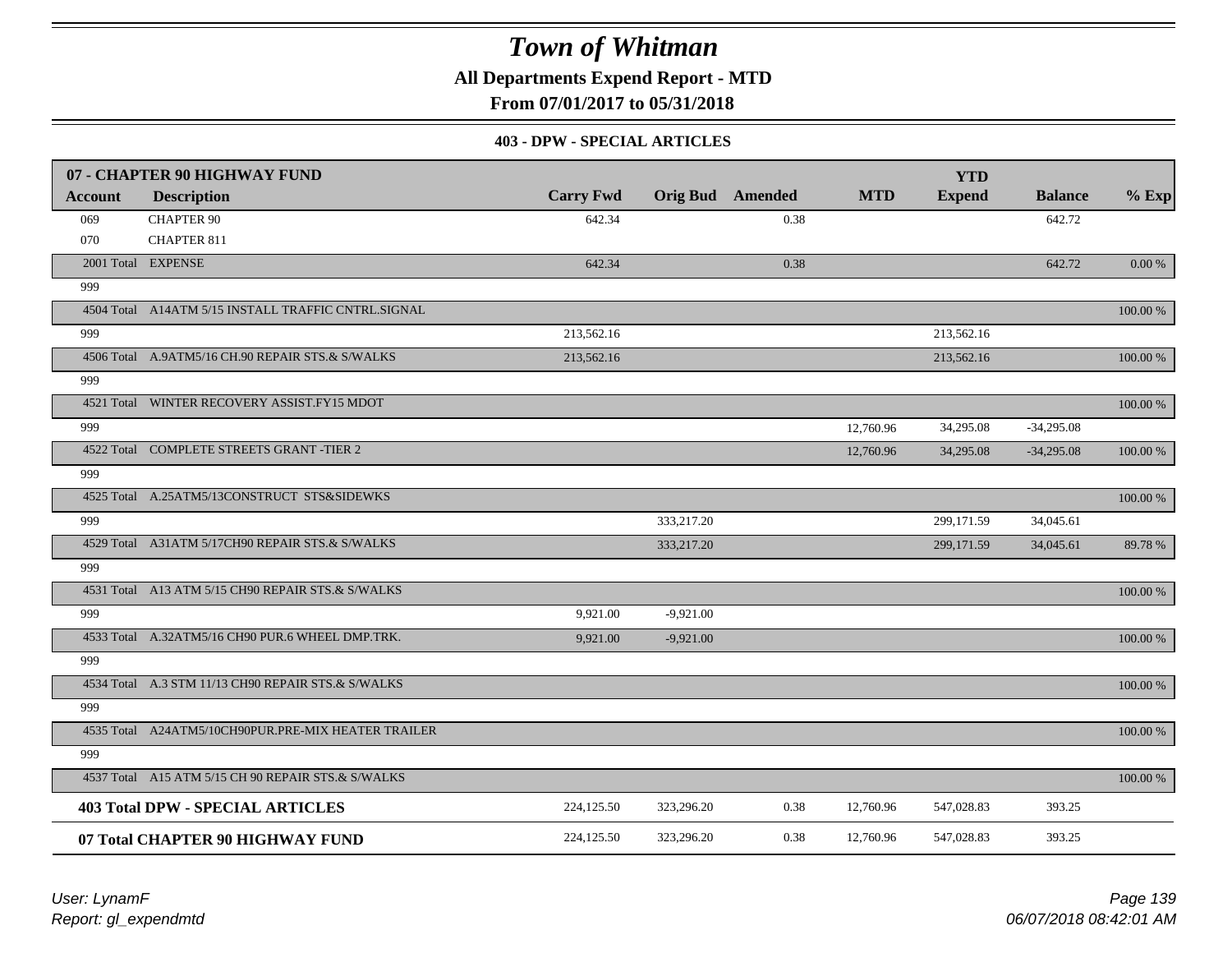### **All Departments Expend Report - MTD**

**From 07/01/2017 to 05/31/2018**

#### **852 - POLICE REVOLVING**

| 09 - AGENCY FUND |                                   |                  |                 |         |            | <b>YTD</b>    |                |          |
|------------------|-----------------------------------|------------------|-----------------|---------|------------|---------------|----------------|----------|
| Account          | <b>Description</b>                | <b>Carry Fwd</b> | <b>Orig Bud</b> | Amended | <b>MTD</b> | <b>Expend</b> | <b>Balance</b> | $%$ Exp  |
| 007              | <b>REGULAR DETAILS</b>            |                  |                 |         | 33,093.50  | 234,476.50    | -234,476.50    |          |
|                  | 1000 Total SALARIES               |                  |                 |         | 33,093.50  | 234,476.50    | $-234.476.50$  | 100.00 % |
|                  | <b>852 Total POLICE REVOLVING</b> |                  |                 |         | 33,093.50  | 234,476.50    | -234,476.50    |          |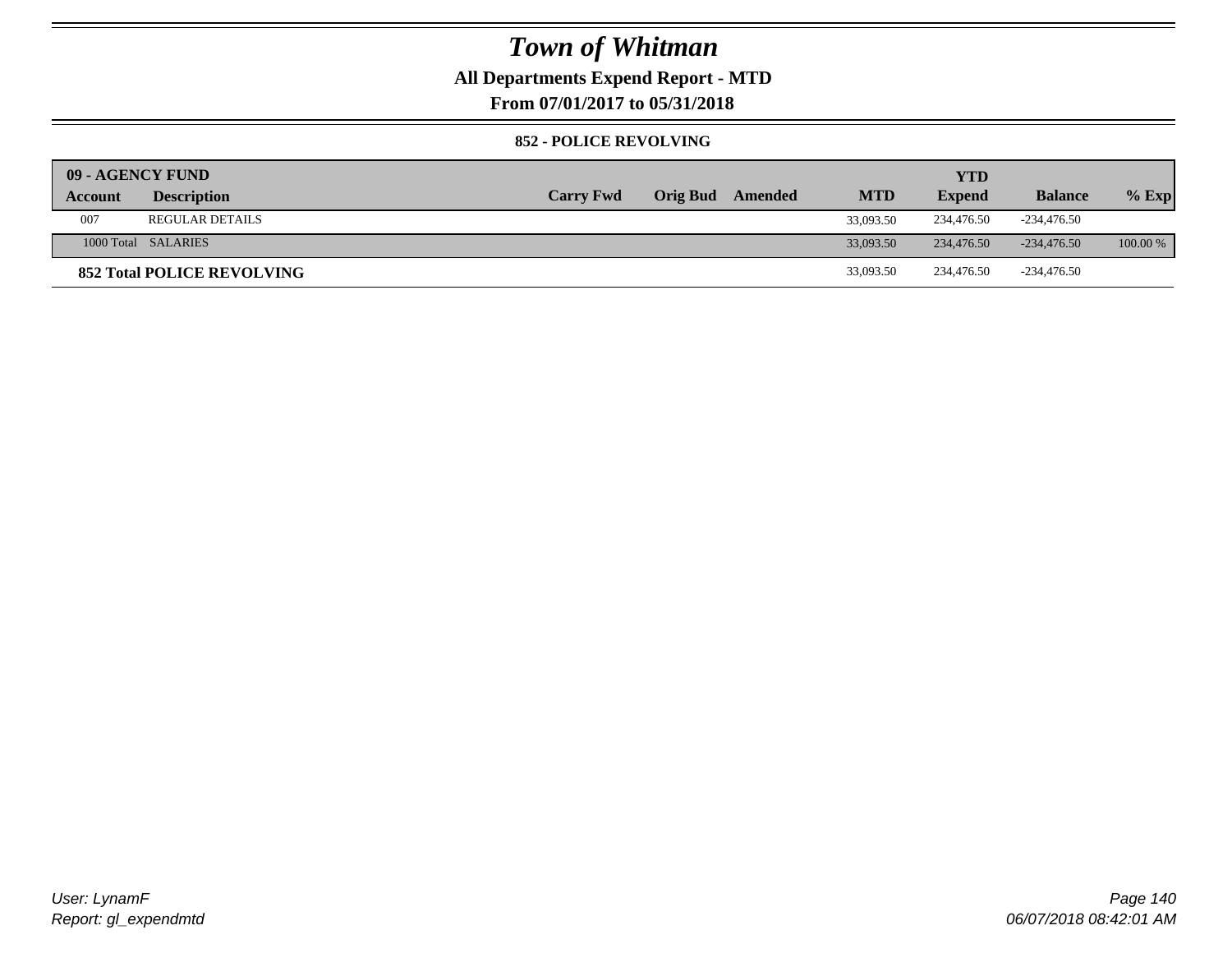**All Departments Expend Report - MTD**

**From 07/01/2017 to 05/31/2018**

#### **853 - PLANNING BOARD REVOLVING CH53G**

| 09 - AGENCY FUND |                                          |                  |                         |            | <b>YTD</b>    |                |          |
|------------------|------------------------------------------|------------------|-------------------------|------------|---------------|----------------|----------|
| <b>Account</b>   | <b>Description</b>                       | <b>Carry Fwd</b> | <b>Orig Bud</b> Amended | <b>MTD</b> | <b>Expend</b> | <b>Balance</b> | $%$ Exp  |
| 359              | PL.BD.REV.WINDSOR EST.C44S53G            |                  |                         |            |               |                |          |
|                  | 2004 Total EXPENSE                       |                  |                         |            |               |                | 100.00 % |
| 360              | PL.BD.REV. DANECCA EST.C44S53G           |                  |                         |            |               |                |          |
|                  | 2005 Total EXPENSE                       |                  |                         |            |               |                | 100.00 % |
| 361              | PL.BD.REV.BUTTERNUT CH44 S53G            |                  |                         |            |               |                |          |
|                  | 2007 Total EXPENSE                       |                  |                         |            |               |                | 100.00 % |
| 362              | PL.BD.REV.OAKDALE FM.I C44S53G           |                  |                         |            |               |                |          |
|                  | 2008 Total EXPENSE                       |                  |                         |            |               |                | 100.00 % |
| 358              | PLANNG.BD.REV.R.R.AVE.CH44S53G           | 1,323.73         | 0.78                    |            |               | 1,324.51       |          |
|                  | 2009 Total EXPENSE                       | 1,323.73         | 0.78                    |            |               | 1,324.51       | 0.00 %   |
| 365              | PL.BD.RV.VICTORIA EST.CH44S53G           |                  |                         |            |               |                |          |
|                  | 2011 Total EXPENSE                       |                  |                         |            |               |                | 100.00 % |
| 369              | PL.BD.REV.MEADOWBROOK CH44S53G           |                  |                         |            |               |                |          |
|                  | 2016 Total EXPENSE                       |                  |                         |            |               |                | 100.00 % |
| 370              | PL.BD.RV.CATHERINE RD.CH44S53G           |                  |                         |            |               |                |          |
|                  | 2017 Total EXPENSE                       |                  |                         |            |               |                | 100.00 % |
| 371              | PL.BD.RV.J.YOUNG EST.CH44S53G            |                  |                         |            |               |                |          |
|                  | 2018 Total EXPENSE                       |                  |                         |            |               |                | 100.00 % |
| 372              | PL.BD.REV.ERIN ST.EXT.C44S53G            |                  |                         |            |               |                |          |
|                  | 2019 Total EXPENSE                       |                  |                         |            |               |                | 100.00 % |
| 373              | PL.BD.RV.HIGHLND ST.EX.C44S53G           |                  |                         |            |               |                |          |
|                  | 2020 Total EXPENSE                       |                  |                         |            |               |                | 100.00 % |
| 357              | PLANNG.BD.REV.HARV.LN.CH44S53G           |                  |                         |            |               |                |          |
|                  | 2021 Total EXPENSE                       |                  |                         |            |               |                | 100.00 % |
|                  | 853 Total PLANNING BOARD REVOLVING CH53G | 1,323.73         | 0.78                    |            |               | 1,324.51       |          |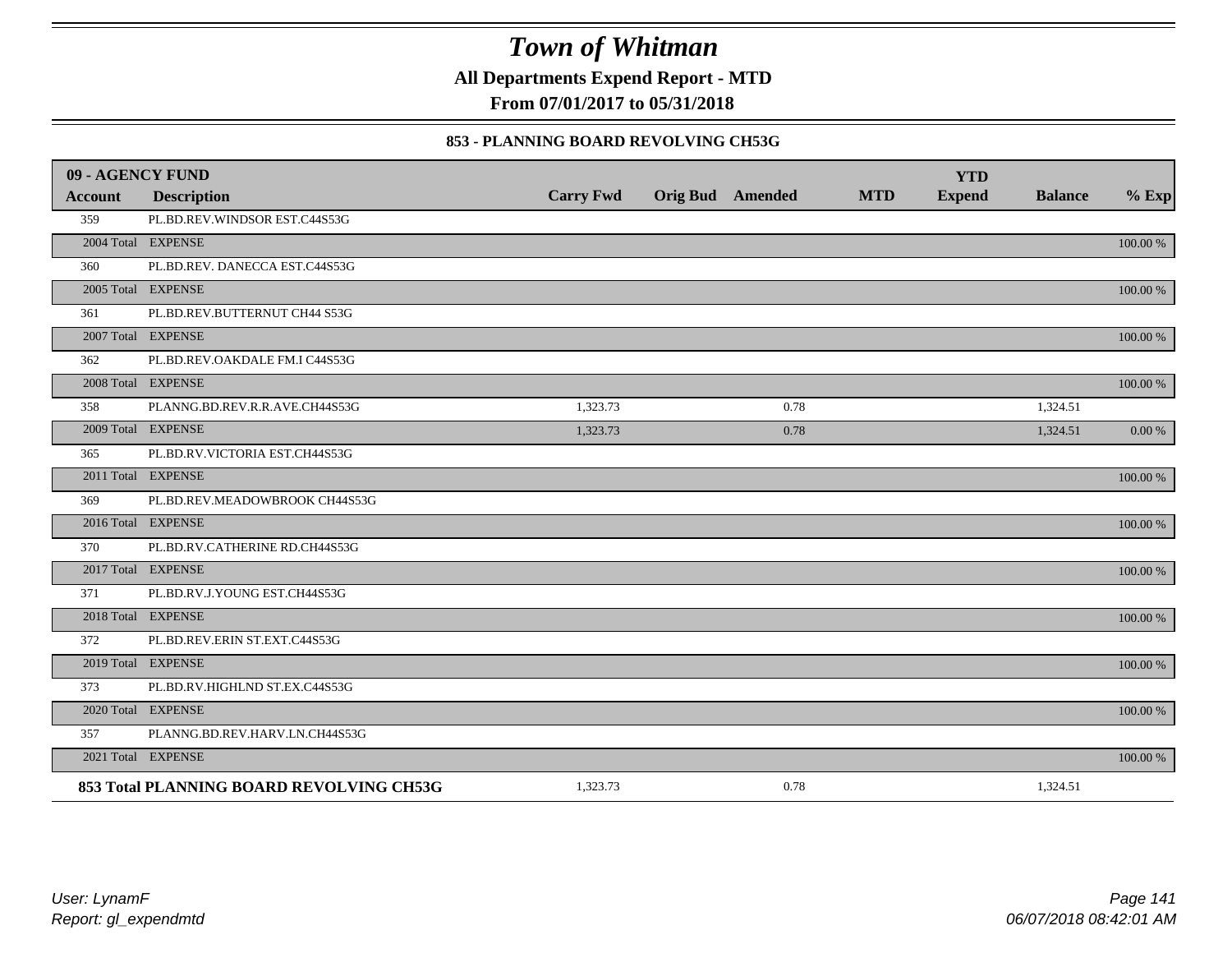### **All Departments Expend Report - MTD**

### **From 07/01/2017 to 05/31/2018**

#### **854 - DPW DETAILS**

|         | 09 - AGENCY FUND      |                  |                         |            | YTD           |                |            |
|---------|-----------------------|------------------|-------------------------|------------|---------------|----------------|------------|
| Account | <b>Description</b>    | <b>Carry Fwd</b> | <b>Orig Bud</b> Amended | <b>MTD</b> | <b>Expend</b> | <b>Balance</b> | $%$ Exp    |
| 007     | REGULAR DETAILS       |                  |                         |            |               |                |            |
|         | 1000 Total SALARIES   |                  |                         |            |               |                | $100.00\%$ |
|         | 854 Total DPW DETAILS |                  |                         |            |               |                |            |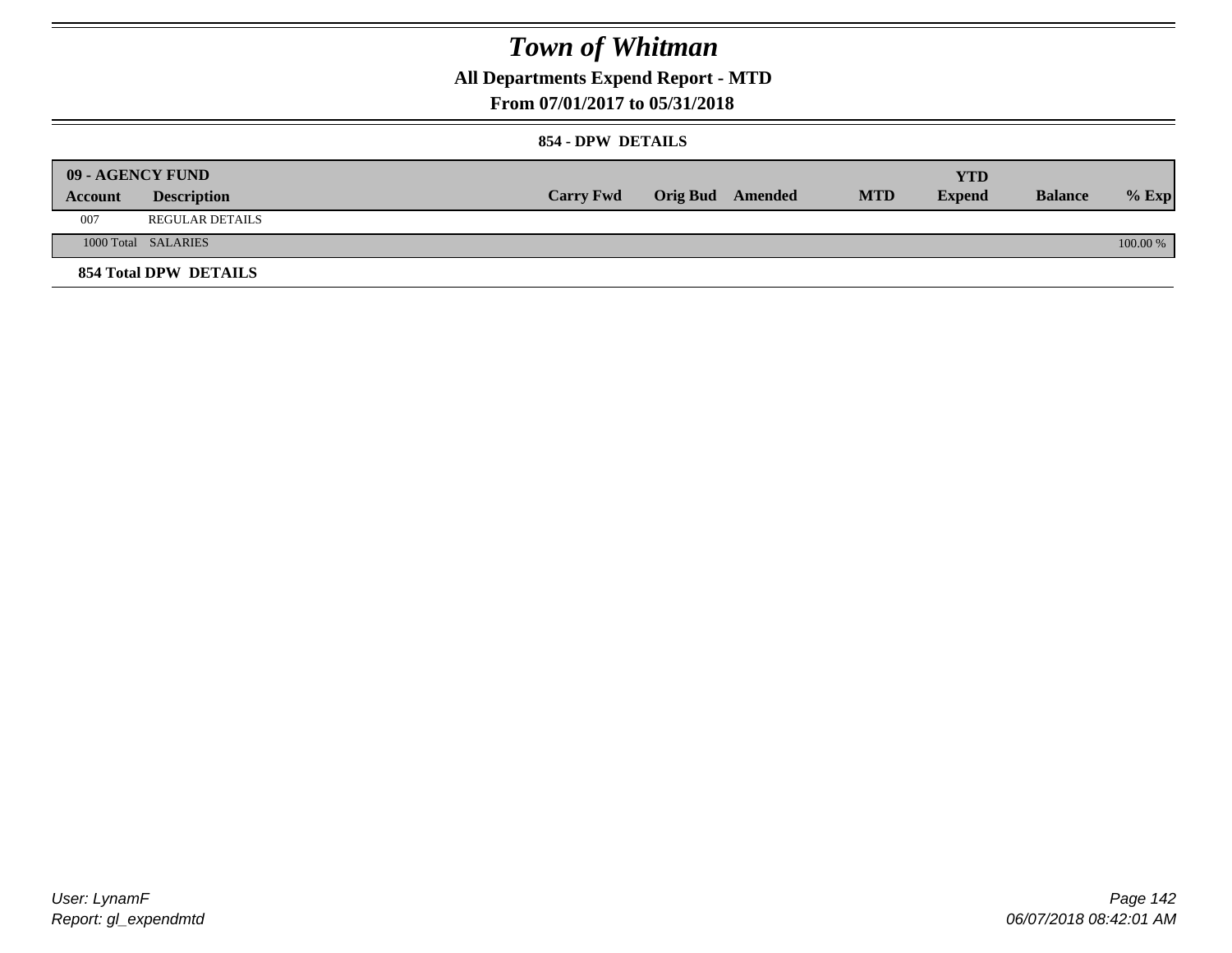### **All Departments Expend Report - MTD**

**From 07/01/2017 to 05/31/2018**

#### **856 - FIRE DETAILS**

| 09 - AGENCY FUND |                        |                  |                 |         |            | <b>YTD</b>    |                |            |
|------------------|------------------------|------------------|-----------------|---------|------------|---------------|----------------|------------|
| Account          | <b>Description</b>     | <b>Carry Fwd</b> | <b>Orig Bud</b> | Amended | <b>MTD</b> | <b>Expend</b> | <b>Balance</b> | $%$ Exp    |
| 007              | <b>REGULAR DETAILS</b> |                  |                 |         | 5.568.00   | 26,592.00     | $-26,592.00$   |            |
|                  | 1000 Total SALARIES    |                  |                 |         | 5.568.00   | 26,592.00     | $-26.592.00$   | $100.00\%$ |
|                  | 856 Total FIRE DETAILS |                  |                 |         | 5,568.00   | 26,592.00     | $-26,592.00$   |            |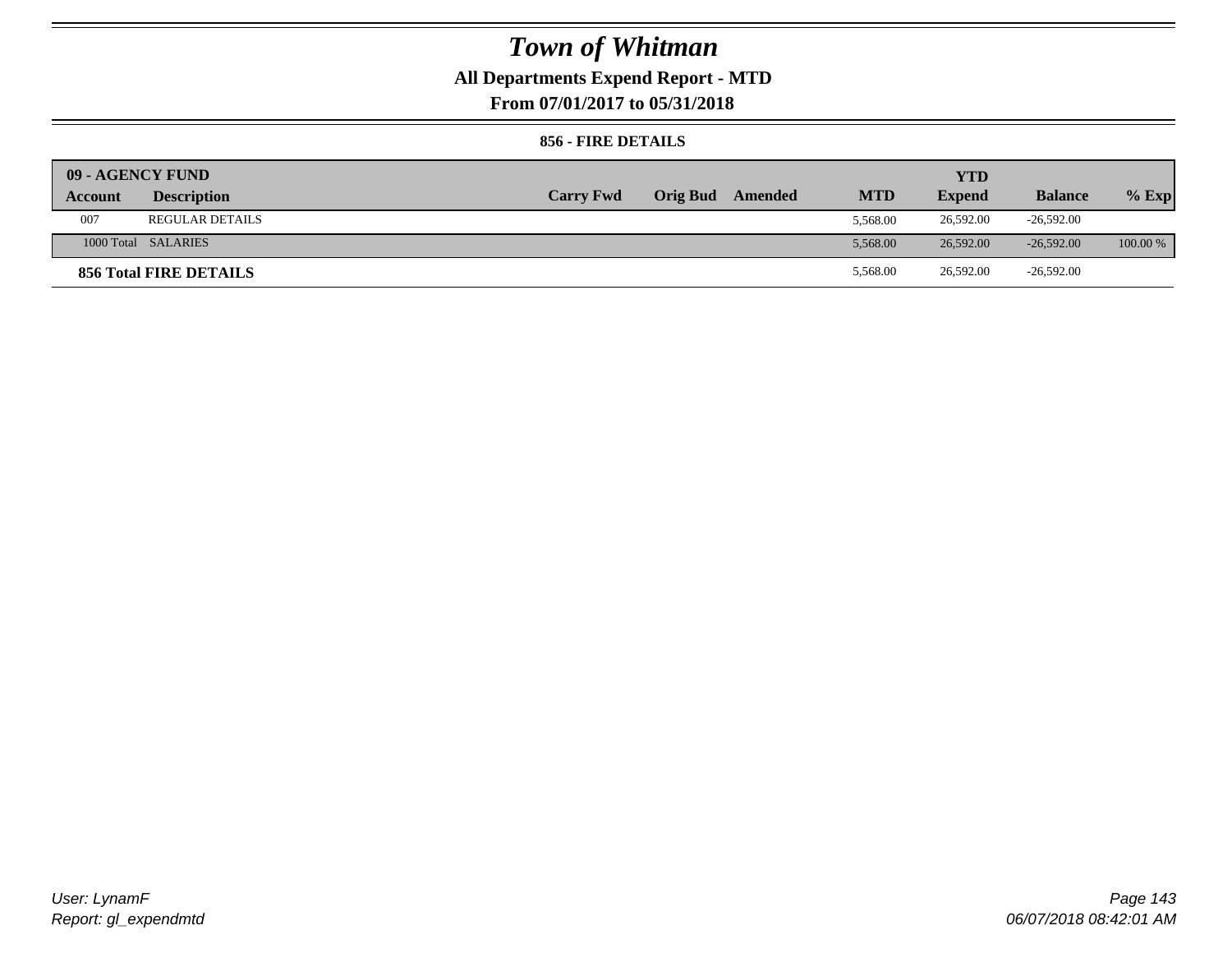**All Departments Expend Report - MTD**

### **From 07/01/2017 to 05/31/2018**

#### **858 - APPEALS BD.REVOLVING S53G**

| 09 - AGENCY FUND |                                     |                  |                  |            | <b>YTD</b>    |                |            |
|------------------|-------------------------------------|------------------|------------------|------------|---------------|----------------|------------|
| <b>Account</b>   | <b>Description</b>                  | <b>Carry Fwd</b> | Orig Bud Amended | <b>MTD</b> | <b>Expend</b> | <b>Balance</b> | $\%$ Exp   |
| 367              | APPEALS BD.-TWOCAN PROP. S53G       |                  |                  |            |               |                |            |
|                  | 2014 Total EXPENSE                  |                  |                  |            |               |                | $100.00\%$ |
|                  | 858 Total APPEALS BD.REVOLVING S53G |                  |                  |            |               |                |            |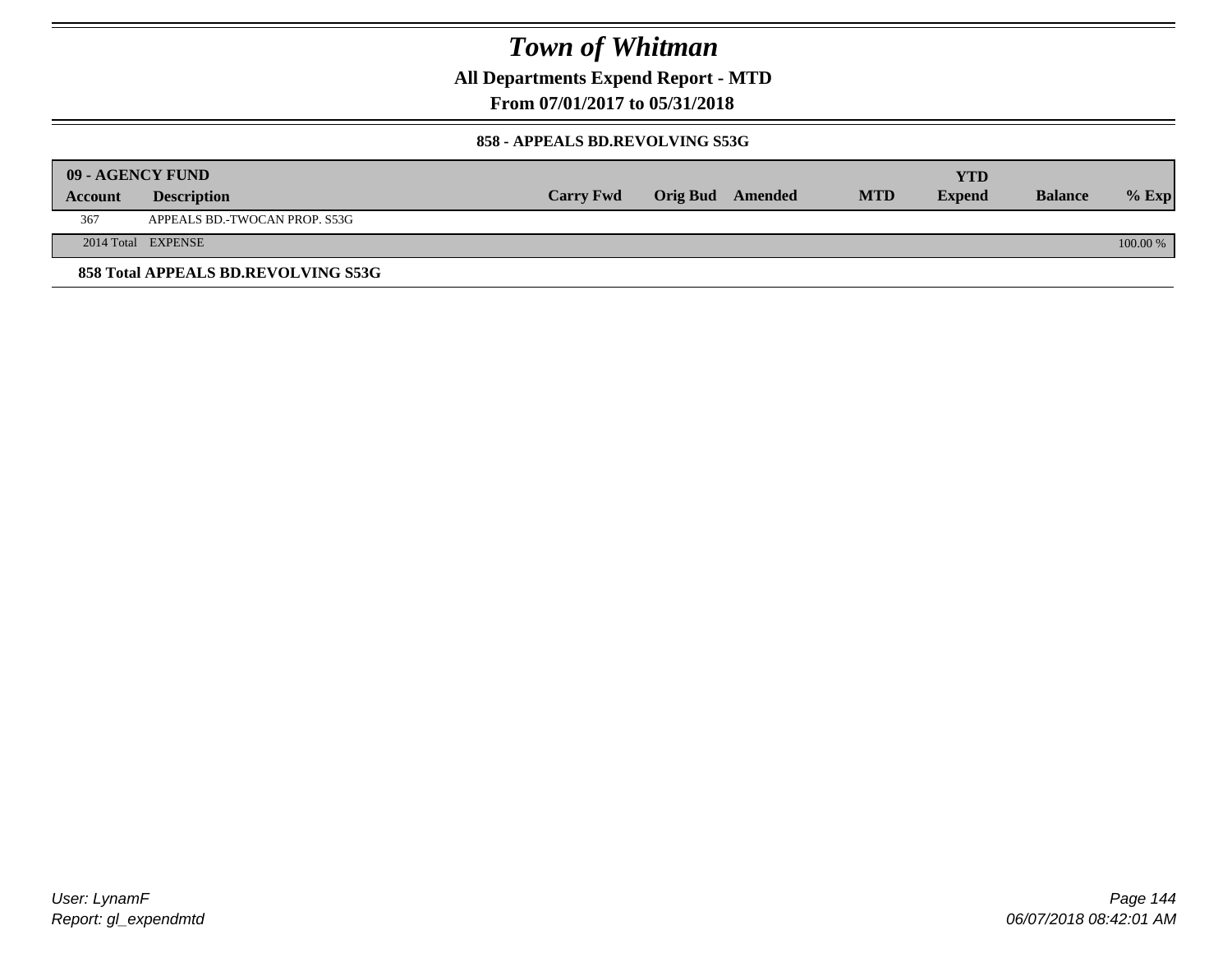## **All Departments Expend Report - MTD**

**From 07/01/2017 to 05/31/2018**

### **870 - AGENCY**

| 09 - AGENCY FUND |                                |                  |                         |            | <b>YTD</b>    |                |          |
|------------------|--------------------------------|------------------|-------------------------|------------|---------------|----------------|----------|
| <b>Account</b>   | <b>Description</b>             | <b>Carry Fwd</b> | <b>Orig Bud</b> Amended | <b>MTD</b> | <b>Expend</b> | <b>Balance</b> | $%$ Exp  |
| 030              | DEPUTY COLLECTOR'S FEES        |                  |                         | 3,979.00   | 50,939.00     | $-50,939.00$   |          |
|                  | 2000 Total EXPENSE             |                  |                         | 3,979.00   | 50,939.00     | $-50,939.00$   | 100.00 % |
| 031              | SPORTING LICENSES STATE        |                  |                         |            |               |                |          |
| 032              | DUE TO STATE-GUN PERMITS       |                  |                         |            | 11,412.50     | $-11,412.50$   |          |
|                  | 2001 Total EXPENSE             |                  |                         |            | 11,412.50     | $-11,412.50$   | 100.00 % |
| 780              | F.I.C.A. WITHHOLDING           |                  |                         |            |               |                |          |
| 781              | FEDERAL WITHHOLDING            |                  |                         | 96,496.91  | 994,515.56    | -994,515.56    |          |
| 782              | STATE WITHHOLDING              |                  |                         | 40,341.30  | 371,533.71    | $-371,533.71$  |          |
| 783              | <b>COUNTY RETIREMENT</b>       |                  |                         | 55,563.36  | 584,822.47    | $-584,822.47$  |          |
| 785              | MEDICARE TAX WITHHOLDING       |                  |                         | 12,420.06  | 116,273.00    | $-116,273.00$  |          |
| 786              | <b>CREDIT UNION-TOWN</b>       |                  |                         | 50,910.00  | 476,507.07    | -476,507.07    |          |
| 788              | DEFERRED COMPENSATION-TOWN     |                  |                         | 28,010.00  | 259,742.00    | $-259,742.00$  |          |
| 790              | COURT ORDERED DEDUCTIONS       |                  |                         | 1,165.00   | 1,165.00      | $-1,165.00$    |          |
| 791              | <b>DUES-POLICE</b>             |                  |                         | 1,176.00   | 12,642.00     | $-12,642.00$   |          |
| 792              | <b>DUES-FIRE</b>               |                  |                         | 2,400.00   | 22,200.00     | $-22,200.00$   |          |
| 793              | <b>DUES-DPW</b>                |                  |                         | 738.15     | 7,273.20      | $-7,273.20$    |          |
| 794              | DUES-T.H.EMPLOYEES UNION       |                  |                         | 397.00     | 3,970.00      | $-3,970.00$    |          |
| 795              | DUES-T.H. EMPLOYEES-VOLUNTARY  |                  |                         |            |               |                |          |
| 796              | <b>INSURANCE 1</b>             |                  |                         | 1,147.66   | 6,909.89      | $-6,909.89$    |          |
| 797              | <b>INSURANCE 2</b>             |                  |                         | 3,327.38   | 20,097.17     | $-20,097.17$   |          |
| 799              | <b>WAGE GARNISHMENTS</b>       |                  |                         |            | 26.87         | $-26.87$       |          |
| 800              | BLUE CARE-PREF.PROVIDER OPTION |                  |                         | 9,223.20   | 64,043.52     | $-64,043.52$   |          |
| 801              | MASTER HEALTH PLUS-TOWN        |                  |                         |            |               |                |          |
| 802              | MASTER HEALTH PLUS-PENSION     |                  |                         |            |               |                |          |
| 803              | <b>MEDEX</b>                   |                  |                         | 26,632.50  | 135,856.89    | -135,856.89    |          |
| 804              | PILGRIM-TOWN                   |                  |                         | 22,693.19  | 165,670.49    | $-165,670.49$  |          |
| 805              | TEFRA-TOWM                     |                  |                         |            |               |                |          |
| 806              | CARVE OUT GROUPS-MEDICARE      |                  |                         |            |               |                |          |
| 812              | MANDATORY DEFFR'D COMPENSATION |                  |                         | 2,319.52   | 19,696.15     | $-19,696.15$   |          |
| 813              | DELTA DENTAL PLAN              |                  |                         | 11,185.34  | 68,506.20     | $-68,506.20$   |          |
| 816              | CAFETERIA PLAN-FSA CARD FEE    |                  |                         | 23.00      | 244.95        | $-244.95$      |          |
| 818              | CAFETERIA BENEFITS-TOWN        |                  |                         | 4,010.80   | 38,267.26     | $-38,267.26$   |          |
|                  |                                |                  |                         |            |               |                |          |

*Report: gl\_expendmtd User: LynamF*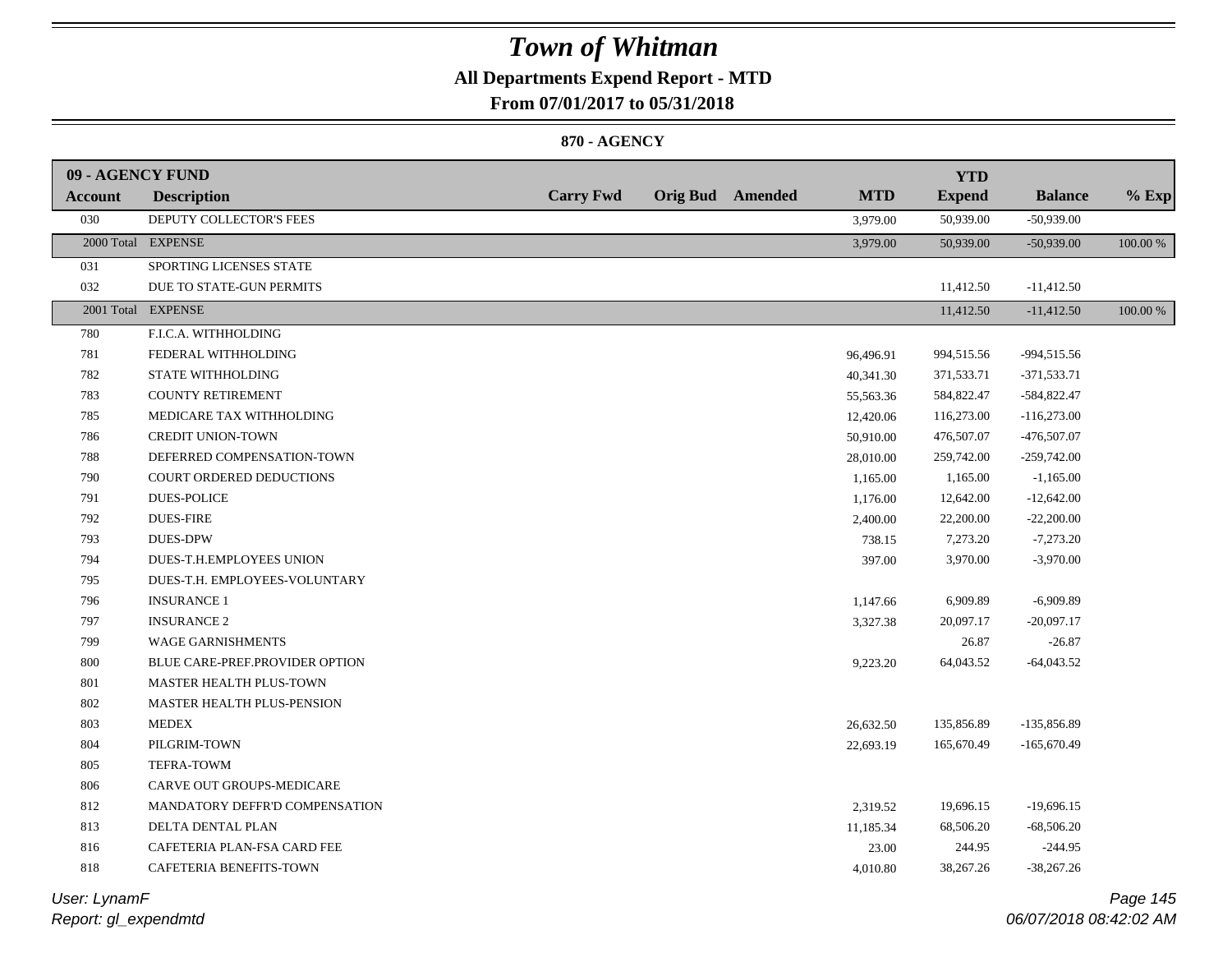## **All Departments Expend Report - MTD**

**From 07/01/2017 to 05/31/2018**

### **870 - AGENCY**

| 09 - AGENCY FUND |                                |                  |                 |         |            | <b>YTD</b>    |                 |          |
|------------------|--------------------------------|------------------|-----------------|---------|------------|---------------|-----------------|----------|
| Account          | <b>Description</b>             | <b>Carry Fwd</b> | <b>Orig Bud</b> | Amended | <b>MTD</b> | <b>Expend</b> | <b>Balance</b>  | $%$ Exp  |
| 819              | <b>TAXABLE FRINGE BENEFITS</b> |                  |                 |         | 833.62     | 7,314.52      | $-7,314.52$     |          |
| 821              | NETWORK BLUE                   |                  |                 |         | 50,415.40  | 332,961.43    | $-332,961.43$   |          |
| 823              | <b>HPHC MEDICARE ENHANCE</b>   |                  |                 |         |            |               |                 |          |
| 824              | MPA - LEGAL DEFENSE FUND       |                  |                 |         |            |               |                 |          |
| 827              | <b>DUES - LIBRARY</b>          |                  |                 |         | 256.59     | 3,048.58      | $-3,048.58$     |          |
| 828              | NETWORK BLUE-RATE SAVER        |                  |                 |         | 11.670.05  | 68,392.55     | $-68,392.55$    |          |
| 829              | HARVARD PILGRIM-RATE SAVER     |                  |                 |         | 599.90     | 3,085.20      | $-3,085.20$     |          |
| 881              | DIRECT DEPOSIT-PAYROLL         |                  |                 |         |            |               |                 |          |
| 899              | <b>EXCHANGE ACCOUNT</b>        |                  |                 |         | 1,974.00   | 38,045.96     | $-38,045.96$    |          |
|                  | 2002 Total EXPENSE             |                  |                 |         | 435,929.93 | 3,822,811.64  | $-3,822,811.64$ | 100.00 % |
|                  | 870 Total AGENCY               |                  |                 |         | 439,908.93 | 3,885,163.14  | $-3,885,163.14$ |          |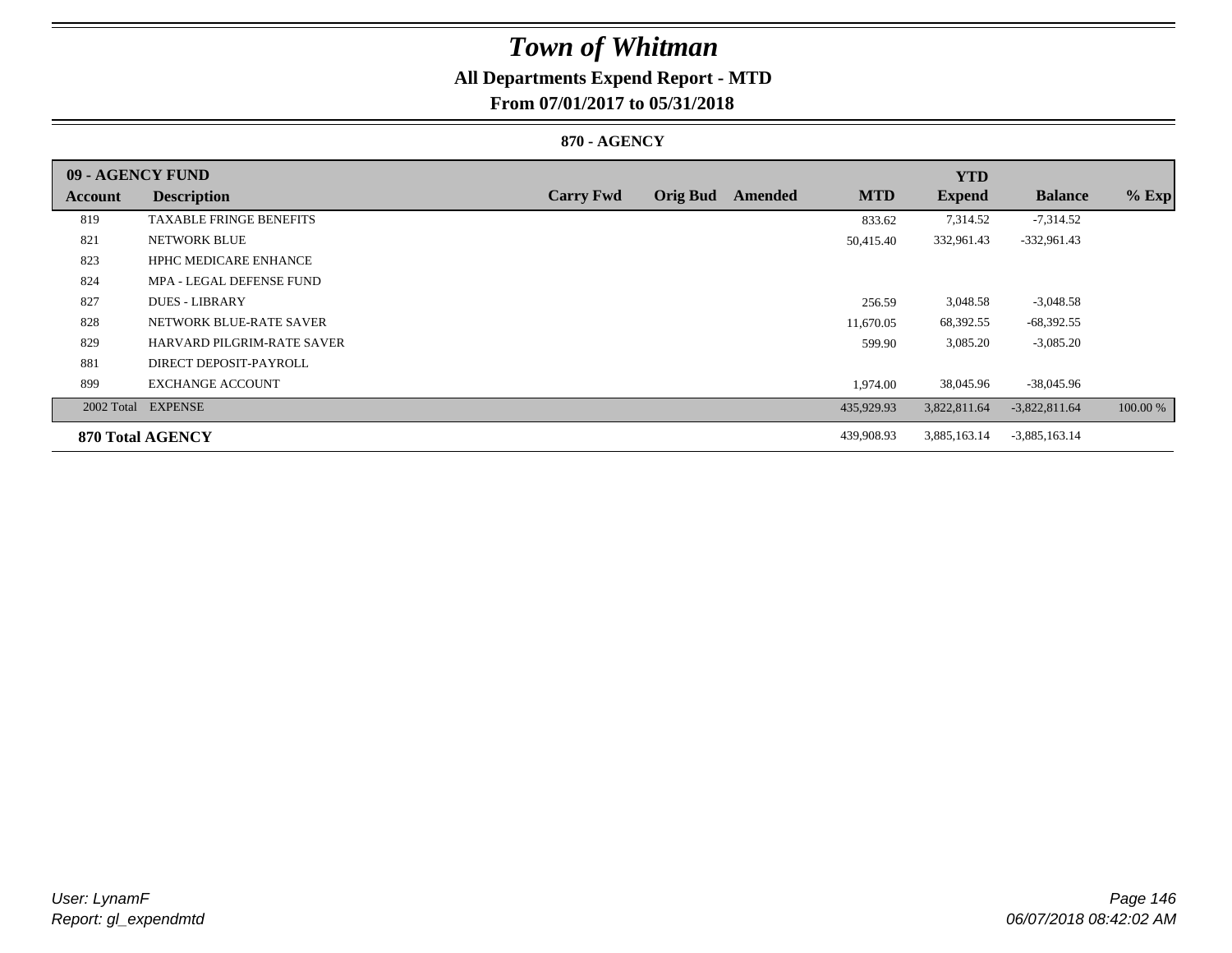**All Departments Expend Report - MTD**

### **From 07/01/2017 to 05/31/2018**

#### **980 - PERFORMANCE BONDS**

|         | 09 - AGENCY FUND            |                  |                 |         |            | <b>YTD</b>    |                |          |
|---------|-----------------------------|------------------|-----------------|---------|------------|---------------|----------------|----------|
| Account | <b>Description</b>          | <b>Carry Fwd</b> | <b>Orig Bud</b> | Amended | <b>MTD</b> | <b>Expend</b> | <b>Balance</b> | $%$ Exp  |
| 364     | PLANNING BOARD              |                  |                 |         |            |               |                |          |
|         | 2004 Total EXPENSE          |                  |                 |         |            |               |                | 100.00 % |
|         | 980 Total PERFORMANCE BONDS |                  |                 |         |            |               |                |          |
|         | 09 Total AGENCY FUND        | 1,323.73         |                 | 0.78    | 478,570.43 | 4,146,231.64  | -4,144,907.13  |          |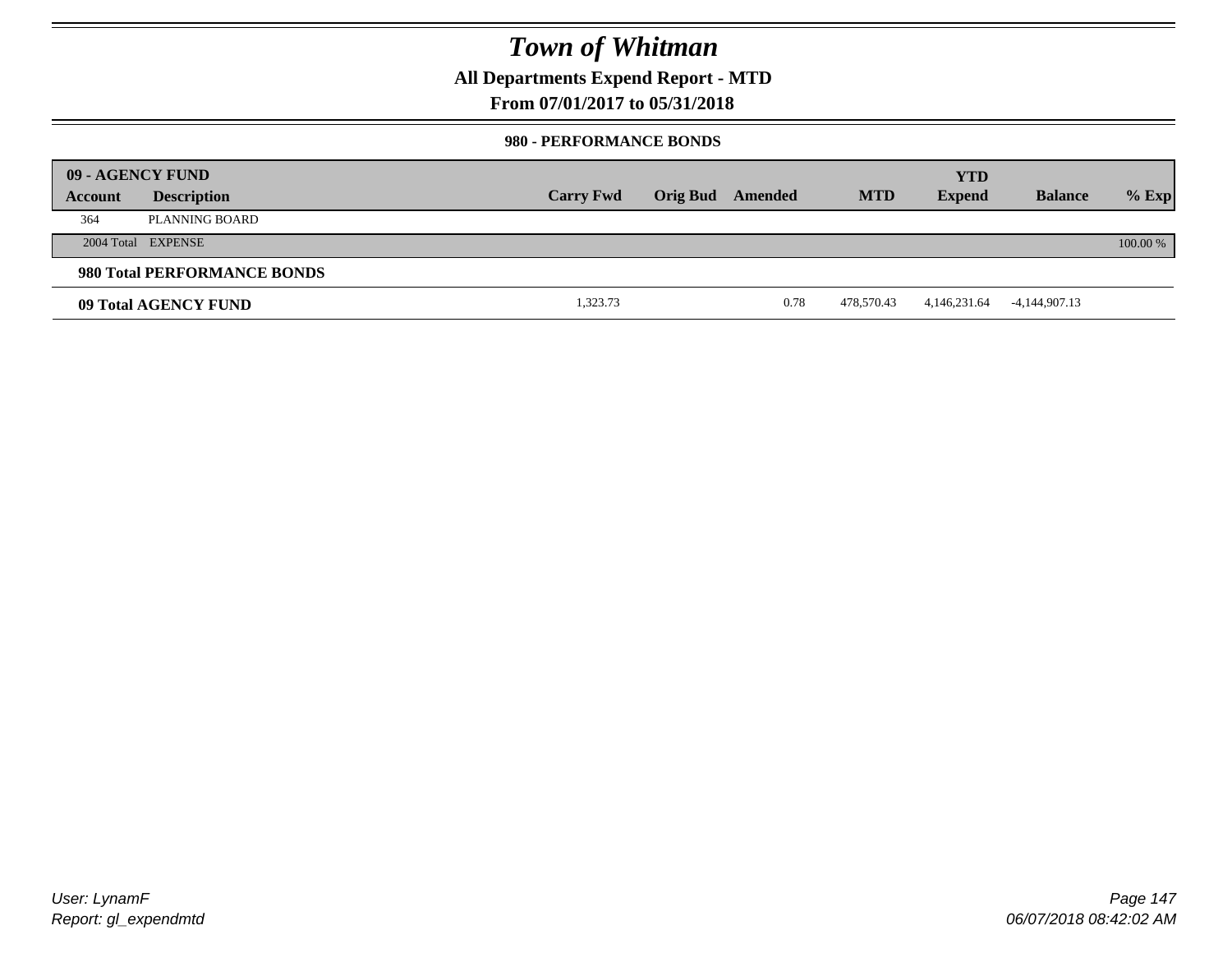## **All Departments Expend Report - MTD**

## **From 07/01/2017 to 05/31/2018**

#### **440 - WATER/SEWER**

|         | 60 - WATER/SEWER ENTERPRISE FUND         |                  |                                       | <b>YTD</b>    |                |             |
|---------|------------------------------------------|------------------|---------------------------------------|---------------|----------------|-------------|
| Account | <b>Description</b>                       | <b>Carry Fwd</b> | <b>Orig Bud</b> Amended<br><b>MTD</b> | <b>Expend</b> | <b>Balance</b> | $%$ Exp     |
| 111     | SALARIES-ADMINSTRATIVE                   | 100,766.00       | 9,896.85                              | 90,869.80     | 9,896.20       |             |
| 112     | <b>SALARIES</b>                          |                  |                                       |               |                |             |
| 113     | DIVISIONAL LABOR-REGULAR                 | 465,472.00       | 38,429.97                             | 379,362.37    | 86,109.63      |             |
| 114     | DIVISIONAL LABOR-O.T.                    |                  | 8,433.56                              | 40,433.45     | $-40,433.45$   |             |
| 116     | <b>CLERICAL</b>                          | 49,031.00        | 4,712.75                              | 44,176.65     | 4,854.35       |             |
| 119     | SALARY-ASSIST.SUPERINTENDENT             |                  |                                       |               |                |             |
| 136     | POLICE DETAILS                           | 18,000.00        | 576.00                                | 10,234.15     | 7,765.85       |             |
| 144     | <b>EDUCATION INCENTIVE</b>               |                  |                                       |               |                |             |
| 146     | SALARIES-LONGEVITY                       | 2,950.00         | 325.00                                | 2,350.00      | 600.00         |             |
| 222     | CDL LIC. / STIPEND                       | 1,504.00         |                                       | 1,504.00      |                |             |
| 228     | <b>CDL STIPEND - UNION</b>               |                  |                                       |               |                |             |
| 234     | SALARIES - UNUSED SICK & VAC. TIME       |                  |                                       |               |                |             |
|         | 1000 Total SALARIES                      | 637,723.00       | 62,374.13                             | 568,930.42    | 68,792.58      | 89.21 %     |
| 949     | FY2014 ENCUMBRANCES                      |                  |                                       |               |                |             |
|         | 1003 Total SALARIES                      |                  |                                       |               |                | $100.00~\%$ |
| 210     | <b>ELECTRICITY</b>                       | 73,000.00        | 5,958.96                              | 60,675.91     | 12,324.09      |             |
| 212     | <b>GAS (NATURAL)</b>                     | 20,000.00        | 794.99                                | 13,117.42     | 6,882.58       |             |
| 230     | <b>WATER PURCHASE</b>                    | 1,400,000.00     |                                       | 1,020,662.15  | 379,337.85     |             |
| 243     | EQUIPMENT MAINTENANCE                    |                  |                                       |               |                |             |
| 309     | TECHNICAL SERVICES                       |                  |                                       |               |                |             |
| 340     | <b>TELEPHONE</b>                         | 9,000.00         | 121.78                                | 1,170.74      | 7,829.26       |             |
| 380     | <b>DISPOSAL COSTS</b>                    | 850,000.00       |                                       |               | 850,000.00     |             |
| 381     | PRIOR YEAR USER FEE                      |                  |                                       |               |                |             |
| 420     | <b>OFFICE SUPPLIES</b>                   |                  |                                       |               |                |             |
| 430     | <b>BUILDING MAINTENANCE &amp; REPAIR</b> | 50,000.00        | 3,970.95                              | 25,408.46     | 24,591.54      |             |
| 481     | <b>GASOLINE</b>                          | 2,500.00         |                                       | 1,261.76      | 1,238.24       |             |
| 530     | <b>CHEMICALS</b>                         | 70,000.00        | 14,550.36                             | 57,687.82     | 12,312.18      |             |
| 582     | <b>UNIFORMS</b>                          |                  | 1,239.45                              | 2,761.38      | $-2,761.38$    |             |
| 585     | MISCELLANEOUS EXPENSE                    | 15,000.00        | 587.56                                | 8,224.76      | 6,775.24       |             |
| 363     | CROSS CONN.TESTING EXPENSE               | 3,500.00         | 1,440.00                              | 2,670.00      | 830.00         |             |
| 710     | IN STATE TRAVEL                          |                  |                                       |               |                |             |

*Report: gl\_expendmtd User: LynamF*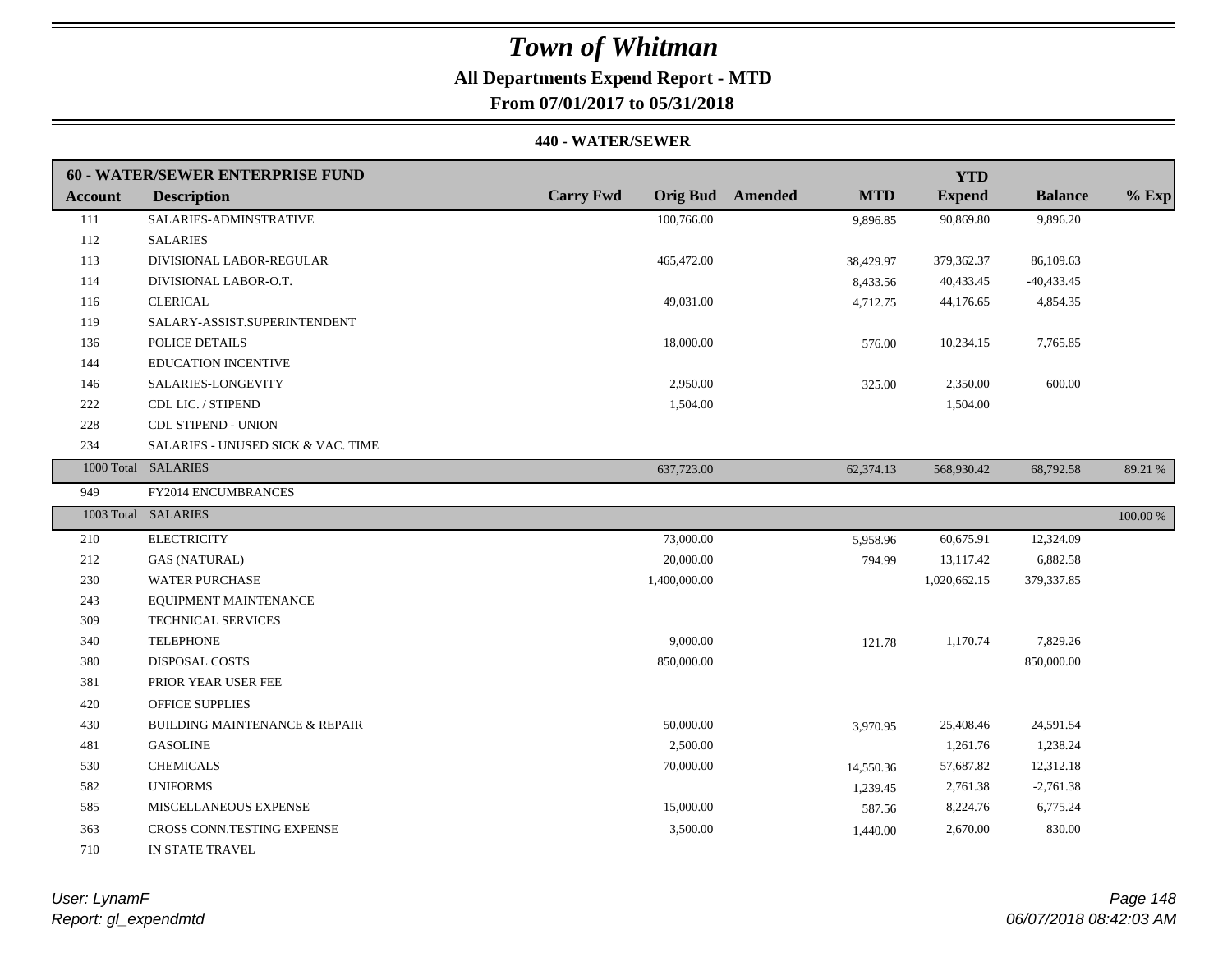## **All Departments Expend Report - MTD**

**From 07/01/2017 to 05/31/2018**

|                | 60 - WATER/SEWER ENTERPRISE FUND     |                  |              |                  |            | <b>YTD</b>    |                |         |
|----------------|--------------------------------------|------------------|--------------|------------------|------------|---------------|----------------|---------|
| <b>Account</b> | <b>Description</b>                   | <b>Carry Fwd</b> |              | Orig Bud Amended | <b>MTD</b> | <b>Expend</b> | <b>Balance</b> | $%$ Exp |
| 720            | <b>OUT OF STATE TRAVEL</b>           |                  |              |                  |            |               |                |         |
| 730            | <b>ASSOCIATION DUES</b>              |                  |              |                  |            |               |                |         |
| 734            | AGENCY AND REGISTRATION FEES         |                  |              |                  |            |               |                |         |
| 735            | <b>BANK CHARGES</b>                  |                  | 3,800.00     |                  |            | 450.19        | 3,349.81       |         |
| 924            | DEBT MISCELLANEOUS - WATER           |                  | 33,150.00    |                  | 333.34     | 4,329.68      | 28,820.32      |         |
| 926            | DEBT MISCELLANEOUS-SEWER             |                  |              |                  |            |               |                |         |
| 777            | <b>BUDGET RESERVE</b>                |                  | 139,345.00   |                  |            | 2,000.00      | 137,345.00     |         |
| 825            | <b>LAND</b>                          |                  |              |                  |            |               |                |         |
| 826            | <b>BUILDINGS</b>                     |                  |              |                  |            |               |                |         |
| 830            | <b>PLANT</b>                         |                  |              |                  |            |               |                |         |
| 840            | SITE IMPROVEMENT                     |                  |              |                  |            |               |                |         |
| 850            | ADDITIONAL EQUIPMENT                 |                  |              |                  |            |               |                |         |
| 875            | REPLACE EQUIPMENT                    |                  |              |                  |            |               |                |         |
| 890            | <b>CAPITAL PROJECT</b>               |                  |              |                  |            |               |                |         |
| 910            | MAT.PRIN.L.T.DEBT 6/1/2008           |                  |              |                  |            |               |                |         |
| 911            | INT.LONG TERM DEBT WTR/SWR           |                  | 95,060.13    |                  | 46,593.75  | 93,187.50     | 1,872.63       |         |
| 913            | PRIN.-L.T. DEBT WTR.RE-FUNDED 3/8/12 |                  | 45,000.00    |                  |            | 45,000.00     |                |         |
| 914            | PRINCIPAL LONG TERM-WATER            |                  | 300,515.28   |                  |            | 300,515.28    |                |         |
| 915            | <b>INT.LONG TERM DEBT-SEWER</b>      |                  | 7,658.27     |                  |            | 7,658.26      | 0.01           |         |
| 916            | <b>INTEREST LONG TERM DEBT</b>       |                  |              |                  |            |               |                |         |
| 919            | <b>INT.LONG TERM DEBT - WATER</b>    |                  | 32,281.60    |                  |            | 31,691.60     | 590.00         |         |
| 925            | <b>INTEREST TEMPORARY LOANS</b>      |                  |              |                  |            |               |                |         |
| 942            | SEWER PRIN.-L.T.DEBT 2030            |                  | 24,831.18    |                  |            | 24,831.18     |                |         |
| 944            | PRIN.LONG TERM-WTR/SWR               |                  | 154,653.54   |                  | 150,000.00 | 150,000.00    | 4,653.54       |         |
| 950            | <b>REPAYMENT OF BANS</b>             |                  |              |                  |            |               |                |         |
| 951            | DEBT ISSUANCE EXPENSE                |                  |              |                  |            |               |                |         |
| 955            | REPAYMENT OF GANS-PRINCIPAL          |                  |              |                  |            |               |                |         |
| 957            | MAT.PRIN.-L.T.DEBT 1/15/2013         |                  |              |                  |            |               |                |         |
| 960            | INDIRECT COSTS-TO GENERAL FUND       |                  | 493,199.00   |                  |            | 493,199.00    |                |         |
| 961            | INDIRECT COSTS-TO WATER ENT.FD       |                  |              |                  |            |               |                |         |
|                | 2000 Total EXPENSE                   |                  | 3,822,494.00 |                  | 225,591.14 | 2,346,503.09  | 1,475,990.91   | 61.38%  |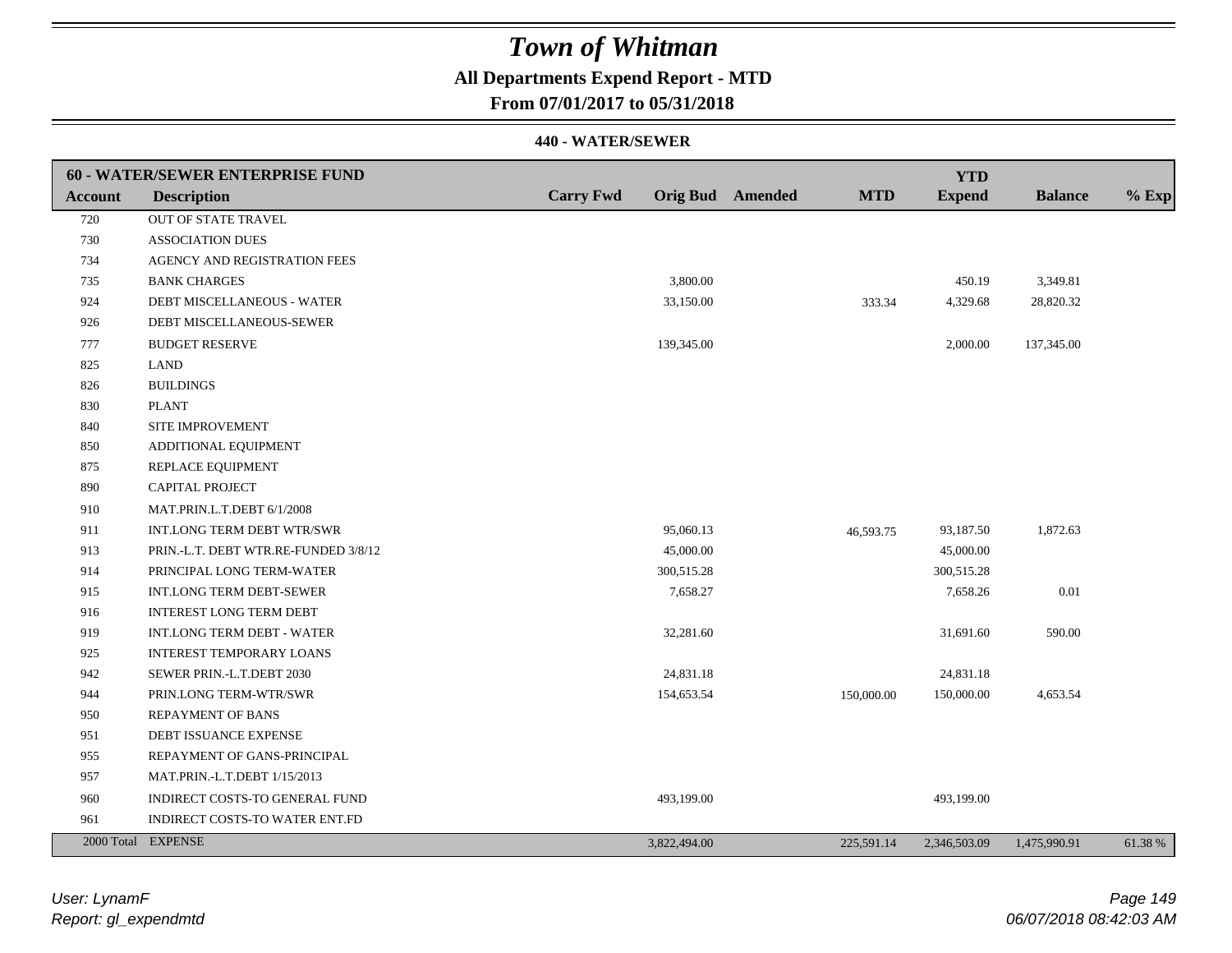### **All Departments Expend Report - MTD**

### **From 07/01/2017 to 05/31/2018**

|                | <b>60 - WATER/SEWER ENTERPRISE FUND</b>             |                  |           |                         |            | <b>YTD</b>    |                |            |
|----------------|-----------------------------------------------------|------------------|-----------|-------------------------|------------|---------------|----------------|------------|
| <b>Account</b> | <b>Description</b>                                  | <b>Carry Fwd</b> |           | <b>Orig Bud</b> Amended | <b>MTD</b> | <b>Expend</b> | <b>Balance</b> | $%$ Exp    |
| 956            | REPAYMENT OF BANS-PRINCIPAL                         |                  |           |                         |            |               |                |            |
|                | 2004 Total EXPENSE                                  |                  |           |                         |            |               |                | 100.00 %   |
| 962            | SEWER BOND REFUNDING EXPENSE                        |                  |           |                         |            |               |                |            |
|                | 2005 Total EXPENSE                                  |                  |           |                         |            |               |                | 100.00 %   |
| 311            | <b>COMPUTER SERVICES</b>                            |                  | 12,000.00 |                         |            | 5,439.46      | 6,560.54       |            |
| 344            | <b>POSTAGE</b>                                      |                  |           |                         |            | 5,734.47      | $-5,734.47$    |            |
|                | 2050 Total DATA PROCESSING AND MAILING              |                  | 12,000.00 |                         |            | 11,173.93     | 826.07         | 93.11 %    |
| 272            | EQUIPMENT RENTAL                                    |                  |           |                         |            |               |                |            |
| 317            | <b>WATER TESTING</b>                                |                  |           |                         | 1,020.00   | 12,565.00     | $-12,565.00$   |            |
| 251            | <b>WATER MAINS</b>                                  |                  |           |                         | 484.68     | 6,719.38      | $-6,719.38$    |            |
| 253            | <b>HYDRANTS</b>                                     |                  |           |                         |            | 1,560.90      | $-1,560.90$    |            |
| 254            | <b>METERS</b>                                       |                  |           |                         | 827.50     | 4,777.74      | $-4,777.74$    |            |
| 582            | <b>UNIFORMS</b>                                     |                  |           |                         | 194.56     | 2,828.04      | $-2,828.04$    |            |
| 585            | MISCELLANEOUS EXPENSE                               |                  | 64,300.00 |                         | 1,439.14   | 11,900.96     | 52,399.04      |            |
|                | 2200 Total DIVISIONAL EXPENSE                       |                  | 64,300.00 |                         | 3,965.88   | 40,352.02     | 23,947.98      | 62.75 %    |
| 286            | <b>WATER LEAK DETECTION</b>                         |                  | 8,000.00  |                         |            |               | 8,000.00       |            |
|                | 2201 Total EXPENSE                                  |                  | 8,000.00  |                         |            |               | 8,000.00       | $0.00\,\%$ |
| 999            |                                                     |                  |           |                         |            |               |                |            |
|                | 4469 Total A.27 ATM 5/13FR.R.E. PUR.JETTER MACHINE  |                  |           |                         |            |               |                | 100.00 %   |
| 911            | INT.LONG TERM DEBT WTR/SWR                          |                  |           |                         |            |               |                |            |
| 944            | PRIN.LONG TERM-WTR/SWR                              |                  |           |                         |            |               |                |            |
| 999            |                                                     |                  |           |                         |            |               |                |            |
|                | 4472 Total A.6STM5/15DEBT SER.FY16 1ST PMT.BNDS.R.E |                  |           |                         |            |               |                | 100.00 %   |
| 999            |                                                     | 25,000.00        |           |                         |            |               | 25,000.00      |            |
|                | 4473 Total A10STM5/15ENG.SERV.UNIDIR.FLSH.PR.R.E.   | 25,000.00        |           |                         |            |               | 25,000.00      | $0.00\ \%$ |
| 999            |                                                     |                  |           |                         |            |               |                |            |
|                | 4480 Total A31ATM5/16PUR2016CHEV.4W/D PICKUP W/PLOW |                  |           |                         |            |               |                | 100.00 %   |
| 999            |                                                     |                  |           |                         |            |               |                |            |
|                | 4482 Total A5STM5/15 DEBT SER.-TEMP.BORROWING-R.E.  |                  |           |                         |            |               |                | 100.00 %   |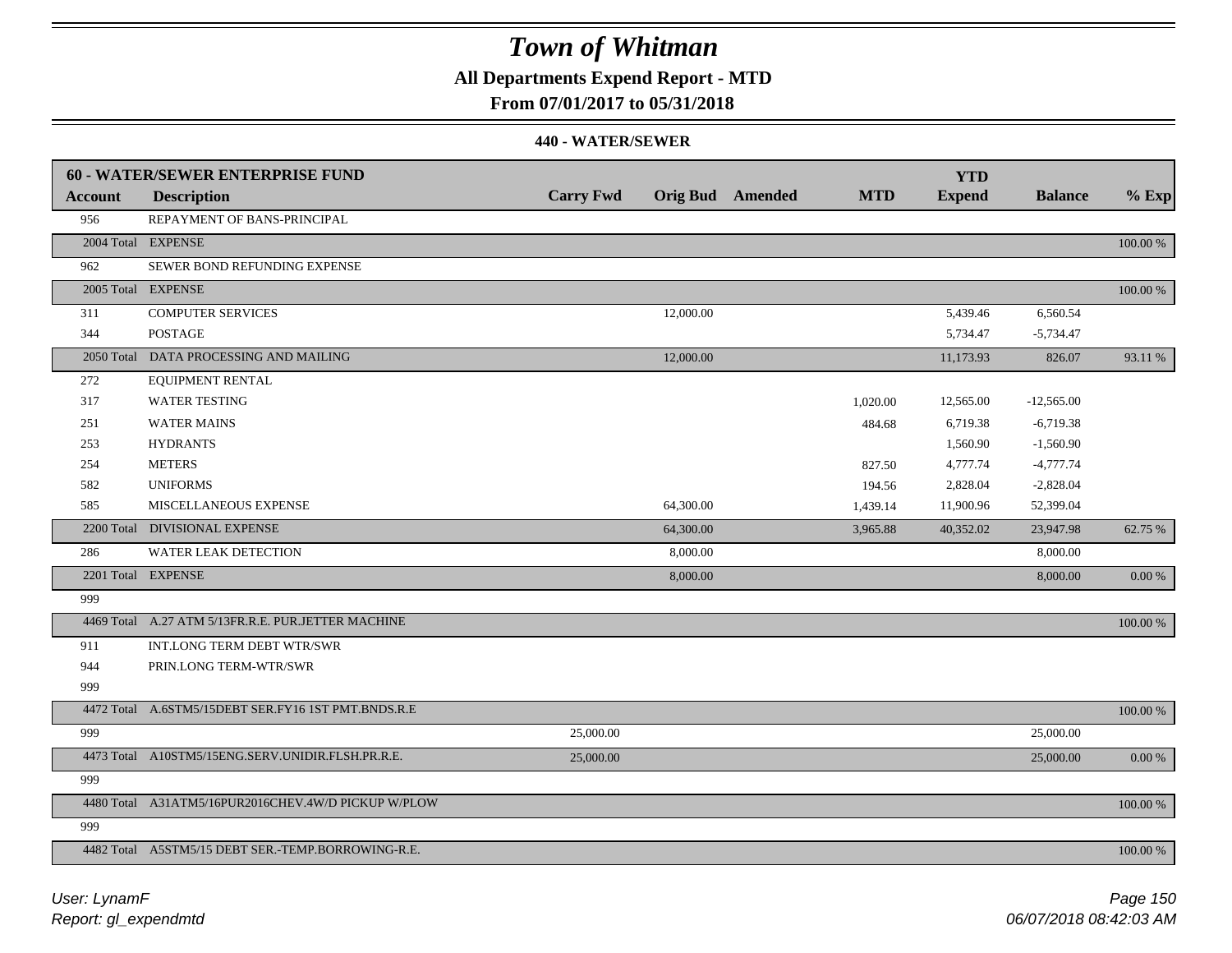**All Departments Expend Report - MTD**

### **From 07/01/2017 to 05/31/2018**

|         | <b>60 - WATER/SEWER ENTERPRISE FUND</b>              |                  |                         |            | <b>YTD</b>    |                |             |
|---------|------------------------------------------------------|------------------|-------------------------|------------|---------------|----------------|-------------|
| Account | <b>Description</b>                                   | <b>Carry Fwd</b> | <b>Orig Bud</b> Amended | <b>MTD</b> | <b>Expend</b> | <b>Balance</b> | $%$ Exp     |
| 999     |                                                      |                  |                         |            |               |                |             |
|         | 4483 Total A.33ATM5/09RELIN.3500FT.PIPE/REP.MANHOLE  |                  |                         |            |               |                | $100.00~\%$ |
| 999     |                                                      | 59,587.24        |                         |            |               | 59,587.24      |             |
|         | 4532 Total A.20ATM5/12FR.R.EARN.TO REP.SEW.SYS       | 59,587.24        |                         |            |               | 59,587.24      | 0.00 %      |
| 999     |                                                      |                  |                         |            |               |                |             |
|         | 4538 Total A.31 ATM 5/10 50% PUR.E350 FORD CARGO VAN |                  |                         |            |               |                | 100.00 %    |
| 999     |                                                      | 116,392.00       |                         |            | 116,240.98    | 151.02         |             |
|         | 4539 Total A13STM5/15FR.R.E.SEW.SERV.BROCK-PR.YRS    | 116,392.00       |                         |            | 116,240.98    | 151.02         | 99.87 %     |
| 999     |                                                      |                  |                         |            |               |                |             |
|         | 4548 Total A.25ATM5/11FR.R.E. TO REP. WSTEWTR PUMPS  |                  |                         |            |               |                | $100.00~\%$ |
| 999     |                                                      | 1,257.00         |                         |            | 939.00        | 318.00         |             |
|         | 4560 Total A.30 ATM 5/10 REPAIR WASTEWTR.PUMPS       | 1,257.00         |                         |            | 939.00        | 318.00         | 74.70 %     |
| 999     |                                                      |                  |                         |            |               |                |             |
|         | 4562 Total A.30ATM5/16 REPLACE TRUCK BODY            |                  |                         |            |               |                | 100.00 %    |
| 999     |                                                      |                  |                         |            |               |                |             |
|         | 4577 Total DPW-SITE WORK & PERMIT/FACILITY IMPROV.   |                  |                         |            |               |                | $100.00~\%$ |
| 999     |                                                      |                  | 445,966.71              |            | 427,664.75    | 18,301.96      |             |
|         | 4579 Total A.5STM12/17 SWR.F.MAIN REP.& BY-PASS      |                  | 445,966.71              |            | 427,664.75    | 18,301.96      | 95.89 %     |
| 999     |                                                      | 20,000.00        |                         |            | 18,000.00     | 2,000.00       |             |
|         | 4606 Total Res.Fnd. Trans.-Engin.Costs Rte.18 & 27   | 20,000.00        |                         |            | 18,000.00     | 2,000.00       | 90.00 %     |
| 999     |                                                      | 420.00           |                         |            |               | 420.00         |             |
|         | 4608 Total A.21ATM5/12 FR.R.EARN.TO LEAK DETECT.     | 420.00           |                         |            |               | 420.00         | 0.00 %      |
| 999     |                                                      |                  |                         |            |               |                |             |
|         | 4609 Total A.21 ATM5/14 FR.R.E.PUR&INST.BACK-UP GEN  |                  |                         |            |               |                | 100.00 %    |
| 999     |                                                      | 5,265.09         |                         |            | 4,678.00      | 587.09         |             |
|         | 4610 Total A.22ATM5/14FR.R.E.REP.&REPL.EQ@PUMP STA.  | 5,265.09         |                         |            | 4,678.00      | 587.09         | 88.84 %     |
| 999     |                                                      |                  |                         |            |               |                |             |
|         | 4611 Total A2 STM 5/17 PRIOR YEAR BILL               |                  |                         |            |               |                | 100.00 %    |
|         |                                                      |                  |                         |            |               |                |             |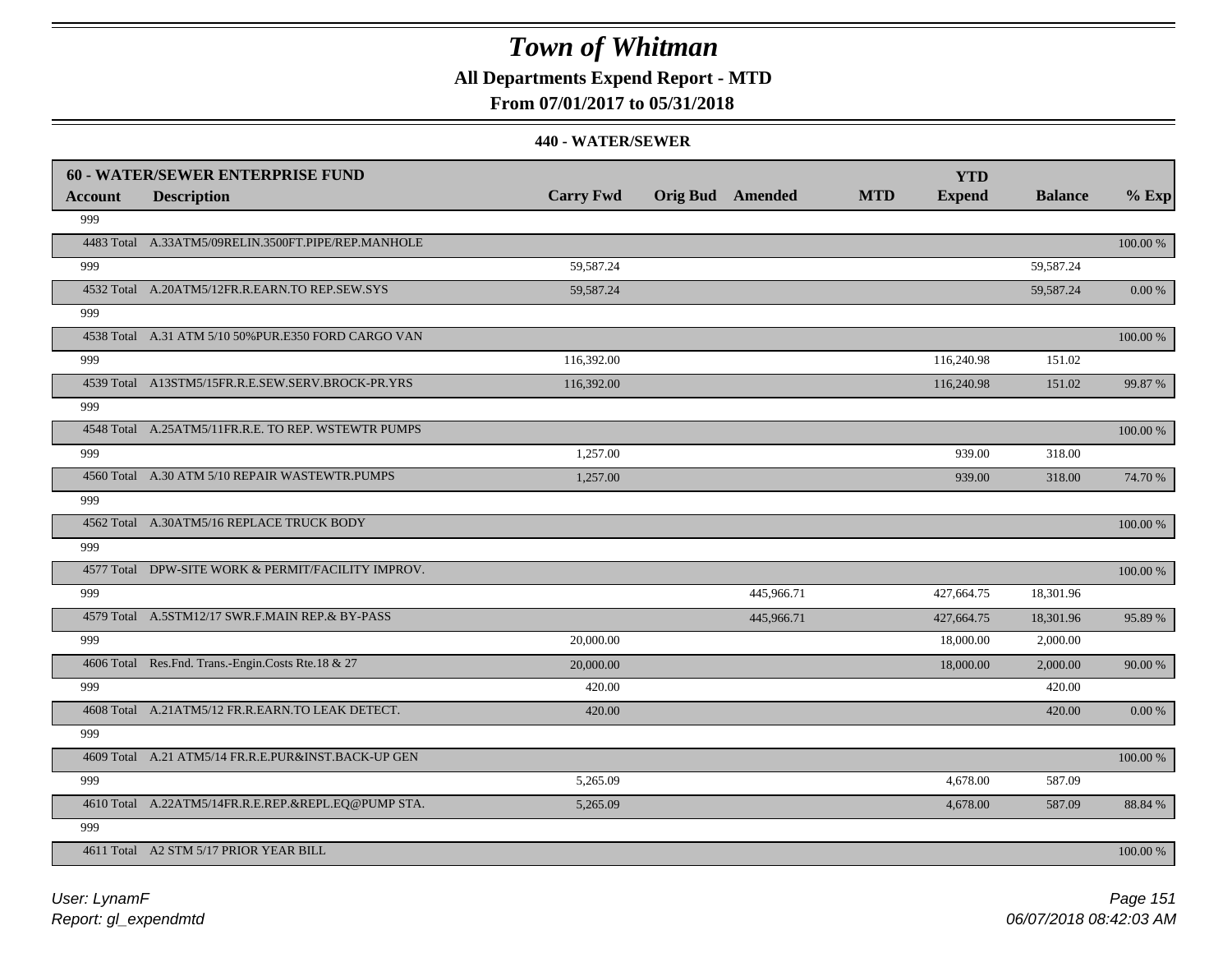## **All Departments Expend Report - MTD**

### **From 07/01/2017 to 05/31/2018**

|         | 60 - WATER/SEWER ENTERPRISE FUND               |                  |                 |            |            | <b>YTD</b>    |                |          |
|---------|------------------------------------------------|------------------|-----------------|------------|------------|---------------|----------------|----------|
| Account | <b>Description</b>                             | <b>Carry Fwd</b> | <b>Orig Bud</b> | Amended    | <b>MTD</b> | <b>Expend</b> | <b>Balance</b> | $%$ Exp  |
| 999     |                                                |                  |                 | 20,000.00  | 2.088.50   | 20,000.00     |                |          |
|         | 4612 Total A.3STM 12/17 PUR.WATER METERS       |                  |                 | 20,000.00  | 2.088.50   | 20,000.00     |                | 100.00 % |
| 999     |                                                |                  |                 | 485,000.00 | 2.499.23   | 12.979.88     | 472,020.12     |          |
|         | 4613 Total A.4STM12/17 SWR.EASEMNT SURVEYG ETC |                  |                 | 485,000.00 | 2.499.23   | 12.979.88     | 472,020.12     | 2.67 %   |
| 999     |                                                |                  |                 |            |            |               |                |          |
|         | 4614 Total A.30ATM 5/10 WASTEWTR.UPGRADES FY06 |                  |                 |            |            |               |                | 100.00 % |
|         | <b>440 Total WATER/SEWER</b>                   | 227,921.33       | 4.544.517.00    | 950,966.71 | 296.518.88 | 3,567,462.07  | 2,155,942.97   |          |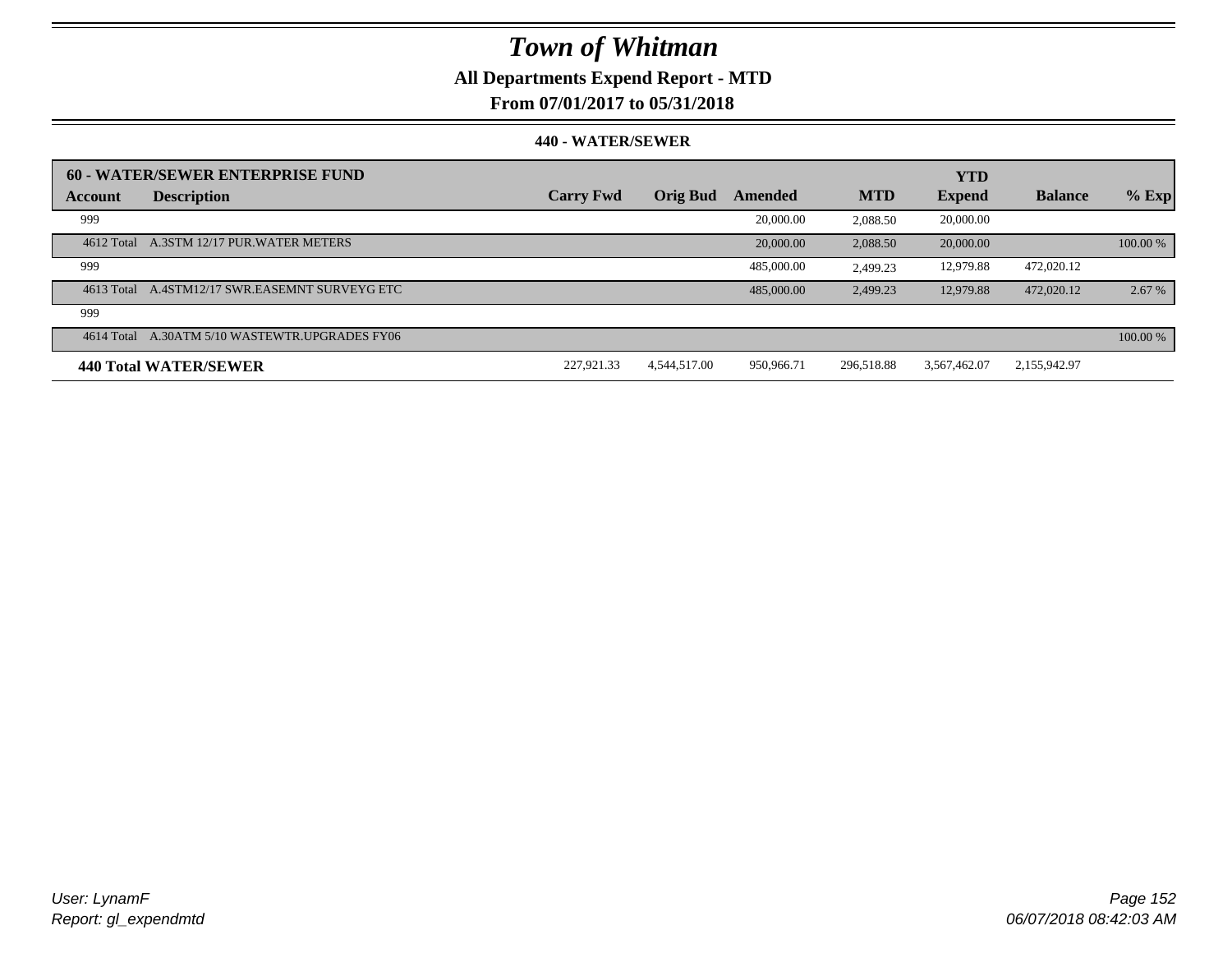**All Departments Expend Report - MTD**

### **From 07/01/2017 to 05/31/2018**

#### **441 - SEWER ENCUMBRANCE**

|                | <b>60 - WATER/SEWER ENTERPRISE FUND</b> |                  |                         |              | <b>YTD</b>    |                |          |
|----------------|-----------------------------------------|------------------|-------------------------|--------------|---------------|----------------|----------|
| <b>Account</b> | <b>Description</b>                      | <b>Carry Fwd</b> | <b>Orig Bud</b> Amended | <b>MTD</b>   | <b>Expend</b> | <b>Balance</b> | $%$ Exp  |
| 380            | <b>DISPOSAL COSTS</b>                   |                  |                         |              |               |                |          |
|                | 2000 Total EXPENSE                      |                  |                         |              |               |                | 100.00 % |
| 939            | FY2015 ENCUMBRANCES                     |                  |                         |              |               |                |          |
| 940            | FY2016 ENCUMBRANCES                     | 850,000.00       |                         | 686,200.37   | 686,200.37    | 163,799.63     |          |
| 943            | <b>FY2012 ENCUMBRANCES</b>              |                  |                         |              |               |                |          |
| 945            | FY2013 ENCUMBRANCES                     |                  |                         |              |               |                |          |
| 946            | <b>FY2010 ENCUMBRANCES</b>              |                  |                         |              |               |                |          |
| 948            | <b>FY07 ENCUMBRANCES</b>                |                  |                         |              |               |                |          |
| 949            | FY2014 ENCUMBRANCES                     |                  |                         |              |               |                |          |
| 953            | <b>FY2009 ENCUMBRANCES</b>              |                  |                         |              |               |                |          |
| 958            | <b>FY2005 ENCUMBRANCES</b>              |                  |                         |              |               |                |          |
| 959            | <b>FY2006 ENCUMBRANCES</b>              |                  |                         |              |               |                |          |
| 965            | SEWER FY13 DISPOSAL COSTS ENCUMBERED    |                  |                         |              |               |                |          |
| 966            | SEWER FY14 DISPOSAL COSTS ENCUMBERED    |                  |                         |              |               |                |          |
| 967            | SEWER FY15 DISPOSAL COSTS ENCUMBERED    | 259,684.68       |                         |              |               | 259,684.68     |          |
| 941            | FY 2017 ENCUMBRANCES                    | 800,000.00       |                         | 596,131.32   | 596,131.32    | 203,868.68     |          |
|                | 2001 Total EXPENSE                      | 1,909,684.68     |                         | 1,282,331.69 | 1,282,331.69  | 627,352.99     | 67.14 %  |
| 765            | INDIR.COSTS DUE TO GEN.FD.FY95          |                  |                         |              |               |                |          |
| 766            | INDIR.COSTS DUE TO GEN.FD.FY96          |                  |                         |              |               |                |          |
| 767            | INDIR.COSTS DUE TO GEN.FD FY97          |                  |                         |              |               |                |          |
| 768            | INDIR.COSTS DUE TO GEN.FD.FY98          |                  |                         |              |               |                |          |
| 769            | INDIR.COSTS DUE TO GEN.FD.FY99          |                  |                         |              |               |                |          |
|                | 2002 Total EXPENSE                      |                  |                         |              |               |                | 100.00 % |
| 863            | IND.COSTS FY00 DUE TO GF-PR.YR          |                  |                         |              |               |                |          |
| 869            | INDIR.COSTS DUE TO G.FND-PR.YR          |                  |                         |              |               |                |          |
|                | 2003 Total EXPENSE                      |                  |                         |              |               |                | 100.00 % |
|                | <b>441 Total SEWER ENCUMBRANCE</b>      | 1,909,684.68     |                         | 1,282,331.69 | 1,282,331.69  | 627,352.99     |          |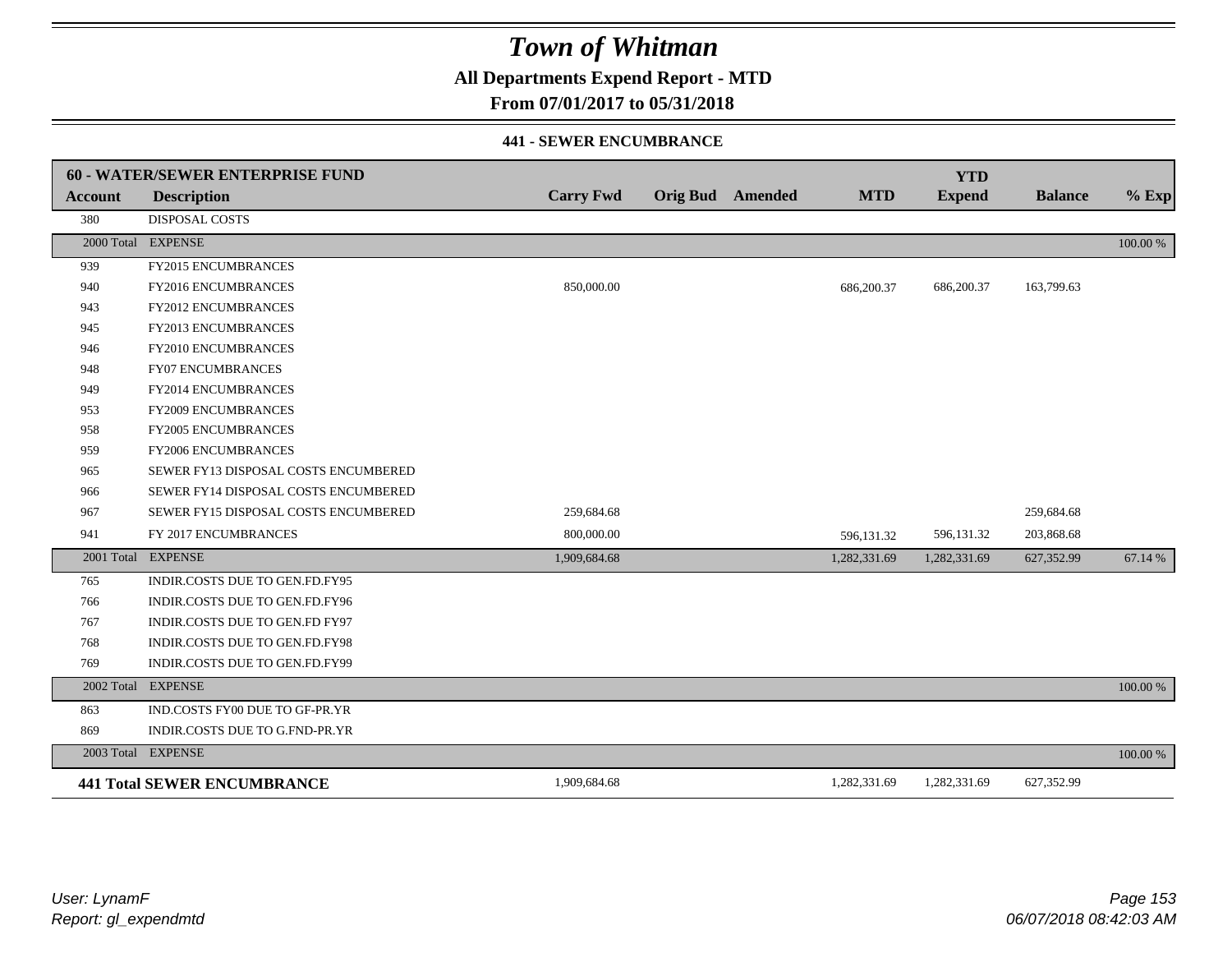**All Departments Expend Report - MTD**

### **From 07/01/2017 to 05/31/2018**

#### **451 - WATER ENCUMBRANCE**

|         | <b>60 - WATER/SEWER ENTERPRISE FUND</b> |                  |          |         |            | <b>YTD</b>    |                |          |
|---------|-----------------------------------------|------------------|----------|---------|------------|---------------|----------------|----------|
| Account | <b>Description</b>                      | <b>Carry Fwd</b> | Orig Bud | Amended | <b>MTD</b> | <b>Expend</b> | <b>Balance</b> | $%$ Exp  |
| 941     | FY 2017 ENCUMBRANCES                    | 60,000.00        |          |         |            | 39.902.57     | 20,097.43      |          |
|         | 2000 Total EXPENSE                      | 60,000,00        |          |         |            | 39.902.57     | 20,097.43      | 66.50 %  |
| 939     | <b>FY2015 ENCUMBRANCES</b>              |                  |          |         |            |               |                |          |
| 940     | <b>FY2016 ENCUMBRANCES</b>              |                  |          |         |            |               |                |          |
| 949     | <b>FY2014 ENCUMBRANCES</b>              |                  |          |         |            |               |                |          |
|         | 2001 Total EXPENSE                      |                  |          |         |            |               |                | 100.00 % |
|         | <b>451 Total WATER ENCUMBRANCE</b>      | 60,000.00        |          |         |            | 39,902.57     | 20,097.43      |          |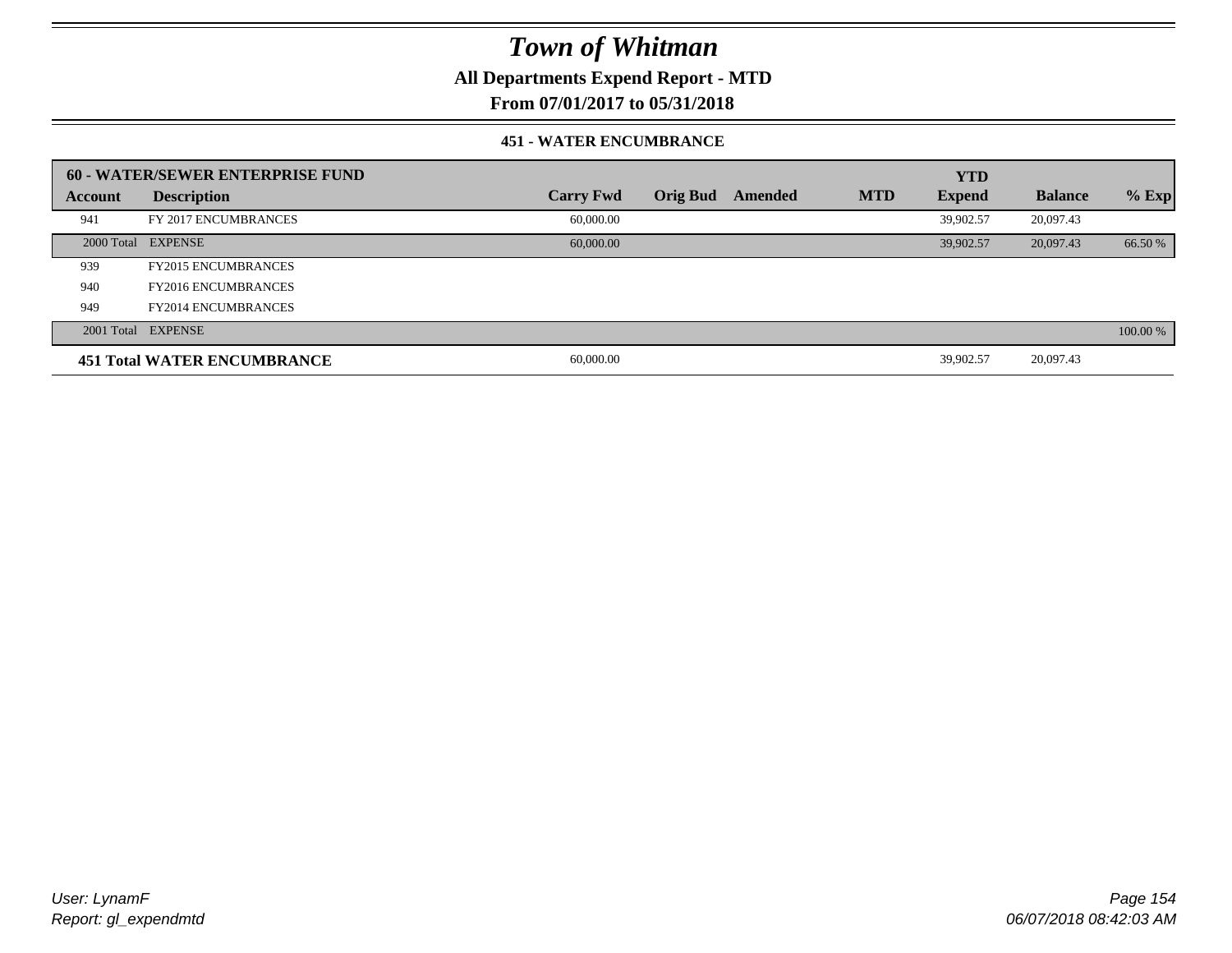## **All Departments Expend Report - MTD**

### **From 07/01/2017 to 05/31/2018**

|                 | <b>60 - WATER/SEWER ENTERPRISE FUND</b> |                  |                         |            | YTD           |                |            |
|-----------------|-----------------------------------------|------------------|-------------------------|------------|---------------|----------------|------------|
| Account         | <b>Description</b>                      | <b>Carry Fwd</b> | <b>Orig Bud</b> Amended | <b>MTD</b> | <b>Expend</b> | <b>Balance</b> | $%$ Exp    |
| 005             | <b>TRASH FEE REFUNDS</b>                |                  |                         |            |               |                |            |
| 1997 Total 1997 |                                         |                  |                         |            |               |                | $100.00\%$ |
|                 | <b>850 Total TAX REFUNDS</b>            |                  |                         |            |               |                |            |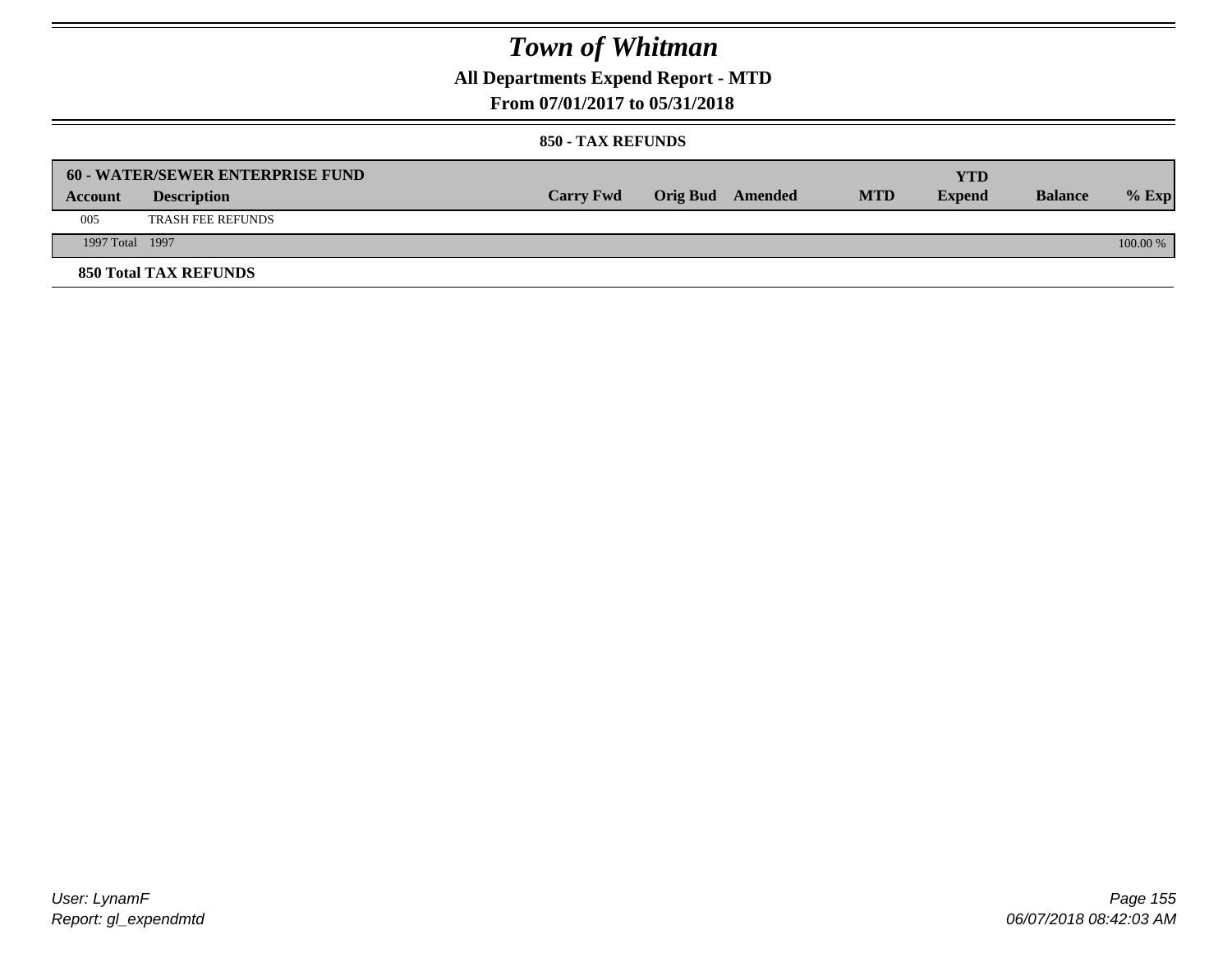**All Departments Expend Report - MTD**

### **From 07/01/2017 to 05/31/2018**

#### **851 - FIRE REVOLVING**

|         | 60 - WATER/SEWER ENTERPRISE FUND |                  |                  |            | YTD           |                |            |
|---------|----------------------------------|------------------|------------------|------------|---------------|----------------|------------|
| Account | <b>Description</b>               | <b>Carry Fwd</b> | Orig Bud Amended | <b>MTD</b> | <b>Expend</b> | <b>Balance</b> | $%$ Exp    |
| 008     | <b>SEWER DETAILS</b>             |                  |                  |            |               |                |            |
|         | 1000 Total SALARIES              |                  |                  |            |               |                | $100.00\%$ |
|         | <b>851 Total FIRE REVOLVING</b>  |                  |                  |            |               |                |            |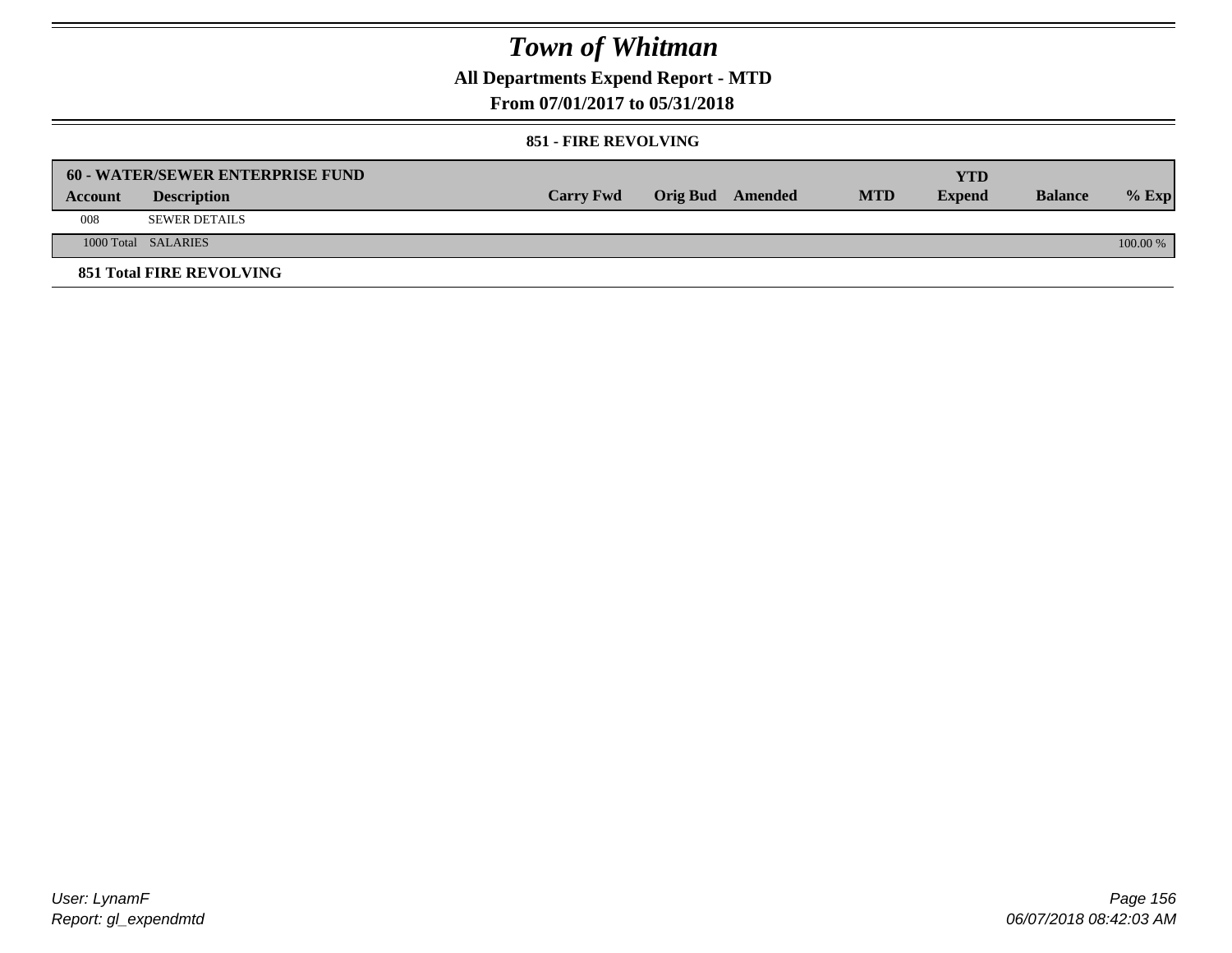**All Departments Expend Report - MTD**

### **From 07/01/2017 to 05/31/2018**

#### **852 - POLICE REVOLVING**

|         | 60 - WATER/SEWER ENTERPRISE FUND  |                  |                  |            | <b>YTD</b>    |                |            |
|---------|-----------------------------------|------------------|------------------|------------|---------------|----------------|------------|
| Account | <b>Description</b>                | <b>Carry Fwd</b> | Orig Bud Amended | <b>MTD</b> | <b>Expend</b> | <b>Balance</b> | $%$ Exp    |
| 008     | <b>SEWER DETAILS</b>              |                  |                  |            |               |                |            |
|         | 1000 Total SALARIES               |                  |                  |            |               |                | $100.00\%$ |
|         | <b>852 Total POLICE REVOLVING</b> |                  |                  |            |               |                |            |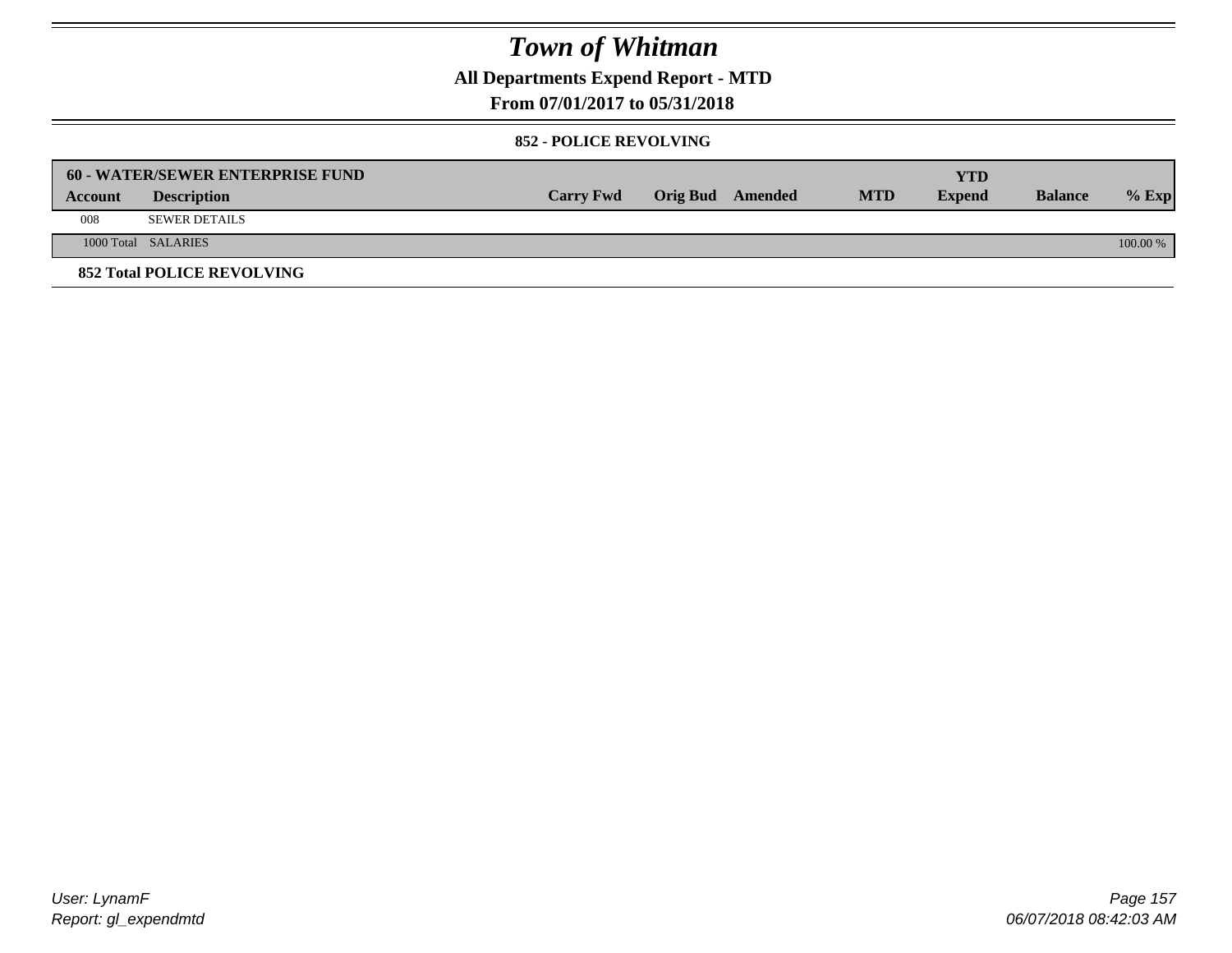## **All Departments Expend Report - MTD**

### **From 07/01/2017 to 05/31/2018**

#### **870 - AGENCY**

|         | 60 - WATER/SEWER ENTERPRISE FUND        |                  |                 |         |            | <b>YTD</b>    |                |          |
|---------|-----------------------------------------|------------------|-----------------|---------|------------|---------------|----------------|----------|
| Account | <b>Description</b>                      | <b>Carry Fwd</b> | <b>Orig Bud</b> | Amended | <b>MTD</b> | <b>Expend</b> | <b>Balance</b> | $%$ Exp  |
| 027     | <b>GUAR DEPOSIT INTEREST-REFUND</b>     |                  |                 |         |            |               |                |          |
| 029     | <b>GUARANTEED DEPOSITS REFUNDED</b>     |                  |                 |         |            |               |                |          |
| 055     | <b>GUARANTEED DEP.J.TASSINARI</b>       |                  |                 |         |            |               |                |          |
| 056     | <b>GUARANTEE DEP.REFND.-J. KELLEHER</b> |                  |                 |         |            |               |                |          |
| 059     | <b>GUARANTEE DEPOSITS FORFIETED</b>     |                  |                 |         |            |               |                |          |
| 236     | GUAR.DEPOSITS REFUNDED-CONSTR.TECH.     |                  |                 |         |            |               |                |          |
| 237     | <b>GUARENTEE DEPOSITS REFUNDED</b>      |                  |                 |         |            |               |                |          |
| 410     | GUAR.DEP.REFNDED-R. Robertson           |                  |                 |         |            |               |                |          |
|         | 2000 Total EXPENSE                      |                  |                 |         |            |               |                | 100.00 % |
| 899     | <b>EXCHANGE ACCOUNT</b>                 |                  |                 |         |            |               |                |          |
|         | 2002 Total EXPENSE                      |                  |                 |         |            |               |                | 100.00 % |
|         | <b>870 Total AGENCY</b>                 |                  |                 |         |            |               |                |          |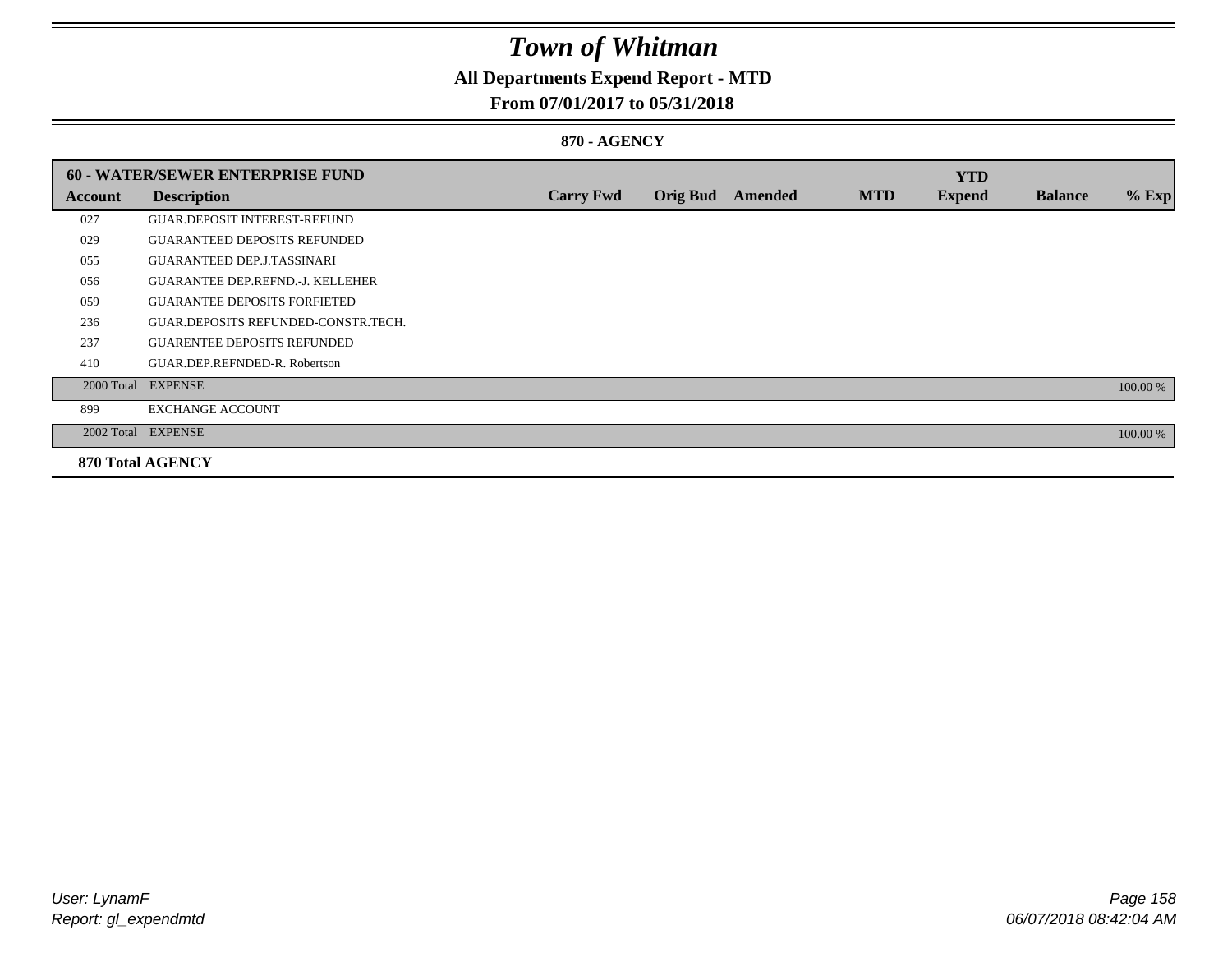**All Departments Expend Report - MTD**

### **From 07/01/2017 to 05/31/2018**

|                 | 60 - WATER/SEWER ENTERPRISE FUND |                  |                         |            | <b>YTD</b>    |                |             |
|-----------------|----------------------------------|------------------|-------------------------|------------|---------------|----------------|-------------|
| <b>Account</b>  | <b>Description</b>               | <b>Carry Fwd</b> | <b>Orig Bud</b> Amended | <b>MTD</b> | <b>Expend</b> | <b>Balance</b> | $%$ Exp     |
| 053             | SEWER RATES REFUNDS              |                  |                         |            |               |                |             |
| 1999 Total 1999 |                                  |                  |                         |            |               |                | 100.00 %    |
| 053             | SEWER RATES REFUNDS              |                  |                         |            |               |                |             |
|                 | 2001 Total EXPENSE               |                  |                         |            |               |                | 100.00 %    |
| 053             | SEWER RATES REFUNDS              |                  |                         |            |               |                |             |
|                 | 2002 Total EXPENSE               |                  |                         |            |               |                | $100.00~\%$ |
| 053             | SEWER RATES REFUNDS              |                  |                         |            |               |                |             |
|                 | 2003 Total EXPENSE               |                  |                         |            |               |                | 100.00 %    |
| 053             | SEWER RATES REFUNDS              |                  |                         |            |               |                |             |
| 178             | <b>SEWER LIEN REFUNDS</b>        |                  |                         |            |               |                |             |
|                 | 2004 Total EXPENSE               |                  |                         |            |               |                | 100.00 %    |
| 053             | SEWER RATES REFUNDS              |                  |                         |            |               |                |             |
| 178             | SEWER LIEN REFUNDS               |                  |                         |            |               |                |             |
|                 | 2005 Total EXPENSE               |                  |                         |            |               |                | 100.00 %    |
| 053             | <b>SEWER RATES REFUNDS</b>       |                  |                         |            |               |                |             |
|                 | 2006 Total EXPENSE               |                  |                         |            |               |                | 100.00 %    |
| 053             | <b>SEWER RATES REFUNDS</b>       |                  |                         |            |               |                |             |
| 178             | SEWER LIEN REFUNDS               |                  |                         |            |               |                |             |
|                 | 2007 Total EXPENSE               |                  |                         |            |               |                | 100.00 %    |
| 053             | SEWER RATES REFUNDS              |                  |                         |            |               |                |             |
| 178             | <b>SEWER LIEN REFUNDS</b>        |                  |                         |            |               |                |             |
|                 | 2008 Total EXPENSE               |                  |                         |            |               |                | 100.00 %    |
| 053             | <b>SEWER RATES REFUNDS</b>       |                  |                         |            |               |                |             |
| 178             | SEWER LIEN REFUNDS               |                  |                         |            |               |                |             |
|                 | 2009 Total EXPENSE               |                  |                         |            |               |                | 100.00 %    |
| 053             | SEWER RATES REFUNDS              |                  |                         |            |               |                |             |
| 178             | <b>SEWER LIEN REFUNDS</b>        |                  |                         |            |               |                |             |
|                 | 2010 Total EXPENSE               |                  |                         |            |               |                | 100.00 %    |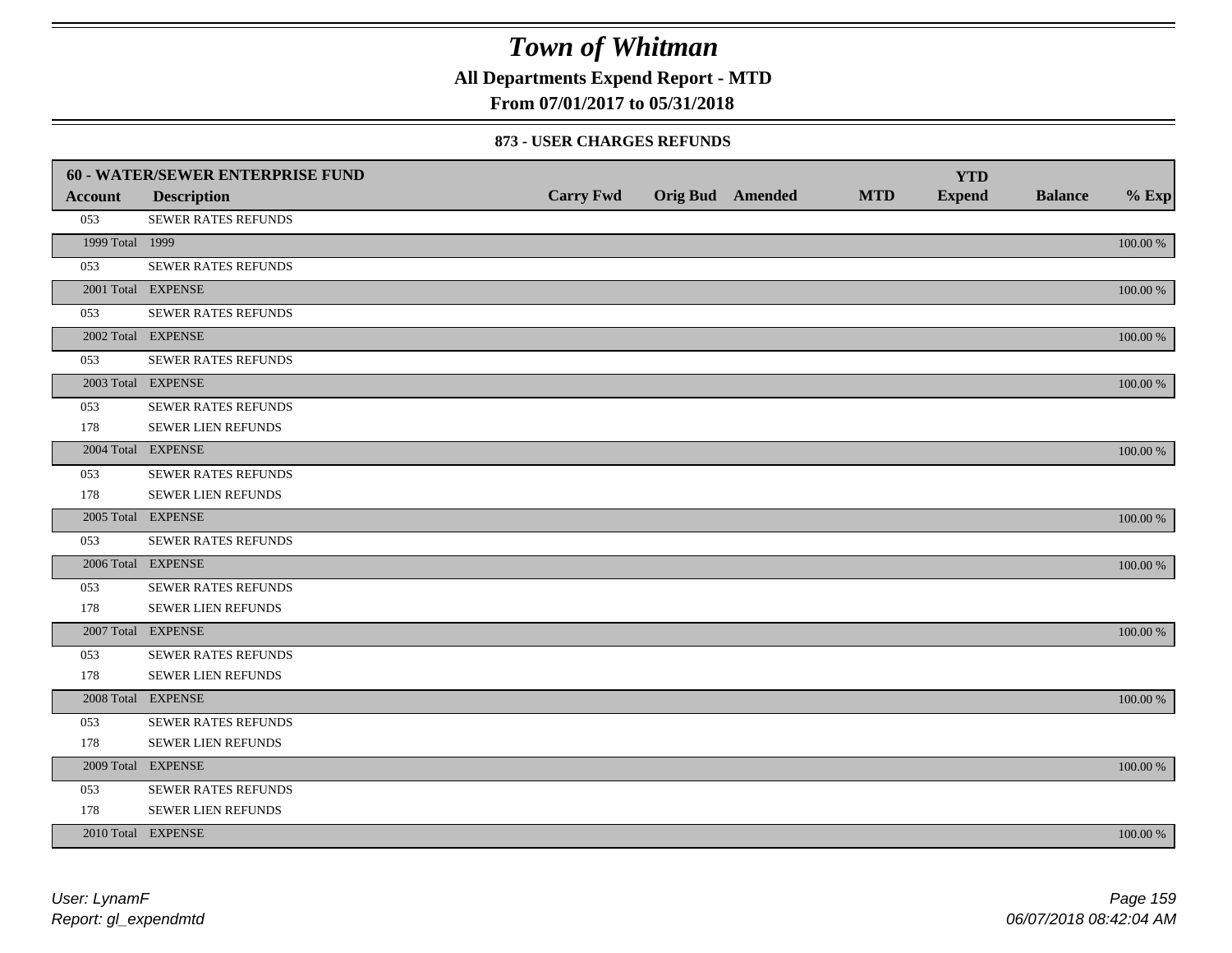**All Departments Expend Report - MTD**

### **From 07/01/2017 to 05/31/2018**

|                | <b>60 - WATER/SEWER ENTERPRISE FUND</b> |                  |                  |            | <b>YTD</b>    |                |          |
|----------------|-----------------------------------------|------------------|------------------|------------|---------------|----------------|----------|
| <b>Account</b> | <b>Description</b>                      | <b>Carry Fwd</b> | Orig Bud Amended | <b>MTD</b> | <b>Expend</b> | <b>Balance</b> | $%$ Exp  |
| 053            | SEWER RATES REFUNDS                     |                  |                  |            |               |                |          |
|                | 2011 Total EXPENSE                      |                  |                  |            |               |                | 100.00 % |
| 053            | SEWER RATES REFUNDS                     |                  |                  |            |               |                |          |
| 178            | <b>SEWER LIEN REFUNDS</b>               |                  |                  |            |               |                |          |
|                | 2012 Total EXPENSE                      |                  |                  |            |               |                | 100.00 % |
| 053            | <b>SEWER RATES REFUNDS</b>              |                  |                  |            |               |                |          |
| 173            | WATER LIEN REFUNDS                      |                  |                  |            |               |                |          |
| 178            | <b>SEWER LIEN REFUNDS</b>               |                  |                  |            |               |                |          |
|                | 2013 Total EXPENSE                      |                  |                  |            |               |                | 100.00 % |
| 046            | WATER RATES REFUNDS                     |                  |                  |            |               |                |          |
| 053            | <b>SEWER RATES REFUNDS</b>              |                  |                  |            |               |                |          |
| 173            | <b>WATER LIEN REFUNDS</b>               |                  |                  |            |               |                |          |
| 178            | SEWER LIEN REFUNDS                      |                  |                  |            |               |                |          |
|                | 2014 Total EXPENSE                      |                  |                  |            |               |                | 100.00 % |
| 046            | WATER RATES REFUNDS                     |                  |                  |            |               |                |          |
| 053            | <b>SEWER RATES REFUNDS</b>              |                  |                  |            |               |                |          |
| 173            | WATER LIEN REFUNDS                      |                  |                  |            |               |                |          |
| 178            | <b>SEWER LIEN REFUNDS</b>               |                  |                  |            |               |                |          |
|                | 2015 Total EXPENSE                      |                  |                  |            |               |                | 100.00 % |
| 046            | <b>WATER RATES REFUNDS</b>              |                  |                  |            |               |                |          |
| 053            | <b>SEWER RATES REFUNDS</b>              |                  |                  |            |               |                |          |
| 173            | <b>WATER LIEN REFUNDS</b>               |                  |                  |            |               |                |          |
| 178            | SEWER LIEN REFUNDS                      |                  |                  |            |               |                |          |
|                | 2016 Total EXPENSE                      |                  |                  |            |               |                | 100.00 % |
| 046            | WATER RATES REFUNDS                     |                  |                  |            | 1,808.74      | $-1,808.74$    |          |
| 053            | SEWER RATES REFUNDS                     |                  |                  |            | 986.10        | $-986.10$      |          |
| 173            | WATER LIEN REFUNDS                      |                  |                  |            |               |                |          |
| 178            | <b>SEWER LIEN REFUNDS</b>               |                  |                  |            |               |                |          |
|                | 2017 Total EXPENSE                      |                  |                  |            | 2,794.84      | $-2,794.84$    | 100.00 % |
|                |                                         |                  |                  |            |               |                |          |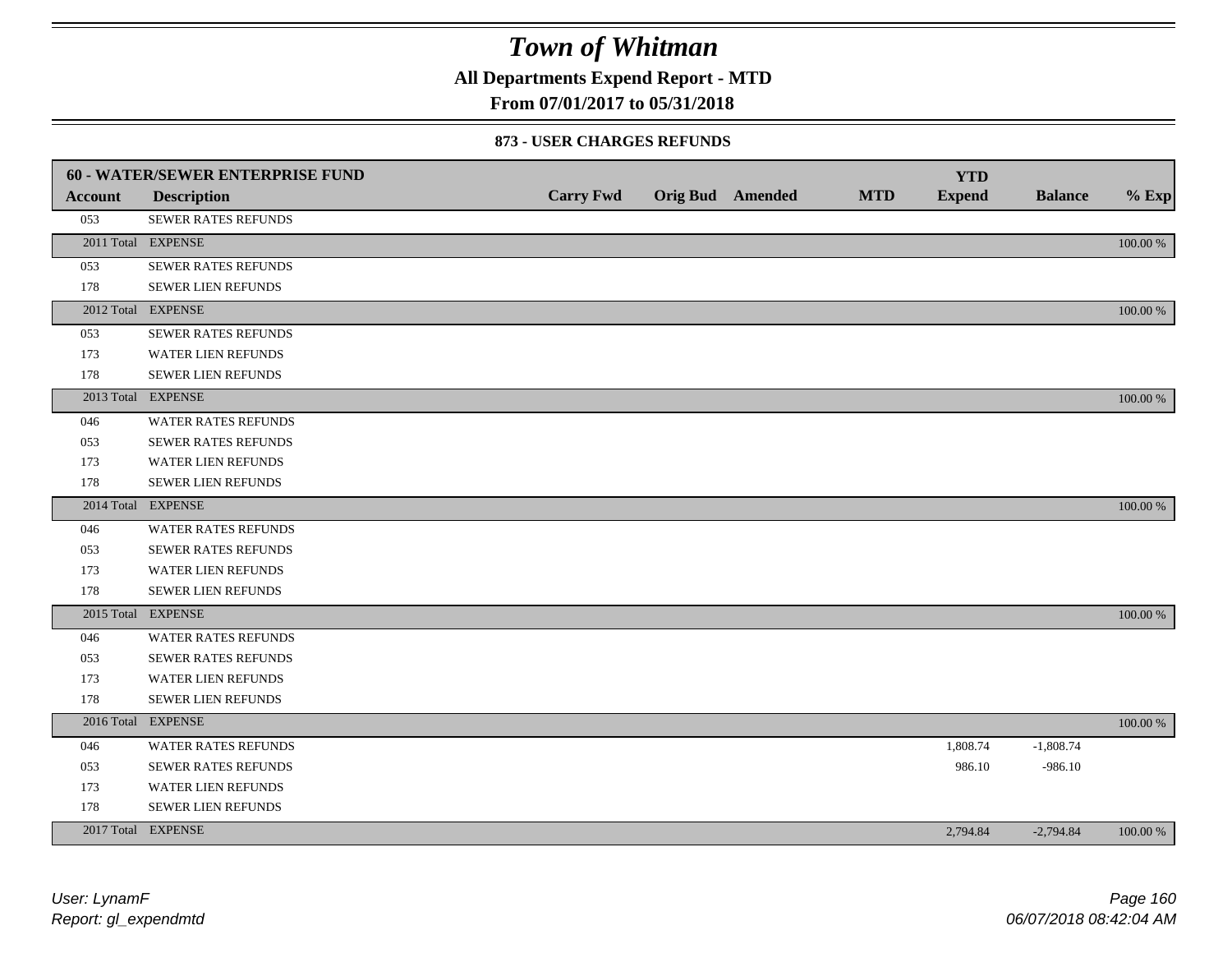### **All Departments Expend Report - MTD**

**From 07/01/2017 to 05/31/2018**

|         | 60 - WATER/SEWER ENTERPRISE FUND |                  |                 |         |            | <b>YTD</b>    |                |          |
|---------|----------------------------------|------------------|-----------------|---------|------------|---------------|----------------|----------|
| Account | <b>Description</b>               | <b>Carry Fwd</b> | <b>Orig Bud</b> | Amended | <b>MTD</b> | <b>Expend</b> | <b>Balance</b> | $%$ Exp  |
| 046     | <b>WATER RATES REFUNDS</b>       |                  |                 |         |            | 326.62        | $-326.62$      |          |
| 053     | <b>SEWER RATES REFUNDS</b>       |                  |                 |         |            | 492.20        | $-492.20$      |          |
| 173     | WATER LIEN REFUNDS               |                  |                 |         |            |               |                |          |
| 178     | <b>SEWER LIEN REFUNDS</b>        |                  |                 |         |            |               |                |          |
|         | 2018 Total EXPENSE               |                  |                 |         |            | 818.82        | $-818.82$      | 100.00 % |
|         | 873 Total USER CHARGES REFUNDS   |                  |                 |         |            | 3,613.66      | $-3,613.66$    |          |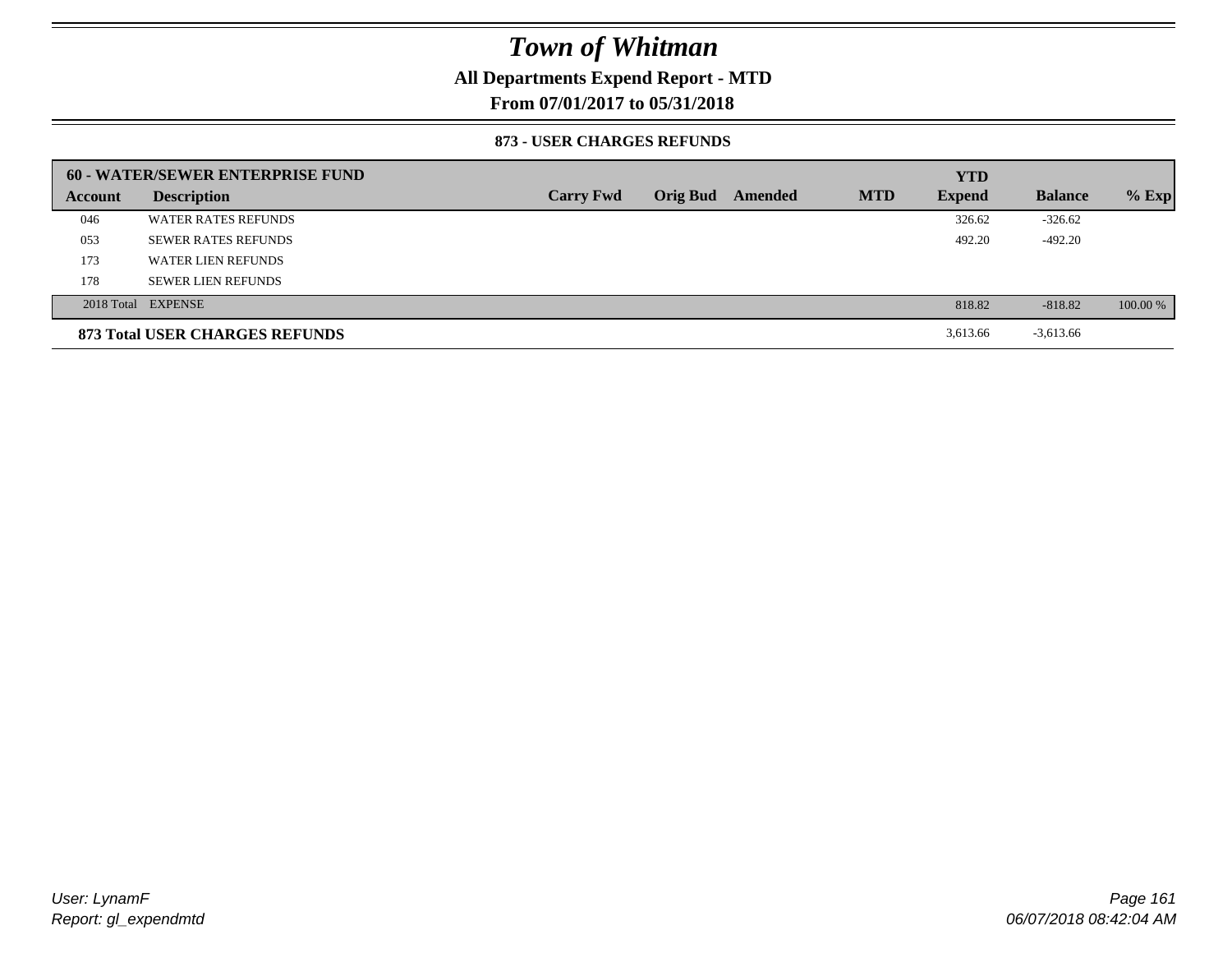### **All Departments Expend Report - MTD**

**From 07/01/2017 to 05/31/2018**

#### **875 - MISCELLANEOUS**

|         | 60 - WATER/SEWER ENTERPRISE FUND |                  |                  |            | <b>YTD</b>    |                |            |
|---------|----------------------------------|------------------|------------------|------------|---------------|----------------|------------|
| Account | <b>Description</b>               | <b>Carry Fwd</b> | Orig Bud Amended | <b>MTD</b> | <b>Expend</b> | <b>Balance</b> | $%$ Exp    |
| 044     | <b>REFUNDS-PRIOR YEARS</b>       |                  |                  |            | 300.00        | $-300.00$      |            |
| 080     | WTR/SWR REFUNDS-PEN.&INT.        |                  |                  |            |               |                |            |
|         | 2000 Total EXPENSE               |                  |                  |            | 300.00        | $-300.00$      | $100.00\%$ |
|         | <b>875 Total MISCELLANEOUS</b>   |                  |                  |            | 300.00        | $-300.00$      |            |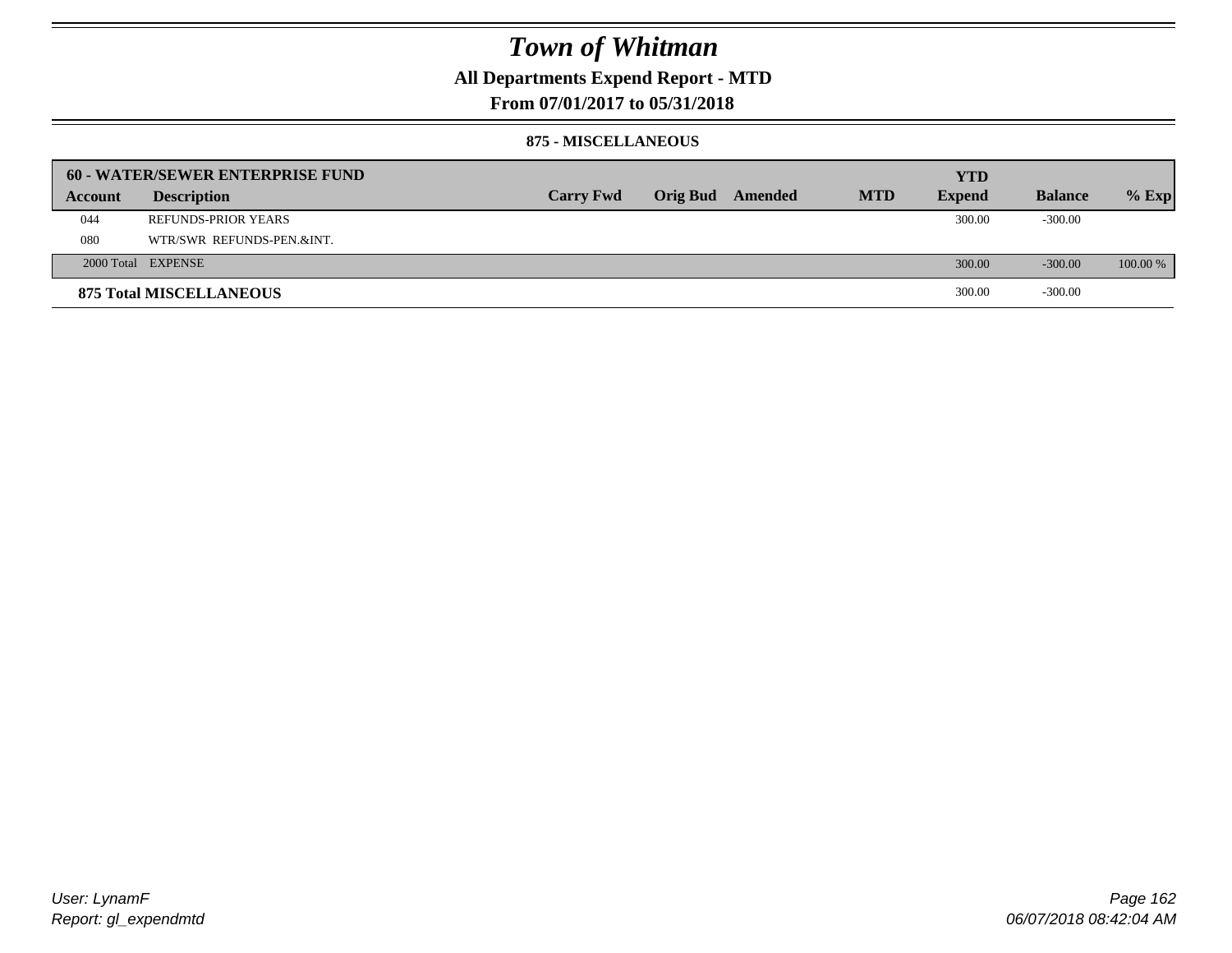**All Departments Expend Report - MTD**

**From 07/01/2017 to 05/31/2018**

#### **878 - OTHER FINANCING USES**

|              | 60 - WATER/SEWER ENTERPRISE FUND      |                  |                 |            |              | <b>YTD</b>    |                 |          |
|--------------|---------------------------------------|------------------|-----------------|------------|--------------|---------------|-----------------|----------|
| Account      | <b>Description</b>                    | <b>Carry Fwd</b> | <b>Orig Bud</b> | Amended    | <b>MTD</b>   | <b>Expend</b> | <b>Balance</b>  | $%$ Exp  |
| 400          | <b>GENERAL FUND</b>                   |                  |                 |            |              |               |                 |          |
| 401          | WTR/SWR CAPITAL PROJ. FUND            |                  |                 |            |              | 2,800,000,00  | $-2,800,000.00$ |          |
| $2100$ Total | <b>INTERFUND TRANSFERS</b>            |                  |                 |            |              | 2,800,000,00  | $-2,800,000,00$ | 100.00 % |
| 501          | PREMIUM ON SALE OF BONDS              |                  |                 |            |              | 223,098.42    | $-223.098.42$   |          |
|              | 2101 Total INTERFUND TRANSFERS        |                  |                 |            |              | 223,098.42    | $-223.098.42$   | 100.00 % |
|              | <b>878 Total OTHER FINANCING USES</b> |                  |                 |            |              | 3,023,098.42  | $-3,023,098.42$ |          |
|              | 60 Total WATER/SEWER ENTERPRISE FUND  | 2,197,606.01     | 4,544,517.00    | 950,966.71 | 1,578,850.57 | 7,916,708.41  | $-223,618.69$   |          |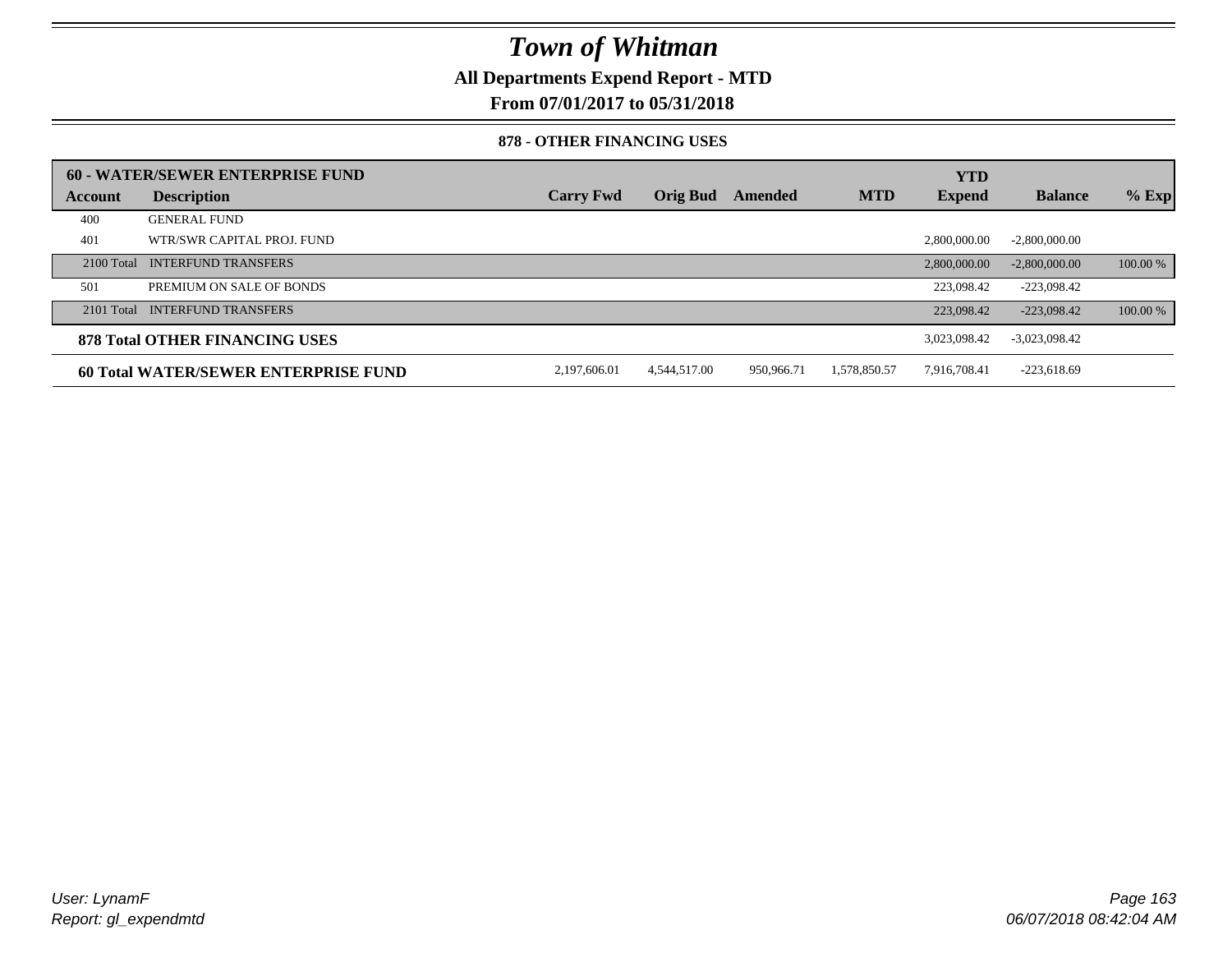**All Departments Expend Report - MTD**

**From 07/01/2017 to 05/31/2018**

#### **878 - OTHER FINANCING USES**

|                | 62 - WATER/SEWER ENT.CAP.PROJ.FUND    |                  |                  |            | YTD           |                |            |
|----------------|---------------------------------------|------------------|------------------|------------|---------------|----------------|------------|
| <b>Account</b> | <b>Description</b>                    | <b>Carry Fwd</b> | Orig Bud Amended | <b>MTD</b> | <b>Expend</b> | <b>Balance</b> | $%$ Exp    |
| 950            | <b>REPAYMENT OF BANS</b>              |                  |                  |            |               |                |            |
|                | 2000 Total EXPENSE                    |                  |                  |            |               |                | $100.00\%$ |
|                | <b>878 Total OTHER FINANCING USES</b> |                  |                  |            |               |                |            |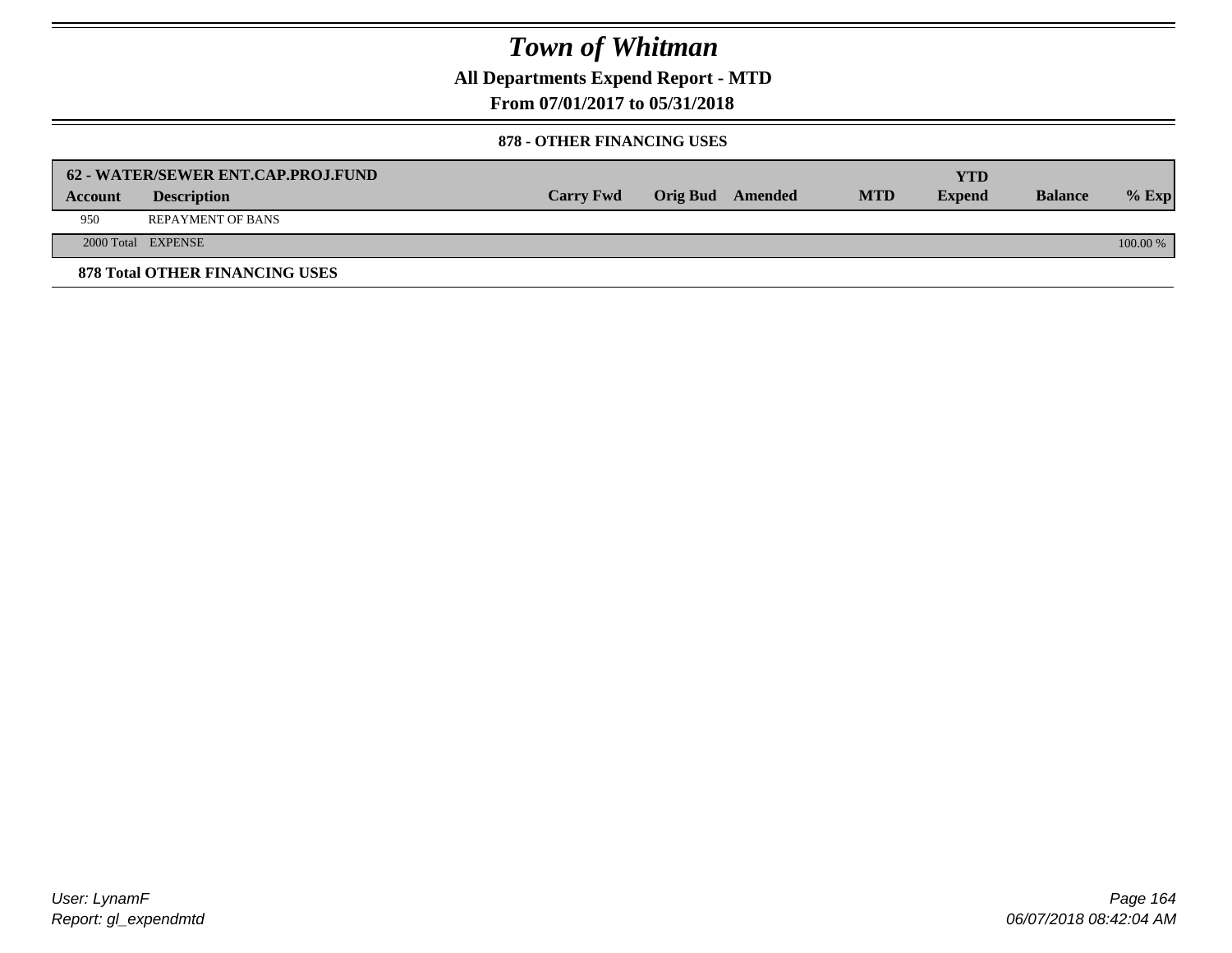**All Departments Expend Report - MTD**

**From 07/01/2017 to 05/31/2018**

### **930 - CAPITAL PROJECTS**

|            | 62 - WATER/SEWER ENT.CAP.PROJ.FUND     |                  |                 |              |            | <b>YTD</b>    |                |          |
|------------|----------------------------------------|------------------|-----------------|--------------|------------|---------------|----------------|----------|
| Account    | <b>Description</b>                     | <b>Carry Fwd</b> | <b>Orig Bud</b> | Amended      | <b>MTD</b> | <b>Expend</b> | <b>Balance</b> | $%$ Exp  |
| 925        | <b>INTEREST TEMPORARY LOANS</b>        |                  |                 |              |            |               |                |          |
| 2000 Total | <b>EXPENSE</b>                         |                  |                 |              |            |               |                | 100.00 % |
| 999        |                                        | 414,357.84       |                 |              |            | 345,458.33    | 68,899.51      |          |
| 4515 Total | A.30 ATM5/13 WATER MAIN PROJECT        | 414,357.84       |                 |              |            | 345,458.33    | 68,899.51      | 83.37 %  |
| 999        |                                        |                  |                 | 1,500,000.00 |            |               | 1,500,000.00   |          |
| 4588 Total | A2STM12/17DPW2018WTR.MAIN PROJ.        |                  |                 | 1,500,000.00 |            |               | 1,500,000.00   | 0.00 %   |
| 999        |                                        |                  |                 | 1,500,000.00 |            | 600.00        | 1,499,400.00   |          |
| 4589 Total | A2STM12/17DPW2018WTR.METERS PROJ       |                  |                 | 1,500,000.00 |            | 600.00        | 1,499,400.00   | 0.04%    |
|            | 930 Total CAPITAL PROJECTS             | 414,357.84       |                 | 3,000,000.00 |            | 346,058.33    | 3,068,299.51   |          |
|            | 62 Total WATER/SEWER ENT.CAP.PROJ.FUND | 414,357.84       |                 | 3,000,000.00 |            | 346,058.33    | 3,068,299.51   |          |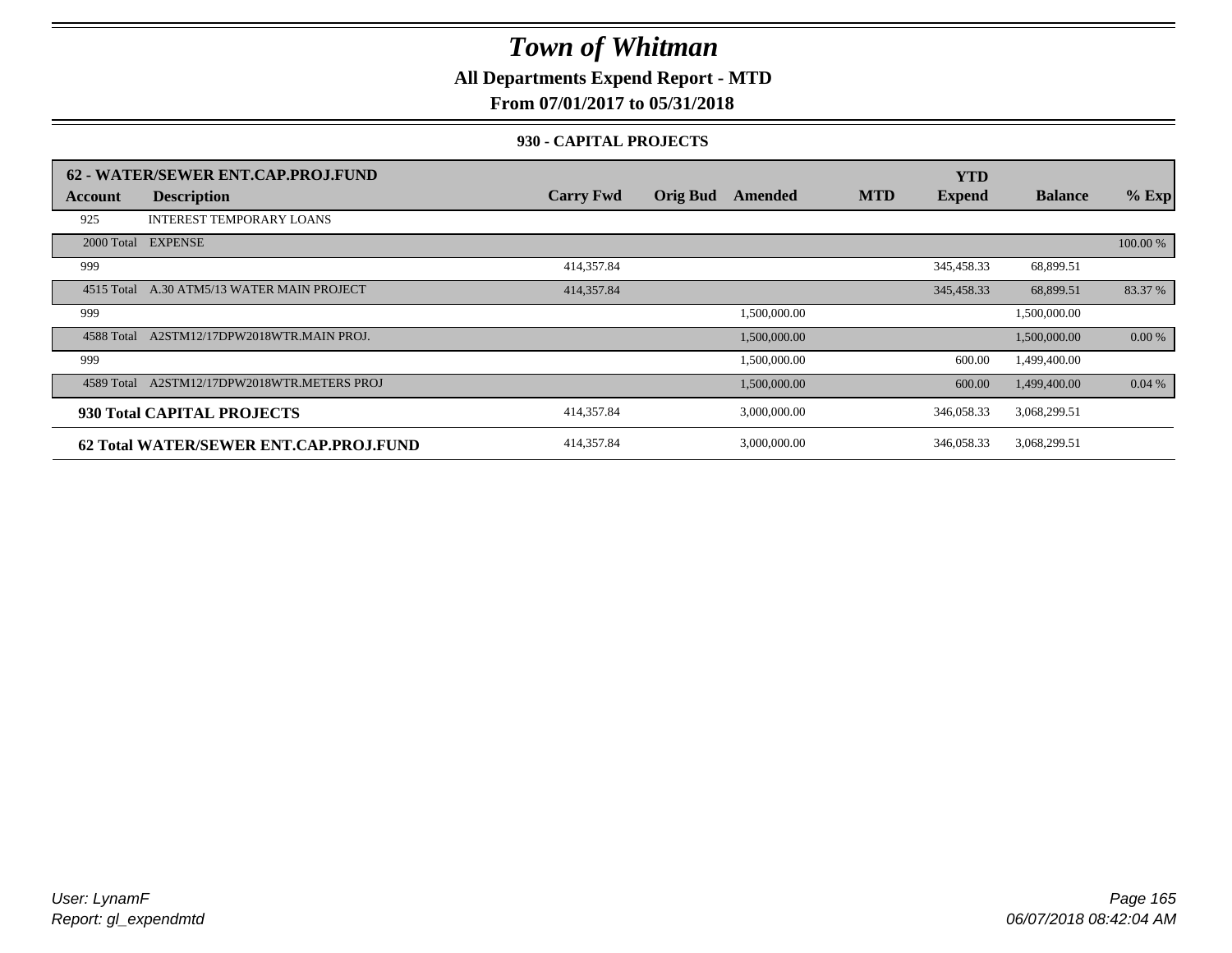**All Departments Expend Report - MTD**

### **From 07/01/2017 to 05/31/2018**

#### **878 - OTHER FINANCING USES**

|         | 70 - SEWER ENTERPRISE-REFUNDED                 |                  |                 |         |            | <b>YTD</b>    |                |          |
|---------|------------------------------------------------|------------------|-----------------|---------|------------|---------------|----------------|----------|
| Account | <b>Description</b>                             | <b>Carry Fwd</b> | <b>Orig Bud</b> | Amended | <b>MTD</b> | <b>Expend</b> | <b>Balance</b> | $%$ Exp  |
| 999     |                                                |                  |                 |         |            |               |                |          |
|         | 2000 Total EXPENSE                             |                  |                 |         |            |               |                | 100.00 % |
|         | <b>878 Total OTHER FINANCING USES</b>          |                  |                 |         |            |               |                |          |
|         | <b>70 Total SEWER ENTERPRISE-REFUNDED DEBT</b> |                  |                 |         |            |               |                |          |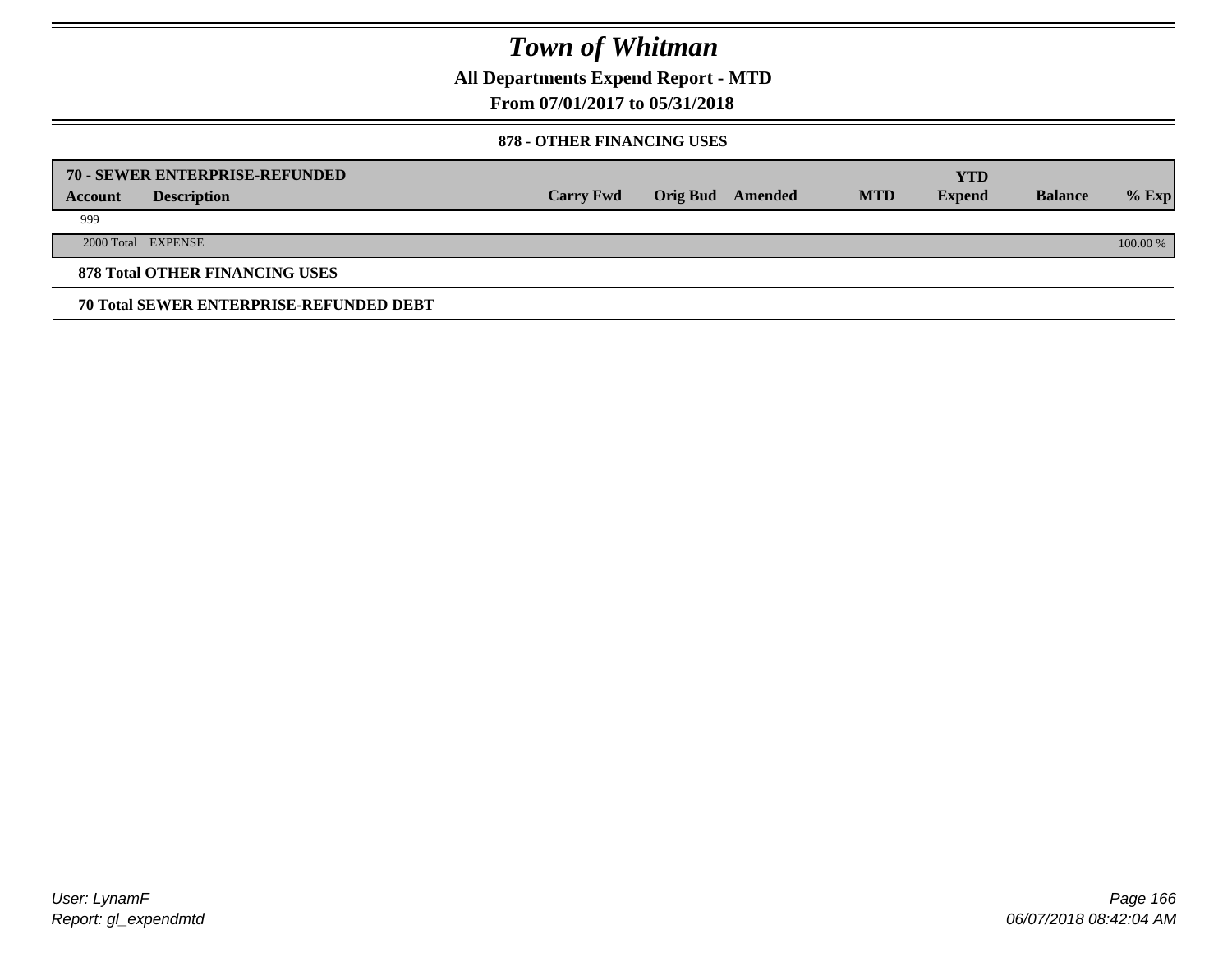## **All Departments Expend Report - MTD**

### **From 07/01/2017 to 05/31/2018**

|                | 83 - TRUST FUNDS - EXPENDABLE             |                  |                         |            | <b>YTD</b>    |                |             |
|----------------|-------------------------------------------|------------------|-------------------------|------------|---------------|----------------|-------------|
| <b>Account</b> | <b>Description</b>                        | <b>Carry Fwd</b> | <b>Orig Bud</b> Amended | <b>MTD</b> | <b>Expend</b> | <b>Balance</b> | $%$ Exp     |
| 999            |                                           |                  |                         |            |               |                |             |
|                | 8301 Total WILMOT V. EVERSON RECREATION   |                  |                         |            |               |                | 100.00 %    |
| 999            |                                           |                  |                         | 3,000.00   | 3,000.00      | $-3,000.00$    |             |
|                | 8302 Total ELLEN CONWAY SPELLMAN FUND     |                  |                         | 3,000.00   | 3,000.00      | $-3,000.00$    | 100.00 %    |
| 999            |                                           |                  |                         |            |               |                |             |
|                | 8303 Total PRESTON GURNEY JEWELL FUND     |                  |                         |            |               |                | 100.00 %    |
| 999            |                                           |                  |                         |            |               |                |             |
|                | 8304 Total HELEN L. POOLE SCHOOL FUND     |                  |                         |            |               |                | 100.00 %    |
| 999            |                                           |                  |                         |            |               |                |             |
|                | 8305 Total CHARLES POOLE HIGH SCH.FUND    |                  |                         |            |               |                | 100.00 %    |
| 999            |                                           |                  |                         |            |               |                |             |
|                | 8306 Total CARRIE POOLE HIGH SCH.FUND     |                  |                         |            |               |                | 100.00 %    |
| 999            |                                           |                  |                         |            |               |                |             |
|                | 8307 Total GEOGAN NEEDY FUND              |                  |                         |            |               |                | 100.00 %    |
| 999            |                                           |                  |                         |            |               |                |             |
|                | 8308 Total BENJAMIN & LUCY CHURCHILL FUND |                  |                         |            |               |                | 100.00 %    |
| 999            |                                           |                  |                         |            |               |                |             |
|                | 8309 Total ANNA CLIFFORD HOWARD FUND      |                  |                         |            |               |                | 100.00 %    |
| 999            |                                           |                  |                         |            |               |                |             |
|                | 8310 Total J.C. GILBERT FOUNTAIN FUND     |                  |                         |            |               |                | 100.00 %    |
| 999            |                                           |                  |                         |            |               |                |             |
|                | 8311 Total HIGH STREET CEMETERY FUND      |                  |                         |            |               |                | 100.00 %    |
| 999            |                                           |                  |                         |            |               |                |             |
|                | 8312 Total MOUNT ZION CEMETERY FUND       |                  |                         |            |               |                | $100.00~\%$ |
| 999            |                                           |                  |                         |            |               |                |             |
|                | 8313 Total WORLD WAR II MEMORIAL FUND     |                  |                         |            |               |                | 100.00 %    |
| 999            |                                           |                  |                         |            |               |                |             |
|                | 8314 Total GAR ARTIFACTS FUND             |                  |                         |            |               |                | 100.00 %    |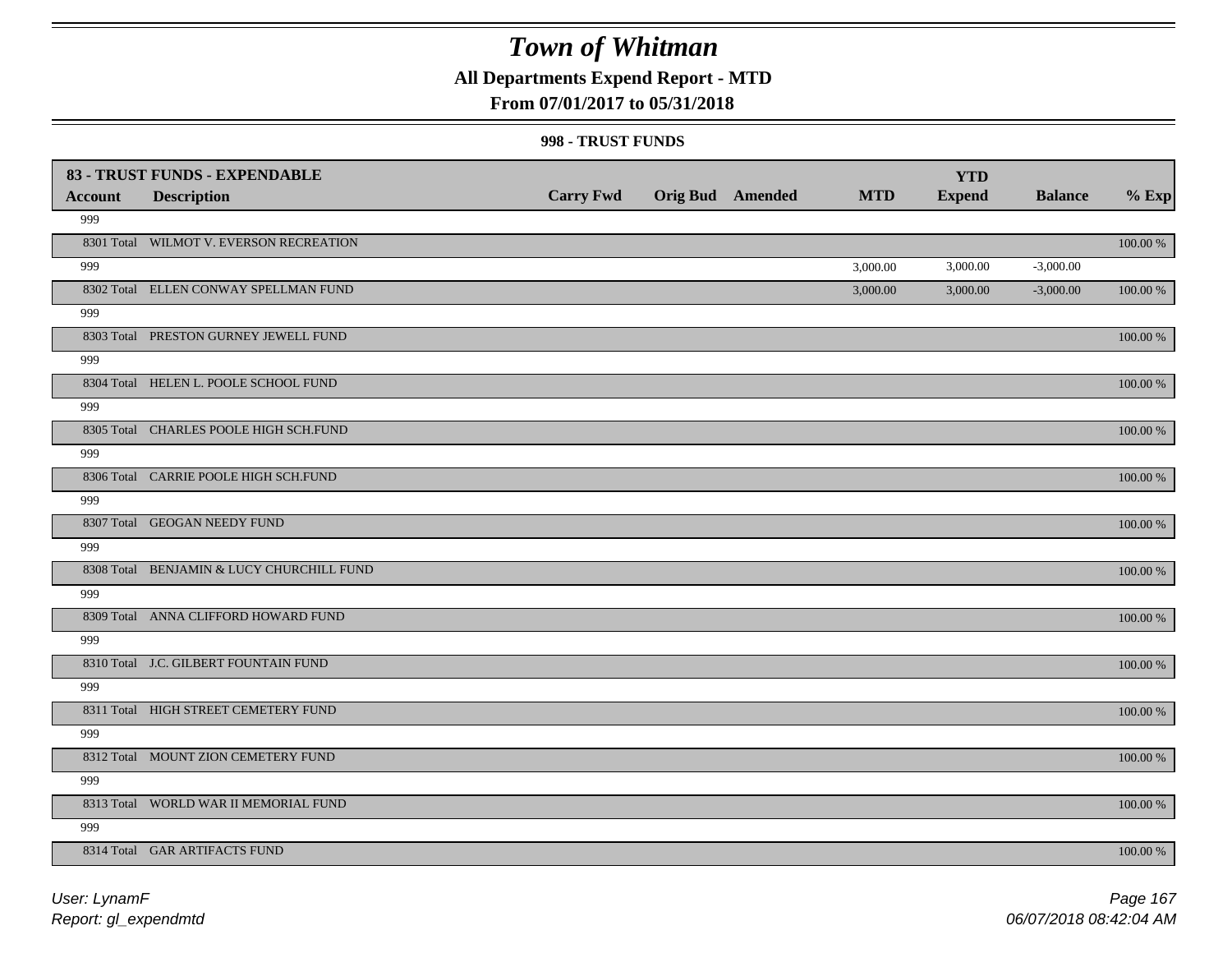### **All Departments Expend Report - MTD**

### **From 07/01/2017 to 05/31/2018**

|                | 83 - TRUST FUNDS - EXPENDABLE             |                  |                  |            | <b>YTD</b>    |                |             |
|----------------|-------------------------------------------|------------------|------------------|------------|---------------|----------------|-------------|
| <b>Account</b> | <b>Description</b>                        | <b>Carry Fwd</b> | Orig Bud Amended | <b>MTD</b> | <b>Expend</b> | <b>Balance</b> | $%$ Exp     |
| 999            |                                           |                  |                  |            |               |                |             |
|                | 8315 Total BATH HOUSE PROJECT FUND        |                  |                  |            |               |                | 100.00 %    |
| 999            |                                           |                  |                  |            |               |                |             |
|                | 8316 Total STABILIZATION FUND             |                  |                  |            |               |                | 100.00 %    |
| 999            |                                           |                  |                  |            |               |                |             |
|                | 8317 Total TOWN HALL RESTORATION FUND     |                  |                  |            |               |                | 100.00 %    |
| 999            |                                           |                  |                  |            |               |                |             |
|                | 8318 Total BICENTENNIAL VITALIZATION FUND |                  |                  |            |               |                | 100.00 %    |
| 999            |                                           |                  |                  |            |               |                |             |
|                | 8319 Total CONSERVATION FUND              |                  |                  |            |               |                | 100.00 %    |
| 999            |                                           |                  |                  |            |               |                |             |
|                | 8320 Total M.ANNIS PEARSON LIBRARY FUND   |                  |                  |            |               |                | 100.00 %    |
| 999            |                                           |                  |                  |            |               |                |             |
|                | 8321 Total ABBEY CHAMPNEY LIBRARY FUND    |                  |                  |            |               |                | 100.00 %    |
| 999            |                                           |                  |                  |            |               |                |             |
|                | 8322 Total BURRILL LIB.FND-(EXP.INC.ONLY) |                  |                  |            |               |                | 100.00 %    |
| 999            |                                           |                  |                  |            | 15,000.00     | $-15,000.00$   |             |
|                | 8323 Total BURRILL LIB.FND-CAP.PROJECTS   |                  |                  |            | 15,000.00     | $-15,000.00$   | 100.00 %    |
| 999            |                                           |                  |                  |            |               |                |             |
|                | 8324 Total ANNA CLIFFORD LIBRARY FUND     |                  |                  |            |               |                | 100.00 %    |
| 999            |                                           |                  |                  |            |               |                |             |
|                | 8325 Total CARRIE E. POOLE LIBRARY FUND   |                  |                  |            |               |                | 100.00 %    |
| 999            |                                           |                  |                  |            |               |                |             |
|                | 8326 Total WILLIAM POOLE LIBRARY FUND     |                  |                  |            |               |                | $100.00~\%$ |
| 999            |                                           |                  |                  |            |               |                |             |
|                | 8327 Total CHARLES H. POOLE LIBRARY FUND  |                  |                  |            |               |                | $100.00~\%$ |
| 999            |                                           |                  |                  |            |               |                |             |
|                | 8328 Total HIRAM POOLE LIBRARY FUND       |                  |                  |            |               |                | 100.00 %    |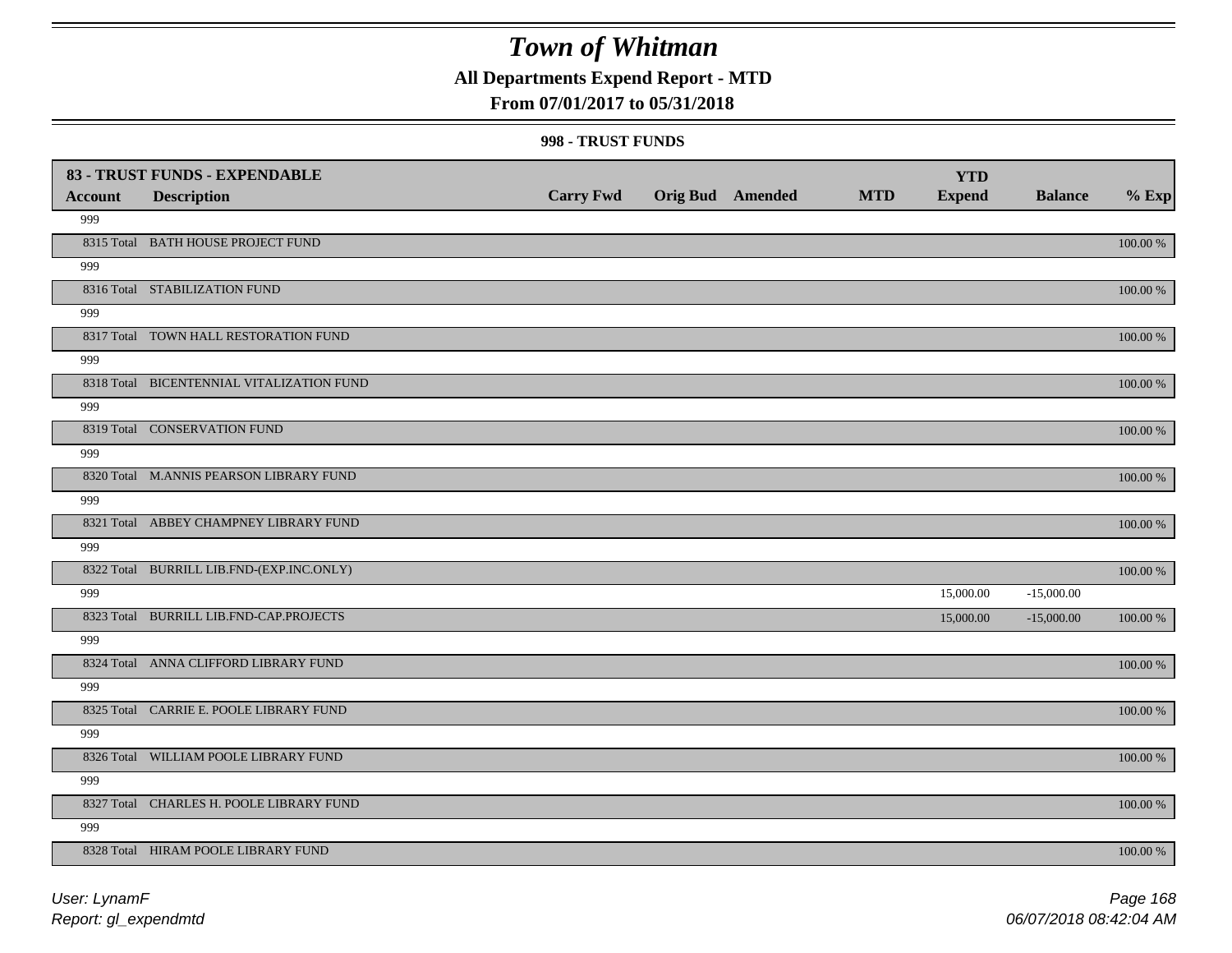### **All Departments Expend Report - MTD**

### **From 07/01/2017 to 05/31/2018**

|                       | 83 - TRUST FUNDS - EXPENDABLE              | <b>Carry Fwd</b> | <b>Orig Bud</b> Amended | <b>MTD</b> | <b>YTD</b><br><b>Expend</b> | <b>Balance</b> | $%$ Exp     |
|-----------------------|--------------------------------------------|------------------|-------------------------|------------|-----------------------------|----------------|-------------|
| <b>Account</b><br>999 | <b>Description</b>                         |                  |                         |            |                             |                |             |
|                       | 8329 Total MABEL RAND LIBRARY FUND         |                  |                         |            |                             |                | $100.00~\%$ |
| 999                   |                                            |                  |                         |            |                             |                |             |
|                       | 8330 Total LEO F.RYAN LIBRARY TRUST FUND   |                  |                         |            |                             |                | 100.00 %    |
| 999                   |                                            |                  |                         |            |                             |                |             |
|                       | 8331 Total ANNA CLIFFORD HOWARD RELIEF     |                  |                         |            |                             |                | 100.00 %    |
| 999                   |                                            |                  |                         |            |                             |                |             |
|                       | 8332 Total SARAH POOLE LIBRARY FUND        |                  |                         |            |                             |                | 100.00 %    |
| 999                   |                                            |                  |                         |            |                             |                |             |
|                       | 8333 Total LYDIA POOLE LIBRARY FUND        |                  |                         |            |                             |                | 100.00 %    |
| 999                   |                                            |                  |                         |            |                             |                |             |
|                       | 8334 Total LOUIS SHARP LIBRARY FUND        |                  |                         |            |                             |                | 100.00 %    |
| 999                   |                                            |                  |                         |            |                             |                |             |
|                       | 8335 Total DANIEL REED LIBRARY FUND        |                  |                         |            |                             |                | 100.00 %    |
| 999                   |                                            |                  |                         |            | 500.00                      | $-500.00$      |             |
|                       | 8336 Total C & L BURRILL SCHOLARSHIP FUND  |                  |                         |            | 500.00                      | $-500.00$      | 100.00 %    |
| 999                   |                                            |                  |                         | 40.00      | 40.00                       | $-40.00$       |             |
|                       | 8337 Total W.J. & A.C. HOWARD SCHOLARSHIP  |                  |                         | 40.00      | 40.00                       | $-40.00$       | $100.00~\%$ |
| 999                   |                                            |                  |                         |            |                             |                |             |
|                       | 8338 Total CHARLES POOLE ORGAN FUND        |                  |                         |            |                             |                | 100.00 %    |
| 999                   |                                            |                  |                         |            |                             |                |             |
|                       | 8339 Total HELENE POOLE LIBRARY FUND       |                  |                         |            |                             |                | 100.00 %    |
| 999                   |                                            |                  |                         |            |                             |                |             |
|                       | 8340 Total E.P.FITZGIBBONS PERPETUAL CARE  |                  |                         |            |                             |                | 100.00 %    |
| 999                   |                                            |                  |                         |            |                             |                |             |
|                       | 8341 Total M.M.FITZGIBBONS, PERPETUAL CARE |                  |                         |            |                             |                | 100.00 %    |
| 999                   |                                            |                  |                         |            |                             |                |             |
|                       | 8342 Total SAMUEL HUTCHINSON PERPETUAL C.  |                  |                         |            |                             |                | 100.00 %    |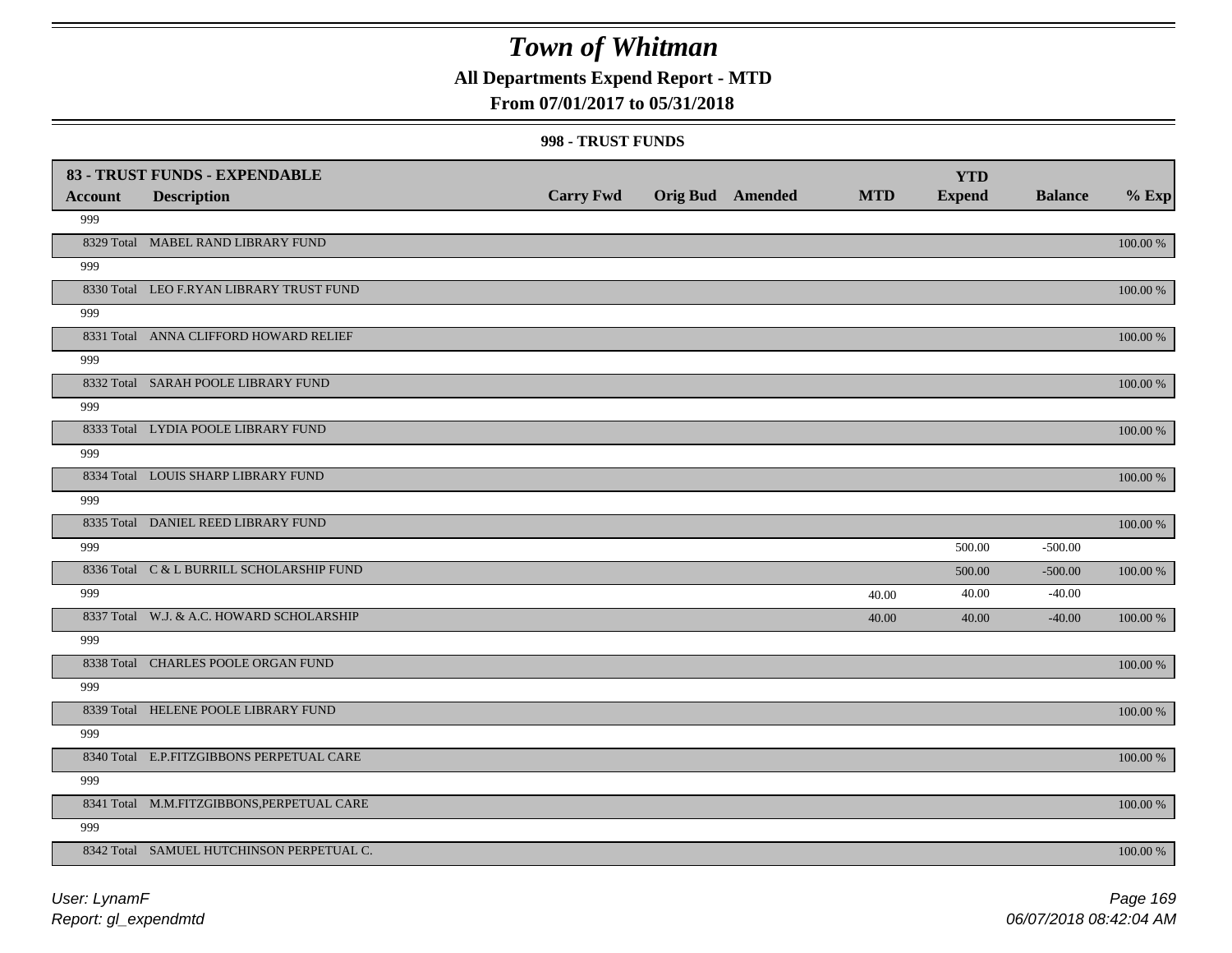## **All Departments Expend Report - MTD**

### **From 07/01/2017 to 05/31/2018**

| <b>Account</b> | 83 - TRUST FUNDS - EXPENDABLE<br><b>Description</b> | <b>Carry Fwd</b> | <b>Orig Bud</b> Amended | <b>MTD</b> | <b>YTD</b><br><b>Expend</b> | <b>Balance</b> | $%$ Exp    |
|----------------|-----------------------------------------------------|------------------|-------------------------|------------|-----------------------------|----------------|------------|
| 999            |                                                     |                  |                         |            |                             |                |            |
|                | 8343 Total J.A.&W.A.MURPHY PERPETUAL CARE           |                  |                         |            |                             |                | 100.00 %   |
| 999            |                                                     |                  |                         |            |                             |                |            |
|                | 8344 Total LUCIA RYAN, PERPETUAL CARE               |                  |                         |            |                             |                | 100.00 %   |
| 999            |                                                     |                  |                         |            |                             |                |            |
|                | 8345 Total JOHN F. GURNEY, PERPETUAL CARE           |                  |                         |            |                             |                | $100.00\%$ |
| 999            |                                                     |                  |                         |            |                             |                |            |
|                | 8346 Total WILLIAM H. FOGARTY, PERPETUAL C          |                  |                         |            |                             |                | 100.00 %   |
| 999            |                                                     |                  |                         |            |                             |                |            |
|                | 8348 Total BANDSTAND RESTORATION FUND               |                  |                         |            |                             |                | 100.00 %   |
| 999            |                                                     |                  |                         |            |                             |                |            |
|                | 8350 Total MARY E. PIERCE CONSTRUCTION FD           |                  |                         |            |                             |                | 100.00 %   |
| 999            |                                                     |                  |                         |            | 2,625.00                    | $-2,625.00$    |            |
|                | 8351 Total MARY E. PIERCE LIBRARY FUND              |                  |                         |            | 2,625.00                    | $-2,625.00$    | 100.00 %   |
| 999            |                                                     |                  |                         |            |                             |                |            |
|                | 8352 Total CLAIMS TRUST FUND                        |                  |                         |            |                             |                | 100.00 %   |
| 999            |                                                     |                  |                         | 2,322.59   | 7,925.59                    | $-7,925.59$    |            |
|                | 8353 Total LAW ENFORCEMENT TRUST FUND               |                  |                         | 2,322.59   | 7,925.59                    | $-7,925.59$    | 100.00 %   |
| 999            |                                                     |                  |                         |            |                             |                |            |
|                | 8354 Total HENNING W. HANSON BEQUEST-COA            |                  |                         |            |                             |                | $100.00\%$ |
| 999            |                                                     |                  |                         |            |                             |                |            |
|                | 8355 Total HENNING W.HANSON BEQUEST-LIBR.           |                  |                         |            |                             |                | 100.00 %   |
| 999            |                                                     |                  |                         |            | 2,470.00                    | $-2,470.00$    |            |
|                | 8357 Total B.G.GUERRA LIBRARY TRUST FUND            |                  |                         |            | 2,470.00                    | $-2,470.00$    | 100.00 %   |
|                | 998 Total TRUST FUNDS                               |                  |                         | 5,362.59   | 31,560.59                   | $-31,560.59$   |            |
|                | 83 Total TRUST FUNDS - EXPENDABLE                   |                  |                         | 5,362.59   | 31,560.59                   | $-31,560.59$   |            |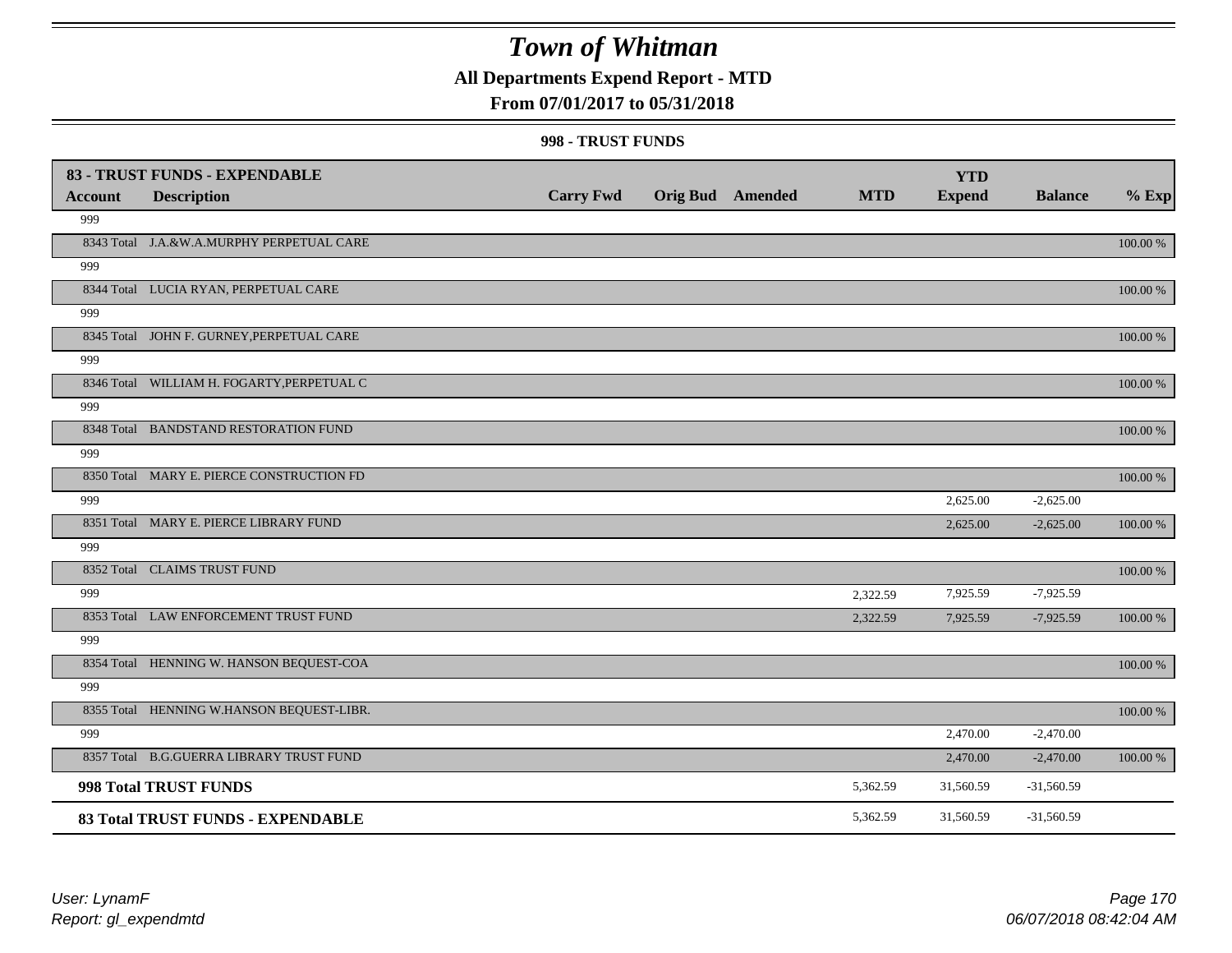**All Departments Expend Report - MTD**

### **From 07/01/2017 to 05/31/2018**

#### **820 - STATE ASSESSMENTS**

|         | 91 - GENERAL LEDGER EXPENSE ACCTS  |                  |                         |            | <b>YTD</b>    |                |          |
|---------|------------------------------------|------------------|-------------------------|------------|---------------|----------------|----------|
| Account | <b>Description</b>                 | <b>Carry Fwd</b> | <b>Orig Bud</b> Amended | <b>MTD</b> | <b>Expend</b> | <b>Balance</b> | $%$ Exp  |
| 631     | SPECIAL EDUCATION                  |                  |                         |            |               |                |          |
|         | 2000 Total EXPENSE                 |                  |                         |            |               |                | 100.00 % |
| 634     | MOTOR VEHICLE EXCISE BILLS         |                  |                         |            |               |                |          |
|         | 2001 Total EXPENSE                 |                  |                         |            |               |                | 100.00 % |
| 640     | AIR POLLUTION CONTROL DISTRICT     |                  |                         |            |               |                |          |
|         | 2002 Total EXPENSE                 |                  |                         |            |               |                | 100.00 % |
| 642     | OLD COLONY PLANNING COUNCIL        |                  |                         |            |               |                |          |
|         | 2003 Total EXPENSE                 |                  |                         |            |               |                | 100.00 % |
| 643     | PARKING SURCHARGE                  |                  |                         |            |               |                |          |
|         | 2004 Total EXPENSE                 |                  |                         |            |               |                | 100.00 % |
| 644     | REGIONAL TRANSPORTATION AUTH.      |                  |                         |            |               |                |          |
|         | 2005 Total EXPENSE                 |                  |                         |            |               |                | 100.00 % |
| 645     | RMV NON-RENEWAL SURCHARGE          |                  |                         |            |               |                |          |
|         | 2006 Total EXPENSE                 |                  |                         |            |               |                | 100.00 % |
| 646     | MOSQUITO CONTROL                   |                  |                         |            |               |                |          |
|         | 2007 Total EXPENSE                 |                  |                         |            |               |                | 100.00 % |
| 648     | CRIMINAL JUSTICE TRAINING          |                  |                         |            |               |                |          |
|         | 2008 Total EXPENSE                 |                  |                         |            |               |                | 100.00 % |
| 647     | <b>MBTA</b>                        |                  |                         |            |               |                |          |
|         | 2009 Total EXPENSE                 |                  |                         |            |               |                | 100.00 % |
|         | <b>820 Total STATE ASSESSMENTS</b> |                  |                         |            |               |                |          |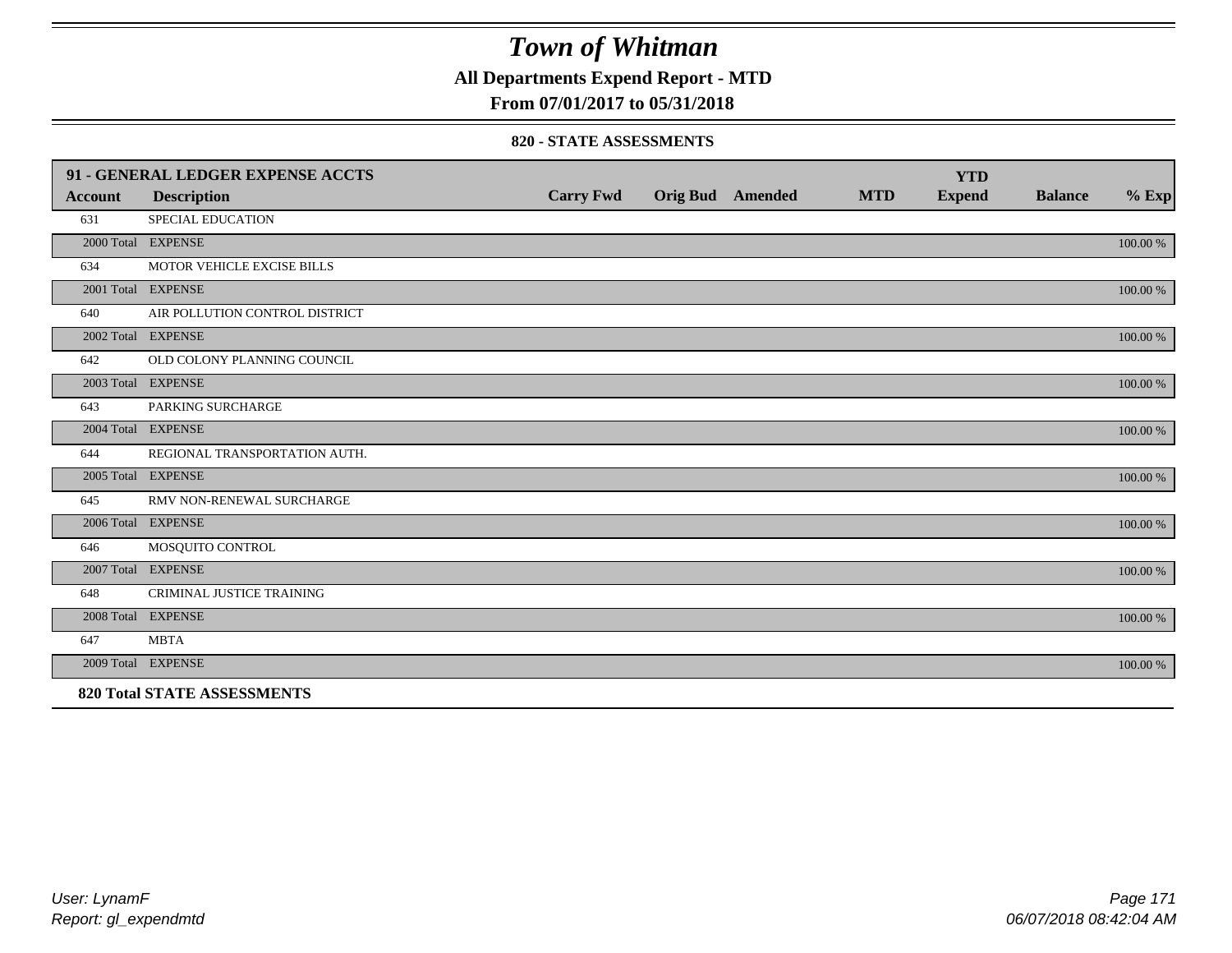**All Departments Expend Report - MTD**

### **From 07/01/2017 to 05/31/2018**

#### **830 - COUNTY ASSESSMENT**

|         | 91 - GENERAL LEDGER EXPENSE ACCTS |                  |                  |            | YTD           |                |            |
|---------|-----------------------------------|------------------|------------------|------------|---------------|----------------|------------|
| Account | <b>Description</b>                | <b>Carry Fwd</b> | Orig Bud Amended | <b>MTD</b> | <b>Expend</b> | <b>Balance</b> | $%$ Exp    |
| 622     | <b>COUNTY TAX</b>                 |                  |                  |            |               |                |            |
|         | 2000 Total EXPENSE                |                  |                  |            |               |                | $100.00\%$ |
|         | 830 Total COUNTY ASSESSMENT       |                  |                  |            |               |                |            |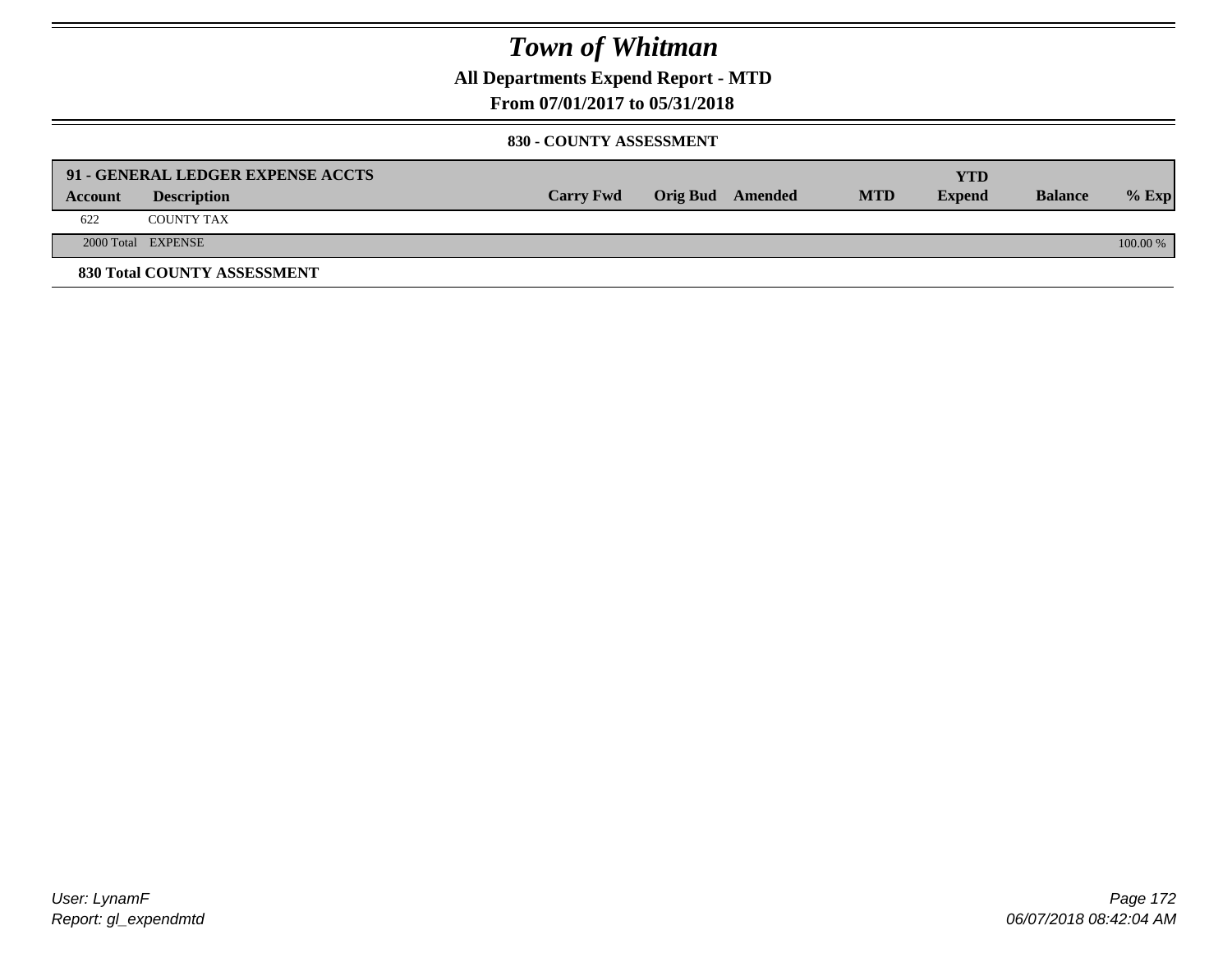## **All Departments Expend Report - MTD**

### **From 07/01/2017 to 05/31/2018**

#### **850 - TAX REFUNDS**

|                 | 91 - GENERAL LEDGER EXPENSE ACCTS |                  |                         |            | <b>YTD</b>    |                |             |
|-----------------|-----------------------------------|------------------|-------------------------|------------|---------------|----------------|-------------|
| <b>Account</b>  | <b>Description</b>                | <b>Carry Fwd</b> | <b>Orig Bud</b> Amended | <b>MTD</b> | <b>Expend</b> | <b>Balance</b> | $%$ Exp     |
| 003             | MOTOR VEHICLE EXCISE              |                  |                         |            |               |                |             |
| 1984 Total 1984 |                                   |                  |                         |            |               |                | $100.00~\%$ |
| 003             | MOTOR VEHICLE EXCISE              |                  |                         |            |               |                |             |
| 1985 Total 1985 |                                   |                  |                         |            |               |                | 100.00 %    |
| 003             | MOTOR VEHICLE EXCISE              |                  |                         |            |               |                |             |
| 1986 Total 1986 |                                   |                  |                         |            |               |                | 100.00 %    |
| 001             | PERSONAL PROPERTY TAX             |                  |                         |            |               |                |             |
| 003             | MOTOR VEHICLE EXCISE              |                  |                         |            |               |                |             |
| 1987 Total 1987 |                                   |                  |                         |            |               |                | 100.00 %    |
| 001             | PERSONAL PROPERTY TAX             |                  |                         |            |               |                |             |
| 003             | MOTOR VEHICLE EXCISE              |                  |                         |            |               |                |             |
| 1988 Total 1988 |                                   |                  |                         |            |               |                | 100.00 %    |
| 002             | REAL ESTATE TAX                   |                  |                         |            |               |                |             |
| 003             | MOTOR VEHICLE EXCISE              |                  |                         |            |               |                |             |
| 1989 Total 1989 |                                   |                  |                         |            |               |                | 100.00 %    |
| 001             | PERSONAL PROPERTY TAX             |                  |                         |            |               |                |             |
| 002             | <b>REAL ESTATE TAX</b>            |                  |                         |            |               |                |             |
| 003             | MOTOR VEHICLE EXCISE              |                  |                         |            |               |                |             |
| 1990 Total 1990 |                                   |                  |                         |            |               |                | 100.00 %    |
| $001\,$         | PERSONAL PROPERTY TAX             |                  |                         |            |               |                |             |
| 002             | REAL ESTATE TAX                   |                  |                         |            |               |                |             |
| 003             | MOTOR VEHICLE EXCISE              |                  |                         |            |               |                |             |
| 1991 Total 1991 |                                   |                  |                         |            |               |                | 100.00 %    |
| 001             | PERSONAL PROPERTY TAX             |                  |                         |            |               |                |             |
| 003             | MOTOR VEHICLE EXCISE              |                  |                         |            |               |                |             |
| 1992 Total 1992 |                                   |                  |                         |            |               |                | 100.00 %    |
| 001             | PERSONAL PROPERTY TAX             |                  |                         |            |               |                |             |
| 002             | <b>REAL ESTATE TAX</b>            |                  |                         |            |               |                |             |
| 003             | MOTOR VEHICLE EXCISE              |                  |                         |            |               |                |             |
| 005             | TRASH FEE REFUNDS                 |                  |                         |            |               |                |             |
| User: LynamF    |                                   |                  |                         |            |               |                | Page 173    |
|                 |                                   |                  |                         |            |               |                |             |

*Report: gl\_expendmtd*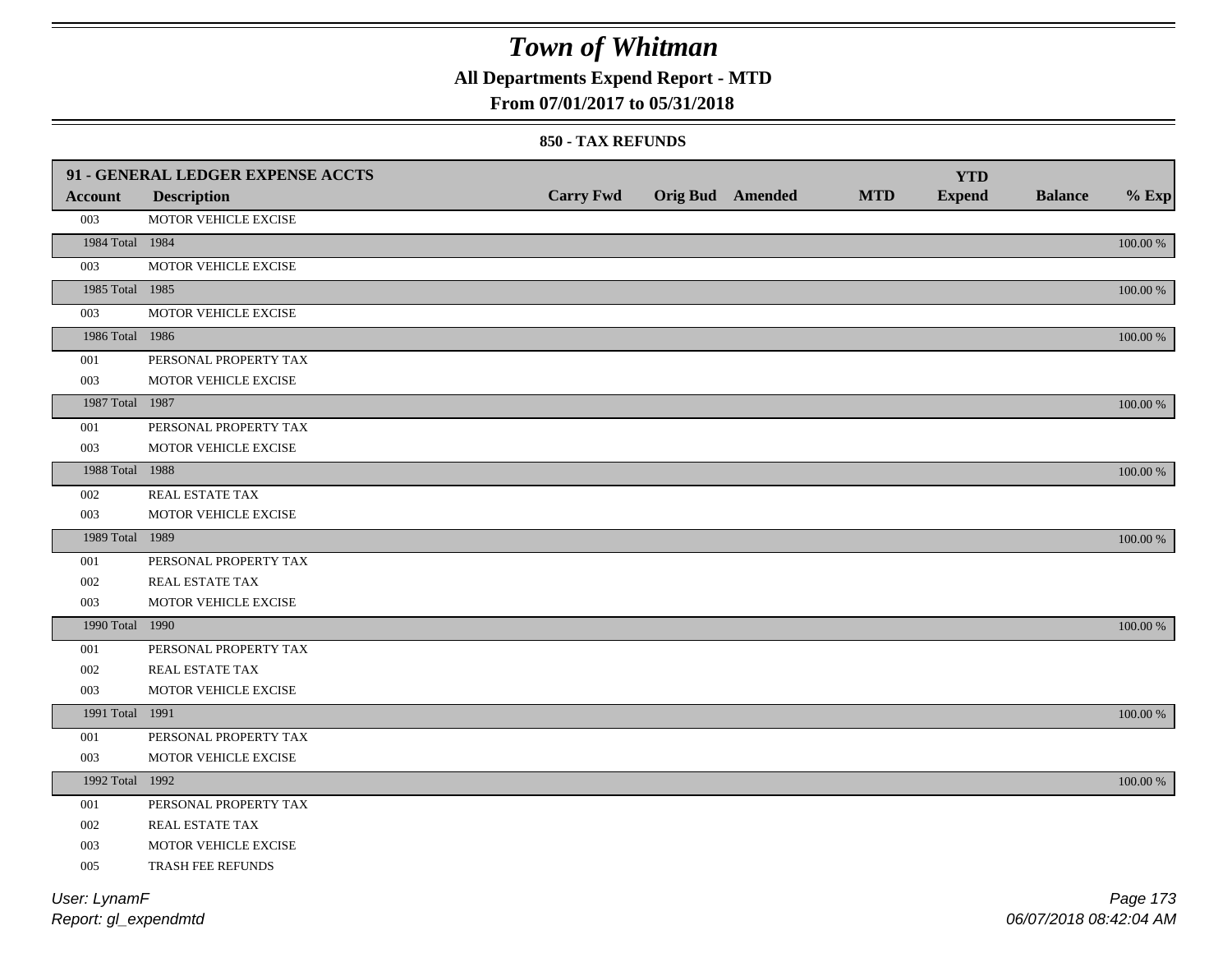## **All Departments Expend Report - MTD**

### **From 07/01/2017 to 05/31/2018**

|                 | 91 - GENERAL LEDGER EXPENSE ACCTS |                  |                  |            | <b>YTD</b>    |                |             |
|-----------------|-----------------------------------|------------------|------------------|------------|---------------|----------------|-------------|
| <b>Account</b>  | <b>Description</b>                | <b>Carry Fwd</b> | Orig Bud Amended | <b>MTD</b> | <b>Expend</b> | <b>Balance</b> | $%$ Exp     |
| 006             | TRASH LIEN REFUNDS                |                  |                  |            |               |                |             |
| 1993 Total 1993 |                                   |                  |                  |            |               |                | $100.00~\%$ |
| 001             | PERSONAL PROPERTY TAX             |                  |                  |            |               |                |             |
| 002             | REAL ESTATE TAX                   |                  |                  |            |               |                |             |
| 003             | MOTOR VEHICLE EXCISE              |                  |                  |            |               |                |             |
| 005             | TRASH FEE REFUNDS                 |                  |                  |            |               |                |             |
| 006             | TRASH LIEN REFUNDS                |                  |                  |            |               |                |             |
| 1994 Total 1994 |                                   |                  |                  |            |               |                | 100.00 %    |
| 001             | PERSONAL PROPERTY TAX             |                  |                  |            |               |                |             |
| 002             | REAL ESTATE TAX                   |                  |                  |            |               |                |             |
| 003             | MOTOR VEHICLE EXCISE              |                  |                  |            |               |                |             |
| 1995 Total 1995 |                                   |                  |                  |            |               |                | 100.00 %    |
| 001             | PERSONAL PROPERTY TAX             |                  |                  |            |               |                |             |
| 002             | REAL ESTATE TAX                   |                  |                  |            |               |                |             |
| 003             | MOTOR VEHICLE EXCISE              |                  |                  |            |               |                |             |
| 1996 Total 1996 |                                   |                  |                  |            |               |                | 100.00 %    |
| 001             | PERSONAL PROPERTY TAX             |                  |                  |            |               |                |             |
| 002             | REAL ESTATE TAX                   |                  |                  |            |               |                |             |
| 003             | MOTOR VEHICLE EXCISE              |                  |                  |            |               |                |             |
| 005             | TRASH FEE REFUNDS                 |                  |                  |            |               |                |             |
| 1997 Total 1997 |                                   |                  |                  |            |               |                | 100.00 %    |
| 001             | PERSONAL PROPERTY TAX             |                  |                  |            |               |                |             |
| 002             | REAL ESTATE TAX                   |                  |                  |            |               |                |             |
| 003             | MOTOR VEHICLE EXCISE              |                  |                  |            |               |                |             |
| 1998 Total 1998 |                                   |                  |                  |            |               |                | 100.00 %    |
| 001             | PERSONAL PROPERTY TAX             |                  |                  |            |               |                |             |
| 002             | REAL ESTATE TAX                   |                  |                  |            |               |                |             |
| 003             | MOTOR VEHICLE EXCISE              |                  |                  |            |               |                |             |
| 1999 Total 1999 |                                   |                  |                  |            |               |                | 100.00 %    |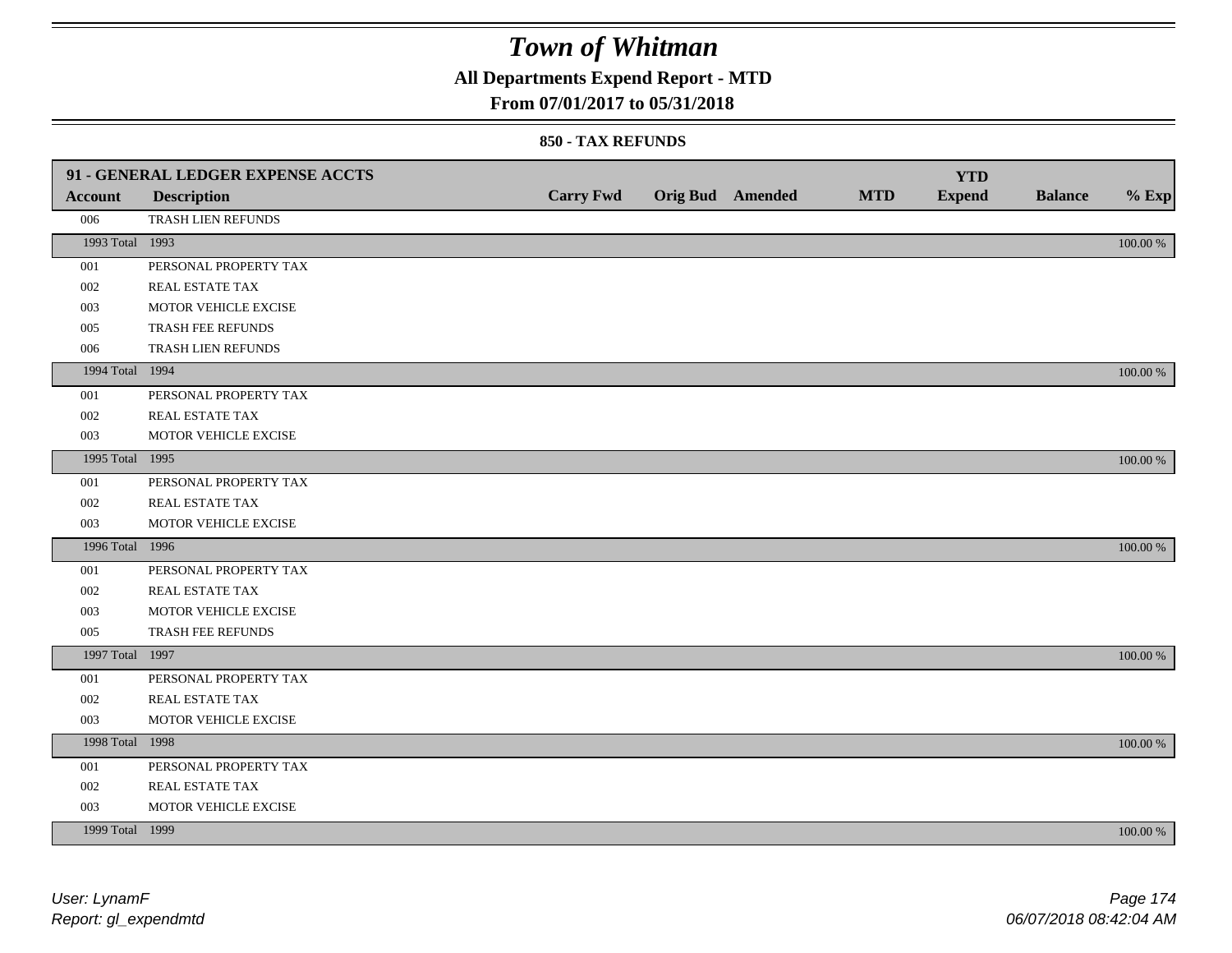## **All Departments Expend Report - MTD**

### **From 07/01/2017 to 05/31/2018**

|                | 91 - GENERAL LEDGER EXPENSE ACCTS |                  |                  |            | <b>YTD</b>    |                |             |
|----------------|-----------------------------------|------------------|------------------|------------|---------------|----------------|-------------|
| <b>Account</b> | <b>Description</b>                | <b>Carry Fwd</b> | Orig Bud Amended | <b>MTD</b> | <b>Expend</b> | <b>Balance</b> | $%$ Exp     |
| 001            | PERSONAL PROPERTY TAX             |                  |                  |            |               |                |             |
| 002            | REAL ESTATE TAX                   |                  |                  |            |               |                |             |
| 003            | MOTOR VEHICLE EXCISE              |                  |                  |            |               |                |             |
|                | 2000 Total EXPENSE                |                  |                  |            |               |                | 100.00 %    |
| 001            | PERSONAL PROPERTY TAX             |                  |                  |            |               |                |             |
| $002\,$        | REAL ESTATE TAX                   |                  |                  |            |               |                |             |
| 003            | MOTOR VEHICLE EXCISE              |                  |                  |            |               |                |             |
|                | 2001 Total EXPENSE                |                  |                  |            |               |                | 100.00 %    |
| 001            | PERSONAL PROPERTY TAX             |                  |                  |            |               |                |             |
| 002            | REAL ESTATE TAX                   |                  |                  |            |               |                |             |
| 003            | MOTOR VEHICLE EXCISE              |                  |                  |            |               |                |             |
| 004            | <b>BOAT EXCISE</b>                |                  |                  |            |               |                |             |
|                | 2002 Total EXPENSE                |                  |                  |            |               |                | 100.00 %    |
| 001            | PERSONAL PROPERTY TAX             |                  |                  |            |               |                |             |
| 002            | REAL ESTATE TAX                   |                  |                  |            |               |                |             |
| 003            | MOTOR VEHICLE EXCISE              |                  |                  |            |               |                |             |
| 004            | <b>BOAT EXCISE</b>                |                  |                  |            |               |                |             |
| 006            | TRASH LIEN REFUNDS                |                  |                  |            |               |                |             |
|                | 2003 Total EXPENSE                |                  |                  |            |               |                | 100.00 %    |
| 001            | PERSONAL PROPERTY TAX             |                  |                  |            |               |                |             |
| 002            | REAL ESTATE TAX                   |                  |                  |            |               |                |             |
| 003            | MOTOR VEHICLE EXCISE              |                  |                  |            |               |                |             |
| 004            | <b>BOAT EXCISE</b>                |                  |                  |            |               |                |             |
|                | 2004 Total EXPENSE                |                  |                  |            |               |                | 100.00 %    |
| 001            | PERSONAL PROPERTY TAX             |                  |                  |            |               |                |             |
| 002            | REAL ESTATE TAX                   |                  |                  |            |               |                |             |
| 003            | MOTOR VEHICLE EXCISE              |                  |                  |            |               |                |             |
| 004            | <b>BOAT EXCISE</b>                |                  |                  |            |               |                |             |
|                | 2005 Total EXPENSE                |                  |                  |            |               |                | $100.00~\%$ |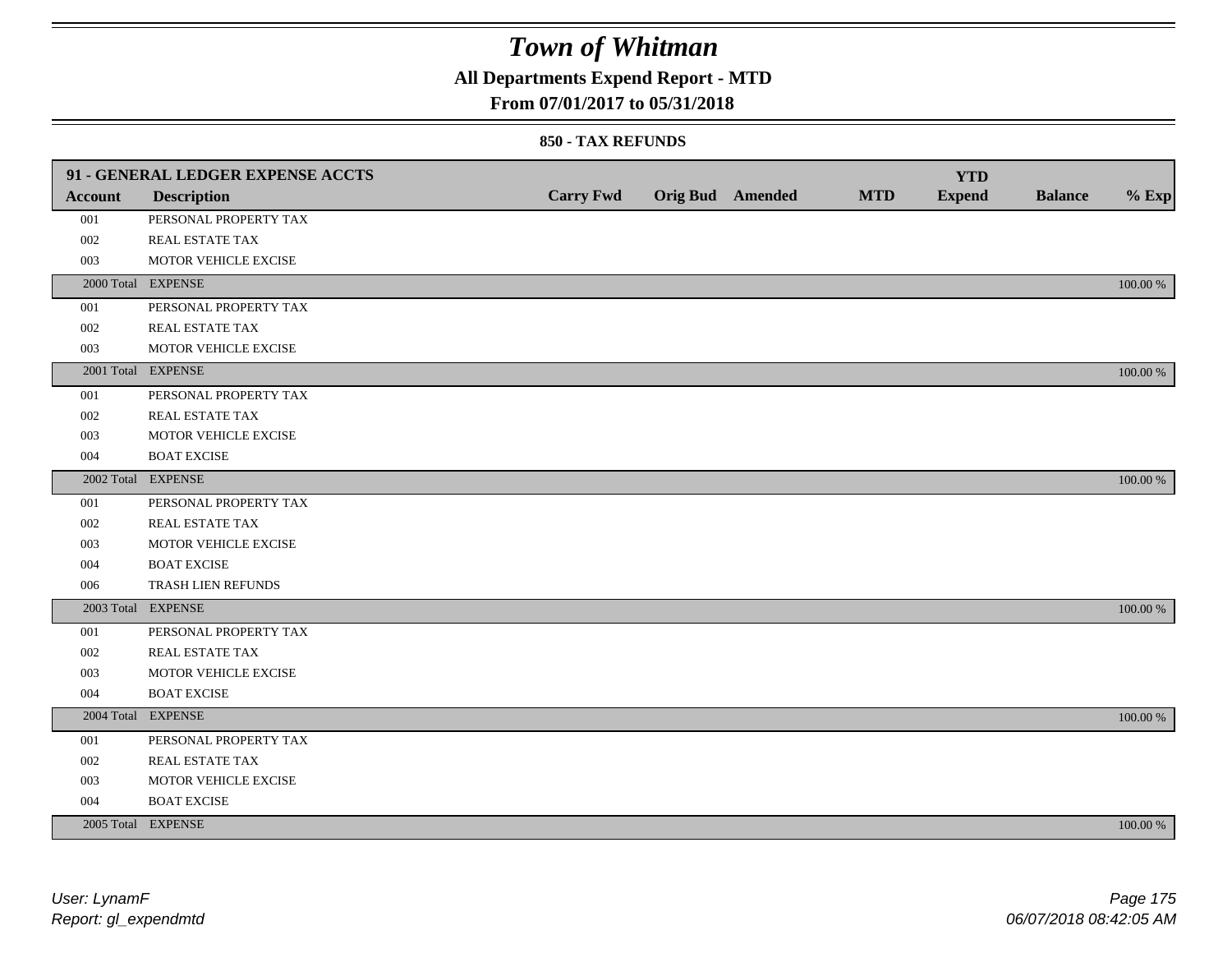## **All Departments Expend Report - MTD**

### **From 07/01/2017 to 05/31/2018**

|         | 91 - GENERAL LEDGER EXPENSE ACCTS |                  |                         |            | <b>YTD</b>    |                |             |
|---------|-----------------------------------|------------------|-------------------------|------------|---------------|----------------|-------------|
| Account | <b>Description</b>                | <b>Carry Fwd</b> | <b>Orig Bud</b> Amended | <b>MTD</b> | <b>Expend</b> | <b>Balance</b> | $%$ Exp     |
| 001     | PERSONAL PROPERTY TAX             |                  |                         |            |               |                |             |
| 002     | REAL ESTATE TAX                   |                  |                         |            |               |                |             |
| 003     | MOTOR VEHICLE EXCISE              |                  |                         |            |               |                |             |
| 004     | <b>BOAT EXCISE</b>                |                  |                         |            |               |                |             |
|         | 2006 Total EXPENSE                |                  |                         |            |               |                | 100.00 %    |
| 001     | PERSONAL PROPERTY TAX             |                  |                         |            |               |                |             |
| 002     | REAL ESTATE TAX                   |                  |                         |            |               |                |             |
| 003     | MOTOR VEHICLE EXCISE              |                  |                         |            |               |                |             |
| 004     | <b>BOAT EXCISE</b>                |                  |                         |            |               |                |             |
|         | 2007 Total EXPENSE                |                  |                         |            |               |                | 100.00 %    |
| 001     | PERSONAL PROPERTY TAX             |                  |                         |            |               |                |             |
| 002     | REAL ESTATE TAX                   |                  |                         |            |               |                |             |
| 003     | MOTOR VEHICLE EXCISE              |                  |                         |            |               |                |             |
| 004     | <b>BOAT EXCISE</b>                |                  |                         |            |               |                |             |
|         | 2008 Total EXPENSE                |                  |                         |            |               |                | 100.00 %    |
| 001     | PERSONAL PROPERTY TAX             |                  |                         |            |               |                |             |
| 002     | <b>REAL ESTATE TAX</b>            |                  |                         |            |               |                |             |
| 003     | MOTOR VEHICLE EXCISE              |                  |                         |            |               |                |             |
| 004     | <b>BOAT EXCISE</b>                |                  |                         |            |               |                |             |
|         | 2009 Total EXPENSE                |                  |                         |            |               |                | 100.00 %    |
| 001     | PERSONAL PROPERTY TAX             |                  |                         |            |               |                |             |
| 002     | REAL ESTATE TAX                   |                  |                         |            |               |                |             |
| 003     | MOTOR VEHICLE EXCISE              |                  |                         |            |               |                |             |
|         | 2010 Total EXPENSE                |                  |                         |            |               |                | 100.00 %    |
| 001     | PERSONAL PROPERTY TAX             |                  |                         |            |               |                |             |
| 002     | REAL ESTATE TAX                   |                  |                         |            |               |                |             |
| 003     | MOTOR VEHICLE EXCISE              |                  |                         |            |               |                |             |
|         | 2011 Total EXPENSE                |                  |                         |            |               |                | $100.00~\%$ |
| 001     | PERSONAL PROPERTY TAX             |                  |                         |            |               |                |             |
| 002     | REAL ESTATE TAX                   |                  |                         |            |               |                |             |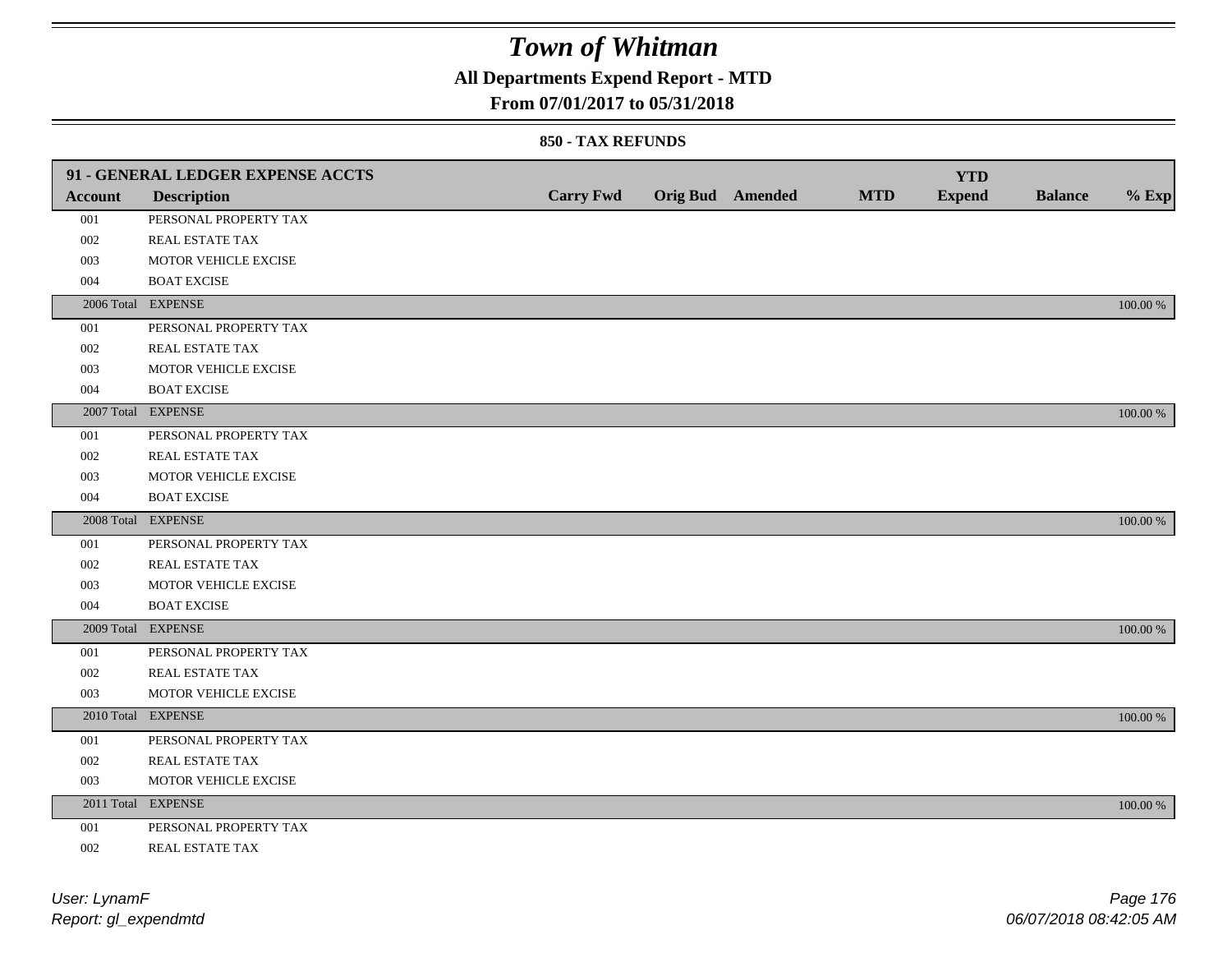## **All Departments Expend Report - MTD**

### **From 07/01/2017 to 05/31/2018**

| <b>Account</b> | 91 - GENERAL LEDGER EXPENSE ACCTS<br><b>Description</b> | <b>Carry Fwd</b> | <b>Orig Bud</b> Amended | <b>MTD</b> | <b>YTD</b><br><b>Expend</b> | <b>Balance</b> | $%$ Exp     |
|----------------|---------------------------------------------------------|------------------|-------------------------|------------|-----------------------------|----------------|-------------|
| 003            | MOTOR VEHICLE EXCISE                                    |                  |                         |            |                             |                |             |
|                | 2012 Total EXPENSE                                      |                  |                         |            |                             |                | 100.00 %    |
| 001            | PERSONAL PROPERTY TAX                                   |                  |                         |            |                             |                |             |
| 002            | REAL ESTATE TAX                                         |                  |                         |            |                             |                |             |
| 003            | MOTOR VEHICLE EXCISE                                    |                  |                         |            |                             |                |             |
| 004            | <b>BOAT EXCISE</b>                                      |                  |                         |            |                             |                |             |
|                | 2013 Total EXPENSE                                      |                  |                         |            |                             |                | $100.00~\%$ |
| 001            | PERSONAL PROPERTY TAX                                   |                  |                         |            |                             |                |             |
| 002            | REAL ESTATE TAX                                         |                  |                         |            |                             |                |             |
| 003            | MOTOR VEHICLE EXCISE                                    |                  |                         |            |                             |                |             |
| 004            | <b>BOAT EXCISE</b>                                      |                  |                         |            |                             |                |             |
|                | 2014 Total EXPENSE                                      |                  |                         |            |                             |                | 100.00 %    |
| 001            | PERSONAL PROPERTY TAX                                   |                  |                         |            |                             |                |             |
| 002            | REAL ESTATE TAX                                         |                  |                         |            |                             |                |             |
| 003            | MOTOR VEHICLE EXCISE                                    |                  |                         |            | 567.51                      | $-567.51$      |             |
| 004            | <b>BOAT EXCISE</b>                                      |                  |                         |            |                             |                |             |
|                | 2015 Total EXPENSE                                      |                  |                         |            | 567.51                      | $-567.51$      | 100.00 %    |
| 001            | PERSONAL PROPERTY TAX                                   |                  |                         |            |                             |                |             |
| 002            | REAL ESTATE TAX                                         |                  |                         |            | 1,488.33                    | $-1,488.33$    |             |
| 003            | MOTOR VEHICLE EXCISE                                    |                  |                         |            | 1,919.99                    | $-1,919.99$    |             |
| 004            | <b>BOAT EXCISE</b>                                      |                  |                         |            |                             |                |             |
|                | 2016 Total EXPENSE                                      |                  |                         |            | 3,408.32                    | $-3,408.32$    | 100.00 %    |
| 001            | PERSONAL PROPERTY TAX                                   |                  |                         |            | 19.90                       | $-19.90$       |             |
| 002            | REAL ESTATE TAX                                         |                  |                         |            | 20,026.57                   | $-20,026.57$   |             |
| 003            | MOTOR VEHICLE EXCISE                                    |                  |                         |            | 27,032.83                   | $-27,032.83$   |             |
| 004            | <b>BOAT EXCISE</b>                                      |                  |                         |            |                             |                |             |
|                | 2017 Total EXPENSE                                      |                  |                         |            | 47,079.30                   | $-47,079.30$   | 100.00 %    |
| 001            | PERSONAL PROPERTY TAX                                   |                  |                         |            |                             |                |             |
| 002            | REAL ESTATE TAX                                         |                  |                         |            | 3,017.84                    | $-3,017.84$    |             |
| 003            | MOTOR VEHICLE EXCISE                                    |                  |                         |            | 9,531.26                    | $-9,531.26$    |             |

| User: LynamF         |    |
|----------------------|----|
| Report: gl_expendmtd | 06 |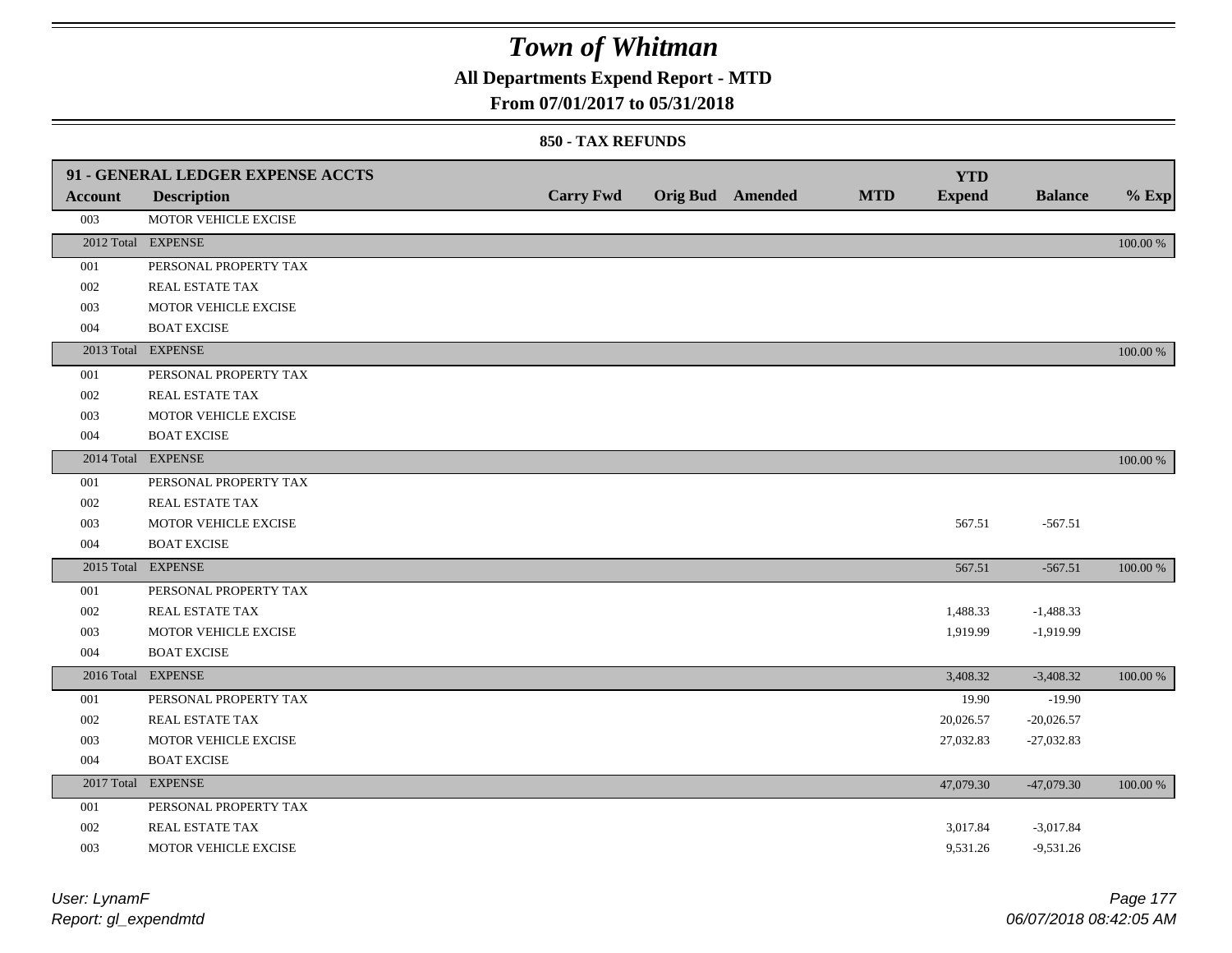## **All Departments Expend Report - MTD**

### **From 07/01/2017 to 05/31/2018**

|         | 91 - GENERAL LEDGER EXPENSE ACCTS |                  |                         |            | YTD           |                |            |
|---------|-----------------------------------|------------------|-------------------------|------------|---------------|----------------|------------|
| Account | <b>Description</b>                | <b>Carry Fwd</b> | <b>Orig Bud</b> Amended | <b>MTD</b> | <b>Expend</b> | <b>Balance</b> | $%$ Exp    |
| 004     | <b>BOAT EXCISE</b>                |                  |                         |            |               |                |            |
|         | 2018 Total EXPENSE                |                  |                         |            | 12,549.10     | $-12.549.10$   | $100.00\%$ |
|         | <b>850 Total TAX REFUNDS</b>      |                  |                         |            | 63,604.23     | $-63,604.23$   |            |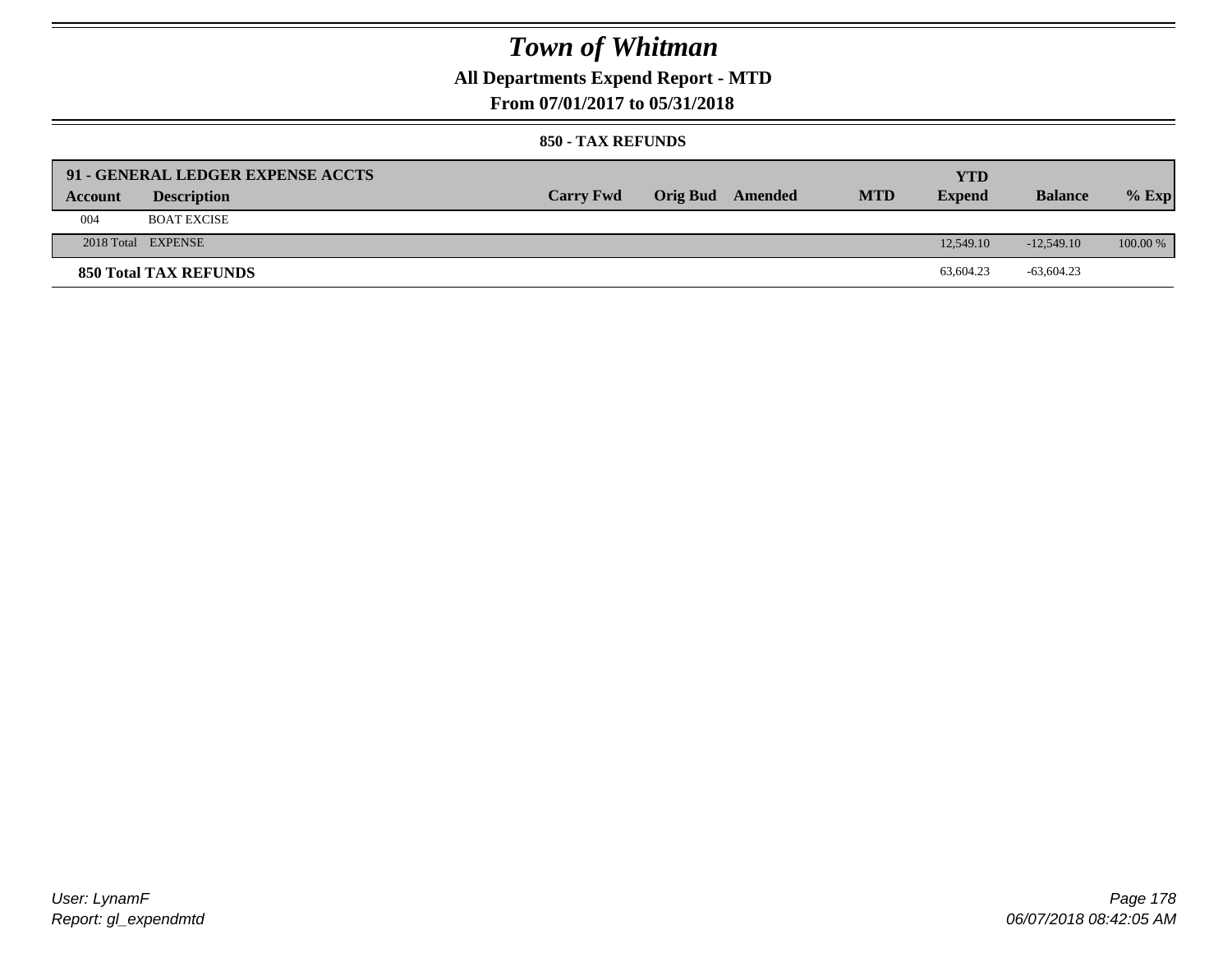## **All Departments Expend Report - MTD**

### **From 07/01/2017 to 05/31/2018**

#### **870 - AGENCY**

|         | 91 - GENERAL LEDGER EXPENSE ACCTS |                  |                         |            | <b>YTD</b>    |                |          |
|---------|-----------------------------------|------------------|-------------------------|------------|---------------|----------------|----------|
| Account | <b>Description</b>                | <b>Carry Fwd</b> | <b>Orig Bud</b> Amended | <b>MTD</b> | <b>Expend</b> | <b>Balance</b> | $%$ Exp  |
| 899     | <b>EXCHANGE ACCOUNT</b>           |                  |                         |            |               |                |          |
|         | 2001 Total EXPENSE                |                  |                         |            |               |                | 100.00 % |
| 028     | MASS.CRUSHING & RECYCLING         |                  |                         |            |               |                |          |
| 033     | <b>DANCE PROGRAMS</b>             |                  |                         |            |               |                |          |
|         | 2012 Total EXPENSE                |                  |                         |            |               |                | 100.00 % |
|         | 870 Total AGENCY                  |                  |                         |            |               |                |          |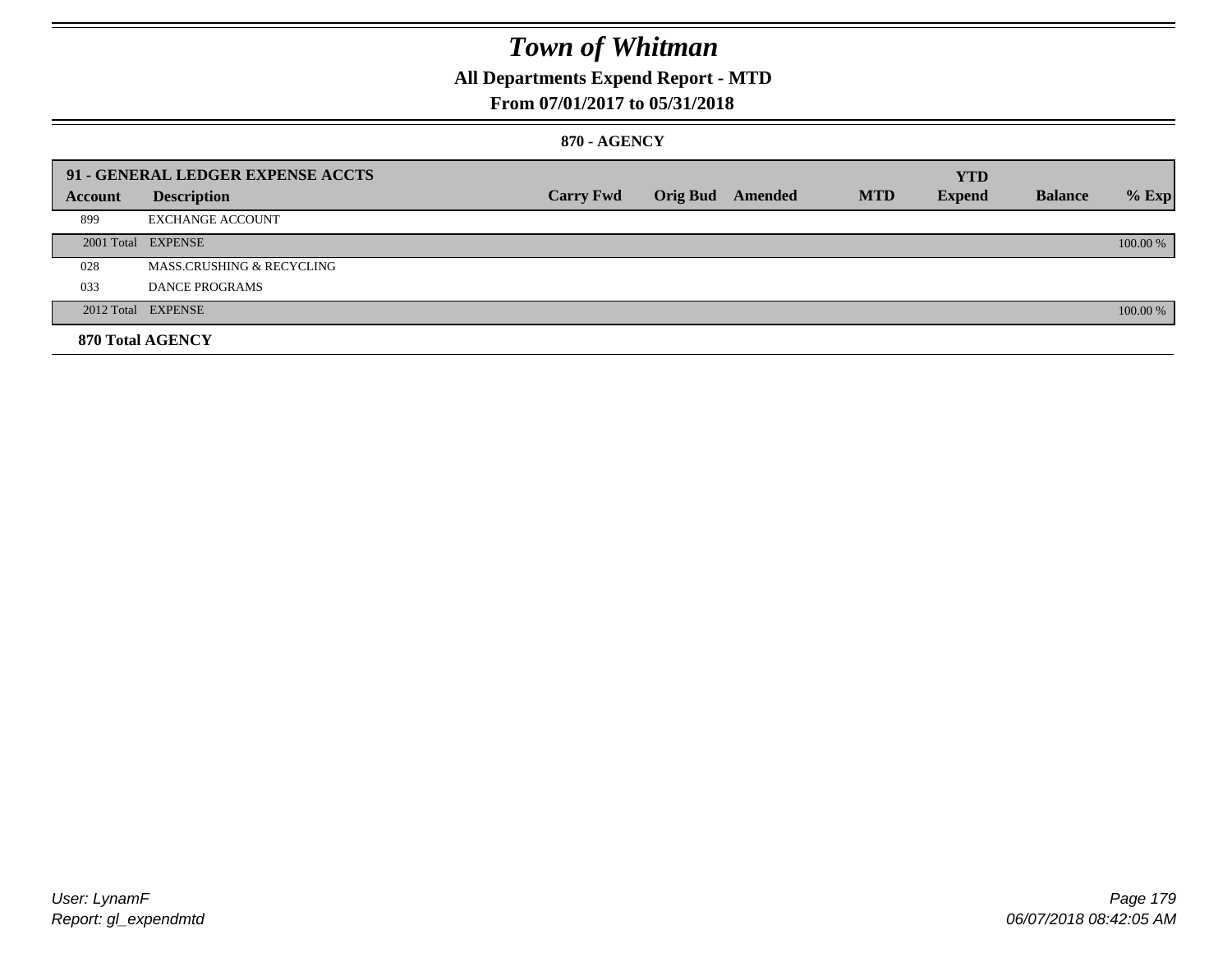**All Departments Expend Report - MTD**

### **From 07/01/2017 to 05/31/2018**

|                                | 91 - GENERAL LEDGER EXPENSE ACCTS |                  |  |                         |            | <b>YTD</b>    |                |          |
|--------------------------------|-----------------------------------|------------------|--|-------------------------|------------|---------------|----------------|----------|
| Account                        | <b>Description</b>                | <b>Carry Fwd</b> |  | <b>Orig Bud</b> Amended | <b>MTD</b> | <b>Expend</b> | <b>Balance</b> | $%$ Exp  |
| 006                            | <b>TRASH LIEN REFUNDS</b>         |                  |  |                         |            |               |                |          |
| 021                            | <b>2014 TRASH FEE REFUNDS</b>     |                  |  |                         |            |               |                |          |
|                                | 2000 Total EXPENSE                |                  |  |                         |            |               |                | 100.00 % |
| 006                            | TRASH LIEN REFUNDS                |                  |  |                         |            |               |                |          |
|                                | 2012 Total EXPENSE                |                  |  |                         |            |               |                | 100.00 % |
| 005                            | TRASH FEE REFUNDS                 |                  |  |                         |            |               |                |          |
| 006                            | TRASH LIEN REFUNDS                |                  |  |                         |            |               |                |          |
| 2015 Total                     | <b>EXPENSE</b>                    |                  |  |                         |            |               |                | 100.00 % |
| 005                            | TRASH FEE REFUNDS                 |                  |  |                         |            |               |                |          |
| 006                            | TRASH LIEN REFUNDS                |                  |  |                         |            |               |                |          |
|                                | 2016 Total EXPENSE                |                  |  |                         |            |               |                | 100.00 % |
| 005                            | TRASH FEE REFUNDS                 |                  |  |                         |            |               |                |          |
| 006                            | <b>TRASH LIEN REFUNDS</b>         |                  |  |                         |            |               |                |          |
|                                | 2017 Total EXPENSE                |                  |  |                         |            |               |                | 100.00 % |
| 005                            | TRASH FEE REFUNDS                 |                  |  |                         |            |               |                |          |
| 006                            | TRASH LIEN REFUNDS                |                  |  |                         |            |               |                |          |
|                                | 2018 Total EXPENSE                |                  |  |                         |            |               |                | 100.00 % |
| 873 Total USER CHARGES REFUNDS |                                   |                  |  |                         |            |               |                |          |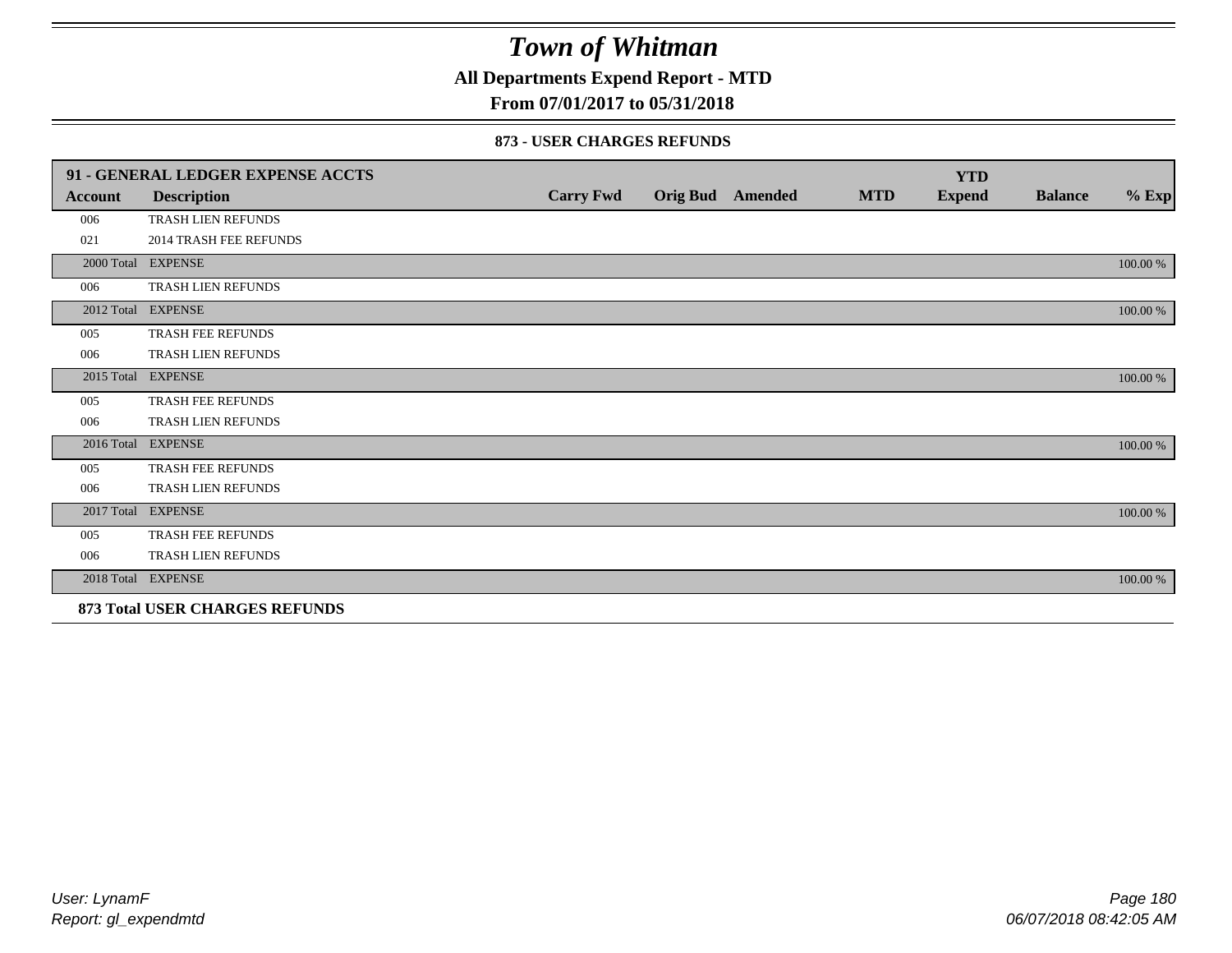**All Departments Expend Report - MTD**

### **From 07/01/2017 to 05/31/2018**

#### **875 - MISCELLANEOUS**

|                 | 91 - GENERAL LEDGER EXPENSE ACCTS |                  |                         |            | <b>YTD</b>    |                |          |
|-----------------|-----------------------------------|------------------|-------------------------|------------|---------------|----------------|----------|
| <b>Account</b>  | <b>Description</b>                | <b>Carry Fwd</b> | <b>Orig Bud</b> Amended | <b>MTD</b> | <b>Expend</b> | <b>Balance</b> | $%$ Exp  |
| 046             | WATER RATES REFUNDS               |                  |                         |            |               |                |          |
| 1997 Total 1997 |                                   |                  |                         |            |               |                | 100.00 % |
| 046             | <b>WATER RATES REFUNDS</b>        |                  |                         |            |               |                |          |
| 1998 Total 1998 |                                   |                  |                         |            |               |                | 100.00 % |
| 046             | <b>WATER RATES REFUNDS</b>        |                  |                         |            |               |                |          |
| 1999 Total 1999 |                                   |                  |                         |            |               |                | 100.00 % |
| 034             | PREMIUM SALE OF BONDS             |                  |                         |            |               |                |          |
| 035             | <b>INTEREST ON SALE OF BONDS</b>  |                  |                         |            |               |                |          |
| 036             | <b>GRANT ANTICIPATION NOTES</b>   |                  |                         |            |               |                |          |
| 038             | REVENUE ANTICIPATION NOTES        |                  |                         |            |               |                |          |
| 039             | BOND ANTICIPATION NOTES           |                  |                         |            |               |                |          |
| 042             | <b>BOARD OF APPEALS REFUNDS</b>   |                  |                         |            |               |                |          |
| 043             | BUILDING INSPECTOR REFUNDS        |                  |                         |            |               |                |          |
| 044             | REFUNDS-PRIOR YEARS               |                  |                         |            | $-929.00$     | 929.00         |          |
| 045             | PARKING TICKET REFUNDS            |                  |                         |            |               |                |          |
| 046             | <b>WATER RATES REFUNDS</b>        |                  |                         |            |               |                |          |
| 052             | <b>TAILINGS</b>                   |                  |                         |            |               |                |          |
| 071             | COLLECTORS OVER/SHORT             |                  |                         |            |               |                |          |
| 080             | WTR/SWR REFUNDS-PEN.&INT.         |                  |                         |            |               |                |          |
| 081             | WATER RATES REFUNDS FY95          |                  |                         |            |               |                |          |
| 090             | MUNICIPAL LIEN REFUNDS            |                  |                         |            |               |                |          |
| 093             | WATER RATES REFUNDS FY96          |                  |                         |            |               |                |          |
| 635             | <b>COLLECTORS FEES-REFUNDS</b>    |                  |                         |            | 10.00         | $-10.00$       |          |
| 636             | EXCISE INTEREST-REFUNDS           |                  |                         |            |               |                |          |
|                 | 2000 Total EXPENSE                |                  |                         |            | $-919.00$     | 919.00         | 100.00 % |
| 021             | 2014 TRASH FEE REFUNDS            |                  |                         |            |               |                |          |
| 025             | <b>DPW - RESTITUTION</b>          |                  |                         |            |               |                |          |
| 058             | TRASH FEE REFUNDS FY2000          |                  |                         |            |               |                |          |
| 063             | TRASH FEE REFUNDS FY02            |                  |                         |            |               |                |          |
| 064             | TRASH FEE REFUNDS FY2001          |                  |                         |            |               |                |          |
| 091             | TRASH FEE REFUNDS FY03            |                  |                         |            |               |                |          |

*Report: gl\_expendmtd User: LynamF*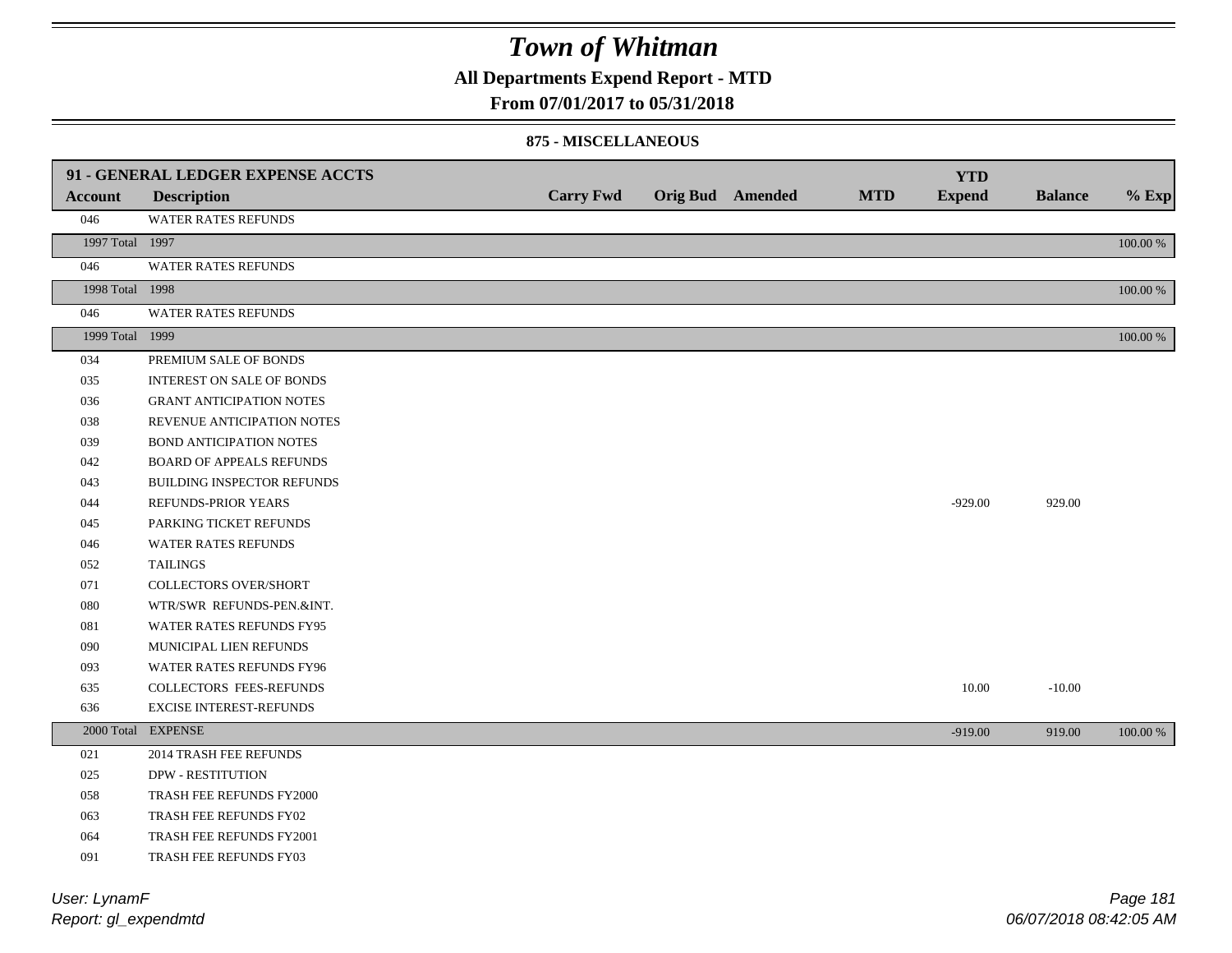## **All Departments Expend Report - MTD**

### **From 07/01/2017 to 05/31/2018**

#### **875 - MISCELLANEOUS**

|         | 91 - GENERAL LEDGER EXPENSE ACCTS |                  |                         |            | <b>YTD</b>    |                |          |
|---------|-----------------------------------|------------------|-------------------------|------------|---------------|----------------|----------|
| Account | <b>Description</b>                | <b>Carry Fwd</b> | <b>Orig Bud</b> Amended | <b>MTD</b> | <b>Expend</b> | <b>Balance</b> | $%$ Exp  |
| 092     | TRASH FEE REFUNDS FY2004          |                  |                         |            |               |                |          |
| 094     | TRASH LIEN REFUNDS FY2004         |                  |                         |            |               |                |          |
| 095     | TRASH LIEN REFUNDS FY95           |                  |                         |            |               |                |          |
| 096     | TRASH LIEN REFUNDS FY96           |                  |                         |            |               |                |          |
| 187     | TRASH LIEN REFUNDS 2005           |                  |                         |            |               |                |          |
| 206     | TRASH FEE REFUNDS 2005            |                  |                         |            |               |                |          |
| 209     | <b>TRASH FEE REFUNDS 2006</b>     |                  |                         |            |               |                |          |
| 223     | TRASH LIEN REFUNDS 2006           |                  |                         |            |               |                |          |
| 226     | TRASH FEE REFUNDS 2007            |                  |                         |            |               |                |          |
| 229     | TRASH LIEN REFUNDS 2007           |                  |                         |            |               |                |          |
| 231     | <b>2008 TRASH FEE REFUNDS</b>     |                  |                         |            |               |                |          |
| 232     | 2008 TRASH LIEN REFUNDS           |                  |                         |            |               |                |          |
| 257     | <b>2009 TRASH FEE REFUNDS</b>     |                  |                         |            |               |                |          |
| 258     | <b>2009 TRASH LIEN REFUNDS</b>    |                  |                         |            |               |                |          |
| 260     | 2010 TRASH FEE REFUNDS            |                  |                         |            |               |                |          |
| 261     | 2011 TRASH FEE REFUNDS            |                  |                         |            |               |                |          |
| 263     | <b>2012 TRASH FEE REFUNDS</b>     |                  |                         |            |               |                |          |
| 327     | <b>2013 TRASH FEE REFUNDS</b>     |                  |                         |            |               |                |          |
| 328     | 2013 TRASH LIEN REFUNDS           |                  |                         |            |               |                |          |
|         | 2001 Total EXPENSE                |                  |                         |            |               |                | 100.00 % |
|         | <b>875 Total MISCELLANEOUS</b>    |                  |                         |            | $-919.00$     | 919.00         |          |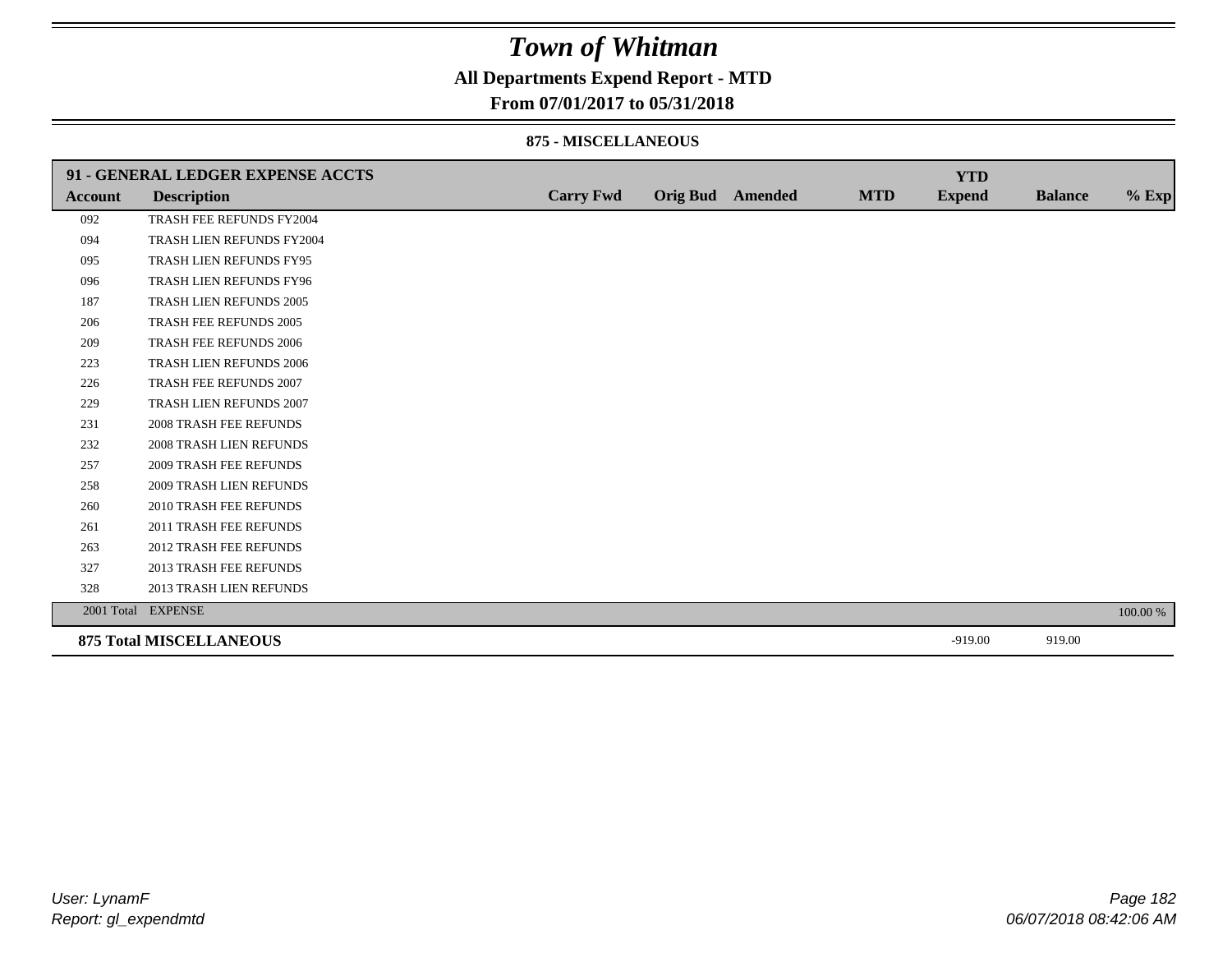## **All Departments Expend Report - MTD**

### **From 07/01/2017 to 05/31/2018**

#### **876 - INVESTMENTS**

|                | 91 - GENERAL LEDGER EXPENSE ACCTS       |                  |                 |         |            | <b>YTD</b>    |                |          |
|----------------|-----------------------------------------|------------------|-----------------|---------|------------|---------------|----------------|----------|
| <b>Account</b> | <b>Description</b>                      | <b>Carry Fwd</b> | <b>Orig Bud</b> | Amended | <b>MTD</b> | <b>Expend</b> | <b>Balance</b> | $%$ Exp  |
| 287            | <b>AUXILIARY POLICE EXPENSE</b>         |                  |                 |         |            |               |                |          |
| 288            | REPURCHASE AGREE NOTES-GENERAL          |                  |                 |         |            |               |                |          |
| 289            | REPUR.AGREE.NOTES-DPW CHAP811           |                  |                 |         |            |               |                |          |
| 290            | <b>INVESTMENT CD'S-GENERAL</b>          |                  |                 |         |            |               |                |          |
| 293            | PROGRAMMING SERV.& SUPPLIES             |                  |                 |         |            |               |                |          |
| 294            | <b>INVEST. CD'S-CHAPTER 811</b>         |                  |                 |         |            |               |                |          |
| 295            | INVEST. CD'S-SCHOOL LUNCH               |                  |                 |         |            |               |                |          |
| 298            | RES. FND. TRAN. TITLE V DEBT ISSUE EXP. |                  |                 |         |            |               |                |          |
| 299            | REPUR.AGREE.NOTES-DPW CHAP.90           |                  |                 |         |            |               |                |          |
|                | 2000 Total EXPENSE                      |                  |                 |         |            |               |                | 100.00 % |
|                | <b>876 Total INVESTMENTS</b>            |                  |                 |         |            |               |                |          |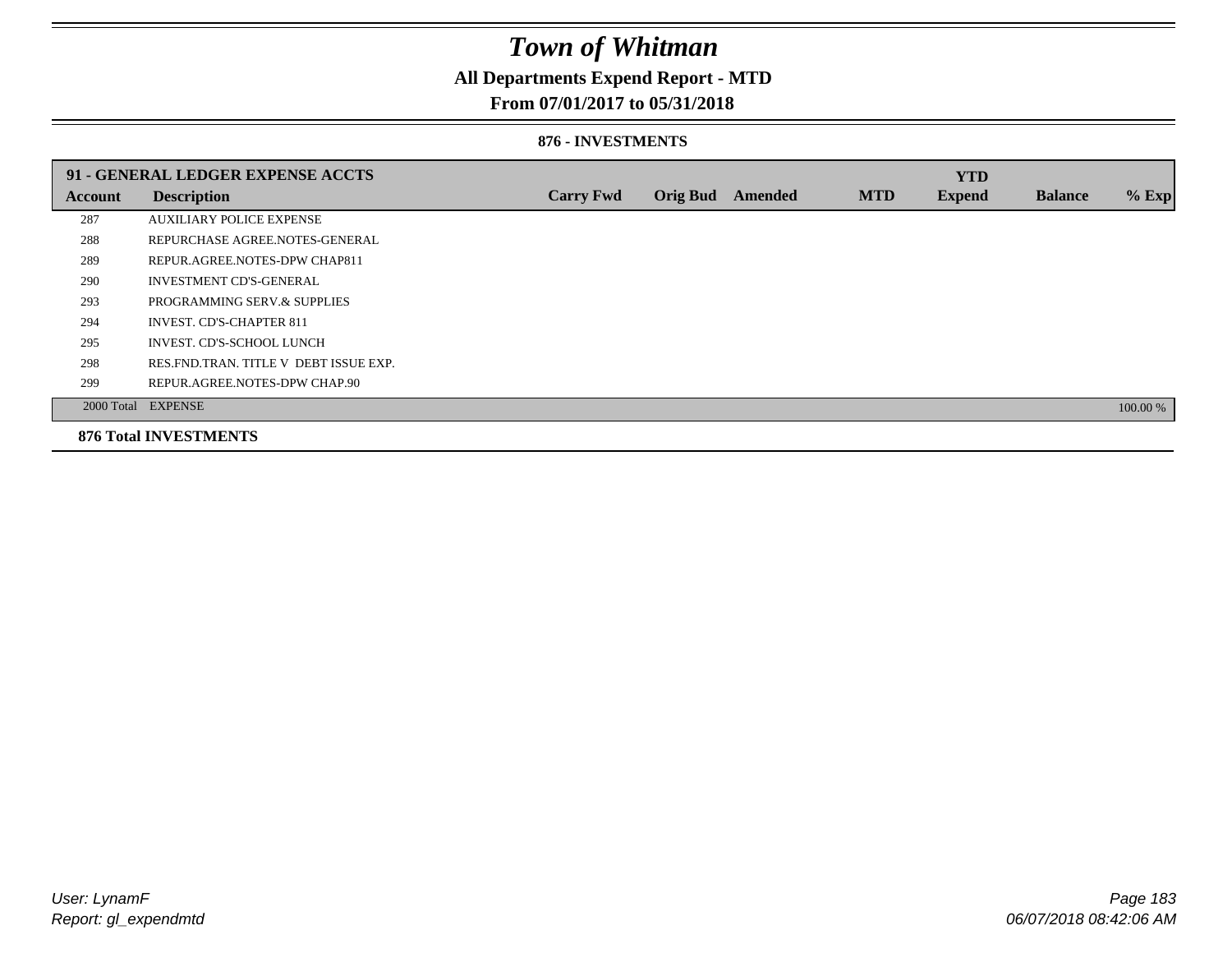**All Departments Expend Report - MTD**

## **From 07/01/2017 to 05/31/2018**

#### **878 - OTHER FINANCING USES**

|                | 91 - GENERAL LEDGER EXPENSE ACCTS     |                  |                 |         |            | <b>YTD</b>    |                |          |
|----------------|---------------------------------------|------------------|-----------------|---------|------------|---------------|----------------|----------|
| <b>Account</b> | <b>Description</b>                    | <b>Carry Fwd</b> | <b>Orig Bud</b> | Amended | <b>MTD</b> | <b>Expend</b> | <b>Balance</b> | $%$ Exp  |
| 409            | <b>REFUNDED BONDS</b>                 |                  |                 |         |            |               |                |          |
| 2000 Total     | <b>EXPENSE</b>                        |                  |                 |         |            |               |                | 100.00 % |
| 401            | WTR/SWR CAPITAL PROJ. FUND            |                  |                 |         |            |               |                |          |
| 404            | <b>SPECIAL REVENUE FUND</b>           |                  |                 |         |            |               |                |          |
| 2100 Total     | <b>INTERFUND TRANSFERS</b>            |                  |                 |         |            |               |                | 100.00 % |
| 402            | STABILIZATION FUND                    |                  |                 |         |            |               |                |          |
| 2101 Total     | <b>INTERFUND TRANSFERS</b>            |                  |                 |         |            |               |                | 100.00 % |
| 403            | <b>CAPITAL PROJECT FUND</b>           |                  |                 |         |            |               |                |          |
|                | 2102 Total INTERFUND TRANSFERS        |                  |                 |         |            |               |                | 100.00 % |
|                | <b>878 Total OTHER FINANCING USES</b> |                  |                 |         |            |               |                |          |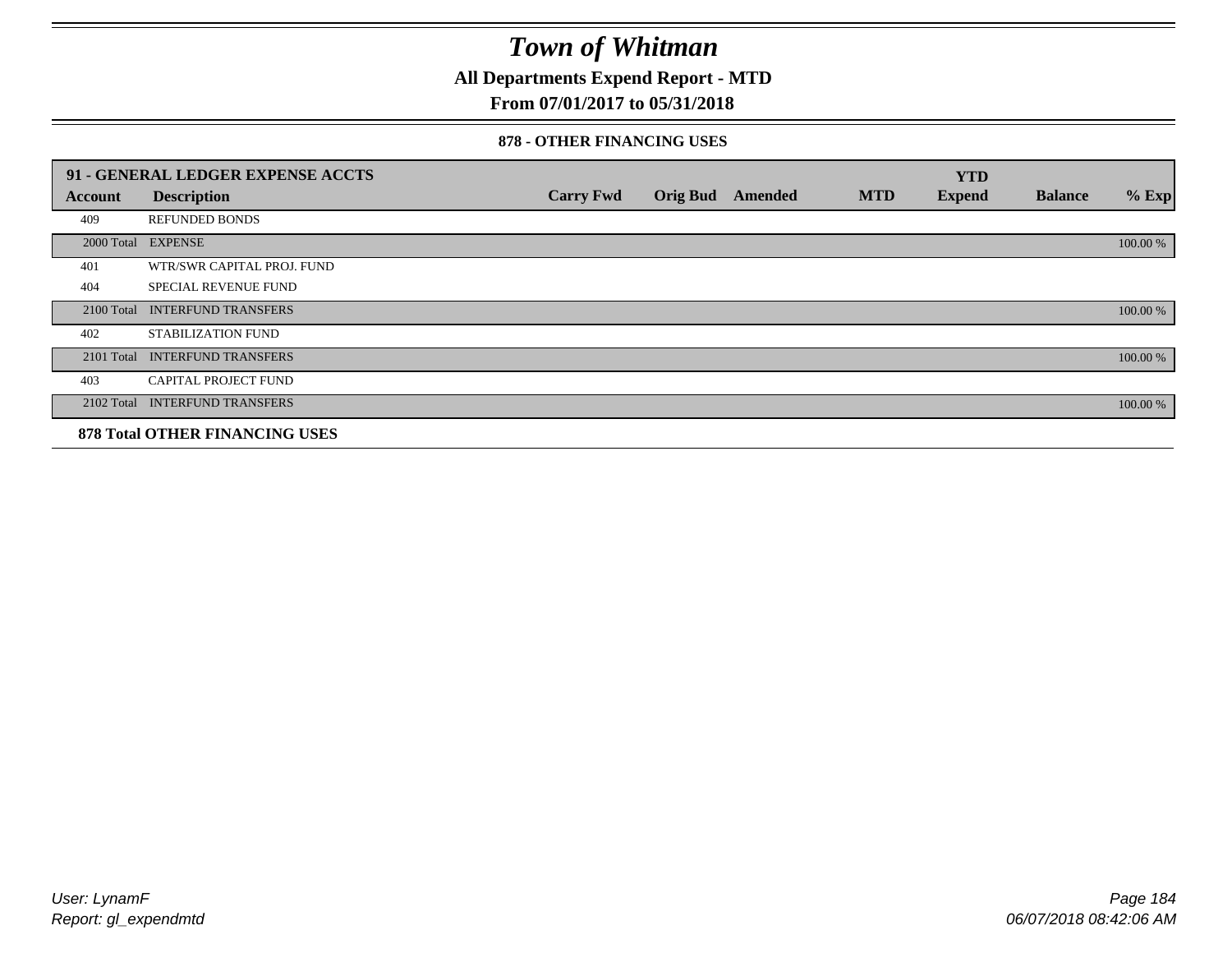**All Departments Expend Report - MTD**

**From 07/01/2017 to 05/31/2018**

#### **883 - DARE GRANT DIST.W-H REG.SCHOOL**

|         | 91 - GENERAL LEDGER EXPENSE ACCTS        |                  |                  |            | <b>YTD</b>    |                |          |
|---------|------------------------------------------|------------------|------------------|------------|---------------|----------------|----------|
| Account | <b>Description</b>                       | <b>Carry Fwd</b> | Orig Bud Amended | <b>MTD</b> | <b>Expend</b> | <b>Balance</b> | $%$ Exp  |
| 112     | <b>SALARIES</b>                          |                  |                  |            |               |                |          |
| 585     | MISCELLANEOUS EXPENSE                    |                  |                  |            |               |                |          |
|         | 2000 Total EXPENSE                       |                  |                  |            |               |                | 100.00 % |
|         | 883 Total DARE GRANT DIST.W-H REG.SCHOOL |                  |                  |            |               |                |          |
|         | 91 Total GENERAL LEDGER EXPENSE ACCTS    |                  |                  |            | 62,685.23     | $-62,685.23$   |          |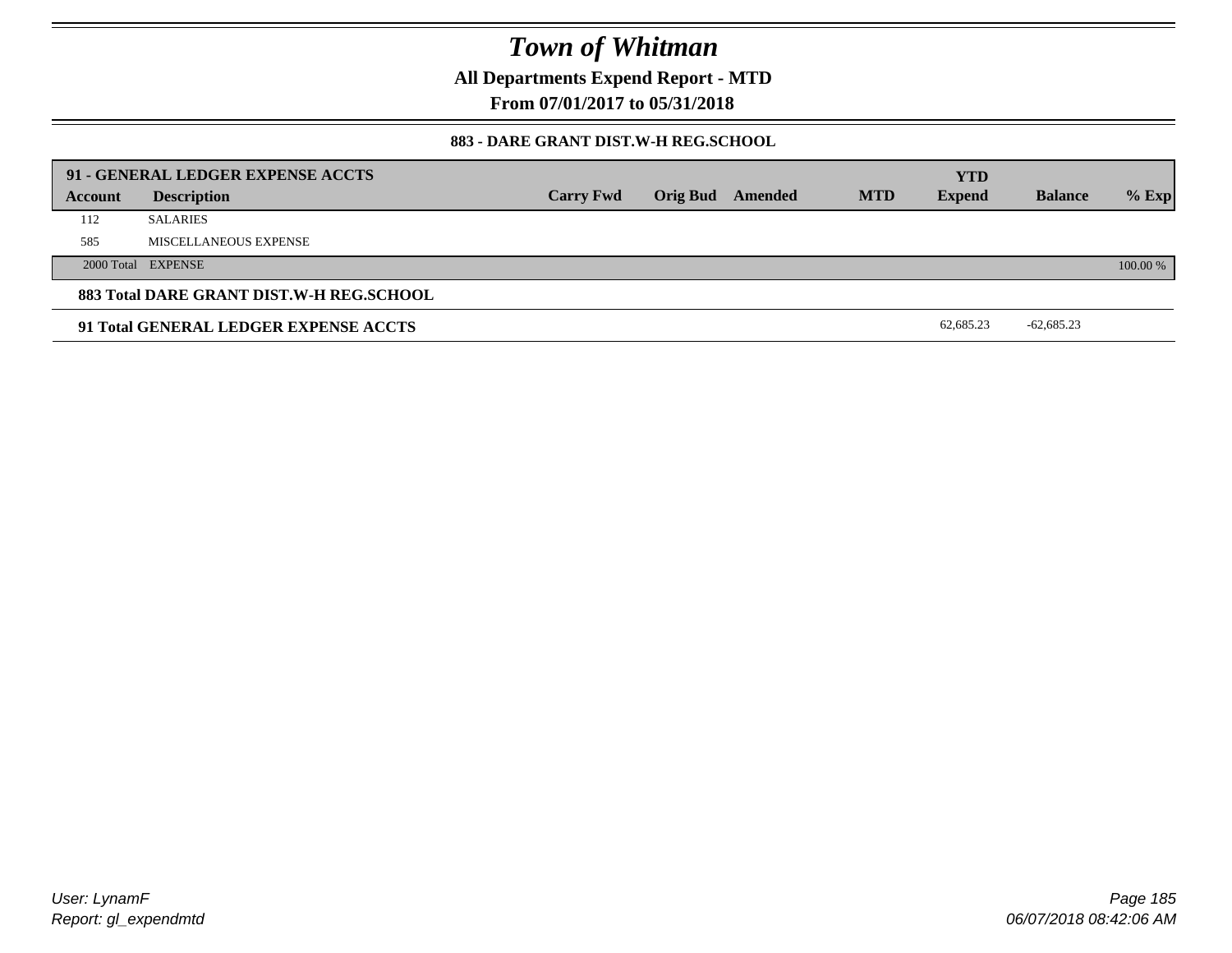**All Departments Expend Report - MTD**

## **From 07/01/2017 to 05/31/2018**

#### **878 - OTHER FINANCING USES**

|         | 98 - CABLE ACCESS CORPORATION             |                  |                  |            | <b>YTD</b>    |                |            |
|---------|-------------------------------------------|------------------|------------------|------------|---------------|----------------|------------|
| Account | <b>Description</b>                        | <b>Carry Fwd</b> | Orig Bud Amended | <b>MTD</b> | <b>Expend</b> | <b>Balance</b> | $%$ Exp    |
| 405     | WATER/SEWER ENTERPRISE FUND               |                  |                  |            |               |                |            |
|         | 2104 Total DISTRIBUTION TO CABLE ACCESS C |                  |                  |            |               |                | $100.00\%$ |
|         | <b>878 Total OTHER FINANCING USES</b>     |                  |                  |            |               |                |            |